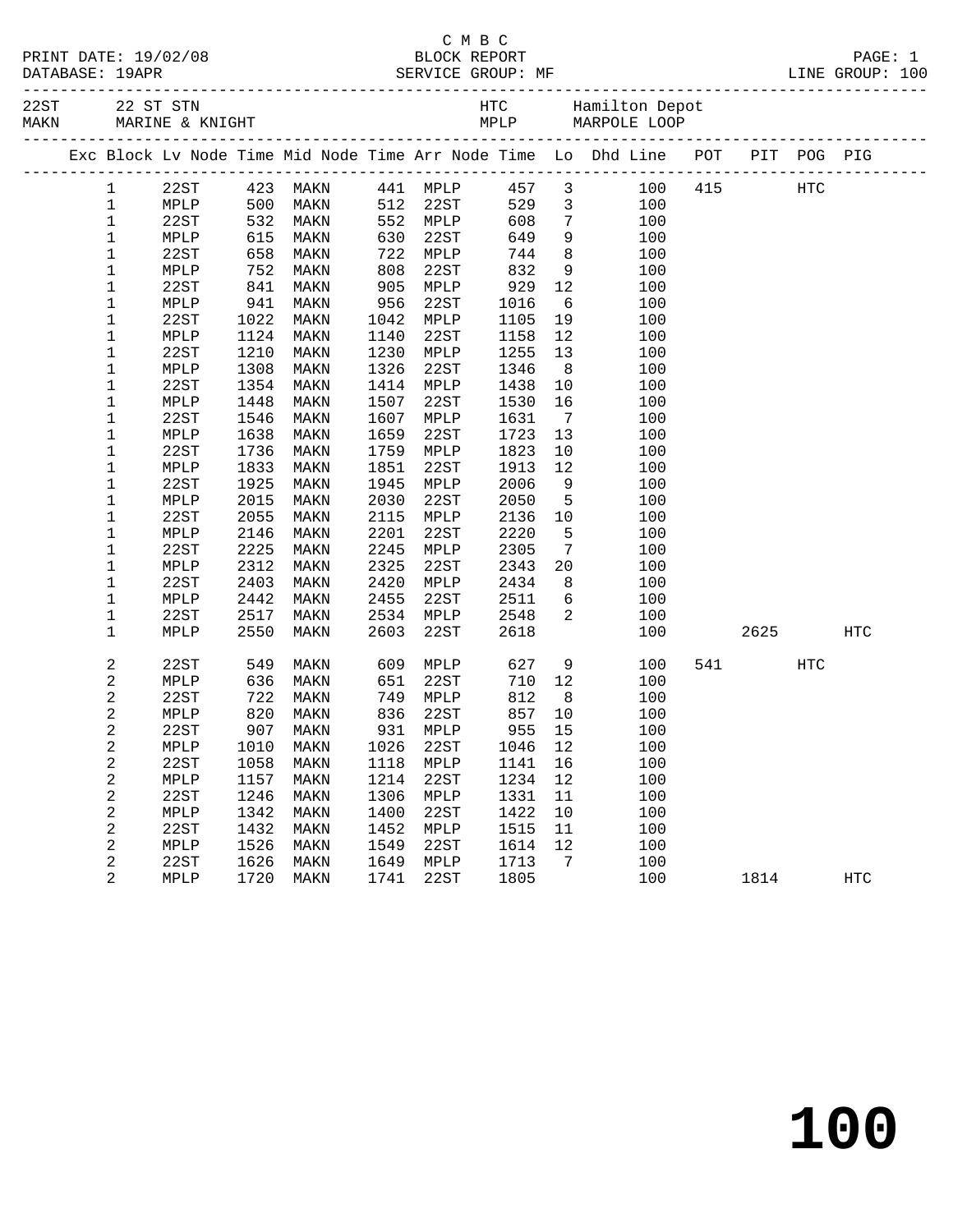|                |      |      |           |      |          |      |                 | Exc Block Lv Node Time Mid Node Time Arr Node Time Lo Dhd Line POT |     |      | PIT POG PIG |            |  |
|----------------|------|------|-----------|------|----------|------|-----------------|--------------------------------------------------------------------|-----|------|-------------|------------|--|
| 3              | MAKN |      | 453 MAKN  |      | 453 MPLP |      | 509 4           | 100                                                                | 433 | HTC  |             |            |  |
| 3              | MPLP | 513  | MAKN      | 525  | 22ST     |      | 542 13          | 100                                                                |     |      |             |            |  |
| $\mathsf{3}$   | 22ST | 555  | MAKN      |      | 615 MPLP | 634  | $\overline{9}$  | 100                                                                |     |      |             |            |  |
| 3              | MPLP | 643  | MAKN      | 658  | 22ST     | 717  | 12              | 100                                                                |     |      |             |            |  |
| $\mathsf{3}$   | 22ST | 729  | MAKN      | 756  | MPLP     | 819  | 8 <sup>8</sup>  | 100                                                                |     |      |             |            |  |
| 3              | MPLP | 827  | MAKN      | 843  | 22ST     | 904  | 14              | 100                                                                |     |      |             |            |  |
| 3              | 22ST | 918  | MAKN      | 942  | MPLP     | 1006 | 16              | 100                                                                |     |      |             |            |  |
| 3              | MPLP | 1022 | MAKN      | 1038 | 22ST     | 1058 | 12              | 100                                                                |     |      |             |            |  |
| 3              | 22ST | 1110 | MAKN      | 1130 | MPLP     | 1153 | 16              | 100                                                                |     |      |             |            |  |
| 3              | MPLP | 1209 | MAKN      | 1226 | 22ST     | 1246 | 12              | 100                                                                |     |      |             |            |  |
| 3              | 22ST | 1258 | MAKN      | 1318 | MPLP     | 1342 | 10              | 100                                                                |     |      |             |            |  |
| 3              | MPLP | 1352 | MAKN      | 1410 | 22ST     | 1430 | 12              | 100                                                                |     |      |             |            |  |
| 3              | 22ST | 1442 | MAKN      | 1502 | MPLP     | 1525 | 8 <sup>8</sup>  | 100                                                                |     |      |             |            |  |
| 3              | MPLP | 1533 | MAKN      | 1556 | 22ST     | 1621 | 12              | 100                                                                |     |      |             |            |  |
| 3              | 22ST | 1633 | MAKN      | 1656 | MPLP     | 1720 | $\overline{7}$  | 100                                                                |     |      |             |            |  |
| 3              | MPLP | 1727 | MAKN      | 1748 | 22ST     | 1811 |                 | 100                                                                |     | 1820 |             | HTC        |  |
| $\overline{4}$ | MAKN | 513  | MAKN      | 513  | MPLP     | 529  | $4\overline{ }$ | 100                                                                | 453 |      | HTC         |            |  |
| 4              | MPLP | 533  | MAKN      | 545  | 22ST     | 602  | $5^{\circ}$     | 100                                                                |     |      |             |            |  |
| 4              | 22ST | 607  | MAKN      | 627  | MPLP     | 646  | 11              | 100                                                                |     |      |             |            |  |
| $\overline{4}$ | MPLP | 657  | MAKN      | 712  | 22ST     | 732  | 11              | 100                                                                |     |      |             |            |  |
| 4              | 22ST | 743  | MAKN      | 809  | MPLP     | 833  | 8 <sup>8</sup>  | 100                                                                |     |      |             |            |  |
| 4              | MPLP | 841  | MAKN      | 857  | 22ST     | 918  | 14              | 100                                                                |     |      |             |            |  |
| $\,4$          | 22ST | 932  | MAKN      | 954  | MPLP     | 1016 | 18              | 100                                                                |     |      |             |            |  |
| 4              | MPLP | 1034 | MAKN      | 1050 | 22ST     | 1110 | 12              | 100                                                                |     |      |             |            |  |
| 4              | 22ST | 1122 | MAKN      | 1142 | MPLP     | 1205 | 16              | 100                                                                |     |      |             |            |  |
| 4              | MPLP | 1221 | MAKN      | 1238 | 22ST     | 1258 | 12              | 100                                                                |     |      |             |            |  |
| 4              | 22ST | 1310 | MAKN      | 1330 | MPLP     | 1354 | 8               | 100                                                                |     |      |             |            |  |
| $\overline{4}$ | MPLP | 1402 | MAKN      | 1420 | 22ST     | 1440 | 10              | 100                                                                |     |      |             |            |  |
| 4              | 22ST | 1450 | MAKN      | 1510 | MPLP     | 1533 | $\overline{7}$  | 100                                                                |     |      |             |            |  |
| 4              | MPLP | 1540 | MAKN      | 1603 | 22ST     | 1628 | 12              | 100                                                                |     |      |             |            |  |
| 4              | 22ST | 1640 | MAKN      | 1703 | MPLP     | 1727 | $\overline{4}$  | 100                                                                |     |      |             |            |  |
| 4              | MPLP | 1731 | MAKN      | 1752 | 22ST     | 1815 | 13              | 100                                                                |     |      |             |            |  |
| $\overline{4}$ | 22ST | 1828 | MAKN      | 1851 | MPLP     | 1913 | 8 <sup>8</sup>  | 100                                                                |     |      |             |            |  |
| 4              | MPLP | 1921 | MAKN      | 1936 | 22ST     | 1956 | 14              | 100                                                                |     |      |             |            |  |
| 4              | 22ST | 2010 | MAKN      | 2030 | MPLP     | 2051 | 14              | 100                                                                |     |      |             |            |  |
| 4              | MPLP | 2105 | MAKN      | 2120 | 22ST     | 2139 | 16              | 100                                                                |     |      |             |            |  |
| 4              | 22ST | 2155 | MAKN      | 2215 | MPLP     | 2235 | 12              | 100                                                                |     |      |             |            |  |
| 4              | MPLP | 2247 | MAKN      | 2301 | 22ST     | 2320 | 5               | 100                                                                |     |      |             |            |  |
| $\overline{4}$ | 22ST | 2325 | MAKN      | 2345 | MPLP     | 2401 | $6\overline{6}$ | 100                                                                |     |      |             |            |  |
| 4              | MPLP | 2407 | MAKN      | 2420 | 22ST     | 2437 | $\mathbf{3}$    | 100                                                                |     |      |             |            |  |
| 4              | 22ST | 2440 | MAKN      | 2457 | MPLP     | 2511 | 2               | 100                                                                |     |      |             |            |  |
| 4              | MPLP |      | 2513 MAKN | 2526 | 22ST     | 2541 |                 | 100                                                                |     | 2548 |             | <b>HTC</b> |  |
|                |      |      |           |      |          |      |                 |                                                                    |     |      |             |            |  |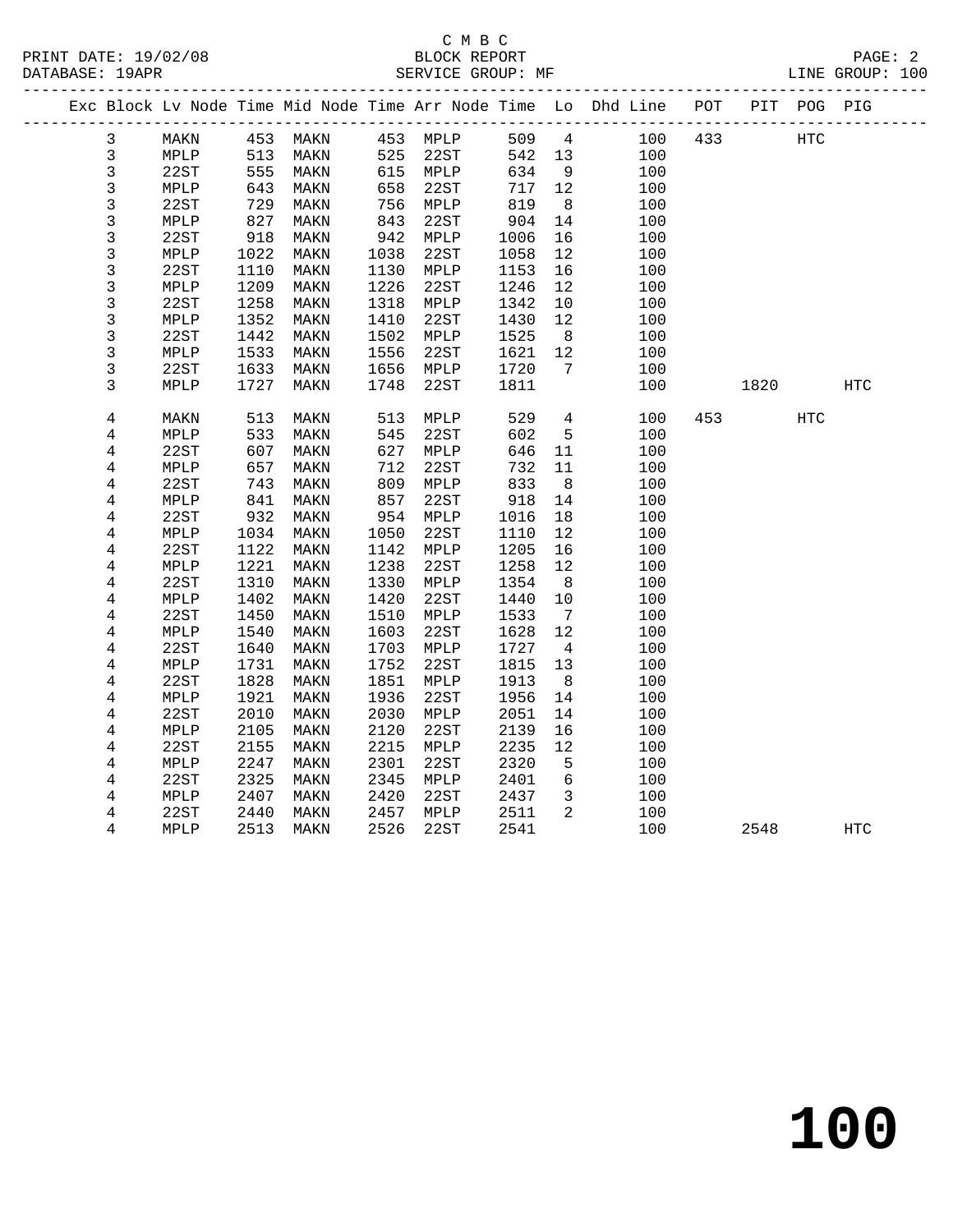## C M B C

| DATABASE: 19APR |   |                 |            | SERVICE GROUP: MF            |      |              |         |                              | LINE GROUP: 100                                                                |     |       |            |                   |  |
|-----------------|---|-----------------|------------|------------------------------|------|--------------|---------|------------------------------|--------------------------------------------------------------------------------|-----|-------|------------|-------------------|--|
|                 |   |                 |            |                              |      |              |         |                              | Exc Block Lv Node Time Mid Node Time Arr Node Time Lo Dhd Line POT PIT POG PIG |     |       |            |                   |  |
|                 | 5 |                 |            | 22ST 526 MAKN 546 MPLP 602 8 |      |              |         |                              | 100                                                                            | 518 | HTC   |            |                   |  |
|                 | 5 | MPLP            | 610        | MAKN                         | 623  | 22ST         | 642     | 9                            | 100                                                                            |     |       |            |                   |  |
|                 | 5 | 22ST            | 651        | MAKN                         |      | 715 MPLP     | 737     | 8 <sup>8</sup>               | 100                                                                            |     |       |            |                   |  |
|                 | 5 | MPLP            |            | MAKN                         | 801  | 22ST         | 823     | 10                           | 100                                                                            |     |       |            |                   |  |
|                 | 5 | 22ST            | 745<br>833 | MAKN                         | 858  | MPLP         | 922     | 10                           | 100                                                                            |     |       |            |                   |  |
|                 | 5 | MPLP            | 932        | MAKN                         | 947  | 22ST         | 1007    | $\overline{\mathbf{3}}$      | 100                                                                            |     |       |            |                   |  |
|                 | 5 | 22ST            | 1010       | MAKN                         | 1030 | MPLP         | 1053    | 19                           | 100                                                                            |     |       |            |                   |  |
|                 | 5 | MPLP            | 1112       | MAKN                         | 1128 | 22ST         | 1146    | 12                           | 100                                                                            |     |       |            |                   |  |
|                 | 5 | 22ST            | 1158       | MAKN                         | 1218 | MPLP         | 1243    | 13                           | 100                                                                            |     |       |            |                   |  |
|                 | 5 | MPLP            | 1256       | MAKN                         | 1314 | 22ST         | 1334    | 12                           | 100                                                                            |     |       |            |                   |  |
|                 | 5 | 22ST            | 1346       | MAKN                         | 1406 | MPLP         | 1430    | 11                           | 100                                                                            |     |       |            |                   |  |
|                 | 5 | MPLP            | 1441       | MAKN                         | 1459 | 22ST         | 1524    | 15                           | 100                                                                            |     |       |            |                   |  |
|                 | 5 | 22ST            | 1539       | MAKN                         | 1600 | MPLP         | 1624    | $\overline{7}$               | 100                                                                            |     |       |            |                   |  |
|                 | 5 | MPLP            | 1631       | MAKN                         | 1652 | 22ST         | 1716    | 13                           | 100                                                                            |     |       |            |                   |  |
|                 | 5 | 22ST            | 1729       | MAKN                         | 1752 | MPLP         | 1816    | 7                            | 100                                                                            |     |       |            |                   |  |
|                 | 5 | MPLP            | 1823       | MAKN                         | 1842 | 22ST         | 1904    | 6                            | 100                                                                            |     |       |            |                   |  |
|                 | 5 | 22ST            | 1910       | MAKN                         | 1930 | MPLP         | 1951    | 9                            | 100                                                                            |     |       |            |                   |  |
|                 | 5 | MPLP            | 2000       | MAKN                         | 2015 | 22ST         | 2035    |                              | 100                                                                            |     | 2042  |            | HTC               |  |
|                 |   |                 |            |                              |      |              |         |                              |                                                                                |     |       |            |                   |  |
|                 | 6 | 22ST            | 543        | MAKN                         | 603  | MPLP         | 621     | 8                            | 100                                                                            |     | 535 7 | <b>HTC</b> |                   |  |
|                 | 6 | MPLP            | 629        | MAKN                         | 644  | 22ST         | 703     | $7\overline{ }$              | 100                                                                            |     |       |            |                   |  |
|                 | 6 | 22ST            | 710        | MAKN                         | 736  | MPLP         | 758     | 8                            | 100                                                                            |     |       |            |                   |  |
|                 | 6 | MPLP            | 806        | MAKN                         | 822  | 22ST         | 843     | 14                           | 100                                                                            |     |       |            |                   |  |
|                 | 6 | 22ST            | 857        | MAKN                         | 921  | MPLP         | 945     | 15                           | 100                                                                            |     |       |            |                   |  |
|                 | 6 | MPLP            | 1000       | MAKN                         | 1016 | 22ST         | 1036    | 10                           | 100                                                                            |     |       |            |                   |  |
|                 | 6 | 22ST            | 1046       | MAKN                         | 1106 | MPLP         | 1129    | 14                           | 100                                                                            |     |       |            |                   |  |
|                 | 6 | MPLP            | 1143       | MAKN                         | 1200 | 22ST         | 1222    | 12                           | 100                                                                            |     |       |            |                   |  |
|                 | 6 | 22ST            | 1234       | MAKN                         | 1254 | MPLP         | 1319    | 13                           | 100                                                                            |     |       |            |                   |  |
|                 | 6 | MPLP            | 1332       | MAKN                         | 1350 | 22ST         | 1410    | 12                           | 100                                                                            |     |       |            |                   |  |
|                 | 6 | 22ST            | 1422       | MAKN                         | 1444 | MPLP         | 1511    | $7\overline{ }$              | 100                                                                            |     |       |            |                   |  |
|                 | 6 | MPLP            | 1518       | MAKN                         | 1542 | 22ST         | 1607    | 12                           | 100                                                                            |     |       |            |                   |  |
|                 | 6 | 22ST            | 1619       | MAKN                         | 1642 | MPLP         | 1706    | $7\phantom{.0}\phantom{.0}7$ | 100                                                                            |     |       |            |                   |  |
|                 | 6 | MPLP            | 1713       | MAKN                         | 1734 | 22ST         | 1800    | 16                           | 100                                                                            |     |       |            |                   |  |
|                 | 6 | 22ST            | 1816       | MAKN                         | 1839 | MPLP         | 1903    | 6                            | 100                                                                            |     |       |            |                   |  |
|                 | 6 | MPLP            | 1909       | MAKN                         | 1924 | 22ST         | 1944    | 11                           | 100                                                                            |     |       |            |                   |  |
|                 | 6 | 22ST            | 1955       | MAKN                         | 2015 | MPLP         | 2036    | 9                            | 100                                                                            |     |       |            |                   |  |
|                 | 6 | MPLP            | 2045       | MAKN                         | 2100 | 22ST         | 2119    | 16                           | 100                                                                            |     |       |            |                   |  |
|                 | 6 | 22ST            | 2135       | MAKN                         |      | 2155 MPLP    | 2216 10 |                              | 100                                                                            |     |       |            |                   |  |
|                 | 6 | $\texttt{MPLP}$ |            | 2226 MAKN 2240 22ST          |      |              |         |                              | 2300 100                                                                       |     | 2307  |            | $_{\mathrm{HTC}}$ |  |
|                 |   |                 |            |                              |      |              |         |                              |                                                                                |     |       |            |                   |  |
|                 | 7 | 22ST            | 515        | MAKN                         | 535  | MPLP         | 551     | 5                            | 100                                                                            | 507 |       | HTC        |                   |  |
|                 | 7 | MPLP            | 556        | MAKN                         | 609  | 22ST         | 628     | 5                            | 100                                                                            |     |       |            |                   |  |
|                 | 7 | 22ST            | 633        | MAKN                         | 655  | MPLP         | 715     | 9                            | 100                                                                            |     |       |            |                   |  |
|                 | 7 | MPLP            | 724        | MAKN                         | 740  | 22ST         | 802     | 10                           | 100                                                                            |     |       |            |                   |  |
|                 | 7 | 22ST            | 812        | MAKN                         | 837  | MPLP         | 901     | 10                           | 100                                                                            |     |       |            |                   |  |
|                 | 7 | MPLP            | 911        | MAKN                         | 926  | 22ST         | 948     | 10                           | 100                                                                            |     |       |            |                   |  |
|                 | 7 | 22ST            | 958        | MAKN                         | 1018 | MPLP         | 1041    | 17                           | 100                                                                            |     |       |            |                   |  |
|                 | 7 | MPLP            | 1058       | MAKN                         | 1114 | 22ST         | 1134    | 12                           | 100                                                                            |     |       |            |                   |  |
|                 | 7 | 22ST            | 1146       | MAKN                         | 1206 | ${\tt MPLP}$ | 1229    | 15                           | 100                                                                            |     |       |            |                   |  |
|                 | 7 | MPLP            | 1244       | MAKN                         | 1302 | 22ST         | 1324    | 13                           | 100                                                                            |     |       |            |                   |  |
|                 | 7 | 22ST            | 1337       | MAKN                         | 1357 | MPLP         | 1421    | 11                           | 100                                                                            |     |       |            |                   |  |
|                 | 7 | MPLP            | 1432       | MAKN                         | 1450 | 22ST         | 1511    | 14                           | 100                                                                            |     |       |            |                   |  |
|                 | 7 | 22ST            | 1525       | MAKN                         | 1546 | MPLP         | 1610    | 7                            | 100                                                                            |     |       |            |                   |  |
|                 | 7 | MPLP            | 1617       | MAKN                         | 1638 | 22ST         | 1704    | 11                           | 100                                                                            |     |       |            |                   |  |
|                 | 7 | 22ST            | 1715       | MAKN                         | 1738 | MPLP         | 1802    | 10                           | 100                                                                            |     |       |            |                   |  |
|                 | 7 | MPLP            |            | 1812 MAKN                    | 1831 | 22ST         | 1853    |                              | 100                                                                            |     | 1902  |            | <b>HTC</b>        |  |
|                 |   |                 |            |                              |      |              |         |                              |                                                                                |     |       |            |                   |  |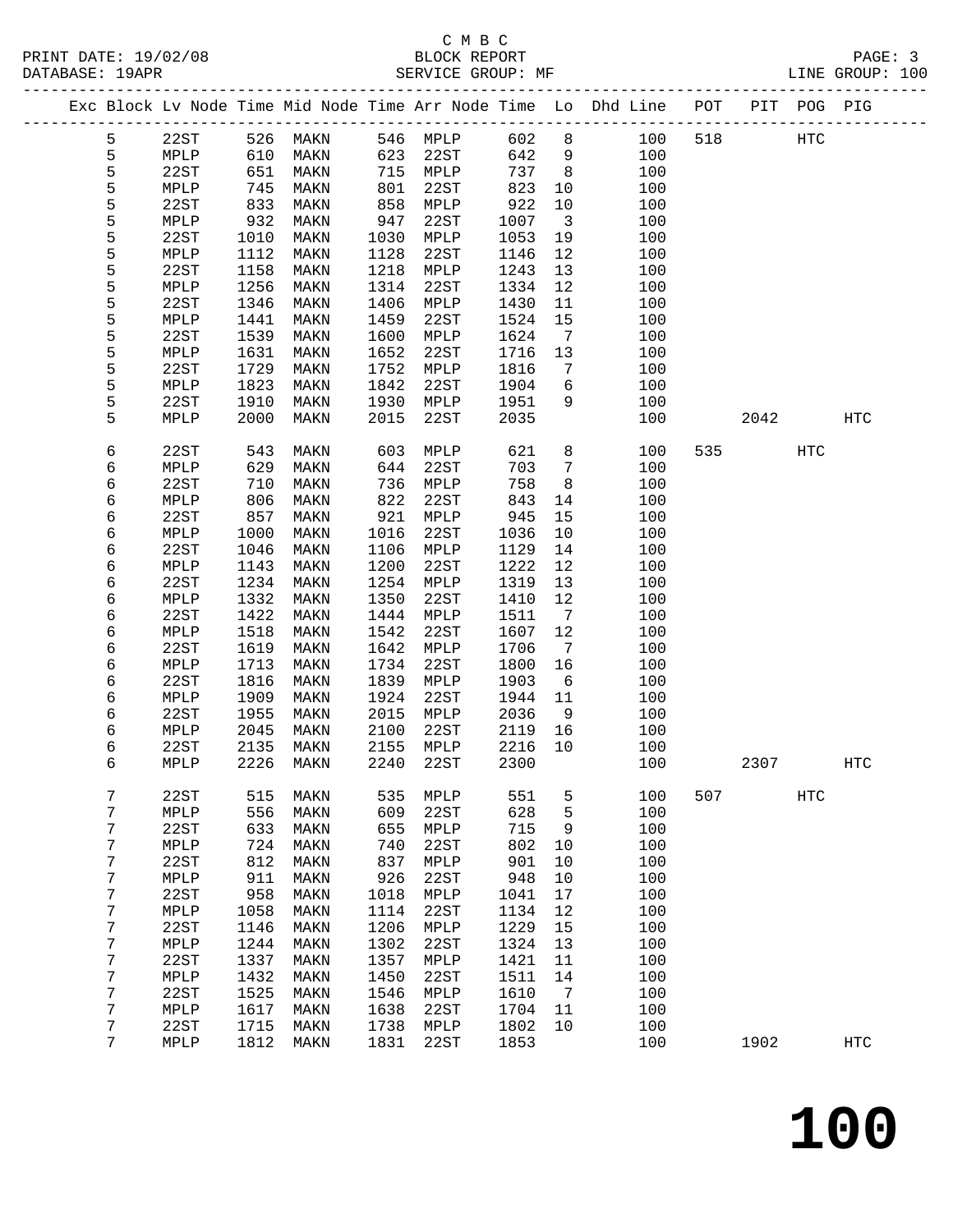## C M B C

| DATABASE: 19APR |    |                 |      | SERVICE GROUP: MF   |      |           |         |                 |                                                                                |         |                        |     | LINE GROUP: 100 |  |
|-----------------|----|-----------------|------|---------------------|------|-----------|---------|-----------------|--------------------------------------------------------------------------------|---------|------------------------|-----|-----------------|--|
|                 |    |                 |      |                     |      |           |         |                 | Exc Block Lv Node Time Mid Node Time Arr Node Time Lo Dhd Line POT PIT POG PIG |         |                        |     |                 |  |
|                 | 8  | 22ST            |      | 500 MAKN 520 MPLP   |      |           | 536 7   |                 |                                                                                | 100 452 | HTC                    |     |                 |  |
|                 | 8  | MPLP            | 543  | MAKN                |      | 555 22ST  | 614 4   |                 | 100                                                                            |         |                        |     |                 |  |
|                 | 8  | 22ST            | 618  | MAKN                |      | 640 MPLP  | 700     | 11              | 100                                                                            |         |                        |     |                 |  |
|                 | 8  | MPLP            | 711  | MAKN                | 726  | 22ST      | 746     | 11              | 100                                                                            |         |                        |     |                 |  |
|                 | 8  | 22ST            | 757  | MAKN                | 823  | MPLP      | 847     | 19              | 100                                                                            |         |                        |     |                 |  |
|                 | 8  | MPLP            | 906  | MAKN                | 921  | 22ST      | 941     | $5^{\circ}$     | 100                                                                            |         |                        |     |                 |  |
|                 | 8  | 22ST            | 946  | MAKN                | 1006 | MPLP      | 1029    | 17              | 100                                                                            |         |                        |     |                 |  |
|                 | 8  | MPLP            | 1046 | MAKN                | 1102 | 22ST      | 1122    | 12              | 100                                                                            |         |                        |     |                 |  |
|                 | 8  | 22ST            | 1134 | MAKN                | 1154 | MPLP      | 1217    | 15              | 100                                                                            |         |                        |     |                 |  |
|                 | 8  | MPLP            | 1232 | MAKN                | 1250 | 22ST      | 1310    | 9               | 100                                                                            |         |                        |     |                 |  |
|                 | 8  | 22ST            | 1319 | MAKN                | 1339 | MPLP      | 1403    | 9               | 100                                                                            |         |                        |     |                 |  |
|                 | 8  | MPLP            | 1412 | MAKN                | 1430 | 22ST      | 1450    | 15              | 100                                                                            |         |                        |     |                 |  |
|                 | 8  | 22ST            | 1505 | MAKN                | 1525 | MPLP      | 1548    | 8 <sup>8</sup>  | 100                                                                            |         |                        |     |                 |  |
|                 | 8  | MPLP            | 1556 | MAKN                | 1617 | 22ST      | 1641    | 13              | 100                                                                            |         |                        |     |                 |  |
|                 | 8  | 22ST            | 1654 | MAKN                | 1717 | MPLP      | 1741    | $\overline{7}$  | 100                                                                            |         |                        |     |                 |  |
|                 | 8  | MPLP            | 1748 | MAKN                | 1809 | 22ST      | 1832    | 11              | 100                                                                            |         |                        |     |                 |  |
|                 | 8  | 22ST            | 1843 | MAKN                | 1903 | MPLP      | 1925    | 8 <sup>8</sup>  | 100                                                                            |         |                        |     |                 |  |
|                 | 8  | MPLP            | 1933 | MAKN                | 1948 | 22ST      | 2009    |                 | 100                                                                            |         | 2016                   |     | HTC             |  |
|                 |    |                 |      |                     |      |           |         |                 |                                                                                |         |                        |     |                 |  |
|                 | 9  | 22ST            | 538  | MAKN                | 558  | MPLP      | 614     | 10              | 100                                                                            | 530     |                        | HTC |                 |  |
|                 | 9  | MPLP            | 624  | MAKN                | 637  | 22ST      | 656     | 9               | 100                                                                            |         |                        |     |                 |  |
|                 | 9  | 22ST            | 705  | MAKN                | 729  | MPLP      | 751     | 8 <sup>8</sup>  | 100                                                                            |         |                        |     |                 |  |
|                 | 9  | MPLP            | 759  | MAKN                | 815  | 22ST      | 836     | 13              | 100                                                                            |         |                        |     |                 |  |
|                 | 9  | 22ST            | 849  | MAKN                | 913  | MPLP      | 937     | 11              | 100                                                                            |         |                        |     |                 |  |
|                 | 9  | MPLP            | 948  | MAKN                | 1004 | 22ST      | 1026    | 8 <sup>8</sup>  | 100                                                                            |         |                        |     |                 |  |
|                 | 9  | 22ST            | 1034 | MAKN                | 1054 | MPLP      | 1117    | 19              | 100                                                                            |         |                        |     |                 |  |
|                 | 9  | MPLP            | 1136 | MAKN                | 1152 | 22ST      | 1210    | 12              | 100                                                                            |         |                        |     |                 |  |
|                 | 9  | 22ST            | 1222 | MAKN                | 1242 | MPLP      | 1307    | 13              | 100                                                                            |         |                        |     |                 |  |
|                 | 9  | MPLP            | 1320 | MAKN                | 1338 | 22ST      | 1358    | 15              | 100                                                                            |         |                        |     |                 |  |
|                 | 9  | 22ST            | 1413 | MAKN                | 1433 | MPLP      | 1458    | 13              | 100                                                                            |         |                        |     |                 |  |
|                 | 9  | MPLP            | 1511 | MAKN                | 1535 | 22ST      | 1600    | 12              | 100                                                                            |         |                        |     |                 |  |
|                 | 9  | 22ST            | 1612 | MAKN                | 1635 | MPLP      | 1659    | $\overline{7}$  | 100                                                                            |         |                        |     |                 |  |
|                 | 9  | MPLP            | 1706 | MAKN                | 1727 | 22ST      | 1751    | 13              | 100                                                                            |         |                        |     |                 |  |
|                 | 9  | 22ST            | 1804 | MAKN                | 1827 | MPLP      | 1851    | $7\overline{ }$ | 100                                                                            |         |                        |     |                 |  |
|                 | 9  | MPLP            | 1858 | MAKN                | 1913 | 22ST      | 1934    | 6               | 100                                                                            |         |                        |     |                 |  |
|                 | 9  | 22ST            | 1940 | MAKN                | 2000 | MPLP      | 2021    | 9               | 100                                                                            |         |                        |     |                 |  |
|                 | 9  | MPLP            | 2030 | MAKN                | 2045 | 22ST      | 2105    | 10              | 100                                                                            |         |                        |     |                 |  |
|                 | 9  | 22ST            | 2115 | MAKN                |      | 2135 MPLP | 2156 10 |                 | 100                                                                            |         |                        |     |                 |  |
|                 | q  | $\texttt{MPLP}$ |      | 2206 MAKN 2220 22ST |      |           | 2239 16 |                 | 100                                                                            |         |                        |     |                 |  |
|                 | 9  | 22ST            | 2255 | MAKN                | 2315 | MPLP      | 2331    | 6               | 100                                                                            |         |                        |     |                 |  |
|                 | 9  | MPLP            | 2337 | MAKN                | 2350 | 22ST      | 2409    |                 | 100                                                                            |         | 2416                   |     | <b>HTC</b>      |  |
|                 |    |                 |      |                     |      |           |         |                 |                                                                                |         |                        |     |                 |  |
|                 | 10 | 22ST            | 1511 | MAKN                | 1532 | MPLP      | 1556    | 7               | 100                                                                            |         | 1455                   | HTC |                 |  |
|                 | 10 | MPLP            | 1603 | MAKN                | 1624 | 22ST      | 1648    | 13              | 100                                                                            |         |                        |     |                 |  |
|                 | 10 | 22ST            | 1701 | MAKN                | 1724 | MPLP      | 1748    | 7               | 100                                                                            |         |                        |     |                 |  |
|                 | 10 | MPLP            | 1755 | MAKN                | 1816 | 22ST      | 1839    |                 | 100                                                                            |         | 1848                   |     | HTC             |  |
|                 |    |                 |      |                     |      |           |         |                 |                                                                                |         |                        |     |                 |  |
|                 | 11 | 22ST            | 645  | MAKN                | 708  | MPLP      | 730     | 8 <sup>8</sup>  | 100                                                                            |         | 633 and $\overline{a}$ | HTC |                 |  |
|                 | 11 | MPLP            | 738  | MAKN                | 754  | 22ST      | 816     | 10              | 100                                                                            |         |                        |     |                 |  |
|                 | 11 | 22ST            | 826  | MAKN                | 851  | MPLP      | 915     | 11              | 100                                                                            |         |                        |     |                 |  |
|                 | 11 | MPLP            | 926  | MAKN                | 941  | 22ST      | 1001    |                 | 100                                                                            |         | 1010                   |     | HTC             |  |
|                 | 12 | MAKN            | 503  | MAKN                | 503  | MPLP      | 519     | $4\overline{ }$ | 100                                                                            |         | 443                    | HTC |                 |  |
|                 | 12 | MPLP            | 523  | MAKN                | 535  | 22ST      | 552     | 8 <sup>8</sup>  | 100                                                                            |         |                        |     |                 |  |
|                 | 12 | 22ST            | 600  | MAKN                | 620  | MPLP      | 639     | 11              | 100                                                                            |         |                        |     |                 |  |
|                 | 12 | MPLP            |      | 650 MAKN            | 705  | 22ST      | 725 11  |                 | 100                                                                            |         |                        |     |                 |  |
|                 |    |                 |      |                     |      |           |         |                 |                                                                                |         |                        |     |                 |  |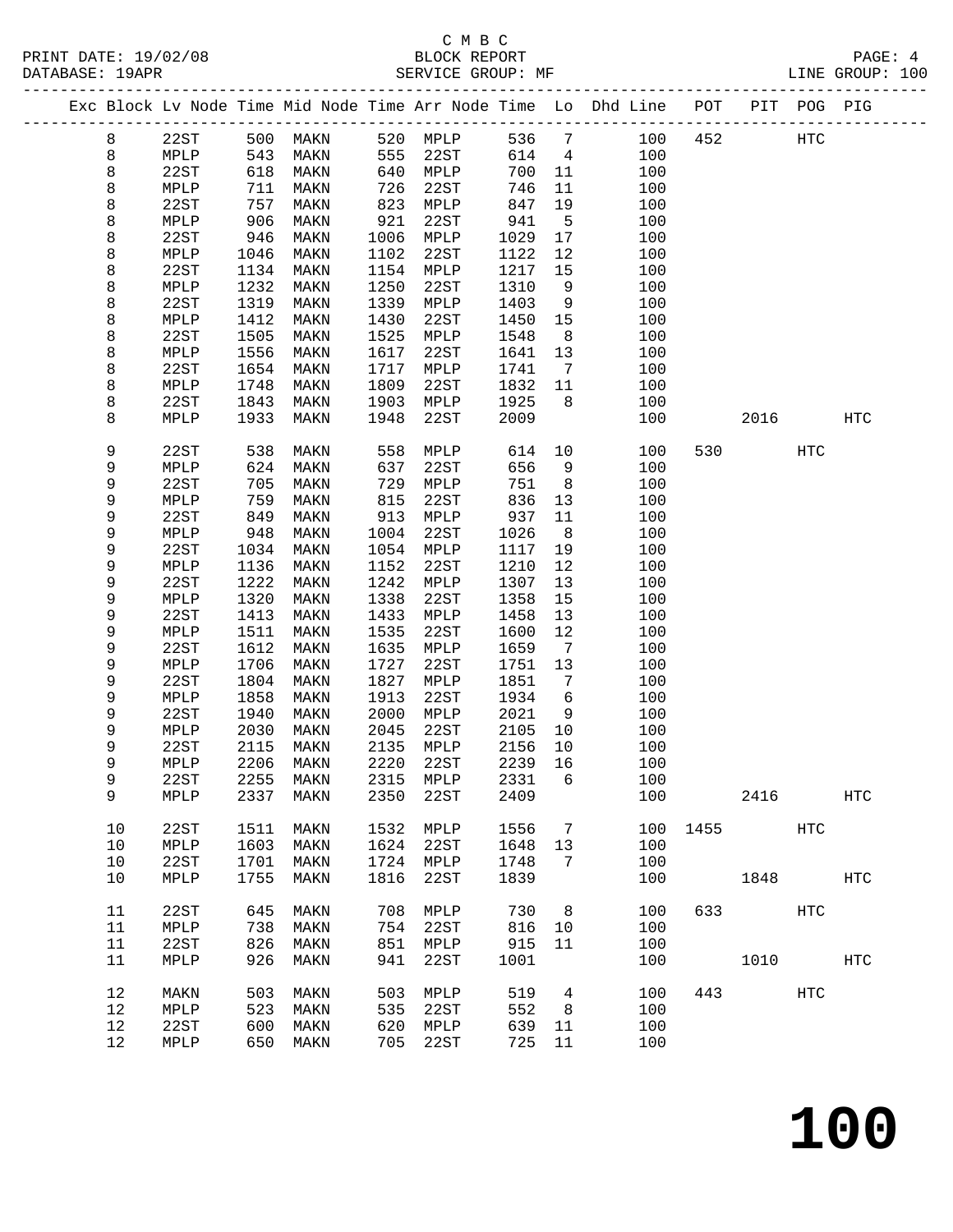## C M B C<br>BLOCK REPORT SERVICE GROUP: MF

-------------------------------------------------------------------------------------------------

|      |                 |      |      |      |                 |              |    | Exc Block Lv Node Time Mid Node Time Arr Node Time Lo Dhd Line | POT  | PIT  | POG PIG    |                   |
|------|-----------------|------|------|------|-----------------|--------------|----|----------------------------------------------------------------|------|------|------------|-------------------|
| 12   | 22ST            | 736  | MAKN | 802  | MPLP            | 826          | 8  | 100                                                            |      |      |            |                   |
| 12   | MPLP            | 834  | MAKN | 850  | 22ST            | 911          |    | 100                                                            |      | 920  |            | $_{\mathrm{HTC}}$ |
| 13   | MAKN            | 528  | MAKN | 528  | MPLP            | 546          | 4  | 100                                                            | 508  |      | <b>HTC</b> |                   |
| 13   | MPLP            | 550  | MAKN | 602  | 22ST            | 619          | 7  | 100                                                            |      |      |            |                   |
| 13   | 22ST            | 626  |      |      | ${\tt MPLP}$    | 708          |    | 100                                                            |      |      |            |                   |
| 13   |                 | 717  | MAKN | 648  | 22ST            | 755          | 9  | 100                                                            |      |      |            |                   |
|      | MPLP            |      | MAKN | 733  |                 |              | 10 |                                                                |      |      |            |                   |
| 13   | 22ST            | 805  | MAKN | 830  | MPLP            | 854          | 3  | 100                                                            |      |      |            |                   |
| 13   | MPLP            | 857  | MAKN | 913  | 22ST            | 934          |    | 100                                                            |      | 943  |            | HTC               |
| 14   | 22ST            | 1410 | MAKN | 1430 | MPLP            | 1455         | 6  | 100                                                            | 1358 |      | HTC        |                   |
| 14   | MPLP            | 1501 | MAKN | 1521 | 22ST            | 1544         | 14 | 100                                                            |      |      |            |                   |
| 14   | 22ST            | 1558 | MAKN | 1621 | MPLP            | 1645         | 7  | 100                                                            |      |      |            |                   |
| 14   | MPLP            | 1652 | MAKN | 1713 | 22ST            | 1739         | 13 | 100                                                            |      |      |            |                   |
| 14   | 22ST            | 1752 | MAKN | 1815 | MPLP            | 1839         | 10 | 100                                                            |      |      |            |                   |
| 14   | MPLP            | 1849 | MAKN | 1904 | 22ST            | 1924         |    | 100                                                            |      | 1931 |            | $_{\mathrm{HTC}}$ |
| 15   | 22ST            | 1328 | MAKN | 1348 | MPLP            | 1412         | 10 | 100                                                            | 1316 |      | HTC        |                   |
| 15   | MPLP            | 1422 | MAKN | 1440 | 22ST            | 1500         | 18 | 100                                                            |      |      |            |                   |
| 15   | 22ST            | 1518 | MAKN | 1539 | MPLP            | 1603         | 7  | 100                                                            |      |      |            |                   |
| 15   |                 | 1610 |      | 1631 |                 |              |    |                                                                |      |      |            |                   |
| 15   | MPLP<br>22ST    |      | MAKN | 1731 | 22ST            | 1657<br>1755 | 11 | 100<br>100                                                     |      |      |            |                   |
|      |                 | 1708 | MAKN |      | MPLP            |              | 7  |                                                                |      |      |            |                   |
| 15   | MPLP            | 1802 | MAKN | 1823 | 22ST            | 1846         | 9  | 100                                                            |      |      |            |                   |
| 15   | 22ST            | 1855 | MAKN | 1915 | MPLP            | 1937         | 8  | 100                                                            |      |      |            |                   |
| $15$ | MPLP            | 1945 | MAKN | 2000 | 22ST            | 2020         | 5  | 100                                                            |      |      |            |                   |
| 15   | 22ST            | 2025 | MAKN | 2045 | MPLP            | 2106         | 19 | 100                                                            |      |      |            |                   |
| 15   | MPLP            | 2125 | MAKN | 2140 | 22ST            | 2200         |    | 100                                                            |      | 2207 |            | <b>HTC</b>        |
| 16   | 22ST            | 612  | MAKN | 634  | MPLP            | 654          | 10 | 100                                                            | 600  |      | <b>HTC</b> |                   |
| 16   | MPLP            | 704  | MAKN | 719  | 22ST            | 739          | 11 | 100                                                            |      |      |            |                   |
| 16   | 22ST            | 750  | MAKN | 816  | MPLP            | 840          | 10 | 100                                                            |      |      |            |                   |
| 16   | MPLP            | 850  | MAKN | 905  | 22ST            | 925          |    | 100                                                            |      | 934  |            | <b>HTC</b>        |
| 17   | 22ST            | 1417 | MAKN | 1437 | MPLP            | 1502         | 6  | 100                                                            | 1405 |      | HTC        |                   |
| 17   | MPLP            | 1508 | MAKN | 1528 | 22ST            | 1553         | 12 | 100                                                            |      |      |            |                   |
| 17   | 22ST            | 1605 | MAKN | 1628 | MPLP            | 1652         | 7  | 100                                                            |      |      |            |                   |
| 17   | MPLP            | 1659 | MAKN | 1720 | 22ST            | 1744         |    | 100                                                            |      | 1753 |            | HTC               |
|      |                 |      |      |      |                 |              |    |                                                                |      |      |            |                   |
| 18   | 22ST            | 717  | MAKN | 743  | MPLP            | 805          | 8  | 100                                                            | 702  |      | HTC        |                   |
| 18   | MPLP            | 813  | MAKN | 829  | 22ST            | 850          |    | 100                                                            |      | 902  |            | $_{\mathrm{HTC}}$ |
| 19   | 22ST            | 520  | MAKN | 540  | MPLP            | 556          | 7  | 100                                                            | 512  |      | HTC        |                   |
| 19   | MPLP            | 603  | MAKN | 616  | 22ST            | 635          | 3  | 100                                                            |      |      |            |                   |
| 19   | 22ST            | 638  | MAKN | 701  | MPLP            | 723          | 8  | 100                                                            |      |      |            |                   |
| 19   | $\texttt{MPLP}$ | 731  | MAKN | 747  | 22ST            | 809          | 10 | 100                                                            |      |      |            |                   |
| 19   | 22ST            | 819  | MAKN | 844  | MPLP            | 908          | 12 | 100                                                            |      |      |            |                   |
| 19   | MPLP            | 920  | MAKN | 935  | 22ST            | 955          |    | 100                                                            |      | 1004 |            | $_{\mathrm{HTC}}$ |
|      |                 |      |      |      |                 |              |    |                                                                |      |      |            |                   |
| 20   | 22ST            | 1457 | MAKN | 1517 | MPLP            | 1540         | 7  | 100                                                            | 1441 |      | <b>HTC</b> |                   |
| 20   | MPLP            | 1547 | MAKN | 1610 | 22ST            | 1637         | 10 | 100                                                            |      |      |            |                   |
| 20   | 22ST            | 1647 | MAKN | 1710 | $\texttt{MPLP}$ | 1734         | 7  | 100                                                            |      |      |            |                   |
| 20   | MPLP            | 1741 | MAKN | 1802 | 22ST            | 1827         |    | 100                                                            |      | 1836 |            | <b>HTC</b>        |
|      |                 |      |      |      |                 |              |    |                                                                |      |      |            |                   |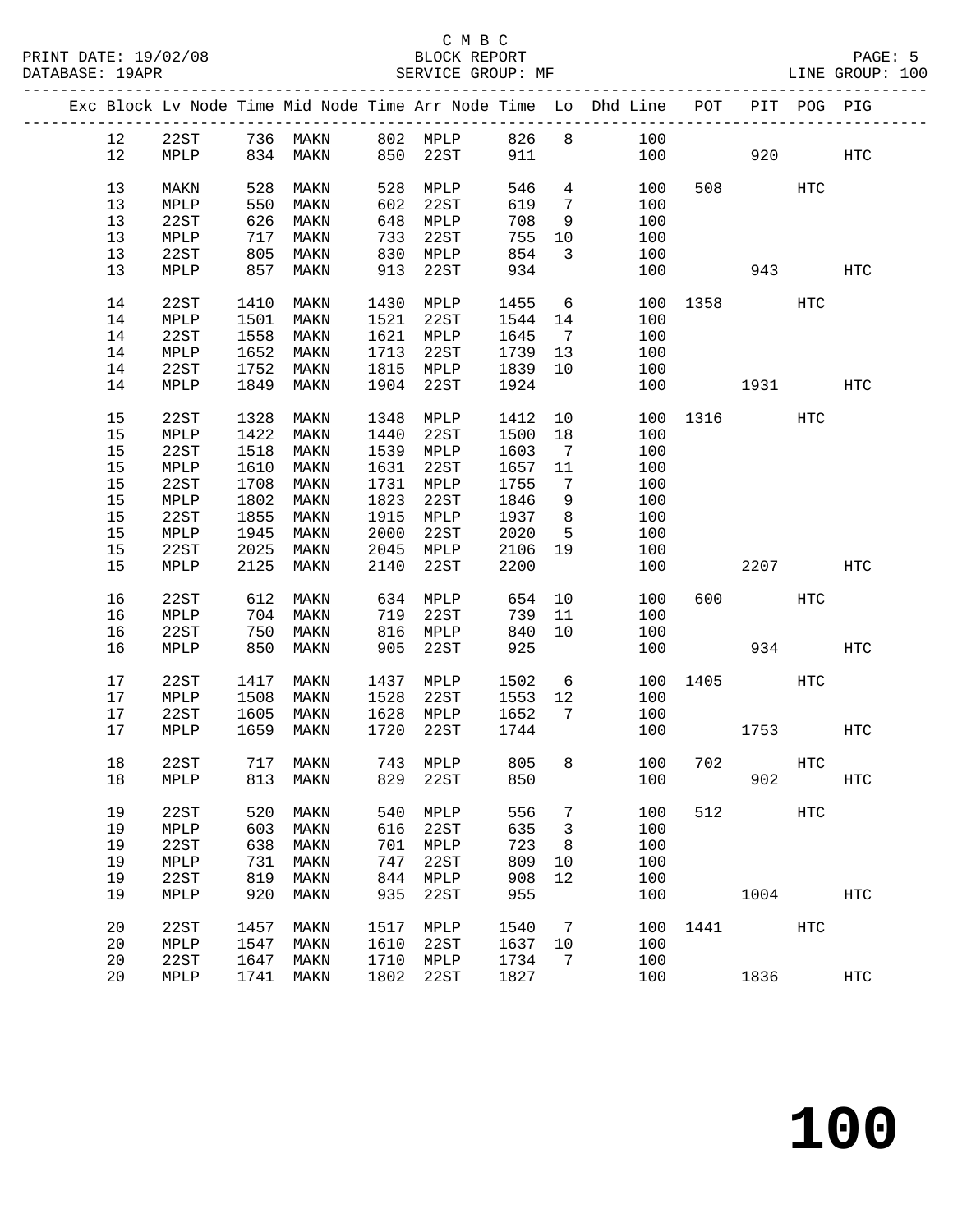| Exc Block Ly Node Time Mid Node Time Arr Node Time Lo Dhd Line |      |      |      |      |      |      |    |     | POT      | PIT  | POG        | PIG |
|----------------------------------------------------------------|------|------|------|------|------|------|----|-----|----------|------|------------|-----|
| 21                                                             | 22ST | 1403 | MAKN | 1423 | MPLP | 1447 | 8  | 100 | 1351     |      | <b>HTC</b> |     |
| 21                                                             | MPLP | 1455 | MAKN | 1514 | 22ST | 1537 | 16 | 100 |          |      |            |     |
| 21                                                             | 22ST | 1553 | MAKN | 1614 | MPLP | 1638 |    | 100 |          |      |            |     |
| 21                                                             | MPLP | 1645 | MAKN | 1706 | 22ST | 1730 | 13 | 100 |          |      |            |     |
| 21                                                             | 22ST | 1743 | MAKN | 1806 | MPLP | 1830 | 12 | 100 |          |      |            |     |
| 21                                                             | MPLP | 1842 | MAKN | 1901 | 22ST | 1923 |    | 100 |          | 1930 |            | HTC |
|                                                                |      |      |      |      |      |      |    |     |          |      |            |     |
| 22                                                             | 22ST | 1532 | MAKN | 1553 | MPLP | 1617 | 7  |     | 100 1516 |      | HTC        |     |
| 22                                                             | MPLP | 1624 | MAKN | 1645 | 22ST | 1709 | 13 | 100 |          |      |            |     |
| 22                                                             | 22ST | 1722 | MAKN | 1745 | MPLP | 1809 | 8  | 100 |          |      |            |     |
| 22                                                             | MPLP | 1817 | MAKN | 1838 | 22ST | 1901 |    | 100 |          | 1908 |            | HTC |
|                                                                |      |      |      |      |      |      |    |     |          |      |            |     |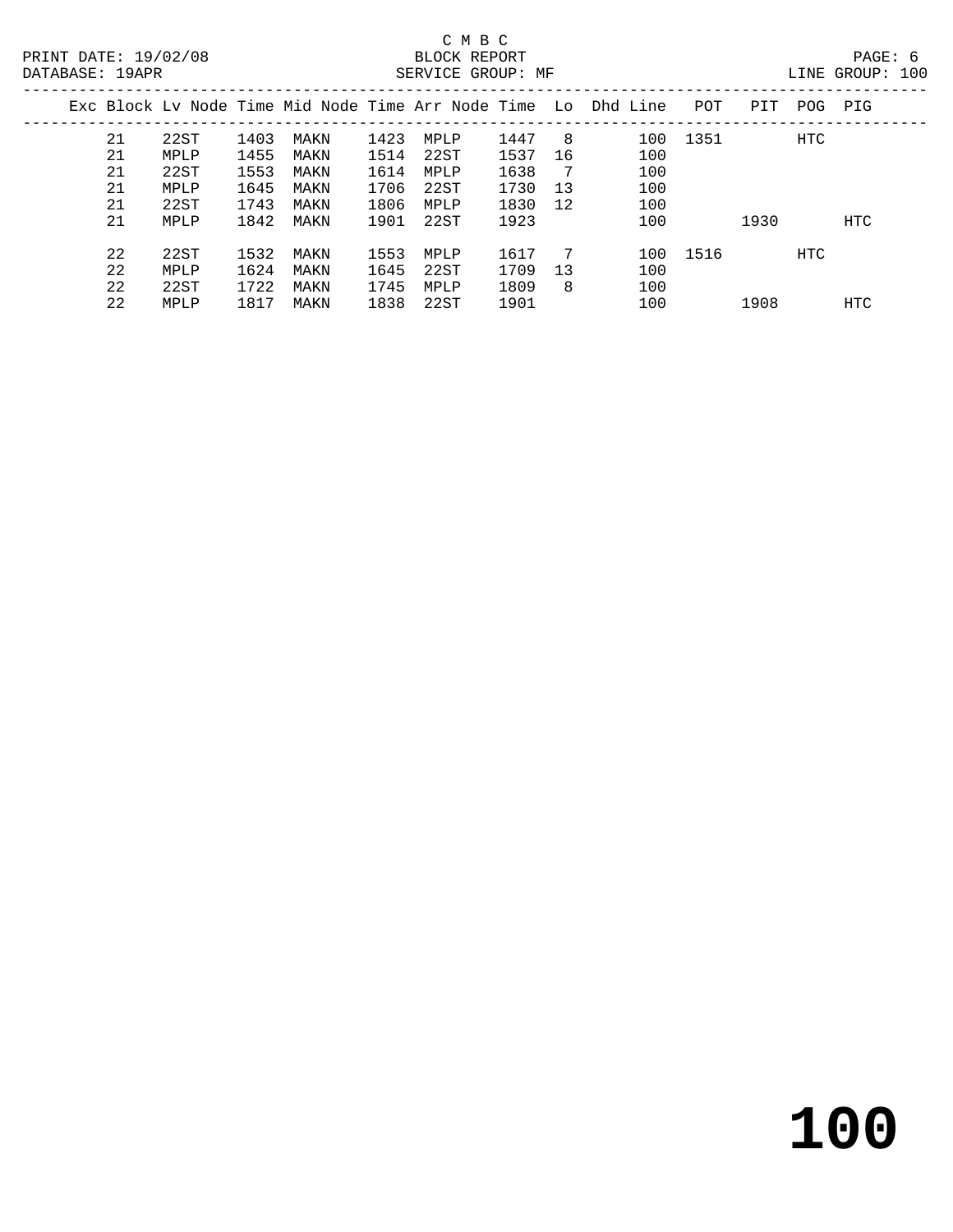| 22ST             |                | 22 ST STN    |      |                                                                                        |      |                      |      |                | 6&6N 6 AV & 6 ST                                                                          |             |     |            |  |
|------------------|----------------|--------------|------|----------------------------------------------------------------------------------------|------|----------------------|------|----------------|-------------------------------------------------------------------------------------------|-------------|-----|------------|--|
| 6&6S             |                |              |      |                                                                                        |      |                      | 6&6W |                | 6 ST & 6 AV                                                                               |             |     |            |  |
| BW02             |                |              |      | 22 ST STN<br>6 AV & 6 ST<br>BRENTWOOD STN BAY2                                         |      |                      |      |                | BW04 BRENTWOOD STN BAY4                                                                   |             |     |            |  |
| $CL-E$<br>$CL-E$ |                |              |      | BRENTWOOD SIN DAIZ<br>CANADA WAY & LEDGER-EAST<br>CANADA WAY FO BETA                   |      |                      |      |                |                                                                                           |             |     |            |  |
|                  |                |              |      |                                                                                        |      |                      |      |                | CL-W CANADA WAY & LEDGER-WEST<br>EDST       EDMONDS STN                                   |             |     |            |  |
| FGLW             |                |              |      |                                                                                        |      |                      |      |                | NORTH FRASER WAY AT 3700 BLOCK                                                            |             |     |            |  |
| HOLD             |                |              |      |                                                                                        |      |                      |      |                | NORTH FRASER WAY & GLENLYON WB FN37 MORTH FRASER W.<br>HOLDOM STATION HOLDOM STATION HERE |             |     |            |  |
| KEHA             |                |              |      | KENSINGTON & HAMMARSKJOLD                                                              |      |                      |      |                | LKST LAKE CITY STATION<br>MTST METROTOWN STATION                                          |             |     |            |  |
| LOST             |                | LOUGHEED STN |      |                                                                                        |      |                      |      |                |                                                                                           |             |     |            |  |
| NWST<br>SFU      |                |              |      | NEW WESTMINSTER STN<br>NEW WESTMINSTER STN<br>SFU EXCHANGE                             |      |                      |      |                | PAST PATTERSON STN<br>PAST PATTERSON STN<br>SPST SPERLING STN                             |             |     |            |  |
| SFU              |                | SFU EXCHANGE |      |                                                                                        |      |                      |      |                |                                                                                           |             |     |            |  |
| WLCW             |                |              |      | WILLINGDON & CANADA WAY - NORTH                                                        |      |                      |      |                |                                                                                           |             |     |            |  |
|                  |                |              |      |                                                                                        |      |                      |      |                | Exc Block Lv Node Time Mid Node Time Arr Node Time Lo Dhd Line POT PIT POG PIG            |             |     |            |  |
|                  | $\mathbf{1}$   | NWST         |      | 658 6&6N                                                                               |      | 706 EDST             |      |                | 722 2 106 643 HTC                                                                         |             |     |            |  |
|                  | $\mathbf{1}$   | EDST         |      |                                                                                        |      | 738 NWST<br>805 EDST |      |                | 746 11<br>106                                                                             |             |     |            |  |
|                  | $\mathbf 1$    | NWST         |      | 724 6&6S      738   NWST<br>757   6&6N       805   EDST<br>825   6&6S       840   NWST |      |                      | 823  |                | $\overline{\mathbf{2}}$<br>106                                                            |             |     |            |  |
|                  | $\mathbf 1$    | EDST         |      |                                                                                        |      | 840 NWST             | 848  |                | 9<br>106                                                                                  |             |     |            |  |
|                  | $\mathbf 1$    | NWST         | 857  | $CL - W$                                                                               |      | 919 BW04             | 933  |                | 123                                                                                       | 1005 — 1005 |     | HTC        |  |
|                  | 2              | NWST         | 533  | 6&6N                                                                                   | 540  | EDST                 | 554  |                | $\overline{2}$<br>106                                                                     | 518 — 10    | HTC |            |  |
|                  | 2              | EDST         | 556  | 6&6S                                                                                   |      | 606 NWST             | 612  | 16             | 106                                                                                       |             |     |            |  |
|                  | 2              | NWST         | 628  | 6&6N                                                                                   | 635  | EDST                 | 649  |                | $\overline{a}$<br>106                                                                     |             |     |            |  |
|                  | 2              | EDST         | 651  | 6&6S                                                                                   |      | 704 NWST             | 711  | 9              | 106                                                                                       |             |     |            |  |
|                  | 2              | NWST         | 720  | 6&6N                                                                                   | 728  | EDST                 | 745  | $\overline{2}$ | 106                                                                                       |             |     |            |  |
|                  | 2              | EDST         | 747  | 6&6S                                                                                   | 802  | NWST                 | 810  | 11             | 106                                                                                       |             |     |            |  |
|                  | 2              | NWST         | 821  | 6&6N                                                                                   | 830  | EDST                 | 848  | $\overline{2}$ | 106                                                                                       |             |     |            |  |
|                  | 2              | EDST         | 850  | 6&6S                                                                                   | 905  | NWST                 | 913  | 15             | 106                                                                                       |             |     |            |  |
|                  | 2              | NWST         | 928  | 6&6N                                                                                   | 937  | EDST                 | 956  | $\overline{4}$ | 106                                                                                       |             |     |            |  |
|                  | 2              | EDST         | 1000 | 6&6S                                                                                   | 1015 | NWST                 | 1023 | 15             | 106                                                                                       |             |     |            |  |
|                  | 2              | NWST         | 1038 | 6&6N                                                                                   | 1048 | EDST                 | 1105 | $\overline{4}$ | 106                                                                                       |             |     |            |  |
|                  | 2              | EDST         | 1109 | 6&6S                                                                                   | 1125 | NWST                 | 1133 | 15             | 106                                                                                       |             |     |            |  |
|                  | $\overline{a}$ | NWST         | 1148 | 6&6N                                                                                   | 1158 | EDST                 | 1215 | $\overline{4}$ | 106                                                                                       |             |     |            |  |
|                  | 2              | EDST         | 1219 | 6&6S                                                                                   | 1235 | NWST                 | 1243 | 15             | 106                                                                                       |             |     |            |  |
|                  | $\overline{a}$ | NWST         | 1258 | 6&6N                                                                                   | 1308 | EDST                 | 1325 | $\overline{4}$ | 106                                                                                       |             |     |            |  |
|                  | $\overline{c}$ | EDST         | 1329 | 6&6S                                                                                   | 1345 | NWST                 | 1353 | 15             | 106                                                                                       |             |     |            |  |
|                  | 2              | NWST         | 1408 | 6&6N                                                                                   | 1418 | EDST                 | 1435 | 4              | 106                                                                                       |             |     |            |  |
|                  | 2              | EDST         | 1439 | 6&6S                                                                                   | 1459 | NWST                 | 1507 |                | 7<br>106                                                                                  |             |     |            |  |
|                  | 2              | NWST         | 1514 | 6&6N                                                                                   | 1526 | EDST                 | 1544 | 8 <sup>8</sup> | 106                                                                                       |             |     |            |  |
|                  | 2              | EDST         | 1552 | 6&6S                                                                                   | 1612 | NWST                 | 1620 | 12             | 106                                                                                       |             |     |            |  |
|                  | 2              | NWST         | 1632 | 6&6N                                                                                   | 1645 | EDST                 | 1703 | $\overline{4}$ | 106                                                                                       |             |     |            |  |
|                  | 2              | EDST         | 1707 | 6&6S                                                                                   | 1725 | NWST                 | 1733 | 14             | 106                                                                                       |             |     |            |  |
|                  | 2              | NWST         | 1747 | 6&6N                                                                                   |      | 1759 EDST            | 1816 | $\overline{4}$ | 106                                                                                       |             |     |            |  |
|                  | 2              | <b>EDST</b>  | 1820 | 6&6S                                                                                   |      | 1837 NWST            | 1845 |                | 106                                                                                       | 1859 1880   |     | <b>HTC</b> |  |

C M B C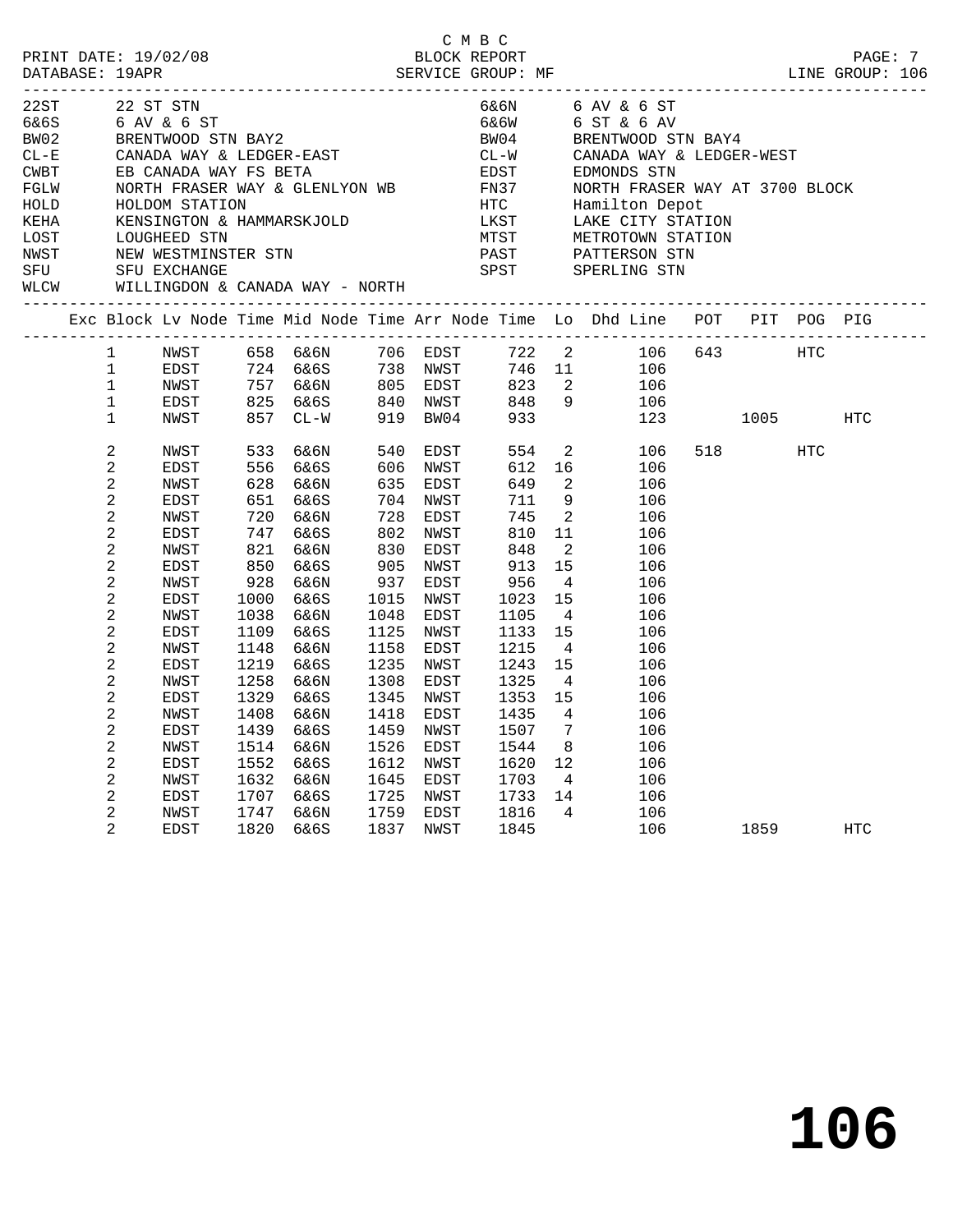## C M B C<br>BLOCK REPORT SERVICE GROUP: MF

**106**

|   |      |      |      |                    |      |      |                 |     | POT                                                            | PIT | POG  | PIG |
|---|------|------|------|--------------------|------|------|-----------------|-----|----------------------------------------------------------------|-----|------|-----|
| 3 | NWST |      | 6&6N | 615                | EDST | 629  | 2               | 106 | 553                                                            |     | HTC  |     |
| 3 | EDST | 631  | 6&6S | 643                | NWST | 650  | 15              | 106 |                                                                |     |      |     |
| 3 | NWST | 705  | 6&6N | 713                | EDST | 729  | 2               | 106 |                                                                |     |      |     |
| 3 | EDST | 731  | 6&6S | 745                | NWST | 753  | 12 <sup>°</sup> | 106 |                                                                |     |      |     |
| 3 | NWST | 805  | 6&6N | 814                | EDST | 832  | 2               | 106 |                                                                |     |      |     |
| 3 | EDST |      | 6&6S | 849                | NWST | 857  | 5               | 106 |                                                                |     |      |     |
| 3 | NWST | 902  | 6&6N | 911                | EDST | 929  | 4               | 106 |                                                                |     |      |     |
| 3 | EDST | 933  | 6&6S | 948                | NWST | 956  | 12              | 106 |                                                                |     |      |     |
| 3 | NWST | 1008 | 6&6N | 1018               | EDST | 1035 | 4               | 106 |                                                                |     |      |     |
| 3 | EDST | 1039 | 6&6S | 1054               | NWST | 1102 | 16              | 106 |                                                                |     |      |     |
| 3 | NWST | 1118 | 6&6N | 1128               | EDST | 1145 | 4               | 106 |                                                                |     |      |     |
| 3 | EDST | 1149 | 6&6S | 1205               | NWST | 1213 | 15              | 106 |                                                                |     |      |     |
| 3 | NWST | 1228 | 6&6N | 1238               | EDST | 1255 | $\overline{4}$  | 106 |                                                                |     |      |     |
| 3 | EDST | 1259 | 6&6S | 1315               | NWST | 1323 | 15              | 106 |                                                                |     |      |     |
| 3 | NWST | 1338 | 6&6N | 1348               | EDST | 1405 | 4               | 106 |                                                                |     |      |     |
| 3 | EDST | 1409 | 6&6S | 1428               | NWST | 1436 | 12              | 106 |                                                                |     |      |     |
| 3 | NWST | 1448 | 6&6N | 1458               | EDST | 1518 | 4               | 106 |                                                                |     |      |     |
| 3 | EDST | 1522 | 6&6S | 1542               | NWST | 1550 | 12              | 106 |                                                                |     |      |     |
| 3 | NWST | 1602 | 6&6N | 1615               | EDST | 1633 | $\overline{4}$  | 106 |                                                                |     |      |     |
| 3 | EDST | 1637 | 6&6S | 1657               | NWST | 1705 | 12              | 106 |                                                                |     |      |     |
| 3 | NWST | 1717 | 6&6N | 1730               | EDST | 1748 | $\overline{4}$  | 106 |                                                                |     |      |     |
| 3 | EDST |      | 6&6S | 1810               | NWST | 1818 |                 | 106 |                                                                |     |      | HTC |
|   |      |      |      | 608<br>834<br>1752 |      |      |                 |     | Exc Block Lv Node Time Mid Node Time Arr Node Time Lo Dhd Line |     | 1832 |     |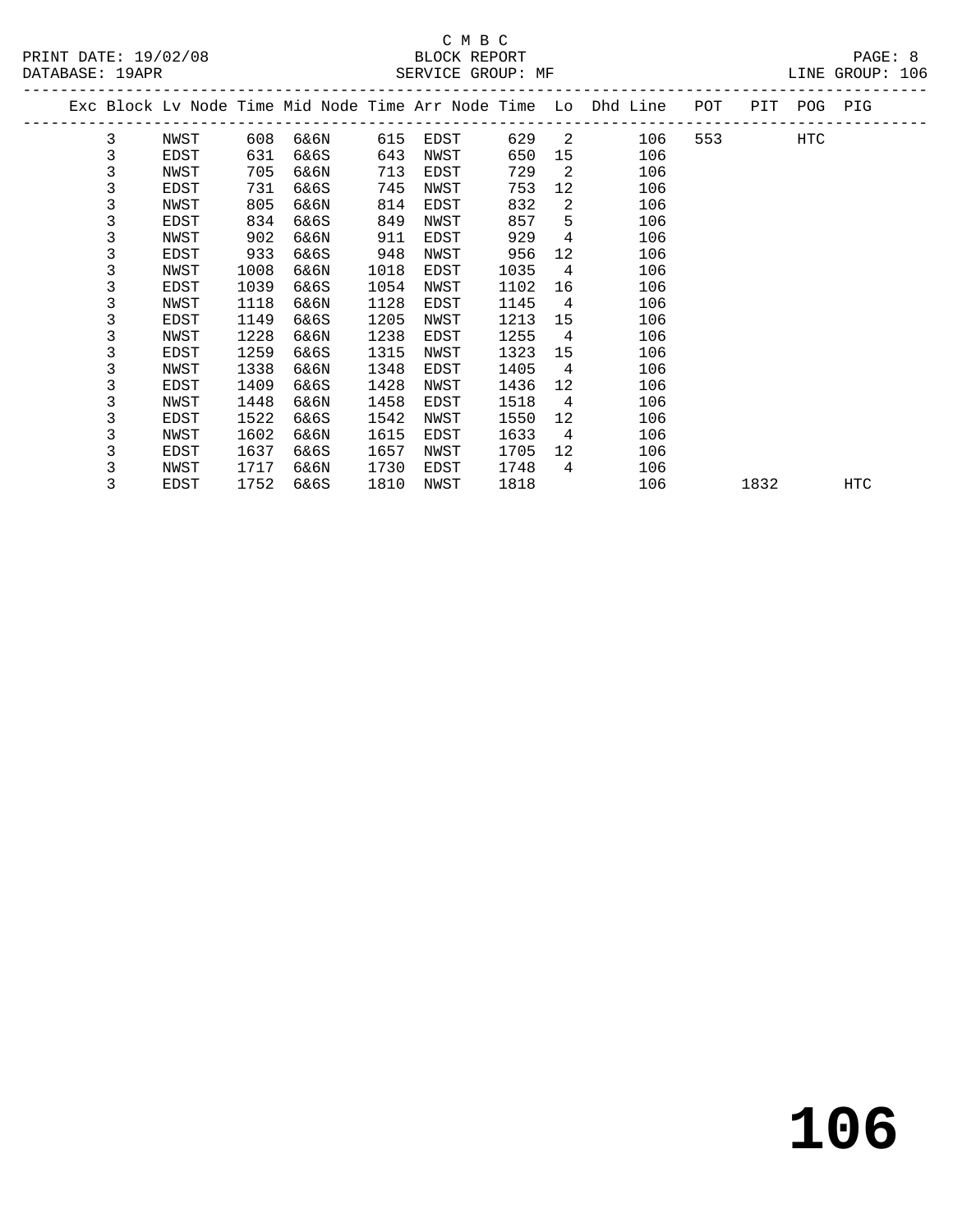|  |                |             |      | ------------------------------ |      |          |      |                         | Exc Block Lv Node Time Mid Node Time Arr Node Time Lo Dhd Line POT |     |      | PIT POG PIG |            |  |
|--|----------------|-------------|------|--------------------------------|------|----------|------|-------------------------|--------------------------------------------------------------------|-----|------|-------------|------------|--|
|  | $\overline{4}$ | NWST        |      | 618 6&6N                       |      | 625 EDST | 639  | $\overline{\mathbf{2}}$ | 106                                                                | 603 |      | HTC         |            |  |
|  | 4              | EDST        | 641  | 6&6S                           | 653  | NWST     | 700  | 13                      | 106                                                                |     |      |             |            |  |
|  | $\overline{4}$ | NWST        | 713  | 6&6N                           | 721  | EDST     | 737  | 2                       | 106                                                                |     |      |             |            |  |
|  | 4              | EDST        | 739  | 6&6S                           | 753  | NWST     | 801  | 11                      | 106                                                                |     |      |             |            |  |
|  | 4              | NWST        | 812  | 6&6N                           | 821  | EDST     | 839  | $\overline{2}$          | 106                                                                |     |      |             |            |  |
|  | 4              | EDST        | 841  | 6&6S                           | 856  | NWST     | 904  | 14                      | 106                                                                |     |      |             |            |  |
|  | 4              | NWST        | 918  | 6&6N                           | 927  | EDST     | 946  | $\overline{4}$          | 106                                                                |     |      |             |            |  |
|  | 4              | EDST        | 950  | 6&6S                           | 1005 | NWST     | 1013 | 15                      | 106                                                                |     |      |             |            |  |
|  | 4              | NWST        | 1028 | 6&6N                           | 1038 | EDST     | 1055 | $\overline{4}$          | 106                                                                |     |      |             |            |  |
|  | 4              | EDST        | 1059 | 6&6S                           | 1114 | NWST     | 1122 | 16                      | 106                                                                |     |      |             |            |  |
|  | 4              | NWST        | 1138 | 6&6N                           | 1148 | EDST     | 1205 | $\overline{4}$          | 106                                                                |     |      |             |            |  |
|  | 4              | EDST        | 1209 | 6&6S                           | 1225 | NWST     | 1233 | 15                      | 106                                                                |     |      |             |            |  |
|  | 4              | NWST        | 1248 | 6&6N                           | 1258 | EDST     | 1315 | $\overline{4}$          | 106                                                                |     |      |             |            |  |
|  | 4              | EDST        | 1319 | 6&6S                           | 1335 | NWST     | 1343 | 15                      | 106                                                                |     |      |             |            |  |
|  | 4              | NWST        | 1358 | 6&6N                           | 1408 | EDST     | 1425 | $\overline{4}$          | 106                                                                |     |      |             |            |  |
|  | 4              | EDST        | 1429 | 6&6S                           | 1448 | NWST     | 1456 | 11                      | 106                                                                |     |      |             |            |  |
|  | 4              | NWST        | 1507 | 6&6N                           | 1519 | EDST     | 1537 | 7                       | 106                                                                |     |      |             |            |  |
|  | 4              | EDST        | 1544 | 6&6S                           | 1604 | NWST     | 1612 | 13                      | 106                                                                |     |      |             |            |  |
|  | 4              | NWST        | 1625 | 6&6N                           | 1638 | EDST     | 1656 | $\overline{4}$          | 106                                                                |     |      |             |            |  |
|  | 4              | EDST        | 1700 | 6&6S                           | 1718 | NWST     | 1726 | 13                      | 106                                                                |     |      |             |            |  |
|  | 4              | NWST        | 1739 | 6&6N                           | 1751 | EDST     | 1808 | $\overline{4}$          | 106                                                                |     |      |             |            |  |
|  | 4              | EDST        | 1812 | 6&6S                           | 1829 | NWST     | 1837 | 12                      | 106                                                                |     |      |             |            |  |
|  | 4              | NWST        | 1849 | 6&6N                           | 1858 | EDST     | 1914 | 4                       | 106                                                                |     |      |             |            |  |
|  | 4              | EDST        | 1918 | 6&6S                           | 1933 | NWST     | 1941 | 8                       | 106                                                                |     |      |             |            |  |
|  | 4              | <b>NWST</b> | 1949 | 6&6N                           | 1958 | EDST     | 2012 | 2                       | 106                                                                |     |      |             |            |  |
|  | 4              | EDST        | 2014 | 6&6S                           | 2029 | NWST     | 2036 | 13                      | 106                                                                |     |      |             |            |  |
|  | 4              | NWST        | 2049 | 6&6N                           | 2057 | EDST     | 2111 | 2                       | 106                                                                |     |      |             |            |  |
|  | 4              | EDST        | 2113 | 6&6S                           | 2128 | NWST     | 2135 | 14                      | 106                                                                |     |      |             |            |  |
|  | 4              | NWST        | 2149 | 6&6N                           | 2157 | EDST     | 2211 | 2                       | 106                                                                |     |      |             |            |  |
|  | 4              | EDST        | 2213 | 6&6S                           | 2226 | NWST     | 2232 | 17                      | 106                                                                |     |      |             |            |  |
|  | 4              | NWST        | 2249 | 6&6N                           | 2256 | EDST     | 2308 | 2                       | 106                                                                |     |      |             |            |  |
|  | 4              | EDST        | 2310 | 6&6S                           | 2322 | NWST     | 2328 | 19                      | 106                                                                |     |      |             |            |  |
|  | 4              | NWST        | 2347 | 6&6N                           | 2353 | EDST     | 2405 | 2                       | 106                                                                |     |      |             |            |  |
|  | 4              | EDST        | 2407 | 6&6S                           | 2418 | NWST     | 2424 | 23                      | 106                                                                |     |      |             |            |  |
|  | 4              | NWST        | 2447 | 6&6N                           | 2453 | EDST     | 2505 | 2                       | 106                                                                |     |      |             |            |  |
|  | 4              | EDST        | 2507 | 6&6S                           | 2518 | NWST     | 2524 | 29                      | 106                                                                |     |      |             |            |  |
|  | 4              | NWST        | 2553 | 6&6N                           | 2559 | EDST     | 2610 | 2                       | 106                                                                |     |      |             |            |  |
|  | 4              | EDST        | 2612 | 6&6S                           | 2623 | NWST     | 2629 |                         | 106                                                                |     | 2641 |             | <b>HTC</b> |  |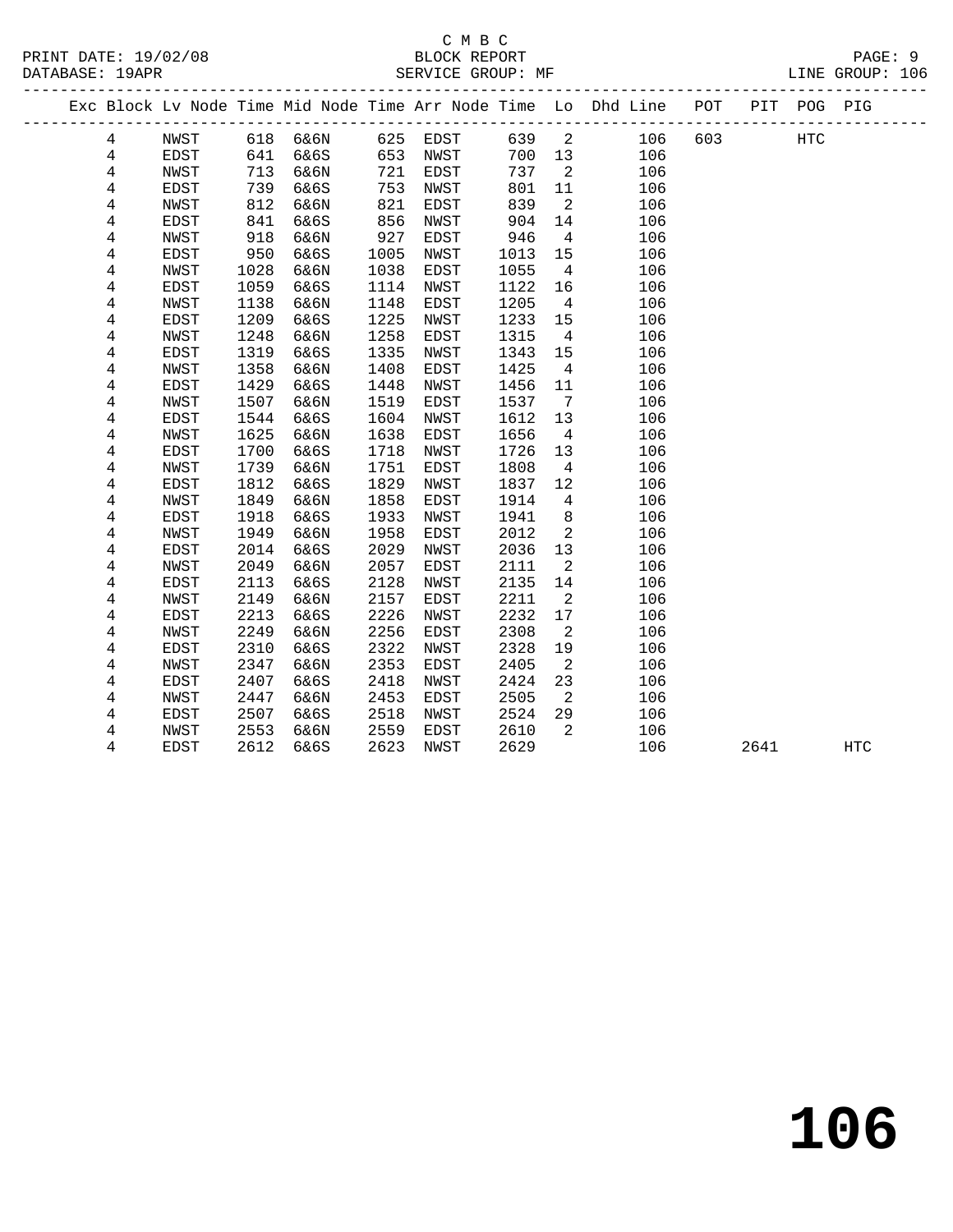PRINT DATE: 19/02/08 BLOCK REPORT BATABASE: 19APR BEST SERVICE GROUP: MF

## C M B C<br>BLOCK REPORT

PAGE: 10<br>LINE GROUP: 106

|  |   |      |      |                      |      |           |         |                          | Exc Block Lv Node Time Mid Node Time Arr Node Time Lo Dhd Line POT |     |      | PIT POG PIG |            |
|--|---|------|------|----------------------|------|-----------|---------|--------------------------|--------------------------------------------------------------------|-----|------|-------------|------------|
|  | 5 | NWST |      | 638  6&6N  645  EDST |      |           | 659     | $\overline{\mathbf{c}}$  | 106                                                                | 623 |      | HTC         |            |
|  | 5 | EDST | 701  | 6&6S                 | 714  | NWST      | 721     | 14                       | 106                                                                |     |      |             |            |
|  | 5 | NWST | 735  | 6&6N                 | 743  | EDST      | 801     | $\overline{\phantom{a}}$ | 106                                                                |     |      |             |            |
|  | 5 | EDST | 803  | 6&6S                 | 818  | NWST      | 826     | 12                       | 106                                                                |     |      |             |            |
|  | 5 | NWST | 838  | 6&6N                 | 847  | EDST      | 905     | $\overline{2}$           | 106                                                                |     |      |             |            |
|  | 5 | EDST | 907  | 6&6S                 | 922  | NWST      | 930     | 18                       | 106                                                                |     |      |             |            |
|  | 5 | NWST | 948  | 6&6N                 | 958  | EDST      | 1016    | $\overline{4}$           | 106                                                                |     |      |             |            |
|  | 5 | EDST | 1020 | 6&6S                 | 1035 | NWST      | 1043    | 15                       | 106                                                                |     |      |             |            |
|  | 5 | NWST | 1058 | 6&6N                 | 1108 | EDST      | 1125    | $\overline{4}$           | 106                                                                |     |      |             |            |
|  | 5 | EDST | 1129 | 6&6S                 | 1145 | NWST      | 1153    | 15                       | 106                                                                |     |      |             |            |
|  | 5 | NWST | 1208 | 6&6N                 | 1218 | EDST      | 1235    | $\overline{4}$           | 106                                                                |     |      |             |            |
|  | 5 | EDST | 1239 | 6&6S                 | 1255 | NWST      | 1303    | 15                       | 106                                                                |     |      |             |            |
|  | 5 | NWST | 1318 | 6&6N                 | 1328 | EDST      | 1345    | $\overline{4}$           | 106                                                                |     |      |             |            |
|  | 5 | EDST | 1349 | 6&6S                 | 1405 | NWST      | 1413    | 15                       | 106                                                                |     |      |             |            |
|  | 5 | NWST | 1428 | 6&6N                 | 1438 | EDST      | 1455    | $\overline{4}$           | 106                                                                |     |      |             |            |
|  | 5 | EDST | 1459 | 6&6S                 | 1519 | NWST      | 1527    | 12                       | 106                                                                |     |      |             |            |
|  | 5 | NWST | 1539 | 6&6N                 | 1551 | EDST      | 1609    | $5^{\circ}$              | 106                                                                |     |      |             |            |
|  | 5 | EDST | 1614 | 6&6S                 | 1634 | NWST      | 1642    | 13                       | 106                                                                |     |      |             |            |
|  | 5 | NWST | 1655 | 6&6N                 | 1708 | EDST      | 1726    | $\overline{4}$           | 106                                                                |     |      |             |            |
|  | 5 | EDST | 1730 | 6&6S                 | 1748 | NWST      | 1757    | 10                       | 106                                                                |     |      |             |            |
|  | 5 | NWST | 1807 | 6&6N                 | 1819 | EDST      | 1836    | 4                        | 106                                                                |     |      |             |            |
|  | 5 | EDST | 1840 | 6&6S                 | 1856 | NWST      | 1904    |                          | 106                                                                |     | 1916 |             | HTC        |
|  |   |      |      |                      |      |           |         |                          |                                                                    |     |      |             |            |
|  | 6 | BW04 | 436  | $CL - E$             | 445  | NWST      | 500     | $\overline{4}$           | 123                                                                |     | 401  | <b>HTC</b>  |            |
|  | 6 | NWST | 504  | 6&6N                 | 511  | EDST      | 525     | 2                        | 106                                                                |     |      |             |            |
|  | 6 | EDST | 527  | 6&6S                 | 537  | NWST      | 543     | 15                       | 106                                                                |     |      |             |            |
|  | 6 | NWST | 558  | 6&6N                 | 605  | EDST      | 619     | $\overline{4}$           | 106                                                                |     |      |             |            |
|  | 6 | EDST | 623  | 6&6S                 | 634  | NWST      | 641     | $7\phantom{.0}$          | 106                                                                |     |      |             |            |
|  | 6 | NWST | 648  | 6&6N                 | 656  | EDST      | 712     | 2                        | 106                                                                |     |      |             |            |
|  | 6 | EDST | 714  | 6&6S                 | 727  | NWST      | 734     | 15                       | 106                                                                |     |      |             |            |
|  | 6 | NWST | 749  | 6&6N                 | 757  | EDST      | 815     | 2                        | 106                                                                |     |      |             |            |
|  | 6 | EDST | 817  | 6&6S                 | 832  | NWST      | 840     | 14                       | 106                                                                |     |      |             |            |
|  | 6 | NWST | 854  | 6&6N                 | 903  | EDST      | 921     | 2                        | 106                                                                |     |      |             |            |
|  | 6 | EDST | 923  | 6&6S                 | 938  | NWST      | 946     | 12                       | 106                                                                |     |      |             |            |
|  | 6 | NWST | 958  | 6&6N                 | 1008 | EDST      | 1026    | $\overline{4}$           | 106                                                                |     |      |             |            |
|  | 6 | EDST | 1030 | 6&6S                 | 1045 | NWST      | 1053    | 15                       | 106                                                                |     |      |             |            |
|  | 6 | NWST | 1108 | 6&6N                 | 1118 | EDST      | 1135    | $\overline{4}$           | 106                                                                |     |      |             |            |
|  | 6 | EDST | 1139 | 6&6S                 | 1155 | NWST      | 1203    | 15                       | 106                                                                |     |      |             |            |
|  | 6 | NWST | 1218 | 6&6N                 | 1228 | EDST      | 1245    | $\overline{4}$           | 106                                                                |     |      |             |            |
|  | 6 | EDST |      | 1249 6&6S            |      | 1305 NWST | 1313 15 |                          | 106                                                                |     |      |             |            |
|  | 6 | NWST | 1328 | 6&6N                 | 1338 | EDST      | 1355    | 4                        | 106                                                                |     |      |             |            |
|  | 6 | EDST | 1359 | 6&6S                 | 1415 | NWST      | 1423    | 15                       | 106                                                                |     |      |             |            |
|  | 6 | NWST | 1438 | 6&6N                 | 1448 | EDST      | 1505    | $5^{\circ}$              | 106                                                                |     |      |             |            |
|  | 6 | EDST | 1510 | 6&6S                 | 1530 | NWST      | 1538    | 10                       | 106                                                                |     |      |             |            |
|  | 6 | NWST | 1548 | 6&6N                 | 1600 | EDST      | 1618    | $\overline{4}$           | 106                                                                |     |      |             |            |
|  | 6 | EDST | 1622 | 6&6S                 | 1642 | NWST      | 1650    | 12                       | 106                                                                |     |      |             |            |
|  | 6 | NWST | 1702 | 6&6N                 | 1715 | EDST      | 1733    | 4                        | 106                                                                |     |      |             |            |
|  | 6 | EDST | 1737 | 6&6S                 | 1755 | NWST      | 1804    |                          | 106                                                                |     | 1818 |             | <b>HTC</b> |
|  |   |      |      |                      |      |           |         |                          |                                                                    |     |      |             |            |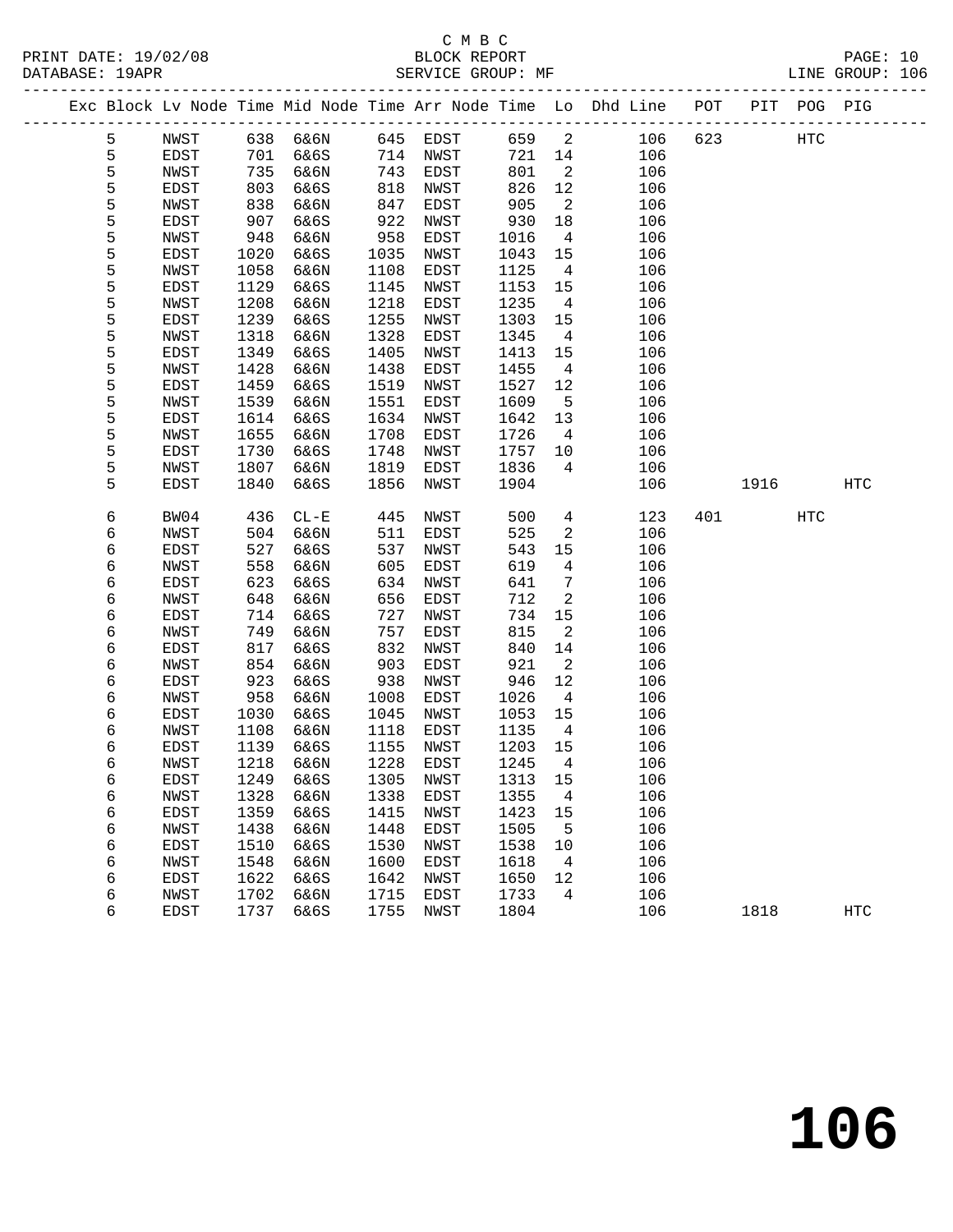PRINT DATE: 19/02/08 BLOCK REPORT BATABASE: 19APR BEST SERVICE GROUP: MF

## C M B C<br>BLOCK REPORT

PAGE: 11<br>LINE GROUP: 106

|                 |                 |              |              |                   |              | Exc Block Lv Node Time Mid Node Time Arr Node Time Lo Dhd Line POT |              |                                  |    |            |          |      | PIT POG PIG |            |
|-----------------|-----------------|--------------|--------------|-------------------|--------------|--------------------------------------------------------------------|--------------|----------------------------------|----|------------|----------|------|-------------|------------|
|                 | $7\phantom{.0}$ | NWST         | 1522         | 6&6N              |              | 1534 EDST                                                          | 1552         | 8 <sup>8</sup>                   |    |            | 106 1505 |      | <b>HTC</b>  |            |
|                 | 7               | EDST         | 1600         | 6&6S              | 1620         | NWST                                                               | 1628         | 12                               |    | 106        |          |      |             |            |
|                 | 7               | NWST         | 1640         | 6&6N              | 1653         | EDST                                                               | 1711         | $\overline{4}$                   |    | 106        |          |      |             |            |
|                 | 7               | EDST         | 1715         | 6&6S              | 1733         | NWST                                                               | 1741         | 14                               |    | 106        |          |      |             |            |
|                 | 7               | NWST         | 1755         | 6&6N              | 1807         | EDST                                                               | 1824         | 4                                |    | 106        |          |      |             |            |
|                 | 7               | EDST         | 1828         | 6&6S              | 1845         | NWST                                                               | 1853         | 11                               |    | 106        |          |      |             |            |
|                 | 7               | NWST         | 1904         | 6&6N              | 1913         | EDST                                                               | 1928         | $\overline{4}$                   |    | 106        |          |      |             |            |
|                 | 7               | EDST         | 1932         | 6&6S              | 1947         | NWST                                                               | 1955         | 9                                |    | 106        |          |      |             |            |
|                 | 7               | NWST         | 2004         | 6&6N              | 2012         | EDST                                                               | 2026         | 2                                |    | 106        |          |      |             |            |
|                 | 7               | EDST         | 2028         | 6&6S              | 2043         | NWST                                                               | 2050         | 14                               |    | 106        |          |      |             |            |
|                 | 7               | NWST         | 2104         | 6&6N              | 2112         | EDST                                                               | 2126         | 2                                |    | 106        |          |      |             |            |
|                 | 7               | EDST         | 2128         | 6&6S              | 2143         | NWST                                                               | 2150         | 10                               |    | 106        |          |      |             |            |
|                 | 7               | NWST         | 2200         | 6&6N              | 2207         | EDST                                                               | 2221         | 4                                |    | 106        |          |      |             |            |
|                 | 7               | EDST         | 2225         | 6&6S              | 2238         | NWST                                                               | 2244         | 6                                |    | 10 106     |          |      |             |            |
|                 | 7               | 22ST         | 2300         | 6&6N              | 2309         | LOST                                                               | 2329         | 21                               |    | 101        |          |      |             |            |
|                 | 7               | LOST         | 2350         | HOLD              | 2416         | BW02                                                               | 2421         | 9                                |    | 136        |          |      |             |            |
|                 | 7               | BW02         | 2430         | SPST              | 2450         | LKST                                                               | 2459         |                                  |    | 134        |          | 2526 |             | <b>HTC</b> |
|                 | 8               | NWST         | 742          | 6&6N              | 750          | EDST                                                               | 808          | $\overline{a}$                   |    | 106        | 725      |      | HTC         |            |
|                 | 8               | EDST         | 810          | 6&6S              | 825          | NWST                                                               | 833          | 13                               |    | 106        |          |      |             |            |
|                 | 8               | NWST         | 846          | 6&6N              | 855          | EDST                                                               | 913          | $\overline{a}$                   |    | 106        |          |      |             |            |
|                 | 8               | <b>EDST</b>  | 915          | 6&6S              | 930          | NWST                                                               | 938          |                                  |    | 106        |          | 952  |             | <b>HTC</b> |
|                 |                 |              |              |                   |              |                                                                    |              |                                  |    |            |          |      |             |            |
| SD <sub>9</sub> |                 | KEHA         | 1514         |                   |              | LKST                                                               | 1531         | $\mathbf{1}$                     | 25 | 134        | 1429     |      | HTC         |            |
| SD 9            |                 | NWST         | 1557         | 6&6N              | 1609         | EDST                                                               | 1627         | 2                                |    | 106        |          |      |             |            |
| #SD 9           |                 | NWST         | 1557         | 6&6N              | 1609         | EDST                                                               | 1627         | $\overline{a}$                   |    | 106        | 1540     |      | HTC         |            |
|                 | 9               | EDST         | 1629         | 6&6S              | 1649         | NWST                                                               | 1657         | 12                               |    | 106        |          |      |             |            |
|                 | 9               | NWST         | 1709         | 6&6N              | 1722         | EDST                                                               | 1740         | 4                                |    | 106        |          |      |             |            |
|                 | 9               | EDST         | 1744         | 6&6S              | 1802         | NWST                                                               | 1811         | 8                                |    | 106        |          |      |             |            |
|                 | 9               | NWST         | 1819         | 6&6N              | 1829         | EDST                                                               | 1846         | 4                                |    | 106        |          |      |             |            |
|                 | 9               | EDST         | 1850         | 6&6S              | 1906         | NWST                                                               | 1914         | 5                                |    | 106        |          |      |             |            |
|                 | 9               | NWST         | 1919         | 6&6N              | 1928         | EDST                                                               | 1943         | $\overline{4}$                   |    | 106        |          |      |             |            |
|                 | 9               | EDST         | 1947         | 6&6S              | 2002         | NWST                                                               | 2010         | 9                                |    | 106        |          |      |             |            |
|                 | 9               | NWST         | 2019         | 6&6N              | 2027         | EDST                                                               | 2041         | 2                                |    | 106        |          |      |             |            |
|                 | 9               | EDST         | 2043         | 6&6S              | 2058         | NWST                                                               | 2105         | 14                               |    | 106        |          |      |             |            |
|                 | 9               | NWST         | 2119         | 6&6N              | 2127         | EDST                                                               | 2141         | 2                                |    | 106        |          |      |             |            |
|                 | 9               | EDST         | 2143         | 6&6S              | 2158         | NWST                                                               | 2205         | 14                               |    | 106        |          |      |             |            |
|                 | 9<br>9          | NWST         | 2219<br>2240 | 6&6N              | 2226         | EDST                                                               | 2238<br>2259 | $\overline{\phantom{a}}^2$<br>20 |    | 106<br>106 |          |      |             |            |
|                 |                 | EDST<br>NWST |              | 6&6S<br>2319 6&6N | 2253         | NWST<br>2325 EDST                                                  | 2337 2       |                                  |    |            |          |      |             |            |
|                 | 9               |              |              |                   |              |                                                                    |              |                                  |    | 106        |          |      |             |            |
|                 | 9<br>9          | EDST<br>NWST | 2339<br>2417 | 6&6S<br>6&6N      | 2351<br>2423 | NWST<br>EDST                                                       | 2357<br>2435 | 20<br>2                          |    | 106<br>106 |          |      |             |            |
|                 | 9               | EDST         | 2437         | 6&6S              | 2448         | NWST                                                               | 2454         | 25                               |    | 106        |          |      |             |            |
|                 | 9               | NWST         | 2519         | 6&6N              | 2525         | <b>EDST</b>                                                        | 2536         | 2                                |    | 106        |          |      |             |            |
|                 | 9               | <b>EDST</b>  | 2538         | 6&6S              | 2549         | NWST                                                               | 2555         |                                  |    | 106        |          | 2607 |             | <b>HTC</b> |
|                 |                 |              |              |                   |              |                                                                    |              |                                  |    |            |          |      |             |            |
|                 | 10              | EDST         | 1537         | 6&6S              | 1557         | NWST                                                               | 1605         | 12                               |    | 106        | 1517     |      | <b>HTC</b>  |            |
|                 | 10              | NWST         | 1617         | 6&6N              | 1630         | EDST                                                               | 1648         | 4                                |    | 106        |          |      |             |            |
|                 | 10              | EDST         | 1652         | 6&6S              | 1712         | NWST                                                               | 1720         | 12                               |    | 106        |          |      |             |            |
|                 | 10              | NWST         | 1732         | 6&6N              | 1744         | EDST                                                               | 1801         | 4                                |    | 106        |          |      |             |            |
|                 | 10              | EDST         | 1805         | 6&6S              | 1822         | NWST                                                               | 1830         |                                  |    | 106        |          | 1844 |             | <b>HTC</b> |
|                 |                 |              |              |                   |              |                                                                    |              |                                  |    |            |          |      |             |            |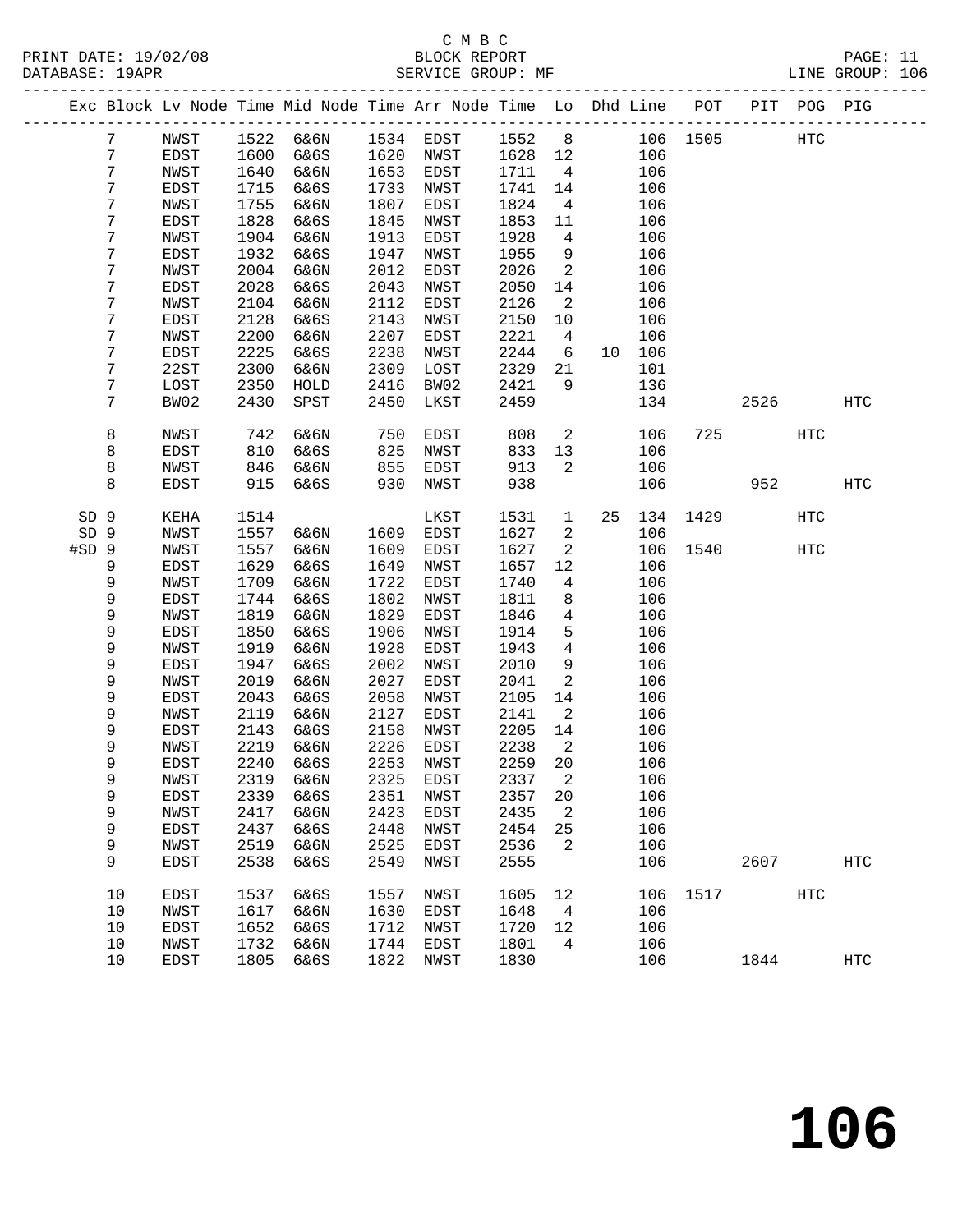## C M B C<br>BLOCK REPORT SERVICE GROUP: MF

|        |      |                 |              |            |              |            |                 | Exc Block Lv Node Time Mid Node Time Arr Node Time Lo Dhd Line POT PIT POG PIG |     |      |            |            |
|--------|------|-----------------|--------------|------------|--------------|------------|-----------------|--------------------------------------------------------------------------------|-----|------|------------|------------|
| 11     | NWST |                 |              |            |              |            |                 | 753 2<br>106                                                                   | 711 |      | <b>HTC</b> |            |
| 11     | EDST | 755             |              |            |              | 818 11     |                 | 106                                                                            |     |      |            |            |
| 11     | NWST | $82.$<br>$858.$ | 6&6N         |            | EDST         |            | $\overline{a}$  | 106                                                                            |     |      |            |            |
| 11     | EDST |                 | 6&6S         | 838<br>913 | NWST         | 856<br>921 | 17              | 106                                                                            |     |      |            |            |
| $11\,$ | NWST | 938             | 6&6N         | 947        | EDST         | 1006       | $\overline{4}$  | 106                                                                            |     |      |            |            |
| 11     | EDST | 1010            | 6&6S         | 1025       | NWST         | 1033       | 15              | 106                                                                            |     |      |            |            |
| 11     | NWST | 1048            | 6&6N         | 1058       | EDST         | 1115       | $\overline{4}$  | 106                                                                            |     |      |            |            |
| 11     | EDST | 1119            | 6&6S         | 1135       | NWST         | 1143       | 15              | 106                                                                            |     |      |            |            |
| $11\,$ | NWST | 1158            | 6&6N         | 1208       | EDST         | 1225       | $4\overline{4}$ | 106                                                                            |     |      |            |            |
| 11     | EDST | 1229            | 6&6S         | 1245       | NWST         | 1253       | 15              | 106                                                                            |     |      |            |            |
| 11     | NWST | 1308            | 6&6N         | 1318       | EDST         | 1335       | $\overline{4}$  | 106                                                                            |     |      |            |            |
| 11     | EDST | 1339            | 6&6S         | 1355       | NWST         | 1403       | 15              | 106                                                                            |     |      |            |            |
| 11     | NWST | 1418            | 6&6N         | 1428       | EDST         | 1445       | $\overline{4}$  | 106                                                                            |     |      |            |            |
| $11\,$ | EDST | 1449            | 6&6S         | 1509       | NWST         | 1517       | 12              | 106                                                                            |     |      |            |            |
| 11     | NWST | 1529            | 6&6N         | 1541       | <b>EDST</b>  | 1559       | 8 <sup>8</sup>  | 106                                                                            |     |      |            |            |
| 11     | EDST | 1607            | 6&6S         | 1627       | NWST         | 1635       | 12              | 106                                                                            |     |      |            |            |
| 11     | NWST | 1647            | 6&6N         | 1700       | EDST         | 1718       | $\overline{4}$  | 106                                                                            |     |      |            |            |
| 11     | EDST | 1722            | 6&6S         | 1740       | NWST         | 1748       |                 | 106                                                                            |     | 1802 |            | <b>HTC</b> |
|        |      |                 |              |            |              |            |                 |                                                                                |     |      |            |            |
| $12$   | MTST | 532             |              |            | EDST         | 545        |                 | $4\overline{ }$<br>119                                                         | 507 |      | <b>HTC</b> |            |
| 12     | EDST | 549             |              |            | MTST         | 607        | 9               | 119                                                                            |     |      |            |            |
| 12     | MTST | 616             |              |            | EDST         | 630        | $\overline{a}$  | 119                                                                            |     |      |            |            |
| $12$   | EDST | 632             |              |            | MTST         | 652        | 8               | 119                                                                            |     |      |            |            |
| 12     | MTST | 700             |              |            | EDST         | 716        | $\overline{a}$  | 119                                                                            |     |      |            |            |
| 12     | EDST | 718             |              |            | ${\tt MTST}$ | 739        | 6               | 119                                                                            |     |      |            |            |
| $12$   | MTST | 745             | SPST         | 813        | SFU          | 833        | 15              | 144                                                                            |     |      |            |            |
| 12     | SFU  | 848             | SPST         | 910        | MTST         | 938        | 9               | 144                                                                            |     |      |            |            |
| $12$   | MTST | 947             | SPST         | 1012       | SFU          | 1032       | $7\overline{ }$ | 144                                                                            |     |      |            |            |
| $12$   | SFU  | 1039            | ${\tt SPST}$ | 1100       | MTST         | 1126       | 19              | 144                                                                            |     |      |            |            |
| 12     | MTST | 1145            | SPST         | 1211       | SFU          | 1231       | 8 <sup>8</sup>  | 144                                                                            |     |      |            |            |
| $12$   | SFU  | 1239            | SPST         | 1300       | MTST         | 1329       | 18              | 144                                                                            |     |      |            |            |
| $12$   | MTST | 1347            | SPST         | 1414       | SFU          | 1434       | 14              | 144                                                                            |     |      |            |            |
| $12$   | SFU  | 1448            | SPST         | 1510       | MTST         | 1545       | $5\overline{)}$ | 144                                                                            |     |      |            |            |
| $12$   | MTST | 1550            | SPST         | 1619       | LOST         | 1644       | 6               | 110                                                                            |     |      |            |            |
| 12     | LOST | 1650            | SPST         | 1714       | MTST         | 1746       | 4               | 110                                                                            |     |      |            |            |
| $12$   | MTST | 1750            | SPST         | 1817       | LOST         | 1839       | $\overline{1}$  | 110                                                                            |     |      |            |            |
| 12     | LOST | 1840            | SPST         | 1901       | MTST         | 1925       | 10              | 110                                                                            |     |      |            |            |
| $12$   | MTST | 1935            | SPST         | 2002       | SFU          | 2022       | 6               | 144                                                                            |     |      |            |            |
| 12     | SFU  | 2028            | SPST         | 2050       | MTST         | 2115       | 20              | 144                                                                            |     |      |            |            |
| $12$   | MTST | 2135            | SPST         | 2159       | SFU          | 2217       | $7\overline{ }$ | 144                                                                            |     |      |            |            |
| 12     | SFU  | 2224            | SPST         | 2244       | MTST         | 2305       | 9               | 144                                                                            |     |      |            |            |
| 12     | MTST | 2314            | SPST         | 2333       | LOST         | 2350       | 10              | 110                                                                            |     |      |            |            |
| $12\,$ | LOST | 2400            | 6&6W         | 2420       | 22ST         | 2428       |                 | 101                                                                            |     | 2435 |            | HTC        |
|        |      |                 |              |            |              |            |                 |                                                                                |     |      |            |            |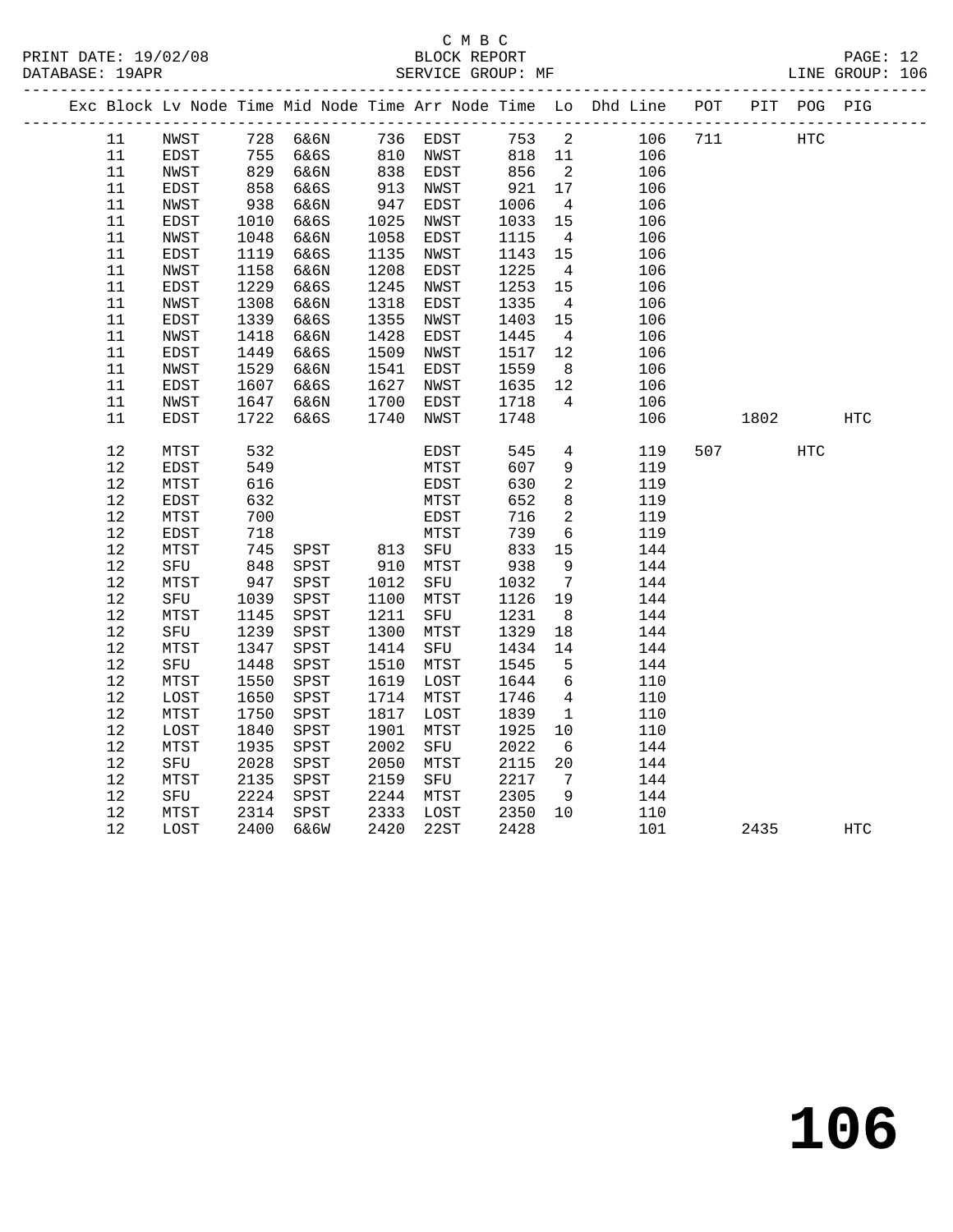|  |    |                 |      |  |             |      |          | Exc Block Lv Node Time Mid Node Time Arr Node Time Lo Dhd Line | POT | PIT |     | POG PIG |  |
|--|----|-----------------|------|--|-------------|------|----------|----------------------------------------------------------------|-----|-----|-----|---------|--|
|  | 13 | MTST            | 708  |  | EDST        | 724  | 2        | 119                                                            | 643 |     | HTC |         |  |
|  | 13 | EDST            | 726  |  | MTST        | 747  | 8        | 119                                                            |     |     |     |         |  |
|  | 13 | MTST            | 755  |  | EDST        | 812  | 2        | 119                                                            |     |     |     |         |  |
|  | 13 | EDST            | 814  |  | MTST        | 837  | 5        | 119                                                            |     |     |     |         |  |
|  | 13 | MTST            | 842  |  | EDST        | 900  | 2        | 119                                                            |     |     |     |         |  |
|  | 13 | EDST            | 902  |  | MTST        | 926  | 4        | 119                                                            |     |     |     |         |  |
|  | 13 | MTST            | 930  |  | EDST        | 948  | 2        | 119                                                            |     |     |     |         |  |
|  | 13 | EDST            | 950  |  | MTST        | 1014 | 13       | 119                                                            |     |     |     |         |  |
|  | 13 | MTST            | 1027 |  | EDST        | 1047 | 2        | 119                                                            |     |     |     |         |  |
|  | 13 | EDST            | 1049 |  | MTST        | 1113 | 15       | 119                                                            |     |     |     |         |  |
|  | 13 | MTST            | 1128 |  | EDST        | 1148 | 2        | 119                                                            |     |     |     |         |  |
|  | 13 | EDST            | 1150 |  | MTST        | 1215 | 13       | 119                                                            |     |     |     |         |  |
|  | 13 | MTST            | 1228 |  | EDST        | 1249 | 2        | 119                                                            |     |     |     |         |  |
|  | 13 | EDST            | 1251 |  | MTST        | 1317 | 12       | 119                                                            |     |     |     |         |  |
|  | 13 | MTST            | 1329 |  | EDST        | 1350 | -2       | 119                                                            |     |     |     |         |  |
|  | 13 | EDST            | 1352 |  | MTST        | 1418 | 11       | 119                                                            |     |     |     |         |  |
|  | າາ | M <sub>II</sub> | 1100 |  | <b>EDOT</b> | 11E  | $\Omega$ | 11 O                                                           |     |     |     |         |  |

| 13 | <b>MTST</b> | 1329 | <b>EDST</b> | 1350 | 2              | 119 |     |      |            |            |
|----|-------------|------|-------------|------|----------------|-----|-----|------|------------|------------|
| 13 | <b>EDST</b> | 1352 | MTST        | 1418 | 11             | 119 |     |      |            |            |
| 13 | MTST        | 1429 | <b>EDST</b> | 1450 | 2              | 119 |     |      |            |            |
| 13 | <b>EDST</b> | 1452 | MTST        | 1518 | 8              | 119 |     |      |            |            |
| 13 | MTST        | 1526 | <b>EDST</b> | 1546 | 2              | 119 |     |      |            |            |
| 13 | EDST        | 1548 | MTST        | 1614 | 12             | 119 |     |      |            |            |
| 13 | MTST        | 1626 | <b>EDST</b> | 1647 | 2              | 119 |     |      |            |            |
| 13 | <b>EDST</b> | 1649 | MTST        | 1714 | 13             | 119 |     |      |            |            |
| 13 | MTST        | 1727 | <b>EDST</b> | 1747 | 2              | 119 |     |      |            |            |
| 13 | <b>EDST</b> | 1749 | MTST        | 1813 | 14             | 119 |     |      |            |            |
| 13 | MTST        | 1827 | <b>EDST</b> | 1846 | 2              | 119 |     |      |            |            |
| 13 | <b>EDST</b> | 1848 | MTST        | 1910 |                | 119 |     | 1928 |            | <b>HTC</b> |
|    |             |      |             |      |                |     |     |      |            |            |
| 14 | MTST        | 724  | EDST        | 740  | 2              | 119 | 659 |      | <b>HTC</b> |            |
| 14 | <b>EDST</b> | 742  | MTST        | 803  | 6              | 119 |     |      |            |            |
| 14 | MTST        | 809  | <b>EDST</b> | 828  | 2              | 119 |     |      |            |            |
| 14 | EDST        | 830  | MTST        | 854  | 4              | 119 |     |      |            |            |
| 14 | MTST        | 858  | EDST        | 916  | 2              | 119 |     |      |            |            |
| 14 | EDST        | 918  | MTST        | 942  | 5              | 119 |     |      |            |            |
| 14 | MTST        | 947  | EDST        | 1007 | $\overline{a}$ | 119 |     |      |            |            |
| 14 | <b>EDST</b> | 1009 | MTST        | 1033 | 13             | 119 |     |      |            |            |
| 14 | MTST        | 1046 | EDST        | 1107 | 2              | 119 |     |      |            |            |
| 14 | EDST        | 1109 | MTST        | 1134 | 15             | 119 |     |      |            |            |
| 14 | MTST        | 1149 | <b>EDST</b> | 1209 | 2              | 119 |     |      |            |            |
| 14 | EDST        | 1211 | MTST        | 1237 | 12             | 119 |     |      |            |            |
| 14 | MTST        | 1249 | EDST        | 1310 | $\overline{a}$ | 119 |     |      |            |            |
| 14 | <b>EDST</b> | 1312 | MTST        | 1338 | 11             | 119 |     |      |            |            |
| 14 | MTST        | 1349 | EDST        | 1410 | 2              | 119 |     |      |            |            |
| 14 | EDST        | 1412 | MTST        | 1438 | 11             | 119 |     |      |            |            |
| 14 | MTST        | 1449 | EDST        | 1510 | 2              | 119 |     |      |            |            |
| 14 | EDST        | 1512 | MTST        | 1538 | 9              | 119 |     |      |            |            |
| 14 | MTST        | 1547 | EDST        | 1608 | 2              | 119 |     |      |            |            |
| 14 | <b>EDST</b> | 1610 | MTST        | 1635 | 13             | 119 |     |      |            |            |
| 14 | MTST        | 1648 | EDST        | 1709 | 2              | 119 |     |      |            |            |
| 14 | EDST        | 1711 | MTST        | 1736 | 12             | 119 |     |      |            |            |
| 14 | MTST        | 1748 | EDST        | 1808 | 2              | 119 |     |      |            |            |
| 14 | EDST        | 1810 | MTST        | 1834 | 12             | 119 |     |      |            |            |
| 14 | MTST        | 1846 | EDST        | 1905 | $\overline{a}$ | 119 |     |      |            |            |
| 14 | EDST        | 1907 | MTST        | 1929 | 13             | 119 |     |      |            |            |
| 14 | MTST        | 1942 | EDST        | 2001 | $\overline{2}$ | 119 |     |      |            |            |
| 14 | <b>EDST</b> | 2003 | MTST        | 2024 |                | 119 |     | 2042 |            | <b>HTC</b> |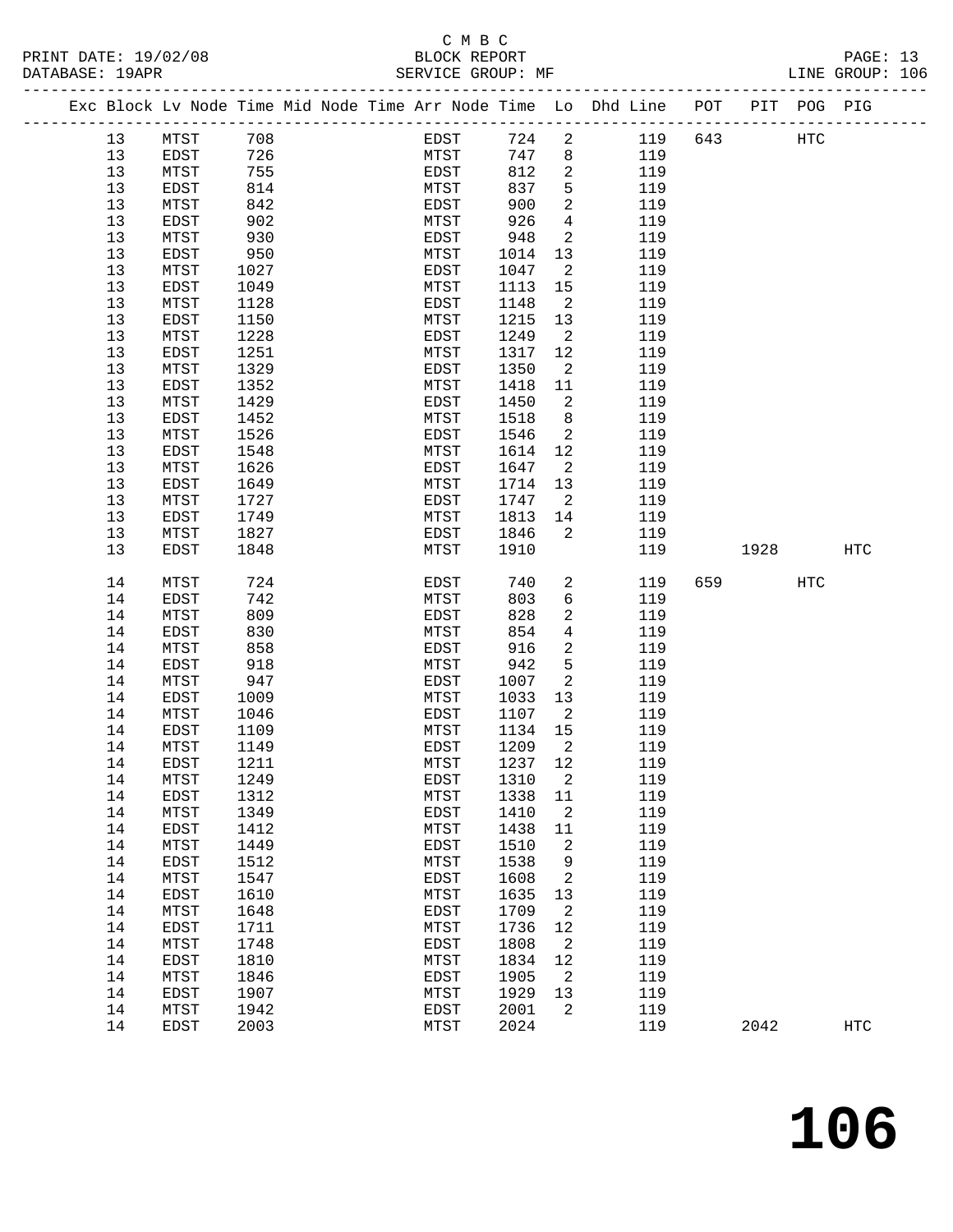## C M B C<br>BLOCK REPORT PRINT DATE: 19/02/08 BLOCK REPORT PAGE: 14

LINE GROUP: 106

|  |    | Exc Block Lv Node Time Mid Node Time Arr Node Time Lo Dhd Line POT |      |      |           |      |      |                 |     |     |      | PIT POG PIG |     |
|--|----|--------------------------------------------------------------------|------|------|-----------|------|------|-----------------|-----|-----|------|-------------|-----|
|  | 15 | MTST                                                               | 547  |      |           | EDST | 600  | $4\overline{ }$ | 119 | 522 |      | HTC         |     |
|  | 15 | EDST                                                               | 604  |      |           | MTST | 622  | 9               | 119 |     |      |             |     |
|  | 15 | MTST                                                               | 631  |      |           | EDST | 646  | $\overline{2}$  | 119 |     |      |             |     |
|  | 15 | <b>EDST</b>                                                        | 648  |      |           | MTST | 708  | 8               | 119 |     |      |             |     |
|  | 15 | MTST                                                               | 716  |      |           | EDST | 732  | $\overline{a}$  | 119 |     |      |             |     |
|  | 15 | EDST                                                               | 734  |      |           | MTST | 755  | $6\overline{6}$ | 119 |     |      |             |     |
|  | 15 | MTST                                                               | 801  |      |           | EDST | 820  | 2               | 119 |     |      |             |     |
|  | 15 | EDST                                                               | 822  |      |           | MTST | 845  | 5               | 119 |     |      |             |     |
|  | 15 | MTST                                                               | 850  |      |           | EDST | 908  | 2               | 119 |     |      |             |     |
|  | 15 | EDST                                                               | 910  |      |           | MTST | 934  | 5               | 119 |     |      |             |     |
|  | 15 | MTST                                                               | 939  |      |           | EDST | 957  | 5               | 119 |     |      |             |     |
|  | 15 | EDST                                                               | 1002 |      |           | MTST | 1026 | 11              | 119 |     |      |             |     |
|  | 15 | MTST                                                               | 1037 |      |           | EDST | 1057 | - 2             | 119 |     |      |             |     |
|  | 15 | EDST                                                               | 1059 |      |           | MTST | 1123 | 16              | 119 |     |      |             |     |
|  | 15 | MTST                                                               | 1139 |      |           | EDST | 1159 | $\overline{2}$  | 119 |     |      |             |     |
|  | 15 | EDST                                                               | 1201 |      |           | MTST | 1227 | 12              | 119 |     |      |             |     |
|  | 15 | MTST                                                               | 1239 |      |           | EDST | 1300 | - 2             | 119 |     |      |             |     |
|  | 15 | EDST                                                               | 1302 |      |           | MTST | 1328 | 11              | 119 |     |      |             |     |
|  | 15 | MTST                                                               | 1339 |      |           | EDST | 1400 | $\overline{2}$  | 119 |     |      |             |     |
|  | 15 | EDST                                                               | 1402 |      |           | MTST | 1428 | 11              | 119 |     |      |             |     |
|  | 15 | MTST                                                               | 1439 |      |           | EDST | 1500 | $\overline{2}$  | 119 |     |      |             |     |
|  | 15 | <b>EDST</b>                                                        | 1502 |      |           | MTST | 1528 | 12              | 119 |     |      |             |     |
|  | 15 | MTST                                                               | 1540 |      |           | EDST | 1601 | - 2             | 119 |     |      |             |     |
|  | 15 | EDST                                                               | 1603 |      |           | MTST | 1628 | 13              | 119 |     |      |             |     |
|  | 15 | MTST                                                               | 1641 |      |           | EDST | 1702 | $\overline{2}$  | 119 |     |      |             |     |
|  | 15 | EDST                                                               | 1704 |      |           | MTST | 1729 | 13              | 119 |     |      |             |     |
|  | 15 | MTST                                                               | 1742 |      |           | EDST | 1802 | 2               | 119 |     |      |             |     |
|  | 15 | <b>EDST</b>                                                        | 1804 |      |           | MTST | 1828 | 8               | 119 |     |      |             |     |
|  | 15 | MTST                                                               | 1836 |      |           | EDST | 1855 | $\overline{2}$  | 119 |     |      |             |     |
|  | 15 | EDST                                                               | 1857 |      |           | MTST | 1919 | 13              | 119 |     |      |             |     |
|  | 15 | MTST                                                               | 1932 |      |           | EDST | 1951 | - 2             | 119 |     |      |             |     |
|  | 15 | EDST                                                               | 1953 |      |           | MTST | 2015 | 10              | 119 |     |      |             |     |
|  | 15 | MTST                                                               | 2025 |      |           | EDST | 2045 | 2               | 119 |     |      |             |     |
|  | 15 | <b>EDST</b>                                                        | 2047 |      |           | MTST | 2108 | 2               | 119 |     |      |             |     |
|  | 15 | MTST                                                               | 2110 |      |           | EDST | 2129 | 2               | 119 |     |      |             |     |
|  | 15 | EDST                                                               | 2131 |      |           | MTST | 2151 | 12              | 119 |     |      |             |     |
|  | 15 | MTST                                                               | 2203 |      |           | EDST | 2221 | 2               | 119 |     |      |             |     |
|  | 15 | EDST                                                               | 2223 |      |           | MTST | 2241 | 24              | 119 |     |      |             |     |
|  | 15 | MTST                                                               | 2305 |      |           | EDST | 2320 | 7               | 119 |     |      |             |     |
|  | 15 | <b>EDST</b>                                                        | 2327 |      |           | MTST | 2343 | $\overline{2}$  | 119 |     |      |             |     |
|  | 15 | MTST                                                               | 2345 | SPST | 2404 LOST |      | 2421 | 4               | 110 |     |      |             |     |
|  | 15 | LOST                                                               | 2425 | SPST | 2441 MTST |      | 2459 | 5               | 110 |     |      |             |     |
|  | 15 | MTST                                                               | 2504 |      |           | EDST | 2518 | 8               | 119 |     |      |             |     |
|  | 15 | <b>EDST</b>                                                        | 2526 |      |           | MTST | 2541 |                 | 119 |     | 2559 |             | HTC |

**106**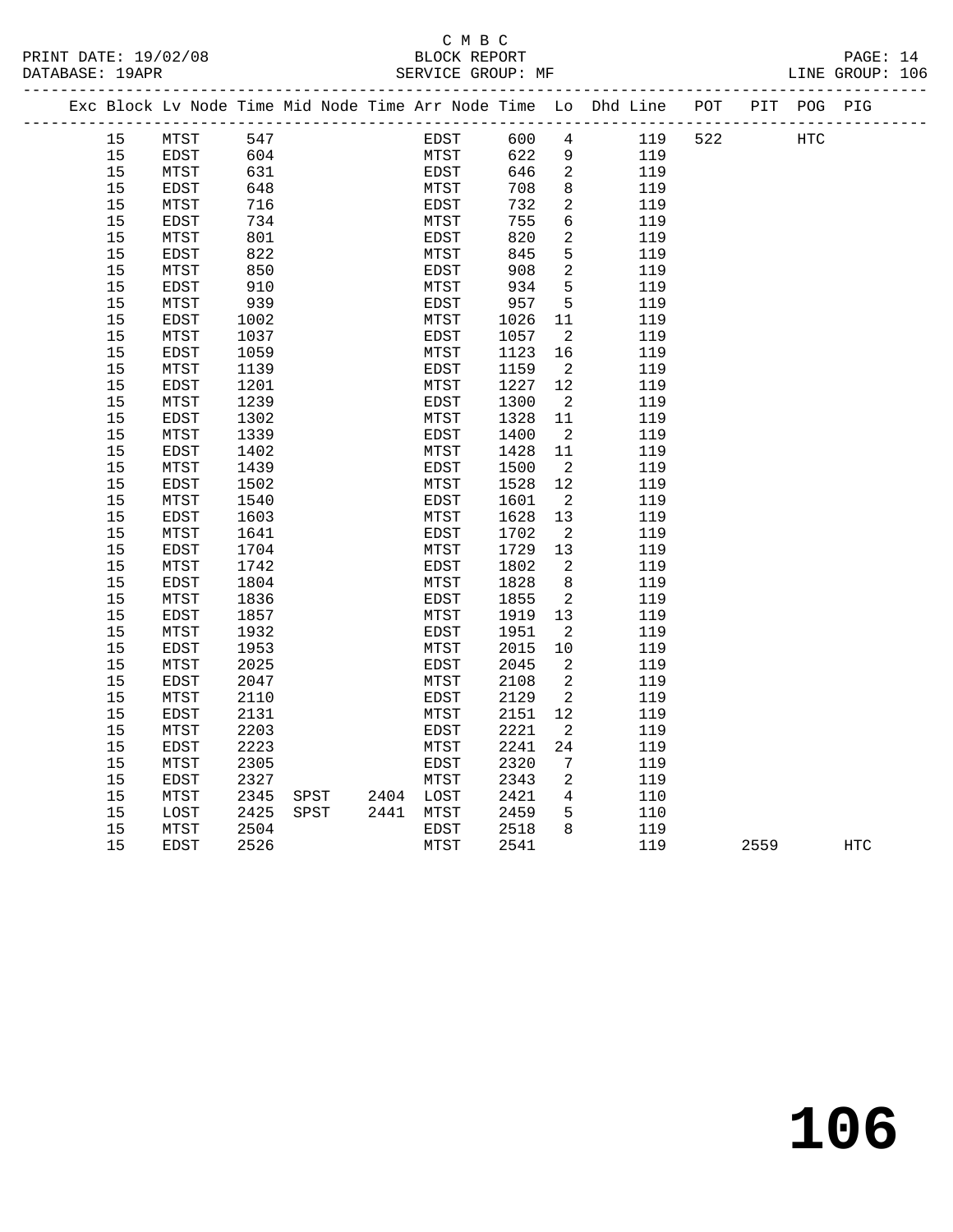PRINT DATE: 19/02/08 BLOCK REPORT BATABASE: 19APR BEST SERVICE GROUP: MF

## C M B C<br>BLOCK REPORT

PAGE: 15<br>LINE GROUP: 106

|  |    |      |      |      |      |      |      |                   | Exc Block Lv Node Time Mid Node Time Arr Node Time Lo Dhd Line | POT PIT POG PIG |                          |     |     |
|--|----|------|------|------|------|------|------|-------------------|----------------------------------------------------------------|-----------------|--------------------------|-----|-----|
|  | 16 | MTST | 548  | SPST | 606  | LOST |      |                   | 624 16<br>110                                                  |                 | 523 and $\overline{523}$ | HTC |     |
|  | 16 | LOST | 640  | SPST | 701  | MTST | 726  |                   | 13<br>110                                                      |                 |                          |     |     |
|  | 16 | MTST | 739  |      |      | EDST | 756  | 2                 | 119                                                            |                 |                          |     |     |
|  | 16 | EDST | 758  |      |      | MTST | 821  | 5                 | 119                                                            |                 |                          |     |     |
|  | 16 | MTST | 826  |      |      | EDST | 844  | $\overline{2}$    | 119                                                            |                 |                          |     |     |
|  | 16 | EDST | 846  |      |      | MTST | 910  | $\overline{4}$    | 119                                                            |                 |                          |     |     |
|  | 16 | MTST | 914  |      |      | EDST | 932  | $\overline{2}$    | 119                                                            |                 |                          |     |     |
|  | 16 | EDST | 934  |      |      | MTST | 958  | 9                 | 119                                                            |                 |                          |     |     |
|  | 16 | MTST | 1007 |      |      | EDST | 1027 | 2                 | 119                                                            |                 |                          |     |     |
|  | 16 | EDST | 1029 |      |      | MTST | 1053 | 14                | 119                                                            |                 |                          |     |     |
|  | 16 | MTST | 1107 |      |      | EDST | 1128 | 2                 | 119                                                            |                 |                          |     |     |
|  | 16 | EDST | 1130 |      |      | MTST | 1155 | 14                | 119                                                            |                 |                          |     |     |
|  | 16 | MTST | 1209 |      |      | EDST | 1229 | 2                 | 119                                                            |                 |                          |     |     |
|  | 16 | EDST | 1231 |      |      | MTST | 1257 | $12 \overline{ }$ | 119                                                            |                 |                          |     |     |
|  | 16 | MTST | 1309 |      |      | EDST | 1330 | $\overline{2}$    | 119                                                            |                 |                          |     |     |
|  | 16 | EDST | 1332 |      |      | MTST | 1358 | 11                | 119                                                            |                 |                          |     |     |
|  | 16 | MTST | 1409 |      |      | EDST | 1430 | 2                 | 119                                                            |                 |                          |     |     |
|  | 16 | EDST | 1432 |      |      | MTST | 1458 | 13                | 119                                                            |                 |                          |     |     |
|  | 16 | MTST | 1511 |      |      | EDST | 1531 | 2                 | 119                                                            |                 |                          |     |     |
|  | 16 | EDST | 1533 |      |      | MTST | 1559 | 11                | 119                                                            |                 |                          |     |     |
|  | 16 | MTST | 1610 |      |      | EDST | 1631 | $\overline{2}$    | 119                                                            |                 |                          |     |     |
|  | 16 | EDST | 1633 |      |      | MTST | 1658 | 12                | 119                                                            |                 |                          |     |     |
|  | 16 | MTST | 1710 |      |      | EDST | 1731 | $\overline{1}$    | 119                                                            |                 |                          |     |     |
|  | 16 | EDST | 1732 |      |      | MTST | 1756 | 14                | 119                                                            |                 |                          |     |     |
|  | 16 | MTST | 1810 | FN37 | 1824 | EDST | 1846 | $\overline{1}$    | 116                                                            |                 |                          |     |     |
|  | 16 | EDST | 1847 | FGLW | 1903 | MTST | 1920 |                   | 116                                                            |                 | 1938                     |     | HTC |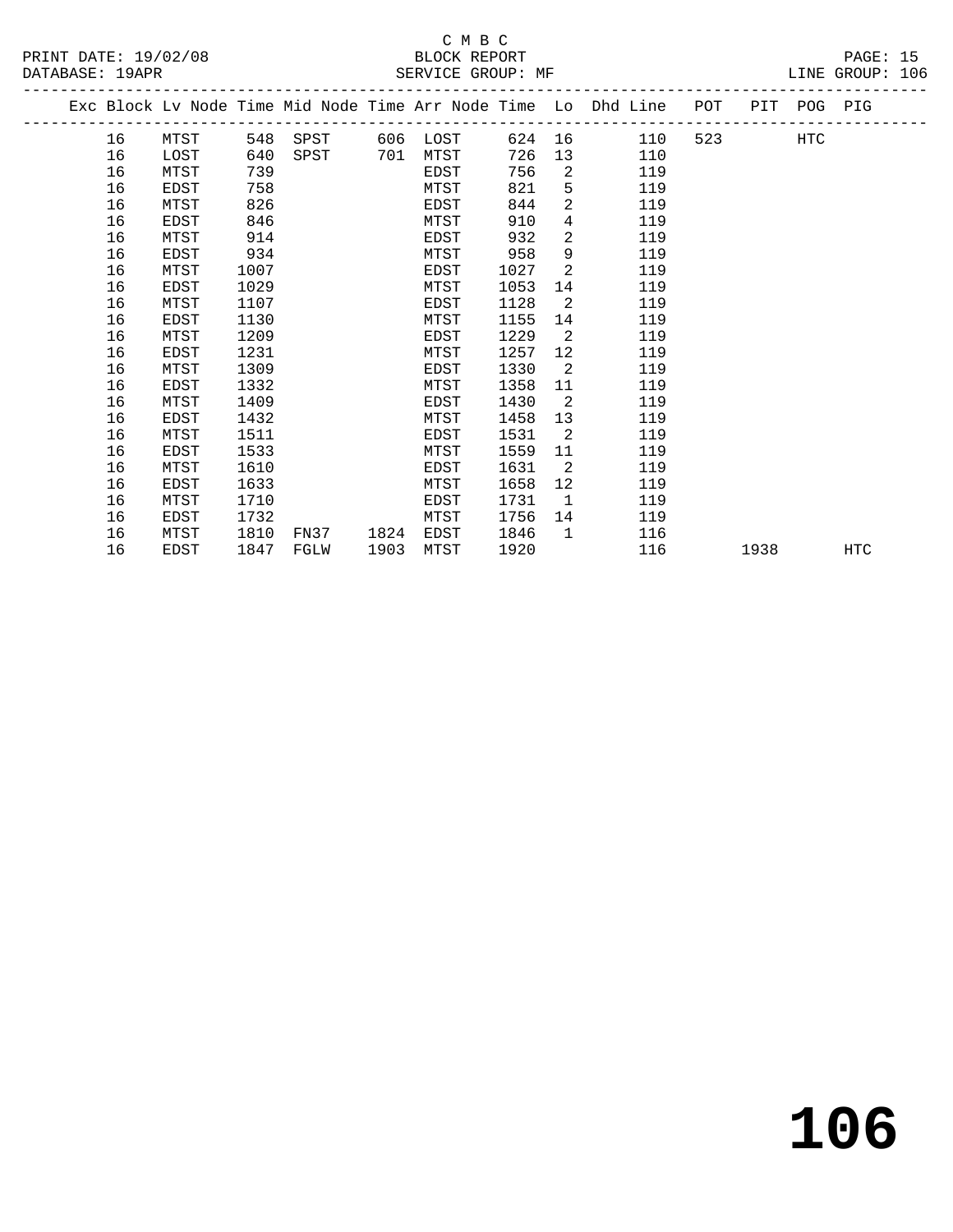|       |      | Exc Block Lv Node Time Mid Node Time Arr Node Time Lo Dhd Line POT PIT POG PIG |           |      |           |             |         |                            |    |        |     |      |            |            |
|-------|------|--------------------------------------------------------------------------------|-----------|------|-----------|-------------|---------|----------------------------|----|--------|-----|------|------------|------------|
|       | 17   | MTST                                                                           | 512       |      |           | EDST        | 525     | $\overline{4}$             |    | 119    | 447 |      | HTC        |            |
|       | 17   | EDST                                                                           | 529       |      |           | MTST        | 547     | 15                         |    | 119    |     |      |            |            |
|       | 17   | MTST                                                                           | 602       |      |           | EDST        | 615     | $4\overline{ }$            |    | 119    |     |      |            |            |
|       | 17   | EDST                                                                           | 619       |      |           | MTST        | 637     | 8                          |    | 119    |     |      |            |            |
|       | 17   | MTST                                                                           | 645       |      |           | EDST        | 700     | $\overline{2}$             |    | 119    |     |      |            |            |
|       | 17   | EDST                                                                           | 702       |      |           | MTST        | 722     | 9                          |    | 119    |     |      |            |            |
|       | 17   | MTST                                                                           | 731       |      |           | EDST        | 748     | 2                          |    | 119    |     |      |            |            |
|       | $17$ | EDST                                                                           | 750       |      |           | MTST        | 813     | 5                          |    | 119    |     |      |            |            |
|       | 17   | MTST                                                                           | 818       |      |           | EDST        | 836     | $\overline{2}$             |    | 119    |     |      |            |            |
|       | 17   | EDST                                                                           | 838       |      |           | MTST        | 902     | $\overline{4}$             |    | 119    |     |      |            |            |
|       | 17   | MTST                                                                           | 906       |      |           | EDST        | 924     | $\overline{2}$             |    | 119    |     |      |            |            |
|       | 17   | EDST                                                                           | 926       |      |           | MTST        | 950     | $7\phantom{.0}$            |    | 119    |     |      |            |            |
|       | 17   | MTST                                                                           | 957       |      |           | EDST        | 1017    | $\overline{2}$             |    | 119    |     |      |            |            |
|       | 17   | EDST                                                                           | 1019      |      |           | MTST        | 1043    | 13                         |    | 119    |     |      |            |            |
|       | 17   | MTST                                                                           | 1056      |      |           | EDST        | 1117    | $\overline{2}$             |    | 119    |     |      |            |            |
|       | 17   | EDST                                                                           | 1119      |      |           | MTST        | 1144    | 15                         |    | 119    |     |      |            |            |
|       | 17   | MTST                                                                           | 1159      |      |           | EDST        | 1219    | $\overline{\phantom{a}}^2$ |    | 119    |     |      |            |            |
|       | 17   | EDST                                                                           | 1221      |      |           | MTST        | 1247    | 12                         |    | 119    |     |      |            |            |
|       | 17   | MTST                                                                           | 1259      |      |           | EDST        | 1320    | $\overline{\phantom{a}}$   |    | 119    |     |      |            |            |
|       | 17   | EDST                                                                           | 1322      |      |           | MTST        | 1348    | 11                         |    | 119    |     |      |            |            |
|       | 17   | MTST                                                                           | 1359      |      |           | EDST        | 1420    | 2                          |    | 119    |     |      |            |            |
|       | 17   | EDST                                                                           | 1422      |      |           | MTST        | 1448    | 9                          |    | 119    |     |      |            |            |
|       | 17   | MTST                                                                           | 1457      |      |           | EDST        | 1517    | 2                          |    | 119    |     |      |            |            |
|       | 17   | EDST                                                                           | 1519      |      |           | MTST        | 1545    | 10                         |    | 119    |     |      |            |            |
|       | 17   | MTST                                                                           | 1555      |      |           | EDST        | 1616    | $\overline{2}$             |    | 119    |     |      |            |            |
|       | 17   | EDST                                                                           | 1618      |      |           | MTST        | 1643    | 13                         |    | 119    |     |      |            |            |
|       | 17   | MTST                                                                           | 1656      |      |           | EDST        | 1717    | $\overline{2}$             |    | 119    |     |      |            |            |
|       | 17   | EDST                                                                           | 1719      |      |           | MTST        | 1744    | 12                         |    | 119    |     |      |            |            |
|       | 17   | MTST                                                                           | 1756      |      |           | EDST        | 1816    | 2                          |    | 119    |     |      |            |            |
|       | 17   | EDST                                                                           | 1818      |      |           | MTST        | 1841    | 15                         |    | 119    |     |      |            |            |
|       | 17   | MTST                                                                           | 1856      |      |           | EDST        | 1915    | $\overline{2}$             |    | 119    |     |      |            |            |
|       | $17$ | EDST                                                                           | 1917      |      |           | MTST        | 1939    | 8                          |    | 119    |     |      |            |            |
|       | 17   | MTST                                                                           | 1947      | SPST | 2009      | LOST        | 2028    | 12                         |    | 110    |     |      |            |            |
|       | 17   | LOST                                                                           | 2040      | SPST | 2059      | MTST        | 2122    | 22                         |    | 110    |     |      |            |            |
|       | 17   | MTST                                                                           | 2144      | SPST | 2205      | LOST        | 2223    | $\overline{2}$             |    | 110    |     |      |            |            |
|       | 17   | LOST                                                                           | 2225      | SPST | 2243      | MTST        | 2302    | 8 <sup>8</sup>             |    | 110    |     |      |            |            |
|       | 17   | MTST                                                                           | 2310      | SPST | 2332      | SFU         | 2348    | 6                          |    | 144    |     |      |            |            |
|       | 17   | SFU                                                                            | 2354      | SPST | 2413      | MTST        | 2434    | 11                         |    | 144    |     |      |            |            |
|       | 17   | MTST                                                                           | 2445      | SPST | 2504 LOST |             | 2521    | $\overline{4}$             |    | 110    |     |      |            |            |
|       | 17   | LOST                                                                           | 2525 SPST |      | 2541 MTST |             | 2559 13 |                            |    | 110    |     |      |            |            |
|       | 17   | MTST                                                                           | 2612      |      |           | EDST        | 2626    |                            |    | 119    |     | 2636 |            | <b>HTC</b> |
|       |      |                                                                                |           |      |           |             |         |                            |    |        |     |      |            |            |
|       | 18   | MTST                                                                           | 1503      |      |           | EDST        | 1523    | 2                          |    | 119    |     | 1433 | <b>HTC</b> |            |
|       | 18   | EDST                                                                           | 1525      |      |           | MTST        | 1551    | 11                         |    | 119    |     |      |            |            |
|       | 18   | MTST                                                                           | 1602      |      |           | EDST        | 1623    | 2                          |    | 119    |     |      |            |            |
|       | 18   | EDST                                                                           | 1625      |      |           | MTST        | 1650    | 12                         |    | 119    |     |      |            |            |
|       | 18   | MTST                                                                           | 1702      |      |           | EDST        | 1723    | $\mathbf{1}$               |    | 119    |     |      |            |            |
|       | 18   | EDST                                                                           | 1724      |      |           | MTST        | 1749    |                            |    | 119    |     | 1811 |            | HTC        |
| BO 61 |      | PAST                                                                           | 725       |      |           | CWBT        | 737     | 5                          | 12 | 125    | 701 |      | HTC        |            |
| BO 61 |      | PAST                                                                           | 754       |      |           | CWBT        | 807     | 0                          | 12 | 125    |     |      |            |            |
| BO 61 |      | PAST                                                                           | 819       |      |           | CWBT        | 832     | 5                          | 12 | 125    |     |      |            |            |
| BO 61 |      | PAST                                                                           | 849       |      |           | <b>CWBT</b> | 901     |                            |    | 125    |     | 931  |            | <b>HTC</b> |
|       |      |                                                                                |           |      |           |             |         |                            |    |        |     |      |            |            |
| BO 62 |      | PAST                                                                           | 733       |      |           | CWBT        | 745     | 3                          |    | 12 125 | 709 |      | HTC        |            |
| BO 62 |      | PAST                                                                           | 800       |      |           | CWBT        | 813     | $\Omega$                   |    | 12 125 |     |      |            |            |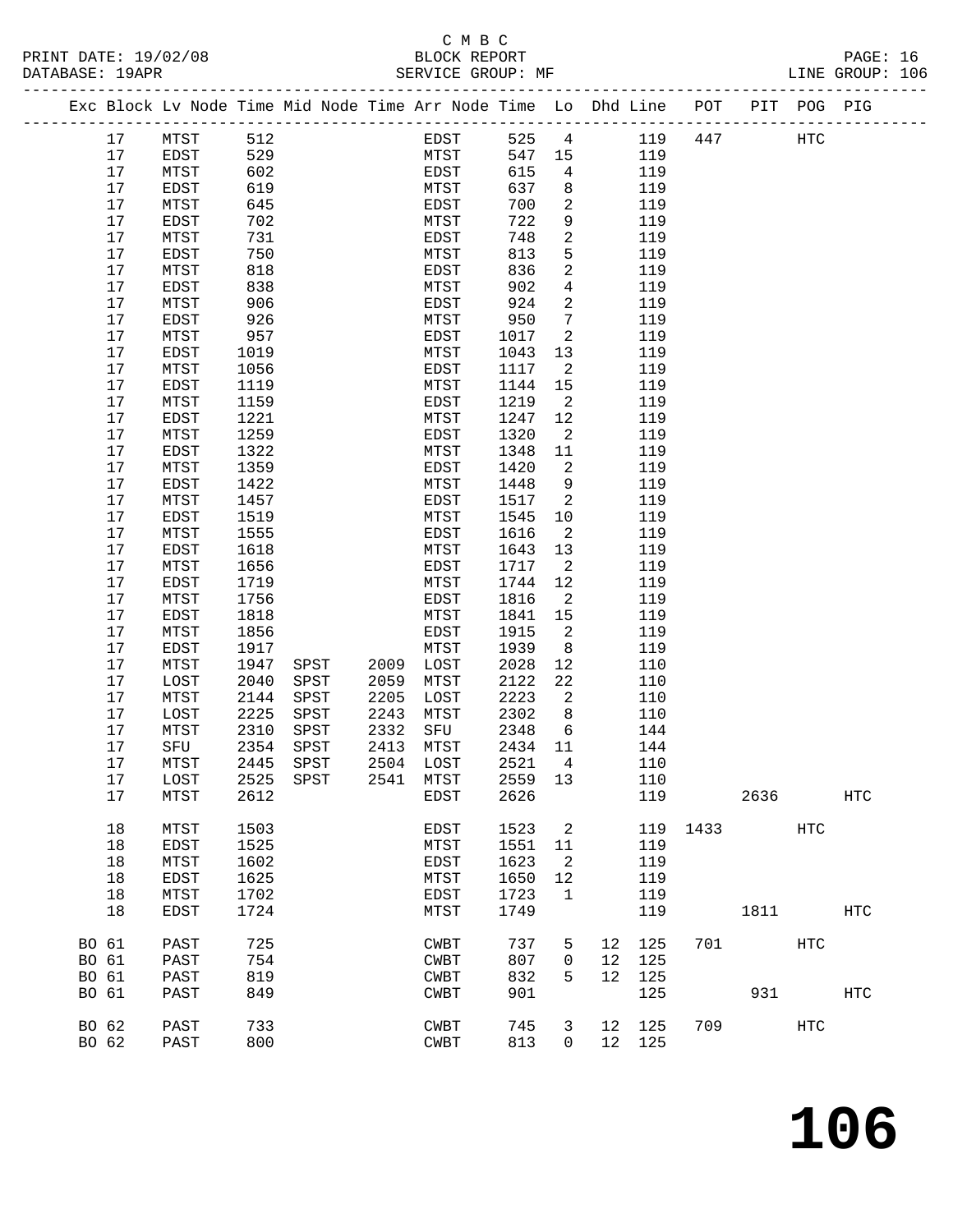### C M B C<br>BLOCK REPORT SERVICE GROUP: MF

**106**

|                |                     |              |  | Exc Block Lv Node Time Mid Node Time Arr Node Time Lo Dhd Line POT |              |                     |                   |            |              | PIT         | POG PIG |            |
|----------------|---------------------|--------------|--|--------------------------------------------------------------------|--------------|---------------------|-------------------|------------|--------------|-------------|---------|------------|
| BO 62          | PAST                | 825          |  | CWBT                                                               | 838          | $7\overline{ }$     |                   | 12 125     |              |             |         |            |
| BO 62          | PAST                | 857          |  | CWBT                                                               | 909          |                     |                   | 125        |              | 939 — 10    |         | HTC        |
|                |                     |              |  |                                                                    |              |                     |                   |            |              |             |         |            |
| BO 63          | PAST                | 741          |  | CWBT                                                               | 754          | 1                   | 12                | 125        |              | 717         | HTC     |            |
| BO 63          | PAST                | 807          |  | CWBT                                                               | 820          | $\mathbf{1}$        | 12                | 125        |              |             |         |            |
| BO 63          | PAST                | 833          |  | CWBT                                                               | 845          |                     |                   | 125        |              | 915         |         | <b>HTC</b> |
|                |                     |              |  |                                                                    |              |                     |                   |            |              |             |         |            |
| BO 64          | PAST                | 748          |  | CWBT                                                               | 801          | $\overline{0}$      | 12                | 125        | 724          |             | HTC     |            |
| BO 64          | PAST                | 813          |  | CWBT                                                               | 826          | 3                   | 12                | 125        |              |             |         |            |
| BO 64          | PAST                | 841          |  | CWBT                                                               | 853          |                     |                   | 125        |              | 923         |         | HTC        |
|                |                     |              |  |                                                                    |              |                     |                   |            |              |             |         |            |
| BO 71          | <b>WLCW</b>         | 1525         |  | PAST                                                               | 1537         | 7                   | 12                |            | 125 1445     |             | HTC     |            |
| BO 71          | <b>WLCW</b>         | 1556         |  | PAST                                                               | 1608         | 4                   | $12 \overline{ }$ | 125        |              |             |         |            |
| BO 71          | <b>WLCW</b>         | 1624         |  | PAST                                                               | 1636         | $\overline{4}$      | 12                | 125        |              |             |         |            |
| BO 71          | <b>WLCW</b>         | 1652         |  | PAST                                                               | 1704         | $4\overline{ }$     | 12                | 125        |              |             |         |            |
| BO 71          | <b>WLCW</b>         | 1720         |  | PAST                                                               | 1732         | 8                   | 12 <sup>12</sup>  | 125        |              |             |         |            |
| BO 71          | WLCW                | 1752         |  | PAST                                                               | 1804         |                     |                   | 125        |              | 1825        |         | HTC        |
|                |                     |              |  |                                                                    |              |                     |                   |            |              |             |         |            |
| BO 72          | WLCW                | 1534         |  | PAST                                                               | 1546         | 5                   | 12                |            | 125 1454     |             | HTC     |            |
| BO 72          | <b>WLCW</b>         | 1603         |  | PAST                                                               | 1615         | $4\overline{ }$     | 12                | 125        |              |             |         |            |
| BO 72          | WLCW                | 1631         |  | PAST                                                               | 1643         | $\overline{4}$<br>3 | 12<br>12          | 125        |              |             |         |            |
| BO 72<br>BO 72 | WLCW<br><b>WLCW</b> | 1659<br>1726 |  | PAST<br>PAST                                                       | 1711<br>1738 |                     |                   | 125<br>125 |              | 1759 176    |         |            |
|                |                     |              |  |                                                                    |              |                     |                   |            |              |             |         | HTC        |
| BO 73          | <b>WLCW</b>         | 1542         |  | PAST                                                               | 1554         | $4\overline{ }$     | 12                |            | 125 1502     |             | HTC     |            |
| BO 73          | <b>WLCW</b>         | 1610         |  | PAST                                                               | 1622         | 4                   | 12                | 125        |              |             |         |            |
| BO 73          | WLCW                | 1638         |  | PAST                                                               | 1650         | $4\phantom{0}$      | 12 <sup>°</sup>   | 125        |              |             |         |            |
| BO 73          | <b>WLCW</b>         | 1706         |  | PAST                                                               | 1718         | $\overline{4}$      |                   | 12 125     |              |             |         |            |
| BO 73          | <b>WLCW</b>         | 1734         |  | PAST                                                               | 1746         |                     |                   | 125        |              | 1807 - 1800 |         | <b>HTC</b> |
|                |                     |              |  |                                                                    |              |                     |                   |            |              |             |         |            |
| BO 74          | <b>WLCW</b>         | 1549         |  | PAST                                                               | 1601         | $4\overline{ }$     | 12                |            | 125 1509 HTC |             |         |            |
| BO 74          | <b>WLCW</b>         | 1617         |  | PAST                                                               | 1629         | $4\overline{ }$     | 12                | 125        |              |             |         |            |
| BO 74          | WLCW                | 1645         |  | PAST                                                               | 1657         | $4\overline{ }$     | 12                | 125        |              |             |         |            |
| BO 74          | WLCW                | 1713         |  | PAST                                                               | 1725         | 6                   | 12                | 125        |              |             |         |            |
| BO 74          | WLCW                | 1743         |  | PAST                                                               | 1755         |                     |                   | 125        |              | 1816        |         | HTC        |
|                |                     |              |  |                                                                    |              |                     |                   |            |              |             |         |            |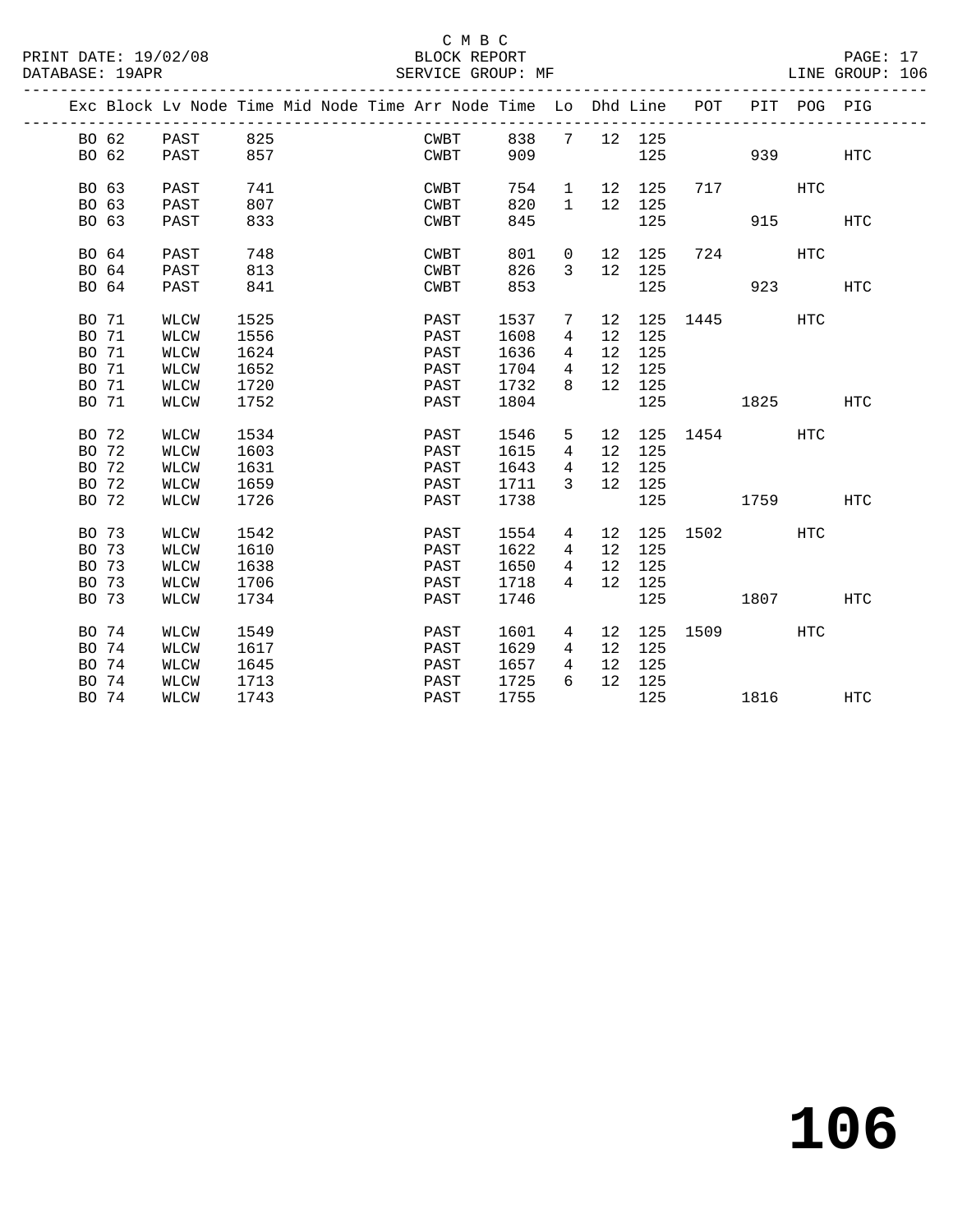|                    |              |                                       |      |                                                                                                                                                                                                     |      |      | C M B C        |                            |                         |                                                                                |      | PAGE: 18<br>LINE GROUP: 123 |  |
|--------------------|--------------|---------------------------------------|------|-----------------------------------------------------------------------------------------------------------------------------------------------------------------------------------------------------|------|------|----------------|----------------------------|-------------------------|--------------------------------------------------------------------------------|------|-----------------------------|--|
|                    |              |                                       |      | 22ST 22 ST STN<br>6&6N 6 AV & 6 ST<br>6&6W 6 ST & 6 AV<br>BCHL BURNABY CITY HALL<br>BW02 BRENTWOOD STN BAY2<br>BW04 BRENTWOOD STN BAY4<br>BYLK BROADWAY AND LAKE CITY<br>THE BROADWAY AND LAKE CITY |      |      |                |                            |                         | $49CE$ $49e$ AV & CAMBIE                                                       |      |                             |  |
|                    |              |                                       |      |                                                                                                                                                                                                     |      |      | 6&6S           |                            |                         | 6 AV & 6 ST                                                                    |      |                             |  |
|                    |              |                                       |      |                                                                                                                                                                                                     |      |      |                |                            |                         | ARCW ARMSTRONG & COQUITLAM                                                     |      |                             |  |
|                    |              |                                       |      |                                                                                                                                                                                                     |      |      |                |                            |                         | BUMT BURNABY MTN SCHOOL                                                        |      |                             |  |
|                    |              |                                       |      |                                                                                                                                                                                                     |      |      |                |                            |                         |                                                                                |      |                             |  |
|                    |              |                                       |      |                                                                                                                                                                                                     |      |      |                |                            |                         | BW03 BRENTWOOD STN BAY3<br>BWEX BRENTWOOD STN<br>CL-E CANADA WAY & LEDGER-EAST |      |                             |  |
|                    |              |                                       |      |                                                                                                                                                                                                     |      |      |                |                            |                         |                                                                                |      |                             |  |
|                    |              |                                       |      | CL-W CANADA WAY & LEDGER-WEST                                                                                                                                                                       |      |      |                |                            |                         | CLFO CLIVEDEN & FOSTERS                                                        |      |                             |  |
| CW12               |              |                                       |      | NB CANADA WAY FS 12 AVE                                                                                                                                                                             |      |      | <b>DLCW</b>    |                            |                         | DEER LAKE & CANADA WAY                                                         |      |                             |  |
| DU41               |              | DUNBAR & 41 AV                        |      | EDST<br>NORTH FRASER WAY & GLENLYON WB FN37<br>GILMORE STATION                                                                                                                                      |      |      | EDST           |                            |                         | EDMONDS STN                                                                    |      |                             |  |
| FGLW               |              |                                       |      |                                                                                                                                                                                                     |      |      |                |                            |                         | NORTH FRASER WAY AT 3700 BLOCK                                                 |      |                             |  |
| GIST               |              | GILMORE STATION                       |      |                                                                                                                                                                                                     |      |      |                |                            |                         | HOLDOM STATION                                                                 |      |                             |  |
| <b>HTC</b>         |              | Hamilton Depot                        |      |                                                                                                                                                                                                     |      |      | KEHA           |                            |                         | KENSINGTON & HAMMARSKJOLD                                                      |      |                             |  |
| KY10               |              | KINGSWAY & 10 AV<br>LAKE CITY STATION |      |                                                                                                                                                                                                     |      |      | KYBD           |                            |                         | KINGSWAY & BOUNDARY-WEST                                                       |      |                             |  |
| LKST               |              |                                       |      |                                                                                                                                                                                                     |      |      | LOST           |                            |                         | LOUGHEED STN                                                                   |      |                             |  |
| <b>MTST</b>        |              |                                       |      | METROTOWN STATION                                                                                                                                                                                   |      |      | NWST           |                            |                         | NEW WESTMINSTER STN                                                            |      |                             |  |
| PAST PATTERSON STN |              |                                       |      |                                                                                                                                                                                                     |      |      |                |                            |                         | PEWI PENDER & WILLINGDON                                                       |      |                             |  |
| PROD               |              | PRODUCTION STN                        |      |                                                                                                                                                                                                     |      |      |                |                            |                         | QU-S       SB HOWES ST FS HOWES ST RAMP<br>SPST       SPERLING STN             |      |                             |  |
| SFU                |              | SFU EXCHANGE                          |      |                                                                                                                                                                                                     |      |      |                |                            |                         |                                                                                |      |                             |  |
|                    |              |                                       |      | WLDL WILLINGDON & DEER LK PLACE                                                                                                                                                                     |      |      |                |                            |                         |                                                                                |      |                             |  |
|                    |              |                                       |      |                                                                                                                                                                                                     |      |      |                |                            |                         | Exc Block Lv Node Time Mid Node Time Arr Node Time Lo Dhd Line POT PIT POG PIG |      |                             |  |
|                    |              |                                       |      | 1 BW04 522 CL-E                                                                                                                                                                                     |      |      |                |                            |                         | 531 NWST 546 9 123 447 HTC                                                     |      |                             |  |
|                    | $\mathbf{1}$ | NWST                                  |      | 555 CL-W                                                                                                                                                                                            |      |      |                |                            |                         | 610 BW04 620 8 123                                                             |      |                             |  |
|                    | $\mathbf{1}$ | BW04                                  |      | 628 CL-E<br>709 CL-W                                                                                                                                                                                |      |      |                |                            |                         |                                                                                |      |                             |  |
|                    | $\mathbf{1}$ | NWST                                  |      | 709 CL-W                                                                                                                                                                                            |      |      |                |                            |                         | 638 NWST 656 13 123<br>728 BW04 742 9 123                                      |      |                             |  |
|                    | $\mathbf 1$  |                                       |      | BW04 751 CL-E                                                                                                                                                                                       |      |      | 805 NWST 828 5 |                            |                         | 123                                                                            |      |                             |  |
|                    | $\mathbf{1}$ | NWST                                  |      | 833 CL-W 855 BW04                                                                                                                                                                                   |      |      | $909$ 9        |                            |                         | 123                                                                            |      |                             |  |
|                    | $\mathbf 1$  | BW04                                  |      | 918 CL-E 932 NWST                                                                                                                                                                                   |      |      | 952            |                            |                         | 13<br>123                                                                      |      |                             |  |
|                    | $\mathbf 1$  | NWST                                  | 1005 |                                                                                                                                                                                                     |      | EDST | 1022           |                            | $\overline{\mathbf{2}}$ | 112                                                                            |      |                             |  |
|                    | 1            | EDST                                  | 1024 |                                                                                                                                                                                                     |      | NWST | 1040           | 10                         |                         | 112                                                                            |      |                             |  |
|                    | $\mathbf 1$  | NWST                                  |      | 1050 000                                                                                                                                                                                            |      | EDST | 1107           | $\overline{\phantom{a}}^2$ |                         | 112                                                                            |      |                             |  |
|                    | $\mathbf 1$  | EDST                                  |      | 1109<br>1135<br>1154                                                                                                                                                                                |      | NWST | 1125           | 10                         |                         | 112                                                                            |      |                             |  |
|                    | $\mathbf{1}$ | NWST                                  |      |                                                                                                                                                                                                     |      | EDST | 1152           |                            | $\mathbf{2}$            | 112                                                                            |      |                             |  |
|                    | $\mathbf{1}$ | EDST                                  |      |                                                                                                                                                                                                     |      | NWST |                | 12119                      |                         | 112                                                                            |      |                             |  |
|                    | 1            | NWST                                  | 1220 | <b>EDST</b>                                                                                                                                                                                         |      |      |                | 1238 2                     |                         | 112                                                                            |      |                             |  |
|                    | 1            | EDST                                  | 1240 |                                                                                                                                                                                                     |      | NWST | 1257           |                            | 8                       | 112                                                                            |      |                             |  |
|                    | 1            | NWST                                  | 1305 |                                                                                                                                                                                                     |      |      | EDST 1323 2    |                            |                         | 112                                                                            |      |                             |  |
|                    | 1            | EDST                                  | 1325 |                                                                                                                                                                                                     |      | NWST | 1342           |                            | 8                       | 112                                                                            |      |                             |  |
|                    | 1            | NWST                                  | 1350 |                                                                                                                                                                                                     |      | EDST | 1408           |                            | 2                       | 112                                                                            |      |                             |  |
|                    | 1            | <b>EDST</b>                           | 1410 |                                                                                                                                                                                                     |      | NWST | 1428           |                            | 7                       | 112                                                                            |      |                             |  |
|                    | $1\,$        | NWST                                  | 1435 |                                                                                                                                                                                                     |      | EDST | 1454           |                            | 2                       | 112                                                                            |      |                             |  |
|                    | $\mathbf 1$  | EDST                                  | 1456 |                                                                                                                                                                                                     |      | NWST | 1519           | 11                         |                         | 112                                                                            |      |                             |  |
|                    | $1\,$        | NWST                                  | 1530 |                                                                                                                                                                                                     |      | EDST | 1549           |                            | 7                       | 112                                                                            |      |                             |  |
|                    | 1            | <b>EDST</b>                           | 1556 |                                                                                                                                                                                                     |      | NWST | 1619           | 11                         |                         | 112                                                                            |      |                             |  |
|                    | $1\,$        | NWST                                  | 1630 |                                                                                                                                                                                                     |      | EDST | 1651           |                            | 7                       | 112                                                                            |      |                             |  |
|                    | $\mathbf 1$  | EDST                                  | 1658 |                                                                                                                                                                                                     |      | NWST | 1721           | 12                         |                         | 112                                                                            |      |                             |  |
|                    | 1            | NWST                                  | 1733 | $CL - W$                                                                                                                                                                                            | 1757 | BW04 | 1809           | 11                         |                         | 123                                                                            |      |                             |  |
|                    | $\mathbf{1}$ | BW04                                  | 1820 | $CL - E$                                                                                                                                                                                            | 1836 | NWST | 1857           |                            |                         | 123                                                                            | 1911 | HTC                         |  |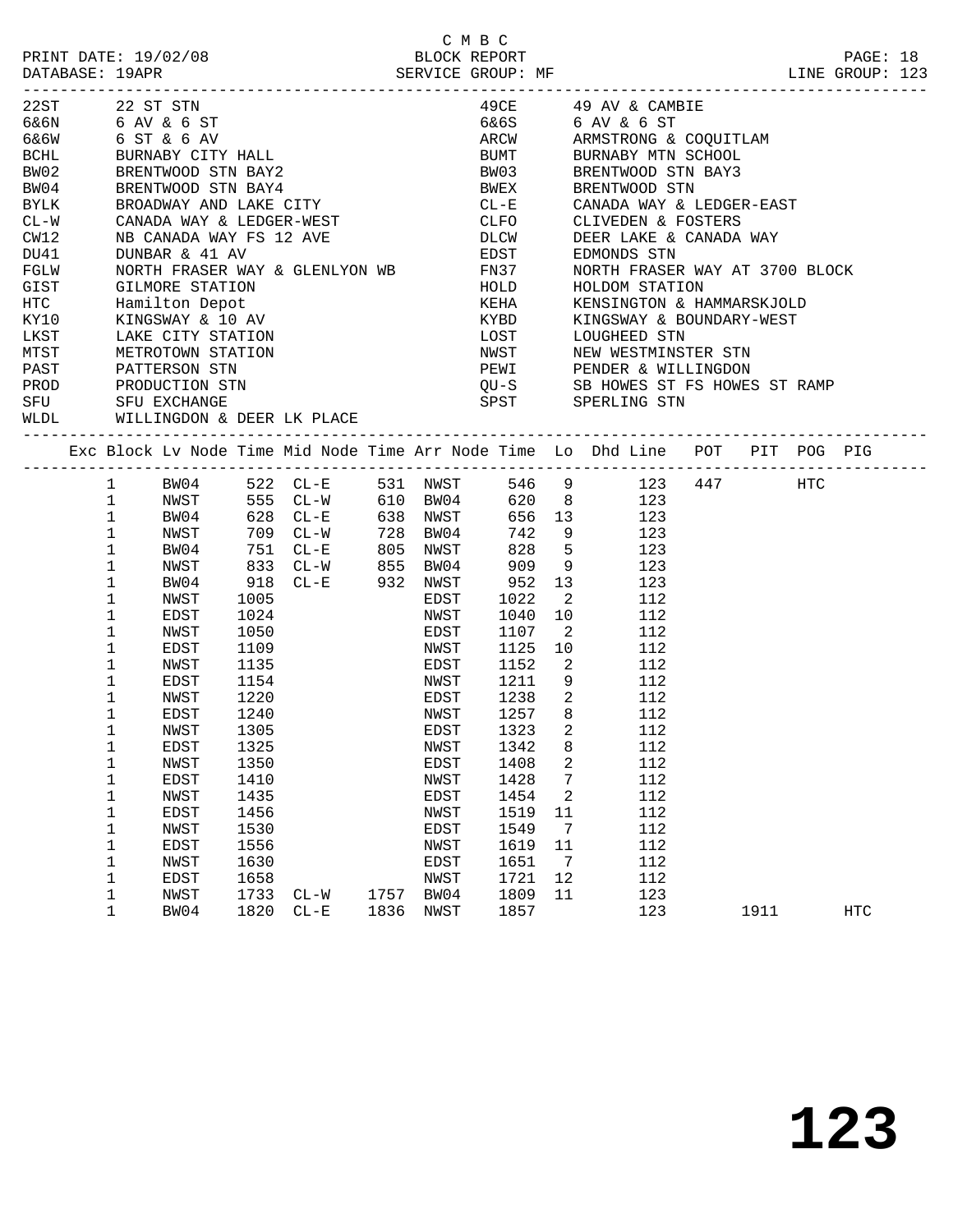|  |   | Exc Block Lv Node Time Mid Node Time Arr Node Time Lo Dhd Line |      |      |      |      |      |          |     | POT      |      | PIT POG PIG |     |
|--|---|----------------------------------------------------------------|------|------|------|------|------|----------|-----|----------|------|-------------|-----|
|  | 2 | NWST                                                           | 1450 |      |      | EDST | 1509 | 2        |     | 112 1433 |      | HTC         |     |
|  | 2 | EDST                                                           | 1511 |      |      | NWST | 1534 | 11       | 112 |          |      |             |     |
|  | 2 | NWST                                                           | 1545 |      |      | EDST | 1604 | 7        | 112 |          |      |             |     |
|  | 2 | EDST                                                           | 1611 |      |      | NWST | 1634 | 11       | 112 |          |      |             |     |
|  | 2 | NWST                                                           | 1645 |      |      | EDST | 1706 | 7        | 112 |          |      |             |     |
|  | 2 | EDST                                                           | 1713 |      |      | NWST | 1736 | 14       | 112 |          |      |             |     |
|  | 2 | NWST                                                           | 1750 |      |      | EDST | 1809 | 7        | 112 |          |      |             |     |
|  | 2 | EDST                                                           | 1816 |      |      | NWST | 1834 | 6        | 112 |          |      |             |     |
|  | 2 | NWST                                                           | 1840 |      |      | EDST | 1858 | 7        | 112 |          |      |             |     |
|  | 2 | EDST                                                           | 1905 |      |      | NWST | 1922 | 5        | 112 |          |      |             |     |
|  | 2 | NWST                                                           | 1927 |      |      | EDST | 1945 | 20       | 112 |          |      |             |     |
|  | 2 | EDST                                                           | 2005 |      |      | NWST | 2019 | 11       | 112 |          |      |             |     |
|  | 2 | NWST                                                           | 2030 |      |      | EDST | 2046 | 19       | 112 |          |      |             |     |
|  | 2 | EDST                                                           | 2105 |      |      | NWST | 2119 | 6        | 112 |          |      |             |     |
|  | 2 | NWST                                                           | 2125 |      |      | EDST | 2141 | 3        | 112 |          |      |             |     |
|  | 2 | EDST                                                           | 2144 |      |      | NWST | 2158 | 2        | 112 |          |      |             |     |
|  | 2 | NWST                                                           | 2200 |      |      | EDST | 2214 | $\Omega$ | 112 |          |      |             |     |
|  | 2 | EDST                                                           | 2214 |      |      | NWST | 2227 | 2        | 112 |          |      |             |     |
|  | 2 | NWST                                                           | 2229 |      |      | EDST | 2243 | 1        | 112 |          |      |             |     |
|  | 2 | EDST                                                           | 2244 |      |      | NWST | 2257 | 2        | 112 |          |      |             |     |
|  | 2 | NWST                                                           | 2259 |      |      | EDST | 2313 | 10       | 112 |          |      |             |     |
|  | 2 | EDST                                                           | 2323 | BCHL | 2339 | HOLD | 2347 | $\Omega$ | 133 |          |      |             |     |
|  | 2 | HOLD                                                           | 2347 | GIST | 2401 | PAST | 2417 |          | 129 |          | 2435 |             | HTC |
|  |   |                                                                |      |      |      |      |      |          |     |          |      |             |     |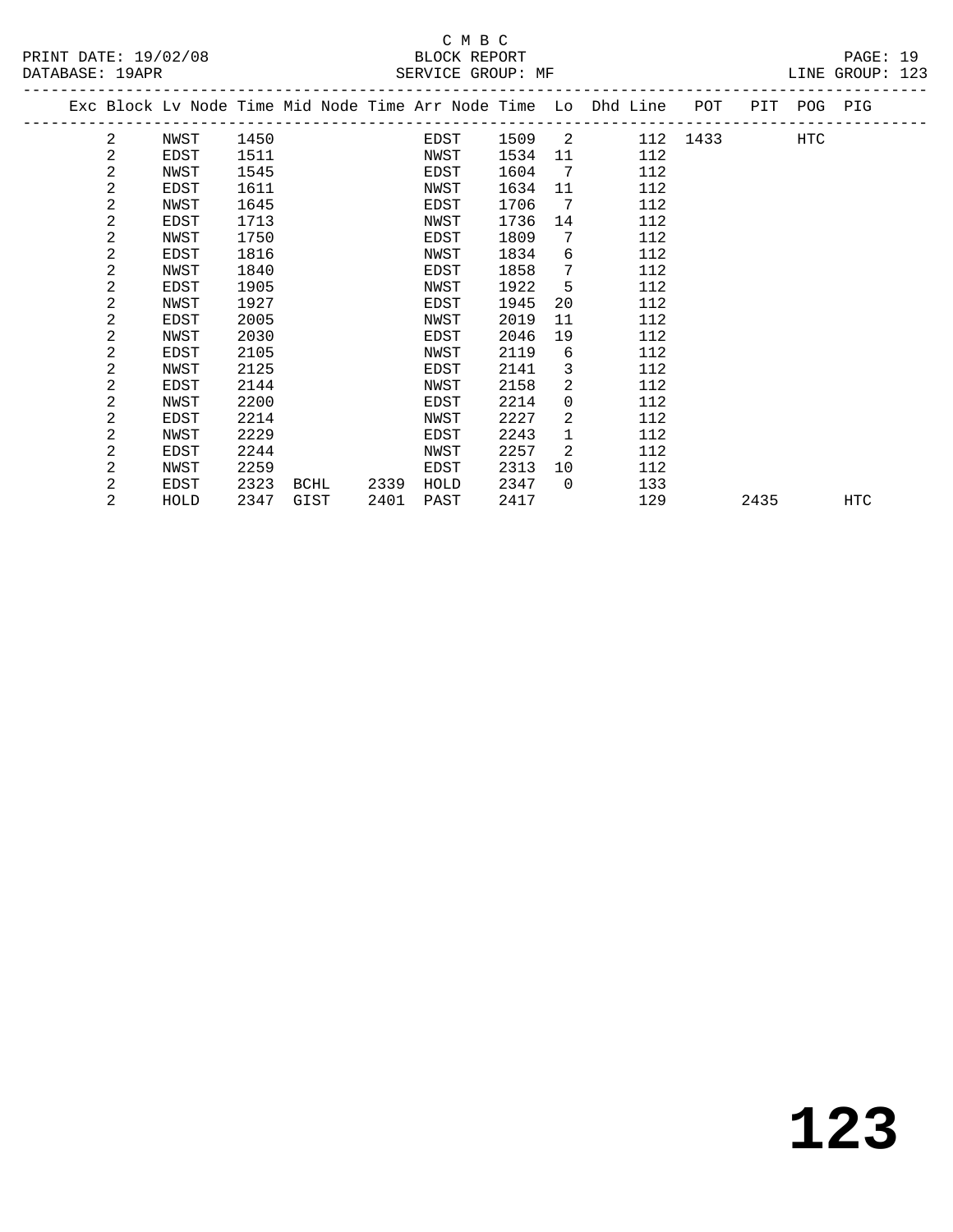## C M B C<br>BLOCK REPORT

| DATABASE: 19APR |                                                                                |  |  | SERVICE GROUP: MF |  |  |  | LINE GROUP: 123 |  |
|-----------------|--------------------------------------------------------------------------------|--|--|-------------------|--|--|--|-----------------|--|
|                 | Exc Block Ly Node Time Mid Node Time Arr Node Time Lo Dhd Line POT PIT POG PIG |  |  |                   |  |  |  |                 |  |
|                 |                                                                                |  |  |                   |  |  |  |                 |  |

| 3 | CW12        | 556  | $CL-W$                | 604 BW04 |      | 616  | $\overline{0}$             | 123 | 544 | HTC  |     |
|---|-------------|------|-----------------------|----------|------|------|----------------------------|-----|-----|------|-----|
| 3 | BW04        | 616  | $CL-E$                | 626      | NWST | 644  | 5                          | 123 |     |      |     |
| 3 | NWST        | 649  | $CL-W$                | 708      | BW04 | 722  | 6                          | 123 |     |      |     |
| 3 | BW04        | 728  | $CL - E$              | 741      | NWST | 803  | 6                          | 123 |     |      |     |
| 3 | NWST        | 809  | $CL-W$                | 833      | BW04 | 847  | 17                         | 123 |     |      |     |
| 3 | BW04        | 904  | $CL - E$              | 918      | NWST | 938  | 12                         | 123 |     |      |     |
| 3 | NWST        | 950  |                       |          | EDST | 1007 | $\overline{\phantom{0}}^2$ | 112 |     |      |     |
| 3 | EDST        | 1009 |                       |          | NWST | 1025 | 10                         | 112 |     |      |     |
| 3 | NWST        | 1035 |                       |          | EDST | 1052 | 2                          | 112 |     |      |     |
| 3 | <b>EDST</b> | 1054 |                       |          | NWST | 1110 | 10                         | 112 |     |      |     |
| 3 | NWST        | 1120 |                       |          | EDST | 1137 | 2                          | 112 |     |      |     |
| 3 | EDST        | 1139 |                       |          | NWST | 1156 | 9                          | 112 |     |      |     |
| 3 | NWST        | 1205 |                       |          | EDST | 1223 | 2                          | 112 |     |      |     |
| 3 | <b>EDST</b> | 1225 |                       |          | NWST | 1242 | 8                          | 112 |     |      |     |
| 3 | NWST        | 1250 |                       |          | EDST | 1308 | 2                          | 112 |     |      |     |
| 3 | EDST        | 1310 |                       |          | NWST | 1327 | 8                          | 112 |     |      |     |
| 3 | NWST        | 1335 |                       |          | EDST | 1353 | 2                          | 112 |     |      |     |
| 3 | EDST        | 1355 |                       |          | NWST | 1412 | 8                          | 112 |     |      |     |
| 3 | NWST        | 1420 |                       |          | EDST | 1439 | 2                          | 112 |     |      |     |
| 3 | EDST        | 1441 |                       |          | NWST | 1501 | 14                         | 112 |     |      |     |
| 3 | NWST        | 1515 |                       |          | EDST | 1534 | 10                         | 112 |     |      |     |
| 3 | EDST        | 1544 | BCHL                  |          | HOLD | 1615 | $\overline{0}$             | 133 |     |      |     |
| 3 | HOLD        | 1615 | GIST                  | 1637     | PAST | 1701 | 3                          | 129 |     |      |     |
| 3 | PAST        | 1704 | GIST                  | 1724     | HOLD | 1747 | $\mathbf 0$                | 129 |     |      |     |
| 3 | HOLD        | 1747 | BCHL                  |          | EDST | 1815 | 9                          | 133 |     |      |     |
| 3 | EDST        | 1824 | BCHL                  |          | HOLD | 1850 | $\mathbf 0$                | 133 |     |      |     |
| 3 | HOLD        | 1850 | GIST                  | 1910     | PAST | 1930 | 4                          | 129 |     |      |     |
| 3 | PAST        | 1934 | GIST                  | 1952     | HOLD | 2010 | $\overline{0}$             | 129 |     |      |     |
| 3 | HOLD        | 2010 | $\operatorname{BCHL}$ | 2019     | EDST | 2035 | 18                         | 133 |     |      |     |
| 3 | EDST        | 2053 | BCHL                  | 2111     | HOLD | 2119 | $\overline{0}$             | 133 |     |      |     |
| 3 | HOLD        | 2119 | GIST                  | 2135     | PAST | 2152 | 8                          | 129 |     |      |     |
| 3 | PAST        | 2200 | GIST                  | 2214     | HOLD | 2229 | $\mathbf 0$                | 129 |     |      |     |
| 3 | HOLD        | 2229 | BCHL                  | 2238     | EDST | 2252 | 22                         | 133 |     |      |     |
| 3 | EDST        | 2314 |                       |          | NWST | 2327 | 2                          | 112 |     |      |     |
| 3 | NWST        | 2329 |                       |          | EDST | 2343 |                            | 112 |     | 2353 | HTC |
|   |             |      |                       |          |      |      |                            |     |     |      |     |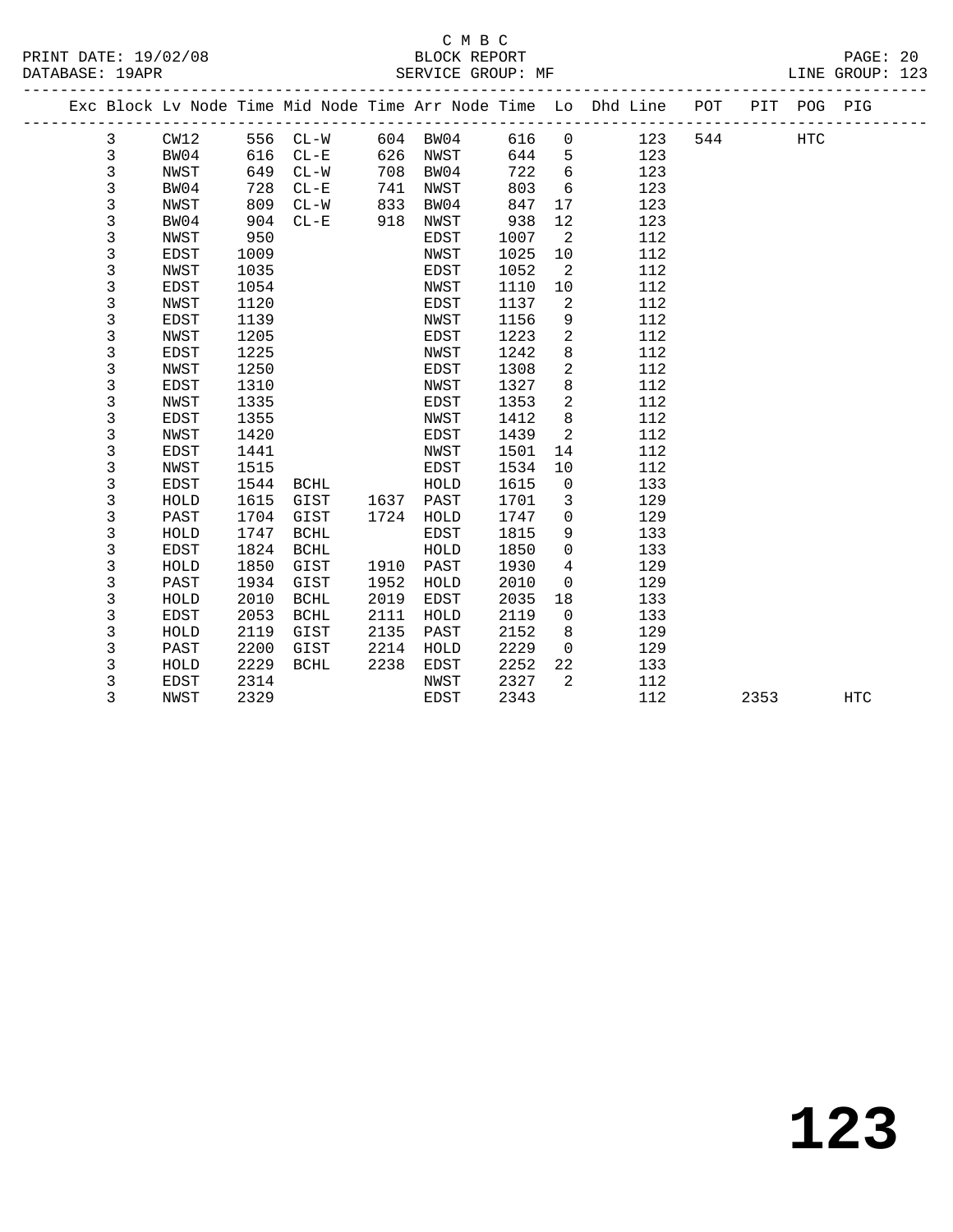### C M B C<br>BLOCK REPORT PRINT DATE: 19/02/08 BLOCK REPORT PAGE: 21 SERVICE GROUP: MF

|  |                |             |            |              |              |              |            |                            | Exc Block Lv Node Time Mid Node Time Arr Node Time Lo Dhd Line POT |     |      | PIT POG PIG |            |  |
|--|----------------|-------------|------------|--------------|--------------|--------------|------------|----------------------------|--------------------------------------------------------------------|-----|------|-------------|------------|--|
|  | 4              | NWST        | 635        |              |              | EDST         | 653        | $\overline{\phantom{a}}^2$ | 112                                                                | 620 |      | HTC         |            |  |
|  | $\overline{4}$ | EDST        | 655        |              |              | NWST         | 710        | 10                         | 112                                                                |     |      |             |            |  |
|  | 4              | NWST        | 720        |              |              | EDST         | 740        | 2                          | 112                                                                |     |      |             |            |  |
|  | 4              | EDST        | 742        |              |              | NWST         | 758        | 7                          | 112                                                                |     |      |             |            |  |
|  | 4              | NWST        | 805        |              |              | EDST         | 825        | 2                          | 112                                                                |     |      |             |            |  |
|  | 4              | EDST        | 827        |              |              | NWST         | 843        | 7                          | 112                                                                |     |      |             |            |  |
|  | 4              | NWST        | 850        |              |              | EDST         | 908        | 2                          | 112                                                                |     |      |             |            |  |
|  | 4              | EDST        | 910        |              |              | NWST         | 927        | 8                          | 112                                                                |     |      |             |            |  |
|  | 4              | NWST        | 935        |              |              | EDST         | 952        | 2                          | 112                                                                |     |      |             |            |  |
|  | 4              | EDST        | 954        |              |              | NWST         | 1010       | 10                         | 112                                                                |     |      |             |            |  |
|  | 4              | NWST        | 1020       |              |              | EDST         | 1037       | 2                          | 112                                                                |     |      |             |            |  |
|  | 4              | EDST        | 1039       |              |              | NWST         | 1055       | 10                         | 112                                                                |     |      |             |            |  |
|  | 4              | NWST        | 1105       |              |              | EDST         | 1122       | 2                          | 112                                                                |     |      |             |            |  |
|  | 4              | EDST        | 1124       |              |              | NWST         | 1140       | 10                         | 112                                                                |     |      |             |            |  |
|  | 4              | NWST        | 1150       |              |              | EDST         | 1208       | 2                          | 112                                                                |     |      |             |            |  |
|  | 4              | EDST        | 1210       |              |              | NWST         | 1227       | 8                          | 112                                                                |     |      |             |            |  |
|  | 4              | NWST        | 1235       |              |              | EDST         | 1253       | 2                          | 112                                                                |     |      |             |            |  |
|  | 4              | EDST        | 1255       |              |              | NWST         | 1312       | 8                          | 112                                                                |     |      |             |            |  |
|  | 4              | NWST        | 1320       |              |              | EDST         | 1338       | $\overline{c}$             | 112                                                                |     |      |             |            |  |
|  | 4              | EDST        | 1340       |              |              | NWST         | 1357       | 8                          | 112                                                                |     |      |             |            |  |
|  | 4              | NWST        | 1405       |              |              | EDST         | 1423       | 2                          | 112                                                                |     |      |             |            |  |
|  | $\,4$          | EDST        | 1425       |              |              | NWST         | 1443       | 17                         | 112                                                                |     |      |             |            |  |
|  | 4              | NWST        | 1500       |              |              | EDST         | 1519       | $\overline{7}$             | 112                                                                |     |      |             |            |  |
|  | 4              | EDST        | 1526       |              |              | NWST         | 1549       | 11                         | 112                                                                |     |      |             |            |  |
|  | 4              | NWST        | 1600       |              |              | EDST         | 1619       | $7\overline{ }$            | 112                                                                |     |      |             |            |  |
|  | 4              | EDST        | 1626       |              |              | NWST         | 1649       | 12                         | 112                                                                |     |      |             |            |  |
|  | $\,4$          | NWST        | 1701       |              |              | EDST         | 1722       | 11                         | 112                                                                |     |      |             |            |  |
|  | 4              | <b>EDST</b> | 1733       |              |              | NWST         | 1756       | 11                         | 112                                                                |     |      |             |            |  |
|  | 4              | NWST        | 1807       |              |              | EDST         | 1826       |                            | 112                                                                |     | 1840 |             | HTC        |  |
|  | 7              |             |            |              |              |              |            |                            |                                                                    |     |      |             |            |  |
|  | 7              | EDST        | 718<br>805 | FGLW<br>SPST | 737          | MTST         | 757<br>856 | 8<br>9                     | 116                                                                | 658 |      | HTC         |            |  |
|  | 7              | MTST        | 905        | SPST         | 833<br>928   | LOST<br>MTST | 953        | 17                         | 110<br>110                                                         |     |      |             |            |  |
|  | 7              | LOST        |            |              | 1034         |              |            |                            |                                                                    |     |      |             |            |  |
|  | 7              | MTST        | 1010       | SPST         | 1128         | LOST         | 1054       | 11                         | 110                                                                |     |      |             |            |  |
|  |                | LOST        | 1105       | SPST         |              | MTST         | 1154       | 16                         | 110                                                                |     |      |             |            |  |
|  | 7              | MTST        | 1210       | SPST         | 1234         | LOST         | 1256       | 9                          | 110                                                                |     |      |             |            |  |
|  | 7              | LOST        | 1305       | SPST         | 1329         | MTST         | 1357       | 13                         | 110                                                                |     |      |             |            |  |
|  | 7<br>7         | MTST        | 1410       | SPST         | 1437<br>1529 | LOST         | 1459       | 6                          | 110                                                                |     |      |             |            |  |
|  |                | LOST        | 1505       | SPST         |              | MTST         | 1602       | 7<br>6                     | 110                                                                |     |      |             |            |  |
|  | 7<br>7         | MTST        | 1609       | FN37         | 1623         | EDST         | 1647       |                            | 116                                                                |     |      |             |            |  |
|  |                | EDST        | 1653       | FGLW         | 1713         | MTST         | 1734       | 5<br>5                     | 116                                                                |     |      |             |            |  |
|  | 7              | MTST        | 1739       | FN37         | 1753         | EDST         | 1815       |                            | 116                                                                |     |      |             |            |  |
|  | 7              | <b>EDST</b> | 1820       | FGLW         | 1837         | MTST         | 1854       |                            | 116                                                                |     | 1916 |             | <b>HTC</b> |  |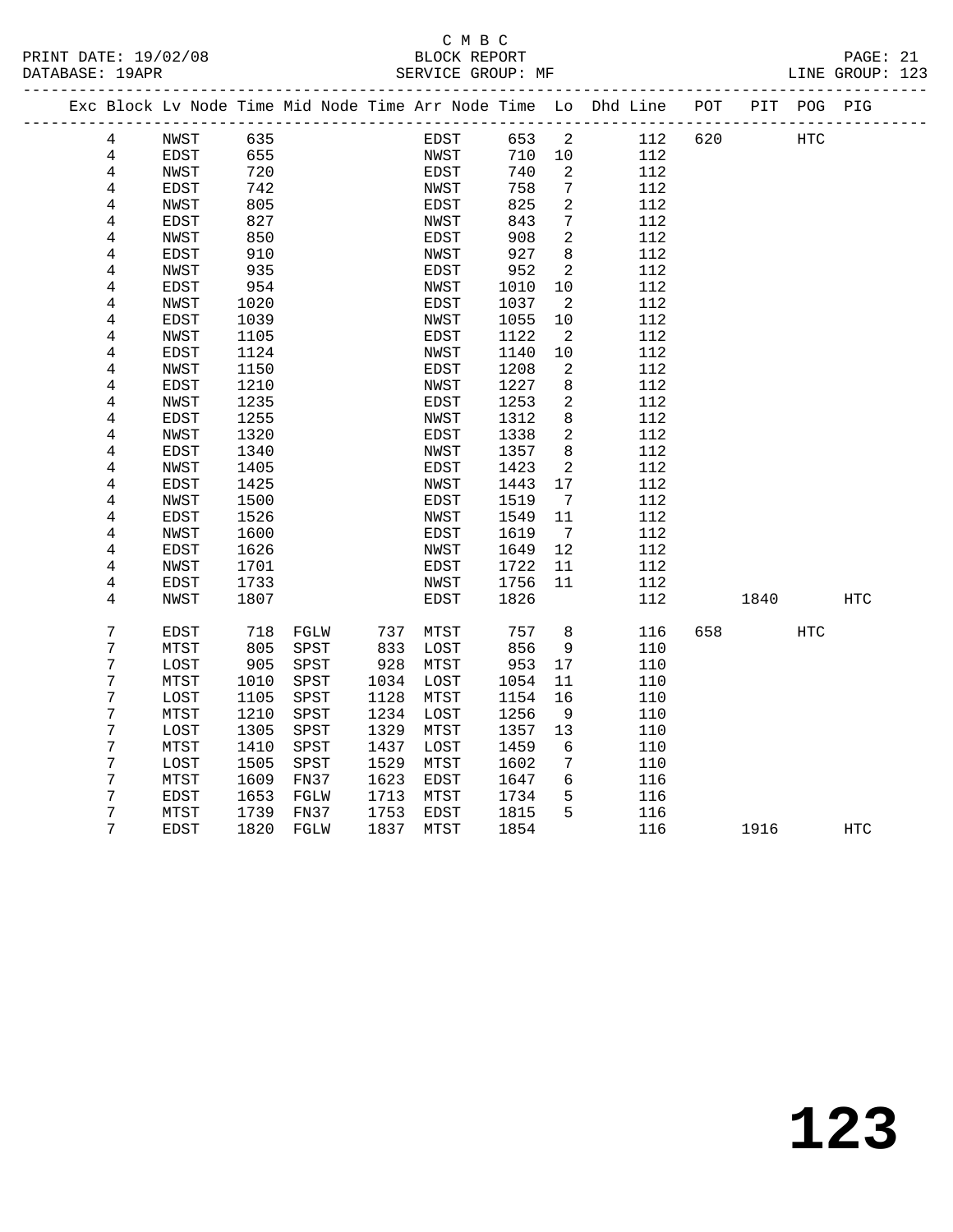## C M B C

| DATABASE: 19APR |                     |              | SERVICE GROUP: MF |              |                          |              |                            |                                                                                |      |     | LINE GROUP: 123 |  |
|-----------------|---------------------|--------------|-------------------|--------------|--------------------------|--------------|----------------------------|--------------------------------------------------------------------------------|------|-----|-----------------|--|
|                 |                     |              |                   |              |                          |              |                            | Exc Block Lv Node Time Mid Node Time Arr Node Time Lo Dhd Line POT PIT POG PIG |      |     |                 |  |
| 9               | PROD                |              | 520 SPST 529 MTST |              |                          |              |                            | 550 20<br>110 447                                                              | HTC  |     |                 |  |
| 9               | MTST                | 610          |                   |              | SPST 631 LOST            | 651          | $5^{\circ}$                | 110                                                                            |      |     |                 |  |
| 9               | LOST                | 656          | SPST 718 MTST     |              |                          | 745          | 2                          | 110                                                                            |      |     |                 |  |
| 9               | MTST                | 747          |                   |              | EDST                     | 804          | $\overline{a}$             | 119                                                                            |      |     |                 |  |
| 9               | EDST                | 806          |                   |              | MTST                     | 829          | 5                          | 119                                                                            |      |     |                 |  |
| 9               | MTST                | 834          |                   |              | EDST                     | 852          | $\overline{a}$             | 119                                                                            |      |     |                 |  |
| 9               | EDST                | 854          |                   |              | MTST                     | 918          | $4\overline{ }$            | 119                                                                            |      |     |                 |  |
| 9               | MTST                | 922          |                   |              | EDST                     | 940          | $\overline{a}$             | 119                                                                            |      |     |                 |  |
| 9               | EDST                | 942          |                   |              | MTST                     | 1006         | 11                         | 119                                                                            |      |     |                 |  |
| 9               | MTST                | 1017         |                   |              | EDST                     | 1037         | $\overline{a}$             | 119                                                                            |      |     |                 |  |
| 9               | EDST                | 1039         |                   |              | MTST                     | 1103         | 13                         | 119                                                                            |      |     |                 |  |
| 9               | MTST                | 1116         |                   |              | EDST                     | 1138         | $\overline{\phantom{a}}^2$ | 119                                                                            |      |     |                 |  |
| 9               | EDST                | 1140         |                   |              | MTST                     | 1205         | 13                         | 119                                                                            |      |     |                 |  |
| 9               | MTST                | 1218         |                   |              | EDST                     | 1239         | $\overline{2}$             | 119                                                                            |      |     |                 |  |
| 9               | EDST                | 1241         |                   |              | MTST                     | 1307         | 12                         | 119                                                                            |      |     |                 |  |
| 9               | MTST                | 1319         |                   |              | EDST                     | 1340         | $\overline{a}$             | 119                                                                            |      |     |                 |  |
| 9               | EDST                | 1342         |                   |              | MTST                     | 1408         | 11                         | 119                                                                            |      |     |                 |  |
| 9               | MTST                | 1419         |                   |              | EDST                     | 1440         | $\overline{2}$             | 119                                                                            |      |     |                 |  |
| 9               | EDST                | 1442         |                   |              | MTST                     | 1508         | 10                         | 119                                                                            |      |     |                 |  |
| 9               | MTST                | 1518         |                   |              | EDST                     | 1538         | $\overline{a}$             | 119                                                                            |      |     |                 |  |
| 9               | <b>EDST</b>         | 1540         |                   |              | MTST                     | 1606         | 12                         | 119                                                                            |      |     |                 |  |
| 9               | MTST                | 1618         |                   |              | EDST                     | 1639         | $\overline{2}$             | 119                                                                            |      |     |                 |  |
| 9               | EDST                | 1641         |                   |              | MTST                     | 1706         | 12                         | 119                                                                            |      |     |                 |  |
| 9               | MTST                | 1718         |                   |              | EDST                     | 1739         | 2                          | 119                                                                            |      |     |                 |  |
| 9               | EDST                | 1741         |                   |              | MTST                     | 1805         | 12                         | 119                                                                            |      |     |                 |  |
| 9               | MTST                | 1817         |                   |              | EDST                     | 1836         | $\overline{2}$             | 119                                                                            |      |     |                 |  |
| 9               | EDST                | 1838         |                   |              | MTST                     | 1900         | 16                         | 119                                                                            |      |     |                 |  |
| 9               | MTST                | 1916         |                   |              | EDST                     | 1935         | 2                          | 119                                                                            |      |     |                 |  |
| 9               | EDST                | 1937         |                   |              | MTST                     | 1959         | 11                         | 119                                                                            |      |     |                 |  |
| 9               | MTST                | 2010         |                   |              | EDST                     | 2030         | $\overline{a}$             | 119                                                                            |      |     |                 |  |
| 9               | EDST                | 2032         |                   |              | MTST                     | 2053         | 12                         | 119                                                                            |      |     |                 |  |
| 9               | MTST                | 2105         | SPST              | 2129         | SFU                      | 2147         | 7                          | 144                                                                            |      |     |                 |  |
| 9               | SFU                 | 2154         | SPST              |              | 2214 MTST<br>$2304$ LOST | 2235         | 9                          | 144                                                                            |      |     |                 |  |
| 9<br>9          | MTST                | 2244         | SPST              |              |                          | 2322         | $\overline{3}$             | 110                                                                            |      |     |                 |  |
| 9               | LOST                | 2325         | SPST              | 2341         | MTST                     | 2359         | 6<br>$7\phantom{.0}$       | 110<br>119                                                                     |      |     |                 |  |
| 9               | MTST<br>EDST        | 2405<br>2426 |                   |              | EDST<br>MTST             | 2419<br>2442 |                            | 119                                                                            | 2500 |     | HTC             |  |
|                 |                     |              |                   |              |                          |              |                            |                                                                                |      |     |                 |  |
| 12              | MTST                |              | 655 SPST 718 SFU  |              |                          |              |                            | 735 6 144 630                                                                  |      | HTC |                 |  |
| 12              | SFU                 | 741          | SPST              | 802          | MTST                     | 836          | 13                         | 144                                                                            |      |     |                 |  |
| 12              | MTST                | 849          | SPST              | 917          | SFU                      | 937          | $5^{\circ}$                | 144                                                                            |      |     |                 |  |
| 12              | SFU                 | 942          | SPST              | 1003         | MTST                     | 1029         | 11                         | 144                                                                            |      |     |                 |  |
| 12              | MTST                | 1040         | SPST              | 1104         | LOST                     | 1124         | 11                         | 110                                                                            |      |     |                 |  |
| 12              | LOST                | 1135         | SPST              | 1158         | MTST                     | 1224         | 16                         | 110                                                                            |      |     |                 |  |
| 12              | MTST                | 1240         | SPST              | 1304         | LOST                     | 1326         | 9                          | 110                                                                            |      |     |                 |  |
| 12              | LOST                | 1335         | SPST              | 1359         | MTST                     | 1427         | 13                         | 110                                                                            |      |     |                 |  |
| 12              | MTST                | 1440         | SPST              | 1507         | LOST                     | 1533         | 15                         | 110                                                                            |      |     |                 |  |
| 12<br>12        | LOST                | 1548<br>1658 | SPST              | 1612<br>1733 | MTST                     | 1644         | 14                         | 110<br>144                                                                     |      |     |                 |  |
| 12              | MTST                | 1758         | SPST              | 1821         | SFU                      | 1753<br>1851 | 5                          | 144                                                                            |      |     |                 |  |
| 12              | SFU                 | 1900         | SPST              | 1913         | MTST                     | 1932         | 9                          | 116                                                                            |      |     |                 |  |
| 12              | MTST<br><b>EDST</b> | 1945         | FN37<br>FGLW      | 2001         | EDST<br>MTST             | 2017         | 13<br>13                   |                                                                                |      |     |                 |  |
|                 |                     |              |                   |              |                          |              |                            | 116                                                                            |      |     |                 |  |
| 12              | MTST                | 2030         | FN37              | 2042         | EDST                     | 2059         |                            | 116                                                                            | 2109 |     | <b>HTC</b>      |  |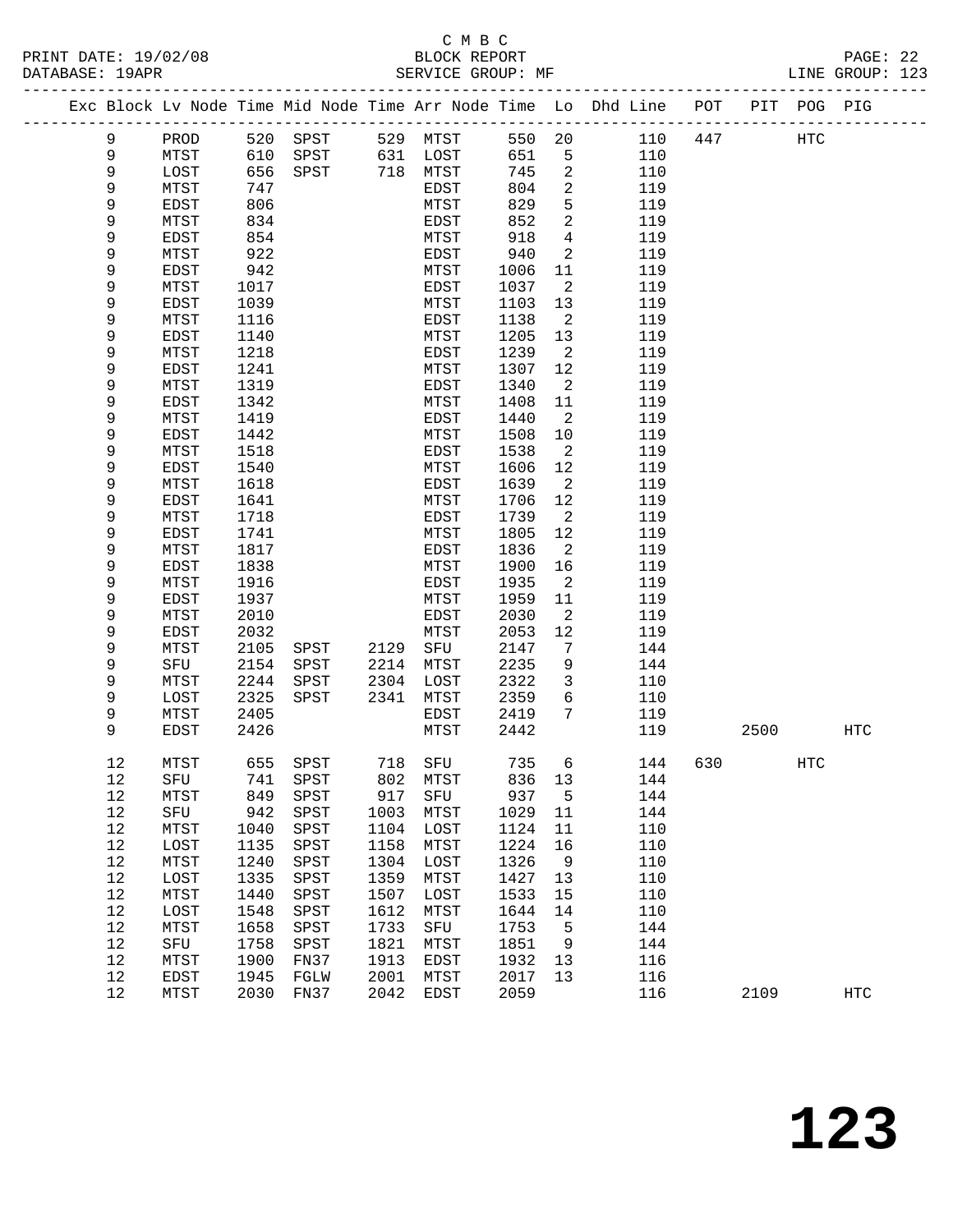PRINT DATE: 19/02/08 BLOCK REPORT BATABASE: 19APR BEST BERVICE GROUP: MF

# C M B C<br>BLOCK REPORT

PAGE: 23<br>LINE GROUP: 123

|          |                  |              |      | Exc Block Lv Node Time Mid Node Time Arr Node Time Lo Dhd Line POT PIT POG PIG |      |                        |         |                 |   |        |               |           |            |                   |
|----------|------------------|--------------|------|--------------------------------------------------------------------------------|------|------------------------|---------|-----------------|---|--------|---------------|-----------|------------|-------------------|
|          | 13               | EDST         |      | 537 FGLW 554 MTST                                                              |      |                        |         |                 |   |        | 610 3 116 522 | HTC       |            |                   |
|          | 13               | MTST         |      | 613 FN37 626 EDST                                                              |      |                        | 645     | 9               |   | 116    |               |           |            |                   |
|          | 13               | EDST         |      | 654 FGLW                                                                       |      | 713 MTST               | 733 10  |                 |   | 116    |               |           |            |                   |
|          | 13               | MTST         | 743  | FN37                                                                           |      | 757 EDST               | 819     | $5^{\circ}$     |   | 116    |               |           |            |                   |
|          | 13               | EDST         | 824  | FGLW                                                                           | 845  | MTST                   | 905     | $5^{\circ}$     |   | 116    |               |           |            |                   |
|          | 13               | MTST         | 910  | SPST                                                                           | 934  | LOST                   | 954     | 11              |   | 110    |               |           |            |                   |
|          | 13               | LOST         | 1005 | SPST                                                                           |      | 1028 MTST              | 1054    | 21              |   | 110    |               |           |            |                   |
|          | 13               | MTST         | 1115 | SPST                                                                           | 1141 | SFU                    | 1201    | 8 <sup>8</sup>  |   | 144    |               |           |            |                   |
|          | 13               | SFU          | 1209 | SPST                                                                           | 1230 | MTST                   | 1259    | 18              |   | 144    |               |           |            |                   |
|          | 13               | MTST         |      | 1317 SPST                                                                      | 1343 | SFU                    | 1403    | 6               |   | 144    |               |           |            |                   |
|          | 13               | SFU          | 1409 | SPST                                                                           | 1430 | MTST                   | 1505    | 12              |   | 144    |               |           |            |                   |
|          | 13               | MTST         | 1517 | SPST                                                                           | 1550 | SFU                    | 1610    | 10              |   | 144    |               |           |            |                   |
|          | 13               | SFU          | 1620 | SPST                                                                           | 1643 | MTST                   | 1717    | $5^{\circ}$     |   | 144    |               |           |            |                   |
|          | 13               | MTST         | 1722 | SPST                                                                           | 1755 | SFU                    | 1815    | 5               |   | 144    |               |           |            |                   |
|          | 13               | SFU          | 1820 | SPST                                                                           | 1842 | MTST                   | 1911    | 6               |   | 144    |               |           |            |                   |
|          | 13               | MTST         | 1917 | SPST                                                                           | 1940 | LOST                   | 2001    | 9               |   | 110    |               |           |            |                   |
|          | 13               | LOST         | 2010 | SPST                                                                           | 2031 | MTST                   | 2054    | 20              |   | 110    |               |           |            |                   |
|          | 13               | MTST         |      | 2114 SPST                                                                      | 2135 | LOST                   | 2153    | $\overline{7}$  |   | 110    |               |           |            |                   |
|          | 13               | LOST         |      | 2200 6&6W                                                                      | 2220 | 22ST                   | 2228    |                 |   | 101    |               | 2235      |            | HTC               |
|          | SD <sub>14</sub> | DU41         | 1503 | 49CE                                                                           |      | 1522 MTST              | 1558    | $\mathbf{3}$    |   | 10 049 |               | 1421      | HTC        |                   |
|          | $SD$ 14          | EDST         |      | 1611 BCHL                                                                      |      | HOLD                   | 1642    | $\overline{0}$  |   | 133    |               |           |            |                   |
| $#SD$ 14 |                  | EDST         | 1611 | BCHL                                                                           |      | HOLD                   | 1642    | $\overline{0}$  |   |        | 133 1551      |           | <b>HTC</b> |                   |
|          | 14               | ${\tt HOLD}$ | 1642 | GIST                                                                           |      | 1705 PAST              | 1729    | 5               |   | 129    |               |           |            |                   |
|          | 14               | PAST         |      | 1734 GIST                                                                      |      | 1753 HOLD              | 1814    | $\overline{0}$  |   | 129    |               |           |            |                   |
|          | 14               | HOLD         |      | 1814 BCHL                                                                      |      | EDST                   | 1839    |                 |   |        | 133           | 1853      |            | HTC               |
|          | 15               | MTST         | 1540 | SPST                                                                           | 1612 | SFU                    | 1632    |                 | 8 |        |               | 144 1510  | HTC        |                   |
|          | 15               | SFU          | 1640 | SPST                                                                           | 1703 | MTST                   | 1737    | 9               |   | 144    |               |           |            |                   |
|          | 15               | MTST         | 1746 | SPST                                                                           | 1816 | SFU                    | 1836    |                 |   |        | 144           | 1916      |            | HTC               |
|          | 16               | LOST         | 718  | SPST                                                                           | 740  | MTST                   | 812     | $7\phantom{.0}$ |   | 110    |               | 647 — 100 | HTC        |                   |
|          | 16               | MTST         | 819  | SPST                                                                           | 849  | SFU                    | 909     | 11              |   | 144    |               |           |            |                   |
|          | 16               | SFU          | 920  | SPST                                                                           | 942  | MTST                   | 1009    | $\overline{1}$  |   | 144    |               |           |            |                   |
|          | 16               | MTST         | 1010 | SPST                                                                           | 1035 | SFU                    | 1055    | 14              |   | 144    |               |           |            |                   |
|          | 16               | SFU          | 1109 | SPST                                                                           | 1130 | MTST                   | 1156    | 20              |   | 144    |               |           |            |                   |
|          | 16               | MTST         | 1216 | SPST                                                                           | 1242 | SFU                    | 1302    | $7\overline{ }$ |   | 144    |               |           |            |                   |
|          | 16               | SFU          | 1309 | SPST                                                                           |      | 1330 MTST              | 1359    | 18              |   | 144    |               |           |            |                   |
|          | 16               | MTST         |      | 1417 SPST                                                                      |      | ---- -----<br>1446 SFU | 1506 14 |                 |   | 144    |               |           |            |                   |
|          |                  |              |      | 16 SFU 1520 SPST 1543 MTST 1617 5 144                                          |      |                        |         |                 |   |        |               |           |            |                   |
|          | 16               | MTST         | 1622 | SPST                                                                           | 1654 | SFU                    | 1714    | 6               |   | 144    |               |           |            |                   |
|          | 16               | SFU          | 1720 | SPST                                                                           | 1743 | MTST                   | 1817    |                 |   | 144    |               | 1839      |            | <b>HTC</b>        |
|          | 17               | 22ST         |      | 614 QU-S                                                                       | 620  | CLFO                   | 639     | 0               |   | 104    | 602           |           | HTC        |                   |
|          | 17               | <b>CLFO</b>  | 639  |                                                                                |      | 22ST                   | 700     | 15              |   | 104    |               |           |            |                   |
|          | 17               | 22ST         | 715  | $QU-S$                                                                         |      | 723 CLFO               | 743     | 0               |   | 104    |               |           |            |                   |
|          | 17               | CLFO         | 743  |                                                                                |      | 22ST                   | 808     | 6               |   | 15 104 |               |           |            |                   |
|          | 17               | MTST         |      | 829 SPST                                                                       | 859  | SFU                    | 919     |                 |   | 144    |               | 959       |            | $_{\mathrm{HTC}}$ |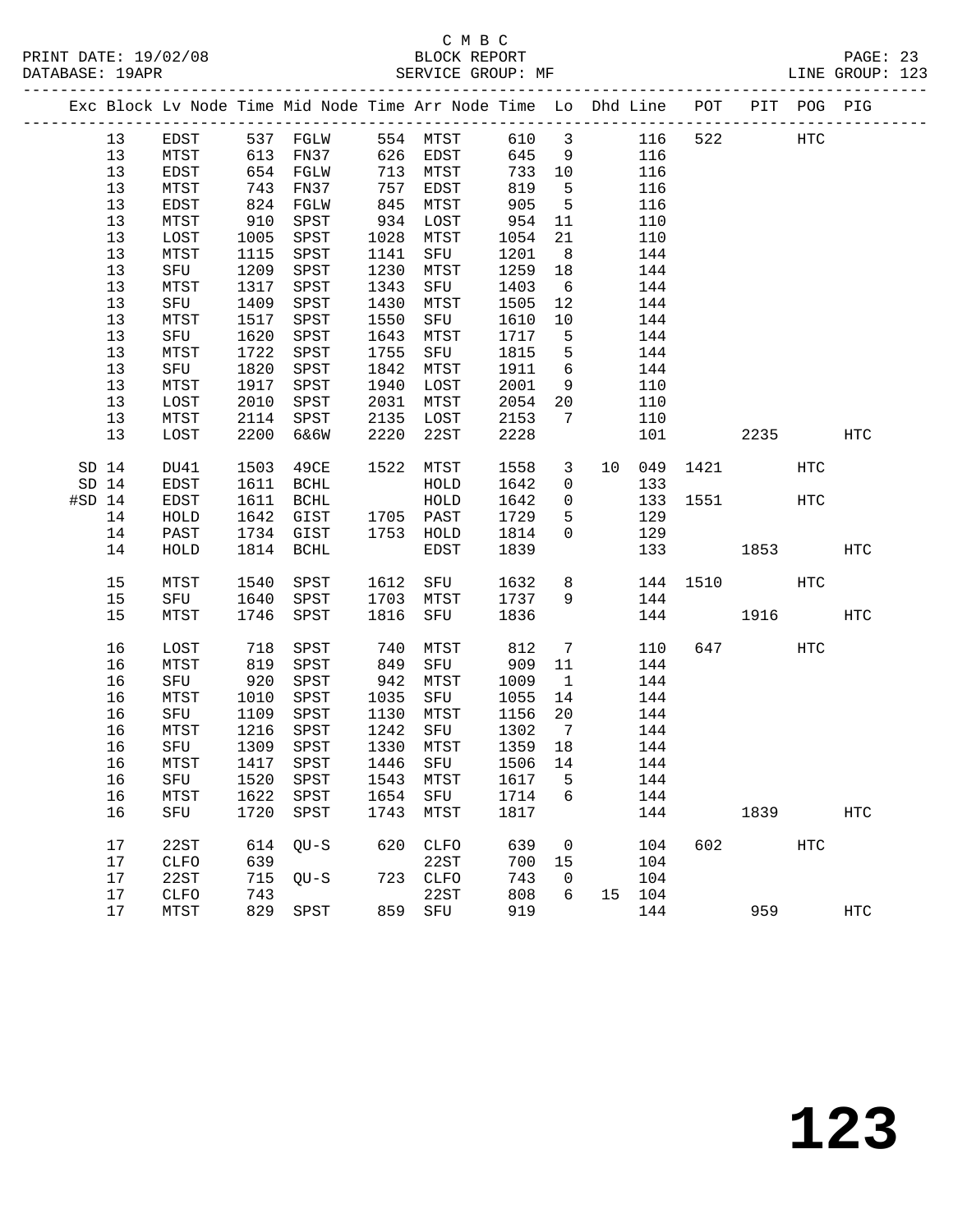|    |      |                                                                                          |          |      |                                                                  |        |                              | Exc Block Lv Node Time Mid Node Time Arr Node Time Lo Dhd Line POT PIT POG PIG |          |      |            |            |
|----|------|------------------------------------------------------------------------------------------|----------|------|------------------------------------------------------------------|--------|------------------------------|--------------------------------------------------------------------------------|----------|------|------------|------------|
| 19 | SPST |                                                                                          | 550 PROD |      | 559 LOST                                                         | 608 12 |                              | 110                                                                            | 522      |      | <b>HTC</b> |            |
| 19 | LOST | 620                                                                                      | SPST     |      | 641 MTST                                                         | 706    | 9                            | 110                                                                            |          |      |            |            |
| 19 | MTST | 715                                                                                      | SPST     | 740  | SFU                                                              | 800    | $\overline{4}$               | 144                                                                            |          |      |            |            |
| 19 | SFU  | $\begin{array}{c} \n \stackrel{\frown}{\phantom{}_{0}} \\  804 \\  \hline\n \end{array}$ | SPST     |      | $\begin{array}{cc}\n 740 \\  826 \\  \hline\n 771\n \end{array}$ | 900    | 10                           | 144                                                                            |          |      |            |            |
| 19 | MTST | 910                                                                                      | SPST     | 936  | SFU                                                              | 956    | 13                           | 144                                                                            |          |      |            |            |
| 19 | SFU  | 1009                                                                                     | SPST     |      | 1030 MTST                                                        | 1056   | 14                           | 144                                                                            |          |      |            |            |
| 19 | MTST | 1110                                                                                     | SPST     |      | 1134 LOST                                                        | 1155   | 10                           | 110                                                                            |          |      |            |            |
| 19 | LOST | 1205                                                                                     | SPST     | 1228 | MTST                                                             | 1255   | 15                           | 110                                                                            |          |      |            |            |
| 19 | MTST | 1310                                                                                     | SPST     |      | 1336 LOST                                                        | 1358   | $7\phantom{.0}\phantom{.0}7$ | 110                                                                            |          |      |            |            |
| 19 | LOST | 1405                                                                                     | SPST     | 1429 | MTST                                                             | 1500   | 10                           | 110                                                                            |          |      |            |            |
| 19 | MTST | 1510                                                                                     | SPST     |      | 1539 LOST                                                        | 1604   | 6                            | 110                                                                            |          |      |            |            |
| 19 | LOST | 1610                                                                                     | SPST     |      | 1634 MTST                                                        | 1706   | $\overline{4}$               | 110                                                                            |          |      |            |            |
| 19 | MTST | 1710                                                                                     | SPST     | 1740 | LOST                                                             | 1804   | 6                            | 110                                                                            |          |      |            |            |
| 19 | LOST | 1810                                                                                     | SPST     | 1832 | MTST                                                             | 1858   |                              | 110                                                                            |          | 1920 |            | <b>HTC</b> |
|    |      |                                                                                          |          |      |                                                                  |        |                              |                                                                                |          |      |            |            |
| 20 | NWST | 1503                                                                                     | $CL-W$   | 1528 | BW04                                                             | 1543   | $\overline{7}$               |                                                                                | 123 1446 |      | <b>HTC</b> |            |
| 20 | BW04 | 1550                                                                                     | $CL - E$ |      | 1606 NWST                                                        | 1631   | 12                           | 123                                                                            |          |      |            |            |
| 20 | NWST | 1643                                                                                     | $CL-W$   | 1710 | BW04                                                             | 1725   | $5^{\circ}$                  | 123                                                                            |          |      |            |            |
| 20 | BW04 | 1730                                                                                     | $CL - E$ | 1749 | NWST                                                             | 1812   | 11                           | 123                                                                            |          |      |            |            |
| 20 | NWST | 1823                                                                                     | $CL-W$   | 1846 | BW04                                                             | 1858   | $\overline{4}$               | 123                                                                            |          |      |            |            |
| 20 | BW04 | 1902                                                                                     | $CL - E$ | 1915 | NWST                                                             | 1932   | 8 <sup>8</sup>               | 123                                                                            |          |      |            |            |
| 20 | NWST | 1940                                                                                     | $CL-W$   | 2000 | BW04                                                             | 2011   | $\overline{4}$               | 123                                                                            |          |      |            |            |
| 20 | BW04 | 2015                                                                                     | $CL - E$ | 2027 | NWST                                                             | 2044   | 11                           | 123                                                                            |          |      |            |            |
| 20 | NWST | 2055                                                                                     | $CL-W$   | 2113 | BW02                                                             | 2124   |                              | 123                                                                            |          | 2149 |            | HTC        |
|    |      |                                                                                          |          |      |                                                                  |        |                              |                                                                                |          |      |            |            |
| 21 | MTST | 554                                                                                      | SPST     | 614  | SFU                                                              | 630    | 5                            | 144                                                                            | 529      |      | <b>HTC</b> |            |
| 21 | SFU  | 635                                                                                      | SPST     | 656  | MTST                                                             | 723    | 2                            | 144                                                                            |          |      |            |            |
| 21 | MTST | 725                                                                                      | SPST     | 750  | SFU                                                              | 810    | 5                            | 144                                                                            |          |      |            |            |
| 21 | SFU  | 815                                                                                      | SPST     | 837  | MTST                                                             | 909    | 13                           | 144                                                                            |          |      |            |            |
| 21 | MTST | 922                                                                                      | SPST     | 947  | SFU                                                              | 1007   | 17                           | 144                                                                            |          |      |            |            |
| 21 | SFU  | 1024                                                                                     | SPST     | 1045 | MTST                                                             | 1111   | 19                           | 144                                                                            |          |      |            |            |
| 21 | MTST | 1130                                                                                     | SPST     | 1156 | SFU                                                              | 1216   | 8                            | 144                                                                            |          |      |            |            |
| 21 | SFU  | 1224                                                                                     | SPST     | 1245 | MTST                                                             | 1314   | 18                           | 144                                                                            |          |      |            |            |
| 21 | MTST | 1332                                                                                     | SPST     | 1359 | SFU                                                              | 1419   | 5                            | 144                                                                            |          |      |            |            |
| 21 | SFU  | 1424                                                                                     | SPST     | 1445 | MTST                                                             | 1520   | 9                            | 144                                                                            |          |      |            |            |
| 21 | MTST | 1529                                                                                     | SPST     | 1602 | SFU                                                              | 1622   | 8                            | 144                                                                            |          |      |            |            |
| 21 | SFU  | 1630                                                                                     | SPST     | 1653 | MTST                                                             | 1727   | $7\phantom{.0}\phantom{.0}7$ | 144                                                                            |          |      |            |            |
| 21 | MTST | 1734                                                                                     | SPST     | 1806 | SFU                                                              | 1826   | 8                            | 144                                                                            |          |      |            |            |
| 21 | SFU  | 1834                                                                                     | SPST     | 1857 | MTST                                                             | 1925   | 5                            | 144                                                                            |          |      |            |            |
| 21 | MTST | 1930                                                                                     | FN37     | 1943 | EDST                                                             | 2000   | 15                           | 116                                                                            |          |      |            |            |
| 21 | EDST | 2015                                                                                     | FGLW     | 2031 | MTST                                                             | 2047   | 13                           | 116                                                                            |          |      |            |            |
| 21 | MTST | 2100                                                                                     | FN37     | 2112 | EDST                                                             | 2129   | 16                           | 116                                                                            |          |      |            |            |
| 21 | EDST | 2145                                                                                     | FGLW     | 2201 | MTST                                                             | 2217   | 20                           | 116                                                                            |          |      |            |            |
| 21 | MTST | 2237                                                                                     | SPST     | 2301 | SFU                                                              | 2319   | $5^{\circ}$                  | 144                                                                            |          |      |            |            |
| 21 | SFU  | 2324                                                                                     | SPST     | 2343 | MTST                                                             | 2404   | 16                           | 144                                                                            |          |      |            |            |
| 21 | MTST | 2420                                                                                     | SPST     | 2442 | SFU                                                              | 2458   |                              | 144                                                                            |          | 2531 |            | <b>HTC</b> |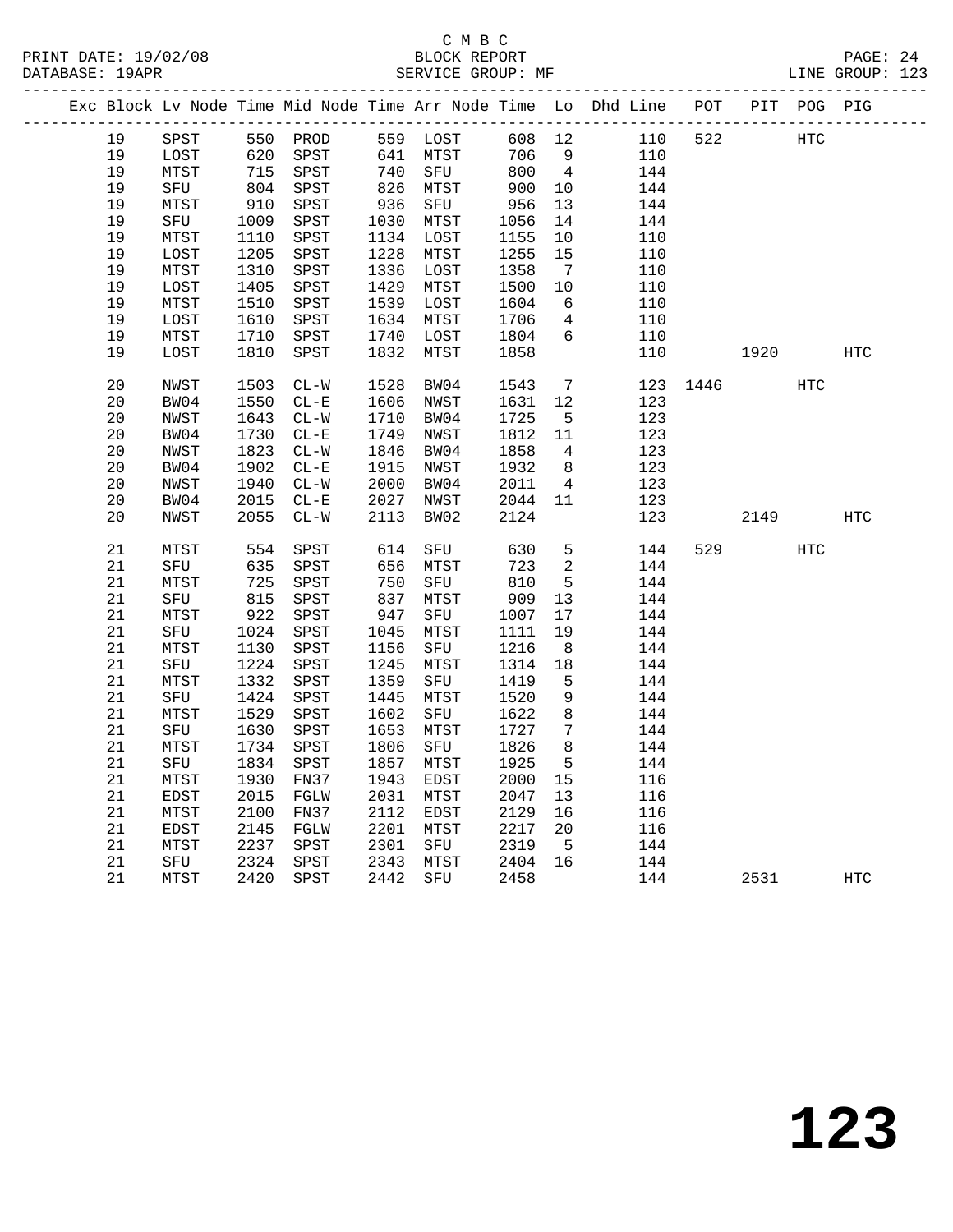# C M B C

| Exc Block Lv Node Time Mid Node Time Arr Node Time Lo Dhd Line POT PIT POG PIG<br>610 EDST 629 13 116 532 HTC<br>MTST 557 FN37<br>EDST 642 FGLW<br>MTST 728 FN37<br>22<br>22<br>700 MTST<br>מאחה כגי<br>717 11<br>116<br>742 EDST<br>803<br>22<br>$\overline{\mathbf{3}}$<br>116<br>806 FGLW<br>847 13<br>22<br>827<br>MTST<br>116<br>EDST<br>22<br>MTST<br>900<br>FN37<br>914<br>EDST<br>934<br>116<br>10<br>22<br>EDST<br>944<br>FGLW<br>1002<br>MTST<br>1021<br>9<br>116<br>22<br>MTST<br>1030<br>FN37<br>1044<br>EDST<br>1103<br>6<br>116<br>22<br>1109<br>1126<br>MTST<br>1145<br>15<br>116<br>EDST<br>FGLW<br>22<br>1200<br>1213<br>1231<br>8 <sup>8</sup><br>116<br>MTST<br>FN37<br>EDST<br>22<br>1239<br>1315<br>EDST<br>FGLW<br>1256<br>MTST<br>15<br>116<br>1401<br>22<br>1330<br>1343<br>8<br>116<br>MTST<br>FN37<br>EDST<br>22<br>1409<br>EDST<br>FGLW<br>1428<br>MTST<br>1449<br>17<br>116<br>22<br>1506<br>MTST<br>FN37<br>1520<br>EDST<br>1543<br>6<br>116<br>22<br>$\overline{4}$<br>1549<br>1609<br>1630<br>116<br>EDST<br>FGLW<br>MTST<br>22<br>$5^{\circ}$<br>1634<br>1708<br>1728<br>144<br>MTST<br>SPST<br>SFU<br>$\overline{7}$<br>22<br>1756<br>1828<br>144<br>SFU<br>1733<br>SPST<br>MTST<br>22<br>1923<br>$5^{\circ}$<br>1835<br>1903<br>SFU<br>144<br>MTST<br>SPST<br>22<br>1928<br>1950<br>2016<br>19<br>SFU<br>SPST<br>MTST<br>144<br>22<br>2035<br>2122<br>$\overline{2}$<br>144<br>MTST<br>SPST<br>2102<br>SFU<br>22<br>2124 SPST<br>2205<br>144<br>2144<br>MTST<br>2223<br>SFU<br>HTC<br>$4\overline{ }$<br>24<br>LOST<br>600<br>619<br>MTST<br>641<br>110<br>529 — 10<br>HTC<br>SPST<br>645<br>725<br>$\overline{\phantom{a}}$<br>144<br>24<br>MTST<br>SPST<br>708<br>SFU<br>822<br>24<br>727<br>748<br>MTST<br>16<br>144<br>SFU<br>SPST<br>24<br>906<br>926<br>$4\overline{4}$<br>144<br>MTST<br>838<br>SPST<br>SFU<br>24<br>144<br>SFU<br>930<br>SPST<br>951<br>MTST<br>1017 13<br>24<br>1115<br>144<br>MTST<br>1030<br>SPST<br>1055<br>9<br>SFU<br>1214 17<br>24<br>1124<br>1145<br>144<br>SFU<br>SPST<br>MTST<br>24<br>1231<br>1317<br>MTST<br>SPST<br>1257<br>SFU<br>$\overline{7}$<br>144<br>1324<br>1416<br>24<br>SFU<br>1345<br>16<br>144<br>SPST<br>MTST<br>24<br>1503<br>1523<br>$\overline{7}$<br>MTST<br>1432<br>SPST<br>SFU<br>144<br>24<br>1530<br>1553<br>1627<br>$\overline{\mathbf{3}}$<br>144<br>SFU<br>SPST<br>MTST<br>24<br>1700<br>1724<br>$6\overline{6}$<br>MTST<br>1630<br>SPST<br>LOST<br>110<br>24<br>1730<br>SPST<br>1752<br>MTST<br>1818<br>12<br>110<br>LOST<br>24<br>MTST<br>1830<br>1844<br>EDST<br>1904<br>11<br>116<br>FN37<br>24<br>1915<br>1931<br>1948 17<br>EDST<br>FGLW<br>MTST<br>116<br>24<br>MTST<br>2005 SPST<br>2032 SFU<br>2052 | DATABASE: 19APR |  |  |  | SERVICE GROUP: MF |             |     |  | LINE GROUP: 123 |
|-------------------------------------------------------------------------------------------------------------------------------------------------------------------------------------------------------------------------------------------------------------------------------------------------------------------------------------------------------------------------------------------------------------------------------------------------------------------------------------------------------------------------------------------------------------------------------------------------------------------------------------------------------------------------------------------------------------------------------------------------------------------------------------------------------------------------------------------------------------------------------------------------------------------------------------------------------------------------------------------------------------------------------------------------------------------------------------------------------------------------------------------------------------------------------------------------------------------------------------------------------------------------------------------------------------------------------------------------------------------------------------------------------------------------------------------------------------------------------------------------------------------------------------------------------------------------------------------------------------------------------------------------------------------------------------------------------------------------------------------------------------------------------------------------------------------------------------------------------------------------------------------------------------------------------------------------------------------------------------------------------------------------------------------------------------------------------------------------------------------------------------------------------------------------------------------------------------------------------------------------------------------------------------------------------------------------------------------------------------------------------------------------------------------------------------------------------------------------------------------------------------------------------------------------------------------------------------------------------------------------------------------------------------------------------------------------------------|-----------------|--|--|--|-------------------|-------------|-----|--|-----------------|
|                                                                                                                                                                                                                                                                                                                                                                                                                                                                                                                                                                                                                                                                                                                                                                                                                                                                                                                                                                                                                                                                                                                                                                                                                                                                                                                                                                                                                                                                                                                                                                                                                                                                                                                                                                                                                                                                                                                                                                                                                                                                                                                                                                                                                                                                                                                                                                                                                                                                                                                                                                                                                                                                                                             |                 |  |  |  |                   |             |     |  |                 |
|                                                                                                                                                                                                                                                                                                                                                                                                                                                                                                                                                                                                                                                                                                                                                                                                                                                                                                                                                                                                                                                                                                                                                                                                                                                                                                                                                                                                                                                                                                                                                                                                                                                                                                                                                                                                                                                                                                                                                                                                                                                                                                                                                                                                                                                                                                                                                                                                                                                                                                                                                                                                                                                                                                             |                 |  |  |  |                   |             |     |  |                 |
|                                                                                                                                                                                                                                                                                                                                                                                                                                                                                                                                                                                                                                                                                                                                                                                                                                                                                                                                                                                                                                                                                                                                                                                                                                                                                                                                                                                                                                                                                                                                                                                                                                                                                                                                                                                                                                                                                                                                                                                                                                                                                                                                                                                                                                                                                                                                                                                                                                                                                                                                                                                                                                                                                                             |                 |  |  |  |                   |             |     |  |                 |
|                                                                                                                                                                                                                                                                                                                                                                                                                                                                                                                                                                                                                                                                                                                                                                                                                                                                                                                                                                                                                                                                                                                                                                                                                                                                                                                                                                                                                                                                                                                                                                                                                                                                                                                                                                                                                                                                                                                                                                                                                                                                                                                                                                                                                                                                                                                                                                                                                                                                                                                                                                                                                                                                                                             |                 |  |  |  |                   |             |     |  |                 |
|                                                                                                                                                                                                                                                                                                                                                                                                                                                                                                                                                                                                                                                                                                                                                                                                                                                                                                                                                                                                                                                                                                                                                                                                                                                                                                                                                                                                                                                                                                                                                                                                                                                                                                                                                                                                                                                                                                                                                                                                                                                                                                                                                                                                                                                                                                                                                                                                                                                                                                                                                                                                                                                                                                             |                 |  |  |  |                   |             |     |  |                 |
|                                                                                                                                                                                                                                                                                                                                                                                                                                                                                                                                                                                                                                                                                                                                                                                                                                                                                                                                                                                                                                                                                                                                                                                                                                                                                                                                                                                                                                                                                                                                                                                                                                                                                                                                                                                                                                                                                                                                                                                                                                                                                                                                                                                                                                                                                                                                                                                                                                                                                                                                                                                                                                                                                                             |                 |  |  |  |                   |             |     |  |                 |
|                                                                                                                                                                                                                                                                                                                                                                                                                                                                                                                                                                                                                                                                                                                                                                                                                                                                                                                                                                                                                                                                                                                                                                                                                                                                                                                                                                                                                                                                                                                                                                                                                                                                                                                                                                                                                                                                                                                                                                                                                                                                                                                                                                                                                                                                                                                                                                                                                                                                                                                                                                                                                                                                                                             |                 |  |  |  |                   |             |     |  |                 |
|                                                                                                                                                                                                                                                                                                                                                                                                                                                                                                                                                                                                                                                                                                                                                                                                                                                                                                                                                                                                                                                                                                                                                                                                                                                                                                                                                                                                                                                                                                                                                                                                                                                                                                                                                                                                                                                                                                                                                                                                                                                                                                                                                                                                                                                                                                                                                                                                                                                                                                                                                                                                                                                                                                             |                 |  |  |  |                   |             |     |  |                 |
|                                                                                                                                                                                                                                                                                                                                                                                                                                                                                                                                                                                                                                                                                                                                                                                                                                                                                                                                                                                                                                                                                                                                                                                                                                                                                                                                                                                                                                                                                                                                                                                                                                                                                                                                                                                                                                                                                                                                                                                                                                                                                                                                                                                                                                                                                                                                                                                                                                                                                                                                                                                                                                                                                                             |                 |  |  |  |                   |             |     |  |                 |
|                                                                                                                                                                                                                                                                                                                                                                                                                                                                                                                                                                                                                                                                                                                                                                                                                                                                                                                                                                                                                                                                                                                                                                                                                                                                                                                                                                                                                                                                                                                                                                                                                                                                                                                                                                                                                                                                                                                                                                                                                                                                                                                                                                                                                                                                                                                                                                                                                                                                                                                                                                                                                                                                                                             |                 |  |  |  |                   |             |     |  |                 |
|                                                                                                                                                                                                                                                                                                                                                                                                                                                                                                                                                                                                                                                                                                                                                                                                                                                                                                                                                                                                                                                                                                                                                                                                                                                                                                                                                                                                                                                                                                                                                                                                                                                                                                                                                                                                                                                                                                                                                                                                                                                                                                                                                                                                                                                                                                                                                                                                                                                                                                                                                                                                                                                                                                             |                 |  |  |  |                   |             |     |  |                 |
|                                                                                                                                                                                                                                                                                                                                                                                                                                                                                                                                                                                                                                                                                                                                                                                                                                                                                                                                                                                                                                                                                                                                                                                                                                                                                                                                                                                                                                                                                                                                                                                                                                                                                                                                                                                                                                                                                                                                                                                                                                                                                                                                                                                                                                                                                                                                                                                                                                                                                                                                                                                                                                                                                                             |                 |  |  |  |                   |             |     |  |                 |
|                                                                                                                                                                                                                                                                                                                                                                                                                                                                                                                                                                                                                                                                                                                                                                                                                                                                                                                                                                                                                                                                                                                                                                                                                                                                                                                                                                                                                                                                                                                                                                                                                                                                                                                                                                                                                                                                                                                                                                                                                                                                                                                                                                                                                                                                                                                                                                                                                                                                                                                                                                                                                                                                                                             |                 |  |  |  |                   |             |     |  |                 |
|                                                                                                                                                                                                                                                                                                                                                                                                                                                                                                                                                                                                                                                                                                                                                                                                                                                                                                                                                                                                                                                                                                                                                                                                                                                                                                                                                                                                                                                                                                                                                                                                                                                                                                                                                                                                                                                                                                                                                                                                                                                                                                                                                                                                                                                                                                                                                                                                                                                                                                                                                                                                                                                                                                             |                 |  |  |  |                   |             |     |  |                 |
|                                                                                                                                                                                                                                                                                                                                                                                                                                                                                                                                                                                                                                                                                                                                                                                                                                                                                                                                                                                                                                                                                                                                                                                                                                                                                                                                                                                                                                                                                                                                                                                                                                                                                                                                                                                                                                                                                                                                                                                                                                                                                                                                                                                                                                                                                                                                                                                                                                                                                                                                                                                                                                                                                                             |                 |  |  |  |                   |             |     |  |                 |
|                                                                                                                                                                                                                                                                                                                                                                                                                                                                                                                                                                                                                                                                                                                                                                                                                                                                                                                                                                                                                                                                                                                                                                                                                                                                                                                                                                                                                                                                                                                                                                                                                                                                                                                                                                                                                                                                                                                                                                                                                                                                                                                                                                                                                                                                                                                                                                                                                                                                                                                                                                                                                                                                                                             |                 |  |  |  |                   |             |     |  |                 |
|                                                                                                                                                                                                                                                                                                                                                                                                                                                                                                                                                                                                                                                                                                                                                                                                                                                                                                                                                                                                                                                                                                                                                                                                                                                                                                                                                                                                                                                                                                                                                                                                                                                                                                                                                                                                                                                                                                                                                                                                                                                                                                                                                                                                                                                                                                                                                                                                                                                                                                                                                                                                                                                                                                             |                 |  |  |  |                   |             |     |  |                 |
|                                                                                                                                                                                                                                                                                                                                                                                                                                                                                                                                                                                                                                                                                                                                                                                                                                                                                                                                                                                                                                                                                                                                                                                                                                                                                                                                                                                                                                                                                                                                                                                                                                                                                                                                                                                                                                                                                                                                                                                                                                                                                                                                                                                                                                                                                                                                                                                                                                                                                                                                                                                                                                                                                                             |                 |  |  |  |                   |             |     |  |                 |
|                                                                                                                                                                                                                                                                                                                                                                                                                                                                                                                                                                                                                                                                                                                                                                                                                                                                                                                                                                                                                                                                                                                                                                                                                                                                                                                                                                                                                                                                                                                                                                                                                                                                                                                                                                                                                                                                                                                                                                                                                                                                                                                                                                                                                                                                                                                                                                                                                                                                                                                                                                                                                                                                                                             |                 |  |  |  |                   |             |     |  |                 |
|                                                                                                                                                                                                                                                                                                                                                                                                                                                                                                                                                                                                                                                                                                                                                                                                                                                                                                                                                                                                                                                                                                                                                                                                                                                                                                                                                                                                                                                                                                                                                                                                                                                                                                                                                                                                                                                                                                                                                                                                                                                                                                                                                                                                                                                                                                                                                                                                                                                                                                                                                                                                                                                                                                             |                 |  |  |  |                   |             |     |  |                 |
|                                                                                                                                                                                                                                                                                                                                                                                                                                                                                                                                                                                                                                                                                                                                                                                                                                                                                                                                                                                                                                                                                                                                                                                                                                                                                                                                                                                                                                                                                                                                                                                                                                                                                                                                                                                                                                                                                                                                                                                                                                                                                                                                                                                                                                                                                                                                                                                                                                                                                                                                                                                                                                                                                                             |                 |  |  |  |                   |             |     |  |                 |
|                                                                                                                                                                                                                                                                                                                                                                                                                                                                                                                                                                                                                                                                                                                                                                                                                                                                                                                                                                                                                                                                                                                                                                                                                                                                                                                                                                                                                                                                                                                                                                                                                                                                                                                                                                                                                                                                                                                                                                                                                                                                                                                                                                                                                                                                                                                                                                                                                                                                                                                                                                                                                                                                                                             |                 |  |  |  |                   |             |     |  |                 |
|                                                                                                                                                                                                                                                                                                                                                                                                                                                                                                                                                                                                                                                                                                                                                                                                                                                                                                                                                                                                                                                                                                                                                                                                                                                                                                                                                                                                                                                                                                                                                                                                                                                                                                                                                                                                                                                                                                                                                                                                                                                                                                                                                                                                                                                                                                                                                                                                                                                                                                                                                                                                                                                                                                             |                 |  |  |  |                   |             |     |  |                 |
|                                                                                                                                                                                                                                                                                                                                                                                                                                                                                                                                                                                                                                                                                                                                                                                                                                                                                                                                                                                                                                                                                                                                                                                                                                                                                                                                                                                                                                                                                                                                                                                                                                                                                                                                                                                                                                                                                                                                                                                                                                                                                                                                                                                                                                                                                                                                                                                                                                                                                                                                                                                                                                                                                                             |                 |  |  |  |                   |             |     |  |                 |
|                                                                                                                                                                                                                                                                                                                                                                                                                                                                                                                                                                                                                                                                                                                                                                                                                                                                                                                                                                                                                                                                                                                                                                                                                                                                                                                                                                                                                                                                                                                                                                                                                                                                                                                                                                                                                                                                                                                                                                                                                                                                                                                                                                                                                                                                                                                                                                                                                                                                                                                                                                                                                                                                                                             |                 |  |  |  |                   |             |     |  |                 |
|                                                                                                                                                                                                                                                                                                                                                                                                                                                                                                                                                                                                                                                                                                                                                                                                                                                                                                                                                                                                                                                                                                                                                                                                                                                                                                                                                                                                                                                                                                                                                                                                                                                                                                                                                                                                                                                                                                                                                                                                                                                                                                                                                                                                                                                                                                                                                                                                                                                                                                                                                                                                                                                                                                             |                 |  |  |  |                   |             |     |  |                 |
|                                                                                                                                                                                                                                                                                                                                                                                                                                                                                                                                                                                                                                                                                                                                                                                                                                                                                                                                                                                                                                                                                                                                                                                                                                                                                                                                                                                                                                                                                                                                                                                                                                                                                                                                                                                                                                                                                                                                                                                                                                                                                                                                                                                                                                                                                                                                                                                                                                                                                                                                                                                                                                                                                                             |                 |  |  |  |                   |             |     |  |                 |
|                                                                                                                                                                                                                                                                                                                                                                                                                                                                                                                                                                                                                                                                                                                                                                                                                                                                                                                                                                                                                                                                                                                                                                                                                                                                                                                                                                                                                                                                                                                                                                                                                                                                                                                                                                                                                                                                                                                                                                                                                                                                                                                                                                                                                                                                                                                                                                                                                                                                                                                                                                                                                                                                                                             |                 |  |  |  |                   |             |     |  |                 |
|                                                                                                                                                                                                                                                                                                                                                                                                                                                                                                                                                                                                                                                                                                                                                                                                                                                                                                                                                                                                                                                                                                                                                                                                                                                                                                                                                                                                                                                                                                                                                                                                                                                                                                                                                                                                                                                                                                                                                                                                                                                                                                                                                                                                                                                                                                                                                                                                                                                                                                                                                                                                                                                                                                             |                 |  |  |  |                   |             |     |  |                 |
|                                                                                                                                                                                                                                                                                                                                                                                                                                                                                                                                                                                                                                                                                                                                                                                                                                                                                                                                                                                                                                                                                                                                                                                                                                                                                                                                                                                                                                                                                                                                                                                                                                                                                                                                                                                                                                                                                                                                                                                                                                                                                                                                                                                                                                                                                                                                                                                                                                                                                                                                                                                                                                                                                                             |                 |  |  |  |                   |             |     |  |                 |
|                                                                                                                                                                                                                                                                                                                                                                                                                                                                                                                                                                                                                                                                                                                                                                                                                                                                                                                                                                                                                                                                                                                                                                                                                                                                                                                                                                                                                                                                                                                                                                                                                                                                                                                                                                                                                                                                                                                                                                                                                                                                                                                                                                                                                                                                                                                                                                                                                                                                                                                                                                                                                                                                                                             |                 |  |  |  |                   |             |     |  |                 |
|                                                                                                                                                                                                                                                                                                                                                                                                                                                                                                                                                                                                                                                                                                                                                                                                                                                                                                                                                                                                                                                                                                                                                                                                                                                                                                                                                                                                                                                                                                                                                                                                                                                                                                                                                                                                                                                                                                                                                                                                                                                                                                                                                                                                                                                                                                                                                                                                                                                                                                                                                                                                                                                                                                             |                 |  |  |  |                   |             |     |  |                 |
|                                                                                                                                                                                                                                                                                                                                                                                                                                                                                                                                                                                                                                                                                                                                                                                                                                                                                                                                                                                                                                                                                                                                                                                                                                                                                                                                                                                                                                                                                                                                                                                                                                                                                                                                                                                                                                                                                                                                                                                                                                                                                                                                                                                                                                                                                                                                                                                                                                                                                                                                                                                                                                                                                                             |                 |  |  |  |                   |             |     |  |                 |
|                                                                                                                                                                                                                                                                                                                                                                                                                                                                                                                                                                                                                                                                                                                                                                                                                                                                                                                                                                                                                                                                                                                                                                                                                                                                                                                                                                                                                                                                                                                                                                                                                                                                                                                                                                                                                                                                                                                                                                                                                                                                                                                                                                                                                                                                                                                                                                                                                                                                                                                                                                                                                                                                                                             |                 |  |  |  |                   |             |     |  |                 |
|                                                                                                                                                                                                                                                                                                                                                                                                                                                                                                                                                                                                                                                                                                                                                                                                                                                                                                                                                                                                                                                                                                                                                                                                                                                                                                                                                                                                                                                                                                                                                                                                                                                                                                                                                                                                                                                                                                                                                                                                                                                                                                                                                                                                                                                                                                                                                                                                                                                                                                                                                                                                                                                                                                             |                 |  |  |  |                   |             |     |  |                 |
|                                                                                                                                                                                                                                                                                                                                                                                                                                                                                                                                                                                                                                                                                                                                                                                                                                                                                                                                                                                                                                                                                                                                                                                                                                                                                                                                                                                                                                                                                                                                                                                                                                                                                                                                                                                                                                                                                                                                                                                                                                                                                                                                                                                                                                                                                                                                                                                                                                                                                                                                                                                                                                                                                                             |                 |  |  |  |                   |             |     |  |                 |
|                                                                                                                                                                                                                                                                                                                                                                                                                                                                                                                                                                                                                                                                                                                                                                                                                                                                                                                                                                                                                                                                                                                                                                                                                                                                                                                                                                                                                                                                                                                                                                                                                                                                                                                                                                                                                                                                                                                                                                                                                                                                                                                                                                                                                                                                                                                                                                                                                                                                                                                                                                                                                                                                                                             |                 |  |  |  |                   | $5^{\circ}$ | 144 |  |                 |

|          | 24 | MTST | 1830 | FN37 | 1844 | EDST | 1904 | 11 |    | 116 |      |      |     |     |
|----------|----|------|------|------|------|------|------|----|----|-----|------|------|-----|-----|
|          | 24 | EDST | 1915 | FGLW | 1931 | MTST | 1948 | 17 |    | 116 |      |      |     |     |
|          | 24 | MTST | 2005 | SPST | 2032 | SFU  | 2052 | 5  |    | 144 |      |      |     |     |
|          | 24 | SFU  | 2057 | SPST | 2118 | MTST | 2141 | 24 |    | 144 |      |      |     |     |
|          | 24 | MTST | 2205 | SPST | 2229 | SFU  | 2247 | 7  |    | 144 |      |      |     |     |
|          | 24 | SFU  | 2254 | SPST | 2314 | MTST | 2335 | 5  |    | 144 |      |      |     |     |
|          | 24 | MTST | 2340 | SPST | 2402 | SFU  | 2418 | 12 |    | 144 |      |      |     |     |
|          | 24 | SFU  | 2430 | SPST | 2449 | MTST | 2510 | 26 |    | 144 |      |      |     |     |
|          | 24 | MTST | 2536 |      |      | EDST | 2550 | 7  |    | 119 |      |      |     |     |
|          | 24 | EDST | 2557 |      |      | MTST | 2612 | 15 |    | 119 |      |      |     |     |
|          | 24 | MTST | 2627 |      |      | NWST | 2649 |    |    | 112 |      | 2701 |     | HTC |
| SD 25    |    | LOST | 1500 | SPST | 1523 | SPST | 1523 | 7  | 18 | 110 | 1429 |      | HTC |     |
| SD 25    |    | SFU  | 1548 | SPST | 1611 | MTST | 1645 | 5  |    | 144 |      |      |     |     |
| $#SD$ 25 |    | SFU  | 1548 | SPST | 1611 | MTST | 1645 | 5  |    | 144 | 1503 |      | HTC |     |
|          | 25 | MTST | 1650 | SPST | 1720 | LOST | 1744 | 6  |    | 110 |      |      |     |     |
|          | 25 | LOST | 1750 | SPST | 1812 | MTST | 1838 | 9  |    | 110 |      |      |     |     |
|          | 25 | MTST | 1847 | SPST | 1910 | LOST | 1931 | 9  |    | 110 |      |      |     |     |
|          | 25 | LOST | 1940 | SPST | 2001 | MTST | 2024 | 17 |    | 110 |      |      |     |     |
|          | 25 | MTST | 2041 |      |      | EDST | 2100 | 2  |    | 119 |      |      |     |     |
|          | 25 | EDST | 2102 |      |      | MTST | 2122 | 3  |    | 119 |      |      |     |     |
|          | 25 | MTST | 2125 |      |      | EDST | 2144 | 2  |    | 119 |      |      |     |     |
|          |    |      |      |      |      |      |      |    |    |     |      |      |     |     |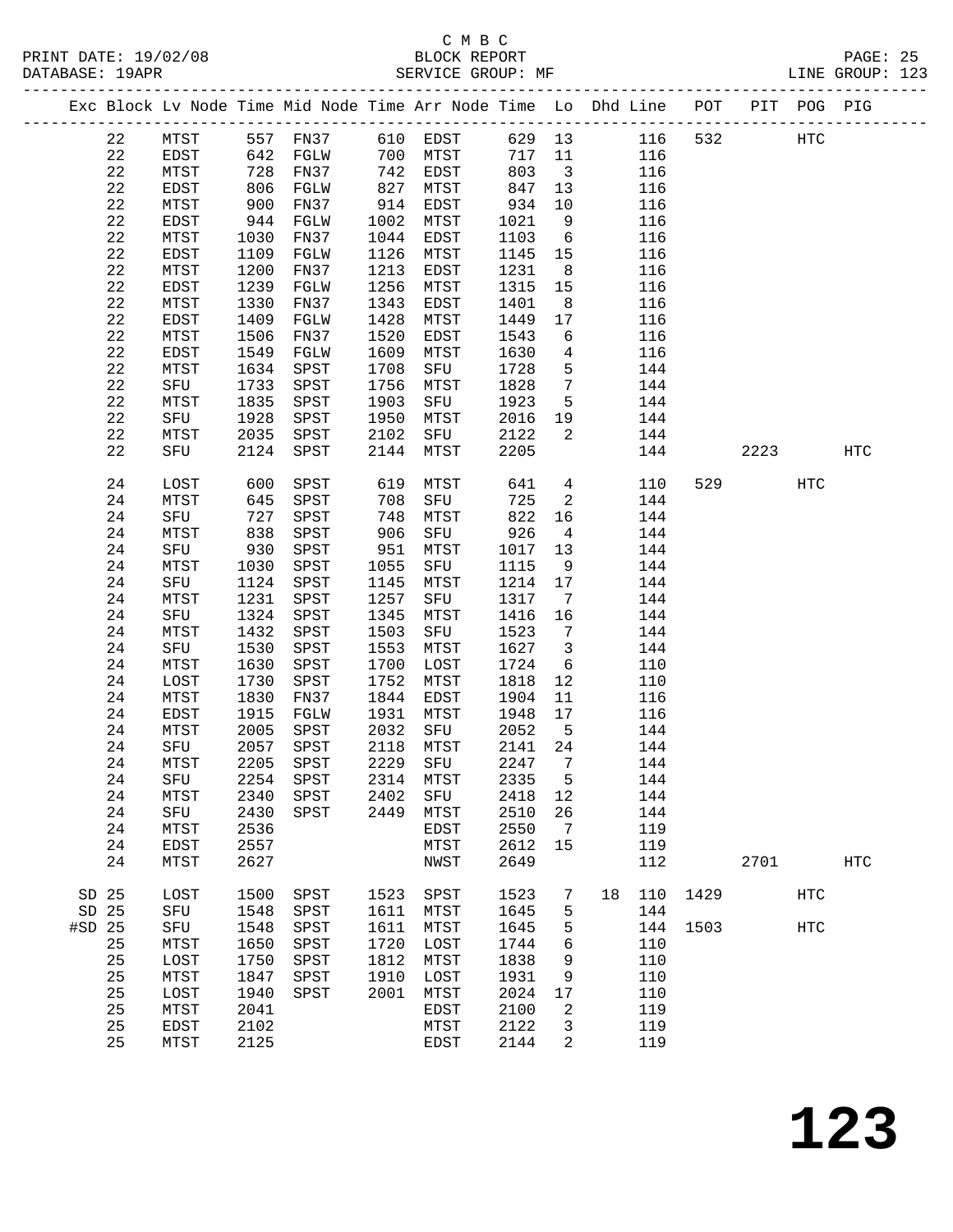|                  |    |               |              | Exc Block Lv Node Time Mid Node Time Arr Node Time Lo Dhd Line POT PIT POG PIG |      |                   |              |                            |     |             |         |            |            |
|------------------|----|---------------|--------------|--------------------------------------------------------------------------------|------|-------------------|--------------|----------------------------|-----|-------------|---------|------------|------------|
|                  | 25 | EDST 2146     |              |                                                                                |      | MTST 2206         |              |                            |     | 119         | 2224    |            | HTC        |
| SD <sub>26</sub> |    | WLDL          |              | 1514 BWEX                                                                      |      | PEWI              | 1534 17      |                            |     | 15 130 1442 |         | HTC        |            |
| SD 26            |    | SFU           | 1606         | SPST                                                                           |      | 1629 MTST         | 1703         | 7                          | 144 |             |         |            |            |
| #SD 26           |    | SFU           | 1606         | SPST                                                                           |      | 1629 MTST         | 1703         | $\overline{7}$             |     | 144 1521    |         | HTC        |            |
|                  | 26 | MTST          | 1710         | SPST                                                                           |      | 1744 SFU          | 1804         | 5                          | 144 |             |         |            |            |
|                  | 26 | SFU           | 1809         | SPST                                                                           |      | 1831 MTST         | 1901         | $\overline{4}$             | 144 |             |         |            |            |
|                  | 26 | MTST          | 1905         | SPST                                                                           | 1932 | SFU               | 1952         | 6                          | 144 |             |         |            |            |
|                  | 26 | SFU           | 1958         | SPST                                                                           | 2020 | MTST              | 2045         | 11                         | 144 |             |         |            |            |
|                  | 26 | MTST          | 2056         |                                                                                |      | EDST              | 2115         | $\overline{2}$             | 119 |             |         |            |            |
|                  | 26 | EDST          | 2117         |                                                                                |      | MTST              | 2137         | $\overline{\mathbf{3}}$    | 119 |             |         |            |            |
|                  | 26 | MTST          | 2140         |                                                                                |      | EDST              | 2159         | 2                          | 119 |             |         |            |            |
|                  | 26 | EDST          | 2201         |                                                                                |      | MTST              | 2219         | 14                         | 119 |             |         |            |            |
|                  | 26 | MTST          | 2233         |                                                                                |      | EDST              | 2251         | $\overline{7}$             | 119 |             |         |            |            |
|                  | 26 | EDST          | 2258         |                                                                                |      | MTST              | 2316         | 19                         | 119 |             |         |            |            |
|                  | 26 | MTST          | 2335         |                                                                                |      | EDST              | 2350         | $\overline{7}$             | 119 |             |         |            |            |
|                  | 26 | EDST          | 2357         |                                                                                |      | MTST              | 2413         | 22                         | 119 |             |         |            |            |
|                  | 26 | MTST          | 2435         |                                                                                |      | EDST              | 2449         | $\overline{7}$             | 119 |             |         |            |            |
|                  | 26 | <b>EDST</b>   | 2456         |                                                                                |      | MTST              | 2512         |                            | 119 |             | 2530    |            | HTC        |
|                  |    |               |              |                                                                                |      |                   |              |                            |     |             |         |            |            |
| SD 27            |    | BCHL          | 1510         | SPST                                                                           |      | MTST              | 1532         | 16                         |     | 110 1435    |         | <b>HTC</b> |            |
| SD 27            |    | MTST          | 1548         | SPST                                                                           |      | 1620 SFU          | 1640         | 10                         | 144 |             |         |            |            |
| $#SD$ 27         |    | MTST          | 1548         | SPST                                                                           | 1620 | SFU               | 1640         | 10                         |     | 144 1518    |         | HTC        |            |
|                  | 27 | SFU           | 1650         | SPST                                                                           | 1713 | MTST              | 1747         | 11                         | 144 |             |         |            |            |
|                  | 27 | MTST          | 1758         | SPST                                                                           | 1828 | SFU               | 1848         | 6                          | 144 |             |         |            |            |
|                  | 27 | SFU           | 1854         | SPST                                                                           | 1917 | MTST              | 1945         | 15                         | 144 |             |         |            |            |
|                  | 27 |               | 2000         |                                                                                | 2013 |                   |              | 15                         | 116 |             |         |            |            |
|                  | 27 | MTST          | 2045         | FN37                                                                           | 2101 | EDST              | 2030<br>2117 |                            | 116 |             |         |            |            |
|                  | 27 | EDST          |              | FGLW                                                                           | 2142 | MTST              |              | 13<br>16                   | 116 |             |         |            |            |
|                  | 27 | MTST<br>EDST  | 2130<br>2215 | FN37<br>FGLW                                                                   | 2231 | EDST<br>MTST      | 2159<br>2247 |                            | 116 |             | 2305    |            | HTC        |
|                  |    |               |              |                                                                                |      |                   |              |                            |     |             |         |            |            |
|                  | 28 | LOST          | 540          | SPST                                                                           | 559  | MTST              | 621          | 9                          | 110 |             | 509 300 | HTC        |            |
|                  | 28 | MTST          | 630          | SPST                                                                           | 651  | SFU               | 707          | $\overline{4}$             | 144 |             |         |            |            |
|                  | 28 | SFU           | 711          | SPST                                                                           | 732  | MTST              | 804          | 5                          | 144 |             |         |            |            |
|                  | 28 | MTST          | 809          | SPST                                                                           | 837  | SFU               | 857          | 12                         | 144 |             |         |            |            |
|                  | 28 | SFU           | 909          | SPST                                                                           | 931  | MTST              | 958          | $\overline{\phantom{a}}^2$ | 144 |             |         |            |            |
|                  | 28 | MTST          | 1000         | SPST                                                                           |      | 1025 SFU          | 1045         | 9                          | 144 |             |         |            |            |
|                  | 28 | SFU           | 1054         | SPST                                                                           |      | 1115 MTST         | 1141 19      |                            | 144 |             |         |            |            |
|                  | 28 | MTST          | 1200         | SPST                                                                           |      | 1226 SFU          | 1246         | 8                          | 144 |             |         |            |            |
|                  | 28 | SFU 1254 SPST |              |                                                                                |      | 1315 MTST 1344 18 |              |                            | 144 |             |         |            |            |
|                  | 28 | MTST          | 1402         | SPST                                                                           | 1431 | SFU               | 1451         | 9                          | 144 |             |         |            |            |
|                  | 28 | SFU           | 1500         | SPST                                                                           | 1522 | MTST              | 1556         | 14                         | 144 |             |         |            |            |
|                  | 28 | MTST          | 1610         | SPST                                                                           | 1642 | SFU               | 1702         | 8                          | 144 |             |         |            |            |
|                  | 28 | SFU           | 1710         | SPST                                                                           | 1733 | MTST              | 1807         |                            | 144 |             | 1829    |            | <b>HTC</b> |
|                  |    |               |              |                                                                                |      |                   |              |                            |     |             |         |            |            |
|                  | 29 | SFU           | 1510         | SPST                                                                           | 1532 | MTST              | 1606         | 4                          |     | 144 1425    |         | <b>HTC</b> |            |
|                  | 29 | MTST          | 1610         | SPST                                                                           | 1640 | LOST              | 1704         | 16                         | 110 |             |         |            |            |
|                  | 29 | LOST          | 1720         | 6&6W                                                                           | 1749 | 22ST              | 1759         | 8                          | 101 |             |         |            |            |
|                  | 29 | 22ST          | 1807         | 6&6N                                                                           | 1820 | LOST              | 1843         | 7                          | 101 |             |         |            |            |
|                  | 29 | LOST          | 1850         | HOLD                                                                           | 1916 | BW02              | 1922         | 8                          | 136 |             |         |            |            |
|                  | 29 | BW02          | 1930         | SPST                                                                           | 1952 | LKST              | 2002         | 8                          | 134 |             |         |            |            |
|                  | 29 | LKST          | 2010         | SPST                                                                           | 2017 | BW03              | 2037         | 13                         | 134 |             |         |            |            |
|                  | 29 | BW03          | 2050         | PROD                                                                           | 2111 | LOST              | 2118         | 2                          | 136 |             |         |            |            |
|                  | 29 | LOST          | 2120         | HOLD                                                                           | 2146 | BW02              | 2152         |                            | 136 |             | 2217    |            | <b>HTC</b> |
|                  |    |               |              |                                                                                |      |                   |              |                            |     |             |         |            |            |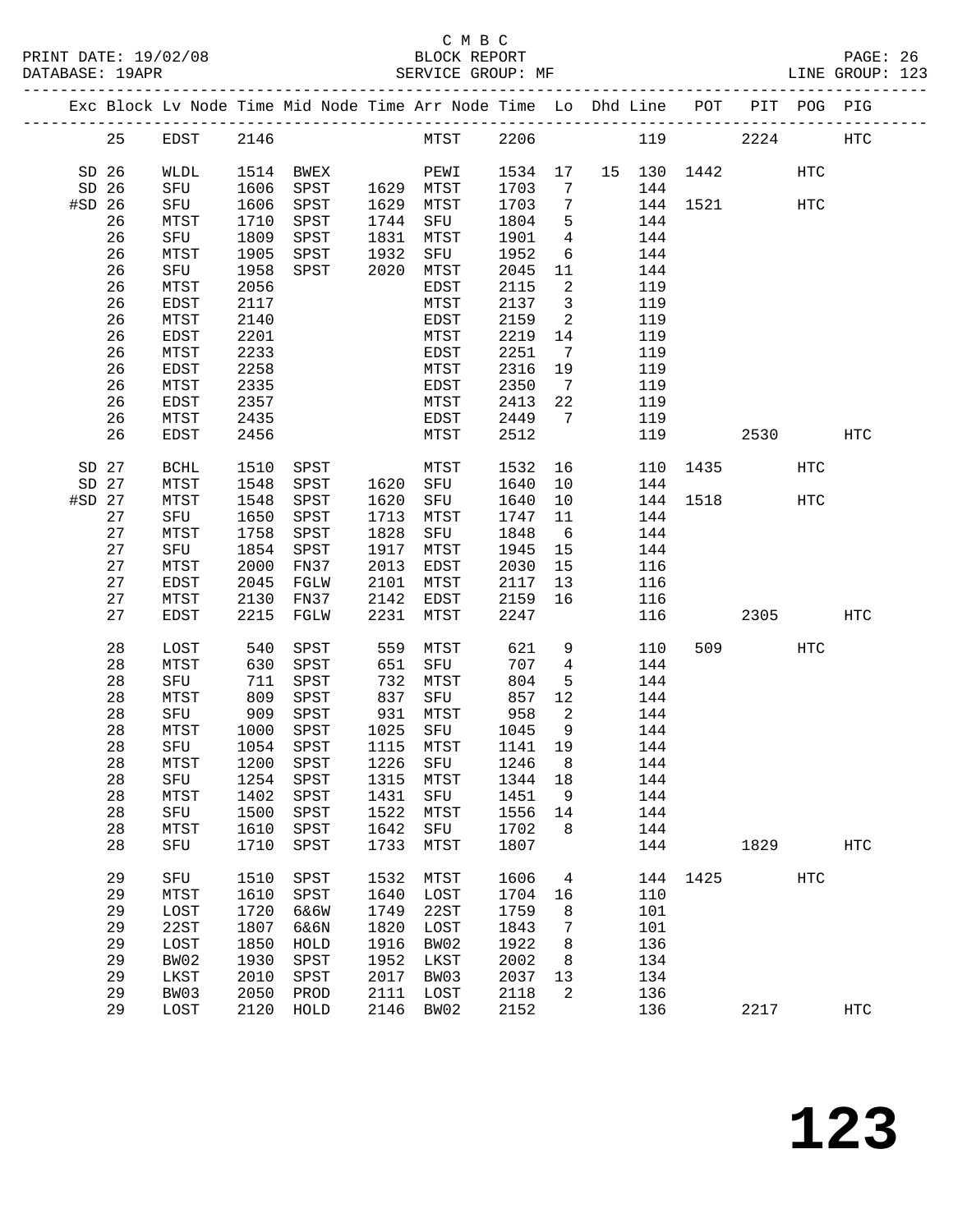PRINT DATE: 19/02/08 BLOCK REPORT BATABASE: 19APR BEST BERVICE GROUP: MF

# C M B C<br>BLOCK REPORT

PAGE: 27<br>LINE GROUP: 123

|          |       |              |      | Exc Block Lv Node Time Mid Node Time Arr Node Time Lo Dhd Line POT PIT POG PIG |            |             |         |                          |    |       |          |      |            |     |
|----------|-------|--------------|------|--------------------------------------------------------------------------------|------------|-------------|---------|--------------------------|----|-------|----------|------|------------|-----|
|          | 30    | PROD         |      | 452 SPST                                                                       |            | 501 MTST    | 522 10  |                          |    | 110   | 419      |      | <b>HTC</b> |     |
|          | 30    | ${\tt MTST}$ |      | 532 SPST                                                                       |            | 552 SFU     | 608     | $\overline{7}$           |    | 144   |          |      |            |     |
|          | 30    | SFU          | 615  | SPST                                                                           |            | 634 MTST    | 658     | $\overline{7}$           |    | 144   |          |      |            |     |
|          | 30    | MTST         | 705  | SPST                                                                           | 634<br>729 | SFU         | 749     | $\overline{4}$           |    | 144   |          |      |            |     |
|          | 30    | SFU          | 753  | SPST                                                                           | 815<br>927 | MTST        | 849     | 10                       |    | 144   |          |      |            |     |
|          | 30    | MTST         | 859  | SPST                                                                           |            | SFU         | 947     | $\overline{7}$           |    | 144   |          |      |            |     |
|          | 30    | SFU          | 954  | SPST                                                                           | 1015       | MTST        | 1041    | 14                       |    | 144   |          |      |            |     |
|          | 30    | MTST         | 1055 | SPST                                                                           | 1120       | SFU         | 1140    | 14                       |    | 144   |          |      |            |     |
|          | 30    | SFU          | 1154 | SPST                                                                           | 1215       | MTST        | 1244    | 17                       |    | 144   |          |      |            |     |
|          | 30    | MTST         | 1301 | SPST                                                                           | 1327       | SFU         | 1347    | $\overline{7}$           |    | 144   |          |      |            |     |
|          | 30    | SFU          | 1354 | SPST                                                                           |            | 1415 MTST   | 1447 14 |                          |    | 144   |          |      |            |     |
|          | 30    | MTST         | 1501 | SPST                                                                           |            | 1534 SFU    | 1554    | $\overline{4}$           |    | 144   |          |      |            |     |
|          | 30    | SFU          | 1558 | SPST                                                                           |            | 1621 MTST   | 1655 14 |                          |    | 144   |          |      |            |     |
|          | 30    | MTST         | 1709 | FN37                                                                           | 1724       | EDST        | 1747    | 13                       |    | 116   |          |      |            |     |
|          | 30    | EDST         | 1800 | FGLW                                                                           | 1817       | MTST        | 1834    |                          |    | 116   |          | 1856 |            | HTC |
|          | SD 31 | DLCW         | 1511 |                                                                                |            | NWST        | 1541    | 2                        |    |       | 123 1438 |      | HTC        |     |
|          | SD 31 | NWST         | 1543 | $CL-W$                                                                         |            | 1608 BW04   | 1623    | $7\overline{ }$          |    | 123   |          |      |            |     |
| $#SD$ 31 |       | NWST         | 1543 | $CL-W$                                                                         |            | 1608 BW04   | 1623    | 7                        |    |       | 123 1526 |      | <b>HTC</b> |     |
|          | 31    | BW04         | 1630 | $CL - E$                                                                       | 1648       | NWST        | 1712    | 11                       |    | 123   |          |      |            |     |
|          | 31    | NWST         | 1723 | $CL-W$                                                                         | 1748       | BW04        | 1801    | 9                        |    | 123   |          |      |            |     |
|          | 31    | BW04         | 1810 | $CL - E$                                                                       | 1826       | NWST        | 1847    | 6                        |    | 123   |          |      |            |     |
|          | 31    | NWST         | 1853 | $CL - W$                                                                       | 1916       | BW04        | 1927    | $\overline{\mathbf{3}}$  |    | 123   |          |      |            |     |
|          | 31    | BW04         | 1930 | $CL - E$                                                                       | 1943       | NWST        | 2000    | 10                       |    | 123   |          |      |            |     |
|          | 31    | NWST         | 2010 | $CL-W$                                                                         | 2030       | BW04        | 2041    | $\overline{4}$           |    | 123   |          |      |            |     |
|          | 31    | BW04         | 2045 | $CL - E$                                                                       | 2057       | NWST        | 2114    |                          |    | 123   |          | 2126 |            | HTC |
|          |       |              |      |                                                                                |            |             |         |                          |    |       |          |      |            |     |
|          | SD 32 | <b>BUMT</b>  | 1513 | HOLD                                                                           |            | <b>BYLK</b> | 1524    | 13                       | 16 | 136   | 1435     |      | <b>HTC</b> |     |
|          | SD 32 | NWST         | 1553 | $CL-W$                                                                         |            | 1618 BW04   | 1633    | $\overline{7}$           |    | 123   |          |      |            |     |
| #SD 32   |       | NWST         | 1553 | $CL-W$                                                                         | 1618       | BW04        | 1633    | $\overline{7}$           |    | 123   | 1536     |      | <b>HTC</b> |     |
|          | 32    | BW04         | 1640 | $CL - E$                                                                       |            | 1658 NWST   | 1722    | 10                       |    | 123   |          |      |            |     |
|          | 32    | NWST         | 1732 |                                                                                |            | EDST        | 1753    | $\overline{9}$           |    | 112   |          |      |            |     |
|          | 32    | EDST         | 1802 |                                                                                |            | NWST        | 1822    | $\overline{\mathbf{3}}$  |    | 112   |          |      |            |     |
|          | 32    | NWST         | 1825 |                                                                                |            | EDST        | 1843    | 10                       |    | 112   |          |      |            |     |
|          | 32    | EDST         | 1853 | BCHL                                                                           |            | 1912 HOLD   | 1920    | $\mathbf 0$              |    | 133   |          |      |            |     |
|          | 32    | HOLD         | 1920 | GIST                                                                           |            | 1937 PAST   | 1956    | $\overline{4}$           |    | 129   |          |      |            |     |
|          | 32    | PAST         | 2000 | GIST                                                                           |            | 2015 HOLD   | 2032    | $\overline{0}$           |    | 129   |          |      |            |     |
|          | 32    | HOLD         | 2032 | BCHL                                                                           | 2041       | EDST        | 2057    | 18                       |    | 133   |          |      |            |     |
|          | 32    | EDST         | 2115 | FGLW                                                                           | 2131       | MTST        | 2147    | 13                       |    | 116   |          |      |            |     |
|          | 32    | MTST         | 2200 | FN37                                                                           |            | 2211 EDST   | 2228    | 20                       |    | 116   |          |      |            |     |
|          | 32    | EDST         | 2248 | BCHL                                                                           |            | 2304 HOLD   | 2312    | $\overline{0}$           |    | 133   |          |      |            |     |
|          | 32    | HOLD         | 2312 | GIST                                                                           |            | 2326 PAST   | 2342    | 18                       |    | 129   |          |      |            |     |
|          | 32    | PAST         | 2400 | GIST                                                                           |            | 2414 HOLD   | 2429    | $\overline{\phantom{0}}$ |    | 129   |          |      |            |     |
|          | 32    | HOLD         | 2429 | BCHL                                                                           |            | 2438 EDST   | 2452    | 19                       |    | 9 133 |          |      |            |     |
|          | 32    | NWST         | 2520 |                                                                                |            | EDST        | 2532    | 7                        |    | 112   |          |      |            |     |
|          | 32    | EDST         | 2539 |                                                                                |            | NWST        | 2548    |                          |    | 112   |          | 2600 |            | HTC |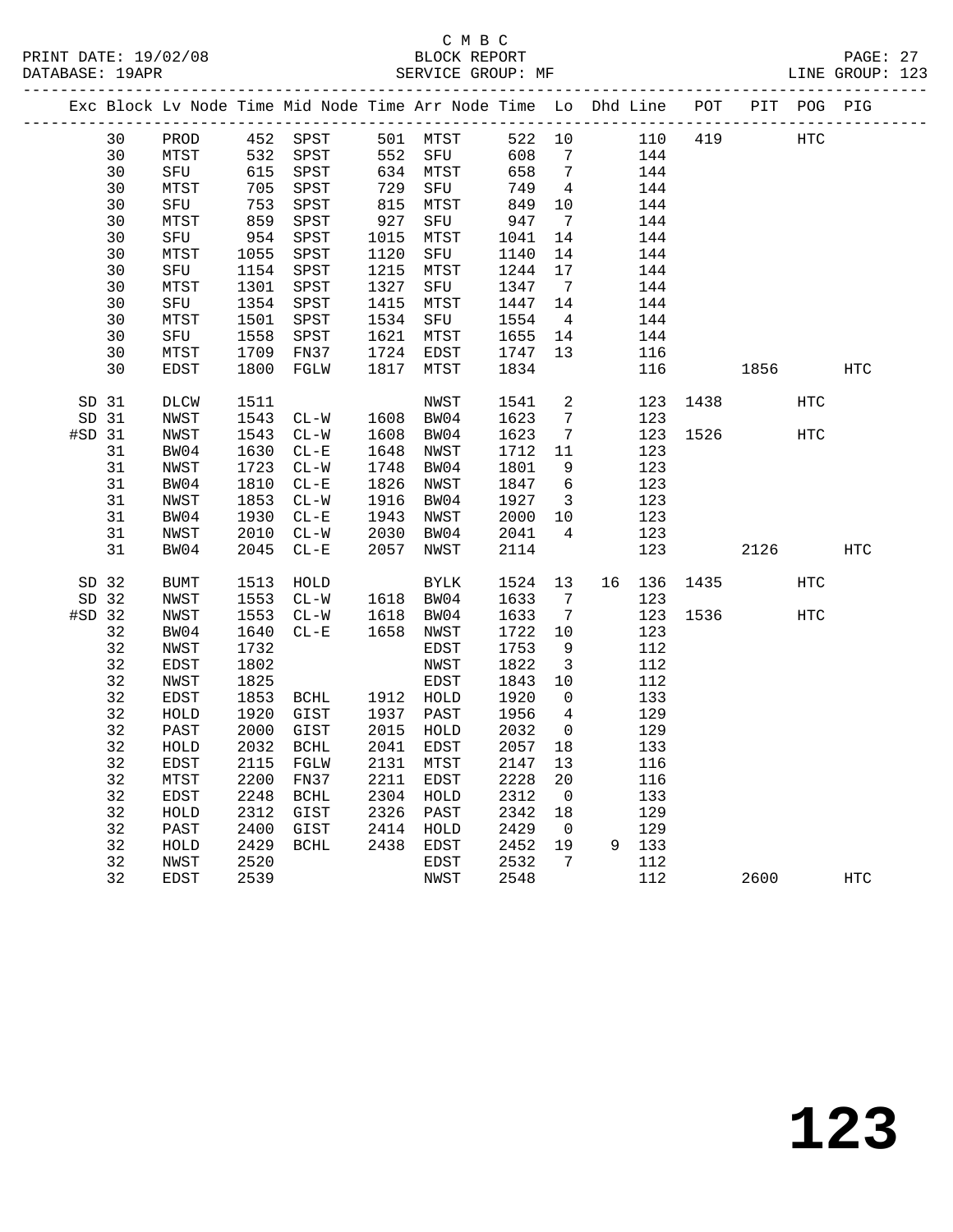|  |    | Exc Block Lv Node Time Mid Node Time Arr Node Time Lo Dhd Line POT PIT POG PIG |      |          |      |      |      |                |     |     |      |     |     |
|--|----|--------------------------------------------------------------------------------|------|----------|------|------|------|----------------|-----|-----|------|-----|-----|
|  | 33 | KYBD                                                                           | 447  |          |      | NWST | 507  | 4              | 112 | 427 |      | HTC |     |
|  | 33 | NWST                                                                           | 511  |          |      | EDST | 525  | 2              | 112 |     |      |     |     |
|  | 33 | EDST                                                                           | 527  |          |      | NWST | 542  | $\mathbf{3}$   | 112 |     |      |     |     |
|  | 33 | NWST                                                                           | 545  |          |      | EDST | 601  | 2              | 112 |     |      |     |     |
|  | 33 | EDST                                                                           | 603  |          |      | NWST | 618  | 2              | 112 |     |      |     |     |
|  | 33 | NWST                                                                           | 620  |          |      | EDST | 638  | 2              | 112 |     |      |     |     |
|  | 33 | EDST                                                                           | 640  |          |      | NWST | 655  | 10             | 112 |     |      |     |     |
|  | 33 | NWST                                                                           | 705  |          |      | EDST | 723  | 2              | 112 |     |      |     |     |
|  | 33 | EDST                                                                           | 725  |          |      | NWST | 741  | 9              | 112 |     |      |     |     |
|  | 33 | NWST                                                                           | 750  |          |      | EDST | 810  | 2              | 112 |     |      |     |     |
|  | 33 | EDST                                                                           | 812  |          |      | NWST | 828  | 7              | 112 |     |      |     |     |
|  | 33 | NWST                                                                           | 835  |          |      | EDST | 853  | $\overline{2}$ | 112 |     |      |     |     |
|  | 33 | EDST                                                                           | 855  |          |      | NWST | 912  | 8              | 112 |     |      |     |     |
|  | 33 | NWST                                                                           | 920  |          |      | EDST | 937  | 2              | 112 |     |      |     |     |
|  | 33 | EDST                                                                           | 939  |          |      | NWST | 955  | 13             | 112 |     |      |     |     |
|  | 33 | NWST                                                                           | 1008 | $CL-W$   | 1028 | BW04 | 1040 | 8              | 123 |     |      |     |     |
|  | 33 | BW04                                                                           | 1048 | $CL-E$   | 1102 | NWST | 1122 | 16             | 123 |     |      |     |     |
|  | 33 | NWST                                                                           | 1138 | $CL-W$   | 1200 | BW04 | 1212 | 6              | 123 |     |      |     |     |
|  | 33 | BW04                                                                           | 1218 | $CL - E$ | 1232 | NWST | 1252 | 16             | 123 |     |      |     |     |
|  | 33 | NWST                                                                           | 1308 | $CL-W$   | 1329 | BW04 | 1342 | 6              | 123 |     |      |     |     |
|  | 33 | BW04                                                                           | 1348 | $CL - E$ | 1403 | NWST | 1425 | 13             | 123 |     |      |     |     |
|  | 33 | NWST                                                                           | 1438 | $CL - W$ | 1501 | BW04 | 1515 | 18             | 123 |     |      |     |     |
|  | 33 | BW04                                                                           | 1533 | $CL - E$ | 1549 | NWST | 1615 | 8              | 123 |     |      |     |     |
|  | 33 | NWST                                                                           | 1623 | $CL-W$   | 1648 | BW04 | 1703 | $\overline{7}$ | 123 |     |      |     |     |
|  | 33 | BW04                                                                           | 1710 | $CL - E$ | 1730 | NWST | 1753 | 17             | 123 |     |      |     |     |
|  | 33 | NWST                                                                           | 1810 | $CL-W$   | 1833 | BW03 | 1845 | 5              | 123 |     |      |     |     |
|  | 33 | BW03                                                                           | 1850 | PROD     | 1914 | LOST | 1922 | 8              | 136 |     |      |     |     |
|  | 33 | LOST                                                                           | 1930 | 6&6W     | 1950 | 22ST | 1958 | 5              | 101 |     |      |     |     |
|  | 33 | 22ST                                                                           | 2003 | 6&6N     | 2013 | LOST | 2036 | 14             | 101 |     |      |     |     |
|  | 33 | LOST                                                                           | 2050 | HOLD     | 2116 | BW02 | 2122 | 8              | 136 |     |      |     |     |
|  | 33 | BW02                                                                           | 2130 | SPST     | 2152 | LKST | 2201 | 9              | 134 |     |      |     |     |
|  | 33 | LKST                                                                           | 2210 | SPST     | 2217 | BW03 | 2236 | 14             | 134 |     |      |     |     |
|  | 33 | BW03                                                                           | 2250 | PROD     | 2311 | LOST | 2318 |                | 136 |     | 2342 |     | HTC |
|  |    |                                                                                |      |          |      |      |      |                |     |     |      |     |     |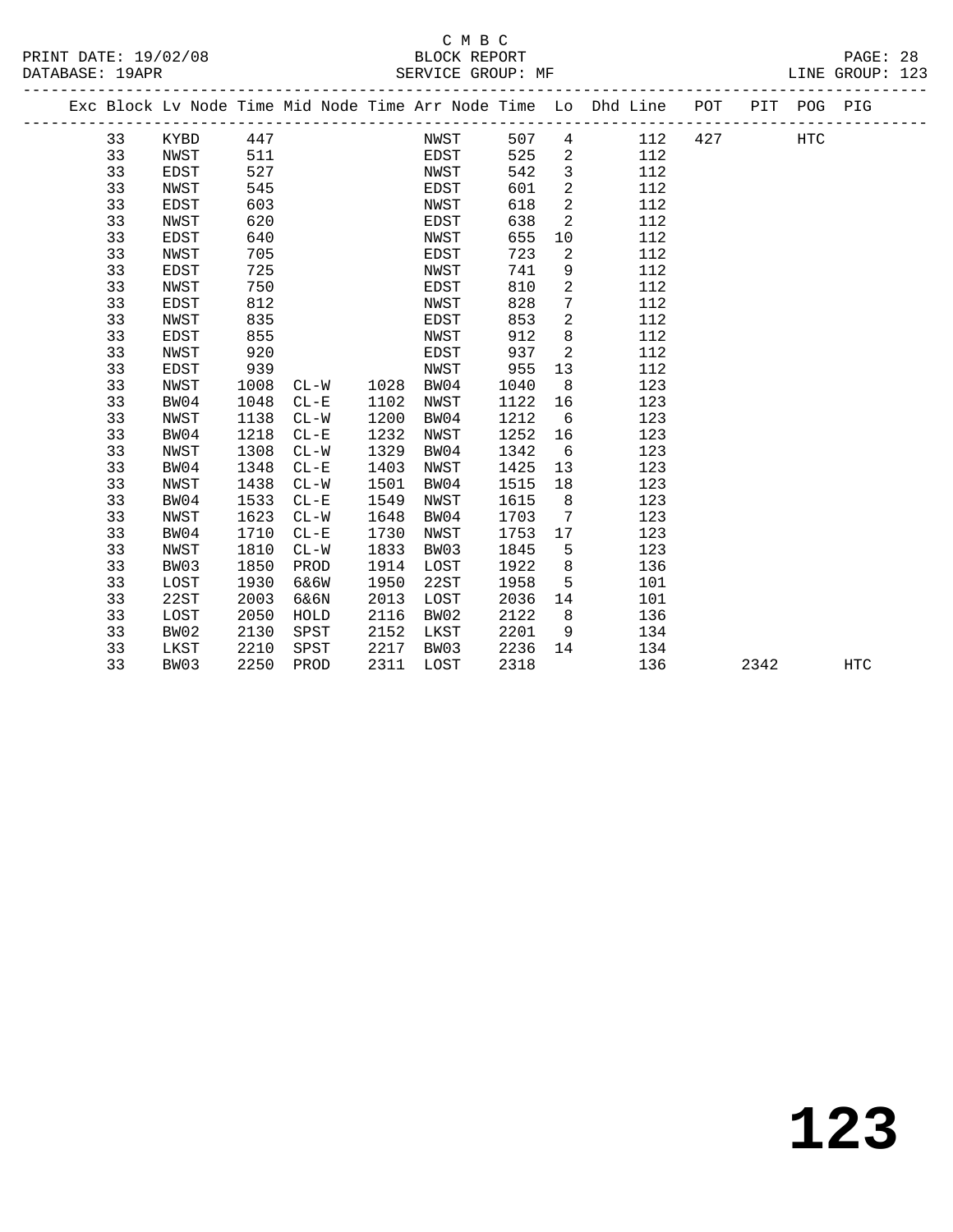|  |    |      |      | Exc Block Lv Node Time Mid Node Time Arr Node Time Lo Dhd Line POT PIT POG PIG |      |      |         |                            |     |     |      |            |                   |
|--|----|------|------|--------------------------------------------------------------------------------|------|------|---------|----------------------------|-----|-----|------|------------|-------------------|
|  | 34 | CW12 |      | 530 CL-W 538 BW04                                                              |      |      | 550 1   |                            | 123 | 518 |      | HTC        |                   |
|  | 34 | BW04 | 551  | $CL-E$                                                                         | 600  | NWST | 617 12  |                            | 123 |     |      |            |                   |
|  | 34 | NWST | 629  | $CL-W$                                                                         | 646  | BW04 | 658     | $6\overline{6}$            | 123 |     |      |            |                   |
|  | 34 | BW04 | 704  | $CL - E$                                                                       | 716  | NWST | 737     | $\overline{\phantom{a}}^2$ | 123 |     |      |            |                   |
|  | 34 | NWST | 739  | $CL-W$                                                                         | 800  | BW04 | 815     | 13                         | 123 |     |      |            |                   |
|  | 34 | BW04 | 828  | $CL - E$                                                                       | 843  | NWST | 905     | $5^{\circ}$                | 123 |     |      |            |                   |
|  | 34 | NWST | 910  | 6&6N                                                                           | 919  | EDST | 937     | $\overline{4}$             | 106 |     |      |            |                   |
|  | 34 | EDST | 941  | 6&6S                                                                           | 956  | NWST | 1004    | 14                         | 106 |     |      |            |                   |
|  | 34 | NWST | 1018 | 6&6N                                                                           | 1028 | EDST | 1045    | $\overline{4}$             | 106 |     |      |            |                   |
|  | 34 | EDST | 1049 | 6&6S                                                                           | 1104 | NWST | 1112    | 16                         | 106 |     |      |            |                   |
|  | 34 | NWST | 1128 | 6&6N                                                                           | 1138 | EDST | 1155    | $\overline{4}$             | 106 |     |      |            |                   |
|  | 34 | EDST | 1159 | 6&6S                                                                           | 1215 | NWST | 1223    | 15                         | 106 |     |      |            |                   |
|  | 34 | NWST | 1238 | 6&6N                                                                           | 1248 | EDST | 1305    | $\overline{4}$             | 106 |     |      |            |                   |
|  | 34 | EDST | 1309 | 6&6S                                                                           | 1325 | NWST | 1333    | 15                         | 106 |     |      |            |                   |
|  | 34 | NWST | 1348 | 6&6N                                                                           | 1358 | EDST | 1415    | $\overline{4}$             | 106 |     |      |            |                   |
|  | 34 | EDST | 1419 | 6&6S                                                                           | 1438 | NWST | 1446    | 13                         | 106 |     |      |            |                   |
|  | 34 | NWST | 1459 | 6&6N                                                                           | 1509 | EDST | 1529    | $\overline{\phantom{a}}^2$ | 106 |     |      |            |                   |
|  | 34 | EDST | 1531 | 6&6S                                                                           | 1551 | NWST | 1559    | 11                         | 106 |     |      |            |                   |
|  | 34 | NWST | 1610 | 6&6N                                                                           | 1623 | EDST | 1641    | $\overline{4}$             | 106 |     |      |            |                   |
|  | 34 | EDST | 1645 | 6&6S                                                                           | 1705 | NWST | 1713    | 11                         | 106 |     |      |            |                   |
|  | 34 | NWST | 1724 | 6&6N                                                                           | 1737 | EDST | 1755    | $4\overline{ }$            | 106 |     |      |            |                   |
|  | 34 | EDST | 1759 | 6&6S                                                                           | 1817 | NWST | 1825    | 9                          | 106 |     |      |            |                   |
|  | 34 | NWST | 1834 | 6&6N                                                                           | 1843 | EDST | 1859    | $\overline{4}$             | 106 |     |      |            |                   |
|  | 34 | EDST | 1903 | 6&6S                                                                           | 1918 | NWST | 1926    | 8                          | 106 |     |      |            |                   |
|  | 34 | NWST | 1934 | 6&6N                                                                           | 1943 | EDST | 1957    | 2                          | 106 |     |      |            |                   |
|  | 34 | EDST | 1959 | 6&6S                                                                           | 2014 | NWST | 2022    | 12                         | 106 |     |      |            |                   |
|  | 34 | NWST | 2034 | 6&6N                                                                           | 2042 | EDST | 2056    | 2                          | 106 |     |      |            |                   |
|  | 34 | EDST | 2058 | 6&6S                                                                           | 2113 | NWST | 2120    | 14                         | 106 |     |      |            |                   |
|  | 34 | NWST | 2134 | 6&6N                                                                           | 2142 | EDST | 2156    | 2                          | 106 |     |      |            |                   |
|  | 34 | EDST | 2158 | 6&6S                                                                           | 2212 | NWST | 2218    |                            | 106 |     | 2230 |            | HTC               |
|  | 36 | NWST | 607  | $CL-W$                                                                         | 623  | BW04 | 633     | $7\phantom{.0}$            | 123 | 552 |      | <b>HTC</b> |                   |
|  | 36 | BW04 | 640  | $CL - E$                                                                       | 652  | NWST | 711     | 8                          | 123 |     |      |            |                   |
|  | 36 | NWST | 719  | $CL-W$                                                                         | 740  | BW04 | 755     | 8                          | 123 |     |      |            |                   |
|  | 36 | BW04 | 803  | $CL - E$                                                                       | 818  | NWST | 841     | $\overline{4}$             | 123 |     |      |            |                   |
|  | 36 | NWST | 845  | $CL-W$                                                                         | 907  | BW04 | 921     | 12                         | 123 |     |      |            |                   |
|  | 36 | BW04 | 933  | $CL - E$                                                                       | 947  | NWST | 1007    | 16                         | 123 |     |      |            |                   |
|  | 36 | NWST | 1023 | $CL-W$                                                                         | 1043 | BW04 | 1055    | 8 <sup>8</sup>             | 123 |     |      |            |                   |
|  | 36 | BW04 | 1103 | $CL - E$                                                                       | 1117 | NWST | 1137 16 |                            | 123 |     |      |            |                   |
|  | 36 | NWST |      | 1153 CL-W 1215 BW04                                                            |      |      | 1227 6  |                            | 123 |     |      |            |                   |
|  | 36 | BW04 | 1233 | $CL-E$                                                                         | 1247 | NWST | 1307 16 |                            | 123 |     |      |            |                   |
|  | 36 | NWST | 1323 | $CL-W$                                                                         | 1344 | BW04 | 1357    | - 6                        | 123 |     |      |            |                   |
|  | 36 | BW04 | 1403 | $CL - E$                                                                       | 1418 | NWST | 1441    | 10                         | 123 |     |      |            |                   |
|  | 36 | NWST | 1451 | $CL - W$                                                                       | 1514 | BW04 | 1528    | 12                         | 123 |     |      |            |                   |
|  | 36 | BW04 | 1540 | $CL - E$                                                                       | 1556 | NWST | 1622    | 11                         | 123 |     |      |            |                   |
|  | 36 | NWST | 1633 | $CL - W$                                                                       | 1700 | BW04 | 1715    | 5                          | 123 |     |      |            |                   |
|  | 36 | BW04 | 1720 | $CL - E$                                                                       | 1739 | NWST | 1802    |                            | 123 |     | 1816 |            | $_{\mathrm{HTC}}$ |
|  | 37 | NWST | 659  | $CL-W$                                                                         | 718  | BW04 | 732     | 8                          | 123 | 644 |      | HTC        |                   |
|  | 37 | BW04 | 740  | $CL - E$                                                                       | 754  | NWST | 818     | 3                          | 123 |     |      |            |                   |
|  | 37 | NWST |      | 821 CL-W                                                                       | 845  | BW04 | 859     |                            | 123 |     | 931  |            | $_{\mathrm{HTC}}$ |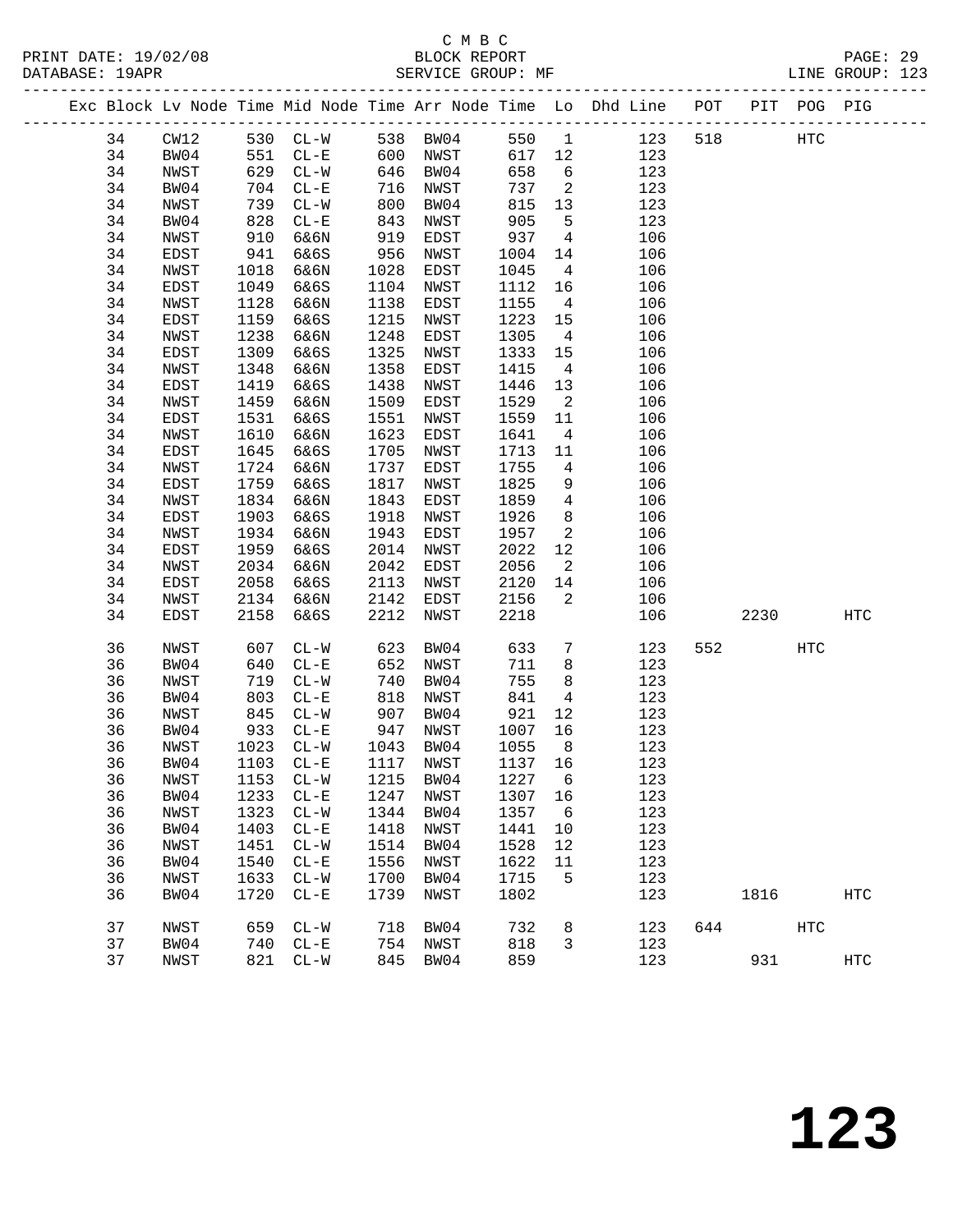## C M B C<br>BLOCK REPORT SERVICE GROUP: MF

-------------------------------------------------------------------------------------------------

PRINT DATE: 19/02/08 BLOCK REPORT PAGE: 30

|  |    |      |      |          |      |      |        |                | Exc Block Lv Node Time Mid Node Time Arr Node Time Lo Dhd Line | POT | PIT  | POG PIG |            |
|--|----|------|------|----------|------|------|--------|----------------|----------------------------------------------------------------|-----|------|---------|------------|
|  | 38 | BW04 |      | 538 CL-E | 547  | NWST | 604 15 |                | 123                                                            | 503 |      | HTC     |            |
|  | 38 | NWST | 619  | $CL - W$ | 636  | BW04 | 648    | 4              | 123                                                            |     |      |         |            |
|  | 38 | BW04 | 652  | $CL - E$ | 704  | NWST | 724    | 5              | 123                                                            |     |      |         |            |
|  | 38 | NWST | 729  | $CL-W$   | 750  | BW04 | 805    | 11             | 123                                                            |     |      |         |            |
|  | 38 | BW04 | 816  | $CL-E$   | 831  | NWST | 853    | 12             | 123                                                            |     |      |         |            |
|  | 38 | NWST | 905  |          |      | EDST | 923    | 2              | 112                                                            |     |      |         |            |
|  | 38 | EDST | 925  |          |      | NWST | 942    | 11             | 112                                                            |     |      |         |            |
|  | 38 | NWST | 953  | $CL - W$ | 1013 | BW04 | 1025   | 8              | 123                                                            |     |      |         |            |
|  | 38 | BW04 | 1033 | $CL - E$ | 1047 | NWST | 1107   | 16             | 123                                                            |     |      |         |            |
|  | 38 | NWST | 1123 | $CL-W$   | 1145 | BW04 | 1157   | 6              | 123                                                            |     |      |         |            |
|  | 38 | BW04 | 1203 | $CL - E$ | 1217 | NWST | 1237   | 16             | 123                                                            |     |      |         |            |
|  | 38 | NWST | 1253 | $CL-W$   | 1314 | BW04 | 1327   | 6              | 123                                                            |     |      |         |            |
|  | 38 | BW04 | 1333 | $CL - E$ | 1348 | NWST | 1410   | 13             | 123                                                            |     |      |         |            |
|  | 38 | NWST | 1423 | $CL-W$   | 1444 | BW04 | 1457   | 6              | 123                                                            |     |      |         |            |
|  | 38 | BW04 | 1503 | $CL - E$ | 1519 | NWST | 1545   | 18             | 123                                                            |     |      |         |            |
|  | 38 | NWST | 1603 | $CL-W$   | 1628 | BW04 | 1643   | 7              | 123                                                            |     |      |         |            |
|  | 38 | BW04 | 1650 | $CL - E$ | 1709 | NWST | 1733   | 12             | 123                                                            |     |      |         |            |
|  | 38 | NWST | 1745 | $CL - W$ | 1809 | BW04 | 1821   | 9              | 123                                                            |     |      |         |            |
|  | 38 | BW04 | 1830 | $CL - E$ | 1843 | NWST | 1902   | 5              | 123                                                            |     |      |         |            |
|  | 38 | NWST | 1907 | $CL - W$ | 1930 | BW04 | 1941   | $\overline{4}$ | 123                                                            |     |      |         |            |
|  | 38 | BW04 | 1945 | $CL - E$ | 1958 | NWST | 2015   | 10             | 123                                                            |     |      |         |            |
|  | 38 | NWST | 2025 | $CL - W$ | 2045 | BW04 | 2056   | $\overline{4}$ | 123                                                            |     |      |         |            |
|  | 38 | BW04 | 2100 | $CL - E$ | 2111 | NWST | 2127   | 15             | 123                                                            |     |      |         |            |
|  | 38 | NWST | 2142 | $CL-W$   | 2202 | BW04 | 2213   | $\mathbf 1$    | 123                                                            |     |      |         |            |
|  | 38 | BW04 | 2214 | $CL - E$ | 2224 | NWST | 2238   | 8              | 123                                                            |     |      |         |            |
|  | 38 | NWST | 2246 | $CL-W$   | 2303 | BW04 | 2313   | 5              | 123                                                            |     |      |         |            |
|  | 38 | BW04 | 2318 | $CL - E$ | 2328 | NWST | 2342   | 8              | 123                                                            |     |      |         |            |
|  | 38 | NWST | 2350 | $CL-W$   | 2407 | BW04 | 2415   | 7              | 123                                                            |     |      |         |            |
|  | 38 | BW04 | 2422 | $CL - E$ | 2432 | NWST | 2446   | 8              | 123                                                            |     |      |         |            |
|  | 38 | NWST | 2454 | $CL-W$   | 2511 | BW04 | 2519   | 7              | 123                                                            |     |      |         |            |
|  | 38 | BW04 | 2526 | $CL - E$ | 2536 | NWST | 2550   | 8              | 123                                                            |     |      |         |            |
|  | 38 | NWST | 2558 | $CL-W$   | 2612 | BW04 | 2620   |                | 123                                                            |     | 2645 |         | <b>HTC</b> |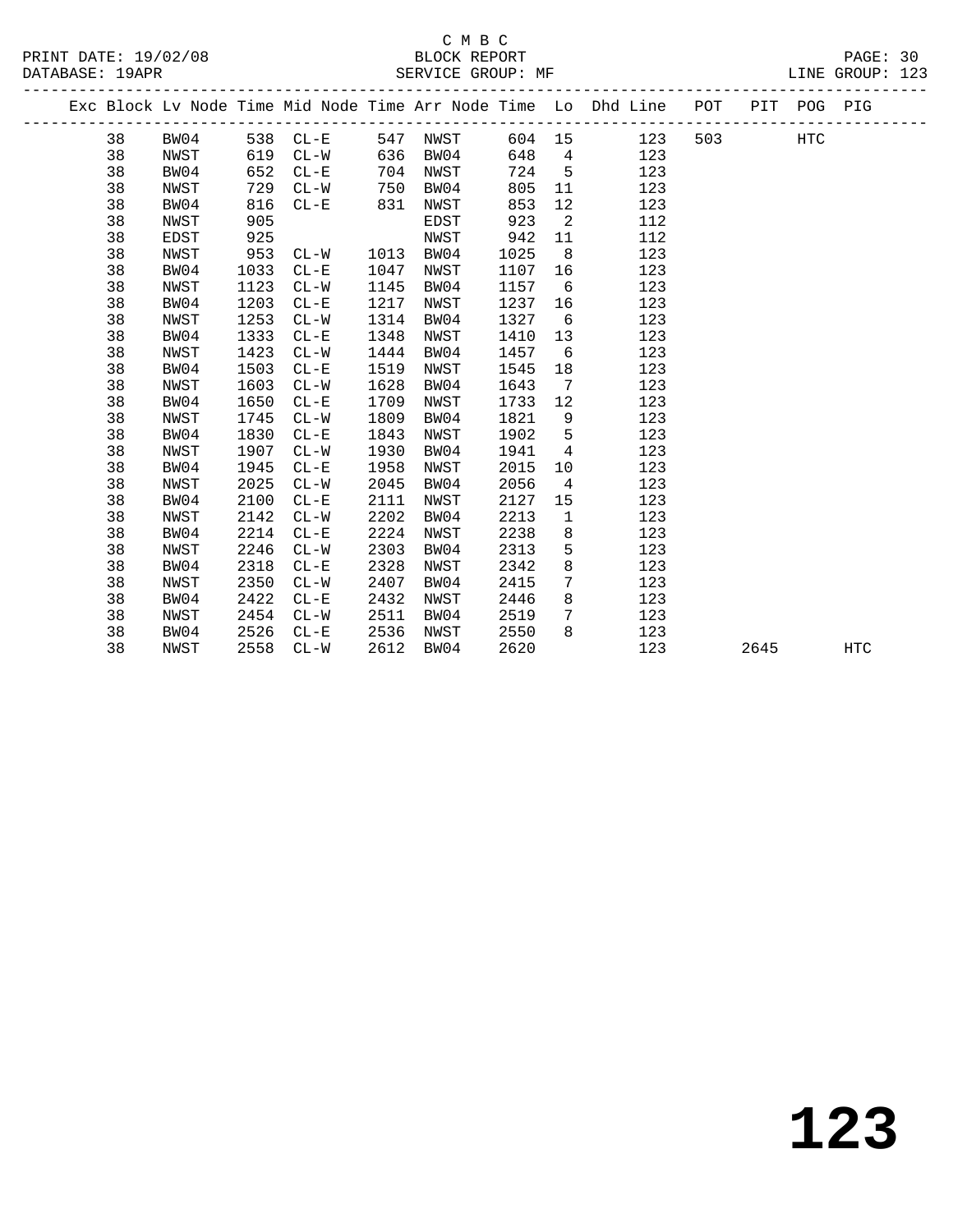|  |    |             |      |                          |      |          |      |                            | Exc Block Lv Node Time Mid Node Time Arr Node Time Lo Dhd Line POT |     |      | PIT POG PIG |            |  |
|--|----|-------------|------|--------------------------|------|----------|------|----------------------------|--------------------------------------------------------------------|-----|------|-------------|------------|--|
|  | 39 | BW04        |      | 502 CL-E                 |      | 511 NWST | 526  | 6                          | 123                                                                | 427 |      | <b>HTC</b>  |            |  |
|  | 39 | NWST        | 532  | $CL - W$                 |      | 547 BW04 | 557  | 6                          | 123                                                                |     |      |             |            |  |
|  | 39 | BW04        | 603  | $CL - E$                 | 613  | NWST     | 631  | 8                          | 123                                                                |     |      |             |            |  |
|  | 39 | NWST        | 639  | $CL - W$                 | 656  | BW04     | 710  | $6\overline{6}$            | 123                                                                |     |      |             |            |  |
|  | 39 | BW04        | 716  | $CL - E$                 | 729  | NWST     | 751  | 8                          | 123                                                                |     |      |             |            |  |
|  | 39 | NWST        | 759  | $CL-W$                   | 821  | BW04     | 836  | 16                         | 123                                                                |     |      |             |            |  |
|  | 39 | BW04        | 852  | $CL - E$                 | 906  | NWST     | 927  | 11                         | 123                                                                |     |      |             |            |  |
|  | 39 | NWST        | 938  | $CL-W$                   | 958  | BW04     | 1010 | 8                          | 123                                                                |     |      |             |            |  |
|  | 39 | BW04        | 1018 | $CL-E$                   | 1032 | NWST     | 1052 | 16                         | 123                                                                |     |      |             |            |  |
|  | 39 | NWST        | 1108 | $CL - W$                 | 1128 | BW04     | 1140 | 8                          | 123                                                                |     |      |             |            |  |
|  | 39 | BW04        | 1148 | $CL - E$                 | 1202 | NWST     | 1222 | 16                         | 123                                                                |     |      |             |            |  |
|  | 39 | NWST        | 1238 | $CL - W$                 | 1259 | BW04     | 1312 | 6                          | 123                                                                |     |      |             |            |  |
|  | 39 | BW04        | 1318 | $CL - E$                 | 1333 | NWST     | 1355 | 13                         | 123                                                                |     |      |             |            |  |
|  | 39 | NWST        | 1408 | $CL-W$                   | 1429 | BW04     | 1442 | 6                          | 123                                                                |     |      |             |            |  |
|  | 39 | BW04        | 1448 | $CL - E$                 | 1504 | NWST     | 1529 | $\overline{4}$             | 123                                                                |     |      |             |            |  |
|  | 39 | NWST        | 1533 | $CL - W$                 | 1558 | BW04     | 1613 | $7\overline{ }$            | 123                                                                |     |      |             |            |  |
|  | 39 | BW04        | 1620 | $CL - E$                 | 1637 | NWST     | 1701 | 12                         | 123                                                                |     |      |             |            |  |
|  | 39 | NWST        | 1713 | $CL-W$                   | 1740 | BW04     | 1755 | 5                          | 123                                                                |     |      |             |            |  |
|  | 39 | BW04        | 1800 | $CL - E$                 | 1816 | NWST     | 1837 | $\overline{4}$             | 123                                                                |     |      |             |            |  |
|  | 39 | NWST        | 1841 | $CL-W$                   | 1904 | BW04     | 1915 | $\overline{3}$             | 123                                                                |     |      |             |            |  |
|  | 39 | BW04        | 1918 | $CL - E$                 | 1931 | NWST     | 1948 | $7\phantom{.0}$            | 123                                                                |     |      |             |            |  |
|  | 39 | NWST        | 1955 | $CL-W$                   | 2015 | BW04     | 2026 | 4                          | 123                                                                |     |      |             |            |  |
|  | 39 | BW04        | 2030 | $CL - E$                 | 2042 | NWST     | 2059 | 11                         | 123                                                                |     |      |             |            |  |
|  | 39 | NWST        | 2110 | $CL-W$                   | 2130 | BW04     | 2141 | $\mathbf{1}$               | 123                                                                |     |      |             |            |  |
|  | 39 | BW04        | 2142 | $CL - E$                 | 2153 | NWST     | 2209 | 5                          | 123                                                                |     |      |             |            |  |
|  | 39 | NWST        | 2214 | $CL-W$                   | 2234 | BW04     | 2245 | $\mathbf{1}$               | 123                                                                |     |      |             |            |  |
|  | 39 | BW04        | 2246 | $CL - E$                 | 2256 | NWST     | 2310 | 8                          | 123                                                                |     |      |             |            |  |
|  | 39 | NWST        | 2318 | $CL-W$                   | 2335 | BW04     | 2343 | 7                          | 123                                                                |     |      |             |            |  |
|  | 39 | BW04        | 2350 | $CL - E$                 | 2400 | NWST     | 2414 | 8                          | 123                                                                |     |      |             |            |  |
|  | 39 | NWST        | 2422 | $CL-W$                   | 2439 | BW04     | 2447 | 7                          | 123                                                                |     |      |             |            |  |
|  | 39 | BW04        | 2454 | $CL - E$                 | 2504 | NWST     | 2518 | 8                          | 123                                                                |     |      |             |            |  |
|  | 39 | NWST        | 2526 | $CL-W$                   | 2540 | BW04     | 2548 |                            | 123                                                                |     | 2613 |             | HTC        |  |
|  |    |             |      |                          |      |          |      |                            |                                                                    |     |      |             |            |  |
|  | 42 | NWST        | 605  |                          |      | EDST     | 621  | 2                          | 112                                                                | 550 |      | <b>HTC</b>  |            |  |
|  | 42 | <b>EDST</b> | 623  |                          |      | NWST     | 638  | 12                         | 112                                                                |     |      |             |            |  |
|  | 42 | NWST        | 650  |                          |      | EDST     | 708  | 2                          | 112                                                                |     |      |             |            |  |
|  | 42 | EDST        | 710  |                          |      | NWST     | 725  | 10                         | 112                                                                |     |      |             |            |  |
|  | 42 | NWST        | 735  |                          |      | EDST     | 755  | 2                          | 112                                                                |     |      |             |            |  |
|  | 42 | EDST        | 757  |                          |      | NWST     | 813  | $7\phantom{.0}$            | 112                                                                |     |      |             |            |  |
|  | 42 | NWST        | 820  |                          |      | EDST     | 840  | $\overline{\phantom{a}}^2$ | 112                                                                |     |      |             |            |  |
|  | 42 | EDST        | 842  |                          |      | NWST     | 859  | 11                         | 112                                                                |     |      |             |            |  |
|  | 42 | NWST        | 910  | $CL-W$                   | 930  | BW04     | 942  | 6                          | 123                                                                |     |      |             |            |  |
|  | 42 | BW04        | 948  | $CL - E$                 | 1002 | NWST     | 1022 | 16                         | 123                                                                |     |      |             |            |  |
|  | 42 | NWST        | 1038 | $CL-W$                   | 1058 | BW04     | 1110 | 8                          | 123                                                                |     |      |             |            |  |
|  | 42 | BW04        | 1118 | $\rm CL-E$               | 1132 | NWST     | 1152 | 16                         | 123                                                                |     |      |             |            |  |
|  | 42 | NWST        | 1208 | $\mathtt{CL-}\mathtt{W}$ | 1229 | BW04     | 1242 | 8                          | 123                                                                |     |      |             |            |  |
|  | 42 | BW04        | 1250 | $\rm CL-E$               | 1304 | NWST     | 1324 | 14                         | 123                                                                |     |      |             |            |  |
|  | 42 | NWST        | 1338 | $CL-W$                   | 1359 | BW04     | 1412 | 6                          | 123                                                                |     |      |             |            |  |
|  | 42 | BW04        | 1418 | $\rm CL-E$               | 1433 | NWST     | 1456 | 17                         | 123                                                                |     |      |             |            |  |
|  | 42 | NWST        | 1513 | $CL-W$                   | 1538 | BW04     | 1553 | 7                          | 123                                                                |     |      |             |            |  |
|  | 42 | BW04        | 1600 | $CL - E$                 | 1617 | NWST     | 1641 | 12                         | 123                                                                |     |      |             |            |  |
|  | 42 | NWST        | 1653 | $CL-W$                   | 1720 | BW04     | 1735 | 5                          | 123                                                                |     |      |             |            |  |
|  | 42 | BW04        | 1740 | $CL-E$                   | 1759 | NWST     | 1822 |                            | 123                                                                |     | 1836 |             | <b>HTC</b> |  |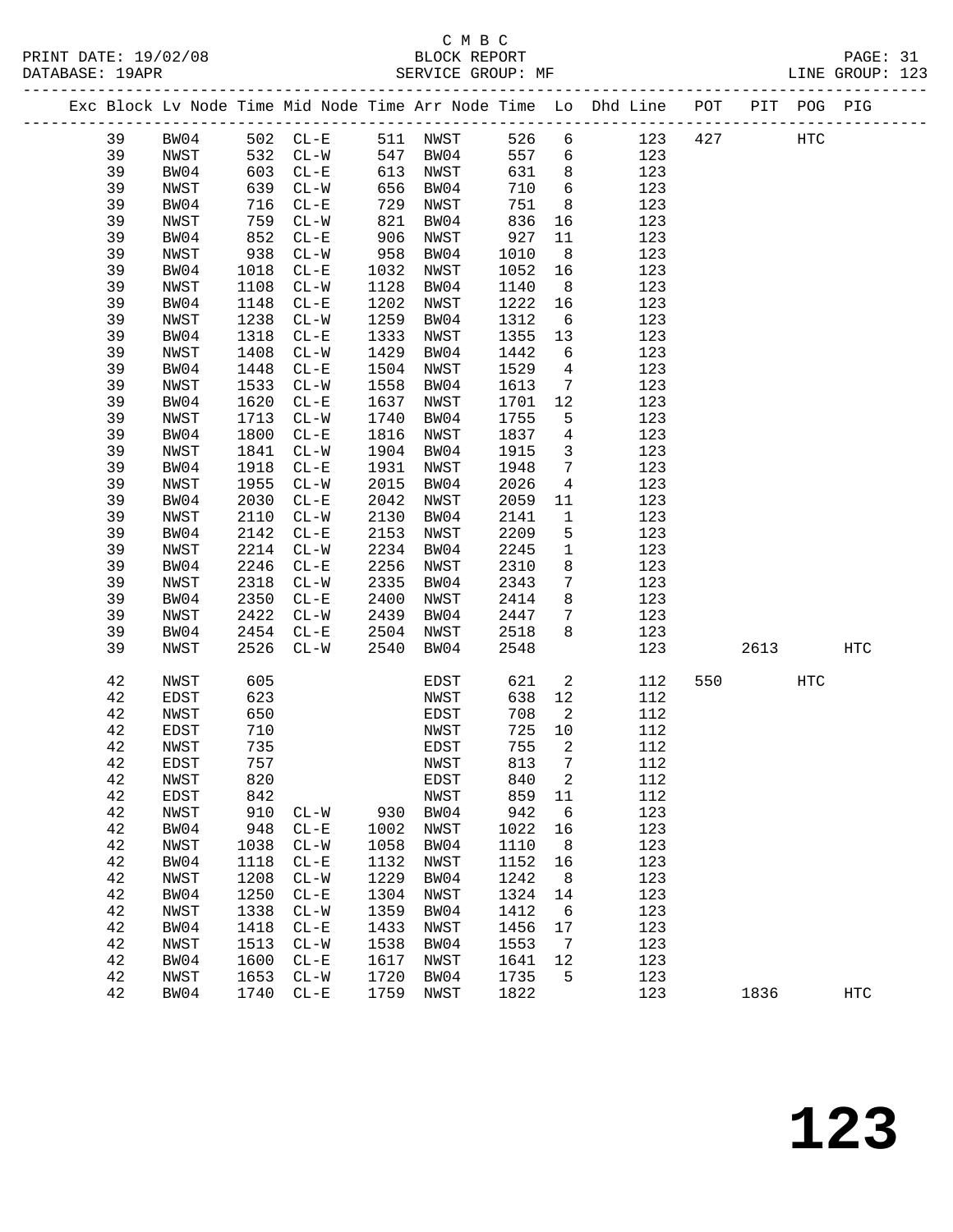|        |    | Exc Block Lv Node Time Mid Node Time Arr Node Time Lo Dhd Line POT |                   |          |                      |      |            |                 |        |      |          | PIT POG PIG |            |
|--------|----|--------------------------------------------------------------------|-------------------|----------|----------------------|------|------------|-----------------|--------|------|----------|-------------|------------|
|        | 44 | NWST                                                               | 749 CL-W 811 BW04 |          |                      |      | 826 14     |                 | 123    | 732  |          | HTC         |            |
|        | 44 | BW04                                                               |                   | $CL - E$ |                      |      |            | 8               | 123    |      |          |             |            |
|        | 44 | NWST                                                               | 840<br>923        | $CL-W$   | 854 NWST<br>943 BW04 |      | 915<br>955 | 8 <sup>8</sup>  | 123    |      |          |             |            |
|        | 44 | BW04                                                               | 1003              | $CL - E$ | 1017 NWST            |      | 1037       | 16              | 123    |      |          |             |            |
|        | 44 | NWST                                                               | 1053              | $CL-W$   | 1113 BW04            |      | 1125       | 8 <sup>8</sup>  | 123    |      |          |             |            |
|        | 44 | BW04                                                               | 1133              | $CL - E$ | 1147 NWST            |      | 1207       | 16              | 123    |      |          |             |            |
|        | 44 | NWST                                                               | 1223              | $CL-W$   | 1244                 | BW04 | 1257       | $6\overline{6}$ | 123    |      |          |             |            |
|        | 44 | BW04                                                               | 1303              | $CL - E$ | 1318                 | NWST | 1340       | 13              | 123    |      |          |             |            |
|        | 44 | NWST                                                               | 1353              | $CL-W$   | 1414                 | BW04 | 1427       | 6               | 123    |      |          |             |            |
|        | 44 | BW04                                                               | 1433              | $CL - E$ | 1449                 | NWST | 1513       | 10              | 123    |      |          |             |            |
|        | 44 | NWST                                                               | 1523              | $CL-W$   | 1548                 | BW04 | 1603       | $7\overline{ }$ | 123    |      |          |             |            |
|        | 44 | BW04                                                               | 1610              | $CL - E$ | 1627                 | NWST | 1651       | 12              | 123    |      |          |             |            |
|        | 44 | NWST                                                               | 1703              | $CL-W$   | 1730                 | BW04 | 1745       | $5^{\circ}$     | 123    |      |          |             |            |
|        | 44 | BW04                                                               | 1750              | $CL - E$ | 1808                 | NWST | 1831       |                 | 123    |      | 1845     |             | HTC        |
|        |    |                                                                    |                   |          |                      |      |            |                 |        |      |          |             |            |
|        | 45 | EDST                                                               | 754               | FGLW     | 813                  | MTST | 833        | $\overline{a}$  | 116    |      | 734      | HTC         |            |
|        | 45 | MTST                                                               | 835               | FN37     | 849                  | EDST | 909        | $\overline{4}$  | 116    |      |          |             |            |
|        | 45 | <b>EDST</b>                                                        | 913               | FGLW     | 932                  | MTST | 951        | 9               | 116    |      |          |             |            |
|        | 45 | MTST                                                               | 1000              | FN37     | 1014                 | EDST | 1033       | 6               | 116    |      |          |             |            |
|        | 45 | EDST                                                               | 1039              | FGLW     | 1056                 | MTST | 1115       | 15              | 116    |      |          |             |            |
|        | 45 | MTST                                                               | 1130              | FN37     | 1143                 | EDST | 1201       | 8 <sup>8</sup>  | 116    |      |          |             |            |
|        | 45 | <b>EDST</b>                                                        | 1209              | FGLW     | 1226                 | MTST | 1245       | 15              | 116    |      |          |             |            |
|        | 45 | MTST                                                               | 1300              | FN37     | 1313                 | EDST | 1331       | 8               | 116    |      |          |             |            |
|        | 45 | EDST                                                               | 1339              | FGLW     | 1356                 | MTST | 1415       | 12              | 116    |      |          |             |            |
|        | 45 | MTST                                                               | 1427              | FN37     | 1440                 | EDST | 1500       | $\overline{7}$  | 116    |      |          |             |            |
|        | 45 | EDST                                                               | 1507              | FGLW     | 1527                 | MTST | 1548       | 6               | 116    |      |          |             |            |
|        | 45 | MTST                                                               | 1554              | FN37     | 1608                 | EDST | 1632       | 6               | 116    |      |          |             |            |
|        | 45 | EDST                                                               | 1638              | FGLW     | 1658                 | MTST | 1719       | 5               | 116    |      |          |             |            |
|        | 45 | MTST                                                               | 1724              | FN37     | 1739                 | EDST | 1802       |                 | 116    |      | 1816     |             | HTC        |
|        |    |                                                                    |                   |          |                      |      |            |                 |        |      |          |             |            |
|        | 47 | EDST                                                               | 618<br>658        | FGLW     | 636                  | MTST | 653        | 5 <sup>5</sup>  | 116    |      | 603 000  | HTC         |            |
|        | 47 | MTST                                                               |                   | FN37     | 711                  | EDST | 730        | 12              | 116    |      |          |             |            |
|        | 47 | EDST                                                               | 742               | FGLW     | 803                  | MTST | 823        | $\overline{a}$  | 116    |      |          |             |            |
|        | 47 | MTST                                                               | 825               | SPST     | 851                  | LOST | 914        |                 | 110    |      | 942      |             | <b>HTC</b> |
|        | 48 | MTST                                                               | 725               | SPST     |                      | LOST | 812        | 8               | 110    | 700  |          | <b>HTC</b>  |            |
|        | 48 | LOST                                                               | 820               | SPST     | 750<br>845           | MTST | 913        |                 | 110    |      | 935      |             | HTC        |
|        |    |                                                                    |                   |          |                      |      |            |                 |        |      |          |             |            |
| SD 50  |    | KEHA                                                               | 1513              |          |                      | SPST | 1523       | $\overline{a}$  | 10 134 | 1428 |          | <b>HTC</b>  |            |
| SD 50  |    | LOST                                                               | 1535              | SPST     | 1559 MTST            |      | 1630       | 9               | 110    |      |          |             |            |
| #SD 50 |    | LOST                                                               | 1535              | SPST     | 1559 MTST            |      | 1630       | 9               | 110    | 1457 |          | <b>HTC</b>  |            |
|        | 50 | MTST                                                               | 1639              | FN37     | 1654 EDST            |      | 1717       | 7               | 116    |      |          |             |            |
|        | 50 | EDST                                                               | 1724 FGLW         |          | 1743                 | MTST | 1803       |                 |        |      | 116 1825 |             | <b>HTC</b> |
|        |    |                                                                    |                   |          |                      |      |            |                 |        |      |          |             |            |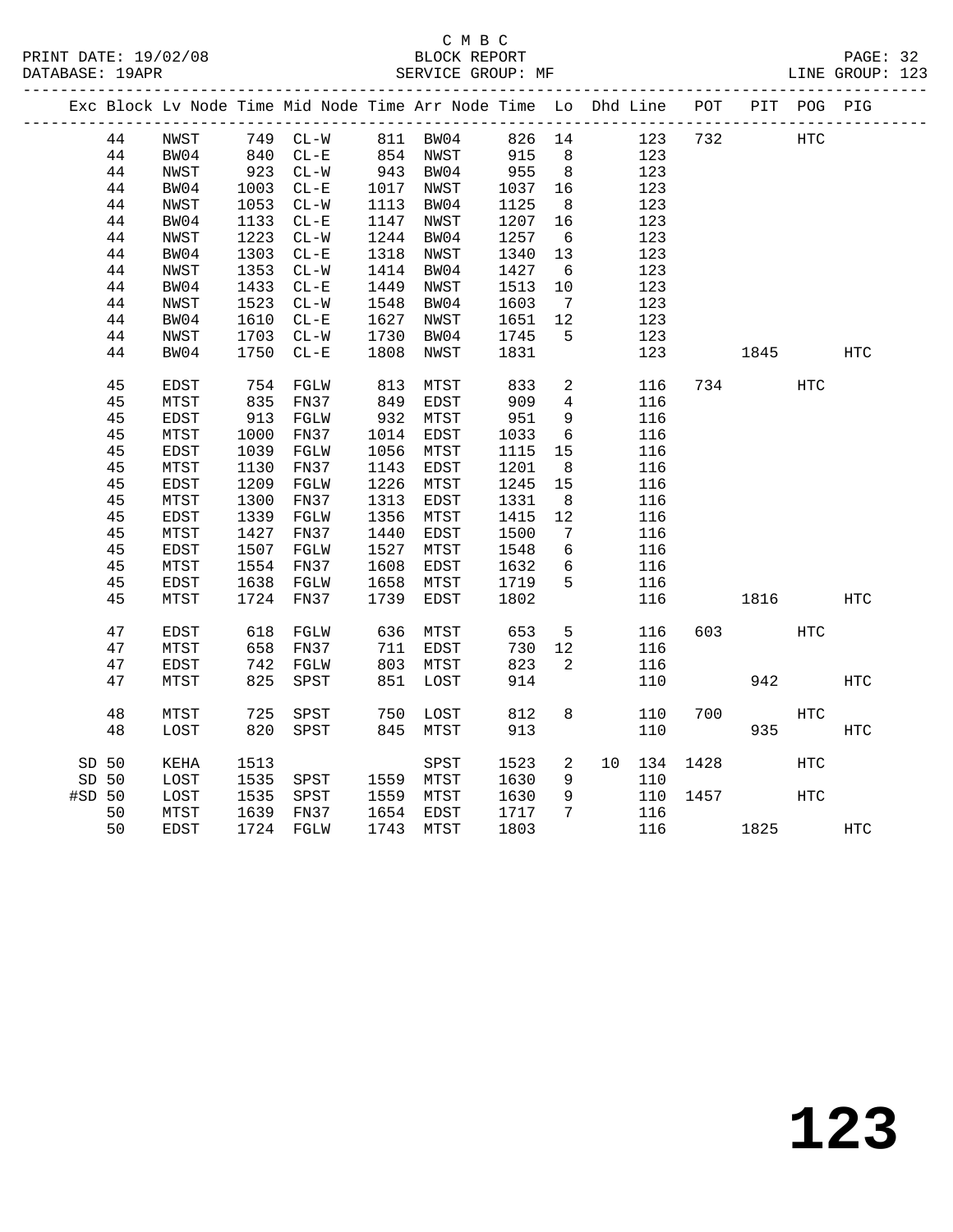|          |       |         |      |                       |            |           |         |                            | Exc Block Lv Node Time Mid Node Time Arr Node Time Lo Dhd Line POT PIT POG PIG |          |         |     |            |
|----------|-------|---------|------|-----------------------|------------|-----------|---------|----------------------------|--------------------------------------------------------------------------------|----------|---------|-----|------------|
|          | 51    |         |      | MTST 612 SPST 633 SFU |            |           |         |                            | 649 6 144                                                                      | 547      |         | HTC |            |
|          | 51    | SFU 655 |      | SPST 716 MTST         |            |           | 745 13  |                            | 144                                                                            |          |         |     |            |
|          | 51    | MTST    | 758  | FN37                  |            | 812 EDST  | 832     | 14                         | 116                                                                            |          |         |     |            |
|          | 51    | EDST    | 846  | FGLW                  |            | MTST      | 926     | $\overline{4}$             | 116                                                                            |          |         |     |            |
|          | 51    | MTST    | 930  | FN37                  | 907<br>944 | EDST      | 1003    | $6\overline{6}$            | 116                                                                            |          |         |     |            |
|          | 51    | EDST    | 1009 | FGLW                  | 1026       | MTST      | 1045    | 15                         | 116                                                                            |          |         |     |            |
|          | 51    | MTST    | 1100 | FN37                  | 1113       | EDST      | 1131    | 8 <sup>8</sup>             | 116                                                                            |          |         |     |            |
|          | 51    | EDST    | 1139 | FGLW                  | 1156       | MTST      | 1215    | 15                         | 116                                                                            |          |         |     |            |
|          | 51    | MTST    | 1230 | FN37                  | 1243       | EDST      | 1301    | 8 <sup>8</sup>             | 116                                                                            |          |         |     |            |
|          | 51    | EDST    | 1309 | FGLW                  | 1326       | MTST      | 1345    | 15                         | 116                                                                            |          |         |     |            |
|          | 51    | MTST    | 1400 | FN37                  | 1413       | EDST      | 1433    | $\overline{7}$             | 116                                                                            |          |         |     |            |
|          | 51    | EDST    | 1440 | FGLW                  | 1457       | MTST      | 1518    | 13                         | 116                                                                            |          |         |     |            |
|          | 51    | MTST    | 1531 | SPST                  | 1600       | LOST      | 1625    | $5^{\circ}$                | 110                                                                            |          |         |     |            |
|          | 51    | LOST    | 1630 | SPST                  | 1654       | MTST      | 1726    | $\overline{4}$             | 110                                                                            |          |         |     |            |
|          | 51    | MTST    | 1730 | SPST                  | 1759       | LOST      | 1822    |                            | 110                                                                            |          | 1850    |     | HTC        |
|          | SD 52 | BCHL    | 1520 | SPST                  |            | MTST      | 1545    | 13                         |                                                                                | 144 1445 |         | HTC |            |
|          | SD 52 | MTST    | 1558 | SPST 1630 SFU         |            |           | 1650    | 10                         | 144                                                                            |          |         |     |            |
| $#SD$ 52 |       | MTST    | 1558 | SPST                  | 1630       | SFU       | 1650    | 10                         |                                                                                | 144 1528 |         | HTC |            |
|          | 52    | SFU     | 1700 | SPST                  | 1723       | MTST      | 1756    | 10                         | 144                                                                            |          |         |     |            |
|          | 52    | MTST    | 1806 |                       |            | EDST      | 1826    | $\overline{\phantom{a}}^2$ | 119                                                                            |          |         |     |            |
|          | 52    | EDST    | 1828 |                       |            | MTST      | 1851 15 |                            | 119                                                                            |          |         |     |            |
|          | 52    | MTST    | 1906 |                       |            | EDST      | 1925    | $\overline{\mathbf{c}}$    | 119                                                                            |          |         |     |            |
|          | 52    | EDST    | 1927 |                       |            | MTST      | 1949    | $\overline{7}$             | 119                                                                            |          |         |     |            |
|          | 52    | MTST    | 1956 |                       |            | EDST      | 2016    | $\overline{\mathbf{2}}$    | 119                                                                            |          |         |     |            |
|          | 52    | EDST    | 2018 |                       |            | MTST      | 2039    | 10                         | 119                                                                            |          |         |     |            |
|          | 52    | MTST    | 2049 | SPST 2111 LOST        |            |           | 2130    | 14                         | 110                                                                            |          |         |     |            |
|          | 52    | LOST    | 2144 | SPST                  | 2203       | MTST      | 2224    |                            | 110                                                                            |          | 2242    |     | HTC        |
|          | 55    | PAST    | 530  | GIST                  |            | 542 HOLD  | 558     | $\overline{0}$             | 129                                                                            |          | 506 700 | HTC |            |
|          | 55    | HOLD    | 558  | BCHL                  |            | EDST      | 622     | 15                         | 133                                                                            |          |         |     |            |
|          | 55    | EDST    | 637  | BCHL                  |            | HOLD      | 700     | $\overline{0}$             | 133                                                                            |          |         |     |            |
|          | 55    | HOLD    | 700  | GIST                  |            | 718 PAST  | 739     | 12                         | 129                                                                            |          |         |     |            |
|          | 55    | PAST    | 751  | GIST                  |            | 809 HOLD  | 829     | $\overline{0}$             | 129                                                                            |          |         |     |            |
|          | 55    | HOLD    | 829  | BCHL                  |            | EDST      | 858     | 11                         | 133                                                                            |          |         |     |            |
|          | 55    | EDST    | 909  | BCHL                  |            | HOLD      | 936     | $\overline{0}$             | 133                                                                            |          |         |     |            |
|          | 55    | HOLD    | 936  | GIST                  |            | 957 PAST  | 1019    | 16                         | 129                                                                            |          |         |     |            |
|          | 55    | PAST    | 1035 | GIST                  |            | 1052 HOLD | 1110    | $\overline{0}$             | 129                                                                            |          |         |     |            |
|          | 55    | HOLD    | 1110 | BCHL                  |            | EDST      | 1136    | $\overline{7}$             | 133                                                                            |          |         |     |            |
|          | 55    | EDST    |      |                       |            |           |         |                            | 133                                                                            |          |         |     |            |
|          | 55    | HOLD    | 1209 | GIST                  | 1229       | PAST      | 1251    | 12                         | 129                                                                            |          |         |     |            |
|          | 55    | PAST    | 1303 | GIST                  | 1322       | HOLD      | 1342    | $\mathbf 0$                | 129                                                                            |          |         |     |            |
|          | 55    | HOLD    | 1342 | BCHL                  |            | EDST      | 1409    | 4                          | 133                                                                            |          |         |     |            |
|          | 55    | EDST    | 1413 | <b>BCHL</b>           |            | HOLD      | 1440    | 0                          | 133                                                                            |          |         |     |            |
|          | 55    | HOLD    | 1440 | GIST                  | 1504       | PAST      | 1527    | 6                          | 129                                                                            |          |         |     |            |
|          | 55    | PAST    | 1533 | GIST                  | 1553       | HOLD      | 1616    | 0                          | 129                                                                            |          |         |     |            |
|          | 55    | HOLD    | 1616 | BCHL                  |            | EDST      | 1646    | 11                         | 133                                                                            |          |         |     |            |
|          | 55    | EDST    | 1657 | BCHL                  |            | HOLD      | 1727    | $\mathbf 0$                | 133                                                                            |          |         |     |            |
|          | 55    | HOLD    | 1727 | GIST                  |            | 1750 PAST | 1813    |                            | 129                                                                            |          | 1834    |     | <b>HTC</b> |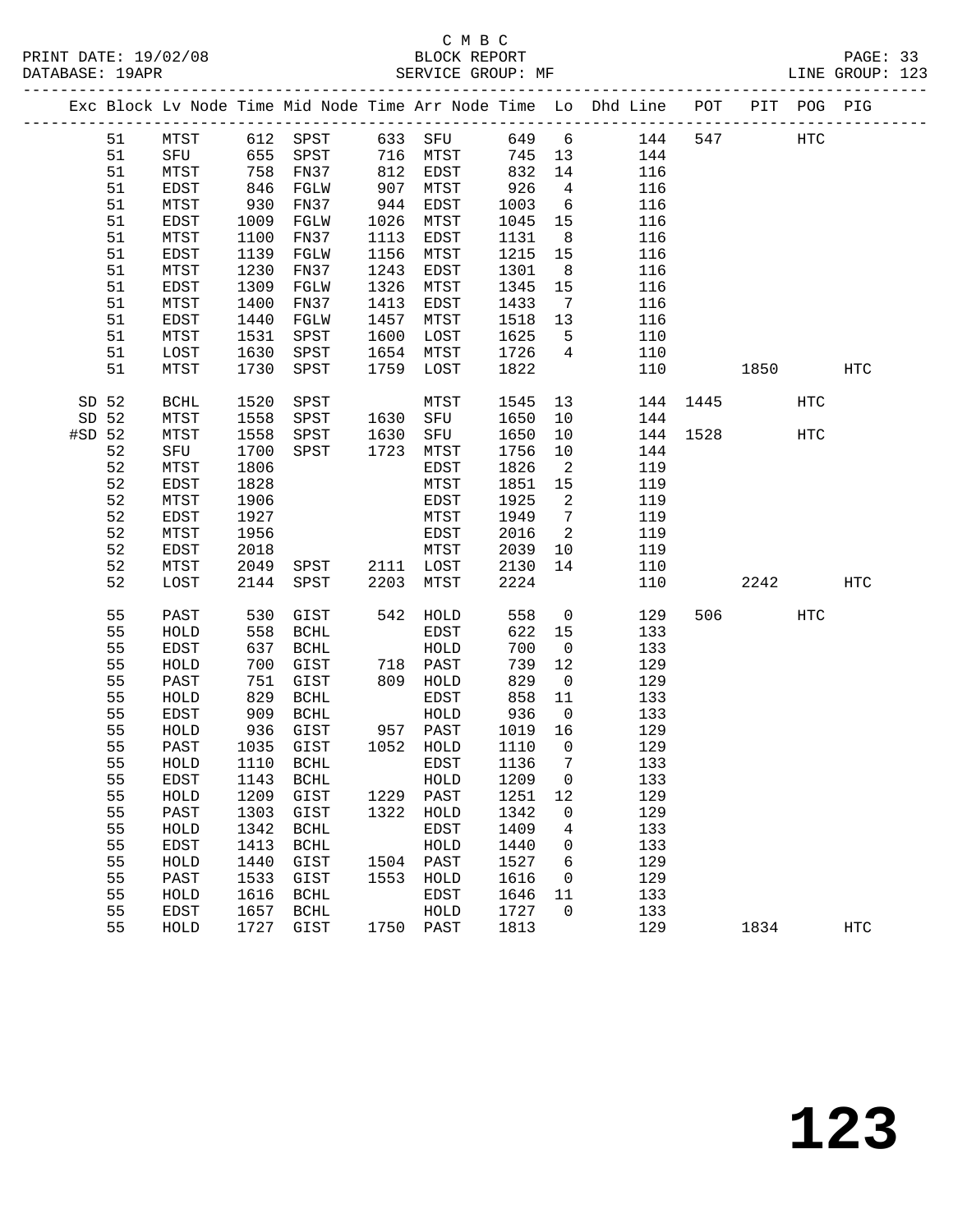# C M B C<br>BLOCK REPORT

| PRINT DATE: 19/02/08<br>DATABASE: 19APR |                                                                                | BLOCK REPORT<br>SERVICE GROUP: MF |  | PAGE: 34<br>LINE GROUP: 123 |  |
|-----------------------------------------|--------------------------------------------------------------------------------|-----------------------------------|--|-----------------------------|--|
|                                         | Exc Block Lv Node Time Mid Node Time Arr Node Time Lo Dhd Line POT PIT POG PIG |                                   |  |                             |  |

|  |    |              |      |                       |      |           |      |                | Exc Block Lv Node Time Mid Node Time Arr Node Time Lo Dhd Line | POT | PIT  | POG PIG |                   |
|--|----|--------------|------|-----------------------|------|-----------|------|----------------|----------------------------------------------------------------|-----|------|---------|-------------------|
|  | 57 | PAST         |      | 559 GIST              |      | 611 HOLD  | 627  | $\overline{0}$ | 129                                                            | 535 |      | HTC     |                   |
|  | 57 | HOLD         | 627  | BCHL                  |      | EDST      | 651  | 15             | 133                                                            |     |      |         |                   |
|  | 57 | EDST         | 706  | $\operatorname{BCHL}$ |      | HOLD      | 733  | $\mathbf 0$    | 133                                                            |     |      |         |                   |
|  | 57 | HOLD         | 733  | GIST                  |      | 754 PAST  | 815  | 4              | 129                                                            |     |      |         |                   |
|  | 57 | PAST         | 819  | GIST                  | 837  | HOLD      | 859  | $\mathbf 0$    | 129                                                            |     |      |         |                   |
|  | 57 | HOLD         | 859  | <b>BCHL</b>           |      | EDST      | 925  | 16             | 133                                                            |     |      |         |                   |
|  | 57 | EDST         | 941  | $\operatorname{BCHL}$ |      | HOLD      | 1008 | $\mathsf{O}$   | 133                                                            |     |      |         |                   |
|  | 57 | HOLD         | 1008 | GIST                  | 1028 | PAST      | 1050 | 12             | 129                                                            |     |      |         |                   |
|  | 57 | PAST         | 1102 | GIST                  | 1120 | HOLD      | 1140 | 0              | 129                                                            |     |      |         |                   |
|  | 57 | HOLD         | 1140 | <b>BCHL</b>           |      | EDST      | 1206 | 7              | 133                                                            |     |      |         |                   |
|  | 57 | EDST         | 1213 | $\operatorname{BCHL}$ |      | HOLD      | 1239 | $\mathsf{O}$   | 133                                                            |     |      |         |                   |
|  | 57 | HOLD         | 1239 | GIST                  | 1300 | PAST      | 1322 | 11             | 129                                                            |     |      |         |                   |
|  | 57 | PAST         | 1333 | GIST                  | 1352 | HOLD      | 1413 | $\mathsf{O}$   | 129                                                            |     |      |         |                   |
|  | 57 | HOLD         | 1413 | $\operatorname{BCHL}$ |      | EDST      | 1443 | 13             | 133                                                            |     |      |         |                   |
|  | 57 | EDST         | 1456 | <b>BCHL</b>           |      | HOLD      | 1527 | $\mathbf 0$    | 133                                                            |     |      |         |                   |
|  | 57 | HOLD         | 1527 | GIST                  | 1551 | PAST      | 1614 | 4              | 129                                                            |     |      |         |                   |
|  | 57 | PAST         | 1618 | GIST                  | 1638 | HOLD      | 1701 | 0              | 129                                                            |     |      |         |                   |
|  | 57 | HOLD         | 1701 | <b>BCHL</b>           |      | EDST      | 1733 | 10             | 133                                                            |     |      |         |                   |
|  | 57 | EDST         | 1743 | $\operatorname{BCHL}$ |      | HOLD      | 1811 | $\mathbf 0$    | 133                                                            |     |      |         |                   |
|  | 57 | HOLD         | 1811 | GIST                  | 1832 | PAST      | 1854 | 6              | 129                                                            |     |      |         |                   |
|  | 57 | PAST         | 1900 | GIST                  | 1918 | HOLD      | 1936 | 0              | 129                                                            |     |      |         |                   |
|  | 57 | HOLD         | 1936 | $\operatorname{BCHL}$ | 1945 | EDST      | 2001 | 22             | 133                                                            |     |      |         |                   |
|  | 57 | EDST         | 2023 | <b>BCHL</b>           | 2041 | HOLD      | 2049 | $\mathbf 0$    | 133                                                            |     |      |         |                   |
|  | 57 | ${\tt HOLD}$ | 2049 | GIST                  | 2105 | PAST      | 2122 | 8              | 129                                                            |     |      |         |                   |
|  | 57 | PAST         | 2130 | GIST                  | 2145 | HOLD      | 2201 | 0              | 129                                                            |     |      |         |                   |
|  | 57 | HOLD         | 2201 | <b>BCHL</b>           | 2210 | EDST      | 2224 |                | 133                                                            |     | 2234 |         | $_{\mathrm{HTC}}$ |
|  |    |              |      |                       |      |           |      |                |                                                                |     |      |         |                   |
|  | 58 | EDST         | 607  | $\operatorname{BCHL}$ |      | HOLD      | 629  | $\mathbf 0$    | 133                                                            | 552 |      | HTC     |                   |
|  | 58 | HOLD         | 629  | GIST                  | 645  | PAST      | 706  | 15             | 129                                                            |     |      |         |                   |
|  | 58 | PAST         | 721  | GIST                  | 738  | HOLD      | 756  | $\mathbf 0$    | 129                                                            |     |      |         |                   |
|  | 58 | HOLD         | 756  | <b>BCHL</b>           |      | EDST      | 825  | 10             | 133                                                            |     |      |         |                   |
|  | 58 | EDST         | 835  | $\operatorname{BCHL}$ |      | HOLD      | 904  | $\mathsf{O}$   | 133                                                            |     |      |         |                   |
|  | 58 | HOLD         | 904  | GIST                  | 925  | PAST      | 947  | 18             | 129                                                            |     |      |         |                   |
|  | 58 | PAST         | 1005 | GIST                  | 1023 | HOLD      | 1041 | 0              | 129                                                            |     |      |         |                   |
|  | 58 | HOLD         | 1041 | <b>BCHL</b>           |      | EDST      | 1107 | 5              | 133                                                            |     |      |         |                   |
|  | 58 | EDST         | 1112 | $\operatorname{BCHL}$ |      | HOLD      | 1138 | $\mathbf 0$    | 133                                                            |     |      |         |                   |
|  | 58 | HOLD         | 1138 | GIST                  | 1158 | PAST      | 1220 | 13             | 129                                                            |     |      |         |                   |
|  | 58 | PAST         | 1233 | GIST                  | 1251 | HOLD      | 1311 | 0              | 129                                                            |     |      |         |                   |
|  | 58 | HOLD         | 1311 | BCHL                  |      | EDST      | 1337 | 6              | 133                                                            |     |      |         |                   |
|  | 58 | EDST         | 1343 | <b>BCHL</b>           |      | HOLD      | 1410 | $\mathbf 0$    | 133                                                            |     |      |         |                   |
|  | 58 | HOLD         |      | 1410 GIST             |      | 1434 PAST | 1457 | 6              | 129                                                            |     |      |         |                   |
|  | 58 | PAST         | 1503 | GIST                  |      | 1523 HOLD | 1546 | $\mathbf 0$    | 129                                                            |     |      |         |                   |
|  | 58 | HOLD         | 1546 | BCHL                  |      | EDST      | 1616 | 10             | 133                                                            |     |      |         |                   |
|  | 58 | EDST         | 1626 | BCHL                  |      | HOLD      | 1657 | $\mathbf 0$    | 133                                                            |     |      |         |                   |
|  | 58 | HOLD         | 1657 | GIST                  |      | 1720 PAST | 1744 | 5              | 129                                                            |     |      |         |                   |
|  | 58 | PAST         | 1749 | GIST                  | 1808 | HOLD      | 1829 | 0              | 129                                                            |     |      |         |                   |
|  | 58 | HOLD         | 1829 | BCHL                  |      | EDST      | 1854 |                | 133                                                            |     | 1908 |         | $_{\mathrm{HTC}}$ |
|  | 59 | PAST         | 618  | GIST                  |      | 632 HOLD  | 648  | 0              | 129                                                            | 554 |      | HTC     |                   |
|  | 59 | HOLD         | 648  | BCHL                  |      | EDST      | 715  | 6              | 133                                                            |     |      |         |                   |
|  | 59 | EDST         | 721  | BCHL                  |      | HOLD      | 748  | 0              | 133                                                            |     |      |         |                   |
|  | 59 | HOLD         | 748  | GIST                  |      | 809 PAST  | 830  | 6              | 129                                                            |     |      |         |                   |
|  | 59 | PAST         | 836  | GIST                  |      | 854 HOLD  | 914  | 0              | 129                                                            |     |      |         |                   |
|  | 59 | HOLD         |      | 914 BCHL              |      | EDST      | 940  |                | 133                                                            |     | 954  |         | $_{\mathrm{HTC}}$ |
|  |    |              |      |                       |      |           |      |                |                                                                |     |      |         |                   |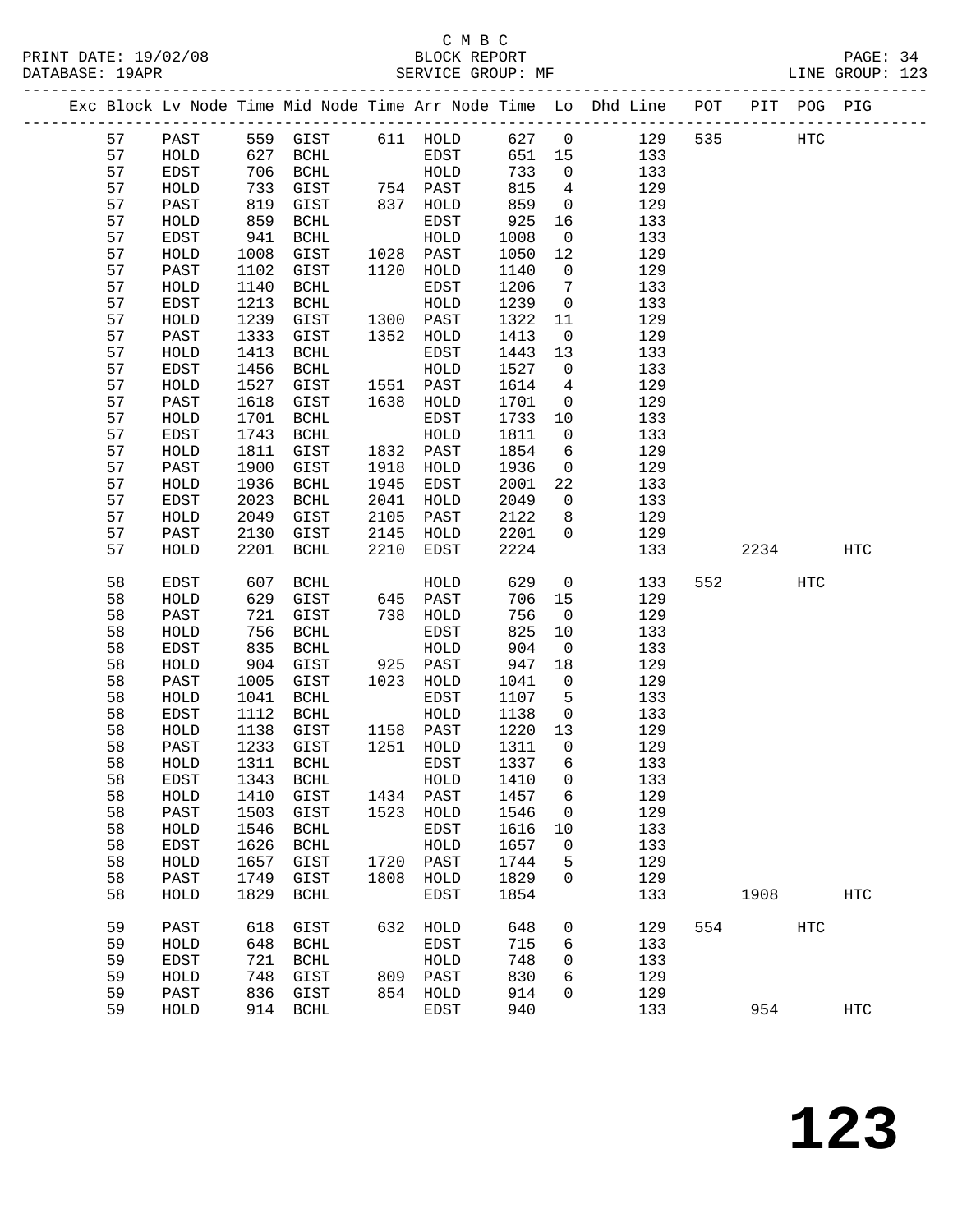PRINT DATE: 19/02/08 BLOCK REPORT BATABASE: 19APR BEST SERVICE GROUP: MF

## C M B C<br>BLOCK REPORT

PAGE: 35<br>LINE GROUP: 123

|  |    |              |              |              |      |                        |        |                | Exc Block Lv Node Time Mid Node Time Arr Node Time Lo Dhd Line POT PIT POG PIG |          |            |     |     |
|--|----|--------------|--------------|--------------|------|------------------------|--------|----------------|--------------------------------------------------------------------------------|----------|------------|-----|-----|
|  | 60 | EDST         |              |              |      |                        | 644 0  |                | 133                                                                            | 607      | <b>HTC</b> |     |     |
|  | 60 | HOLD         |              |              |      |                        | 721 15 |                | 129                                                                            |          |            |     |     |
|  | 60 | PAST         |              | 736 GIST     |      | 754 HOLD               | 814    | $\overline{0}$ | 129                                                                            |          |            |     |     |
|  | 60 | HOLD         |              | 814 BCHL     |      | EDST                   | 843    | 8              | 133                                                                            |          |            |     |     |
|  | 60 | EDST         | 851          | BCHL         |      | HOLD                   | 919    | $\mathbf{0}$   | 133                                                                            |          |            |     |     |
|  | 60 | HOLD         |              | 919 GIST     |      | $940$ PAST             | 1002   |                | 129                                                                            |          | 1023       |     | HTC |
|  | 61 | EDST         | 1511         | BCHL         |      | HOLD                   | 1542   | $\mathsf{O}$   |                                                                                | 133 1451 |            | HTC |     |
|  | 61 | HOLD         | 1542         | GIST         |      |                        | 1628   | $5^{\circ}$    | 129                                                                            |          |            |     |     |
|  | 61 | PAST         | 1633         | GIST         |      | 1604 PAST<br>1653 HOLD | 1716   | $\overline{0}$ | 129                                                                            |          |            |     |     |
|  | 61 | HOLD         | 1716         | BCHL         |      | EDST                   | 1748   | 10             | 133                                                                            |          |            |     |     |
|  | 61 | EDST         | 1758         | BCHL         |      | HOLD                   | 1824   | $\overline{0}$ | 133                                                                            |          |            |     |     |
|  | 61 | HOLD         |              | 1824 GIST    |      | 1844 PAST              | 1904   |                | 129                                                                            |          | 1922       |     | HTC |
|  |    |              |              |              |      |                        |        |                |                                                                                |          |            |     |     |
|  | 62 | EDST         | 650          | BCHL         |      | HOLD                   | 715    | $\overline{0}$ | 133                                                                            |          | 635 000    | HTC |     |
|  | 62 | HOLD         |              | 715 GIST     |      | 733 PAST               | 754    | 10             | 129                                                                            |          |            |     |     |
|  | 62 | PAST         |              | 804 GIST     |      | 822 HOLD               | 844    | $\overline{0}$ | 129                                                                            |          |            |     |     |
|  | 62 | HOLD         |              | 844 BCHL     |      | EDST                   | 913    |                | 133                                                                            |          | 927 — 100  |     | HTC |
|  | 63 | EDST         | 630          | FGLW         |      | 648 MTST               | 705    | 8              | 116                                                                            |          | 615 — 10   | HTC |     |
|  | 63 | MTST         | 713          | FN37         |      | 726 EDST               | 745    | 5              | 116                                                                            |          |            |     |     |
|  | 63 | EDST         | 750          | BCHL         |      | HOLD                   | 820    | $\mathbf 0$    | 133                                                                            |          |            |     |     |
|  | 63 | HOLD         | 820          | GIST         |      | 844 PAST               | 906    | 5              | 129                                                                            |          |            |     |     |
|  | 63 | PAST         | 911          | GIST         |      | 929 HOLD               | 947    | $\Omega$       | 129                                                                            |          |            |     |     |
|  | 63 | HOLD         | 947          | BCHL         |      | EDST                   | 1013   |                |                                                                                | 133      | 1027       |     | HTC |
|  | 64 | EDST         | 1428         | BCHL         |      | HOLD                   | 1455   | $\overline{0}$ |                                                                                | 133 1408 |            | HTC |     |
|  | 64 | HOLD         | 1455         | GIST         |      | 1519 PAST              | 1542   | 6              | 129                                                                            |          |            |     |     |
|  | 64 | PAST         | 1548         | GIST         |      | 1608 HOLD              | 1631   | $\mathbf 0$    | 129                                                                            |          |            |     |     |
|  | 64 | HOLD         | 1631         | BCHL         |      | EDST                   | 1703   | 8              | 133                                                                            |          |            |     |     |
|  | 64 | EDST         | 1711         | BCHL         |      | ${\tt HOLD}$           | 1741   | $\mathsf{O}$   | 133                                                                            |          |            |     |     |
|  | 64 | HOLD         | 1741         | GIST         |      | 1804 PAST              | 1827   | $\overline{4}$ | 129                                                                            |          |            |     |     |
|  | 64 | PAST         | 1831         | GIST         | 1849 | HOLD                   | 1909   | $\overline{0}$ | 129                                                                            |          |            |     |     |
|  | 64 | HOLD         | 1909         | BCHL         | 1918 | EDST                   | 1934   | 19             | 133                                                                            |          |            |     |     |
|  | 64 | EDST         | 1953         | BCHL         | 2011 | HOLD                   | 2019   | $\overline{0}$ | 133                                                                            |          |            |     |     |
|  | 64 | HOLD         | 2019         | GIST         | 2035 | PAST                   | 2052   | 8 <sup>8</sup> | 129                                                                            |          |            |     |     |
|  | 64 | PAST         | 2100         | GIST         | 2115 | HOLD                   | 2131   | $\overline{0}$ | 129                                                                            |          |            |     |     |
|  | 64 | HOLD         | 2131         | BCHL         | 2140 | EDST                   | 2156   | 27             | 133                                                                            |          |            |     |     |
|  | 64 | EDST         |              | 2223 BCHL    |      | 2239 HOLD              | 2247   | $\overline{0}$ | 133                                                                            |          |            |     |     |
|  |    | 64 HOLD      |              |              |      |                        |        |                | 2247 GIST 2301 PAST 2317 129                                                   |          | 2335       |     | HTC |
|  | 65 | EDST         | 1443         | BCHL         |      | HOLD                   | 1512   | $\mathbf 0$    | 133                                                                            | 1423     |            | HTC |     |
|  | 65 | HOLD         | 1512         | GIST         |      | 1536 PAST              | 1559   | 4              | 129                                                                            |          |            |     |     |
|  | 65 | PAST         | 1603         | GIST         | 1623 | HOLD                   | 1646   | 0              | 129                                                                            |          |            |     |     |
|  | 65 | HOLD         | 1646         | BCHL         |      | EDST                   | 1718   | 7              | 133                                                                            |          |            |     |     |
|  | 65 |              |              |              |      |                        | 1755   | 0              | 133                                                                            |          |            |     |     |
|  | 65 | EDST<br>HOLD | 1725<br>1755 | BCHL<br>GIST |      | HOLD<br>1816 PAST      | 1838   |                | 129                                                                            |          | 1859       |     | HTC |
|  |    |              |              |              |      |                        |        |                |                                                                                |          |            |     |     |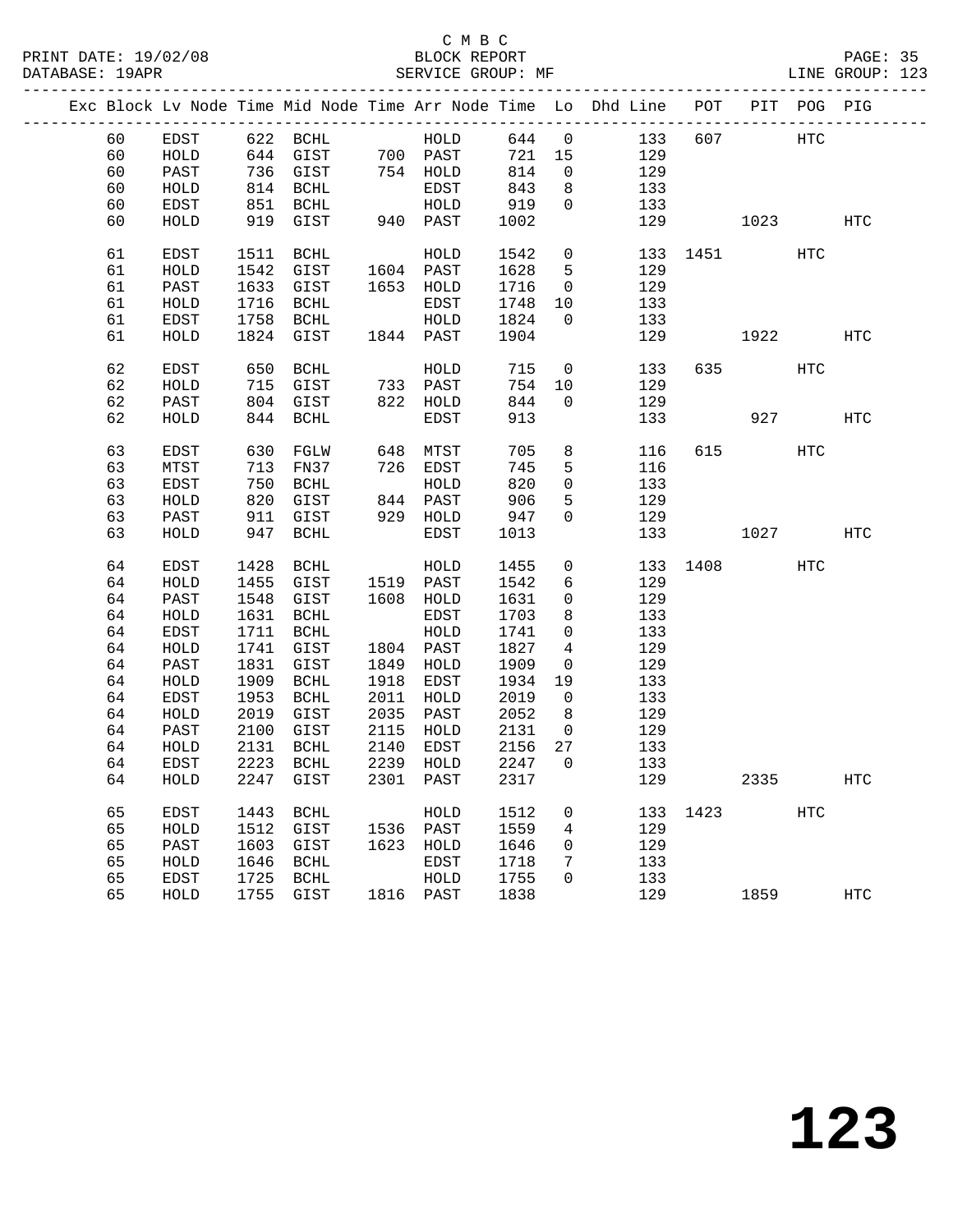PRINT DATE: 19/02/08 BLOCK REPORT PAGE: 36 DATABASE: 19APR

## C M B C<br>BLOCK REPORT

|  | DAIABASE · IYAPR |            |      |                  |      | SEKVICE GKOUP. MF |             |                |                                                                |      |     |     | TIME GKOUL. ISS |  |
|--|------------------|------------|------|------------------|------|-------------------|-------------|----------------|----------------------------------------------------------------|------|-----|-----|-----------------|--|
|  |                  |            |      |                  |      |                   |             |                | Exc Block Ly Node Time Mid Node Time Arr Node Time Lo Dhd Line | POT  | PIT |     | POG PIG         |  |
|  | 67               | PAST       | 1518 | GIST             | 1538 | HOLD              | 1601        | $\Box$         | 129                                                            | 1446 |     | HTC |                 |  |
|  | 67               | HOLD       | 1601 | BCHL             |      | EDST              | 1631 10     |                | 133                                                            |      |     |     |                 |  |
|  | 67               | EDST       | 1641 | BCHL             |      | HOLD              | 1712        | <u>ິດ</u>      | 133                                                            |      |     |     |                 |  |
|  | 67               | HOLD       | 1712 | GIST             | 1735 | PAST              | 1759        | 5              | 129                                                            |      |     |     |                 |  |
|  | 67               | PAST       | 1804 | GIST             | 1822 | HOLD              | 1842        | $\overline{0}$ | 129                                                            |      |     |     |                 |  |
|  | 67               | $U \cap T$ |      | $1912$ $D$ $TIT$ |      | חסתים             | $1006$ $17$ |                | $122$                                                          |      |     |     |                 |  |

| $\cup$ $\prime$ | ⊥பபப⊥        | ᆂᇦᆓ  | سىتاب                 |      | 11 U U U | <b>+1+4</b> | ◡               | ر ر_⊥                 |     |          |     |              |  |
|-----------------|--------------|------|-----------------------|------|----------|-------------|-----------------|-----------------------|-----|----------|-----|--------------|--|
| 67              | HOLD         | 1712 | GIST                  | 1735 | PAST     | 1759        | 5               | 129                   |     |          |     |              |  |
| 67              | PAST         | 1804 | GIST                  | 1822 | HOLD     | 1842        | $\overline{0}$  | 129                   |     |          |     |              |  |
| 67              | HOLD         | 1842 | $\operatorname{BCHL}$ |      | EDST     | 1906        | 17              | 133                   |     |          |     |              |  |
|                 |              |      |                       |      |          |             |                 |                       |     |          |     |              |  |
| 67              | EDST         | 1923 | BCHL                  | 1942 | HOLD     | 1950        | $\overline{0}$  | 133                   |     |          |     |              |  |
| 67              | HOLD         | 1950 | GIST                  | 2007 | PAST     | 2026        | $\overline{4}$  | 129                   |     |          |     |              |  |
| 67              | PAST         | 2030 | GIST                  | 2045 | HOLD     | 2101        | $\overline{0}$  | 129                   |     |          |     |              |  |
| 67              | ${\tt HOLD}$ | 2101 | BCHL                  | 2110 | EDST     | 2126        | 27              | 133                   |     |          |     |              |  |
| 67              | EDST         | 2153 | BCHL                  | 2211 | HOLD     | 2219        | $\overline{0}$  | 133                   |     |          |     |              |  |
| 67              | HOLD         | 2219 | GIST                  | 2233 | PAST     | 2249        | 11              | 129                   |     |          |     |              |  |
| 67              | PAST         | 2300 | GIST                  | 2314 | HOLD     | 2329        | $\overline{0}$  | 129                   |     |          |     |              |  |
|                 |              |      |                       |      |          |             |                 |                       |     |          |     |              |  |
| 67              | HOLD         | 2329 | BCHL                  | 2338 | EDST     | 2352        | 22              | 133                   |     |          |     |              |  |
| 67              | EDST         | 2414 |                       |      | NWST     | 2427        | $\overline{a}$  | 112                   |     |          |     |              |  |
| 67              | NWST         | 2429 |                       |      | EDST     | 2443        | $\mathbf{1}$    | 112                   |     |          |     |              |  |
| 67              | EDST         | 2444 |                       |      | NWST     | 2457        | $\overline{a}$  | 112                   |     |          |     |              |  |
| 67              | NWST         | 2459 |                       |      | EDST     | 2511        |                 | 112                   |     | 2521     |     | <b>HTC</b>   |  |
|                 |              |      |                       |      |          |             |                 |                       |     |          |     |              |  |
| 68              | MTST         | 628  | <b>FN37</b>           | 641  | EDST     | 700         |                 | $6\overline{}$<br>116 | 603 |          | HTC |              |  |
| 68              | EDST         | 706  | FGLW                  | 725  | MTST     | 745         | 12              | 116                   |     |          |     |              |  |
| 68              | MTST         | 757  | SPST                  | 825  | SFU      | 845         | 9               | 144                   |     |          |     |              |  |
|                 |              |      |                       |      |          |             |                 |                       |     |          |     |              |  |
| 68              | SFU          | 854  | SPST                  | 916  | MTST     | 944         |                 | 144                   |     | 1006     |     | <b>HTC</b>   |  |
|                 |              |      |                       |      |          |             |                 |                       |     |          |     |              |  |
| 70              | MTST         | 1522 | FN37                  | 1536 | EDST     | 1559        | 9               | 116                   |     | 1452     | HTC |              |  |
| 70              | EDST         | 1608 | FGLW                  | 1628 | MTST     | 1649        | 5               | 116                   |     |          |     |              |  |
| 70              | MTST         | 1654 | FN37                  | 1709 | EDST     | 1732        | $7\phantom{.0}$ | 116                   |     |          |     |              |  |
| 70              | EDST         | 1739 | FGLW                  | 1757 | MTST     | 1817        | $\mathbf{3}$    | 116                   |     |          |     |              |  |
| 70              | MTST         | 1820 | SPST                  | 1845 | LOST     | 1906        | $4\overline{ }$ | 110                   |     |          |     |              |  |
| 70              | LOST         | 1910 | SPST                  | 1931 | MTST     | 1954        | 23              | 110                   |     |          |     |              |  |
| 70              | MTST         | 2017 | SPST                  | 2039 | LOST     | 2058        | 12              | 110                   |     |          |     |              |  |
| 70              | LOST         | 2110 | SPST                  | 2129 | MTST     | 2150        | 24              | 110                   |     |          |     |              |  |
|                 |              |      |                       | 2234 |          |             |                 |                       |     |          |     |              |  |
| 70              | MTST         | 2214 | SPST                  |      | LOST     | 2252        | 8 <sup>8</sup>  | 110                   |     |          |     |              |  |
| 70              | LOST         | 2300 | 6&6W                  | 2320 | 22ST     | 2328        |                 | 101                   |     | 2335     |     | <b>HTC</b>   |  |
|                 |              |      |                       |      |          |             |                 |                       |     |          |     |              |  |
| 71              | MTST         | 1450 | FN37                  | 1504 | EDST     | 1527        |                 | 3 <sup>1</sup><br>116 |     | 1420 HTC |     |              |  |
| 71              | EDST         | 1530 | FGLW                  | 1547 | MTST     | 1608        | 16              | 116                   |     |          |     |              |  |
| 71              | MTST         | 1624 | FN37                  | 1638 | EDST     | 1702        | 6               | 116                   |     |          |     |              |  |
| 71              | EDST         | 1708 | FGLW                  | 1728 | MTST     | 1749        | 5               | 116                   |     |          |     |              |  |
| 71              | MTST         | 1754 | FN37                  | 1808 | EDST     | 1830        |                 | 116                   |     | 1844     |     | $_{\rm HTC}$ |  |
|                 |              |      |                       |      |          |             |                 |                       |     |          |     |              |  |
| 73              | MTST         | 535  | FN37                  | 546  | EDST     | 602         | $\overline{4}$  | 116                   | 510 |          | HTC |              |  |
| 73              | EDST         | 606  | FGLW                  | 623  | MTST     | 639         | $6\overline{6}$ | 116                   |     |          |     |              |  |
| 73              | MTST         | 645  | SPST                  | 706  | LOST     | 726         | 12              | 110                   |     |          |     |              |  |
| 73              |              |      | 738 SPST              |      |          |             |                 |                       |     |          |     |              |  |
|                 | LOST         |      |                       | 802  | MTST     | 832         | 13              | 110                   |     |          |     |              |  |
| 73              | MTST         | 845  | SPST                  | 909  | LOST     | 930         | 5               | 110                   |     |          |     |              |  |
| 73              | LOST         | 935  | SPST                  | 958  | MTST     | 1023        | 22              | 110                   |     |          |     |              |  |
| 73              | MTST         | 1045 | SPST                  | 1110 | SFU      | 1130        | 9               | 144                   |     |          |     |              |  |
| 73              | SFU          | 1139 | SPST                  | 1200 | MTST     | 1229        | $17$            | 144                   |     |          |     |              |  |
| 73              | MTST         | 1246 | SPST                  | 1312 | SFU      | 1332        | 7               | 144                   |     |          |     |              |  |
| 73              | SFU          | 1339 | SPST                  | 1400 | MTST     | 1432        | 13              | 144                   |     |          |     |              |  |
| 73              | MTST         | 1445 | SPST                  | 1516 | SFU      | 1536        | 4               | 144                   |     |          |     |              |  |
| 73              |              | 1540 |                       | 1603 |          | 1637        |                 | 144                   |     |          |     |              |  |
|                 | SFU          |      | SPST                  |      | MTST     |             | 9               |                       |     |          |     |              |  |
| 73              | MTST         | 1646 | SPST                  | 1721 | SFU      | 1741        | 5               | 144                   |     |          |     |              |  |
| 73              | SFU          | 1746 | SPST                  | 1809 | MTST     | 1841        |                 | 144                   |     | 1903     |     | <b>HTC</b>   |  |
|                 |              |      |                       |      |          |             |                 |                       |     |          |     |              |  |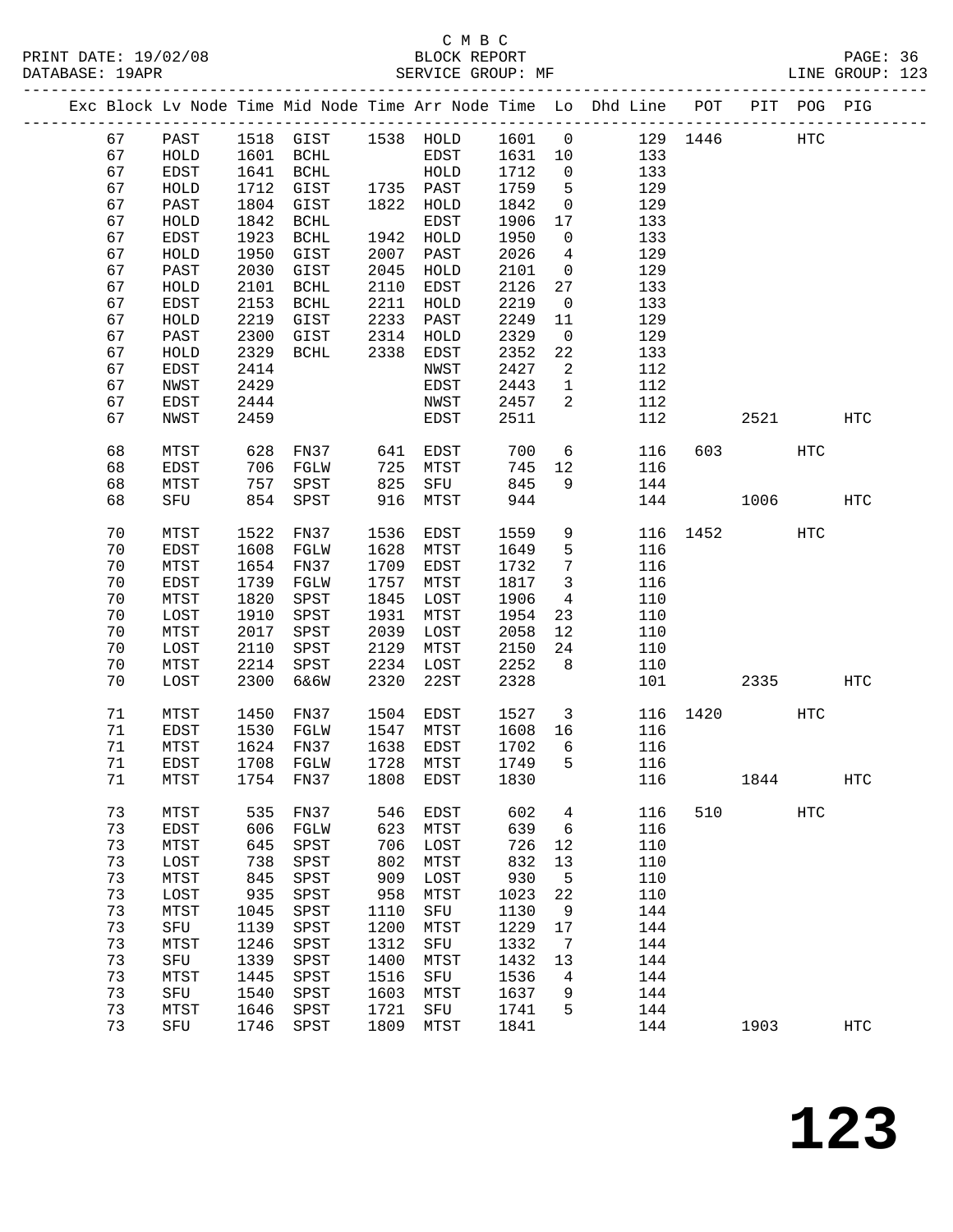PRINT DATE: 19/02/08 BLOCK REPORT BATABASE: 19APR

### C M B C<br>BLOCK REPORT

PAGE: 37<br>LINE GROUP: 123

|  |          |              |              |                       |              |                      |              |                      | Exc Block Lv Node Time Mid Node Time Arr Node Time Lo Dhd Line POT<br>_______________________________ |          |      | PIT POG PIG |            |
|--|----------|--------------|--------------|-----------------------|--------------|----------------------|--------------|----------------------|-------------------------------------------------------------------------------------------------------|----------|------|-------------|------------|
|  | 77       | SFU          |              | 1436 SPST             |              | 1457 MTST            | 1530         | 8 <sup>8</sup>       |                                                                                                       | 144 1351 |      | <b>HTC</b>  |            |
|  | 77       | MTST         | 1538         | FN37                  |              | 1552 EDST            | 1615         | 8                    | 116                                                                                                   |          |      |             |            |
|  | 77       | EDST         | 1623         | FGLW                  | 1643         | MTST                 | 1704         |                      | 116                                                                                                   |          | 1726 |             | <b>HTC</b> |
|  |          |              |              |                       |              |                      |              |                      |                                                                                                       |          |      |             |            |
|  | 78       | EDST         | 542          | BCHL                  |              | HOLD                 | 604          | $\mathsf{O}$         | 133                                                                                                   | 527      |      | <b>HTC</b>  |            |
|  | 78       | HOLD         | 604          | GIST                  | 620          | PAST                 | 641          | 10                   | 129                                                                                                   |          |      |             |            |
|  | 78       | PAST         | 651          | GIST                  | 707          | ${\tt HOLD}$         | 724          | $\mathbf 0$          | 129                                                                                                   |          |      |             |            |
|  | 78       | HOLD         | 724          | $\operatorname{BCHL}$ |              | EDST                 | 750          | 15                   | 133                                                                                                   |          |      |             |            |
|  | 78       | EDST         | 805          | BCHL                  |              | HOLD                 | 835          | $\mathsf{O}$         | 133                                                                                                   |          |      |             |            |
|  | 78       | HOLD         | 835          | GIST                  | 859          | PAST                 | 921          | 14                   | 129                                                                                                   |          |      |             |            |
|  | 78       | PAST         | 935          | GIST                  | 953          | HOLD                 | 1011         | $\mathbf 0$          | 129                                                                                                   |          |      |             |            |
|  | 78       | HOLD         | 1011         | BCHL                  |              | EDST                 | 1037         | 5                    | 133                                                                                                   |          |      |             |            |
|  | 78       | EDST         | 1042         | BCHL                  |              | HOLD                 | 1108         | $\mathsf{O}$         | 133                                                                                                   |          |      |             |            |
|  | 78       | HOLD         | 1108         | GIST                  | 1128         | PAST                 | 1150         | 15                   | 129                                                                                                   |          |      |             |            |
|  | 78<br>78 | PAST<br>HOLD | 1205<br>1243 | GIST<br><b>BCHL</b>   | 1223         | HOLD<br>EDST         | 1243<br>1309 | 0<br>5               | 129<br>133                                                                                            |          |      |             |            |
|  | 78       | EDST         | 1314         | <b>BCHL</b>           |              | HOLD                 | 1341         | $\mathsf{O}$         | 133                                                                                                   |          |      |             |            |
|  | 78       | HOLD         | 1341         | GIST                  | 1402         | PAST                 | 1424         | 9                    | 129                                                                                                   |          |      |             |            |
|  | 78       | PAST         | 1433         | GIST                  | 1452         | HOLD                 | 1514         | 0                    | 129                                                                                                   |          |      |             |            |
|  | 78       | HOLD         | 1514         | BCHL                  |              | EDST                 | 1544         | 12                   | 133                                                                                                   |          |      |             |            |
|  | 78       | EDST         | 1556         | <b>BCHL</b>           |              | HOLD                 | 1627         | $\mathsf{O}$         | 133                                                                                                   |          |      |             |            |
|  | 78       | HOLD         | 1627         | GIST                  | 1649         | PAST                 | 1713         | 6                    | 129                                                                                                   |          |      |             |            |
|  | 78       | PAST         | 1719         | GIST                  | 1739         | HOLD                 | 1801         | 0                    | 129                                                                                                   |          |      |             |            |
|  | 78       | HOLD         | 1801         | BCHL                  |              | EDST                 | 1826         | 9                    | 133                                                                                                   |          |      |             |            |
|  | 78       | EDST         | 1835         |                       |              | NWST                 | 1852         | 9                    | 112                                                                                                   |          |      |             |            |
|  | 78       | NWST         | 1901         |                       |              | EDST                 | 1919         | 16                   | 112                                                                                                   |          |      |             |            |
|  | 78       | EDST         | 1935         |                       |              | NWST                 | 1952         | 10                   | 112                                                                                                   |          |      |             |            |
|  | 78       | NWST         | 2002         |                       |              | EDST                 | 2018         | 17                   | 112                                                                                                   |          |      |             |            |
|  | 78       | EDST         | 2035         |                       |              | NWST                 | 2049         | 11                   | 112                                                                                                   |          |      |             |            |
|  | 78       | NWST         | 2100         |                       |              | EDST                 | 2116         | 7                    | 112                                                                                                   |          |      |             |            |
|  | 78       | EDST         | 2123         | BCHL                  | 2141         | HOLD                 | 2149         | $\mathsf{O}$         | 133                                                                                                   |          |      |             |            |
|  | 78       | HOLD         | 2149         | GIST                  | 2205         | PAST                 | 2222         | 8                    | 129                                                                                                   |          |      |             |            |
|  | 78       | PAST         | 2230         | GIST                  | 2244         | HOLD                 | 2259         | $\mathsf{O}$         | 129                                                                                                   |          |      |             |            |
|  | 78<br>78 | HOLD<br>EDST | 2259<br>2344 | BCHL                  | 2308         | EDST<br>NWST         | 2322<br>2357 | 22<br>$\overline{2}$ | 133<br>112                                                                                            |          |      |             |            |
|  | 78       | NWST         | 2359         |                       |              | EDST                 | 2413         | 10                   | 112                                                                                                   |          |      |             |            |
|  | 78       | EDST         | 2423         | BCHL                  |              | 2439 HOLD            | 2447         | $\overline{0}$       | 133                                                                                                   |          |      |             |            |
|  | 78       | HOLD         | 2447         | GIST                  | 2501         | PAST                 | 2517         |                      | 129                                                                                                   |          | 2535 |             | HTC        |
|  |          |              |              |                       |              |                      |              |                      |                                                                                                       |          |      |             |            |
|  | 79       | PAST         | 635          | GIST                  | 649          | HOLD                 | 705          | 0                    | 129                                                                                                   | 611      |      | HTC         |            |
|  | 79       | HOLD         | 705          | <b>BCHL</b>           |              | EDST                 | 732          | 5                    | 133                                                                                                   |          |      |             |            |
|  | 79       | EDST         | 737          | <b>BCHL</b>           |              | HOLD                 | 805          | 0                    | 133                                                                                                   |          |      |             |            |
|  | 79       | HOLD         | 805          | GIST                  | 827          | $\texttt{PAST}$      | 849          | 4                    | 129                                                                                                   |          |      |             |            |
|  | 79       | PAST         | 853          | GIST                  | 911          | HOLD                 | 929          | 0                    | 129                                                                                                   |          |      |             |            |
|  | 79       | HOLD         | 929          | <b>BCHL</b>           |              | EDST                 | 955          | 16                   | 133                                                                                                   |          |      |             |            |
|  | 79       | EDST         | 1011         | $\operatorname{BCHL}$ |              | ${\tt HOLD}$         | 1038         | 0                    | 133                                                                                                   |          |      |             |            |
|  | 79       | ${\tt HOLD}$ | 1038         | GIST                  | 1058         | PAST                 | 1120         | 12                   | 129                                                                                                   |          |      |             |            |
|  | 79       | PAST         | 1132         | GIST                  | 1150         | HOLD                 | 1210         | 0                    | 129                                                                                                   |          |      |             |            |
|  | 79       | HOLD         | 1210         | <b>BCHL</b>           |              | EDST                 | 1236         | 7                    | 133                                                                                                   |          |      |             |            |
|  | 79       | EDST         | 1243         | <b>BCHL</b>           |              | HOLD                 | 1310         | 0                    | 133                                                                                                   |          |      |             |            |
|  | 79<br>79 | HOLD         | 1310<br>1403 | GIST                  | 1331<br>1422 | PAST<br>${\tt HOLD}$ | 1353<br>1443 | 10                   | 129<br>129                                                                                            |          |      |             |            |
|  | 79       | PAST<br>HOLD | 1443         | GIST<br><b>BCHL</b>   |              | EDST                 | 1513         | 0<br>13              | 133                                                                                                   |          |      |             |            |
|  | 79       | EDST         | 1526         | <b>BCHL</b>           |              | HOLD                 | 1557         | 0                    | 133                                                                                                   |          |      |             |            |
|  | 79       | HOLD         | 1557         | GIST                  | 1619         | PAST                 | 1643         | 5                    | 129                                                                                                   |          |      |             |            |
|  | 79       | PAST         | 1648         | GIST                  | 1708         | HOLD                 | 1731         | 0                    | 129                                                                                                   |          |      |             |            |
|  |          |              |              |                       |              |                      |              |                      |                                                                                                       |          |      |             |            |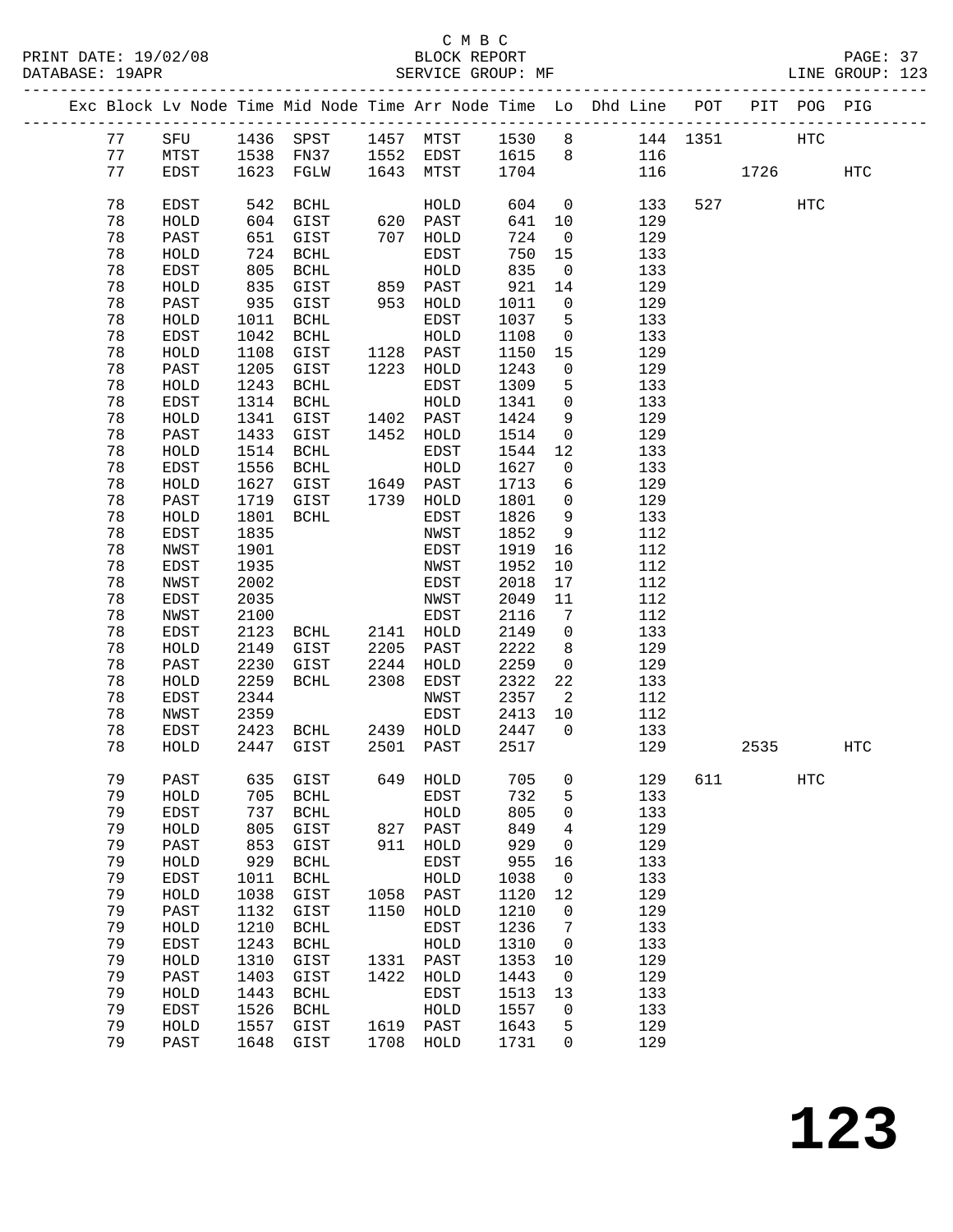|        |    |             |      |             |      | Exc Block Lv Node Time Mid Node Time Arr Node Time Lo Dhd Line POT |      |                |    |     |      | PIT POG PIG |            |            |
|--------|----|-------------|------|-------------|------|--------------------------------------------------------------------|------|----------------|----|-----|------|-------------|------------|------------|
|        | 79 | HOLD        |      |             |      | 1731 BCHL EDST                                                     | 1800 |                |    | 133 |      | 1814        |            | <b>HTC</b> |
|        | 80 | MTST        | 653  |             |      | EDST                                                               | 708  | 2              |    | 119 | 628  |             | <b>HTC</b> |            |
|        | 80 | <b>EDST</b> | 710  |             |      | MTST                                                               | 730  | 5              |    | 119 |      |             |            |            |
|        | 80 | MTST        | 735  | SPST        | 800  | SFU                                                                | 820  | 6              |    | 144 |      |             |            |            |
|        | 80 | SFU         | 826  | SPST        | 848  | MTST                                                               | 920  | 15             |    | 144 |      |             |            |            |
|        | 80 | MTST        | 935  | SPST        | 1000 | SFU                                                                | 1020 |                |    | 144 |      | 1100        |            | HTC        |
|        | 82 | <b>EDST</b> | 552  | <b>BCHL</b> |      | HOLD                                                               | 614  | $\overline{0}$ |    | 133 | 537  |             | HTC        |            |
|        | 82 | HOLD        | 614  | GIST        | 630  | PAST                                                               | 651  | 15             |    | 129 |      |             |            |            |
|        | 82 | PAST        | 706  | GIST        | 722  | HOLD                                                               | 740  | $\overline{0}$ |    | 129 |      |             |            |            |
|        | 82 | HOLD        | 740  | <b>BCHL</b> |      | EDST                                                               | 809  | 11             |    | 133 |      |             |            |            |
|        | 82 | <b>EDST</b> | 820  | BCHL        |      | HOLD                                                               | 850  | $\Omega$       |    | 133 |      |             |            |            |
|        | 82 | HOLD        | 850  | GIST        | 914  | PAST                                                               | 936  |                |    | 129 |      | 957         |            | <b>HTC</b> |
|        | 83 | MTST        | 643  | FN37        | 656  | EDST                                                               | 715  | 15             |    | 116 | 618  |             | HTC        |            |
|        | 83 | <b>EDST</b> | 730  | FGLW        | 749  | MTST                                                               | 809  | 6              |    | 116 |      |             |            |            |
|        | 83 | MTST        | 815  | FN37        | 829  | <b>EDST</b>                                                        | 849  |                |    | 116 |      | 903         |            | <b>HTC</b> |
|        | 84 | MTST        | 705  | SPST        | 727  | LOST                                                               | 749  | 10             |    | 110 | 640  |             | <b>HTC</b> |            |
|        | 84 | LOST        | 759  | SPST        | 823  | MTST                                                               | 853  |                |    | 110 |      | 917         |            | HTC        |
| SD 90  |    | KY10        | 1445 |             |      | EDST                                                               | 1455 | 5              | 15 | 112 | 1429 |             | <b>HTC</b> |            |
| SD 90  |    | ARCW        | 1515 |             |      | EDST                                                               | 1537 | 4              |    | 101 |      |             |            |            |
| SD 90  |    | EDST        | 1541 |             |      | NWST                                                               | 1604 | 11             |    | 112 |      |             |            |            |
| #SD 90 |    | <b>EDST</b> | 1541 |             |      | NWST                                                               | 1604 | 11             |    | 112 | 1521 |             | HTC        |            |
|        | 90 | <b>NWST</b> | 1615 |             |      | EDST                                                               | 1636 | $\overline{7}$ |    | 112 |      |             |            |            |
|        | 90 | <b>EDST</b> | 1643 |             |      | NWST                                                               | 1706 | 10             |    | 112 |      |             |            |            |
|        | 90 | NWST        | 1716 |             |      | EDST                                                               | 1737 | 11             |    | 112 |      |             |            |            |
|        | 90 | <b>EDST</b> | 1748 |             |      | NWST                                                               | 1808 |                |    | 112 |      | 1822        |            | <b>HTC</b> |
|        |    |             |      |             |      |                                                                    |      |                |    |     |      |             |            |            |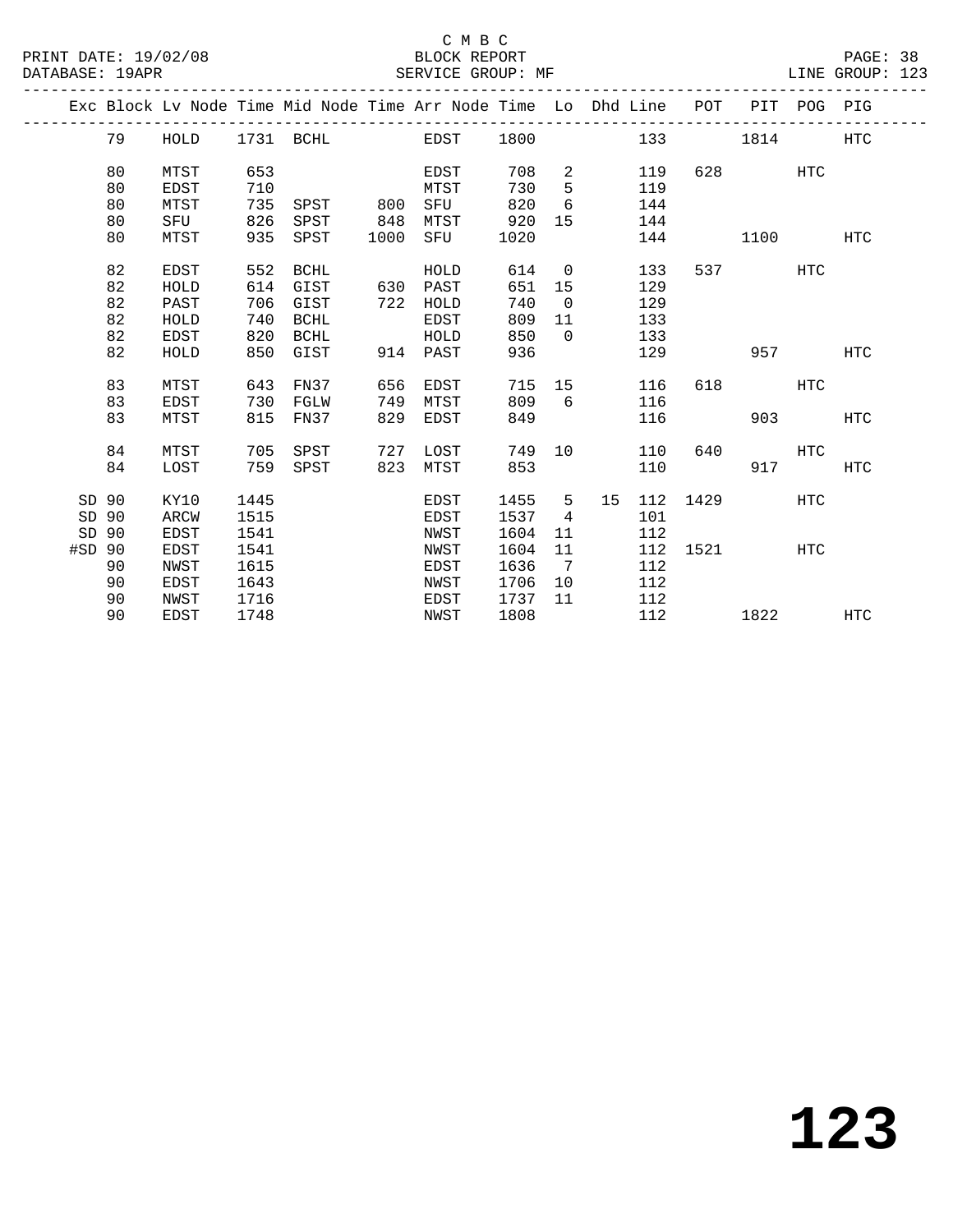|                  |                      |                                                |      |                                     |           | C M B C                   |                 |                                                                                                                                                                                                                                            |      | PAGE: 39<br>LINE GROUP: 410 |  |
|------------------|----------------------|------------------------------------------------|------|-------------------------------------|-----------|---------------------------|-----------------|--------------------------------------------------------------------------------------------------------------------------------------------------------------------------------------------------------------------------------------------|------|-----------------------------|--|
| 22ST             | 22 ST STN            |                                                |      |                                     |           |                           |                 | 6&6N 6 AV & 6 ST                                                                                                                                                                                                                           |      |                             |  |
| 6&6W 6 ST & 6 AV |                      |                                                |      |                                     |           |                           |                 | 8&8E 8 ST & 8 AV-E                                                                                                                                                                                                                         |      |                             |  |
|                  |                      |                                                |      |                                     |           |                           |                 | 8&8W 8 ST & 8 AV<br>BCHL BURNABY CITY                                                                                                                                                                                                      |      |                             |  |
|                  |                      |                                                |      |                                     |           |                           |                 | BURNABY CITY HALL                                                                                                                                                                                                                          |      |                             |  |
|                  |                      |                                                |      |                                     |           |                           |                 | BOGE WB BOYD ST.<br>BRST BRAID STN<br>WB BOYD ST FS GIFFORD                                                                                                                                                                                |      |                             |  |
|                  |                      |                                                |      |                                     |           |                           |                 |                                                                                                                                                                                                                                            |      |                             |  |
| BW02             |                      | BRENTWOOD STN BAY2                             |      |                                     |           |                           |                 |                                                                                                                                                                                                                                            |      |                             |  |
| BW04             |                      | BRENTWOOD STN BAY4                             |      |                                     |           | $CL-E$<br>$CLFO$          |                 | BW03 BRENTWOOD STN BAY3<br>CL-E CANADA WAY & LEDGER-EAST                                                                                                                                                                                   |      |                             |  |
| $CL - W$         |                      | CANADA WAY & LEDGER-WEST                       |      |                                     |           |                           |                 | CLIVEDEN & FOSTERS                                                                                                                                                                                                                         |      |                             |  |
| CM#6             |                      | WB CAMBIE RD FS NO.6 RD                        |      |                                     |           | EDST                      |                 | EDMONDS STN                                                                                                                                                                                                                                |      |                             |  |
| EWPH             |                      |                                                |      |                                     |           |                           |                 |                                                                                                                                                                                                                                            |      |                             |  |
| HOLD             |                      |                                                |      |                                     |           |                           |                 |                                                                                                                                                                                                                                            |      |                             |  |
| HTCE             |                      |                                                |      |                                     |           |                           |                 |                                                                                                                                                                                                                                            |      |                             |  |
| LKST             |                      |                                                |      |                                     |           |                           |                 |                                                                                                                                                                                                                                            |      |                             |  |
| MTST             |                      |                                                |      |                                     |           |                           |                 |                                                                                                                                                                                                                                            |      |                             |  |
| NWST             |                      |                                                |      |                                     |           |                           |                 |                                                                                                                                                                                                                                            |      |                             |  |
| QU-S             |                      |                                                |      |                                     |           |                           |                 | WE CAMBLE AT S NO. 0 AD EDSITED EVERY ARE STRINGED ON STATION<br>EB EWEN AVE FS PHILIPS ST<br>HOLDOM STATION HTC Hamilton Depot<br>EB WESTMINSTER HWY NS BOUNDARY R<br>ER WESTMINSTER HWY NS BOUNDARY R<br>HTC Hamilton Depot<br>HTC Hamil |      |                             |  |
| SPST             | SPERLING STN         |                                                |      |                                     |           |                           |                 |                                                                                                                                                                                                                                            |      |                             |  |
|                  |                      |                                                |      |                                     |           |                           |                 | Exc Block Lv Node Time Mid Node Time Arr Node Time Lo Dhd Line POT PIT POG PIG                                                                                                                                                             |      |                             |  |
|                  | $\mathbf{1}$         | HTCW 429 BHST AD3W                             |      |                                     |           |                           |                 | 500 0 410 428 HTC                                                                                                                                                                                                                          |      |                             |  |
|                  | $\mathbf 1$<br>AD3W  |                                                |      |                                     |           |                           |                 |                                                                                                                                                                                                                                            |      |                             |  |
|                  | $\mathbf{1}$<br>22ST |                                                |      |                                     |           |                           |                 |                                                                                                                                                                                                                                            |      |                             |  |
|                  | $\mathbf 1$<br>AD3W  | 640 BHST<br>733 CM#6 759 AD3W<br>834 BHST 22ST |      |                                     |           | 22ST 723 10<br>AD3W 830 4 |                 | 410                                                                                                                                                                                                                                        |      |                             |  |
|                  | 1<br>22ST            |                                                |      |                                     |           |                           | $4\overline{4}$ | 410                                                                                                                                                                                                                                        |      |                             |  |
|                  | 1<br>AD3W            |                                                |      |                                     |           | $928$ 11                  |                 | 410                                                                                                                                                                                                                                        |      |                             |  |
|                  | 1<br>22ST            | 939                                            |      | $CM#6$ 1004 AD3W                    |           | 1030<br>1129              | 10              | 410                                                                                                                                                                                                                                        |      |                             |  |
|                  | $\mathbf 1$<br>AD3W  | 1040                                           | BHST |                                     | 22ST      |                           | 1129 10         | 410                                                                                                                                                                                                                                        |      |                             |  |
|                  | 1<br>22ST            | 1139                                           | CM#6 |                                     | 1204 AD3W | 1230                      | 10              | 410                                                                                                                                                                                                                                        |      |                             |  |
|                  | $\mathbf 1$<br>AD3W  | 1240                                           | BHST |                                     | 22ST      | 1331                      | 6               | 410                                                                                                                                                                                                                                        |      |                             |  |
|                  | $\mathbf 1$<br>22ST  | 1337                                           | CM#6 |                                     | 1403 AD3W | 1430                      | 10              | 410                                                                                                                                                                                                                                        |      |                             |  |
|                  | 1<br>AD3W            | 1440                                           | BHST |                                     | 22ST      | 1533                      | 11              | 410                                                                                                                                                                                                                                        |      |                             |  |
|                  | 1<br>22ST            | 1544                                           | CM#6 |                                     | 1617 AD3W | 1645                      | $\overline{7}$  | 410                                                                                                                                                                                                                                        |      |                             |  |
|                  | 1<br>AD3W            | 1652                                           | BHST |                                     | 22ST      | 1755                      | 10              | 410                                                                                                                                                                                                                                        |      |                             |  |
|                  | 22ST<br>1            | 1805                                           | CM#6 |                                     | 1833 AD3W | 1900                      | $\overline{7}$  | 410                                                                                                                                                                                                                                        |      |                             |  |
|                  | 1<br>AD3W            | 1907                                           | BHST |                                     | 22ST      | 1954                      |                 | 9<br>410                                                                                                                                                                                                                                   |      |                             |  |
|                  | 1<br>22ST            | 2003                                           | CM#6 |                                     | 2023 AD3W | 2045                      | $7\overline{ }$ | 410                                                                                                                                                                                                                                        |      |                             |  |
|                  | 1<br>AD3W            | 2052                                           |      |                                     | 22ST      | 2132                      | 6               | 410                                                                                                                                                                                                                                        |      |                             |  |
|                  | $\mathbf 1$<br>22ST  | 2138                                           |      |                                     | 2158 AD3W |                           | 2220 10         | 410                                                                                                                                                                                                                                        |      |                             |  |
|                  | 1<br>AD3W            | 2230                                           |      |                                     |           | 2312                      | $\overline{7}$  | 410                                                                                                                                                                                                                                        |      |                             |  |
|                  | 22ST<br>1            | 2319                                           |      |                                     |           |                           | 2400 10         | 410                                                                                                                                                                                                                                        |      |                             |  |
|                  | 1<br>AD3W            | 2410                                           |      | BHST<br>CM#6 2338 AD3W<br>BHST 22ST |           |                           | 2446 14         | 410                                                                                                                                                                                                                                        |      |                             |  |
|                  | $\mathbf{1}$<br>22ST | 2500                                           | 6&6N |                                     | 2509 LOST | 2528                      |                 | 101                                                                                                                                                                                                                                        | 2552 | <b>HTC</b>                  |  |
|                  |                      |                                                |      |                                     |           |                           |                 |                                                                                                                                                                                                                                            |      |                             |  |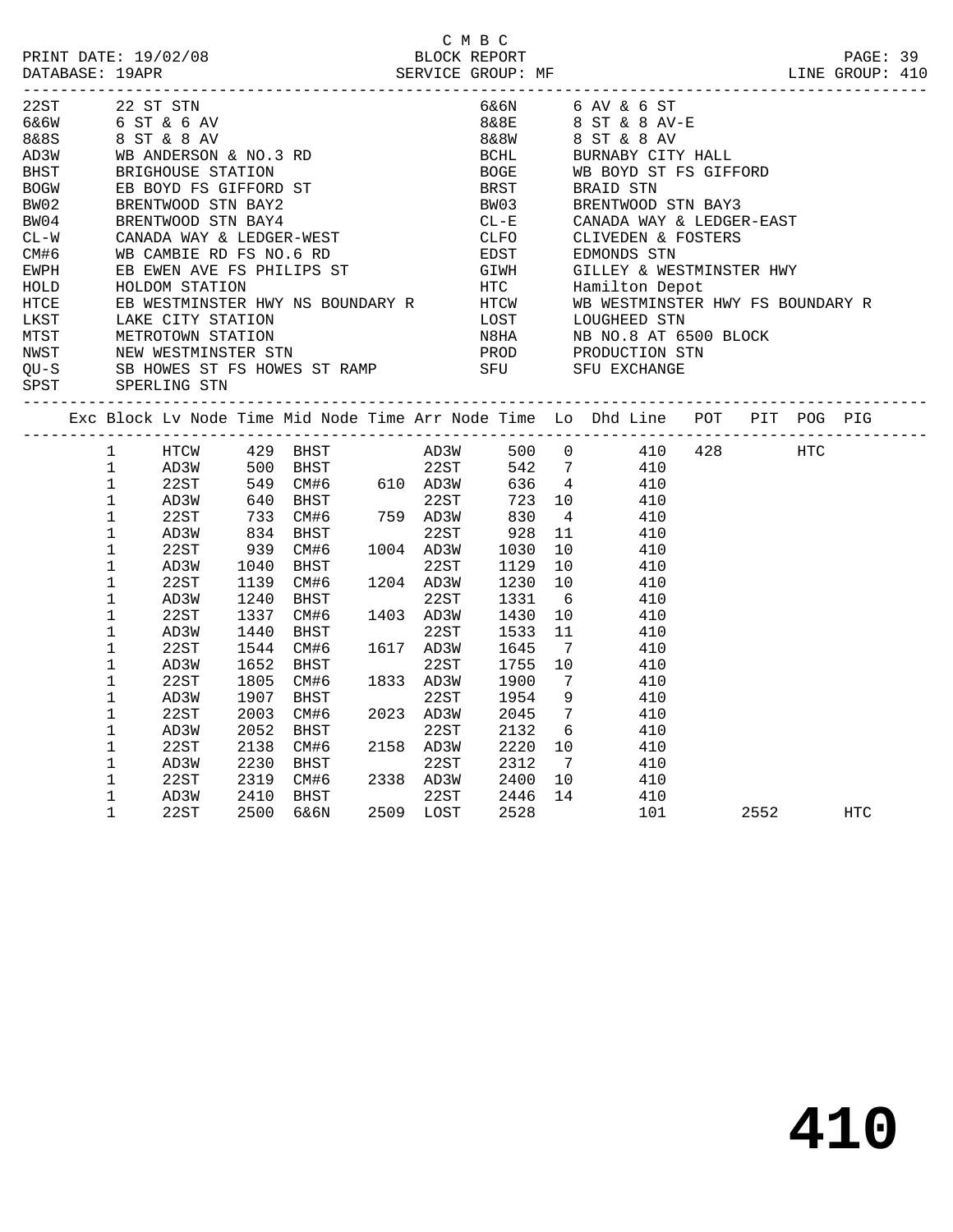|                         |              |              |              |              |              |              |                 | Exc Block Lv Node Time Mid Node Time Arr Node Time Lo Dhd Line POT |     |      | PIT POG PIG |            |
|-------------------------|--------------|--------------|--------------|--------------|--------------|--------------|-----------------|--------------------------------------------------------------------|-----|------|-------------|------------|
| $\overline{a}$          | LKST         |              | 516 SPST     |              | 523 BW03     | 542          | $7\overline{ }$ | 134                                                                | 440 |      | HTC         |            |
| $\sqrt{2}$              | BW03         | 549          | PROD         | 613          | LOST         | 620          | $\overline{a}$  | 136                                                                |     |      |             |            |
| $\sqrt{2}$              | LOST         | 622          | HOLD         | 650          | BW02         | 656          | $\overline{4}$  | 136                                                                |     |      |             |            |
| 2                       | BW02         | 700          | SPST         | 725          | LKST         | 734          | 3               | 134                                                                |     |      |             |            |
| $\sqrt{2}$              | LKST         | 737          | SPST         | 746          | BW03         | 816          | $\overline{4}$  | 134                                                                |     |      |             |            |
| 2                       | BW03         | 820          | PROD         | 847          | LOST         | 856          | $\overline{4}$  | 136                                                                |     |      |             |            |
| 2                       | LOST         | 900          | 6&6W         | 923          | 22ST         | 936          | 4               | 101                                                                |     |      |             |            |
| 2                       | 22ST         | 940          | 6&6N         | 950          | LOST         | 1013         | $7\phantom{.0}$ | 101                                                                |     |      |             |            |
| $\overline{c}$          | LOST         | 1020         | ${\tt HOLD}$ | 1048         | BW02         | 1054         | $\sqrt{6}$      | 136                                                                |     |      |             |            |
| $\overline{\mathbf{c}}$ | BW02         | 1100         | SPST         | 1124         | LKST         | 1133         | $7\phantom{.0}$ | 134                                                                |     |      |             |            |
| $\overline{\mathbf{c}}$ | LKST         | 1140         | SPST         | 1147         | BW03         | 1211         | 9               | 134                                                                |     |      |             |            |
| 2                       | BW03         | 1220         | PROD         | 1245         | LOST         | 1254         | 6               | 136                                                                |     |      |             |            |
| $\overline{\mathbf{c}}$ | LOST         | 1300         | 6&6W         | 1324         | 22ST         | 1334         | $\sqrt{6}$      | 101                                                                |     |      |             |            |
| $\overline{\mathbf{c}}$ | 22ST         | 1340         | 6&6N         | 1351         | LOST         | 1416         | $\overline{4}$  | 101                                                                |     |      |             |            |
| $\overline{\mathbf{c}}$ | LOST         | 1420         | HOLD         | 1449         | BW02         | 1455         | $\mathbf{3}$    | 136                                                                |     |      |             |            |
| $\sqrt{2}$              | BW02         | 1458         | SPST         | 1531         | LKST         | 1542         | 21              | 134                                                                |     |      |             |            |
| $\overline{\mathbf{c}}$ | LKST         | 1603         | SPST         | 1610         | BW03         | 1638         | 12              | 134                                                                |     |      |             |            |
| $\sqrt{2}$              | BW03         | 1650         | PROD         | 1719         | LOST         | 1729         | 21              | 136                                                                |     |      |             |            |
| $\overline{\mathbf{c}}$ | LOST         | 1750         | ${\tt HOLD}$ | 1819         | BW02         | 1825         | $5^{\circ}$     | 136                                                                |     |      |             |            |
| $\sqrt{2}$              | BW02         | 1830         | SPST         | 1856         | LKST         | 1906         | $\overline{4}$  | 134                                                                |     |      |             |            |
| 2                       | LKST         | 1910         | SPST         | 1917         | BW03         | 1940         | 10              | 134                                                                |     |      |             |            |
| $\overline{2}$          | BW03         | 1950         | PROD         | 2013         | LOST         | 2020         |                 | 136                                                                |     | 2044 |             | <b>HTC</b> |
|                         |              |              |              |              |              |              |                 |                                                                    |     |      |             |            |
| 3                       | BW02         | 510          | SPST         | 530          | LKST         | 540          | 3               | 134                                                                | 435 |      | HTC         |            |
| 3                       | LKST         | 543          | SPST         | 550          | BW03         | 612          | 8               | 134                                                                |     |      |             |            |
| 3                       | BW03         | 620          | PROD         | 646          | LOST         | 654          | $\sqrt{6}$      | 136                                                                |     |      |             |            |
| 3                       | LOST         | 700          | 6&6W         | 724          | 22ST         | 737          | $\mathbf{3}$    | 101                                                                |     |      |             |            |
| 3                       | 22ST         | 740          | 6&6N         | 749          | LOST         | 812          | 8               | 101                                                                |     |      |             |            |
| 3                       | LOST         | 820          | 6&6W         | 846          | 22ST         | 900          | 10              | 101                                                                |     |      |             |            |
| 3                       | 22ST         | 910          | 6&6N         | 920          | LOST         | 943          | $7\phantom{.0}$ | 101                                                                |     |      |             |            |
| 3                       | LOST         | 950          | HOLD         | 1018         | BW02         | 1024         | $\sqrt{6}$      | 136                                                                |     |      |             |            |
| 3<br>3                  | BW02<br>LKST | 1030<br>1110 | SPST<br>SPST | 1054<br>1117 | LKST<br>BW03 | 1103<br>1141 | 7<br>9          | 134<br>134                                                         |     |      |             |            |
| 3                       | BW03         | 1150         | PROD         | 1215         | LOST         | 1224         | $\sqrt{6}$      | 136                                                                |     |      |             |            |
| 3                       | LOST         | 1230         | 6&6W         | 1254         | 22ST         | 1304         | $\sqrt{6}$      | 101                                                                |     |      |             |            |
| 3                       | 22ST         | 1310         | 6&6N         | 1320         | LOST         | 1343         | $7\phantom{.0}$ | 101                                                                |     |      |             |            |
| 3                       | LOST         | 1350         | HOLD         | 1419         | BW02         | 1425         | 5               | 136                                                                |     |      |             |            |
| 3                       | BW02         | 1430         | SPST         | 1501         | LKST         | 1512         | 22              | 134                                                                |     |      |             |            |
| 3                       | LKST         | 1534         | SPST         | 1541         | BW03         | 1609         | 9               | 134                                                                |     |      |             |            |
| 3                       | BW03         |              | 1618 PROD    |              | 1647 LOST    | 1657 13      |                 | 136                                                                |     |      |             |            |
| 3                       | LOST         | 1710         | SPST         | 1733         | MTST         | 1803 12      |                 | 110                                                                |     |      |             |            |
| 3                       | MTST         | 1815         | SPST         | 1843         | SFU          | 1903         |                 | 144                                                                |     | 1936 |             | <b>HTC</b> |
|                         |              |              |              |              |              |              |                 |                                                                    |     |      |             |            |
| 4                       | 22ST         | 605          | CM#6         | 627          | AD3W         | 654          | $\overline{4}$  | 410                                                                | 553 |      | HTC         |            |
| 4                       | AD3W         | 658          | BHST         |              | 22ST         | 743          | 14              | 410                                                                |     |      |             |            |
| 4                       | 22ST         | 757          | CM#6         | 823          | AD3W         | 854          | 4               | 410                                                                |     |      |             |            |
| 4                       | AD3W         | 858          | BHST         |              | 22ST         | 952          | $\overline{7}$  | 410                                                                |     |      |             |            |
| 4                       | 22ST         | 959          | CM#6         |              | 1024 AD3W    | 1050         | 10              | 410                                                                |     |      |             |            |
| 4                       | AD3W         | 1100         | BHST         |              | 22ST         | 1149         | $10 \,$         | 410                                                                |     |      |             |            |
| 4                       | 22ST         | 1159         | CM#6         | 1224         | AD3W         | 1250         | $10 \,$         | 410                                                                |     |      |             |            |
| 4                       | AD3W         | 1300         | <b>BHST</b>  |              | 22ST         | 1351         | 6               | 410                                                                |     |      |             |            |
| 4                       | 22ST         | 1357         | CM#6         | 1423         | AD3W         | 1450         | 10              | 410                                                                |     |      |             |            |
| 4                       | AD3W         | 1500         | BHST         |              | 22ST         | 1600         | $\overline{4}$  | 410                                                                |     |      |             |            |
| 4                       | 22ST         | 1604         | CM#6         | 1638         | AD3W         | 1707         | 8               | 410                                                                |     |      |             |            |
| 4                       | AD3W         | 1715         | BHST         |              | 22ST         | 1816         | 13              | 410                                                                |     |      |             |            |
| 4                       | 22ST         | 1829         | CM#6         |              | 1855 AD3W    | 1922         | 8               | 410                                                                |     |      |             |            |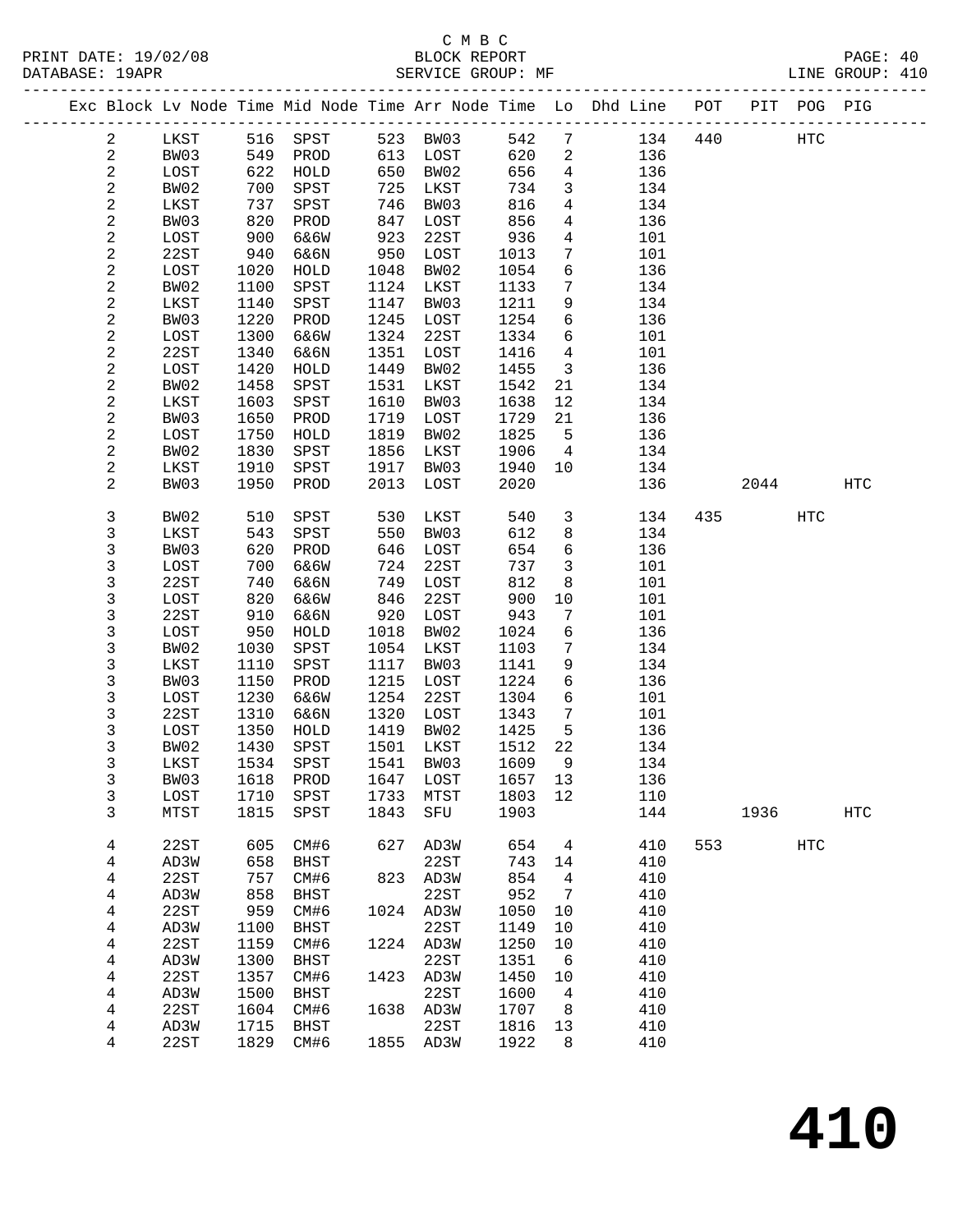### C M B C

| DATABASE: 19APR |              |              |              |      | SERVICE GROUP: MF |              |                   |                                                                    |      |      |             | LINE GROUP: 410 |  |
|-----------------|--------------|--------------|--------------|------|-------------------|--------------|-------------------|--------------------------------------------------------------------|------|------|-------------|-----------------|--|
|                 |              |              |              |      |                   |              |                   | Exc Block Lv Node Time Mid Node Time Arr Node Time Lo Dhd Line POT |      |      | PIT POG PIG |                 |  |
| 4               | AD3W         | 1930         | <b>BHST</b>  |      | 22ST              | 2015         |                   | 410                                                                |      | 2022 |             | <b>HTC</b>      |  |
|                 |              |              |              | 1530 | 22ST              |              |                   |                                                                    | 1429 |      |             |                 |  |
| 5<br>5          | LOST<br>22ST | 1500<br>1544 | 6&6W<br>6&6N | 1557 | LOST              | 1541<br>1623 | 3<br>17           | 101<br>101                                                         |      |      | <b>HTC</b>  |                 |  |
| 5               | LOST         | 1640         | 6&6W         | 1709 | 22ST              | 1719         | 4                 | 101                                                                |      |      |             |                 |  |
| 5               | 22ST         | 1723         | 6&6N         | 1737 | LOST              | 1801         | 19                | 101                                                                |      |      |             |                 |  |
| 5               | LOST         | 1820         | HOLD         | 1848 | BW02              | 1854         | 6                 | 136                                                                |      |      |             |                 |  |
| 5               | BW02         | 1900         | SPST         | 1924 | LKST              | 1934         | - 6               | 134                                                                |      |      |             |                 |  |
| 5               | LKST         | 1940         | SPST         | 1947 | BW03              | 2010         | 10                | 134                                                                |      |      |             |                 |  |
| 5               | BW03         | 2020         | PROD         | 2041 | LOST              | 2048         | $12 \overline{ }$ | 136                                                                |      |      |             |                 |  |
| 5               | LOST         | 2100         | 6&6W         | 2120 | 22ST              | 2128         |                   | 101                                                                |      | 2135 |             | <b>HTC</b>      |  |
|                 |              |              |              |      |                   |              |                   |                                                                    |      |      |             |                 |  |
| 7               | BW03         | 530          | PROD         | 554  | LOST              | 601          | 9                 | 136                                                                | 455  |      | <b>HTC</b>  |                 |  |
| 7               | LOST         | 610          | 6&6W         | 630  | 22ST              | 641          | 14                | 101                                                                |      |      |             |                 |  |
| 7               | 22ST         | 655          | CM#6         | 719  | AD3W              | 748          | 4                 | 410                                                                |      |      |             |                 |  |
| 7               | AD3W         | 752          | BHST         |      | 22ST              | 844          | 7                 | 410                                                                |      |      |             |                 |  |
| 7               | 22ST         | 851          | CM#6         | 917  | AD3W              | 948          | $\overline{4}$    | 410                                                                |      |      |             |                 |  |
| 7               | AD3W         | 952          | <b>BHST</b>  |      | 22ST              | 1041         | 8                 | 410                                                                |      |      |             |                 |  |
| 7               | 22ST         | 1049         | CM#6         | 1114 | AD3W              | 1140         | 10                | 410                                                                |      |      |             |                 |  |
| 7               | AD3W         | 1150         | <b>BHST</b>  |      | 22ST              | 1239         | 10                | 410                                                                |      |      |             |                 |  |
| 7               | 22ST         | 1249         | CM#6         |      | 1314 AD3W         | 1340         | 10                | 410                                                                |      |      |             |                 |  |
| 7               | AD3W         | 1350         | <b>BHST</b>  |      | 22ST              | 1441         | 10                | 410                                                                |      |      |             |                 |  |
| 7               | 22ST         | 1451         | CM#6         |      | 1524 AD3W         | 1552         | 8                 | 410                                                                |      |      |             |                 |  |
| 7               | AD3W         | 1600         | <b>BHST</b>  |      | 22ST              | 1702         | 7                 | 410                                                                |      |      |             |                 |  |
| 7               | 22ST         | 1709         | CM#6         | 1743 | AD3W              | 1815         | 7                 | 410                                                                |      |      |             |                 |  |
| 7               | AD3W         | 1822         | <b>BHST</b>  |      | 22ST              | 1922         |                   | 410                                                                |      | 1929 |             | <b>HTC</b>      |  |
| 8               | LOST         | 1520         | HOLD         | 1552 | BW02              | 1558         | 2                 | 136                                                                | 1449 |      | <b>HTC</b>  |                 |  |
| 8               | BW02         | 1600         | SPST         | 1632 | LKST              | 1643         | 20                | 134                                                                |      |      |             |                 |  |
| 8               | LKST         | 1703         | SPST         | 1710 | BW03              | 1738         | 12                | 134                                                                |      |      |             |                 |  |
| 8               | BW03         | 1750         | PROD         | 1818 | LOST              | 1826         | 4                 | 136                                                                |      |      |             |                 |  |
| 8               | LOST         | 1830         | 6&6W         | 1855 | 22ST              | 1903         |                   | 101                                                                |      | 1910 |             | <b>HTC</b>      |  |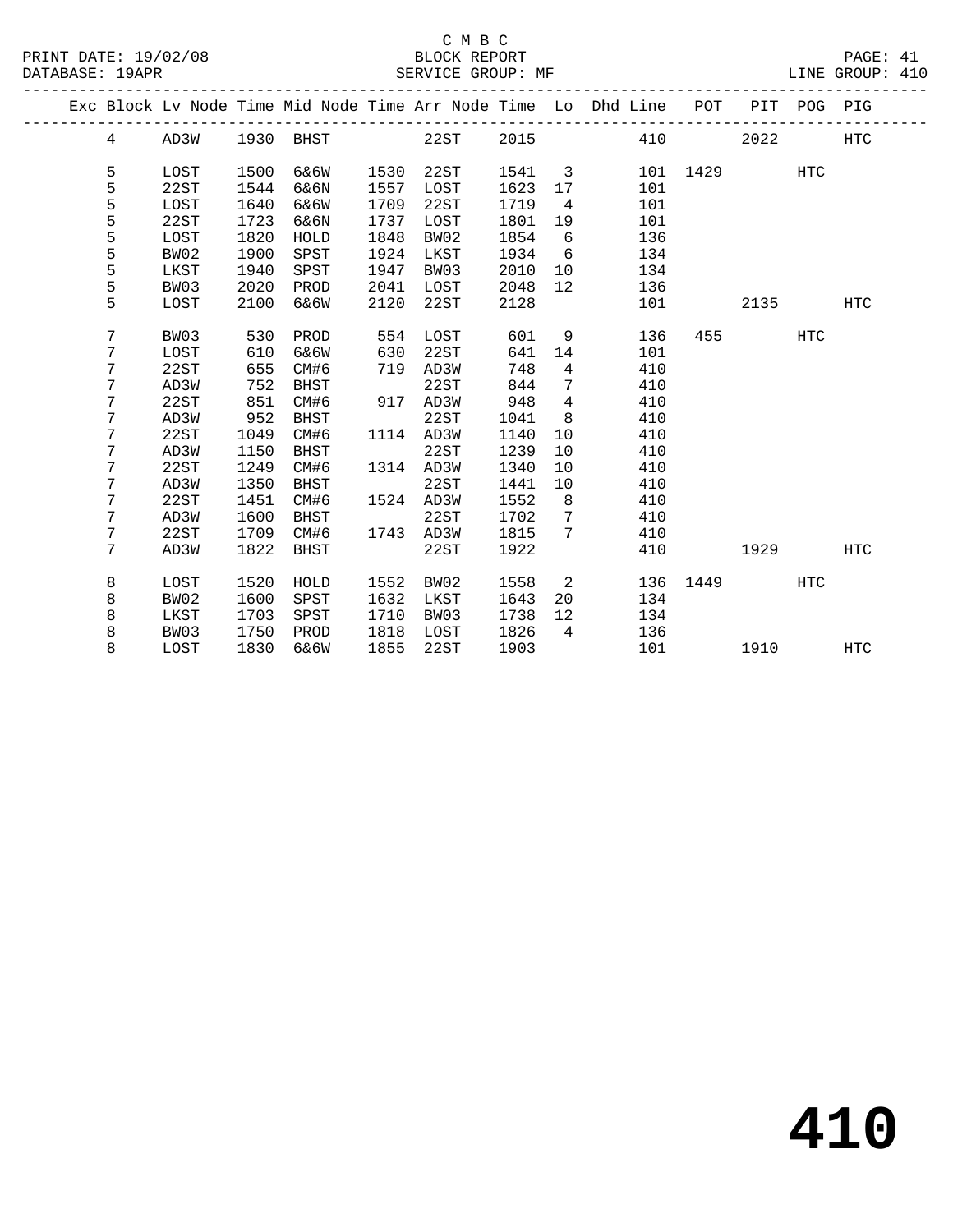|    |              |            |                 |      |           |      |                         | Exc Block Lv Node Time Mid Node Time Arr Node Time Lo Dhd Line POT |     |       | PIT POG PIG |            |  |
|----|--------------|------------|-----------------|------|-----------|------|-------------------------|--------------------------------------------------------------------|-----|-------|-------------|------------|--|
| 9  | LOST         |            | 520 HOLD        |      | 547 BW02  | 552  | 8                       | 136                                                                | 449 |       | HTC         |            |  |
| 9  | BW02         |            | SPST            |      | 620 LKST  | 630  | 8                       | 134                                                                |     |       |             |            |  |
| 9  | LKST         | 600<br>638 | SPST            | 645  | BW03      | 713  | 7                       | 134                                                                |     |       |             |            |  |
| 9  | BW03         | 720        | PROD            | 748  | LOST      | 756  | $\overline{4}$          | 136                                                                |     |       |             |            |  |
| 9  | LOST         | 800        | 6&6W            | 826  | 22ST      | 840  | 9                       | 101                                                                |     |       |             |            |  |
| 9  | 22ST         | 849        | QU-S            | 855  | CLFO      | 913  | $\mathbf 0$             | 104                                                                |     |       |             |            |  |
| 9  | <b>CLFO</b>  | 913        | $QU-S$ 949 CLFO |      | 22ST      | 935  | 8                       | 104                                                                |     |       |             |            |  |
| 9  | 22ST         | 943        |                 |      |           | 1008 | $\overline{0}$          | 104                                                                |     |       |             |            |  |
| 9  | <b>CLFO</b>  | 1008       |                 |      | 22ST      | 1029 | 11                      | 104                                                                |     |       |             |            |  |
| 9  | 22ST         | 1040       | $QU-S$          |      | 1046 CLFO | 1105 | $\overline{0}$          | 104                                                                |     |       |             |            |  |
| 9  | <b>CLFO</b>  | 1105       |                 |      | 22ST      | 1126 | 14                      | 104                                                                |     |       |             |            |  |
| 9  | 22ST         | 1140       | $QU-S$          |      | 1146 CLFO | 1205 | $\overline{0}$          | 104                                                                |     |       |             |            |  |
| 9  | CLFO         | 1205       |                 |      | 22ST      | 1226 | 14                      | 104                                                                |     |       |             |            |  |
| 9  | 22ST         | 1240       | $QU-S$          |      | 1246 CLFO | 1305 | $\overline{0}$          | 104                                                                |     |       |             |            |  |
| 9  | <b>CLFO</b>  | 1305       |                 |      | 22ST      | 1326 | 14                      | 104                                                                |     |       |             |            |  |
| 9  | 22ST         | 1340       | OU-S            |      | 1346 CLFO | 1407 | $\overline{0}$          | 104                                                                |     |       |             |            |  |
| 9  | <b>CLFO</b>  | 1407       |                 |      | 22ST      | 1428 | 12                      | 104                                                                |     |       |             |            |  |
| 9  | 22ST         | 1440       | $QU-S$          | 1446 | CLFO      | 1507 | $\overline{0}$          | 104                                                                |     |       |             |            |  |
| 9  | CLFO         | 1507       |                 |      | 22ST      | 1532 | 13                      | 104                                                                |     |       |             |            |  |
| 9  | 22ST         | 1545       | QU-S            |      | 1552 CLFO | 1613 | $\overline{0}$          | 104                                                                |     |       |             |            |  |
| 9  | <b>CLFO</b>  | 1613       |                 |      | 22ST      | 1640 | 12                      | 104                                                                |     |       |             |            |  |
| 9  | 22ST         | 1652       | $QU-S$          |      | 1658 CLFO | 1718 | $\overline{0}$          | 104                                                                |     |       |             |            |  |
| 9  | <b>CLFO</b>  | 1718       |                 |      | 22ST      | 1742 | 14                      | 104                                                                |     |       |             |            |  |
| 9  | 22ST         | 1756       | QU-S            |      | 1802 CLFO | 1820 | $\overline{0}$          | 104                                                                |     |       |             |            |  |
| 9  | ${\tt CLFO}$ | 1820       |                 |      | 22ST      | 1843 | $\overline{\mathbf{3}}$ | 104                                                                |     |       |             |            |  |
| 9  | 22ST         | 1846       | CM#6            |      | 1911 AD3W | 1937 | 8                       | 410                                                                |     |       |             |            |  |
| 9  | AD3W         | 1945       | BHST            |      | 22ST      | 2030 | 18                      | 410                                                                |     |       |             |            |  |
| 9  | 22ST         | 2048       | CM#6            |      | 2108 AD3W | 2130 | 10                      | 410                                                                |     |       |             |            |  |
| 9  | AD3W         | 2140       | BHST            |      | 22ST      | 2220 | 19                      | 410                                                                |     |       |             |            |  |
| 9  | 22ST         | 2239       | CM#6            |      | 2258 AD3W | 2320 | 10                      | 410                                                                |     |       |             |            |  |
| 9  | AD3W         | 2330       | BHST            |      | 22ST      | 2406 | 13                      | 410                                                                |     |       |             |            |  |
| 9  | 22ST         | 2419       | CM#6            |      | 2438 AD3W | 2500 | $\overline{0}$          | 410                                                                |     |       |             |            |  |
| 9  | AD3W         | 2500       | BHST            |      | 22ST      | 2536 |                         | 410                                                                |     | 2543  |             | <b>HTC</b> |  |
| 10 | 22ST         | 638        | CM#6            |      | 701 AD3W  | 730  |                         | $4\degree$<br>410                                                  |     | 626 7 | HTC         |            |  |
| 10 | AD3W         | 734        | BHST            |      | 22ST      | 825  | 8                       | 410                                                                |     |       |             |            |  |
| 10 | 22ST         | 833        | CM#6            |      | 859 AD3W  | 930  | $\overline{4}$          | 410                                                                |     |       |             |            |  |
| 10 | AD3W         |            | 934 BHST        |      | 22ST      | 1023 |                         | 410                                                                |     | 1032  |             | HTC        |  |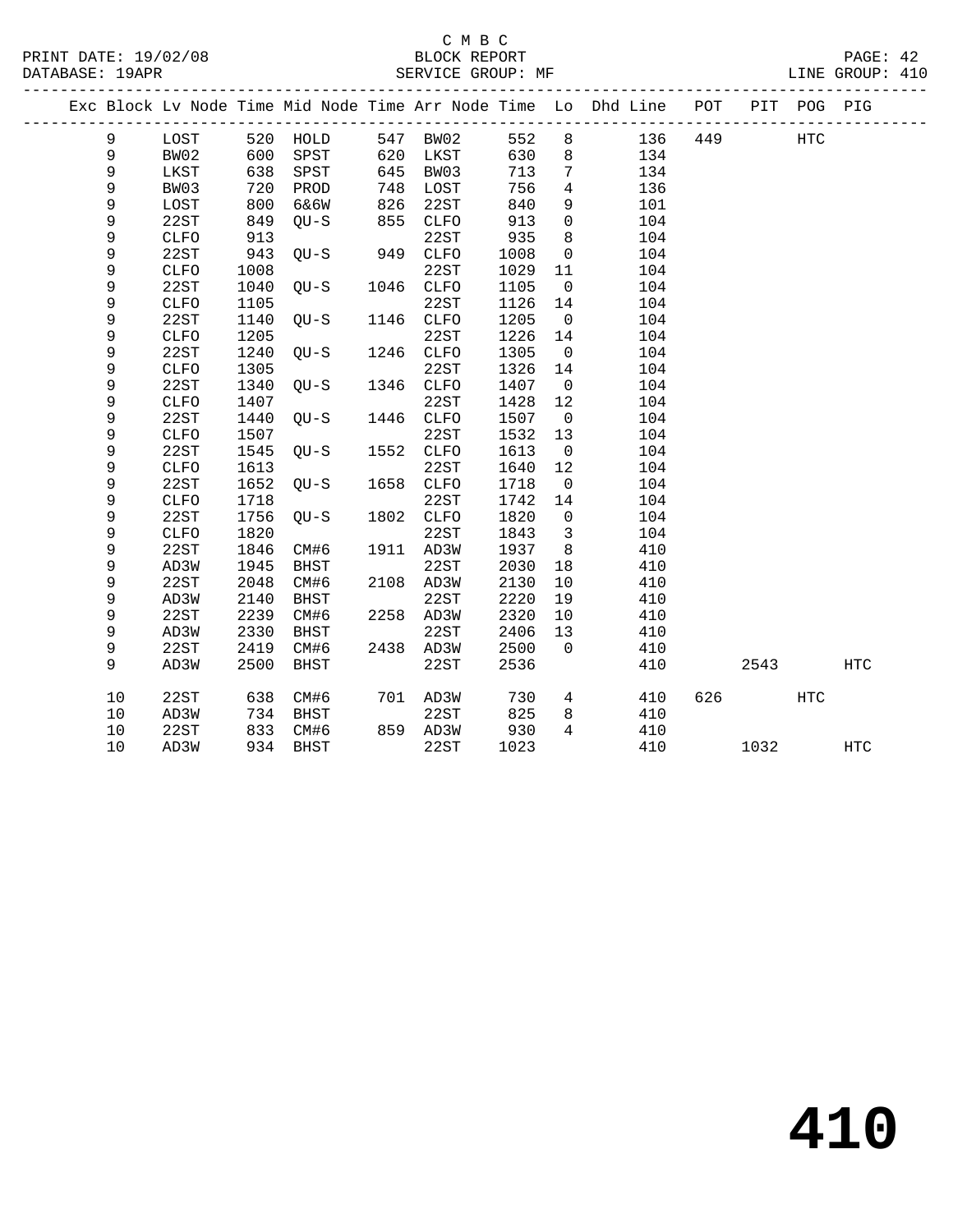# C M B C

| DATABASE: 19APR |        |             |      |     |  | SERVICE GROUP: MF                                                              |        |                   |     |            |            | LINE GROUP: 410 |  |
|-----------------|--------|-------------|------|-----|--|--------------------------------------------------------------------------------|--------|-------------------|-----|------------|------------|-----------------|--|
|                 |        |             |      |     |  | Exc Block Lv Node Time Mid Node Time Arr Node Time Lo Dhd Line POT PIT POG PIG |        |                   |     |            |            |                 |  |
|                 | 11     | 8&8W        | 529  |     |  | 22ST 538 2                                                                     |        |                   |     | 509<br>128 | <b>HTC</b> |                 |  |
|                 | 11     | 22ST        |      | 540 |  | <b>BRST</b>                                                                    | 558 12 |                   | 128 |            |            |                 |  |
|                 | 11     | BRST        | 610  |     |  | 22ST                                                                           | 629    | 14                | 128 |            |            |                 |  |
|                 | 11     | 22ST        | 643  |     |  | BRST                                                                           | 701    | 9                 | 128 |            |            |                 |  |
|                 | 11     | <b>BRST</b> | 710  |     |  | 22ST                                                                           | 732    | 9                 | 128 |            |            |                 |  |
|                 | 11     | 22ST        | 741  |     |  | BRST                                                                           | 804    | 6                 | 128 |            |            |                 |  |
|                 | 11     | BRST        | 810  |     |  | 22ST                                                                           | 833    | 5                 | 128 |            |            |                 |  |
|                 | 11     | 22ST        | 838  |     |  | BRST                                                                           | 901    | $\overline{4}$    | 128 |            |            |                 |  |
|                 | 11     | <b>BRST</b> | 905  |     |  | 22ST                                                                           | 924    | 9                 | 128 |            |            |                 |  |
|                 | 11     | 22ST        | 933  |     |  | BRST                                                                           | 953    | 12                | 128 |            |            |                 |  |
|                 | 11     | BRST        | 1005 |     |  | 22ST                                                                           | 1024   | 9                 | 128 |            |            |                 |  |
|                 | 11     | 22ST        | 1033 |     |  | BRST                                                                           | 1053   | 12                | 128 |            |            |                 |  |
|                 | 11     | BRST        | 1105 |     |  | 22ST                                                                           | 1124   | 9                 | 128 |            |            |                 |  |
|                 | 11     | 22ST        | 1133 |     |  | <b>BRST</b>                                                                    | 1153   | 12                | 128 |            |            |                 |  |
|                 | 11     | BRST        | 1205 |     |  | 22ST                                                                           | 1226   | $\overline{7}$    | 128 |            |            |                 |  |
|                 | 11     | 22ST        | 1233 |     |  | BRST                                                                           | 1253   | $12 \overline{ }$ | 128 |            |            |                 |  |
|                 | $11\,$ | <b>BRST</b> | 1305 |     |  | 22ST                                                                           | 1326   | $\overline{7}$    | 128 |            |            |                 |  |
|                 | 11     | 22ST        | 1333 |     |  | BRST                                                                           | 1353   | 12                | 128 |            |            |                 |  |
|                 | 11     | <b>BRST</b> | 1405 |     |  | 22ST                                                                           | 1428   | $\overline{7}$    | 128 |            |            |                 |  |
|                 | 11     | 22ST        | 1435 |     |  | BRST                                                                           | 1500   | 11                | 128 |            |            |                 |  |
|                 | 11     | BRST        | 1511 |     |  | 22ST                                                                           | 1534   | 21                | 128 |            |            |                 |  |
|                 | 11     | 22ST        | 1555 |     |  | BRST                                                                           | 1624   | 8                 | 128 |            |            |                 |  |
|                 | 11     | <b>BRST</b> | 1632 |     |  | 22ST                                                                           | 1655   | 20                | 128 |            |            |                 |  |
|                 | 11     | 22ST        | 1715 |     |  | BRST                                                                           | 1743   | $6\overline{6}$   | 128 |            |            |                 |  |
|                 | 11     | <b>BRST</b> | 1749 |     |  | 22ST                                                                           | 1811   | 9                 | 128 |            |            |                 |  |
|                 | 11     | 22ST        | 1820 |     |  | BRST                                                                           | 1842   | $7\phantom{.0}$   | 128 |            |            |                 |  |
|                 | $11\,$ | BRST        | 1849 |     |  | 22ST                                                                           | 1908   | 15                | 128 |            |            |                 |  |
|                 | 11     | 22ST        | 1923 |     |  | <b>BRST</b>                                                                    | 1943   | $5^{\circ}$       | 128 |            |            |                 |  |
|                 | 11     | BRST        | 1948 |     |  | 22ST                                                                           | 2007   | 16                | 128 |            |            |                 |  |
|                 | 11     | 22ST        | 2023 |     |  | BRST                                                                           | 2042   | 6                 | 128 |            |            |                 |  |
|                 | 11     | <b>BRST</b> | 2048 |     |  | 22ST                                                                           | 2106   | 24                | 128 |            |            |                 |  |
|                 | 11     | 22ST        | 2130 |     |  | BRST                                                                           | 2149   | 16                | 128 |            |            |                 |  |
|                 | 11     | <b>BRST</b> | 2205 |     |  | 22ST                                                                           | 2226   | $\overline{4}$    | 155 |            |            |                 |  |
|                 | 11     | 22ST        | 2230 |     |  | BRST                                                                           | 2249   | 16                | 128 |            |            |                 |  |
|                 | 11     | <b>BRST</b> | 2305 |     |  | 22ST                                                                           | 2326   | $\overline{4}$    | 155 |            |            |                 |  |
|                 | 11     | 22ST        | 2330 |     |  | BRST                                                                           | 2349   | 16                | 128 |            |            |                 |  |
|                 | 11     | BRST        | 2405 |     |  | 22ST                                                                           | 2426   | $\overline{4}$    | 155 |            |            |                 |  |
|                 | 11     | 22ST        | 2430 |     |  | BRST                                                                           | 2446   |                   | 128 |            | 2507       | <b>HTC</b>      |  |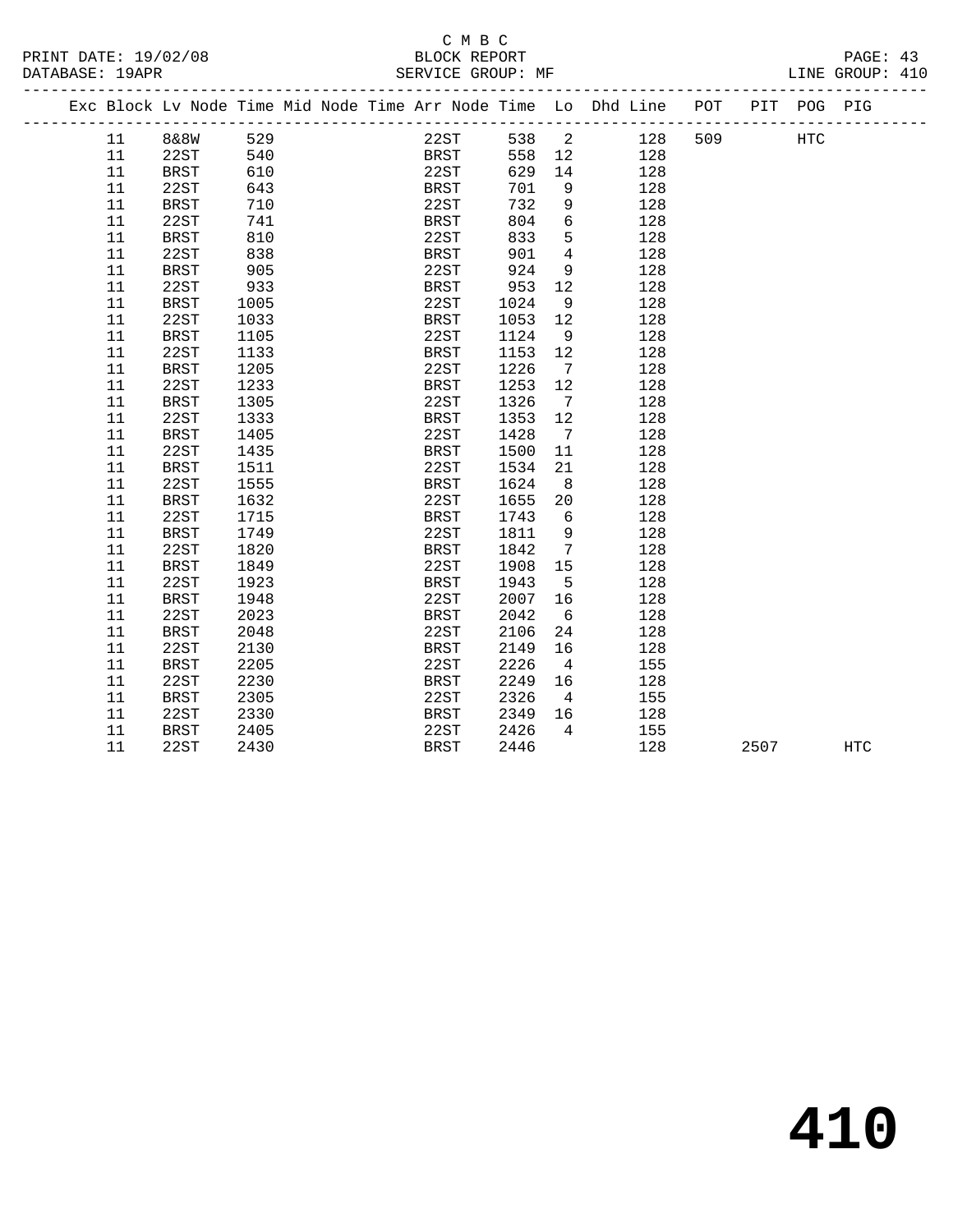#### C M B C DATABASE: 19APR SERVICE GROUP: MF LINE GROUP: 410

| Exc Block Lv Node Time Mid Node Time Arr Node Time Lo Dhd Line POT |               |      |             |     |             |       |                 |     |     |      |             |     |
|--------------------------------------------------------------------|---------------|------|-------------|-----|-------------|-------|-----------------|-----|-----|------|-------------|-----|
|                                                                    |               |      |             |     |             |       |                 |     |     |      | PIT POG PIG |     |
| 12                                                                 | 8&8S          |      | 530 6&6N    |     | 533 LOST    | 550 3 |                 | 101 | 518 |      | HTC         |     |
| 12                                                                 | LOST          | 553  | HOLD        |     | 620 BW02    | 625   | 5               | 136 |     |      |             |     |
| 12                                                                 | BW02          | 630  | SPST        | 653 | LKST        | 703   | $\overline{3}$  | 134 |     |      |             |     |
| 12                                                                 | LKST          | 706  | SPST        | 713 | BW03        | 743   | $7\phantom{.0}$ | 134 |     |      |             |     |
| 12                                                                 | BW03          | 750  | PROD        | 820 | LOST        | 829   | 11              | 136 |     |      |             |     |
| 12                                                                 | LOST          | 840  | 6&6W        | 906 | 22ST        | 920   | 18              | 101 |     |      |             |     |
| 12                                                                 | 22ST          | 938  |             |     | <b>BRST</b> | 1002  | 8               | 155 |     |      |             |     |
| 12                                                                 | BRST          | 1010 |             |     | 22ST        | 1034  | $\overline{4}$  | 155 |     |      |             |     |
| 12                                                                 | 22ST          | 1038 |             |     | <b>BRST</b> | 1102  | 8               | 155 |     |      |             |     |
| 12                                                                 | <b>BRST</b>   | 1110 |             |     | 22ST        | 1134  | $\overline{4}$  | 155 |     |      |             |     |
| 12                                                                 | 22ST          | 1138 |             |     | <b>BRST</b> | 1203  | $7\overline{ }$ | 155 |     |      |             |     |
| 12                                                                 | <b>BRST</b>   | 1210 |             |     | 22ST        | 1234  | $\overline{4}$  | 155 |     |      |             |     |
| 12                                                                 | 22ST          | 1238 |             |     | <b>BRST</b> | 1302  | 8               | 155 |     |      |             |     |
| $12$                                                               | <b>BRST</b>   | 1310 |             |     | 22ST        | 1334  | $\overline{4}$  | 155 |     |      |             |     |
| 12                                                                 | 22ST          | 1338 |             |     | <b>BRST</b> | 1403  | $7\phantom{.0}$ | 155 |     |      |             |     |
| 12                                                                 | <b>BRST</b>   | 1410 |             |     | 22ST        | 1435  | $\mathbf{3}$    | 155 |     |      |             |     |
| 12                                                                 | 22ST          | 1438 |             |     | <b>BRST</b> | 1507  | $\mathbf{3}$    | 155 |     |      |             |     |
| 12                                                                 | BRST          | 1510 |             |     | 22ST        | 1537  | 9               | 155 |     |      |             |     |
| 12                                                                 | 22ST          | 1546 |             |     | <b>BRST</b> | 1617  | 13              | 155 |     |      |             |     |
| 12                                                                 | <b>BRST</b>   | 1630 |             |     | 22ST        | 1657  | 9               | 155 |     |      |             |     |
| 12                                                                 | 22ST          | 1706 |             |     | <b>BRST</b> | 1738  | 12              | 155 |     |      |             |     |
| 12                                                                 | BRST          | 1750 |             |     | 22ST        | 1813  | 12              | 155 |     |      |             |     |
| 12                                                                 | 22ST          | 1825 |             |     | <b>BRST</b> | 1853  | 8               | 155 |     |      |             |     |
| $12$                                                               | $_{\rm BRST}$ | 1901 |             |     | 22ST        | 1924  | 15              | 155 |     |      |             |     |
| 12                                                                 | 22ST          | 1939 |             |     | <b>BRST</b> | 2001  | $\overline{4}$  | 155 |     |      |             |     |
| 12                                                                 | BRST          | 2005 |             |     | 22ST        | 2026  | 13              | 155 |     |      |             |     |
| 12                                                                 | 22ST          | 2039 |             |     | <b>BRST</b> | 2100  | 5               | 155 |     |      |             |     |
| 12                                                                 | <b>BRST</b>   | 2105 |             |     | 22ST        | 2126  |                 | 155 |     | 2133 |             | HTC |
| 13                                                                 | HTCW          | 509  | <b>BHST</b> |     | AD3W        | 540   | $\mathsf{O}$    | 410 | 508 |      | HTC         |     |
| 13                                                                 | AD3W          | 540  | <b>BHST</b> |     | 22ST        | 622   | 6               | 410 |     |      |             |     |
| 13                                                                 | 22ST          | 628  | CM#6        |     | 650 AD3W    | 718   | $\overline{4}$  | 410 |     |      |             |     |
| 13                                                                 | AD3W          | 722  | <b>BHST</b> |     | 22ST        | 812   | 9               | 410 |     |      |             |     |
| 13                                                                 | 22ST          | 821  | CM#6        |     | 847 AD3W    | 918   | $\overline{4}$  | 410 |     |      |             |     |
| 13                                                                 | AD3W          | 922  | <b>BHST</b> |     | 22ST        | 1011  | 18              | 410 |     |      |             |     |
| 13                                                                 | 22ST          | 1029 | CM#6        |     | 1054 AD3W   | 1120  | 10              | 410 |     |      |             |     |
| 13                                                                 | AD3W          | 1130 | <b>BHST</b> |     | 22ST        | 1219  | 10              | 410 |     |      |             |     |
| 13                                                                 | 22ST          | 1229 | CM#6        |     | 1254 AD3W   | 1320  | 10              | 410 |     |      |             |     |
| 13                                                                 | AD3W          | 1330 | <b>BHST</b> |     | 22ST        | 1421  | $\overline{4}$  | 410 |     |      |             |     |
| 13                                                                 | 22ST          | 1425 | CM#6        |     | 1451 AD3W   | 1518  | 12              | 410 |     |      |             |     |

 13 AD3W 1530 BHST 22ST 1630 8 410 13 22ST 1638 CM#6 1712 AD3W 1745 7 410 13 AD3W 1752 BHST 22ST 1852 10 410

 14 22ST 516 CM#6 536 AD3W 600 0 410 14 AD3W 600 BHST 22ST 642 8 410 14 22ST 650 CM#6 713 AD3W 742 4 410 14 AD3W 746 BHST 22ST 838 7 410 14 22ST 845 CM#6 911 AD3W 942 4 410

13 22ST 1638 CM#6 1712 AD3W 1745 7 410<br>13 AD3W 1752 BHST 22ST 1852 10 410<br>13 22ST 1902 CM#6 1926 AD3W 1952 8 410<br>13 AD3W 2000 BHST 22ST 2042 410

14 EWPH 504 22ST 512 4 410 503 HTC

14 AD3W 946 BHST 22ST 1035 410 1044 HTC

2049 HTC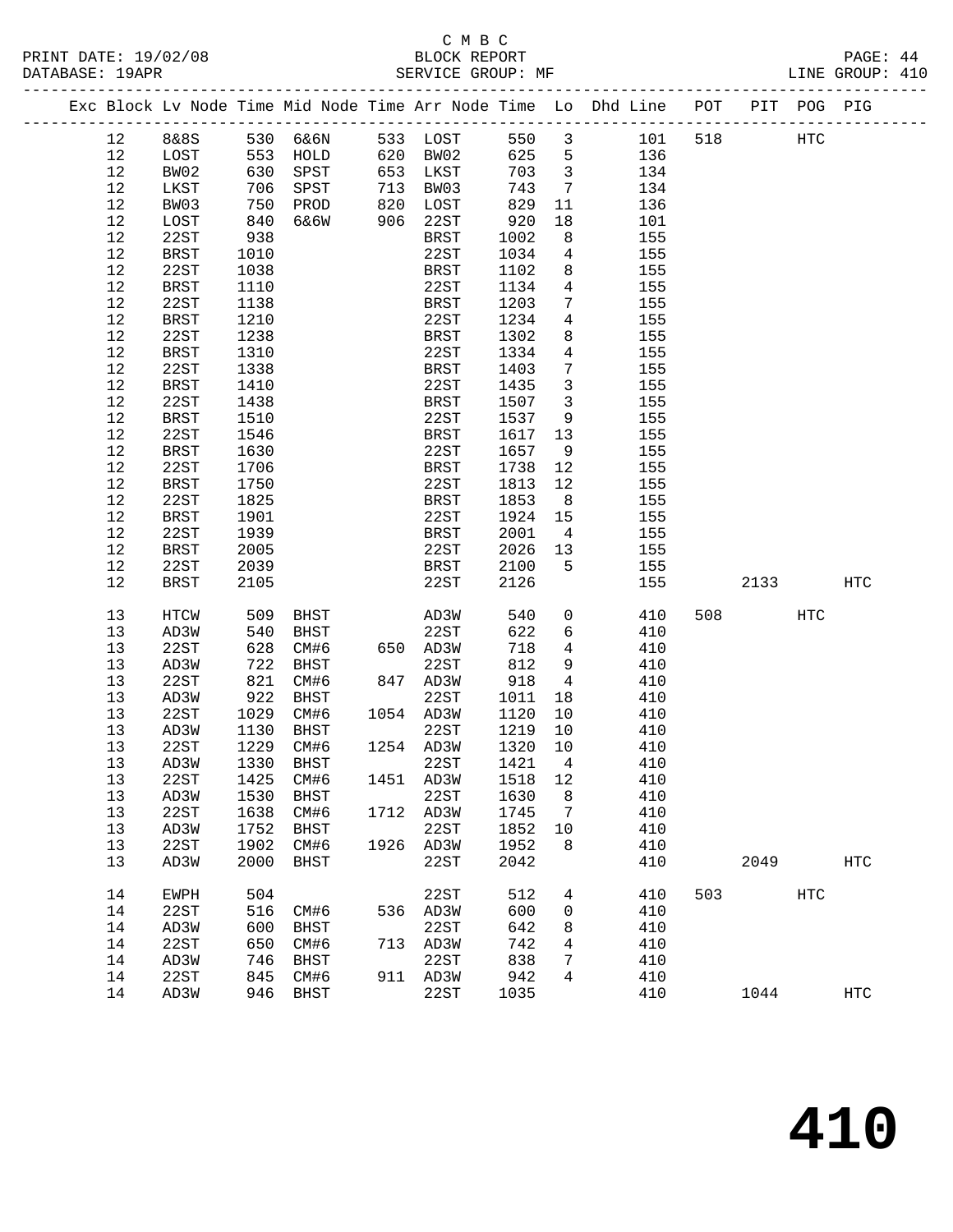# C M B C<br>:BLOCK REPOR

| PRINT DATE: 19/02/08 | BLOCK REPORT      | PAGE:              |
|----------------------|-------------------|--------------------|
| DATABASE: 19APR      | SERVICE GROUP: MF | GROUP: 410<br>LINE |

| 545<br>22ST<br>604 19<br>128<br>524<br><b>HTC</b><br>15<br><b>BRST</b><br>15<br>22ST<br>623<br>641<br>9<br>BRST<br>128<br>15<br>22ST<br>712<br>BRST<br>650<br>11<br>128<br>15<br>22ST<br>723<br>BRST<br>741<br>9<br>128<br>5<br>15<br>750<br>22ST<br>813<br>128<br>BRST<br>15<br>22ST<br>818<br>BRST<br>841<br>$\overline{4}$<br>128<br>22ST<br>907<br>6<br>15<br>BRST<br>845<br>128<br>15<br>22ST<br>913<br>BRST<br>934<br>11<br>128<br>15<br><b>BRST</b><br>945<br>22ST<br>1004<br>128<br>- 9<br>15<br>22ST<br><b>BRST</b><br>12<br>128<br>1013<br>1033<br>15<br><b>BRST</b><br>22ST<br>128<br>1045<br>1104<br>- 9<br>22ST<br>1113<br>12<br>128<br>15<br>BRST<br>1133<br>22ST<br>15<br><b>BRST</b><br>1145<br>1206<br>$\overline{7}$<br>128<br>22ST<br>1213<br>15<br><b>BRST</b><br>1233<br>12<br>128<br>15<br>1245<br>22ST<br>128<br><b>BRST</b><br>1306<br>$\overline{7}$<br>22ST<br>15<br>1313<br><b>BRST</b><br>1333<br>12<br>128 |     |
|-----------------------------------------------------------------------------------------------------------------------------------------------------------------------------------------------------------------------------------------------------------------------------------------------------------------------------------------------------------------------------------------------------------------------------------------------------------------------------------------------------------------------------------------------------------------------------------------------------------------------------------------------------------------------------------------------------------------------------------------------------------------------------------------------------------------------------------------------------------------------------------------------------------------------------------------|-----|
|                                                                                                                                                                                                                                                                                                                                                                                                                                                                                                                                                                                                                                                                                                                                                                                                                                                                                                                                         |     |
|                                                                                                                                                                                                                                                                                                                                                                                                                                                                                                                                                                                                                                                                                                                                                                                                                                                                                                                                         |     |
|                                                                                                                                                                                                                                                                                                                                                                                                                                                                                                                                                                                                                                                                                                                                                                                                                                                                                                                                         |     |
|                                                                                                                                                                                                                                                                                                                                                                                                                                                                                                                                                                                                                                                                                                                                                                                                                                                                                                                                         |     |
|                                                                                                                                                                                                                                                                                                                                                                                                                                                                                                                                                                                                                                                                                                                                                                                                                                                                                                                                         |     |
|                                                                                                                                                                                                                                                                                                                                                                                                                                                                                                                                                                                                                                                                                                                                                                                                                                                                                                                                         |     |
|                                                                                                                                                                                                                                                                                                                                                                                                                                                                                                                                                                                                                                                                                                                                                                                                                                                                                                                                         |     |
|                                                                                                                                                                                                                                                                                                                                                                                                                                                                                                                                                                                                                                                                                                                                                                                                                                                                                                                                         |     |
|                                                                                                                                                                                                                                                                                                                                                                                                                                                                                                                                                                                                                                                                                                                                                                                                                                                                                                                                         |     |
|                                                                                                                                                                                                                                                                                                                                                                                                                                                                                                                                                                                                                                                                                                                                                                                                                                                                                                                                         |     |
|                                                                                                                                                                                                                                                                                                                                                                                                                                                                                                                                                                                                                                                                                                                                                                                                                                                                                                                                         |     |
|                                                                                                                                                                                                                                                                                                                                                                                                                                                                                                                                                                                                                                                                                                                                                                                                                                                                                                                                         |     |
|                                                                                                                                                                                                                                                                                                                                                                                                                                                                                                                                                                                                                                                                                                                                                                                                                                                                                                                                         |     |
|                                                                                                                                                                                                                                                                                                                                                                                                                                                                                                                                                                                                                                                                                                                                                                                                                                                                                                                                         |     |
|                                                                                                                                                                                                                                                                                                                                                                                                                                                                                                                                                                                                                                                                                                                                                                                                                                                                                                                                         |     |
|                                                                                                                                                                                                                                                                                                                                                                                                                                                                                                                                                                                                                                                                                                                                                                                                                                                                                                                                         |     |
| 15<br>1345<br>22ST<br>1406<br>128<br><b>BRST</b><br>9                                                                                                                                                                                                                                                                                                                                                                                                                                                                                                                                                                                                                                                                                                                                                                                                                                                                                   |     |
| $6\overline{6}$<br>15<br>22ST<br>1415<br><b>BRST</b><br>1439<br>128                                                                                                                                                                                                                                                                                                                                                                                                                                                                                                                                                                                                                                                                                                                                                                                                                                                                     |     |
| 15<br>22ST<br>1508<br>7<br>128<br>BRST<br>1445                                                                                                                                                                                                                                                                                                                                                                                                                                                                                                                                                                                                                                                                                                                                                                                                                                                                                          |     |
| 15<br>22ST<br>128<br>1515<br>BRST<br>1544<br>$\overline{7}$                                                                                                                                                                                                                                                                                                                                                                                                                                                                                                                                                                                                                                                                                                                                                                                                                                                                             |     |
| 15<br><b>BRST</b><br>1551<br>22ST<br>1614<br>21<br>128                                                                                                                                                                                                                                                                                                                                                                                                                                                                                                                                                                                                                                                                                                                                                                                                                                                                                  |     |
| 22ST<br>15<br>1635<br><b>BRST</b><br>1704<br>5<br>128                                                                                                                                                                                                                                                                                                                                                                                                                                                                                                                                                                                                                                                                                                                                                                                                                                                                                   |     |
| 15<br><b>BRST</b><br>1709<br>22ST<br>1732<br>$\overline{\mathbf{3}}$<br>128                                                                                                                                                                                                                                                                                                                                                                                                                                                                                                                                                                                                                                                                                                                                                                                                                                                             |     |
| 15<br>22ST<br>1735<br><b>BRST</b><br>1802<br>$\overline{7}$<br>128                                                                                                                                                                                                                                                                                                                                                                                                                                                                                                                                                                                                                                                                                                                                                                                                                                                                      |     |
| 15<br>BRST<br>1809<br>22ST<br>1831<br>19<br>128                                                                                                                                                                                                                                                                                                                                                                                                                                                                                                                                                                                                                                                                                                                                                                                                                                                                                         |     |
| 15<br>22ST<br>1850<br><b>BRST</b><br>128<br>1911<br>$\overline{4}$                                                                                                                                                                                                                                                                                                                                                                                                                                                                                                                                                                                                                                                                                                                                                                                                                                                                      |     |
| 15<br><b>BRST</b><br>1915<br>22ST<br>1934<br>128<br>19                                                                                                                                                                                                                                                                                                                                                                                                                                                                                                                                                                                                                                                                                                                                                                                                                                                                                  |     |
| 15<br>22ST<br>1953<br>2012<br>128<br><b>BRST</b><br>- 6                                                                                                                                                                                                                                                                                                                                                                                                                                                                                                                                                                                                                                                                                                                                                                                                                                                                                 |     |
| 15<br>22ST<br>BRST<br>2018<br>2036<br>21<br>128                                                                                                                                                                                                                                                                                                                                                                                                                                                                                                                                                                                                                                                                                                                                                                                                                                                                                         |     |
| 22ST<br>2057<br>22<br>15<br><b>BRST</b><br>2116<br>128                                                                                                                                                                                                                                                                                                                                                                                                                                                                                                                                                                                                                                                                                                                                                                                                                                                                                  |     |
| 15<br>2138<br>22ST<br>2156<br>$\overline{\mathbf{3}}$<br>128<br>BRST                                                                                                                                                                                                                                                                                                                                                                                                                                                                                                                                                                                                                                                                                                                                                                                                                                                                    |     |
| 15<br>22ST<br>2159<br><b>BRST</b><br>2219<br>18<br>155                                                                                                                                                                                                                                                                                                                                                                                                                                                                                                                                                                                                                                                                                                                                                                                                                                                                                  |     |
| 15<br>2237<br>22ST<br>BRST<br>2253<br>8<br>128                                                                                                                                                                                                                                                                                                                                                                                                                                                                                                                                                                                                                                                                                                                                                                                                                                                                                          |     |
| 15<br>22ST<br><b>BRST</b><br>2320<br>17<br>155<br>2301                                                                                                                                                                                                                                                                                                                                                                                                                                                                                                                                                                                                                                                                                                                                                                                                                                                                                  |     |
| 22ST<br>15<br>BRST<br>2337<br>2353<br>8<br>128                                                                                                                                                                                                                                                                                                                                                                                                                                                                                                                                                                                                                                                                                                                                                                                                                                                                                          |     |
| 15<br>22ST<br>2401<br>BRST<br>2420<br>17<br>155                                                                                                                                                                                                                                                                                                                                                                                                                                                                                                                                                                                                                                                                                                                                                                                                                                                                                         |     |
| 15<br>BRST<br>2437<br>22ST<br>2452<br>- 8<br>128                                                                                                                                                                                                                                                                                                                                                                                                                                                                                                                                                                                                                                                                                                                                                                                                                                                                                        |     |
| 15<br>22ST<br>2500<br><b>BRST</b><br>2515<br>2<br>128                                                                                                                                                                                                                                                                                                                                                                                                                                                                                                                                                                                                                                                                                                                                                                                                                                                                                   |     |
| 15<br><b>BRST</b><br>2517<br>22ST<br>2532<br>6<br>128                                                                                                                                                                                                                                                                                                                                                                                                                                                                                                                                                                                                                                                                                                                                                                                                                                                                                   |     |
| 22ST<br><b>BRST</b><br>2553<br>15<br>2538<br>128<br>2614                                                                                                                                                                                                                                                                                                                                                                                                                                                                                                                                                                                                                                                                                                                                                                                                                                                                                | HTC |
| 523<br>16<br>515<br>22ST<br>$\overline{4}$<br>410<br>514<br><b>HTC</b><br>EWPH                                                                                                                                                                                                                                                                                                                                                                                                                                                                                                                                                                                                                                                                                                                                                                                                                                                          |     |
| 16<br>22ST<br>527 CM#6<br>547 AD3W<br>611<br>5<br>410                                                                                                                                                                                                                                                                                                                                                                                                                                                                                                                                                                                                                                                                                                                                                                                                                                                                                   |     |
| 658<br>616<br>22ST<br>8<br>410<br>16<br>AD3W<br>BHST                                                                                                                                                                                                                                                                                                                                                                                                                                                                                                                                                                                                                                                                                                                                                                                                                                                                                    |     |
| 22ST<br>706<br>CM#6<br>730 AD3W<br>800<br>$\overline{4}$<br>410<br>16                                                                                                                                                                                                                                                                                                                                                                                                                                                                                                                                                                                                                                                                                                                                                                                                                                                                   |     |
| 859<br>16<br>804 BHST<br>22ST<br>410<br>911<br>AD3W                                                                                                                                                                                                                                                                                                                                                                                                                                                                                                                                                                                                                                                                                                                                                                                                                                                                                     | HTC |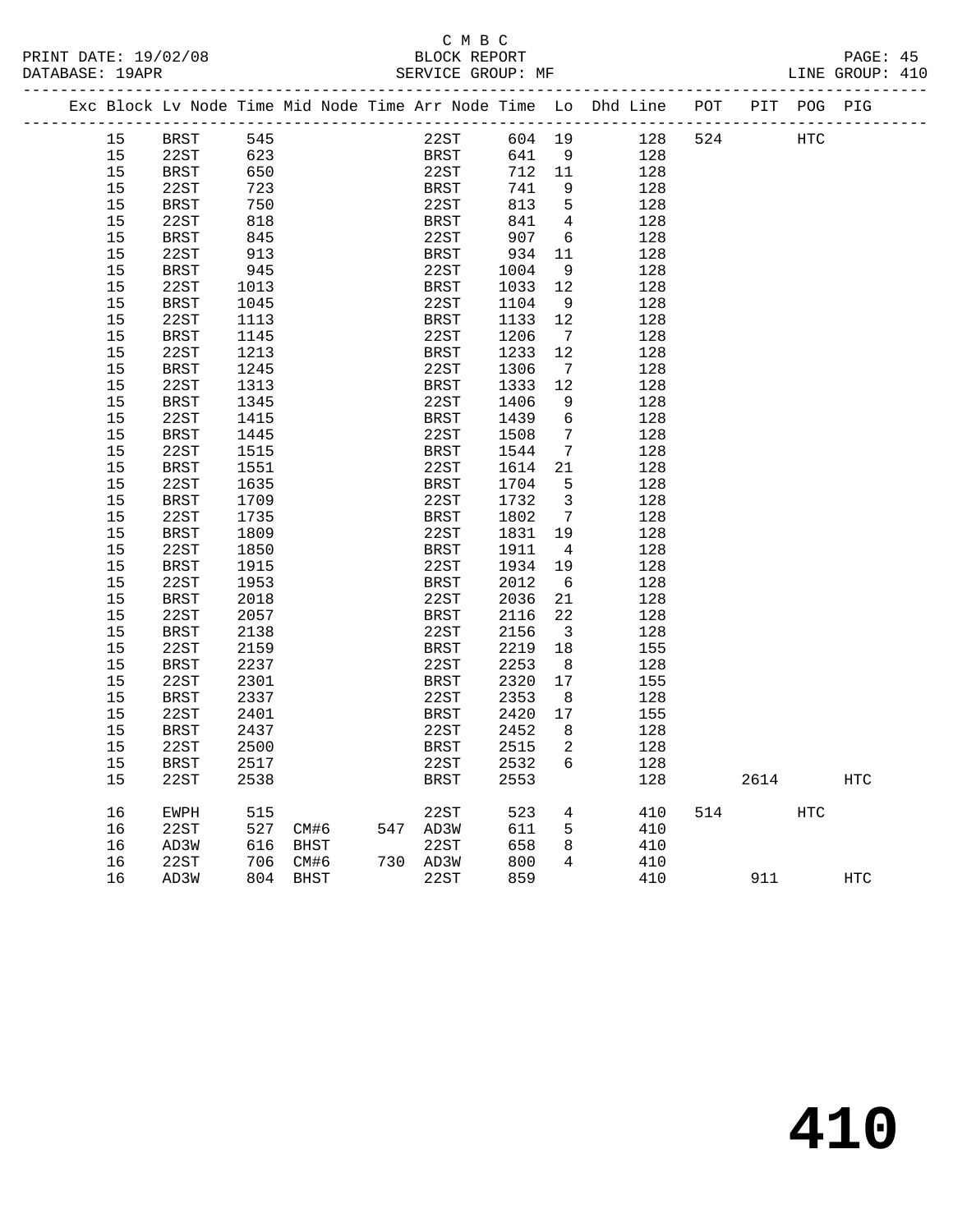### C M B C<br>BLOCK REPORT SERVICE GROUP: MF

|      |               |      |                   |      |              |         |                 | Exc Block Lv Node Time Mid Node Time Arr Node Time Lo Dhd Line | POT |     | PIT POG PIG |            |
|------|---------------|------|-------------------|------|--------------|---------|-----------------|----------------------------------------------------------------|-----|-----|-------------|------------|
| 17   | 22ST          |      | 537 QU-S 543 CLFO |      |              | 602     | $\overline{0}$  | 104                                                            | 529 |     | HTC         |            |
| 17   | CLFO          | 602  |                   |      | 22ST<br>CLFO | 623 15  |                 | 104                                                            |     |     |             |            |
| 17   | 22ST          |      | $638$ QU-S        |      | 644 CLFO     | 704     | $\overline{0}$  | 104                                                            |     |     |             |            |
| 17   | <b>CLFO</b>   | 704  |                   |      | 22ST         | 727     | 12              | 104                                                            |     |     |             |            |
| 17   | 22ST          | 739  | $QU-S$            |      | 747 CLFO     | 807     | $\mathsf{O}$    | 104                                                            |     |     |             |            |
| 17   | CLFO          | 807  |                   |      | 22ST         | 832     | $8\phantom{1}$  | 104                                                            |     |     |             |            |
| 17   | 22ST          | 840  | 6&6N              |      | 850 LOST     | 914     | $6\overline{6}$ | 101                                                            |     |     |             |            |
| 17   | LOST          | 920  | HOLD              |      | 949 BW02     | 955     | 5               | 136                                                            |     |     |             |            |
| 17   | BW02          | 1000 | SPST              |      | 1024 LKST    | 1033    | $7\overline{ }$ | 134                                                            |     |     |             |            |
| 17   | LKST          | 1040 | SPST              | 1047 | BW03         | 1111    | 9               | 134                                                            |     |     |             |            |
| 17   | BW03          | 1120 | PROD              |      | 1146 LOST    | 1153    | $7\phantom{.0}$ | 136                                                            |     |     |             |            |
| 17   | LOST          | 1200 | 6&6W              |      | 1224 22ST    | 1234    | 6               | 101                                                            |     |     |             |            |
| 17   | 22ST          | 1240 | 6&6N              | 1250 | LOST         | 1313    | $7\overline{ }$ | 101                                                            |     |     |             |            |
| 17   | LOST          | 1320 | ${\tt HOLD}$      | 1349 | BW02         | 1355    | $5^{\circ}$     | 136                                                            |     |     |             |            |
| 17   | BW02          | 1400 | SPST              | 1429 | LKST         | 1440    | 21              | 134                                                            |     |     |             |            |
| 17   | $_{\rm LKST}$ | 1501 | SPST              | 1508 | BW03         | 1538    | 12              | 134                                                            |     |     |             |            |
| 17   | BW03          | 1550 | PROD              | 1619 | LOST         | 1629    | 17              | 136                                                            |     |     |             |            |
| 17   | LOST          | 1646 | HOLD              | 1719 | BW02         | 1725    | $5^{\circ}$     | 136                                                            |     |     |             |            |
| $17$ | BW02          | 1730 | SPST              | 1759 | LKST         | 1810    | $\overline{2}$  | 134                                                            |     |     |             |            |
| 17   | LKST          | 1812 | SPST              | 1819 | BW03         | 1844    |                 | 134                                                            |     |     | 1916        | <b>HTC</b> |
|      |               |      |                   |      |              |         |                 |                                                                |     |     |             |            |
| 18   | 22ST          | 538  | CM#6              |      | 558 AD3W     | 622     | 6               | 410                                                            | 530 |     | HTC         |            |
| 18   | AD3W          | 628  | BHST              |      | 22ST         | 710     | 8               | 410                                                            |     |     |             |            |
| 18   | 22ST          | 718  | CM#6              |      | 742 AD3W     | 812     | $\overline{4}$  | 410                                                            |     |     |             |            |
| 18   | AD3W          | 816  | BHST              |      | 22ST         | 909     |                 | 410                                                            |     | 918 |             | <b>HTC</b> |
|      |               |      |                   |      |              |         |                 |                                                                |     |     |             |            |
| 19   | LKST          | 612  | SPST              |      | 619 BW03     | 645     | 5 <sup>5</sup>  | 134                                                            | 536 |     | HTC         |            |
| 19   | BW03          | 650  | PROD              |      | 718 LOST     | 726     | 14              | 136                                                            |     |     |             |            |
| 19   | LOST          | 740  | 6&6W              |      | 806 22ST     | 819     | $\mathbf{1}$    | 101                                                            |     |     |             |            |
| 19   | 22ST          | 820  | 6&6N              |      | 830 LOST     | 855     |                 | 101                                                            |     | 923 |             | HTC        |
|      |               |      |                   |      |              |         |                 |                                                                |     |     |             |            |
| 20   | EWPH          | 510  |                   |      | 22ST         | 518     | $4\overline{ }$ | 410                                                            |     | 509 | <b>HTC</b>  |            |
| 20   | 22ST          | 522  | CM#6              |      | 542 AD3W     | 606     | $\overline{4}$  | 410                                                            |     |     |             |            |
| 20   | AD3W          | 610  | BHST              |      | 22ST         | 652     | 9               | 410                                                            |     |     |             |            |
| 20   | 22ST          | 701  | CM#6              |      | 725 AD3W     | 754     | $4\overline{4}$ | 410                                                            |     |     |             |            |
| 20   | AD3W          | 758  | <b>BHST</b>       |      | 22ST         | 850     | 19              | 410                                                            |     |     |             |            |
| 20   | 22ST          | 909  | CM#6              |      | 934 AD3W     | 1000    | 10              | 410                                                            |     |     |             |            |
| 20   | AD3W          | 1010 | BHST              |      | 22ST         | 1059    | 10              | 410                                                            |     |     |             |            |
| 20   | 22ST          | 1109 | CM#6              |      | 1134 AD3W    | 1200    | 10              | 410                                                            |     |     |             |            |
| 20   | AD3W          | 1210 | BHST              |      | 22ST         | 1259    | 10              | 410                                                            |     |     |             |            |
| 20   | 22ST          | 1309 | CM#6              |      | 1334 AD3W    | 1400    | 10              | 410                                                            |     |     |             |            |
| 20   | AD3W          | 1410 | BHST              |      | 22ST         | 1503    | 11              | 410                                                            |     |     |             |            |
| 20   | 22ST          | 1514 | CM#6              |      | 1547 AD3W    | 1615    | $\overline{7}$  | 410                                                            |     |     |             |            |
| 20   | AD3W          | 1622 | BHST              |      | 22ST         | 1725    | 10              | 410                                                            |     |     |             |            |
| 20   | 22ST          |      | 1735 CM#6         |      | 1807 AD3W    | 1837    | 8 <sup>8</sup>  | 410                                                            |     |     |             |            |
| 20   | AD3W          | 1845 | <b>BHST</b>       |      | 22ST         | 1943 12 |                 | 410                                                            |     |     |             |            |

20 22ST 1955 CM#6 2015 AD3W 2037 8 410

20 AD3W 2045 BHST 22ST 2125 410 2132 HTC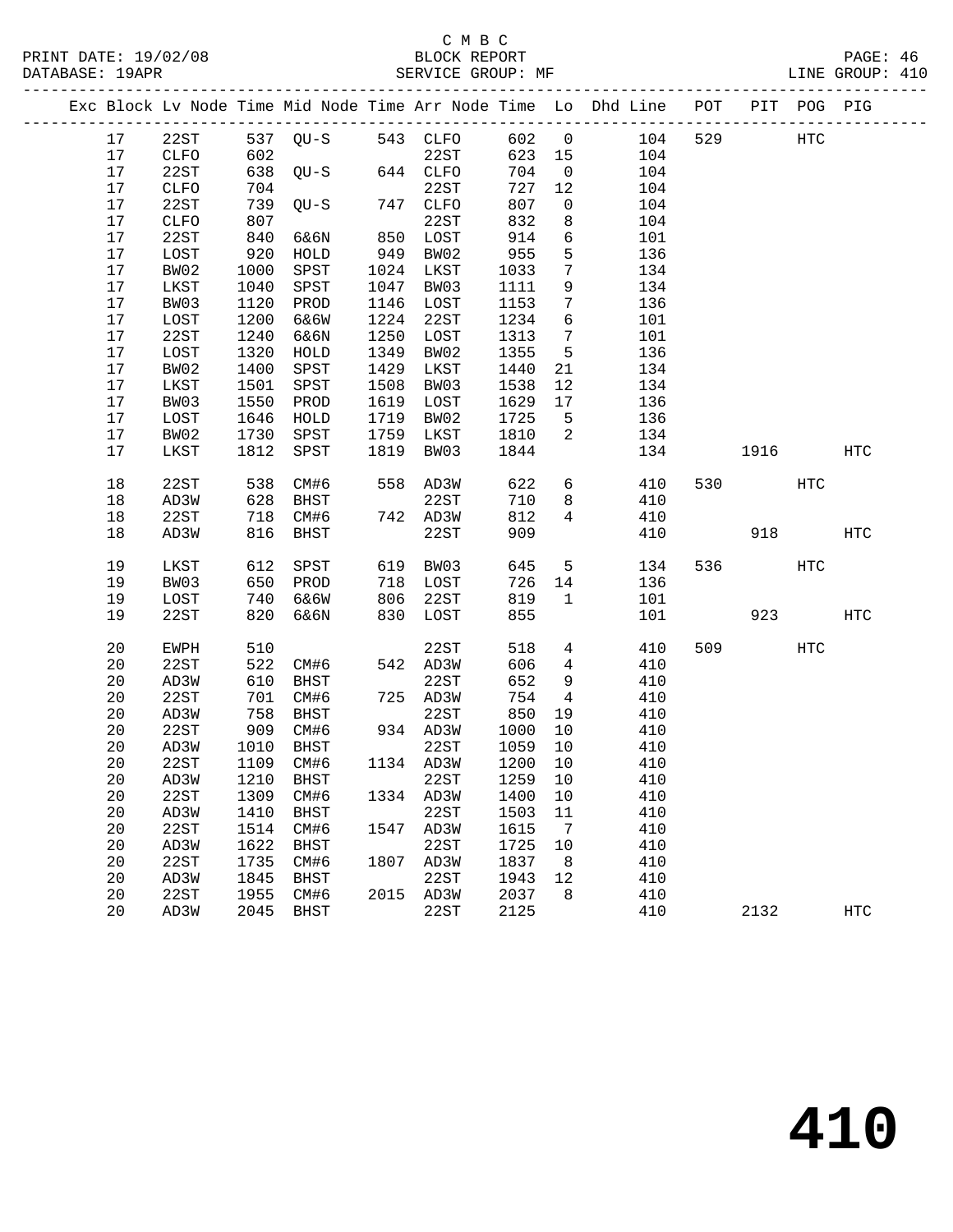### C M B C<br>BLOCK REPORT SERVICE GROUP: MF

|  |    |             |      |                             |                    |                                                       |                | Exc Block Lv Node Time Mid Node Time Arr Node Time Lo Dhd Line POT      |     |        | PIT POG PIG |            |
|--|----|-------------|------|-----------------------------|--------------------|-------------------------------------------------------|----------------|-------------------------------------------------------------------------|-----|--------|-------------|------------|
|  | 21 | 22ST        |      |                             |                    |                                                       |                | $\begin{array}{ccc} -1. & 0.30 & 4 & 410 \\ 717 & 10 & 410 \end{array}$ | 535 |        | <b>HTC</b>  |            |
|  | 21 | AD3W        |      |                             |                    | $\begin{array}{ccc}\n717 & 10 \\ \hline\n\end{array}$ |                |                                                                         |     |        |             |            |
|  | 21 | 22ST        | 727  | CM#6 753 AD3W               |                    | 824 4                                                 |                | 410                                                                     |     |        |             |            |
|  | 21 | AD3W        | 828  | BHST                        | $22ST$<br>954 AD3W | 921                                                   | 8 <sup>8</sup> | 410                                                                     |     |        |             |            |
|  | 21 | 22ST        | 929  | CM#6                        |                    | 1020                                                  | 10             | 410                                                                     |     |        |             |            |
|  | 21 | AD3W        | 1030 | BHST                        | 22ST               | 1119                                                  | 10             | 410                                                                     |     |        |             |            |
|  | 21 | 22ST        | 1129 | CM#6                        | 1154 AD3W          | 1220                                                  | 10             | 410                                                                     |     |        |             |            |
|  | 21 | AD3W        | 1230 | BHST 22ST<br>CM#6 1354 AD3W |                    | 1321                                                  | 8 <sup>8</sup> | 410                                                                     |     |        |             |            |
|  | 21 | 22ST        | 1329 |                             |                    | 1420                                                  | 10             | 410                                                                     |     |        |             |            |
|  | 21 | AD3W        | 1430 | BHST                        | 22ST               | 1523                                                  | $\overline{4}$ | 410                                                                     |     |        |             |            |
|  | 21 | 22ST        | 1527 |                             | <b>BRST</b>        | 1558                                                  | 12             | 155                                                                     |     |        |             |            |
|  | 21 | BRST        | 1610 |                             | 22ST               | 1637                                                  | 9              | 155                                                                     |     |        |             |            |
|  | 21 | 22ST        | 1646 |                             | <b>BRST</b>        | 1718                                                  | 12             | 155                                                                     |     |        |             |            |
|  | 21 | <b>BRST</b> | 1730 |                             | 22ST               | 1756                                                  | 9              | 155                                                                     |     |        |             |            |
|  | 21 | 22ST        | 1805 |                             | BRST               | 1833                                                  | $-5$           | 155                                                                     |     |        |             |            |
|  | 21 | <b>BRST</b> | 1838 |                             | 22ST               | 1901                                                  | 8              | 155                                                                     |     |        |             |            |
|  | 21 | 22ST        | 1909 |                             | <b>BRST</b>        | 1934                                                  |                | 155                                                                     |     | 1955   |             | <b>HTC</b> |
|  |    |             |      |                             |                    |                                                       |                |                                                                         |     |        |             |            |
|  | 22 | EWPH        | 521  |                             | 22ST               | 529                                                   | 4              | 410                                                                     | 520 |        | <b>HTC</b>  |            |
|  | 22 | 22ST        | 533  | CM#6 553 AD3W               |                    | 617                                                   | 5 <sup>5</sup> | 410                                                                     |     |        |             |            |
|  | 22 | AD3W        | 622  | <b>BHST</b>                 | 22ST               | 704                                                   | 8              | 410                                                                     |     |        |             |            |
|  | 22 | 22ST        | 712  | CM#6                        | 736 AD3W           | 806                                                   | $\overline{4}$ | 410                                                                     |     |        |             |            |
|  | 22 | AD3W        | 810  | BHST                        | 22ST               | 905                                                   | 14             | 410                                                                     |     |        |             |            |
|  | 22 | 22ST        | 919  | CM#6                        | 944 AD3W           | 1010                                                  | 10             | 410                                                                     |     |        |             |            |
|  | 22 | AD3W        | 1020 | BHST                        | 22ST               | 1109                                                  | 10             | 410                                                                     |     |        |             |            |
|  | 22 | 22ST        | 1119 | CM#6                        | 1144 AD3W          | 1210                                                  | 10             | 410                                                                     |     |        |             |            |
|  | 22 | AD3W        | 1220 | BHST                        | 22ST               | 1309                                                  | 10             | 410                                                                     |     |        |             |            |
|  | 22 | 22ST        | 1319 | CM#6                        | 1344 AD3W          | 1410                                                  | 10             | 410                                                                     |     |        |             |            |
|  | 22 | AD3W        | 1420 | BHST                        | 22ST               | 1513                                                  | 16             | 410                                                                     |     |        |             |            |
|  | 22 | 22ST        | 1529 | CM#6                        | 1602 AD3W          | 1630                                                  | 7              | 410                                                                     |     |        |             |            |
|  | 22 | AD3W        | 1637 | BHST                        | 22ST               | 1740                                                  | 8 <sup>8</sup> | 410                                                                     |     |        |             |            |
|  | 22 | 22ST        | 1748 | CM#6                        | 1818 AD3W          | 1845                                                  | $\overline{7}$ | 410                                                                     |     |        |             |            |
|  | 22 | AD3W        | 1852 | BHST                        | 22ST               | 1950                                                  |                | 410                                                                     |     | 1957   |             | HTC        |
|  | 23 | BRST        | 602  |                             | 22ST               | 622                                                   | 8 <sup>8</sup> | 155                                                                     |     | 541 64 | HTC         |            |
|  | 23 | 22ST        | 630  |                             | BRST               | 652 10                                                |                | 155                                                                     |     |        |             |            |
|  | 23 | <b>BRST</b> | 702  |                             | 22ST               | 728                                                   | $\overline{2}$ | 155                                                                     |     |        |             |            |
|  | 23 | 22ST        | 730  |                             | BRST               | 754                                                   | 11             | 155                                                                     |     |        |             |            |
|  | 23 | <b>BRST</b> | 805  |                             | 22ST               | 832                                                   | 14             | 155                                                                     |     |        |             |            |
|  | 23 | 22ST        | 846  |                             | <b>BRST</b>        | 910 0                                                 |                | 155                                                                     |     |        |             |            |
|  |    |             |      |                             |                    |                                                       |                |                                                                         |     |        |             |            |

23 BRST 910 22ST 934 155 943 HTC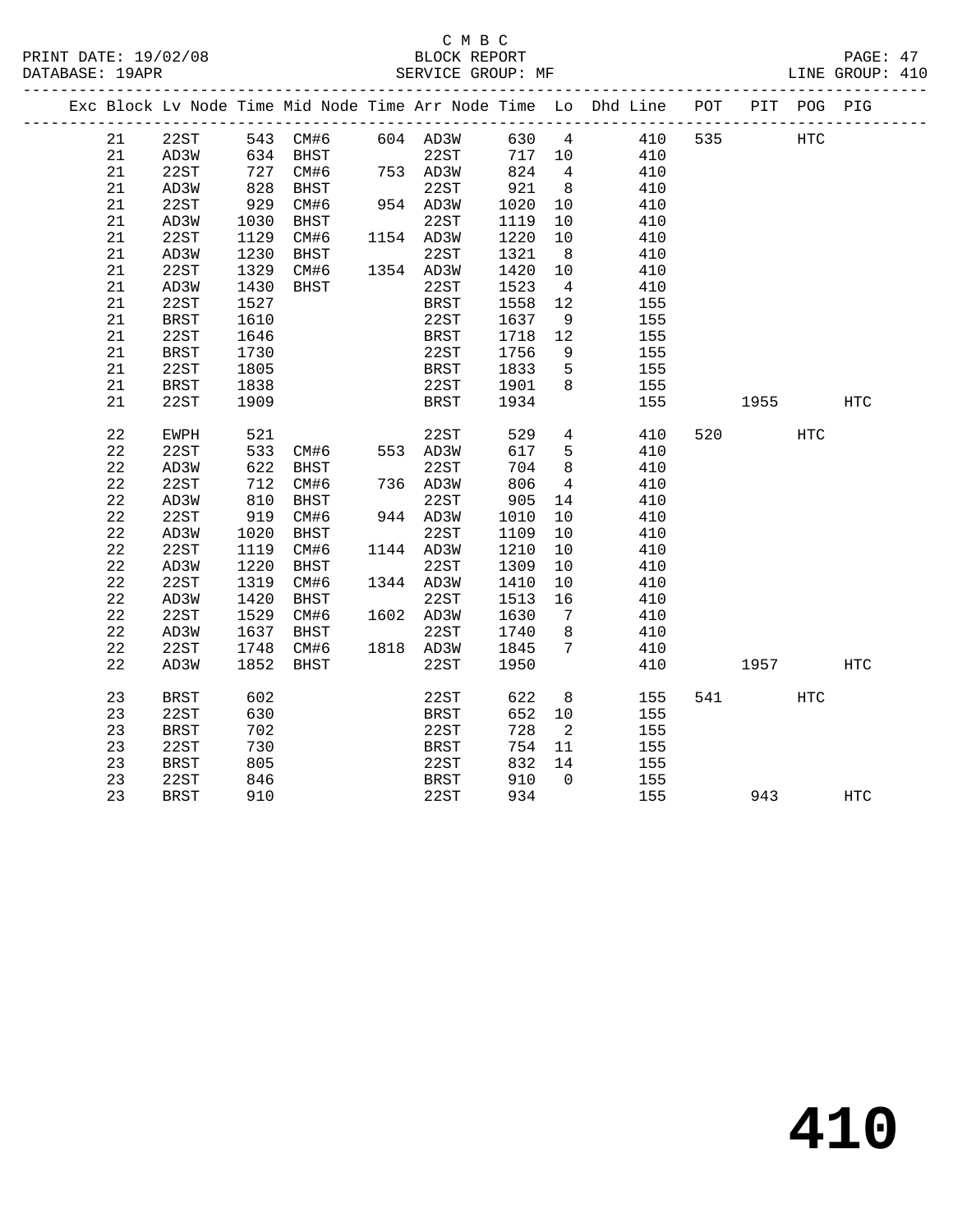|  |    |             |      |                   |                                                                         |             |        |                         | Exc Block Lv Node Time Mid Node Time Arr Node Time Lo Dhd Line POT |     |      | PIT POG PIG |                   |
|--|----|-------------|------|-------------------|-------------------------------------------------------------------------|-------------|--------|-------------------------|--------------------------------------------------------------------|-----|------|-------------|-------------------|
|  | 24 | 22ST        |      | 551 QU-S 557 CLFO |                                                                         |             | 616 0  |                         | 104                                                                | 543 |      | HTC         |                   |
|  | 24 | CLFO        | 616  |                   |                                                                         | 22ST        | 637 14 |                         | 104                                                                |     |      |             |                   |
|  | 24 | 22ST        |      | 651 QU-S          |                                                                         | 657 CLFO    | 717    | $\overline{0}$          | 104                                                                |     |      |             |                   |
|  | 24 | CLFO        | 717  |                   |                                                                         | 22ST        | 740    | 11                      | 104                                                                |     |      |             |                   |
|  | 24 | 22ST        |      | 751 QU-S          |                                                                         | 757 CLFO    | 817    | $\overline{0}$          | 104                                                                |     |      |             |                   |
|  | 24 | CLFO        | 817  |                   |                                                                         | 22ST        | 842    | 21                      | 104                                                                |     |      |             |                   |
|  | 24 | 22ST        | 903  | CM#6              |                                                                         | 928 AD3W    | 954    | 6                       | 410                                                                |     |      |             |                   |
|  | 24 | AD3W        | 1000 | BHST              |                                                                         | 22ST        | 1049   | 10                      | 410                                                                |     |      |             |                   |
|  | 24 | 22ST        | 1059 | CM#6              |                                                                         | 1124 AD3W   | 1150   | 10                      | 410                                                                |     |      |             |                   |
|  | 24 | AD3W        | 1200 | BHST              |                                                                         | 22ST        | 1249   | 10                      | 410                                                                |     |      |             |                   |
|  | 24 | 22ST        | 1259 | CM#6              |                                                                         | 1324 AD3W   | 1350   | 10                      | 410                                                                |     |      |             |                   |
|  | 24 | AD3W        | 1400 | BHST              |                                                                         | 22ST        | 1453   | 6                       | 410                                                                |     |      |             |                   |
|  | 24 | 22ST        | 1459 | CM#6              |                                                                         | 1532 AD3W   | 1600   | $\overline{7}$          | 410                                                                |     |      |             |                   |
|  | 24 | AD3W        | 1607 | BHST              |                                                                         | 22ST        | 1709   | 6                       | 410                                                                |     |      |             |                   |
|  | 24 | 22ST        | 1715 |                   |                                                                         | N8HA        | 1737   | $\overline{0}$          | 418                                                                |     |      |             |                   |
|  | 24 | N8HA        | 1737 |                   |                                                                         | 22ST        | 1759   | 16                      | 418                                                                |     |      |             |                   |
|  | 24 | 22ST        | 1815 |                   |                                                                         | N8HA        | 1837   | $\overline{0}$          | 418                                                                |     |      |             |                   |
|  | 24 | N8HA        | 1837 |                   |                                                                         | 22ST        | 1856   | $\overline{\mathbf{2}}$ | 418                                                                |     |      |             |                   |
|  | 24 | 22ST        | 1858 |                   |                                                                         | <b>BOGW</b> | 1906   |                         | 418                                                                |     | 1907 |             | $_{\mathrm{HTC}}$ |
|  |    |             |      |                   |                                                                         |             |        |                         |                                                                    |     |      |             |                   |
|  | 25 | 22ST        | 555  | CM#6 616 AD3W     |                                                                         |             | 642    |                         | $4\overline{ }$<br>410                                             |     | 547  | HTC         |                   |
|  | 25 | AD3W        | 646  | BHST              |                                                                         | 22ST        | 731    | 17                      | 410                                                                |     |      |             |                   |
|  | 25 | 22ST        | 748  |                   |                                                                         | BRST        | 812    | 13                      | 155                                                                |     |      |             |                   |
|  | 25 | <b>BRST</b> | 825  |                   |                                                                         | 22ST        | 852    | 16                      | 155                                                                |     |      |             |                   |
|  | 25 | 22ST        | 908  |                   |                                                                         | BRST        | 932    | 8 <sup>8</sup>          | 155                                                                |     |      |             |                   |
|  | 25 | BRST        | 940  |                   |                                                                         | 22ST        | 1004   | $\overline{4}$          | 155                                                                |     |      |             |                   |
|  | 25 | 22ST        | 1008 |                   |                                                                         | <b>BRST</b> | 1032   | 8                       | 155                                                                |     |      |             |                   |
|  | 25 | <b>BRST</b> | 1040 |                   |                                                                         | 22ST        | 1104   | $\overline{4}$          | 155                                                                |     |      |             |                   |
|  | 25 | 22ST        | 1108 |                   |                                                                         | BRST        | 1132   | 8                       | 155                                                                |     |      |             |                   |
|  | 25 | BRST        | 1140 |                   |                                                                         | 22ST        | 1204   | $\overline{4}$          | 155                                                                |     |      |             |                   |
|  | 25 | 22ST        | 1208 |                   |                                                                         | <b>BRST</b> | 1233   | $7\overline{ }$         | 155                                                                |     |      |             |                   |
|  | 25 | BRST        | 1240 |                   |                                                                         | 22ST        | 1304   | $\overline{4}$          | 155                                                                |     |      |             |                   |
|  | 25 | 22ST        | 1308 |                   |                                                                         | BRST        | 1332   | 8                       | 155                                                                |     |      |             |                   |
|  | 25 | <b>BRST</b> | 1340 |                   |                                                                         | 22ST        | 1404   | $\overline{4}$          | 155                                                                |     |      |             |                   |
|  | 25 | 22ST        | 1408 |                   |                                                                         | BRST        | 1435   | $5^{\circ}$             | 155                                                                |     |      |             |                   |
|  | 25 | BRST        | 1440 |                   |                                                                         | 22ST        | 1507   | 14                      | 155                                                                |     |      |             |                   |
|  | 25 | 22ST        | 1521 | CM#6 1554 AD3W    | $\begin{array}{c}\n\downarrow \\ \downarrow \\ \downarrow\n\end{array}$ |             | 1622   | 8 <sup>8</sup>          | 410                                                                |     |      |             |                   |
|  | 25 | AD3W        | 1630 | BHST              |                                                                         | 22ST        | 1733   | 22                      | 410                                                                |     |      |             |                   |
|  | 25 | 22ST        | 1755 | CM#6              |                                                                         | 1825 AD3W   | 1852   | 8 <sup>8</sup>          | 410                                                                |     |      |             |                   |
|  | 25 | AD3W        | 1900 | BHST              |                                                                         | 22ST        | 1951   |                         | 410                                                                |     | 1958 |             | <b>HTC</b>        |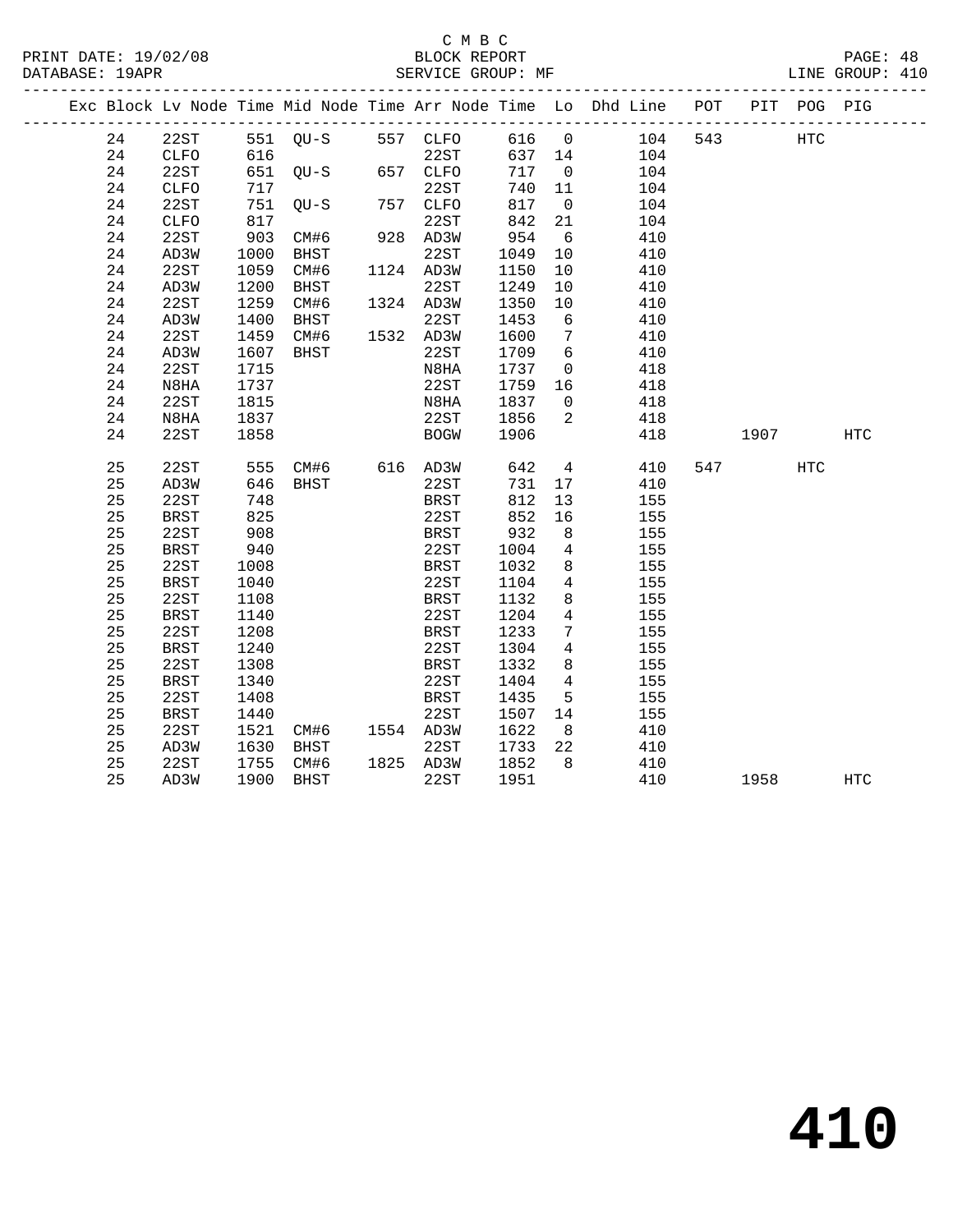### C M B C<br>BLOCK REPORT

| PRINT DATE: 19/02/08                                                                                                                                                                                                          |                   | BLOCK REPORT |  | PAGE:          |  |
|-------------------------------------------------------------------------------------------------------------------------------------------------------------------------------------------------------------------------------|-------------------|--------------|--|----------------|--|
| DATABASE: 19APR                                                                                                                                                                                                               | SERVICE GROUP: MF |              |  | INE GROUP: 410 |  |
| . The contract of the contract of the contract of the contract of the contract of the contract of the contract of the contract of the contract of the contract of the contract of the contract of the contract of the contrac |                   |              |  |                |  |

|  |    |             |      |             |      |             |      |             | Exc Block Lv Node Time Mid Node Time Arr Node Time Lo Dhd Line | POT | PIT  | POG PIG    |            |
|--|----|-------------|------|-------------|------|-------------|------|-------------|----------------------------------------------------------------|-----|------|------------|------------|
|  | 26 | LOST        | 530  | 6&6W        | 550  | 22ST        | 559  | 2           | 101                                                            | 459 |      | <b>HTC</b> |            |
|  | 26 | 22ST        | 601  | $QU-S$      | 607  | <b>CLFO</b> | 626  | 0           | 104                                                            |     |      |            |            |
|  | 26 | <b>CLFO</b> | 626  |             |      | 22ST        | 647  | 16          | 104                                                            |     |      |            |            |
|  | 26 | 22ST        | 703  | $QU-S$      | 709  | <b>CLFO</b> | 729  | 0           | 104                                                            |     |      |            |            |
|  | 26 | CLFO        | 729  |             |      | 22ST        | 752  | 16          | 104                                                            |     |      |            |            |
|  | 26 | 22ST        | 808  | $QU-S$      | 814  | <b>CLFO</b> | 834  | $\mathbf 0$ | 104                                                            |     |      |            |            |
|  | 26 | <b>CLFO</b> | 834  |             |      | 22ST        | 856  | 19          | 104                                                            |     |      |            |            |
|  | 26 | 22ST        | 915  | $OU-S$      | 921  | <b>CLFO</b> | 940  | 0           | 104                                                            |     |      |            |            |
|  | 26 | <b>CLFO</b> | 940  |             |      | 22ST        | 1001 | 9           | 104                                                            |     |      |            |            |
|  | 26 | 22ST        | 1010 | $OU-S$      | 1016 | <b>CLFO</b> | 1035 | $\Omega$    | 104                                                            |     |      |            |            |
|  | 26 | <b>CLFO</b> | 1035 |             |      | 22ST        | 1056 | 14          | 104                                                            |     |      |            |            |
|  | 26 | 22ST        | 1110 | $QU-S$      | 1116 | <b>CLFO</b> | 1135 | $\mathbf 0$ | 104                                                            |     |      |            |            |
|  | 26 | CLFO        | 1135 |             |      | 22ST        | 1156 | 14          | 104                                                            |     |      |            |            |
|  | 26 | 22ST        | 1210 | $QU-S$      | 1216 | CLFO        | 1235 | $\mathbf 0$ | 104                                                            |     |      |            |            |
|  | 26 | CLFO        | 1235 |             |      | 22ST        | 1256 | 14          | 104                                                            |     |      |            |            |
|  | 26 | 22ST        | 1310 | $OU-S$      | 1316 | <b>CLFO</b> | 1335 | 0           | 104                                                            |     |      |            |            |
|  | 26 | <b>CLFO</b> | 1335 |             |      | 22ST        | 1356 | 13          | 104                                                            |     |      |            |            |
|  | 26 | 22ST        | 1409 | $OU-S$      | 1415 | <b>CLFO</b> | 1436 | $\mathbf 0$ | 104                                                            |     |      |            |            |
|  | 26 | <b>CLFO</b> | 1436 |             |      | 22ST        | 1500 | 12          | 104                                                            |     |      |            |            |
|  | 26 | 22ST        | 1512 | $OU-S$      | 1518 | CLFO        | 1540 | $\mathbf 0$ | 104                                                            |     |      |            |            |
|  | 26 | CLFO        | 1540 |             |      | 22ST        | 1608 | 7           | 104                                                            |     |      |            |            |
|  | 26 | 22ST        | 1615 |             |      | <b>BRST</b> | 1644 | 7           | 128                                                            |     |      |            |            |
|  | 26 | BRST        | 1651 |             |      | 22ST        | 1714 | 2           | 128                                                            |     |      |            |            |
|  | 26 | 22ST        | 1716 | CM#6        | 1750 | AD3W        | 1822 | 8           | 410                                                            |     |      |            |            |
|  | 26 | AD3W        | 1830 | BHST        |      | 22ST        | 1928 | 8           | 410                                                            |     |      |            |            |
|  | 26 | 22ST        | 1936 | CM#6        | 1958 | AD3W        | 2022 | 8           | 410                                                            |     |      |            |            |
|  | 26 | AD3W        | 2030 | <b>BHST</b> |      | 22ST        | 2110 | 8           | 410                                                            |     |      |            |            |
|  | 26 | 22ST        | 2118 | CM#6        | 2138 | AD3W        | 2200 | 10          | 410                                                            |     |      |            |            |
|  | 26 | AD3W        | 2210 | <b>BHST</b> |      | 22ST        | 2252 | 7           | 410                                                            |     |      |            |            |
|  | 26 | 22ST        | 2259 | CM#6        | 2318 | AD3W        | 2340 | 10          | 410                                                            |     |      |            |            |
|  | 26 | AD3W        | 2350 | BHST        |      | 22ST        | 2426 | 23          | 410                                                            |     |      |            |            |
|  | 26 | 22ST        | 2449 | CM#6        | 2508 | AD3W        | 2530 | $\Omega$    | 410                                                            |     |      |            |            |
|  | 26 | AD3W        | 2530 | <b>BHST</b> |      | 22ST        | 2606 |             | 410                                                            |     | 2613 |            | <b>HTC</b> |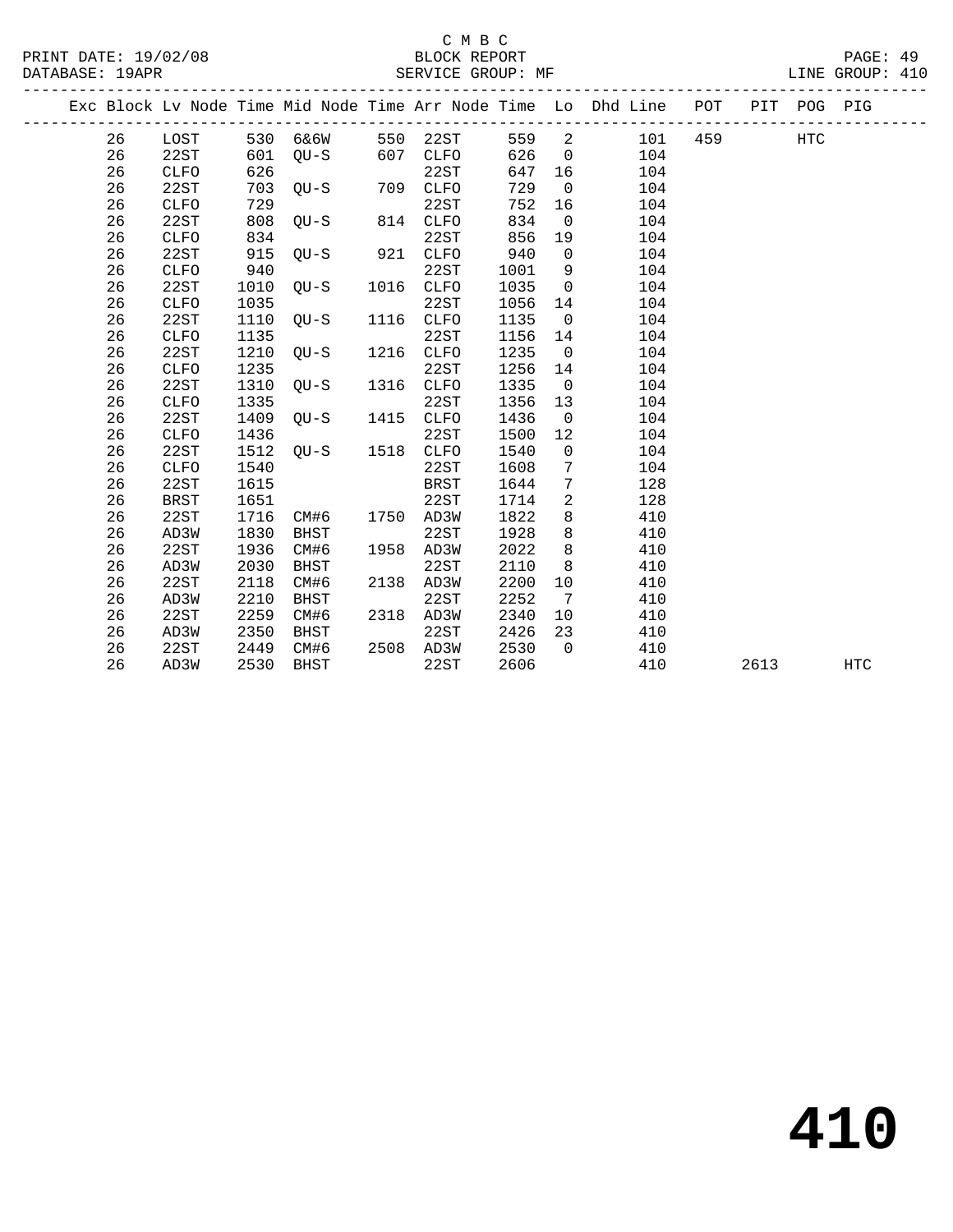|  |    | Exc Block Lv Node Time Mid Node Time Arr Node Time Lo Dhd Line POT |           |             |           |             |                  |                 |     |     |      | PIT POG PIG |                   |
|--|----|--------------------------------------------------------------------|-----------|-------------|-----------|-------------|------------------|-----------------|-----|-----|------|-------------|-------------------|
|  | 27 | 22ST                                                               | 603       |             |           | <b>BRST</b> | 621              | 9               | 128 | 551 |      | HTC         |                   |
|  | 27 | <b>BRST</b>                                                        | 630       |             |           | 22ST        | 650              | 13              | 128 |     |      |             |                   |
|  | 27 | 22ST                                                               | 703       |             |           | <b>BRST</b> | 721              | 9               | 128 |     |      |             |                   |
|  | 27 | BRST                                                               | 730       |             |           | 22ST        | 753              | 5               | 128 |     |      |             |                   |
|  | 27 | 22ST                                                               | 758       |             |           | BRST        | 821              | $\overline{4}$  | 128 |     |      |             |                   |
|  | 27 | <b>BRST</b>                                                        | 825       |             |           | 22ST        | 848              | 5               | 128 |     |      |             |                   |
|  | 27 | 22ST                                                               | 853       |             |           | <b>BRST</b> | 915              | 10              | 128 |     |      |             |                   |
|  | 27 | <b>BRST</b>                                                        | 925       |             |           | 22ST        | 944              | 9               | 128 |     |      |             |                   |
|  | 27 | 22ST                                                               | 953       |             |           | BRST        | 1013             | 12              | 128 |     |      |             |                   |
|  | 27 | <b>BRST</b>                                                        | 1025      |             |           | 22ST        | 1044             | 9               | 128 |     |      |             |                   |
|  | 27 | 22ST                                                               | 1053      |             |           | BRST        | 1113             | 12              | 128 |     |      |             |                   |
|  | 27 | <b>BRST</b>                                                        | 1125      |             |           | 22ST        | 1144             | 9               | 128 |     |      |             |                   |
|  | 27 | 22ST                                                               | 1153      |             |           | BRST        | 1213             | 12              | 128 |     |      |             |                   |
|  | 27 | <b>BRST</b>                                                        | 1225      |             |           | 22ST        | 1246             | 7               | 128 |     |      |             |                   |
|  | 27 | 22ST                                                               | 1253      |             |           | BRST        | 1313             | 12              | 128 |     |      |             |                   |
|  | 27 | <b>BRST</b>                                                        | 1325      |             |           | 22ST        | 1346             | $7\phantom{.0}$ | 128 |     |      |             |                   |
|  | 27 | 22ST                                                               | 1353      |             |           | BRST        | 1413             | 12              | 128 |     |      |             |                   |
|  | 27 | <b>BRST</b>                                                        | 1425      |             |           | 22ST        | 1448             | 7               | 128 |     |      |             |                   |
|  | 27 | 22ST                                                               | 1455      |             |           | BRST        | 1523             | 8               | 128 |     |      |             |                   |
|  | 27 | <b>BRST</b>                                                        | 1531      |             |           | 22ST        | 1554             | 5               | 128 |     |      |             |                   |
|  | 27 | 22ST                                                               | 1559      | QU-S        | 1606 CLFO |             | 1627             | $\mathsf{O}$    | 104 |     |      |             |                   |
|  | 27 | CLFO                                                               | 1627      |             |           | 22ST        | 1654             | 11              | 104 |     |      |             |                   |
|  | 27 | 22ST                                                               | 1705      | $QU-S$      | 1713      | CLFO        | 1732             | $\overline{0}$  | 104 |     |      |             |                   |
|  | 27 | CLFO                                                               | 1732      |             |           | 22ST        | 1756             | 11              | 104 |     |      |             |                   |
|  | 27 | 22ST                                                               | 1807      | $QU-S$      | 1813 CLFO |             | 1831             | $\overline{0}$  | 104 |     |      |             |                   |
|  | 27 | CLFO                                                               | 1831      |             |           | 22ST        | 1853             | 10              | 104 |     |      |             |                   |
|  | 27 | 22ST                                                               | 1903      | $OU-S$      | 1909 CLFO |             | 1928             | $\Omega$        | 104 |     |      |             |                   |
|  | 27 | <b>CLFO</b>                                                        | 1928      |             |           | 22ST        | 1950             |                 | 104 |     | 1957 |             | HTC               |
|  |    |                                                                    |           |             |           |             |                  |                 |     |     |      |             |                   |
|  | 28 | 22ST                                                               | 559       | CM#6        |           | 621 AD3W    | 648              | $4\overline{ }$ | 410 | 551 |      | HTC         |                   |
|  | 28 | AD3W                                                               | 652       | BHST        |           | 22ST        | 737              | 8               | 410 |     |      |             |                   |
|  | 28 | 22ST                                                               | 745       | CM#6        |           | 811 AD3W    | 842              | $\overline{4}$  | 410 |     |      |             |                   |
|  | 28 | AD3W                                                               | 846       | BHST        |           | 22ST        | 940              | 9               | 410 |     |      |             |                   |
|  | 28 | 22ST                                                               | 949       | CM#6        | 1014 AD3W |             | 1040             | 10              | 410 |     |      |             |                   |
|  | 28 | AD3W                                                               | 1050      | BHST        |           | 22ST        | 1139             | $10\,$          | 410 |     |      |             |                   |
|  | 28 | 22ST                                                               | 1149      | CM#6        | 1214 AD3W |             | 1240             | 10              | 410 |     |      |             |                   |
|  | 28 | AD3W                                                               | 1250      | BHST        |           | 22ST        | 1341             | 6               | 410 |     |      |             |                   |
|  | 28 | 22ST                                                               | 1347      | CM#6        | 1413 AD3W |             | 1440             | 10              | 410 |     |      |             |                   |
|  | 28 | AD3W                                                               | 1450      | BHST        |           | 22ST        | 1550             | $\overline{7}$  | 410 |     |      |             |                   |
|  | 28 | 22ST                                                               | 1557 CM#6 |             |           |             | 1631 AD3W 1700 7 |                 | 410 |     |      |             |                   |
|  | 28 | AD3W                                                               | 1707      | <b>BHST</b> |           | 22ST        | 1808             | 14              | 410 |     |      |             |                   |
|  | 28 | 22ST                                                               | 1822      | CM#6        | 1848      | AD3W        | 1915             | 7               | 410 |     |      |             |                   |
|  | 28 | AD3W                                                               | 1922      | <b>BHST</b> |           | 22ST        | 2009             | 9               | 410 |     |      |             |                   |
|  | 28 | 22ST                                                               | 2018      | CM#6        | 2038      | AD3W        | 2100             | 10              | 410 |     |      |             |                   |
|  | 28 | AD3W                                                               | 2110      | <b>BHST</b> |           | 22ST        | 2150             | 10              | 410 |     |      |             |                   |
|  | 28 | 22ST                                                               | 2200      | 6&6N        | 2209      | LOST        | 2229             | 21              | 101 |     |      |             |                   |
|  | 28 | LOST                                                               | 2250      | HOLD        | 2316      | BW02        | 2321             | 9               | 136 |     |      |             |                   |
|  | 28 | BW02                                                               | 2330      | SPST        | 2350      | LKST        | 2359             | 11              | 134 |     |      |             |                   |
|  | 28 | LKST                                                               | 2410      | SPST        | 2417      | BW03        | 2436             |                 | 134 |     | 2501 |             | $_{\mathrm{HTC}}$ |
|  | 29 | 22ST                                                               | 751       | CM#6        | 817       | AD3W        | 848              | 4               | 410 | 736 |      | HTC         |                   |
|  | 29 | AD3W                                                               | 852       | <b>BHST</b> |           | 22ST        | 946              |                 | 410 |     | 955  |             | HTC               |
|  |    |                                                                    |           |             |           |             |                  |                 |     |     |      |             |                   |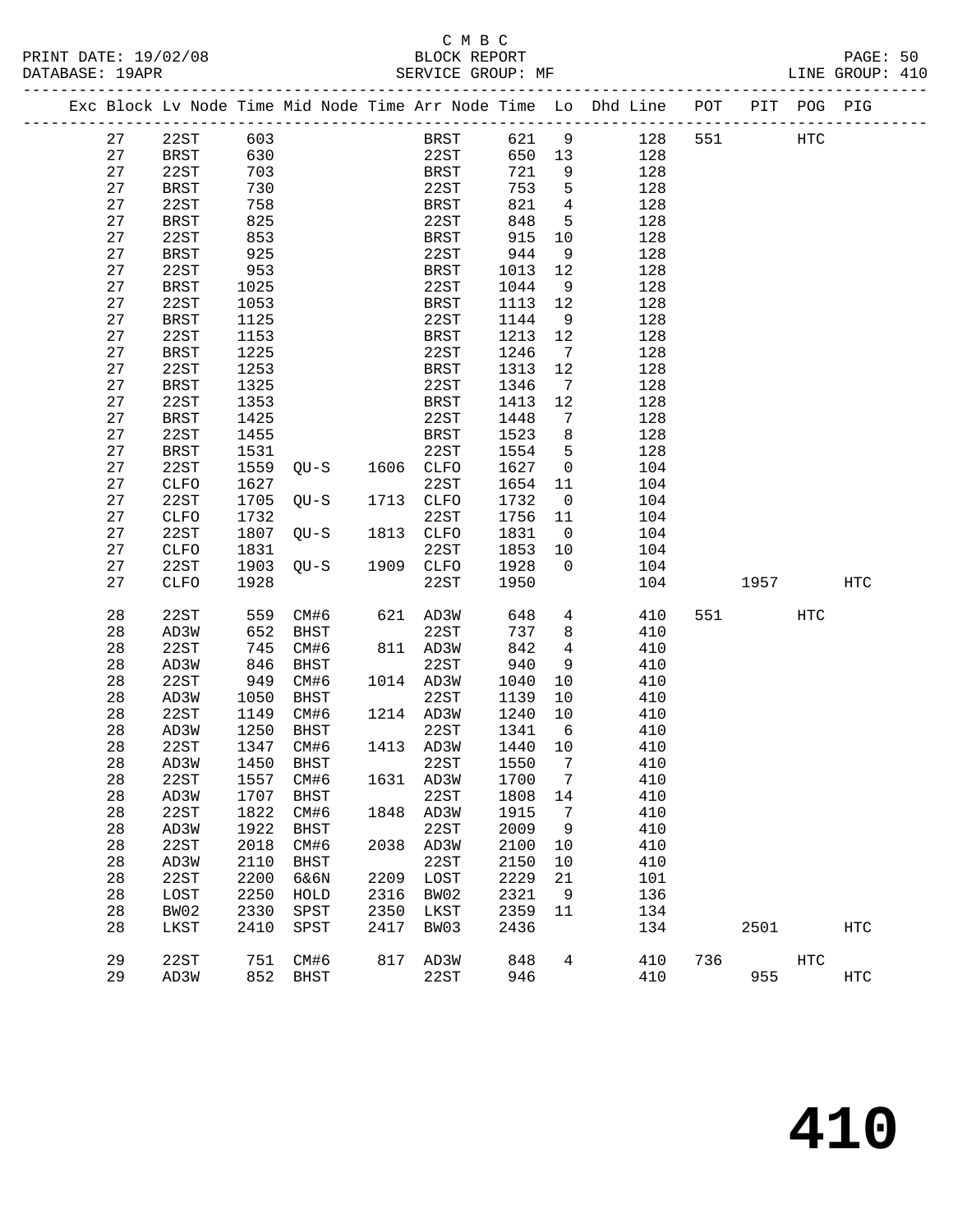### C M B C<br>BLOCK REPORT SERVICE GROUP: MF

|  |    |      |      |             |      |                        |         |                         | Exc Block Lv Node Time Mid Node Time Arr Node Time Lo Dhd Line POT |     |            | PIT POG PIG |     |
|--|----|------|------|-------------|------|------------------------|---------|-------------------------|--------------------------------------------------------------------|-----|------------|-------------|-----|
|  | 30 | BOGE | 602  |             |      | 22ST 609 0             |         |                         | 418                                                                | 601 | <b>HTC</b> |             |     |
|  | 30 | 22ST | 609  |             |      | N8HA                   | 629 0   |                         | 418                                                                |     |            |             |     |
|  | 30 | N8HA | 629  |             |      | 22ST                   | 648     | 12                      | 418                                                                |     |            |             |     |
|  | 30 | 22ST | 700  |             |      |                        | 732     | 14                      | 101                                                                |     |            |             |     |
|  | 30 | LOST | 746  |             |      |                        | 825     | $5^{\circ}$             | 136                                                                |     |            |             |     |
|  | 30 | BW02 | 830  | SPST        |      | 859 LKST               | 908     | 6                       | 134                                                                |     |            |             |     |
|  | 30 | LKST | 914  | SPST        |      | 922 BW03               | 944     | 6                       | 134                                                                |     |            |             |     |
|  | 30 | BW03 | 950  | PROD        |      | 1016 LOST              | 1023    | $7\overline{ }$         | 136                                                                |     |            |             |     |
|  | 30 | LOST | 1030 | 6&6W        |      | 1052 22ST              | 1102    | 8                       | 101                                                                |     |            |             |     |
|  | 30 | 22ST | 1110 | 6&6N        | 1120 | LOST                   | 1141    | 9                       | 101                                                                |     |            |             |     |
|  | 30 | LOST | 1150 | HOLD        | 1217 | BW02                   | 1223    | $7\phantom{.0}$         | 136                                                                |     |            |             |     |
|  | 30 | BW02 | 1230 | SPST        | 1256 | LKST                   | 1307    | $\overline{\mathbf{3}}$ | 134                                                                |     |            |             |     |
|  | 30 | LKST | 1310 | SPST        |      | 1317 BW03              | 1341    | 9                       | 134                                                                |     |            |             |     |
|  | 30 | BW03 | 1350 | PROD        |      | 1415 LOST              | 1424    | 6                       | 136                                                                |     |            |             |     |
|  | 30 | LOST | 1430 | 6&6W        | 1457 | 22ST                   | 1507    | 15                      | 101                                                                |     |            |             |     |
|  | 30 | 22ST | 1522 | 6&6N        |      |                        | 1601    | 15                      | 101                                                                |     |            |             |     |
|  | 30 | LOST |      | 1616 HOLD   |      | 1535 LOST<br>1648 BW02 | 1654    | $6\overline{6}$         | 136                                                                |     |            |             |     |
|  | 30 | BW02 |      | 1700 SPST   |      | 1730 LKST              | 1741    |                         | 134                                                                |     | 1817       |             | HTC |
|  |    |      |      |             |      |                        |         |                         |                                                                    |     |            |             |     |
|  | 31 | BRST | 622  |             |      | 22ST                   | 646     | 5 <sup>5</sup>          | 155                                                                |     | 601 700    | HTC         |     |
|  | 31 | 22ST | 651  |             |      | BRST                   | 713     | - 9                     | 155                                                                |     |            |             |     |
|  | 31 | BRST | 722  |             |      | 22ST                   | 751     | 15                      | 155                                                                |     |            |             |     |
|  | 31 | 22ST | 806  |             |      | BRST                   | 830     | 10                      | 155                                                                |     |            |             |     |
|  | 31 | BRST | 840  |             |      | 22ST                   | 907     |                         | 155                                                                |     |            | 916 — 10    | HTC |
|  |    |      |      |             |      |                        |         |                         |                                                                    |     |            |             |     |
|  | 32 | HTCW | 449  | <b>BHST</b> |      | AD3W                   | 520     |                         | $\overline{0}$<br>410                                              |     | 448        | <b>HTC</b>  |     |
|  | 32 | AD3W | 520  | BHST        |      | 22ST                   | 602     | 9                       | 410                                                                |     |            |             |     |
|  | 32 | 22ST | 611  | CM#6        |      | 633 AD3W               | 700     | $\overline{4}$          | 410                                                                |     |            |             |     |
|  | 32 | AD3W | 704  | BHST        |      | 22ST                   | 749     | 14                      | 410                                                                |     |            |             |     |
|  | 32 | 22ST | 803  | CM#6        |      | 829 AD3W               | 900     | $\overline{4}$          | 410                                                                |     |            |             |     |
|  | 32 | AD3W | 904  | BHST        |      | 22ST                   | 956     | 13                      | 410                                                                |     |            |             |     |
|  | 32 | 22ST | 1009 | CM#6        |      | 1034 AD3W              | 1100    | 10                      | 410                                                                |     |            |             |     |
|  | 32 | AD3W | 1110 | BHST        |      | 22ST                   | 1159    | 10                      | 410                                                                |     |            |             |     |
|  | 32 | 22ST | 1209 | CM#6        |      | 1234 AD3W              | 1300    | 10                      | 410                                                                |     |            |             |     |
|  | 32 | AD3W | 1310 | BHST        |      | 22ST                   | 1401    | $\overline{\mathbf{3}}$ | 410                                                                |     |            |             |     |
|  | 32 | 22ST | 1404 | CM#6        |      | 1430 AD3W              | 1457 13 |                         | 410                                                                |     |            |             |     |
|  | 32 | AD3W | 1510 | BHST        |      | 22ST                   | 1610    | 6                       | 410                                                                |     |            |             |     |
|  | 32 | 22ST | 1616 | CM#6        |      | 1649 AD3W              | 1722    | 8 <sup>8</sup>          | 410                                                                |     |            |             |     |
|  | 32 | AD3W | 1730 | BHST        |      | 22ST                   | 1830 15 |                         | 410                                                                |     |            |             |     |
|  | 32 | 22ST | 1845 |             |      | N8HA                   | 1907 0  |                         | 418                                                                |     |            |             |     |

32 N8HA 1907 22ST 1924 418 1931 HTC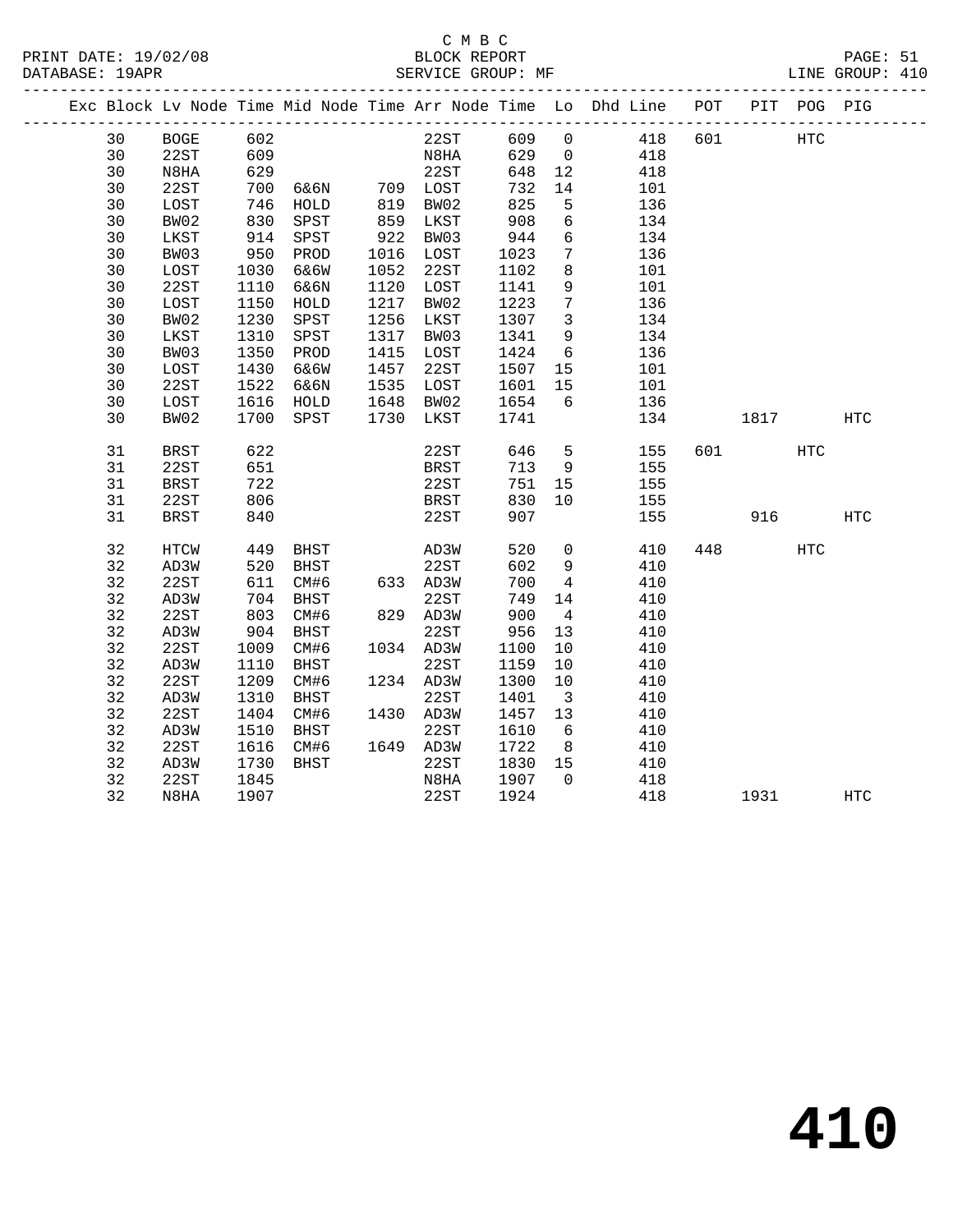|  |    |             |                 |          |                                           |           |       |                         | Exc Block Lv Node Time Mid Node Time Arr Node Time Lo Dhd Line POT |     |          | PIT POG PIG  |                   |
|--|----|-------------|-----------------|----------|-------------------------------------------|-----------|-------|-------------------------|--------------------------------------------------------------------|-----|----------|--------------|-------------------|
|  | 33 | 22ST        |                 |          |                                           |           | 550   | $\overline{0}$          | 104                                                                | 517 |          | $_{\rm HTC}$ |                   |
|  | 33 | CLFO        |                 |          |                                           |           | 611   | 9                       | 104                                                                |     |          |              |                   |
|  | 33 | 22ST        | 620             | 6&6N     |                                           | 629 LOST  | 649   | $\overline{\mathbf{3}}$ | 101                                                                |     |          |              |                   |
|  | 33 | LOST        | 652             | HOLD     |                                           | 721 BW02  | 727   | $\mathbf{3}$            | 136                                                                |     |          |              |                   |
|  | 33 | BW02        | $\frac{1}{813}$ | SPST     | $\begin{array}{c} 757 \\ 821 \end{array}$ | 757 LKST  | 806   | $7\phantom{.0}$         | 134                                                                |     |          |              |                   |
|  | 33 | LKST        |                 | SPST     |                                           | BW03      | 847   | $\mathbf{3}$            | 134                                                                |     |          |              |                   |
|  | 33 | BW03        | 850             | PROD     |                                           | 916 LOST  | 925   | 5                       | 136                                                                |     |          |              |                   |
|  | 33 | LOST        | 930             | 6&6W     |                                           | 952 22ST  | 1002  | 8                       | 101                                                                |     |          |              |                   |
|  | 33 | 22ST        | 1010            | 6&6N     |                                           | 1020 LOST | 1041  | 9                       | 101                                                                |     |          |              |                   |
|  | 33 | LOST        | 1050            | HOLD     |                                           | 1117 BW02 | 1123  | $7\phantom{.0}$         | 136                                                                |     |          |              |                   |
|  | 33 | BW02        | 1130            | SPST     |                                           | 1154 LKST | 1203  | $7\phantom{.0}$         | 134                                                                |     |          |              |                   |
|  | 33 | LKST        | 1210            | SPST     | 1217                                      | BW03      | 1241  | 9                       | 134                                                                |     |          |              |                   |
|  | 33 | BW03        | 1250            | PROD     |                                           | 1315 LOST | 1324  | 6                       | 136                                                                |     |          |              |                   |
|  | 33 | LOST        | 1330            | 6&6W     |                                           | 1354 22ST | 1404  | $6\overline{6}$         | 101                                                                |     |          |              |                   |
|  | 33 | 22ST        | 1410            | 6&6N     |                                           | 1422 LOST | 1447  | $\overline{\mathbf{3}}$ | 101                                                                |     |          |              |                   |
|  | 33 | LOST        | 1450            | HOLD     |                                           | 1522 BW02 | 1528  | $\overline{\mathbf{c}}$ | 136                                                                |     |          |              |                   |
|  | 33 | BW02        | 1530            | SPST     | 1602                                      | LKST      | 1613  | 20                      | 134                                                                |     |          |              |                   |
|  | 33 | LKST        | 1633            | SPST     |                                           | 1640 BW03 | 1708  | 12                      | 134                                                                |     |          |              |                   |
|  | 33 | BW03        | 1720            | PROD     |                                           | 1748 LOST | 1758  |                         | 136                                                                |     | 1826     |              | HTC               |
|  |    |             |                 |          |                                           |           |       |                         |                                                                    |     |          |              |                   |
|  | 34 | 22ST        | 623             | CM#6     |                                           | 645 AD3W  | 712   | $\overline{4}$          | 410                                                                |     | 611 7    | HTC          |                   |
|  | 34 | AD3W        | 716             | BHST     |                                           | 22ST      | 806   | 9                       | 410                                                                |     |          |              |                   |
|  | 34 | 22ST        | $\frac{1}{815}$ | CM#6     |                                           | 841 AD3W  | 912   | $\overline{4}$          | 410                                                                |     |          |              |                   |
|  | 34 | AD3W        | 916             | BHST     |                                           | 22ST      | 1005  | 14                      | 410                                                                |     |          |              |                   |
|  | 34 | 22ST        | 1019            | CM#6     |                                           | 1044 AD3W | 1110  | 10                      | 410                                                                |     |          |              |                   |
|  | 34 | AD3W        | 1120            | BHST     |                                           | 22ST      | 1209  | 10                      | 410                                                                |     |          |              |                   |
|  | 34 | 22ST        | 1219            | CM#6     |                                           | 1244 AD3W | 1310  | 10                      | 410                                                                |     |          |              |                   |
|  | 34 | AD3W        | 1320            | BHST     |                                           | 22ST      | 1411  | 6                       | 410                                                                |     |          |              |                   |
|  | 34 | 22ST        | 1417            | CM#6     |                                           | 1443 AD3W | 1510  | 14                      | 410                                                                |     |          |              |                   |
|  | 34 | AD3W        | 1524            | BHST     |                                           | 22ST      | 1624  | 6                       | 410                                                                |     |          |              |                   |
|  | 34 | 22ST        | 1630            | CM#6     |                                           | 1704 AD3W | 1737  | 8 <sup>8</sup>          | 410                                                                |     |          |              |                   |
|  | 34 | AD3W        | 1745            | BHST     |                                           | 22ST      | 1845  | 10                      | 410                                                                |     |          |              |                   |
|  | 34 | 22ST        | 1855            | CM#6     |                                           | 1919 AD3W | 1945  | $7\overline{ }$         | 410                                                                |     |          |              |                   |
|  | 34 | AD3W        | 1952            | BHST     |                                           | 22ST      | 2037  |                         | 410                                                                |     | 2044     |              | HTC               |
|  |    |             |                 |          |                                           |           |       |                         |                                                                    |     |          |              |                   |
|  | 35 | 22ST        | 625             | QU-S     |                                           | 631 CLFO  | 652   |                         | $\overline{0}$<br>104                                              |     | 613 — 10 | HTC          |                   |
|  | 35 | CLFO        | 652             |          |                                           | 22ST      | 715   | 12                      | 104                                                                |     |          |              |                   |
|  | 35 | 22ST        | 727             | QU-S     |                                           | 735 CLFO  | 755   | $\overline{0}$          | 104                                                                |     |          |              |                   |
|  | 35 | CLFO        | 755             |          |                                           | 22ST      | 820   | $4\overline{4}$         | 104                                                                |     |          |              |                   |
|  | 35 | 22ST        |                 | 824 QU-S |                                           | 832 CLFO  | 851 0 |                         | 104                                                                |     |          |              |                   |
|  | 35 | <b>CLFO</b> | 851             |          |                                           | 22ST      | 913   |                         | 104                                                                |     | 922      |              | <b>HTC</b>        |
|  |    |             |                 |          |                                           |           |       |                         |                                                                    |     |          |              |                   |
|  | 36 | 22ST        | 634             | CM#6     |                                           | 656 AD3W  | 724   | 4                       | 410                                                                | 622 |          | HTC          |                   |
|  | 36 | AD3W        | 728             | BHST     |                                           | 22ST      | 818   | 9                       | 410                                                                |     |          |              |                   |
|  | 36 | 22ST        | 827             | CM#6     | 853                                       | AD3W      | 924   | 4                       | 410                                                                |     |          |              |                   |
|  | 36 | AD3W        | 928             | BHST     |                                           | 22ST      | 1017  |                         | 410                                                                |     | 1026     |              | <b>HTC</b>        |
|  | 37 | <b>BOGE</b> | 626             |          |                                           | 22ST      | 633   | 2                       | 418                                                                | 625 |          | HTC          |                   |
|  | 37 | 22ST        | 635             |          |                                           | N8HA      | 657   | $\mathbf 0$             | 418                                                                |     |          |              |                   |
|  | 37 | N8HA        | 657             |          |                                           | 22ST      | 716   | 19                      | 418                                                                |     |          |              |                   |
|  | 37 | 22ST        | 735             |          |                                           | N8HA      | 758   | 0                       | 418                                                                |     |          |              |                   |
|  | 37 | N8HA        | 758             |          |                                           | 22ST      | 820   | 15                      | 418                                                                |     |          |              |                   |
|  | 37 | 22ST        | 835             |          |                                           | N8HA      | 858   | 0                       | 418                                                                |     |          |              |                   |
|  | 37 | N8HA        | 858             |          |                                           | HTCE      | 910   |                         | 418                                                                |     | 911      |              | $_{\mathrm{HTC}}$ |
|  |    |             |                 |          |                                           |           |       |                         |                                                                    |     |          |              |                   |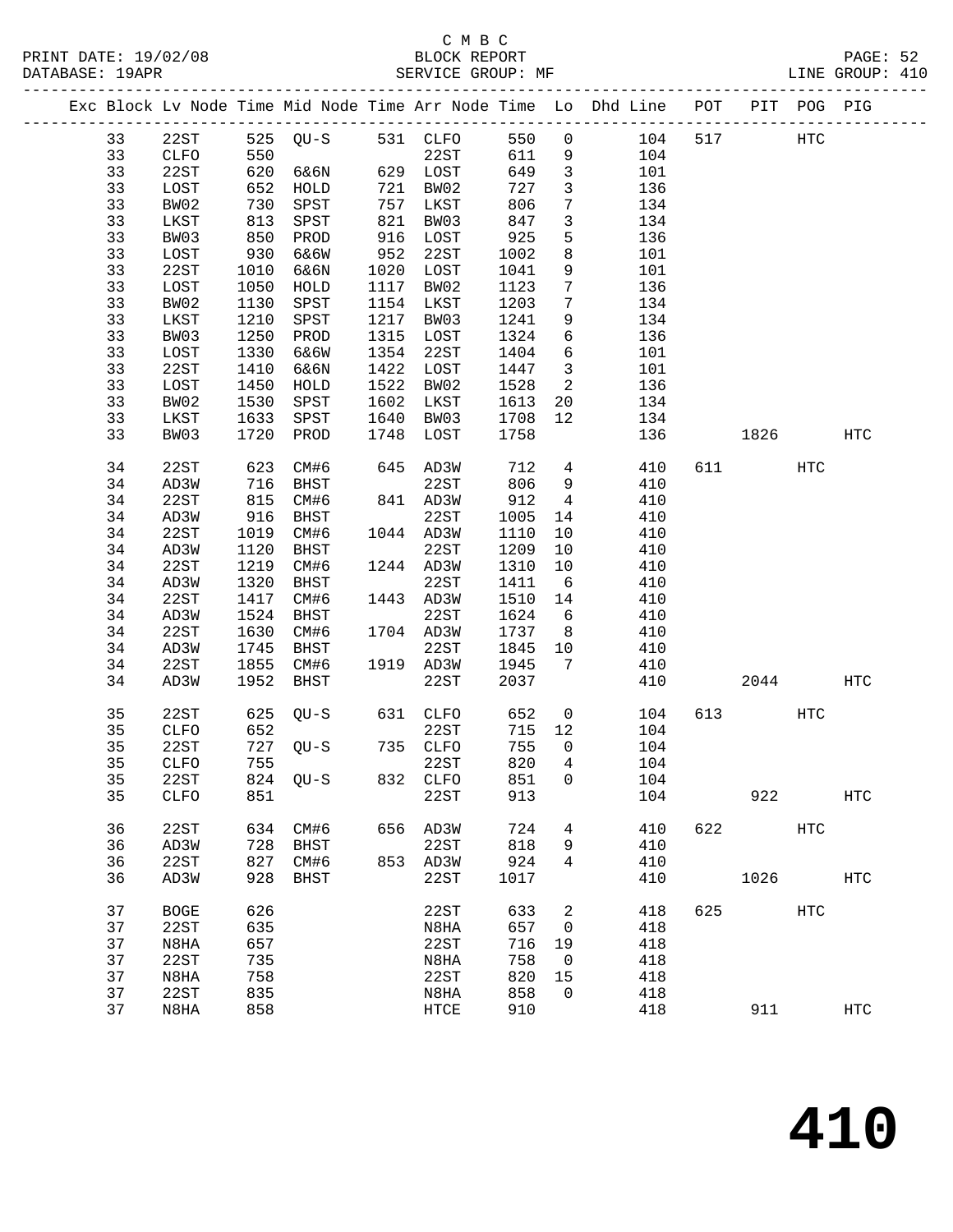# C M B C<br>BLOCK REPORT

DATABASE: 19APR SERVICE GROUP: MF LINE GROUP: 410

| PAIAPACH ISALIV |           |                  |     |          |     | DERVICE GROUP PH |                        |   |                                                                |                 |     | TTME OROOL . TIO |  |
|-----------------|-----------|------------------|-----|----------|-----|------------------|------------------------|---|----------------------------------------------------------------|-----------------|-----|------------------|--|
|                 |           |                  |     |          |     |                  |                        |   | Exc Block Lv Node Time Mid Node Time Arr Node Time Lo Dhd Line | POT PIT POG PIG |     |                  |  |
|                 | 38        | 22ST             |     | 640 6&6N |     | 649 LOST         | 709 7                  |   | 101                                                            | 628             | HTC |                  |  |
|                 | 38        | LOST             | 716 | HOLD     |     | 749 BW02         | 755 5                  |   | 136                                                            |                 |     |                  |  |
|                 | 38        | BW02             | 800 | SPST     | 829 | LKST             | 838                    | 4 | 134                                                            |                 |     |                  |  |
|                 | 38        | LKST             | 842 | SPST     |     | 850 BW03         | 914                    | 6 | 134                                                            |                 |     |                  |  |
|                 | <u>ാറ</u> | DMO <sub>2</sub> |     | ana noon |     | $0.1C$ TO $CD$   | $\cap$ $\Gamma$ $\cap$ |   | 12C                                                            |                 |     |                  |  |

| 38 | LKST        | 842  | SPST         | 850  | BW03          | 914   | 6                | 134 |     |      |                   |                   |
|----|-------------|------|--------------|------|---------------|-------|------------------|-----|-----|------|-------------------|-------------------|
| 38 | BW03        | 920  | PROD         | 946  | LOST          | 953   | $7\phantom{.0}$  | 136 |     |      |                   |                   |
| 38 | LOST        | 1000 | 6&6W         | 1022 | 22ST          | 1032  | 8                | 101 |     |      |                   |                   |
| 38 | 22ST        | 1040 | 6&6N         | 1050 | LOST          | 1111  | 9                | 101 |     |      |                   |                   |
| 38 | LOST        | 1120 | ${\tt HOLD}$ | 1147 | BW02          | 1153  | $\boldsymbol{7}$ | 136 |     |      |                   |                   |
| 38 | BW02        | 1200 | SPST         | 1226 | LKST          | 1237  | $\mathbf{3}$     | 134 |     |      |                   |                   |
| 38 | LKST        | 1240 | SPST         | 1247 | BW03          | 1311  | 9                | 134 |     |      |                   |                   |
| 38 | BW03        | 1320 | PROD         | 1345 | LOST          | 1354  | 6                | 136 |     |      |                   |                   |
| 38 | LOST        | 1400 | 6&6W         | 1424 | 22ST          | 1434  | 6                | 101 |     |      |                   |                   |
| 38 | 22ST        | 1440 | 6&6N         | 1453 | LOST          | 1518  | 22               | 101 |     |      |                   |                   |
| 38 | LOST        | 1540 | 6&6W         | 1609 | 22ST          | 1620  | 4                | 101 |     |      |                   |                   |
| 38 | 22ST        | 1624 | 6&6N         | 1638 | $_{\rm LOST}$ | 1704  | 12               | 101 |     |      |                   |                   |
| 38 | LOST        | 1716 | HOLD         | 1748 | BW02          | 1754  | $\epsilon$       | 136 |     |      |                   |                   |
| 38 | BW02        | 1800 | SPST         | 1828 | LKST          | 1838  | $\mathbf{2}$     | 134 |     |      |                   |                   |
| 38 | LKST        | 1840 | SPST         | 1847 | BW03          | 1910  | 10               | 134 |     |      |                   |                   |
| 38 | BW03        | 1920 | PROD         | 1943 | LOST          | 1950  | 10               | 136 |     |      |                   |                   |
| 38 | LOST        | 2000 | 6&6W         | 2020 | 22ST          | 2028  |                  | 101 |     | 2035 |                   | HTC               |
|    |             |      |              |      |               |       |                  |     |     |      |                   |                   |
| 39 | 22ST        | 644  | CM#6         | 707  | AD3W          | 736   | 4                | 410 | 632 |      | <b>HTC</b>        |                   |
| 39 | AD3W        | 740  | BHST         |      | 22ST          | 831   | $\,8\,$          | 410 |     |      |                   |                   |
| 39 | 22ST        | 839  | CM#6         | 905  | AD3W          | 936   | $\overline{4}$   | 410 |     |      |                   |                   |
| 39 | AD3W        | 940  | BHST         |      | 22ST          | 1029  | 10               | 410 |     |      |                   |                   |
| 39 | 22ST        | 1039 | CM#6         | 1104 | AD3W          | 1130  | 10               | 410 |     |      |                   |                   |
| 39 | AD3W        | 1140 | BHST         |      | 22ST          | 1229  | 10               | 410 |     |      |                   |                   |
| 39 | 22ST        | 1239 | CM#6         | 1304 | AD3W          | 1330  | 10               | 410 |     |      |                   |                   |
| 39 | AD3W        | 1340 | BHST         |      | 22ST          | 1431  | $\mathbf{3}$     | 410 |     |      |                   |                   |
| 39 | 22ST        | 1434 | CM#6         | 1500 | AD3W          | 1527  | 11               | 410 |     |      |                   |                   |
| 39 | AD3W        | 1538 | BHST         |      | 22ST          | 1638  | 7                | 410 |     |      |                   |                   |
| 39 | 22ST        | 1645 | CM#6         | 1719 | AD3W          | 1752  | $\,8\,$          | 410 |     |      |                   |                   |
| 39 | AD3W        | 1800 | BHST         |      | 22ST          | 1900  | 14               | 410 |     |      |                   |                   |
| 39 | 22ST        | 1914 | CM#6         | 1936 | AD3W          | 2000  | $7\phantom{.0}$  | 410 |     |      |                   |                   |
| 39 | AD3W        | 2007 | BHST         |      | 22ST          | 2049  | 11               | 410 |     |      |                   |                   |
| 39 | 22ST        | 2100 | 6&6N         | 2109 | LOST          | 2129  |                  | 101 |     | 2153 |                   | HTC               |
| 40 | LOST        | 720  | 6&6W         | 746  | 22ST          | 759   | 6                | 101 | 649 |      | <b>HTC</b>        |                   |
| 40 | 22ST        | 805  |              |      | N8HA          | 829   | 0                | 418 |     |      |                   |                   |
| 40 | N8HA        | 829  |              |      | 22ST          | 852   | 13               | 418 |     |      |                   |                   |
| 40 | 22ST        | 905  |              |      | N8HA          | 928   | 0                | 418 |     |      |                   |                   |
| 40 | N8HA        | 928  |              |      | HTCE          | 940   |                  | 418 |     | 941  |                   | $_{\mathrm{HTC}}$ |
|    |             |      |              |      |               |       |                  |     |     |      |                   |                   |
| 41 | <b>BRST</b> | 542  |              |      | 22ST          | 601   | 9                | 155 | 521 |      | $_{\mathrm{HTC}}$ |                   |
| 41 | 22ST        | 610  |              |      | BRST          | 631   | 11               | 155 |     |      |                   |                   |
| 41 | <b>BRST</b> | 642  |              |      | 22ST          | 707 5 |                  | 155 |     |      |                   |                   |
| 41 | 22ST        | 712  |              |      | <b>BRST</b>   | 736   | 9                | 155 |     |      |                   |                   |
| 41 | <b>BRST</b> | 745  |              |      | 22ST          | 812   | 16               | 155 |     |      |                   |                   |
| 41 | 22ST        | 828  |              |      | <b>BRST</b>   | 852   | 3                | 155 |     |      |                   |                   |
| 41 | <b>BRST</b> | 855  |              |      | 22ST          | 922   |                  | 155 |     | 931  |                   | <b>HTC</b>        |
|    |             |      |              |      |               |       |                  |     |     |      |                   |                   |
| 42 | 22ST        | 721  | CM#6         | 747  | AD3W          | 818   | 4                | 410 | 706 |      | HTC               |                   |
| 42 | AD3W        | 822  | BHST         |      | 22ST          | 915   |                  | 410 |     | 924  |                   | <b>HTC</b>        |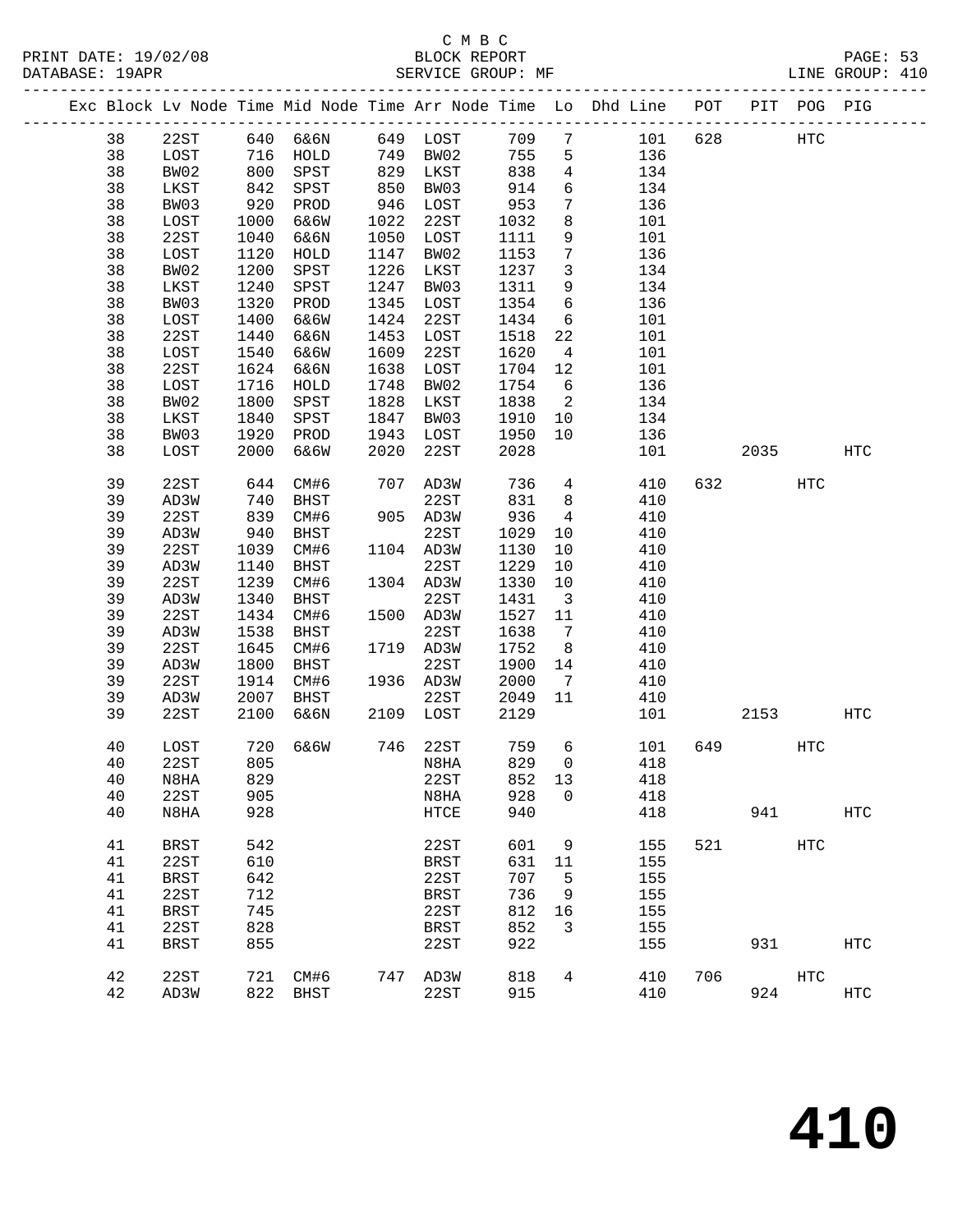|  |    |      |      |             |      |           |       |                            | Exc Block Lv Node Time Mid Node Time Arr Node Time Lo Dhd Line | POT |             | PIT POG PIG |            |
|--|----|------|------|-------------|------|-----------|-------|----------------------------|----------------------------------------------------------------|-----|-------------|-------------|------------|
|  | 43 | MTST |      | 745 SPST    |      | 812 LOST  | 834 6 |                            | 110                                                            | 720 |             | HTC         |            |
|  | 43 | LOST | 840  | SPST        |      | 903 MTST  | 930   | 10                         | 110                                                            |     |             |             |            |
|  | 43 | MTST | 940  | SPST        |      | 1004 LOST | 1024  | 11                         | 110                                                            |     |             |             |            |
|  | 43 | LOST | 1035 | SPST        | 1058 | MTST      | 1124  | 16                         | 110                                                            |     |             |             |            |
|  | 43 | MTST | 1140 | SPST        | 1204 | LOST      | 1226  | - 9                        | 110                                                            |     |             |             |            |
|  | 43 | LOST | 1235 | SPST        | 1258 | MTST      | 1325  | 15                         | 110                                                            |     |             |             |            |
|  | 43 | MTST | 1340 |             | 1407 |           | 1429  |                            | 110                                                            |     |             |             |            |
|  |    |      |      | SPST        | 1458 | LOST      |       | $5^{\circ}$                |                                                                |     |             |             |            |
|  | 43 | LOST | 1434 | SPST        |      | MTST      | 1532  | $\overline{1}$             | 110                                                            |     |             |             |            |
|  | 43 | MTST | 1533 |             |      | EDST      | 1553  | 2                          | 119                                                            |     |             |             |            |
|  | 43 | EDST | 1555 |             |      | MTST      | 1621  | 12                         | 119                                                            |     |             |             |            |
|  | 43 | MTST | 1633 |             |      | EDST      | 1654  | $\overline{\phantom{a}}^2$ | 119                                                            |     |             |             |            |
|  | 43 | EDST | 1656 |             |      | MTST      | 1721  | 13                         | 119                                                            |     |             |             |            |
|  | 43 | MTST | 1734 |             |      | EDST      | 1754  | 2                          | 119                                                            |     |             |             |            |
|  | 43 | EDST | 1756 |             |      | MTST      | 1820  |                            | 119                                                            |     | 1842        |             | HTC        |
|  | 44 | 22ST | 739  | CM#6        |      | 805 AD3W  | 836   | $4\overline{ }$            | 410                                                            | 724 |             | HTC         |            |
|  | 44 | AD3W | 840  | BHST        |      | 22ST      | 934   |                            | 410                                                            |     | 943         |             | HTC        |
|  | 45 | 22ST | 617  | CM#6        |      | 639 AD3W  | 706   | $\overline{4}$             | 410                                                            | 605 |             | HTC         |            |
|  | 45 | AD3W | 710  | BHST        |      | 22ST      | 755   | 14                         | 410                                                            |     |             |             |            |
|  | 45 | 22ST | 809  | CM#6        |      | 835 AD3W  | 906   | $4\overline{ }$            | 410                                                            |     |             |             |            |
|  | 45 | AD3W | 910  | BHST        |      | 22ST      | 1002  |                            | 410                                                            |     | 1011        |             | HTC        |
|  |    |      |      |             |      |           |       |                            |                                                                |     |             |             |            |
|  | 46 | 22ST | 1442 | CM#6        |      | 1508 AD3W | 1535  | 10                         | 410                                                            |     | 1426 200    | HTC         |            |
|  | 46 | AD3W | 1545 | BHST        |      | 22ST      | 1645  | 9                          | 410                                                            |     |             |             |            |
|  | 46 | 22ST | 1654 | CM#6        |      | 1728 AD3W | 1800  | $\overline{7}$             | 410                                                            |     |             |             |            |
|  | 46 | AD3W | 1807 | BHST        |      | 22ST      | 1907  | 14                         | 410                                                            |     |             |             |            |
|  | 46 | 22ST | 1921 | CM#6        |      | 1943 AD3W | 2007  | 8 <sup>8</sup>             | 410                                                            |     |             |             |            |
|  | 46 | AD3W | 2015 | BHST        |      | 22ST      | 2057  | $6\overline{6}$            | 410                                                            |     |             |             |            |
|  | 46 | 22ST | 2103 | CM#6        |      | 2123 AD3W | 2145  | 10                         | 410                                                            |     |             |             |            |
|  | 46 | AD3W | 2155 | BHST        |      | 22ST      | 2235  |                            | 410                                                            |     | 2242        |             | HTC        |
|  | 47 | 22ST | 1444 | CM#6        |      | 1516 AD3W | 1544  | 8                          | 410                                                            |     | 1428   1428 | HTC         |            |
|  | 47 | AD3W | 1552 | BHST        |      | 22ST      | 1652  | 9                          | 410                                                            |     |             |             |            |
|  | 47 | 22ST | 1701 | CM#6        |      | 1735 AD3W | 1807  | 8 <sup>8</sup>             | 410                                                            |     |             |             |            |
|  | 47 | AD3W | 1815 | BHST        |      | 22ST      | 1915  | 14                         | 410                                                            |     |             |             |            |
|  | 47 | 22ST | 1929 | CM#6        |      | 1951 AD3W | 2015  | 7                          | 410                                                            |     |             |             |            |
|  | 47 | AD3W | 2022 | BHST        |      | 22ST      | 2104  |                            | 410                                                            |     | 2111        |             | HTC        |
|  | 48 | 22ST |      |             |      |           |       |                            | 1452 QU-S 1458 CLFO 1519 0 104 1436                            |     |             | HTC         |            |
|  | 48 | CLFO | 1519 |             |      | 22ST      | 1545  | 6                          | 104                                                            |     |             |             |            |
|  | 48 | 22ST | 1551 | CM#6        | 1624 | AD3W      | 1652  | 8                          | 410                                                            |     |             |             |            |
|  | 48 | AD3W | 1700 | BHST        |      | 22ST      | 1801  | 11                         | 410                                                            |     |             |             |            |
|  | 48 | 22ST | 1812 | CM#6        | 1840 | AD3W      | 1907  | 8                          | 410                                                            |     |             |             |            |
|  | 48 | AD3W | 1915 | <b>BHST</b> |      | 22ST      | 2002  | 8                          | 410                                                            |     |             |             |            |
|  | 48 | 22ST | 2010 | CM#6        | 2030 | AD3W      | 2052  | 9                          | 410                                                            |     |             |             |            |
|  | 48 | AD3W | 2101 | <b>BHST</b> |      | 22ST      | 2141  | 17                         | 410                                                            |     |             |             |            |
|  | 48 | 22ST | 2158 | CM#6        | 2218 | AD3W      | 2240  | 10                         | 410                                                            |     |             |             |            |
|  | 48 | AD3W | 2250 | <b>BHST</b> |      | 22ST      | 2330  | 19                         | 410                                                            |     |             |             |            |
|  | 48 | 22ST | 2349 | CM#6        | 2408 | AD3W      | 2430  | 10                         | 410                                                            |     |             |             |            |
|  | 48 | AD3W | 2440 | <b>BHST</b> |      | 22ST      | 2516  |                            | 410                                                            |     | 2523        |             | <b>HTC</b> |
|  |    |      |      |             |      |           |       |                            |                                                                |     |             |             |            |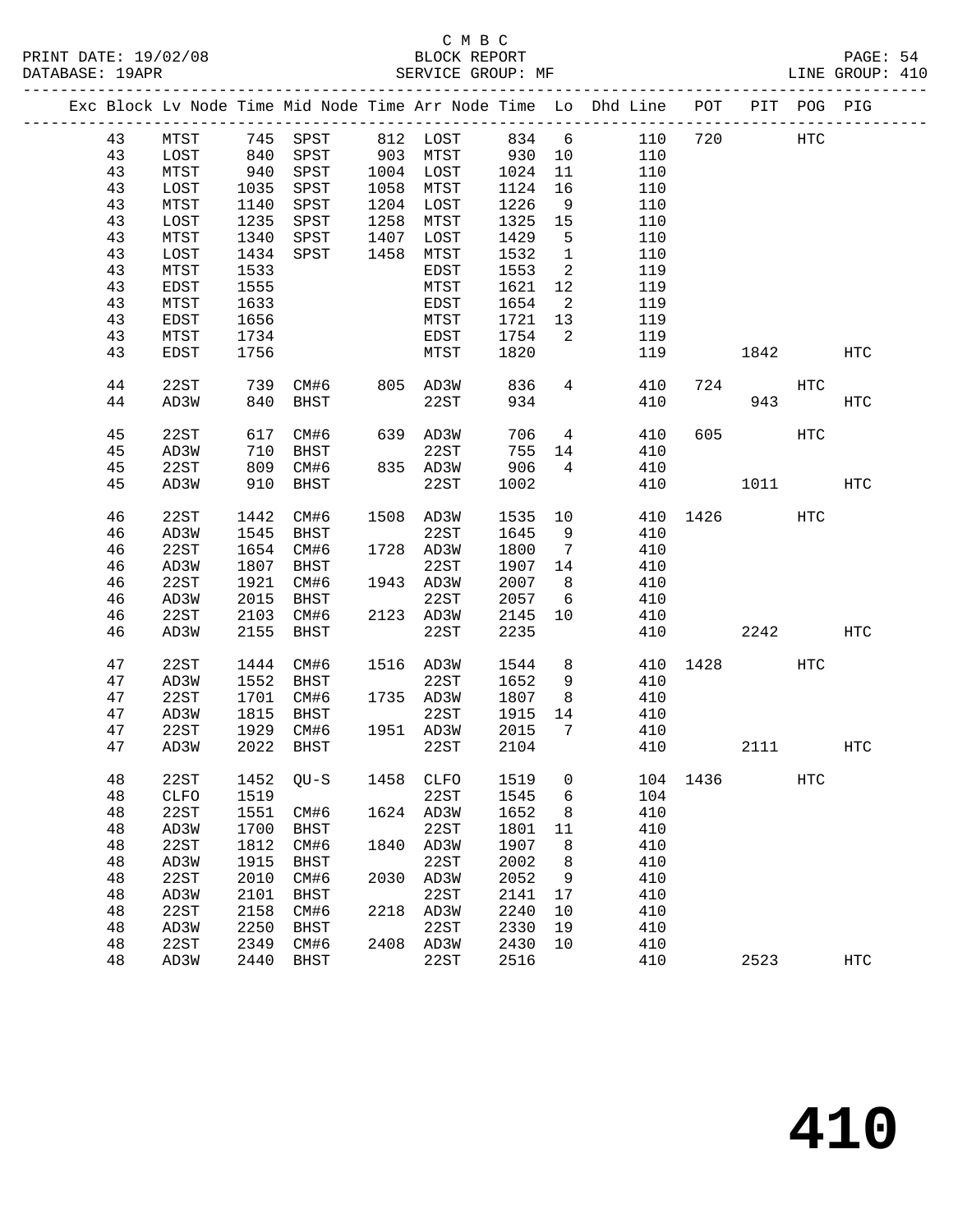|          |    |             |      |           |      |             |         |                         | Exc Block Lv Node Time Mid Node Time Arr Node Time Lo Dhd Line POT |          |      | PIT POG PIG |     |
|----------|----|-------------|------|-----------|------|-------------|---------|-------------------------|--------------------------------------------------------------------|----------|------|-------------|-----|
|          | 49 | BW04        |      |           |      |             |         |                         | 1518 CL-E 1534 NWST 1601 12 123 1438                               |          |      | <b>HTC</b>  |     |
|          | 49 | NWST        |      | 1613 CL-W |      | 1638 BW04   | 1653 7  |                         | 123                                                                |          |      |             |     |
|          | 49 | BW04        | 1700 | $CL - E$  |      | 1720 NWST   | 1743    | 14                      | 123                                                                |          |      |             |     |
|          | 49 | NWST        | 1757 | $CL-W$    | 1821 | BW04        | 1833    | 12                      | 123                                                                |          |      |             |     |
|          | 49 | BW04        | 1845 | $CL - E$  | 1858 | NWST        | 1917    | 8 <sup>8</sup>          | 123                                                                |          |      |             |     |
|          | 49 | NWST        | 1925 | $CL-W$    | 1948 | BW04        | 1959    | $\overline{1}$          | 123                                                                |          |      |             |     |
|          | 49 | BW04        | 2000 | $CL - E$  | 2012 | NWST        | 2029    | 11                      | 123                                                                |          |      |             |     |
|          | 49 | NWST        | 2040 | $CL-W$    | 2100 | BW04        | 2111    | $\overline{4}$          | 123                                                                |          |      |             |     |
|          | 49 | BW04        | 2115 | $CL - E$  | 2126 | NWST        | 2142    |                         |                                                                    | 123      | 2154 |             | HTC |
|          | 50 | 22ST        | 1500 | 6&6N      | 1513 | LOST        | 1539    | 21                      |                                                                    | 101 1444 |      | <b>HTC</b>  |     |
|          | 50 | LOST        | 1600 | 6&6W      | 1629 | 22ST        | 1639    | $\overline{4}$          | 101                                                                |          |      |             |     |
|          | 50 | 22ST        | 1643 | 6&6N      | 1657 | LOST        | 1723    | 17                      | 101                                                                |          |      |             |     |
|          | 50 | LOST        | 1740 | 6&6W      | 1809 | 22ST        | 1819    | $\overline{7}$          | 101                                                                |          |      |             |     |
|          | 50 | 22ST        | 1826 | 6&6N      | 1836 | LOST        | 1859    | $\overline{1}$          | 101                                                                |          |      |             |     |
|          | 50 | LOST        | 1900 | 6&6W      | 1922 | 22ST        | 1930    | $\overline{\mathbf{3}}$ | 101                                                                |          |      |             |     |
|          | 50 | 22ST        | 1933 | 6&6N      | 1943 | LOST        | 2006    | 14                      | 101                                                                |          |      |             |     |
|          | 50 | LOST        | 2020 | HOLD      |      | 2046 BW02   | 2052    | 8                       | 136                                                                |          |      |             |     |
|          | 50 | BW02        | 2100 | SPST      |      | 2122 LKST   | 2131    |                         | 134                                                                |          | 2158 |             | HTC |
|          | 51 | 22ST        | 1457 |           |      | BRST        | 1527    | $\overline{\mathbf{3}}$ |                                                                    | 155 1441 |      | HTC         |     |
|          | 51 | BRST        | 1530 |           |      | 22ST        | 1557    | 9                       | 155                                                                |          |      |             |     |
|          | 51 | 22ST        | 1606 |           |      | BRST        | 1637    | 13                      | 155                                                                |          |      |             |     |
|          | 51 | <b>BRST</b> | 1650 |           |      | 22ST        | 1717    | $\overline{\mathbf{3}}$ | 155                                                                |          |      |             |     |
|          | 51 | 22ST        | 1720 |           |      | BRST        | 1751    |                         |                                                                    | 155      | 1812 |             | HTC |
| SD 52    |    | 8&8E        | 1513 |           |      | BRST        | 1536 14 |                         |                                                                    | 128 1448 |      | HTC         |     |
| SD 52    |    | <b>BRST</b> | 1550 |           |      | 22ST        | 1617    | 9                       | 155                                                                |          |      |             |     |
| $#SD$ 52 |    | <b>BRST</b> | 1550 |           |      | 22ST        | 1617    | 9                       |                                                                    | 155 1529 |      | <b>HTC</b>  |     |
|          | 52 | 22ST        | 1626 |           |      | BRST        | 1657    | 13                      | 155                                                                |          |      |             |     |
|          | 52 | <b>BRST</b> | 1710 |           |      | 22ST        | 1738    | 7                       | 155                                                                |          |      |             |     |
|          | 52 | 22ST        | 1745 |           |      | <b>BRST</b> | 1813    | $\overline{0}$          | 155                                                                |          |      |             |     |
|          | 52 | <b>BRST</b> | 1813 |           |      | 22ST        | 1836    | 9                       | 155                                                                |          |      |             |     |
|          | 52 | 22ST        | 1845 |           |      | BRST        | 1910    | 20                      | 155                                                                |          |      |             |     |
|          | 52 | <b>BRST</b> | 1930 |           |      | 22ST        | 1951    | 18                      | 155                                                                |          |      |             |     |
|          | 52 | 22ST        | 2009 |           |      | BRST        | 2031    | 4                       | 155                                                                |          |      |             |     |
|          | 52 | <b>BRST</b> | 2035 |           |      | 22ST        | 2056    | 13                      | 155                                                                |          |      |             |     |
|          | 52 | 22ST        | 2109 |           |      | <b>BRST</b> | 2130    |                         | 155                                                                |          | 2151 |             | HTC |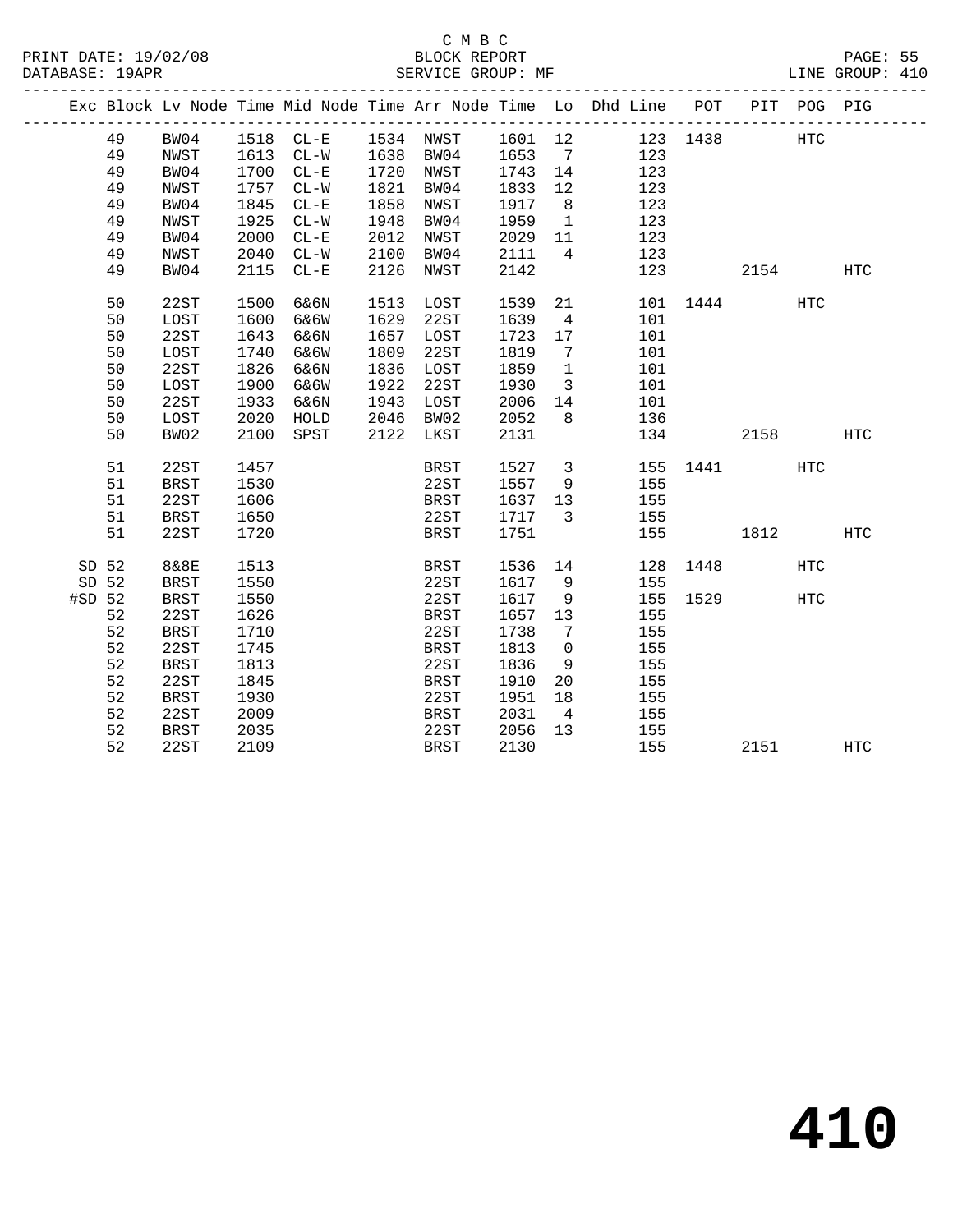### C M B C

|                 | DATABASE: 19APR |              |                      | SERVICE GROUP: MF             |            |              |            |                         | LINE GROUP: 410                                                                |          |      |     |                   |  |
|-----------------|-----------------|--------------|----------------------|-------------------------------|------------|--------------|------------|-------------------------|--------------------------------------------------------------------------------|----------|------|-----|-------------------|--|
|                 |                 |              |                      |                               |            |              |            |                         | Exc Block Lv Node Time Mid Node Time Arr Node Time Lo Dhd Line POT PIT POG PIG |          |      |     |                   |  |
|                 | 53              | 22ST         |                      |                               |            |              |            |                         | 1504 QU-S 1510 CLFO 1532 0 104 1448 HTC                                        |          |      |     |                   |  |
|                 | 53              | CLFO         | 1532                 | 22ST<br>QU-S 1622 CLFO        |            | 22ST 1600 15 |            |                         | 104                                                                            |          |      |     |                   |  |
|                 | 53              | 22ST         | 1615                 |                               |            |              | 1643       | $\overline{0}$          | 104                                                                            |          |      |     |                   |  |
|                 | 53              | CLFO         | 1643                 |                               |            | 22ST         | 1708 15    |                         | 104                                                                            |          |      |     |                   |  |
|                 | 53              | 22ST         | 1723                 | $QU-S$                        |            | 1729 CLFO    | 1747       | $\overline{0}$          | 104                                                                            |          |      |     |                   |  |
|                 | 53              | CLFO         | 1747                 |                               |            | 22ST         | 1811       | 14                      | 104                                                                            |          |      |     |                   |  |
|                 | 53              | 22ST         | 1825                 | $QU-S$                        |            | 1831 CLFO    | 1849       | $\overline{0}$          | 104                                                                            |          |      |     |                   |  |
|                 | 53              | CLFO         | 1849                 |                               |            | 22ST         | 1911       | 24                      | 104                                                                            |          |      |     |                   |  |
|                 | 53              | 22ST         | 1935                 | $QU-S$                        |            | 1941 CLFO    | 2000       | $\overline{0}$          | 104                                                                            |          |      |     |                   |  |
|                 | 53              | CLFO         | 2000                 |                               |            | 22ST         | 2022       | 15                      | 104                                                                            |          |      |     |                   |  |
|                 | 53              | 22ST         | 2037                 | $QU-S$                        |            | 2042 CLFO    | 2059       | $\overline{\mathbf{0}}$ | 104                                                                            |          |      |     |                   |  |
|                 | 53              | CLFO         | 2059                 |                               |            | 22ST         | 2121       | 16                      | 104                                                                            |          |      |     |                   |  |
|                 | 53              | 22ST         | 2137                 | QU-S                          |            | 2142 CLFO    | 2159       | $\overline{0}$          | 104                                                                            |          |      |     |                   |  |
|                 | 53              | CLFO         | 2159                 |                               |            | 22ST         | 2221       | 16                      | 104                                                                            |          |      |     |                   |  |
|                 | 53              | 22ST         | 2237                 | QU-S                          |            | 2242 CLFO    | 2259       | $\overline{0}$          | 104                                                                            |          |      |     |                   |  |
|                 | 53              | ${\tt CLFO}$ | 2259                 | $QU-S$                        |            | 22ST         | 2321       | 16                      | 104                                                                            |          |      |     |                   |  |
|                 | 53              | 22ST         | 2337                 |                               |            | 2342 CLFO    | 2359       | $\overline{0}$          | 104                                                                            |          |      |     |                   |  |
|                 | 53              | CLFO         | 2359                 |                               |            | 22ST         | 2419       | 18                      | 104                                                                            |          |      |     |                   |  |
|                 | 53              | 22ST         | 2437                 | $QU-S$ 2442 $CLFO$            |            |              | 2459       | $\overline{0}$          | 104                                                                            |          |      |     |                   |  |
|                 | 53              | <b>CLFO</b>  | 2459                 |                               |            | 22ST         | 2519       |                         |                                                                                | 104 2526 |      |     | HTC               |  |
|                 | 54              | HTCW         | 1449                 |                               |            | N8HA         | 1504       | $\overline{\mathbf{3}}$ |                                                                                | 418 1448 |      | HTC |                   |  |
|                 | 54              | N8HA         | 1507                 |                               |            | 22ST         | 1534       | 11                      | 418                                                                            |          |      |     |                   |  |
|                 | 54              | 22ST         | 1545                 |                               |            | N8HA         | 1607       | $\overline{0}$          | 418                                                                            |          |      |     |                   |  |
|                 | 54              | N8HA         | 1607                 |                               |            | 22ST         | 1636       | 9                       | 418                                                                            |          |      |     |                   |  |
|                 | 54              | 22ST         | 1645                 |                               |            | N8HA         | 1709       | $\overline{0}$          | 418                                                                            |          |      |     |                   |  |
|                 | 54              | N8HA         | 1709                 |                               |            | 22ST         | 1733       | 12                      | 418                                                                            |          |      |     |                   |  |
|                 | 54              | 22ST         | 1745                 |                               |            | N8HA         | 1807       | $\overline{0}$          | 418                                                                            |          |      |     |                   |  |
|                 | 54              | N8HA         | 1807                 |                               |            | 22ST         | 1829       | 2                       | 418                                                                            |          |      |     |                   |  |
|                 | 54              | 22ST         | 1831                 |                               |            | BOGW         | 1839       |                         | 418                                                                            |          | 1840 |     | HTC               |  |
|                 |                 |              |                      |                               |            |              |            |                         |                                                                                |          |      |     |                   |  |
| SD 55           |                 | BW03         | 735                  | PROD                          |            | 803 LOST     | 811        | 5 <sub>5</sub><br>5     | 136                                                                            |          | 700  | HTC |                   |  |
| SD 55<br>#SD 55 |                 | LOST<br>LOST | $816\n\n816$         | HOLD                          | 849<br>849 | BW02<br>BW02 | 855<br>855 | 5                       | 136<br>136                                                                     |          | 745  | HTC |                   |  |
|                 | 55              | BW02         | 900                  | HOLD<br>SPST                  | 926        | LKST         | 935        | $7\overline{ }$         | 134                                                                            |          |      |     |                   |  |
|                 | 55              | LKST         | 942                  | SPST                          |            | 949 BW03     | 1011       | 9                       | 134                                                                            |          |      |     |                   |  |
|                 | 55              | BW03         |                      | PROD                          |            | 1046 LOST    | 1053       | $\overline{7}$          | 136                                                                            |          |      |     |                   |  |
|                 | 55              | LOST         | 1020<br>1100<br>1100 | 6&6W                          |            | 1122 22ST    | 1132       | 8                       | 101                                                                            |          |      |     |                   |  |
|                 | 55              |              |                      | 22ST 1140 6&6N 1150 LOST 1211 |            |              |            | 9                       | 101                                                                            |          |      |     |                   |  |
|                 | 55              | LOST         | 1220                 | HOLD                          | 1249       | BW02         | 1255       | 5                       | 136                                                                            |          |      |     |                   |  |
|                 | 55              | BW02         | 1300                 | SPST                          | 1327       | LKST         | 1338       | 2                       | 134                                                                            |          |      |     |                   |  |
|                 | 55              | LKST         | 1340                 | SPST                          | 1347       | BW03         | 1411       | 9                       | 134                                                                            |          |      |     |                   |  |
|                 | 55              | BW03         | 1420                 | PROD                          | 1447       | LOST         | 1457       | 23                      | 136                                                                            |          |      |     |                   |  |
|                 | 55              | LOST         | 1520                 | 6&6W                          | 1549       | 22ST         | 1600       | 4                       | 101                                                                            |          |      |     |                   |  |
|                 | 55              | 22ST         | 1604                 | 6&6N                          | 1618       | LOST         | 1644       | 16                      | 101                                                                            |          |      |     |                   |  |
|                 | 55              | LOST         | 1700                 | 6&6W                          | 1729       | 22ST         | 1739       | 6                       | 101                                                                            |          |      |     |                   |  |
|                 | 55              | 22ST         | 1745                 | 6&6N                          | 1759       | LOST         | 1823       |                         | 101                                                                            |          | 1851 |     | $_{\mathrm{HTC}}$ |  |
|                 |                 |              |                      |                               |            |              |            |                         |                                                                                |          |      |     |                   |  |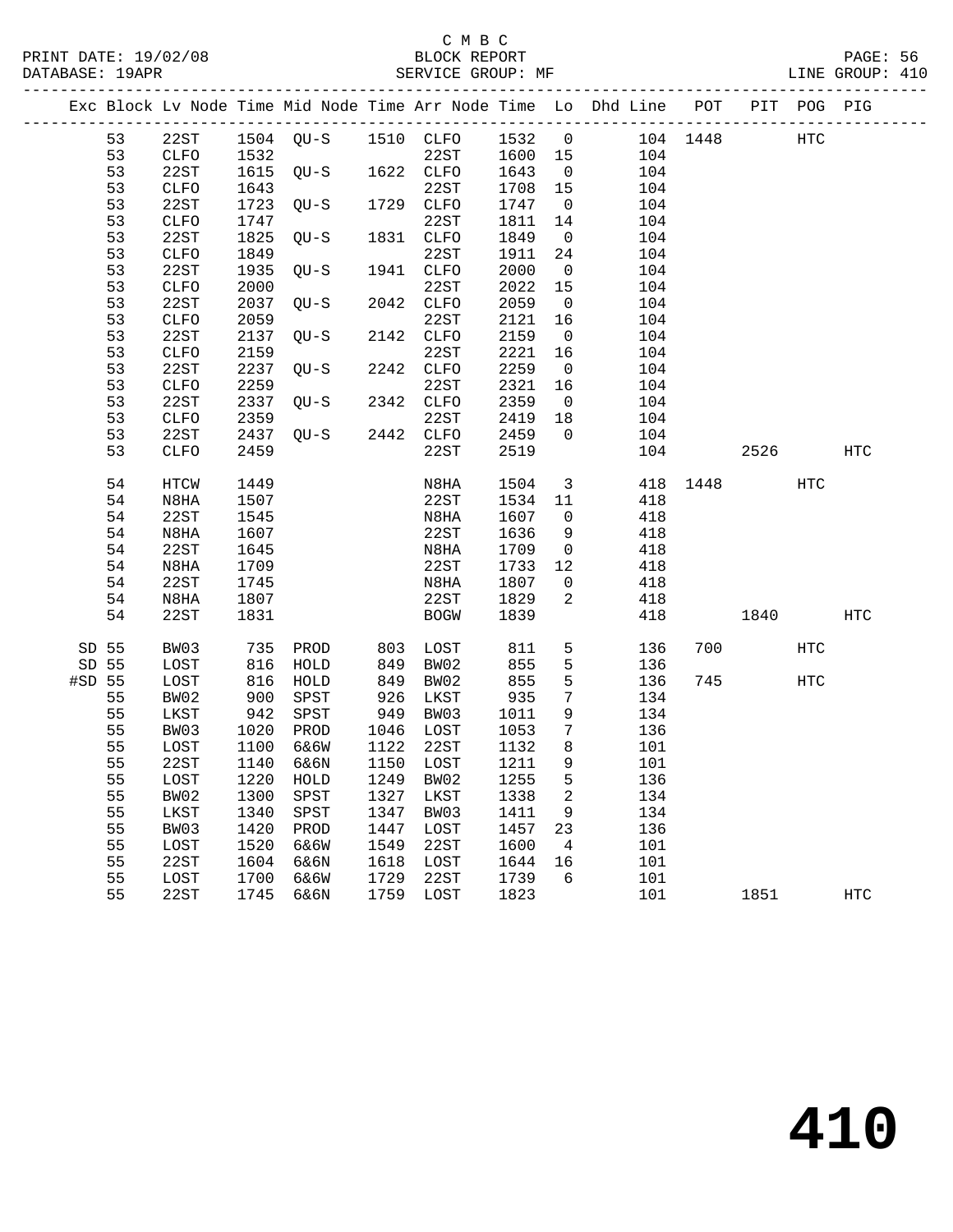PRINT DATE: 19/02/08 BLOCK REPORT<br>DATABASE: 19APR PAGE: 52RVICE GROUP: MF

### C M B C<br>BLOCK REPORT

PAGE: 57<br>LINE GROUP: 410

|        |            |             |      | Exc Block Lv Node Time Mid Node Time Arr Node Time Lo Dhd Line POT |      |             |                  |                 |     |        |              |      | PIT POG PIG |     |
|--------|------------|-------------|------|--------------------------------------------------------------------|------|-------------|------------------|-----------------|-----|--------|--------------|------|-------------|-----|
|        | SD 56 8&8W |             | 1515 |                                                                    |      | 22ST        | 1524 11 128 1450 |                 |     |        |              |      | <b>HTC</b>  |     |
| SD 56  |            | 22ST        | 1535 |                                                                    |      | <b>BRST</b> | 1604             | 8 <sup>8</sup>  |     | 128    |              |      |             |     |
| #SD 56 |            | 22ST        | 1535 |                                                                    |      | BRST        | 1604             | 8 <sup>8</sup>  |     |        | 128 1519 HTC |      |             |     |
|        | 56         | <b>BRST</b> | 1612 |                                                                    |      | 22ST        | 1635             | 20              |     | 128    |              |      |             |     |
|        | 56         | 22ST        | 1655 |                                                                    |      | BRST        | 1724             | $\overline{4}$  |     | 128    |              |      |             |     |
|        | 56         | <b>BRST</b> | 1728 |                                                                    |      | 22ST        | 1751             | 6               |     | 128    |              |      |             |     |
|        | 56         | 22ST        | 1757 |                                                                    |      | <b>BRST</b> | 1822             | $7\overline{ }$ |     | 128    |              |      |             |     |
|        | 56         | <b>BRST</b> | 1829 |                                                                    |      | 22ST        | 1851             | 12              |     | 128    |              |      |             |     |
|        | 56         | 22ST        | 1903 | 6&6N 1913 LOST                                                     |      |             | 1936             | 14              |     | 101    |              |      |             |     |
|        | 56         | LOST        | 1950 | HOLD                                                               |      | 2016 BW02   | 2022             | 8 <sup>8</sup>  |     | 136    |              |      |             |     |
|        | 56         | BW02        | 2030 | SPST                                                               |      | 2052 LKST   | 2101             | 9               |     | 134    |              |      |             |     |
|        | 56         | LKST        | 2110 | SPST                                                               |      | 2117 BW03   | 2137 13          |                 |     | 134    |              |      |             |     |
|        | 56         | BW03        | 2150 | PROD                                                               | 2211 | LOST        | 2218             | 2               |     | 136    |              |      |             |     |
|        | 56         | LOST        | 2220 | HOLD                                                               |      | 2246 BW02   | 2251             |                 |     | 136    |              | 2316 |             | HTC |
|        |            |             |      |                                                                    |      |             |                  |                 |     |        |              |      |             |     |
|        | 57         | 22ST        | 1506 | CM#6                                                               |      | 1539 AD3W   | 1607             | 8 <sup>8</sup>  |     |        | 410 1450 HTC |      |             |     |
|        | 57         | AD3W        | 1615 | BHST                                                               |      | 22ST        | 1718             | 10              |     | 410    |              |      |             |     |
|        | 57         | 22ST        | 1728 | CM#6                                                               |      | 1800 AD3W   | 1830             | $\overline{7}$  |     | 410    |              |      |             |     |
|        | 57         | AD3W        | 1837 | BHST                                                               |      | 22ST        | 1935             | 13              |     | 410    |              |      |             |     |
|        | 57         | 22ST        | 1948 | CM#6                                                               |      | 2008 AD3W   | 2030             | $\overline{7}$  |     | 410    |              |      |             |     |
|        | 57         | AD3W        | 2037 | BHST                                                               |      | 22ST        | 2117             |                 |     | 410    |              | 2124 |             | HTC |
| SD 58  |            | 22ST        | 1533 | BHST                                                               |      | GIWH        | 1546             | 11              |     | 12 410 | 1517         |      | <b>HTC</b>  |     |
| SD 58  |            | 22ST        | 1609 | CM#6                                                               |      | 1642 AD3W   | 1715             | $7\overline{ }$ |     | 410    |              |      |             |     |
| #SD 58 |            | 22ST        |      | 1609 CM#6                                                          |      | 1642 AD3W   | 1715             | 7               |     |        | 410 1557     |      | HTC         |     |
|        | 58         | AD3W        | 1722 | BHST                                                               |      | 22ST        | 1823             |                 |     | 410    | 1832         |      |             | HTC |
|        |            |             |      |                                                                    |      |             |                  |                 |     |        |              |      |             |     |
|        | 59         | HTCW        | 1519 |                                                                    |      | N8HA        | 1534             |                 |     |        | 3 418 1518   |      | HTC         |     |
|        | 59         | N8HA        | 1537 |                                                                    |      | 22ST        | 1604 11          |                 |     | 418    |              |      |             |     |
|        | 59         | 22ST        | 1615 |                                                                    |      | N8HA        | 1639             | $\Omega$        |     | 418    |              |      |             |     |
|        | 59         | N8HA        | 1639 |                                                                    |      | 22ST        | 1706             |                 |     | 418    | 1715         |      |             | HTC |
| SD 60  |            | <b>BCHL</b> | 1509 |                                                                    |      | EDST        | 1528             | $\overline{a}$  |     |        | 6 133 1434   |      | <b>HTC</b>  |     |
| SD 60  |            | 22ST        | 1536 | CM#6 1609 AD3W                                                     |      |             | 1637             | 8               |     | 410    |              |      |             |     |
| #SD 60 |            | 22ST        | 1536 | CM#6                                                               |      | 1609 AD3W   | 1637             | 8               |     | 410    | 1520         |      | HTC         |     |
|        | 60         | AD3W        | 1645 | BHST                                                               |      | 22ST        | 1748             |                 |     | 410    |              | 1757 |             | HTC |
|        |            |             |      |                                                                    |      |             |                  |                 |     |        |              |      |             |     |
|        | 61         | 22ST        | 1411 | CM#6                                                               |      | 1437 AD3W   | 1504             | 12              |     | 410    | 1359         |      | <b>HTC</b>  |     |
|        | 61         | AD3W        | 1516 | BHST                                                               |      | 22ST        | 1616             | 7               |     | 410    |              |      |             |     |
|        | 61         | 22ST        | 1623 | CM#6                                                               |      | 1657 AD3W   | 1730             | $7\overline{ }$ |     | 410    |              |      |             |     |
|        | 61         | AD3W        | 1737 | BHST                                                               |      | 22ST        | 1837             | 6               | 410 |        |              |      |             |     |
|        | 61         | 22ST        | 1843 | QU-S                                                               |      | 1849 CLFO   | 1906             | $\overline{0}$  |     | 104    |              |      |             |     |
|        | 61         | CLFO        | 1906 |                                                                    |      | 22ST        | 1928             |                 |     |        | 104 1935 HTC |      |             |     |
|        |            |             |      |                                                                    |      |             |                  |                 |     |        |              |      |             |     |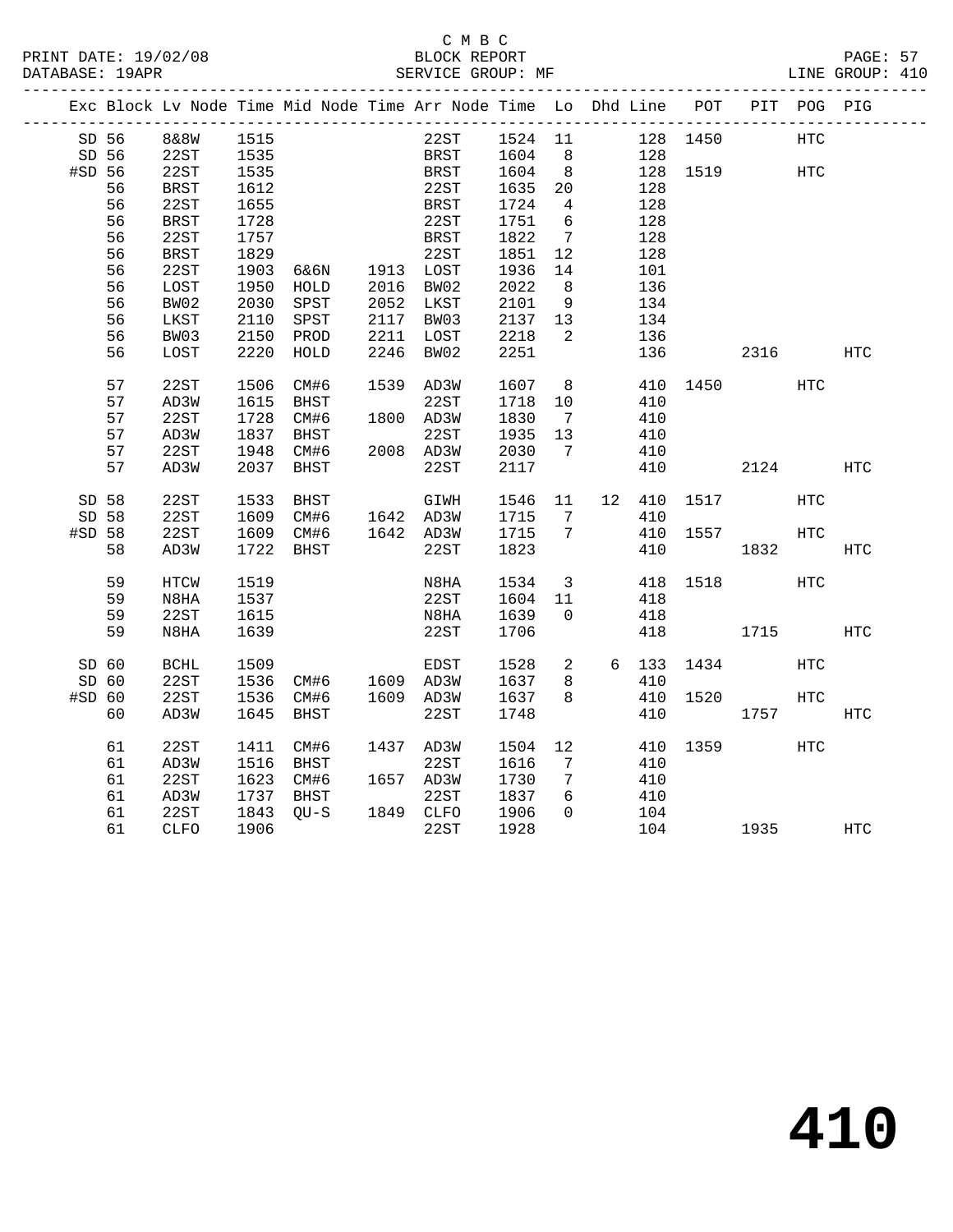|                  |                  |                |      |                                  |      |                   |       |                 | Exc Block Lv Node Time Mid Node Time Arr Node Time Lo Dhd Line POT |     |      | PIT POG PIG |                   |
|------------------|------------------|----------------|------|----------------------------------|------|-------------------|-------|-----------------|--------------------------------------------------------------------|-----|------|-------------|-------------------|
|                  | 62               | 22ST           |      |                                  |      |                   |       |                 |                                                                    |     |      | HTC         |                   |
|                  | 62               | CLFO           |      |                                  |      |                   |       |                 |                                                                    |     |      |             |                   |
|                  | 62               | 22ST           |      | 1435 2231<br>1533 QU-S 1540 CLFO |      |                   | 1602  | $\overline{0}$  | 104                                                                |     |      |             |                   |
|                  | 62               | CLFO           | 1602 |                                  |      | 22ST              | 1629  | $6\overline{6}$ | 104                                                                |     |      |             |                   |
|                  | 62               | 22ST           | 1635 | $QU-S$                           |      | 1642 CLFO         | 1703  | $\overline{0}$  | 104                                                                |     |      |             |                   |
|                  | 62               | ${\tt CLFO}$   | 1703 |                                  |      | 22ST              | 1727  | 15              | 104                                                                |     |      |             |                   |
|                  | 62               | 22ST           | 1742 | $QU-S$                           |      | 1748 CLFO         | 1806  | $\overline{0}$  | 104                                                                |     |      |             |                   |
|                  | 62               | CLFO           | 1806 |                                  |      | 22ST              | 1829  | 10              | 104                                                                |     |      |             |                   |
|                  | 62               | 22ST           | 1839 | CM#6                             |      | 1904 AD3W         | 1930  | $\overline{7}$  | 410                                                                |     |      |             |                   |
|                  | 62               | AD3W           | 1937 | BHST                             |      | 22ST              | 2022  | 11              | 410                                                                |     |      |             |                   |
|                  | 62               | 22ST           | 2033 | CM#6                             |      | 2053 AD3W         | 2115  | 10              | 410                                                                |     |      |             |                   |
|                  | 62               | AD3W           | 2125 | BHST                             |      | 22ST              | 2205  | 13              | 410                                                                |     |      |             |                   |
|                  | 62               | 22ST           | 2218 | CM#6                             |      | 2238 AD3W         | 2300  | 10              | 410                                                                |     |      |             |                   |
|                  | 62               | AD3W           | 2310 | BHST                             |      | 22ST              | 2346  | 14              | 410                                                                |     |      |             |                   |
|                  | 62               | 22ST           | 2400 | 6&6N                             |      | 2409 LOST         | 2428  |                 | 101                                                                |     | 2452 |             | HTC               |
|                  |                  |                |      |                                  |      |                   |       |                 |                                                                    |     |      |             |                   |
|                  | 63               | 22ST           | 600  | 6&6N                             | 609  | LOST              | 628   | 12              | 101                                                                |     | 548  | HTC         |                   |
|                  | 63               | LOST           | 640  | 6&6W                             | 700  | 22ST              | 711 9 |                 | 101                                                                |     |      |             |                   |
|                  | 63               | 22ST           | 720  | 6&6N                             | 729  | LOST              | 752   |                 | 101                                                                |     | 820  |             | HTC               |
|                  |                  |                |      |                                  |      |                   |       |                 |                                                                    |     |      |             |                   |
| SD <sub>64</sub> |                  | MTST           | 714  | SPST                             |      | 736 LOST          | 758   | 12 <sup>°</sup> | 110                                                                | 649 |      | HTC         |                   |
|                  | SD <sub>64</sub> | LOST           | 810  | SPST                             | 833  | MTST              | 903   |                 | 110                                                                |     | 925  |             | HTC               |
| $#SD$ 64         |                  | LOST           | 810  | SPST                             |      | 833 MTST          | 903   |                 | 110                                                                | 739 | 925  | HTC         | HTC               |
|                  |                  |                |      |                                  |      |                   |       |                 |                                                                    |     |      |             |                   |
|                  | 65               | BRST           | 517  |                                  |      | 22ST              | 536   | $\mathbf{1}$    | 155                                                                | 456 |      | HTC         |                   |
|                  | 65               | 22ST           | 537  |                                  |      | N8HA              | 557   | $\overline{0}$  | 418                                                                |     |      |             |                   |
|                  | 65               | N8HA           | 557  |                                  |      | 22ST              | 616   | 11              | 418                                                                |     |      |             |                   |
|                  | 65               | 22ST           | 627  | BHST                             |      | GIWH              | 639   | 6               | 410                                                                |     |      |             |                   |
|                  | 65               | GIWH           | 645  |                                  |      | 22ST              | 657   | 8 <sup>8</sup>  | 410                                                                |     |      |             |                   |
|                  | 65               | 22ST           | 705  |                                  |      | N8HA              | 727   | $\overline{0}$  | 418                                                                |     |      |             |                   |
|                  | 65               | N8HA           | 727  |                                  |      | 22ST              | 749   | 11              | 418                                                                |     |      |             |                   |
|                  | 65               | 22ST           | 800  | 6&6N                             |      | 810 LOST          | 834   | 16              | 101                                                                |     |      |             |                   |
|                  | 65               | LOST           | 850  | HOLD                             | 920  | BW02              | 926   | $\overline{4}$  | 136                                                                |     |      |             |                   |
|                  | 65               | BW02           | 930  | SPST                             |      | 954 LKST          | 1003  | 9               | 134                                                                |     |      |             |                   |
|                  | 65               | LKST           | 1012 | SPST                             |      | 1019 BW03         | 1041  | 9               | 134                                                                |     |      |             |                   |
|                  | 65               | BW03           | 1050 | PROD                             |      | 1116 LOST         | 1123  | $\overline{7}$  | 136                                                                |     |      |             |                   |
|                  | 65               | LOST           | 1130 | 6&6W                             |      | 1152 22ST         | 1202  | 8               | 101                                                                |     |      |             |                   |
|                  | 65               | 22ST           | 1210 | 6&6N                             |      | 1220 LOST         | 1243  | $\overline{7}$  | 101                                                                |     |      |             |                   |
|                  | 65               | LOST           | 1250 | HOLD                             |      | 1319 BW02         | 1325  | $5^{\circ}$     | 136                                                                |     |      |             |                   |
|                  | 65               | BW02 1330 SPST |      |                                  |      | 1358 LKST 1409 22 |       |                 | 134                                                                |     |      |             |                   |
|                  | 65               | LKST           | 1431 | SPST                             | 1438 | BW03              | 1508  | 10              | 134                                                                |     |      |             |                   |
|                  | 65               | BW03           | 1518 | PROD                             | 1547 | LOST              | 1557  | 23              | 136                                                                |     |      |             |                   |
|                  | 65               | LOST           | 1620 | 6&6W                             | 1649 | 22ST              | 1659  | $\overline{4}$  | 101                                                                |     |      |             |                   |
|                  | 65               | 22ST           | 1703 | 6&6N                             | 1717 | LOST              | 1741  | 19              | 101                                                                |     |      |             |                   |
|                  | 65               | LOST           | 1800 | 6&6W                             | 1825 | 22ST              | 1835  | 8               | 101                                                                |     |      |             |                   |
|                  | 65               | 22ST           | 1843 | 6&6N                             | 1853 | LOST              | 1916  | 4               | 101                                                                |     |      |             |                   |
|                  | 65               | LOST           | 1920 | HOLD                             | 1946 | BW02              | 1952  | 8               | 136                                                                |     |      |             |                   |
|                  | 65               | BW02           | 2000 | SPST                             | 2022 | LKST              | 2031  | 9               | 134                                                                |     |      |             |                   |
|                  | 65               | LKST           | 2040 | SPST                             | 2047 | BW03              | 2107  | 13              | 134                                                                |     |      |             |                   |
|                  | 65               | BW03           | 2120 | PROD                             | 2141 | LOST              | 2148  | 2               | 136                                                                |     |      |             |                   |
|                  | 65               | LOST           | 2150 | HOLD                             | 2216 | BW02              | 2222  | 8               | 136                                                                |     |      |             |                   |
|                  | 65               | BW02           | 2230 | SPST                             | 2250 | LKST              | 2259  | 11              | 134                                                                |     |      |             |                   |
|                  | 65               | LKST           | 2310 | SPST                             | 2317 | BW03              | 2336  | 14              | 134                                                                |     |      |             |                   |
|                  | 65               | BW03           | 2350 | PROD                             | 2411 | LOST              | 2418  | 22              | 136                                                                |     |      |             |                   |
|                  | 65               | LOST           | 2440 | HOLD                             | 2503 | BW02              | 2508  |                 | 136                                                                |     | 2533 |             | $_{\mathrm{HTC}}$ |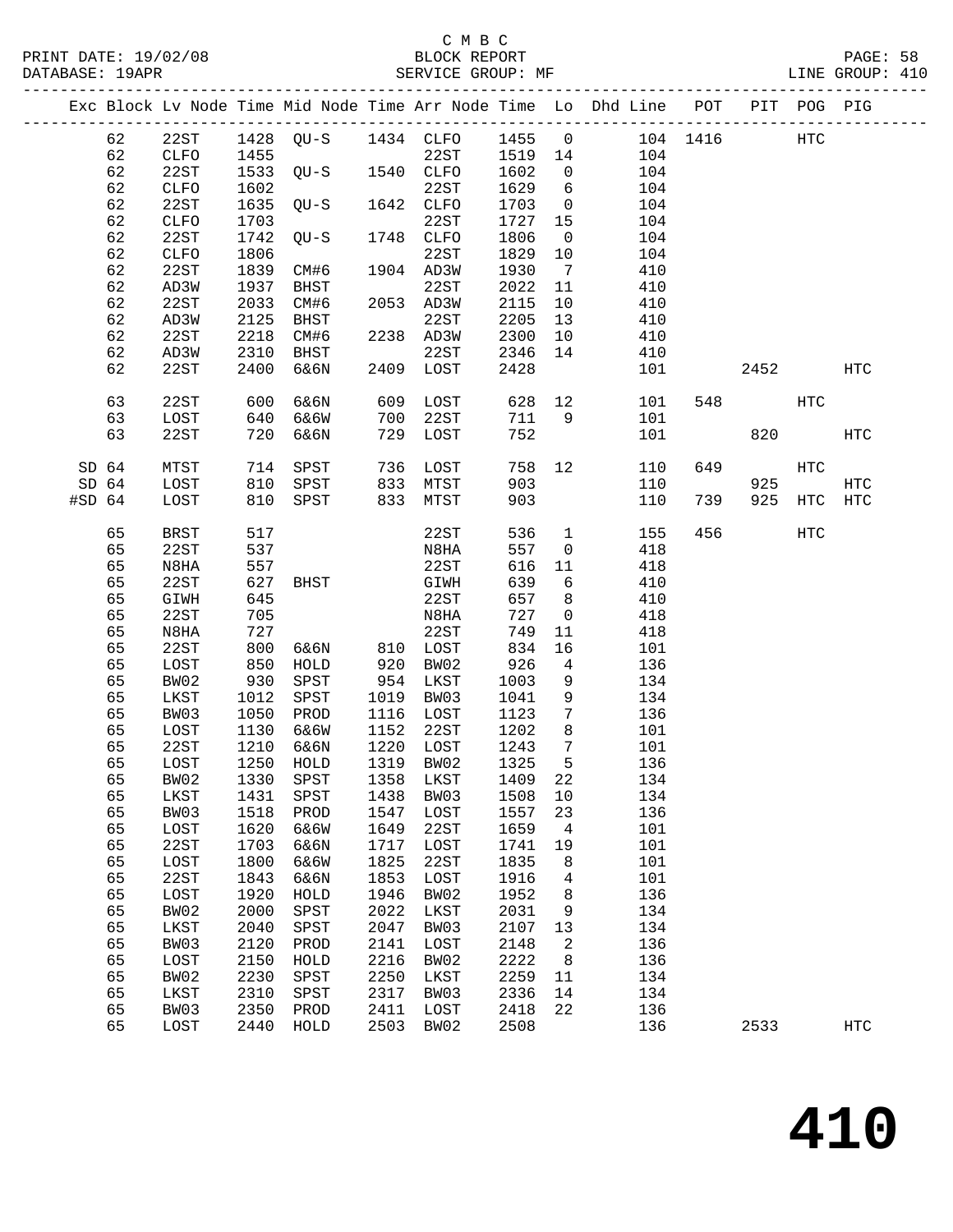# C M B C<br>BLOCK REPORT

DATABASE: 19APR SERVICE GROUP: MF LINE GROUP: 410

| PAIAPACE · ISAER |    |      |      |           |      | DERATCE GROOF. ME |         |     |                                                                                |          |     | TTNE GIVOOL. ITA |  |
|------------------|----|------|------|-----------|------|-------------------|---------|-----|--------------------------------------------------------------------------------|----------|-----|------------------|--|
|                  |    |      |      |           |      |                   |         |     | Exc Block Lv Node Time Mid Node Time Arr Node Time Lo Dhd Line POT PIT POG PIG |          |     |                  |  |
|                  | 66 | LKST |      | 1409 SPST |      | 1416 BW03         | 1442 6  |     |                                                                                | 134 1333 | HTC |                  |  |
|                  | 66 | BW03 |      | 1448 PROD |      | 1515 LOST         | 1525 21 |     | 136                                                                            |          |     |                  |  |
|                  | 66 | LOST |      | 1546 HOLD |      | 1618 BW02         | 1624    | - 6 | 136                                                                            |          |     |                  |  |
|                  | 66 | BW02 | 1630 | SPST      | 1701 | LKST              | 1712 21 |     | 134                                                                            |          |     |                  |  |

66 BW03 1820 PROD 1845 LOST 1853 136 1921 HTC

66 LKST 1733 SPST 1740 BW03 1808 12 134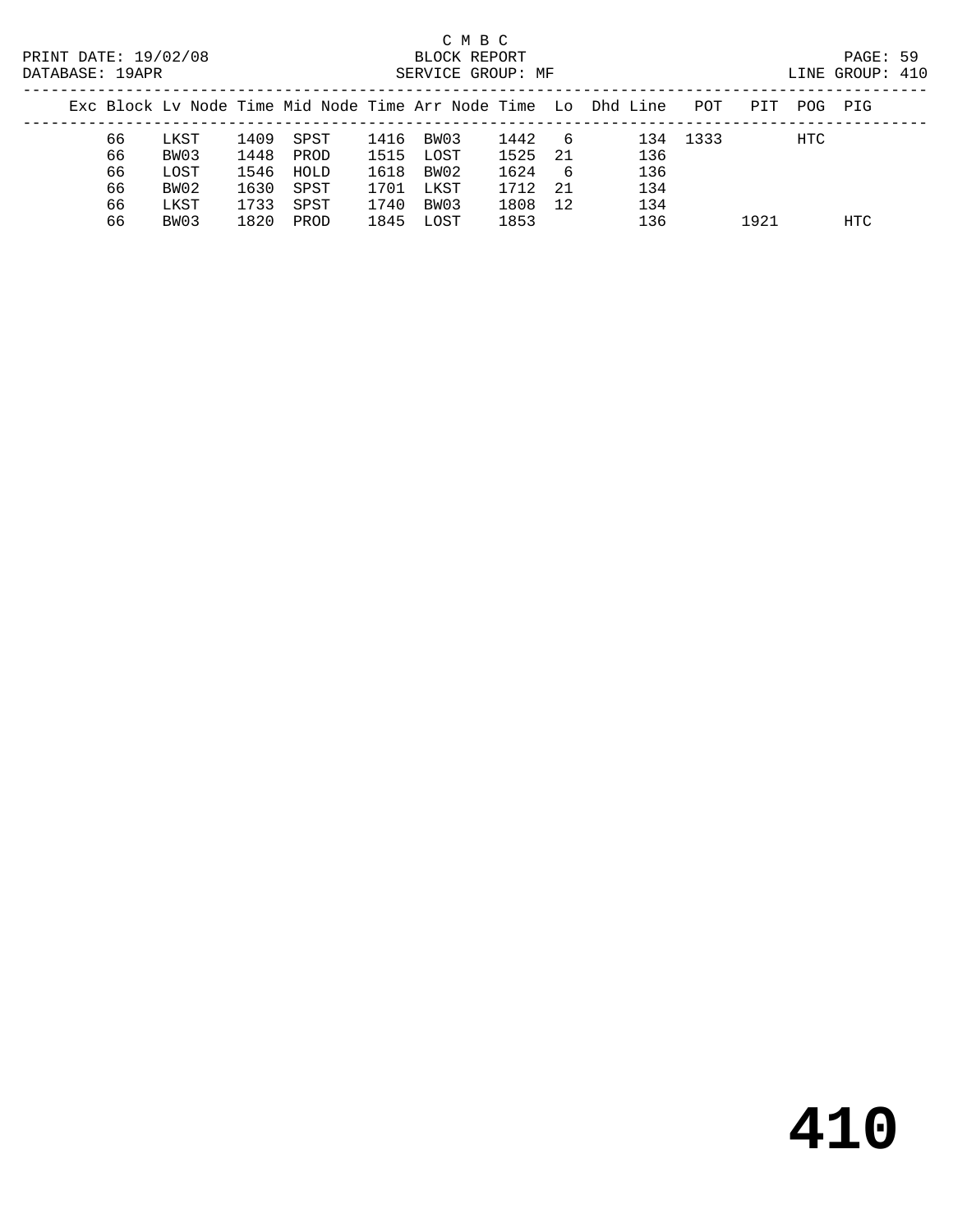| PRINT DATE: 19/02/08 |  |      |  |
|----------------------|--|------|--|
| <b>DAMADA CH.</b>    |  | 1020 |  |

#### C M B C PAGE: 60<br>PAGE: 60<br>RVICE GROUP: SAT RINE GROUP: 100 DATABASE: 19APR SERVICE GROUP: SAT

|  |                  |                 |             |                                                                              |      |          |        |                         | Exc Block Lv Node Time Mid Node Time Arr Node Time Lo Dhd Line POT PIT POG PIG |             |            |            |
|--|------------------|-----------------|-------------|------------------------------------------------------------------------------|------|----------|--------|-------------------------|--------------------------------------------------------------------------------|-------------|------------|------------|
|  | 1                | MAKN            |             | 446 MAKN      446 MPLP<br>505 MAKN     517   22ST<br>541 MAKN      601  MPLP |      |          | 503 2  |                         |                                                                                | 100 431 HTC |            |            |
|  | $\mathbf{1}$     | MPLP            |             |                                                                              |      |          | 534 7  |                         | 100                                                                            |             |            |            |
|  | 1                | 22ST            |             |                                                                              |      |          | 618    | $7\overline{ }$         | 100                                                                            |             |            |            |
|  | $1\,$            | MPLP            | 625         | MAKN                                                                         | 637  | 22ST     | 654    | $\overline{\mathbf{3}}$ | 100                                                                            |             |            |            |
|  | 1                | 22ST            | 657         | MAKN                                                                         | 716  | MPLP     | 733    | 12                      | 100                                                                            |             |            |            |
|  | $1\,$            | MPLP            | 745<br>827  | MAKN                                                                         | 758  | 22ST     | 815    | 12                      | 100                                                                            |             |            |            |
|  | $\mathbf 1$      | 22ST            |             | MAKN                                                                         | 846  | MPLP     | 906    | 9                       | 100                                                                            |             |            |            |
|  | 1                | MPLP            | 915         | MAKN                                                                         | 930  | 22ST     | 949    | 6                       | 100                                                                            |             |            |            |
|  | 1                | 22ST            | 955         | MAKN                                                                         | 1016 | MPLP     | 1038   | $7\overline{ }$         | 100                                                                            |             |            |            |
|  | $\mathbf 1$      | MPLP            | 1045        | MAKN                                                                         | 1101 | 22ST     | 1120   | $5^{\circ}$             | 100                                                                            |             |            |            |
|  | 1                | 22ST            | 1125        | MAKN                                                                         | 1146 | MPLP     | 1212   | 14                      | 100                                                                            |             |            |            |
|  | 1                | MPLP            | 1226        | MAKN                                                                         | 1243 | 22ST     | 1304   | 6                       | 100                                                                            |             |            |            |
|  | 1                | 22ST            | 1310        | MAKN                                                                         | 1331 | MPLP     | 1357   | 14                      | 100                                                                            |             |            |            |
|  | 1                | MPLP            | 1411        | MAKN                                                                         | 1428 | 22ST     | 1448   | $\overline{7}$          | 100                                                                            |             |            |            |
|  | $1\,$            | 22ST            | 1455        | MAKN                                                                         | 1516 | MPLP     | 1542   | 12                      | 100                                                                            |             |            |            |
|  | 1                | MPLP            | 1554        | MAKN                                                                         | 1613 | 22ST     | 1635   | $6\overline{6}$         | 100                                                                            |             |            |            |
|  | 1                | 22ST            | 1641        | MAKN                                                                         | 1703 | MPLP     | 1727   | 12                      | 100                                                                            |             |            |            |
|  | 1                | MPLP            | 1739        | MAKN                                                                         | 1758 | 22ST     | 1820   | 5                       | 100                                                                            |             |            |            |
|  | $1\,$            | 22ST            | 1825        | MAKN                                                                         | 1848 | MPLP     | 1910   | 17                      | 100                                                                            |             |            |            |
|  | 1                | MPLP            | 1927        | MAKN                                                                         | 1943 | 22ST     | 2003   | 8                       | 100                                                                            |             |            |            |
|  | 1                | 22ST            | 2011        | MAKN                                                                         | 2031 | MPLP     | 2053   | $\overline{4}$          | 100                                                                            |             |            |            |
|  | 1                | MPLP            | 2057        | MAKN                                                                         | 2113 | 22ST     | 2133   | 8 <sup>8</sup>          | 100                                                                            |             |            |            |
|  | $1\,$            | 22ST            | 2141        | MAKN                                                                         | 2201 | MPLP     | 2219   | 9                       | 100                                                                            |             |            |            |
|  | 1                | MPLP            | 2228        | MAKN                                                                         | 2243 | 22ST     | 2304   | $6\overline{6}$         | 100                                                                            |             |            |            |
|  | 1                | 22ST            | 2310        | MAKN                                                                         | 2331 | MPLP     | 2347   | 12                      | 100                                                                            |             |            |            |
|  | 1                | MPLP            | 2359        | MAKN                                                                         | 2412 | 22ST     | 2430   | 13                      | 100                                                                            |             |            |            |
|  | $\mathbf 1$      | 22ST            | 2443        | MAKN                                                                         | 2501 | MPLP     | 2517   | $\overline{4}$          | 100                                                                            |             |            |            |
|  | 1                | MPLP            | 2521        |                                                                              |      | MAKN     | 2534   |                         | 100                                                                            | 2549        |            | <b>HTC</b> |
|  | 2                | MAKN            | 506         | MAKN                                                                         | 506  | MPLP     | 523    | $\overline{a}$          | 100                                                                            | 451 72      | <b>HTC</b> |            |
|  | $\sqrt{2}$       | MPLP            | 525         | MAKN                                                                         | 537  | 22ST     | 554    | 8                       | 100                                                                            |             |            |            |
|  | $\sqrt{2}$       | 22ST            | 602         | MAKN                                                                         | 621  | MPLP     | 638    | 7                       | 100                                                                            |             |            |            |
|  | 2                | MPLP            | 645         | MAKN                                                                         | 657  | 22ST     | 714    | 13                      | 100                                                                            |             |            |            |
|  | 2                | 22ST            | 727         | MAKN                                                                         | 746  | MPLP     | 806    | 9                       | 100                                                                            |             |            |            |
|  | 2                | MPLP            | $815$ $855$ | MAKN                                                                         | 828  | 22ST     | 847    | 8 <sup>8</sup>          | 100                                                                            |             |            |            |
|  | 2                | 22ST            | 855         | MAKN                                                                         |      | 916 MPLP | 938    | 6                       | 100                                                                            |             |            |            |
|  | $\mathbf 2$      | $\texttt{MPLP}$ |             | 944 MAKN 1000 22ST                                                           |      |          | 1019 6 |                         | 100                                                                            |             |            |            |
|  | 2                | 22ST            | 1025        | MAKN                                                                         | 1046 | MPLP     | 1108   | $7\phantom{.0}$         | 100                                                                            |             |            |            |
|  | 2                | MPLP            | 1115        | MAKN                                                                         | 1131 | 22ST     | 1150   | $5^{\circ}$             | 100                                                                            |             |            |            |
|  | $\sqrt{2}$       | 22ST            | 1155        | MAKN                                                                         | 1216 | MPLP     | 1242   | 14                      | 100                                                                            |             |            |            |
|  | 2                | MPLP            | 1256        | MAKN                                                                         | 1313 | 22ST     | 1334   | 5                       | 100                                                                            |             |            |            |
|  | $\sqrt{2}$       | 22ST            | 1339        | MAKN                                                                         | 1401 | MPLP     | 1427   | 13                      | 100                                                                            |             |            |            |
|  | 2                | MPLP            | 1440        | MAKN                                                                         | 1458 | 22ST     | 1518   | $\overline{7}$          | 100                                                                            |             |            |            |
|  | $\sqrt{2}$       | 22ST            | 1525        | MAKN                                                                         | 1546 | MPLP     | 1612   | 13                      | 100                                                                            |             |            |            |
|  | 2                | MPLP            | 1625        | MAKN                                                                         | 1643 | 22ST     | 1705   | 7                       | 100                                                                            |             |            |            |
|  | $\boldsymbol{2}$ | 22ST            | 1712        | MAKN                                                                         | 1733 | MPLP     | 1757   | 11                      | 100                                                                            |             |            |            |
|  | 2                | MPLP            | 1808        | MAKN                                                                         | 1828 | 22ST     | 1849   | 7                       | 100                                                                            |             |            |            |
|  | $\sqrt{2}$       | 22ST            | 1856        | MAKN                                                                         | 1916 | MPLP     | 1936   | 6                       | 100                                                                            |             |            |            |
|  | 2                | MPLP            | 1942        | MAKN                                                                         | 1958 | 22ST     | 2019   | 6                       | 100                                                                            |             |            |            |
|  | $\sqrt{2}$       | 22ST            | 2025        | MAKN                                                                         | 2046 | MPLP     | 2108   | 2                       | 100                                                                            |             |            |            |
|  | 2                | MPLP            | 2110        |                                                                              |      | MAKN     | 2124   |                         | 100                                                                            | 2139        |            | <b>HTC</b> |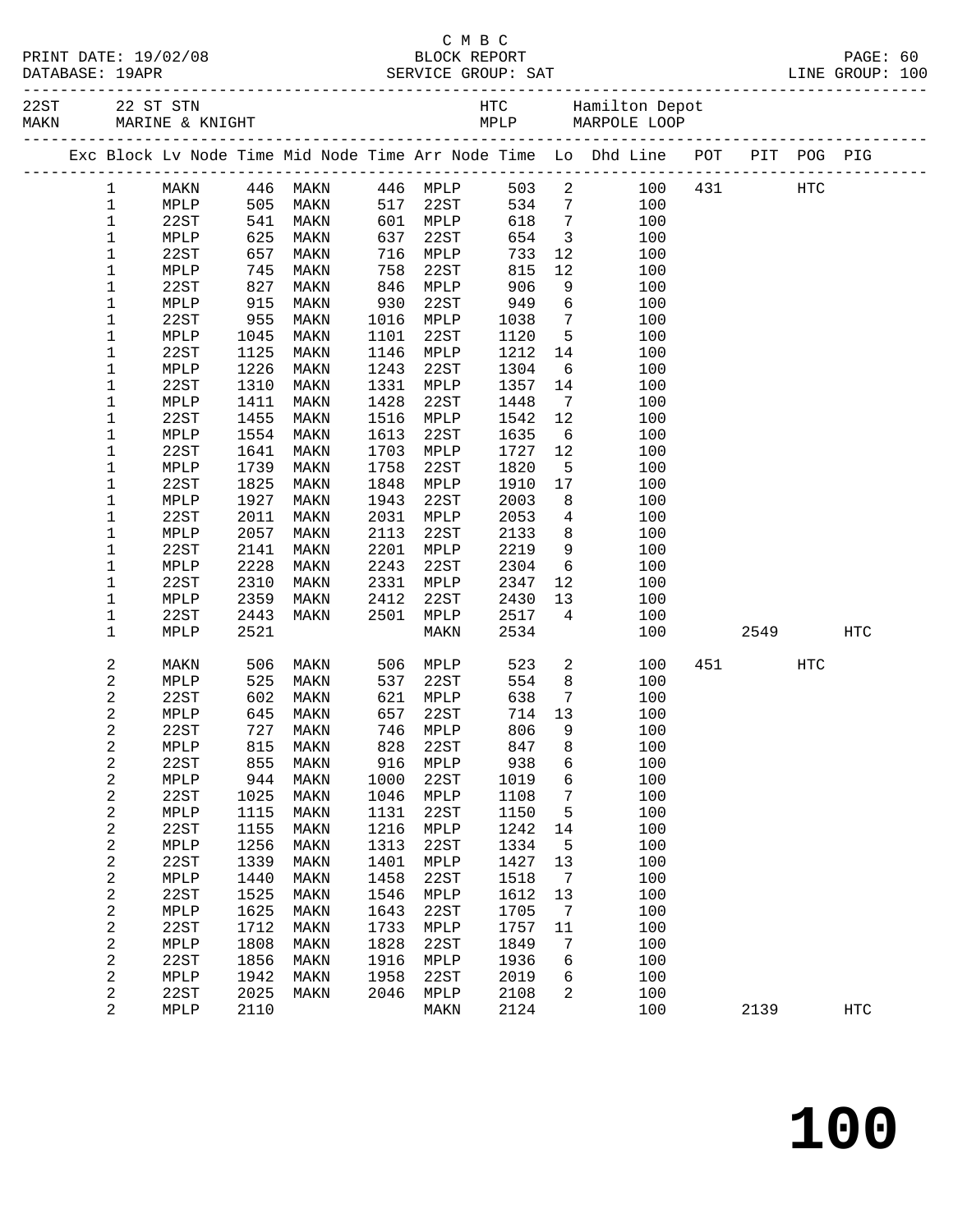|  |                         |              |      | Exc Block Lv Node Time Mid Node Time Arr Node Time Lo Dhd Line POT |                                                                                                                          |              |        |                         |            |     |      | PIT POG PIG |     |
|--|-------------------------|--------------|------|--------------------------------------------------------------------|--------------------------------------------------------------------------------------------------------------------------|--------------|--------|-------------------------|------------|-----|------|-------------|-----|
|  | $\mathbf{3}$            | 22ST         |      | 511 MAKN                                                           |                                                                                                                          | 530 MPLP     | 547 18 |                         | 100        | 503 |      | HTC         |     |
|  | $\mathfrak{Z}$          | MPLP         | 605  | MAKN                                                               | 617                                                                                                                      | 22ST         | 635    | 6                       | 100        |     |      |             |     |
|  | $\mathsf{3}$            | 22ST         | 641  | MAKN                                                               |                                                                                                                          | 701 MPLP     | 718    | 12                      | 100        |     |      |             |     |
|  | $\overline{3}$          | MPLP         | 730  | MAKN                                                               |                                                                                                                          | 22ST         | 800    | 12                      | 100        |     |      |             |     |
|  | 3                       | 22ST         | 812  | MAKN                                                               | $\begin{array}{c} \n \overline{\phantom{0}} \\  831 \\  \overline{\phantom{0}} \\  \overline{\phantom{0}}\n \end{array}$ | MPLP         | 851    | 9                       | 100        |     |      |             |     |
|  | 3                       | MPLP         | 900  | MAKN                                                               | 913                                                                                                                      | 22ST         | 933    | $\epsilon$              | 100        |     |      |             |     |
|  | $\overline{3}$          | 22ST         | 939  | MAKN                                                               | 1001                                                                                                                     | MPLP         | 1023   | $7\overline{ }$         | 100        |     |      |             |     |
|  | 3                       | MPLP         | 1030 | MAKN                                                               | 1046                                                                                                                     | 22ST         | 1105   | 5                       | 100        |     |      |             |     |
|  | 3                       | 22ST         | 1110 | MAKN                                                               | 1131                                                                                                                     | MPLP         | 1157   | 14                      | 100        |     |      |             |     |
|  | 3                       | MPLP         | 1211 | MAKN                                                               | 1228                                                                                                                     | 22ST         | 1249   | 6                       | 100        |     |      |             |     |
|  | 3                       | 22ST         | 1255 | MAKN                                                               | 1316                                                                                                                     | MPLP         | 1342   | 14                      | 100        |     |      |             |     |
|  | 3                       | MPLP         | 1356 | MAKN                                                               | 1413                                                                                                                     | 22ST         | 1434   | 5                       | 100        |     |      |             |     |
|  | 3                       | 22ST         | 1439 | MAKN                                                               | 1501                                                                                                                     | MPLP         | 1527   | 13                      | 100        |     |      |             |     |
|  | 3                       | MPLP         | 1540 | MAKN                                                               | 1558                                                                                                                     | 22ST         | 1618   | $7\phantom{.0}$         | 100        |     |      |             |     |
|  | 3                       | 22ST         | 1625 | MAKN                                                               | 1646                                                                                                                     | MPLP         | 1712   | 13                      | 100        |     |      |             |     |
|  | $\mathfrak{Z}$          | MPLP         | 1725 | MAKN                                                               | 1743                                                                                                                     | 22ST         | 1805   | $5\overline{5}$         | 100        |     |      |             |     |
|  | 3                       | 22ST         | 1810 | MAKN                                                               | 1833                                                                                                                     | MPLP         | 1855   | 17                      | 100        |     |      |             |     |
|  | $\mathfrak{Z}$          | MPLP         | 1912 | MAKN                                                               | 1928                                                                                                                     | 22ST         | 1948   | 8                       | 100        |     |      |             |     |
|  | 3                       | 22ST         | 1956 | MAKN                                                               | 2016                                                                                                                     | MPLP         | 2038   | 4                       | 100        |     |      |             |     |
|  | 3                       | MPLP         | 2042 | MAKN                                                               | 2058                                                                                                                     | 22ST         | 2118   | 7                       | 100        |     |      |             |     |
|  | 3                       | 22ST         | 2125 | MAKN                                                               | 2146                                                                                                                     | MPLP         | 2204   | $4\overline{ }$         | 100        |     |      |             |     |
|  | 3                       | MPLP         | 2208 |                                                                    |                                                                                                                          | MAKN         | 2222   |                         | 100        |     | 2237 |             | HTC |
|  |                         |              | 526  |                                                                    |                                                                                                                          |              | 543    | 2                       |            |     |      |             |     |
|  | 4<br>4                  | MAKN<br>MPLP | 545  | MAKN<br>MAKN                                                       | 526<br>557                                                                                                               | MPLP<br>22ST | 614    | 6                       | 100<br>100 | 511 |      | HTC         |     |
|  | 4                       | 22ST         | 620  | MAKN                                                               | 639                                                                                                                      | MPLP         | 656    | $\overline{4}$          | 100        |     |      |             |     |
|  | $\overline{4}$          | MPLP         | 700  | MAKN                                                               | 713                                                                                                                      | 22ST         | 731    | 10                      | 100        |     |      |             |     |
|  | 4                       | 22ST         | 741  | MAKN                                                               | 801                                                                                                                      | MPLP         | 821    | 9                       | 100        |     |      |             |     |
|  | 4                       | MPLP         | 830  | MAKN                                                               | 843                                                                                                                      | 22ST         | 902    | 8                       | 100        |     |      |             |     |
|  | 4                       | 22ST         | 910  | MAKN                                                               | 931                                                                                                                      | MPLP         | 953    | 10                      | 100        |     |      |             |     |
|  | $\overline{\mathbf{4}}$ | MPLP         | 1003 | MAKN                                                               | 1018                                                                                                                     | 22ST         | 1038   | $5^{\circ}$             | 100        |     |      |             |     |
|  | $\,4$                   | 22ST         | 1043 | MAKN                                                               | 1105                                                                                                                     | MPLP         | 1131   | 13                      | 100        |     |      |             |     |
|  | 4                       | MPLP         | 1144 | MAKN                                                               | 1201                                                                                                                     | 22ST         | 1222   | $\overline{\mathbf{3}}$ | 100        |     |      |             |     |
|  | $\bf 4$                 | 22ST         | 1225 | MAKN                                                               | 1246                                                                                                                     | MPLP         | 1312   | 14                      | 100        |     |      |             |     |
|  | 4                       | MPLP         | 1326 | MAKN                                                               | 1343                                                                                                                     | 22ST         | 1403   | $\overline{7}$          | 100        |     |      |             |     |
|  | 4                       | 22ST         | 1410 | MAKN                                                               | 1431                                                                                                                     | MPLP         | 1457   | 13                      | 100        |     |      |             |     |
|  | 4                       | MPLP         | 1510 | MAKN                                                               | 1528                                                                                                                     | 22ST         | 1548   | $7\phantom{.0}$         | 100        |     |      |             |     |
|  | 4                       | 22ST         | 1555 | MAKN                                                               | 1616                                                                                                                     | MPLP         | 1642   | 12                      | 100        |     |      |             |     |
|  | 4                       | MPLP         | 1654 | MAKN                                                               | 1713                                                                                                                     | 22ST         | 1735   | 5                       | 100        |     |      |             |     |
|  | $\overline{\mathbf{4}}$ | 22ST         | 1740 | MAKN                                                               | 1803                                                                                                                     | MPLP         | 1825   | 16                      | 100        |     |      |             |     |
|  | 4                       | MPLP         | 1841 | MAKN                                                               | 1858                                                                                                                     | 22ST         | 1918   | 8                       | 100        |     |      |             |     |
|  | 4                       | 22ST         | 1926 | MAKN                                                               | 1946                                                                                                                     | MPLP         | 2006   | $6\overline{6}$         | 100        |     |      |             |     |
|  | $\,4$                   | MPLP         | 2012 | MAKN                                                               | 2028                                                                                                                     | 22ST         | 2048   | 7                       | 100        |     |      |             |     |
|  | 4                       | 22ST         | 2055 | MAKN                                                               | 2116                                                                                                                     | MPLP         | 2134   | $\overline{4}$          | 100        |     |      |             |     |
|  | 4                       | MPLP         | 2138 |                                                                    |                                                                                                                          | MAKN         | 2152   |                         | 100        |     | 2207 |             | HTC |
|  |                         |              |      |                                                                    |                                                                                                                          |              |        |                         |            |     |      |             |     |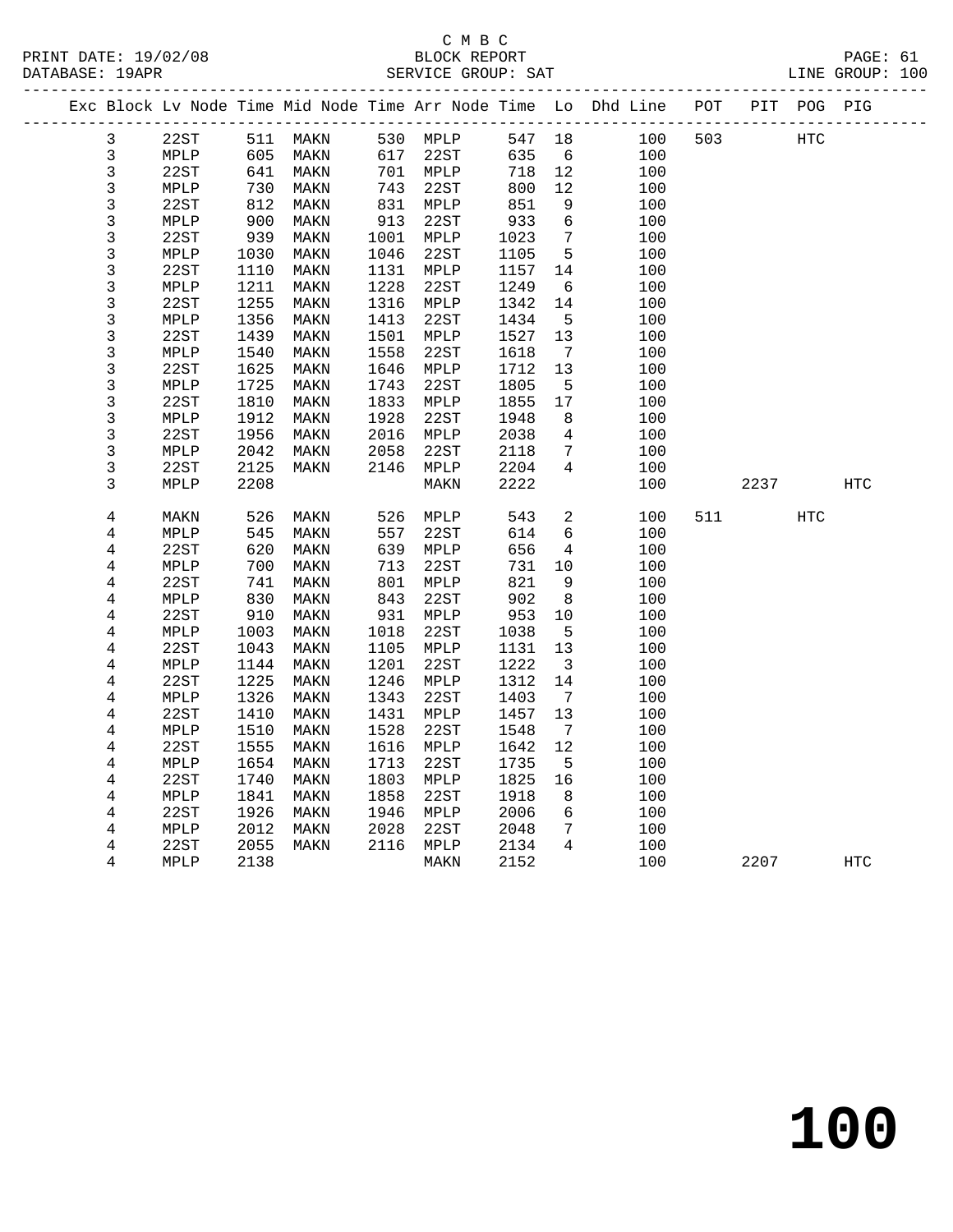### C M B C<br>BLOCK REPORT

| DATABASE: 19APR |   |      |      |          |      | SERVICE GROUP: SAT |      |                 |                                                                                |         |     | LINE GROUP: 100 |  |
|-----------------|---|------|------|----------|------|--------------------|------|-----------------|--------------------------------------------------------------------------------|---------|-----|-----------------|--|
|                 |   |      |      |          |      |                    |      |                 | Exc Block Lv Node Time Mid Node Time Arr Node Time Lo Dhd Line POT PIT POG PIG |         |     |                 |  |
|                 | 5 | MAKN |      | 654 MAKN |      | 654 MPLP           |      |                 | 711 4<br>100                                                                   | 639 HTC |     |                 |  |
|                 | 5 | MPLP | 715  | MAKN     | 728  | 22ST               | 745  | 12              | 100                                                                            |         |     |                 |  |
|                 | 5 | 22ST | 757  | MAKN     | 816  | MPLP               | 836  | 9               | 100                                                                            |         |     |                 |  |
|                 | 5 | MPLP | 845  | MAKN     | 858  | 22ST               | 917  | 8               | 100                                                                            |         |     |                 |  |
|                 | 5 | 22ST | 925  | MAKN     | 946  | MPLP               | 1008 | $7\overline{ }$ | 100                                                                            |         |     |                 |  |
|                 | 5 | MPLP | 1015 | MAKN     | 1031 | 22ST               | 1050 | 5               | 100                                                                            |         |     |                 |  |
|                 | 5 | 22ST | 1055 | MAKN     | 1116 | MPLP               | 1142 | 14              | 100                                                                            |         |     |                 |  |
|                 | 5 | MPLP | 1156 | MAKN     | 1213 | 22ST               | 1233 | 6               | 100                                                                            |         |     |                 |  |
|                 | 5 | 22ST | 1239 | MAKN     | 1301 | MPLP               | 1327 | 14              | 100                                                                            |         |     |                 |  |
|                 | 5 | MPLP | 1341 | MAKN     | 1358 | 22ST               | 1418 | 7               | 100                                                                            |         |     |                 |  |
|                 | 5 | 22ST | 1425 | MAKN     | 1446 | MPLP               | 1512 | 13              | 100                                                                            |         |     |                 |  |
|                 | 5 | MPLP | 1525 | MAKN     | 1543 | 22ST               | 1603 | $5^{\circ}$     | 100                                                                            |         |     |                 |  |
|                 | 5 | 22ST | 1608 | MAKN     | 1629 | MPLP               | 1655 | 15              | 100                                                                            |         |     |                 |  |
|                 | 5 | MPLP | 1710 | MAKN     | 1728 | 22ST               | 1750 | 5               | 100                                                                            |         |     |                 |  |
|                 | 5 | 22ST | 1755 | MAKN     | 1818 | MPLP               | 1840 | 17              | 100                                                                            |         |     |                 |  |
|                 | 5 | MPLP | 1857 | MAKN     | 1913 | 22ST               | 1934 | 6               | 100                                                                            |         |     |                 |  |
|                 | 5 | 22ST | 1940 | MAKN     | 2001 | MPLP               | 2023 | $\overline{4}$  | 100                                                                            |         |     |                 |  |
|                 | 5 | MPLP | 2027 | MAKN     | 2043 | 22ST               | 2104 | $7\overline{ }$ | 100                                                                            |         |     |                 |  |
|                 | 5 | 22ST | 2111 | MAKN     | 2131 | MPLP               | 2149 | 9               | 100                                                                            |         |     |                 |  |
|                 | 5 | MPLP | 2158 | MAKN     | 2213 | 22ST               | 2233 | 8               | 100                                                                            |         |     |                 |  |
|                 | 5 | 22ST | 2241 | MAKN     | 2301 | MPLP               | 2317 | 10              | 100                                                                            |         |     |                 |  |
|                 | 5 | MPLP | 2327 | MAKN     | 2342 | 22ST               | 2403 | 9               | 100                                                                            |         |     |                 |  |
|                 | 5 | 22ST | 2412 | MAKN     | 2431 | MPLP               | 2447 | $\overline{4}$  | 100                                                                            |         |     |                 |  |
|                 | 5 | MPLP | 2451 |          |      | MAKN               | 2504 |                 | 100                                                                            | 2519    |     | <b>HTC</b>      |  |
|                 | 6 | 22ST | 712  | MAKN     | 731  | MPLP               | 751  | 9               | 100                                                                            | 704     | HTC |                 |  |
|                 | 6 | MPLP | 800  | MAKN     | 813  | 22ST               | 833  | 6               | 100                                                                            |         |     |                 |  |
|                 | б | 22ST | 839  | MAKN     | 901  | MPLP               | 923  | $7^{\circ}$     | 100                                                                            |         |     |                 |  |
|                 | б | MPLP | 930  | MAKN     | 945  | 22ST               | 1004 | 6               | 100                                                                            |         |     |                 |  |
|                 | б | 22ST | 1010 | MAKN     | 1031 | MPLP               | 1053 | 7               | 100                                                                            |         |     |                 |  |

 6 MPLP 1100 MAKN 1116 22ST 1136 3 100 6 22ST 1139 MAKN 1201 MPLP 1227 14 100 6 MPLP 1241 MAKN 1258 22ST 1319 6 100

6 MPLP 1426 MAKN 1443 22ST 1503 7 100

6 MPLP 1610 MAKN 1628 22ST 1650 7 100

 6 MPLP 1753 MAKN 1813 22ST 1834 6 100 6 22ST 1840 MAKN 1901 MPLP 1921 3 100

6 22ST 1325 MAKN 1346 MPLP 1412 14 100

6 22ST 1510 MAKN 1531 MPLP 1557 13 100

6 22ST 1657 MAKN 1718 MPLP 1742 11 100

6 MPLP 1924 MAKN 1940 100 1955 HTC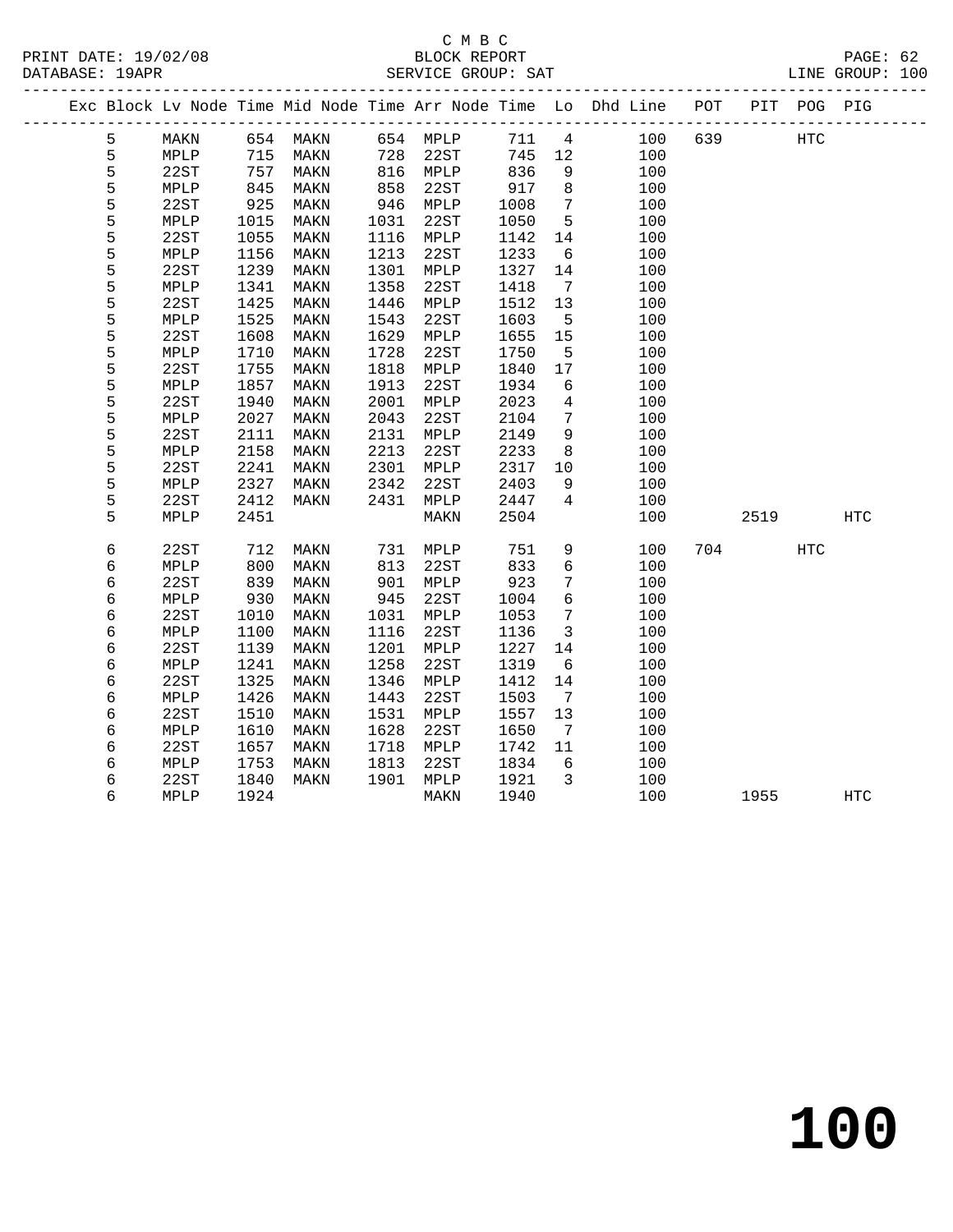# C M B C<br>BLOCK REPORT

 7 22ST 1727 MAKN 1748 MPLP 1812 11 100 7 MPLP 1823 MAKN 1843 22ST 1904 9 100 7 22ST 1913 MAKN 1933 MPLP 1953 4 100 7 MPLP 1957 MAKN 2013 22ST 2033 8 100 7 22ST 2041 MAKN 2101 MPLP 2119 9 100 7 MPLP 2128 MAKN 2143 22ST 2204 6 100 7 22ST 2210 MAKN 2231 MPLP 2249 8 100

 7 MPLP 2429 MAKN 2442 22ST 2500 4 100 7 22ST 2504 MAKN 2523 MPLP 2539 4 100

 7 MPLP 2257 MAKN 2312 22ST 2332 11 100 7 22ST 2343 MAKN 2401 MPLP 2417 12 100

7 MPLP 2543 MAKN 2556 100 2611 HTC

| DATABASE: 19APR |      |      |      |      | SERVICE GROUP: SAT |      |    |                                                                |      |     |     | LINE GROUP: 100 |  |
|-----------------|------|------|------|------|--------------------|------|----|----------------------------------------------------------------|------|-----|-----|-----------------|--|
|                 |      |      |      |      |                    |      |    | Exc Block Ly Node Time Mid Node Time Arr Node Time Lo Dhd Line | POT  | PIT | POG | PIG             |  |
|                 | MAKN | 1059 | MAKN | 1059 | MPLP               | 1121 | 9  | 100                                                            | 1044 |     | HTC |                 |  |
|                 | MPLP | 1130 | MAKN | 1146 | 22ST               | 1205 | 5  | 100                                                            |      |     |     |                 |  |
|                 | 22ST | 1210 | MAKN | 1231 | MPLP               | 1257 | 14 | 100                                                            |      |     |     |                 |  |
|                 | MPLP | 1311 | MAKN | 1328 | 22ST               | 1348 | -7 | 100                                                            |      |     |     |                 |  |
|                 | 22ST | 1355 | MAKN | 1416 | MPLP               | 1442 | 13 | 100                                                            |      |     |     |                 |  |
|                 | MPLP | 1455 | MAKN | 1513 | 22ST               | 1535 | 4  | 100                                                            |      |     |     |                 |  |
|                 | 22ST | 1539 | MAKN | 1601 | MPLP               | 1627 | 13 | 100                                                            |      |     |     |                 |  |
|                 | MPLP | 1640 | MAKN | 1658 | 22ST               | 1720 | 7  | 100                                                            |      |     |     |                 |  |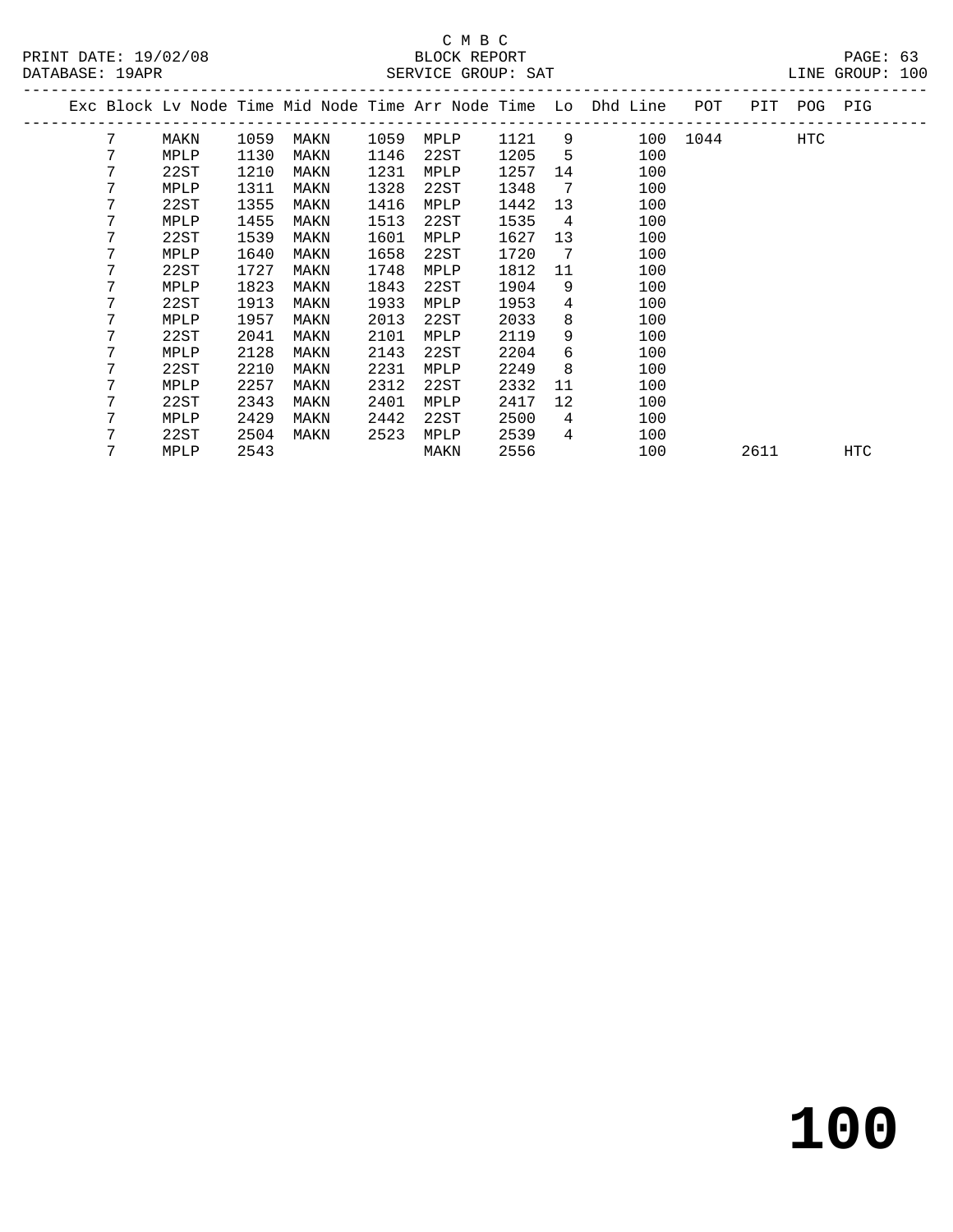| PRINT DATE: 19/02/08                 |                                           |              |              |                                                         |                                           |                        | смвс<br>BLOCK REPORT     |                                  |                                                                                                                                                                  |              | PAGE: 64 |  |
|--------------------------------------|-------------------------------------------|--------------|--------------|---------------------------------------------------------|-------------------------------------------|------------------------|--------------------------|----------------------------------|------------------------------------------------------------------------------------------------------------------------------------------------------------------|--------------|----------|--|
| 6&6N 6 AV & 6 ST<br>SFU SFU EXCHANGE |                                           |              |              | BW04 BRENTWOOD STN BAY4                                 |                                           |                        |                          |                                  | 6&6S 6 AV & 6 ST<br>CL-E CANADA WAY & LEDGER-EAST<br>HODM HOWE & DUNSMUIR<br>LOST LOUGHEED STN<br>NWST NEW WESTMINSTER STN<br>SPST SPERLING STN                  |              |          |  |
|                                      |                                           |              |              |                                                         |                                           |                        |                          |                                  | Exc Block Lv Node Time Mid Node Time Arr Node Time Lo Dhd Line POT PIT POG PIG<br>Exc Block Lv Node Time Mid Node Time Arr Node Time Lo Dhd Line POT PIT POG PIG |              |          |  |
|                                      |                                           |              |              |                                                         |                                           |                        |                          |                                  | 1 BW04 439 CL-E 449 NWST 503 9 123 407 HTC                                                                                                                       |              |          |  |
|                                      | $\mathbf{1}$                              |              |              |                                                         |                                           |                        |                          |                                  | NWST 512 6&6N 517 EDST 529 2 106<br>EDST 531 6&6S 543 NWST 550 16 106<br>NWST 606 6&6N 612 EDST 625 2 106                                                        |              |          |  |
|                                      | $\mathbf{1}$                              |              |              |                                                         |                                           |                        |                          |                                  |                                                                                                                                                                  |              |          |  |
|                                      | $\mathbf 1$                               |              |              |                                                         |                                           |                        |                          |                                  |                                                                                                                                                                  |              |          |  |
|                                      | $\mathbf 1$                               | EDST         |              | 627 6&6S                                                |                                           | 639 NWST               | 647                      |                                  | 19<br>106                                                                                                                                                        |              |          |  |
|                                      | 1                                         | NWST         |              | 706 6&6N                                                |                                           | 713 EDST               |                          |                                  | $\overline{2}$<br>106                                                                                                                                            |              |          |  |
|                                      | 1                                         | EDST         |              | 728 6&6S<br>806 6&6N                                    | $\begin{array}{c} 740 \\ 814 \end{array}$ | NWST                   |                          |                                  | 17<br>106                                                                                                                                                        |              |          |  |
|                                      | 1<br>1                                    | NWST<br>EDST | 829          | 6&6S                                                    | 843                                       | EDST<br>NWST           | 726<br>749<br>827<br>853 | $\overline{\mathbf{2}}$          | 106<br>8<br>106                                                                                                                                                  |              |          |  |
|                                      | 1                                         | NWST         |              | 901 6&6N                                                | 910                                       | EDST                   | 925                      |                                  | $\overline{2}$<br>106                                                                                                                                            |              |          |  |
|                                      | 1                                         | EDST         | 927          | 6&6S                                                    | 943                                       | NWST                   |                          |                                  | 9<br>106                                                                                                                                                         |              |          |  |
|                                      | 1                                         | NWST         |              | 1001 6&6N                                               | 1010                                      | EDST                   | 952<br>1026              | $\overline{\mathbf{2}}$          | 106                                                                                                                                                              |              |          |  |
|                                      | 1                                         | EDST         | 1028         | 6&6S                                                    |                                           | 1044 NWST              | 1053                     |                                  | 8 <sup>1</sup><br>106                                                                                                                                            |              |          |  |
|                                      | 1                                         | NWST         |              | 1101 6&6N                                               | 1111                                      | EDST                   | 1127                     |                                  | $\overline{2}$<br>106                                                                                                                                            |              |          |  |
|                                      | 1                                         | EDST         | 1129         | 6&6S                                                    | 1146                                      | NWST                   | 1155                     |                                  | 16 16<br>106                                                                                                                                                     |              |          |  |
|                                      | 1                                         | NWST         | 1211         | 6&6N                                                    | 1221                                      | EDST                   | 1238                     | $\overline{\mathbf{2}}$          | 106                                                                                                                                                              |              |          |  |
|                                      | 1                                         | EDST         | 1240         | 6&6S                                                    | 1258                                      | NWST                   | 1307                     |                                  | 14<br>106                                                                                                                                                        |              |          |  |
|                                      | $\mathbf 1$                               | NWST         | 1321         | 6&6N                                                    | 1331                                      | EDST                   | 1348                     |                                  | $\overline{2}$<br>106                                                                                                                                            |              |          |  |
|                                      | 1                                         | EDST         | 1350         | 6&6S                                                    | 1408                                      | NWST                   | 1417                     |                                  | 14<br>106                                                                                                                                                        |              |          |  |
|                                      | 1                                         | NWST         | 1431         | 6&6N                                                    | 1441                                      | EDST                   | 1458                     | $\overline{\mathbf{2}}$          | 106<br>$\overline{15}$                                                                                                                                           |              |          |  |
|                                      | 1                                         | EDST         | 1500         | 6&6S                                                    |                                           | 1517 NWST              | 1526                     |                                  | 106                                                                                                                                                              |              |          |  |
|                                      | 1                                         | NWST         |              | 1541 6&6N                                               |                                           | 1551 EDST<br>1625 NWST | 1607                     |                                  | $\overline{2}$<br>106<br>106                                                                                                                                     |              |          |  |
|                                      | 1<br>1                                    | EDST<br>NWST | 1609         | 6&6S<br>1651 6&6N                                       |                                           | 1701 EDST              |                          |                                  | 106                                                                                                                                                              |              |          |  |
|                                      | 1                                         | EDST         | 1719         | 6&6S                                                    |                                           | 1735 NWST              |                          |                                  |                                                                                                                                                                  | 106 1758 HTC |          |  |
|                                      |                                           |              |              |                                                         |                                           |                        |                          |                                  |                                                                                                                                                                  |              |          |  |
|                                      | 2                                         | HODM         | 439          |                                                         |                                           |                        | NWST 541                 |                                  | $1 \qquad \qquad$<br>N19                                                                                                                                         | 403 HTC      |          |  |
|                                      | 2                                         | NWST         |              | 542 6&6N      547   EDST<br>601   6&6S       613   NWST |                                           |                        | 559<br>621               |                                  | $\overline{\mathbf{c}}$<br>106                                                                                                                                   |              |          |  |
|                                      | $\overline{c}$                            | EDST         |              |                                                         |                                           |                        |                          | 5                                | 106                                                                                                                                                              |              |          |  |
|                                      | 2                                         | NWST         |              | 626 6&6N 632 EDST 645 2                                 |                                           |                        |                          |                                  | 106                                                                                                                                                              |              |          |  |
|                                      | 2<br>2                                    | EDST<br>NWST | 647<br>721   | 6&6S<br>6&6N                                            | 659<br>728                                | NWST<br>EDST           | 707<br>741               | 14<br>2                          | 106<br>106                                                                                                                                                       |              |          |  |
|                                      | $\overline{\mathbf{c}}$                   | EDST         | 743          | 6&6S                                                    | 757                                       | NWST                   | 807                      | 14                               | 106                                                                                                                                                              |              |          |  |
|                                      | 2                                         | NWST         | 821          | 6&6N                                                    | 829                                       | EDST                   | 842                      | 2                                | 106                                                                                                                                                              |              |          |  |
|                                      | $\boldsymbol{2}$                          | EDST         | 844          | 6&6S                                                    | 900                                       | NWST                   | 910                      | 15                               | 106                                                                                                                                                              |              |          |  |
|                                      | $\boldsymbol{2}$                          | NWST         | 925          | 6&6N                                                    | 934                                       | EDST                   | 949                      | 2                                | 106                                                                                                                                                              |              |          |  |
|                                      | $\mathbf 2$                               | EDST         | 951          | 6&6S                                                    | 1007                                      | NWST                   | 1016                     | 9                                | 106                                                                                                                                                              |              |          |  |
|                                      | 2                                         | NWST         | 1025         | 6&6N                                                    | 1034                                      | EDST                   | 1050                     | 2                                | 106                                                                                                                                                              |              |          |  |
|                                      | $\sqrt{2}$                                | EDST         | 1052         | 6&6S                                                    | 1109                                      | NWST                   | 1117                     | 14                               | 106                                                                                                                                                              |              |          |  |
|                                      | $\boldsymbol{2}$                          | NWST         | 1131         | 6&6N                                                    | 1141                                      | EDST                   | 1157                     | 2                                | 106                                                                                                                                                              |              |          |  |
|                                      | $\sqrt{2}$                                | EDST         | 1159         | 6&6S                                                    | 1216                                      | NWST                   | 1225                     | 16                               | 106                                                                                                                                                              |              |          |  |
|                                      | $\overline{\mathbf{c}}$                   | NWST         | 1241         | 6&6N                                                    | 1251                                      | EDST                   | 1308                     | 2                                | 106                                                                                                                                                              |              |          |  |
|                                      | $\sqrt{2}$                                | EDST         | 1310         | 6&6S                                                    | 1328                                      | NWST                   | 1337                     | 14                               | 106                                                                                                                                                              |              |          |  |
|                                      | $\boldsymbol{2}$                          | NWST         | 1351         | 6&6N                                                    | 1401                                      | EDST                   | 1418                     | 2                                | 106                                                                                                                                                              |              |          |  |
|                                      | $\sqrt{2}$                                | EDST         | 1420         | 6&6S                                                    | 1437                                      | NWST                   | 1446                     | 15                               | 106                                                                                                                                                              |              |          |  |
|                                      | $\overline{\mathbf{c}}$<br>$\overline{c}$ | NWST<br>EDST | 1501<br>1529 | 6&6N<br>6&6S                                            | 1511<br>1546                              | EDST<br>NWST           | 1527<br>1555             | $\overline{\phantom{a}}^2$<br>16 | 106<br>106                                                                                                                                                       |              |          |  |
|                                      | 2                                         | NWST         | 1611         | 6&6N                                                    | 1621                                      | EDST                   | 1637                     | 2                                | 106                                                                                                                                                              |              |          |  |
|                                      | $\overline{2}$                            | EDST         | 1639         | 6&6S                                                    | 1655                                      | NWST                   | 1704                     | 17                               | 106                                                                                                                                                              |              |          |  |
|                                      |                                           |              |              |                                                         |                                           |                        |                          |                                  |                                                                                                                                                                  |              |          |  |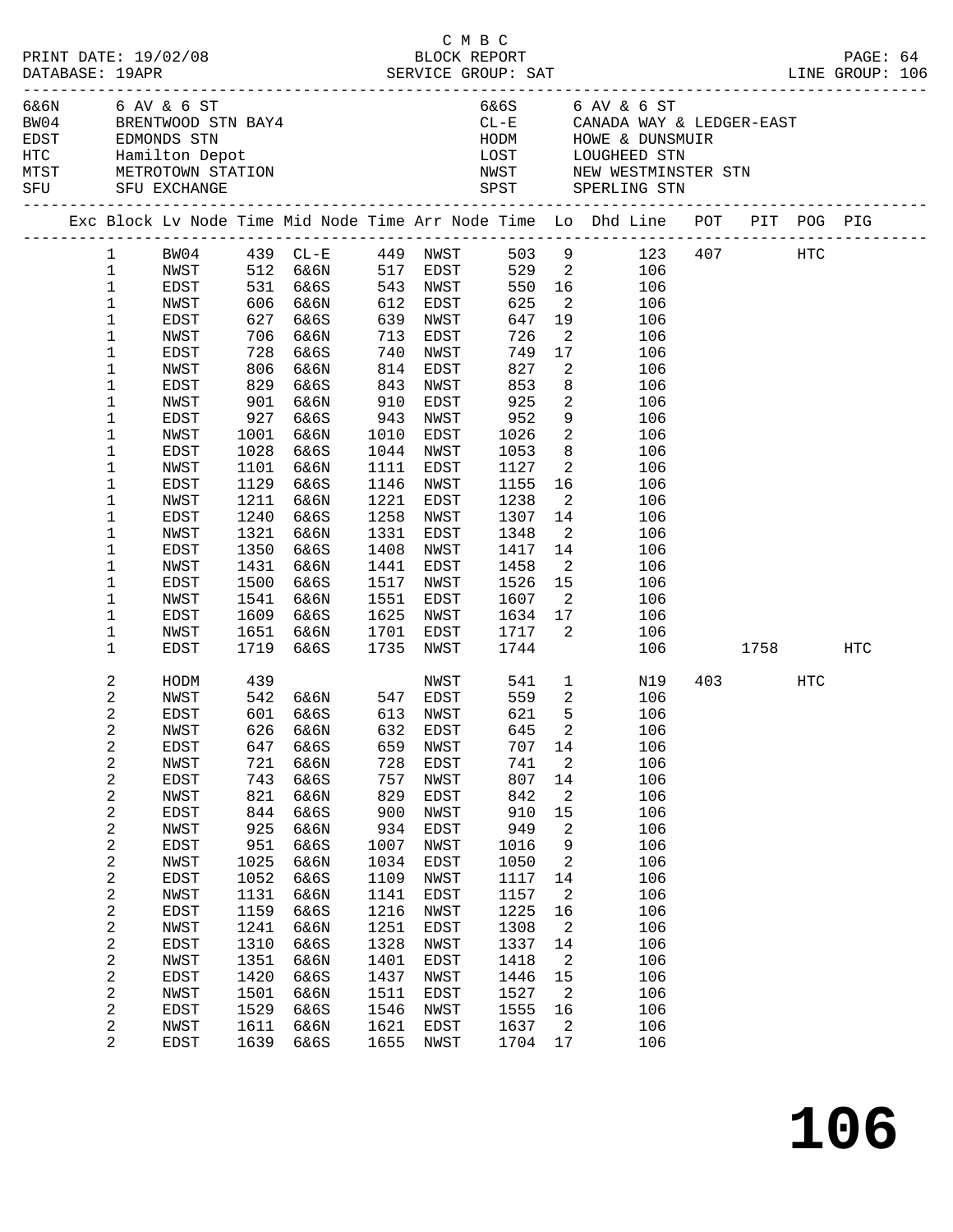### C M B C

|                      | ب سینا             |                 |  |
|----------------------|--------------------|-----------------|--|
| PRINT DATE: 19/02/08 | BLOCK REPORT       | PAGE: 65        |  |
| DATABASE: 19APR      | SERVICE GROUP: SAT | LINE GROUP: 106 |  |

|             | PAGE :                                               |  |
|-------------|------------------------------------------------------|--|
| <b>TATH</b> | $\alpha$ $\beta$ $\gamma$ $\gamma$ $\gamma$ $\gamma$ |  |

|  |                |      |      |      |      |             |      |         | Exc Block Lv Node Time Mid Node Time Arr Node Time Lo Dhd Line POT |     |      | PIT POG PIG |            |
|--|----------------|------|------|------|------|-------------|------|---------|--------------------------------------------------------------------|-----|------|-------------|------------|
|  | $\overline{c}$ | NWST | 1721 | 6&6N | 1731 | EDST        | 1747 | 2       | 106                                                                |     |      |             |            |
|  | 2              | EDST | 1749 | 6&6S | 1805 | NWST        | 1814 |         | 106                                                                |     | 1828 |             | <b>HTC</b> |
|  |                |      |      |      |      |             |      |         |                                                                    |     |      |             |            |
|  | 3              | NWST | 646  | 6&6N | 652  | EDST        | 705  | 2       | 106                                                                | 632 |      | <b>HTC</b>  |            |
|  | 3              | EDST | 707  | 6&6S | 719  | NWST        | 728  | $\,8\,$ | 106                                                                |     |      |             |            |
|  | 3              | NWST | 736  | 6&6N | 744  | EDST        | 757  | 2       | 106                                                                |     |      |             |            |
|  | 3              | EDST | 759  | 6&6S | 813  | NWST        | 823  | 14      | 106                                                                |     |      |             |            |
|  | 3              | NWST | 837  | 6&6N | 845  | EDST        | 900  | 2       | 106                                                                |     |      |             |            |
|  | 3              | EDST | 902  | 6&6S | 918  | NWST        | 927  | 10      | 106                                                                |     |      |             |            |
|  | 3              | NWST | 937  | 6&6N | 946  | EDST        | 1001 | 2       | 106                                                                |     |      |             |            |
|  | 3              | EDST | 1003 | 6&6S | 1019 | NWST        | 1028 | 9       | 106                                                                |     |      |             |            |
|  | 3              | NWST | 1037 | 6&6N | 1047 | EDST        | 1103 | 2       | 106                                                                |     |      |             |            |
|  | 3              | EDST | 1105 | 6&6S | 1122 | NWST        | 1131 | 10      | 106                                                                |     |      |             |            |
|  | 3              | NWST | 1141 | 6&6N | 1151 | EDST        | 1207 | 2       | 106                                                                |     |      |             |            |
|  | 3              | EDST | 1209 | 6&6S | 1227 | NWST        | 1236 | 15      | 106                                                                |     |      |             |            |
|  | 3              | NWST | 1251 | 6&6N | 1301 | <b>EDST</b> | 1318 | 2       | 106                                                                |     |      |             |            |
|  | 3              | EDST | 1320 | 6&6S | 1338 | NWST        | 1347 | 14      | 106                                                                |     |      |             |            |
|  | 3              | NWST | 1401 | 6&6N | 1411 | <b>EDST</b> | 1428 | 2       | 106                                                                |     |      |             |            |
|  | 3              | EDST | 1430 | 6&6S | 1447 | NWST        | 1456 | 15      | 106                                                                |     |      |             |            |
|  | 3              | NWST | 1511 | 6&6N | 1521 | EDST        | 1537 | 2       | 106                                                                |     |      |             |            |
|  | 3              | EDST | 1539 | 6&6S | 1556 | NWST        | 1605 | 16      | 106                                                                |     |      |             |            |
|  | 3              | NWST | 1621 | 6&6N | 1631 | EDST        | 1647 | 2       | 106                                                                |     |      |             |            |
|  | 3              | EDST | 1649 | 6&6S | 1705 | NWST        | 1714 | 17      | 106                                                                |     |      |             |            |
|  | 3              | NWST | 1731 | 6&6N | 1741 | EDST        | 1757 | 2       | 106                                                                |     |      |             |            |
|  | 3              | EDST | 1759 | 6&6S | 1815 | NWST        | 1824 | 10      | 106                                                                |     |      |             |            |
|  | 3              | NWST | 1834 | 6&6N | 1843 | EDST        | 1858 | 2       | 106                                                                |     |      |             |            |
|  | 3              | EDST | 1900 | 6&6S | 1915 | NWST        | 1923 | 11      | 106                                                                |     |      |             |            |
|  | 3              | NWST | 1934 | 6&6N | 1942 | <b>EDST</b> | 1956 | 2       | 106                                                                |     |      |             |            |
|  | 3              | EDST | 1958 | 6&6S | 2012 | NWST        | 2019 | 15      | 106                                                                |     |      |             |            |
|  | 3              | NWST | 2034 | 6&6N | 2042 | EDST        | 2056 | 2       | 106                                                                |     |      |             |            |
|  | 3              | EDST | 2058 | 6&6S | 2112 | NWST        | 2119 | 15      | 106                                                                |     |      |             |            |
|  | 3              | NWST | 2134 | 6&6N | 2142 | EDST        | 2156 | 2       | 106                                                                |     |      |             |            |
|  | 3              | EDST | 2158 | 6&6S | 2212 | NWST        | 2219 |         | 106                                                                |     | 2231 |             | <b>HTC</b> |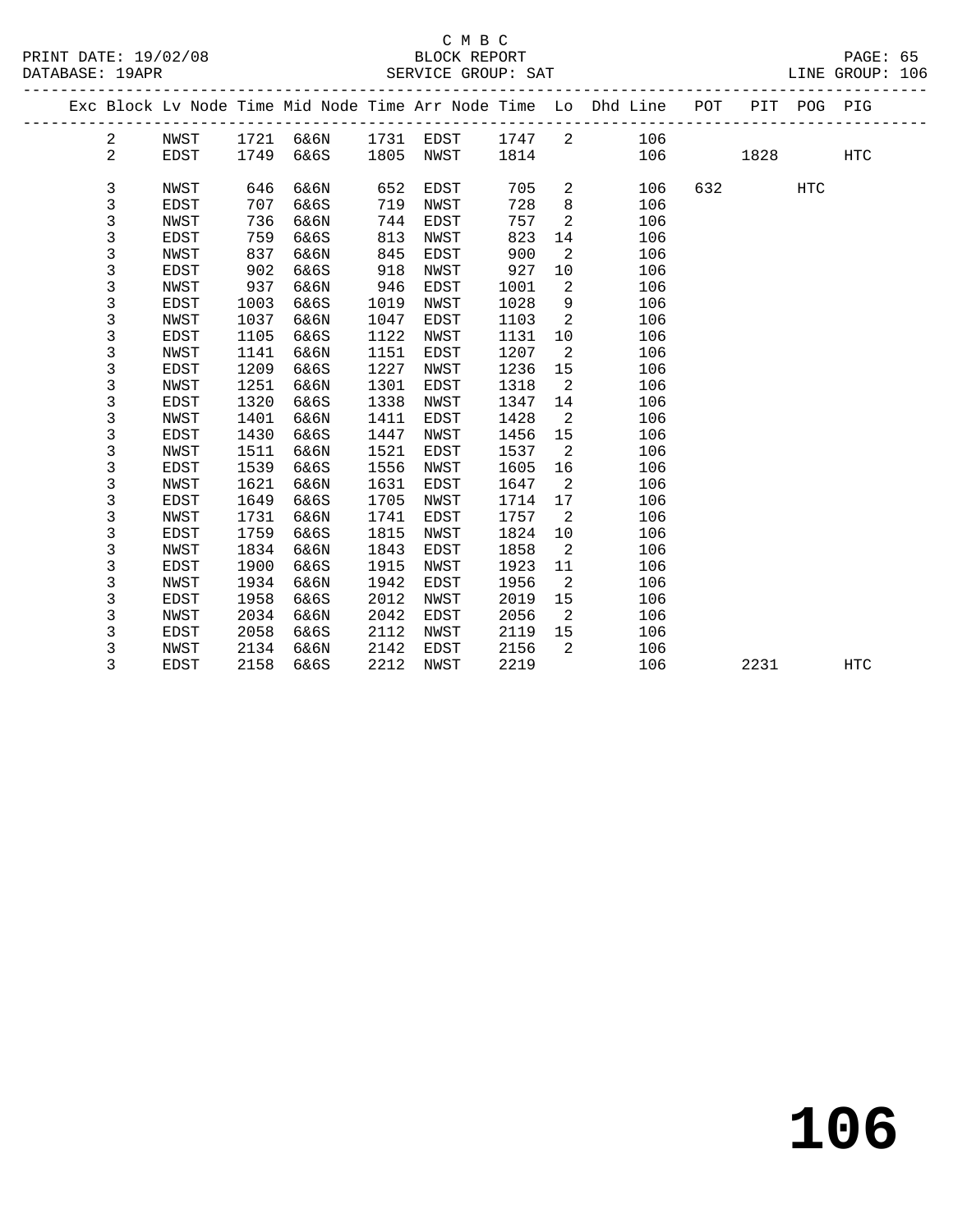### C M B C DATABASE: 19APR SERVICE GROUP: SAT LINE GROUP: 106

|   |      |      |      |      |      |      |    | Exc Block Lv Node Time Mid Node Time Arr Node Time Lo Dhd Line | POT | PIT POG |            | PIG |
|---|------|------|------|------|------|------|----|----------------------------------------------------------------|-----|---------|------------|-----|
| 4 | NWST | 751  | 6&6N | 759  | EDST | 812  | -2 | 106                                                            | 737 |         | <b>HTC</b> |     |
| 4 | EDST | 814  | 6&6S | 828  | NWST | 838  | 11 | 106                                                            |     |         |            |     |
| 4 | NWST | 849  | 6&6N | 857  | EDST | 912  | 2  | 106                                                            |     |         |            |     |
| 4 | EDST | 914  | 6&6S | 930  | NWST | 939  | 10 | 106                                                            |     |         |            |     |
| 4 | NWST | 949  | 6&6N | 958  | EDST | 1013 | 2  | 106                                                            |     |         |            |     |
| 4 | EDST | 1015 | 6&6S | 1031 | NWST | 1040 | 9  | 106                                                            |     |         |            |     |
| 4 | NWST | 1049 | 6&6N | 1059 | EDST | 1115 | 2  | 106                                                            |     |         |            |     |
| 4 | EDST | 1117 | 6&6S | 1134 | NWST | 1143 | 8  | 106                                                            |     |         |            |     |
| 4 | NWST | 1151 | 6&6N | 1201 | EDST | 1217 | 2  | 106                                                            |     |         |            |     |
| 4 | EDST | 1219 | 6&6S | 1237 | NWST | 1246 | 15 | 106                                                            |     |         |            |     |
| 4 | NWST | 1301 | 6&6N | 1311 | EDST | 1328 | 2  | 106                                                            |     |         |            |     |
| 4 | EDST | 1330 | 6&6S | 1348 | NWST | 1357 | 14 | 106                                                            |     |         |            |     |
| 4 | NWST | 1411 | 6&6N | 1421 | EDST | 1438 | -2 | 106                                                            |     |         |            |     |
| 4 | EDST | 1440 | 6&6S | 1457 | NWST | 1506 | 15 | 106                                                            |     |         |            |     |
| 4 | NWST | 1521 | 6&6N | 1531 | EDST | 1547 | 2  | 106                                                            |     |         |            |     |
| 4 | EDST | 1549 | 6&6S | 1606 | NWST | 1615 | 16 | 106                                                            |     |         |            |     |
| 4 | NWST | 1631 | 6&6N | 1641 | EDST | 1657 | 2  | 106                                                            |     |         |            |     |
| 4 | EDST | 1659 | 6&6S | 1715 | NWST | 1724 | 17 | 106                                                            |     |         |            |     |
| 4 | NWST | 1741 | 6&6N | 1751 | EDST | 1807 | 2  | 106                                                            |     |         |            |     |
| 4 | EDST | 1809 | 6&6S | 1824 | NWST | 1833 | 16 | 106                                                            |     |         |            |     |
| 4 | NWST | 1849 | 6&6N | 1858 | EDST | 1913 | 2  | 106                                                            |     |         |            |     |

 4 EDST 1915 6&6S 1930 NWST 1938 11 106 4 NWST 1949 6&6N 1957 EDST 2011 2 106

4 NWST 2249 6&6N 2257 EDST 2310 2 106

 4 NWST 2349 6&6N 2356 EDST 2409 2 106 4 EDST 2411 6&6S 2425 NWST 2431 18 106 4 NWST 2449 6&6N 2456 EDST 2508 2 106

4 NWST 2549 6&6N 2556 EDST 2608 2 106

 4 EDST 2013 6&6S 2027 NWST 2034 15 106 4 NWST 2049 6&6N 2057 EDST 2111 2 106 4 EDST 2113 6&6S 2127 NWST 2134 15 106 4 NWST 2149 6&6N 2157 EDST 2211 2 106 4 EDST 2213 6&6S 2227 NWST 2234 15 106

4 EDST 2312 6&6S 2326 NWST 2333 16 106

4 EDST 2510 6&6S 2524 NWST 2530 19 106

4 EDST 2610 6&6S 2624 NWST 2630 106 2642 HTC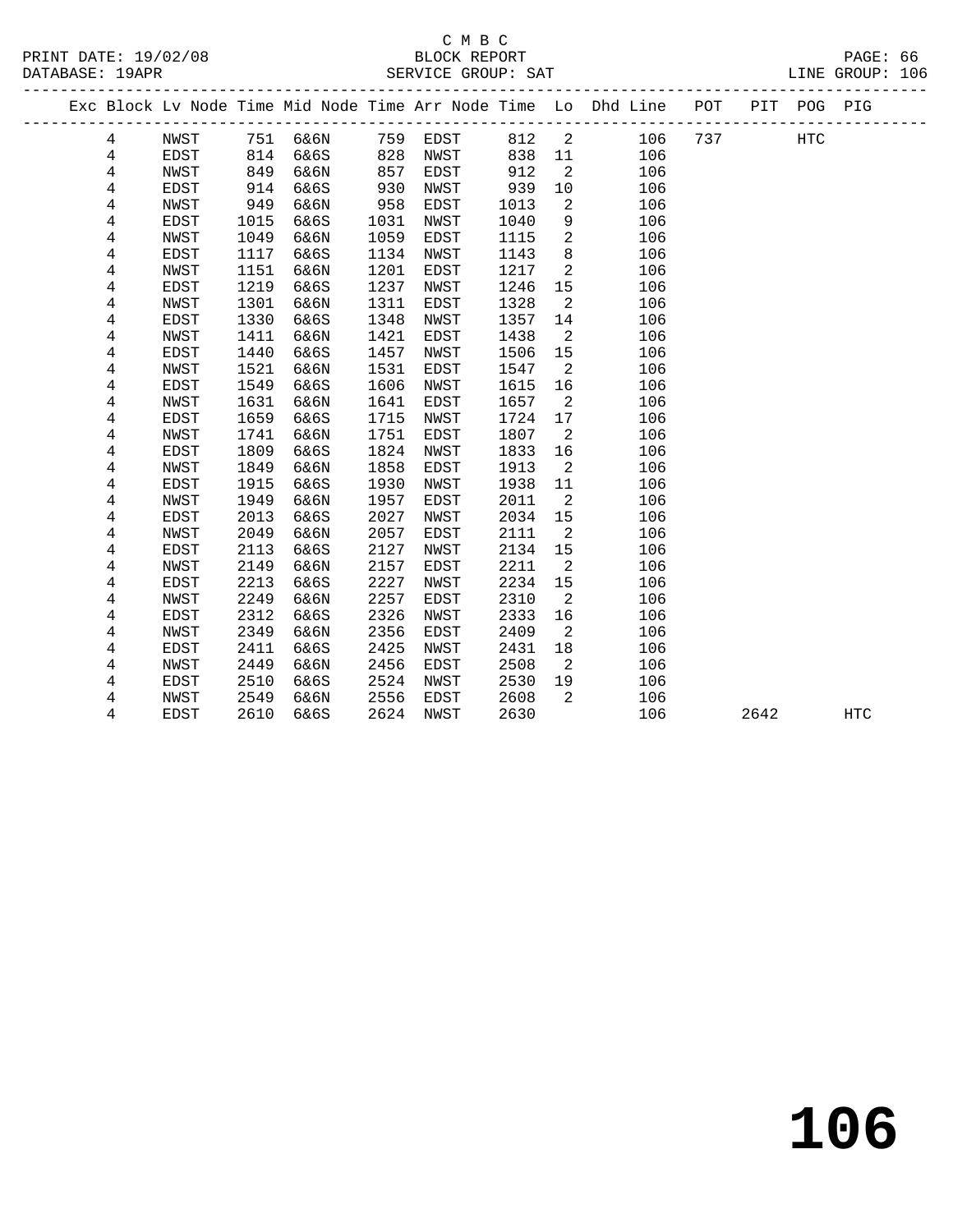### C M B C

| PRINT DATE: 19/02/08<br>DATABASE: 19APR                                        |              |              | 14 B U<br>BLOCK REPORT<br>SERVICE GROUP: SAT |              |              |              |                            |                |            |          |      |            | PAGE: 67<br>LINE GROUP: 106 |  |
|--------------------------------------------------------------------------------|--------------|--------------|----------------------------------------------|--------------|--------------|--------------|----------------------------|----------------|------------|----------|------|------------|-----------------------------|--|
| Exc Block Lv Node Time Mid Node Time Arr Node Time Lo Dhd Line POT PIT POG PIG |              |              |                                              |              |              |              |                            |                |            |          |      |            |                             |  |
| 5                                                                              | NWST         |              | 1111 6&6N                                    |              | 1121 EDST    | 1137 2       |                            |                |            | 106 1057 |      | <b>HTC</b> |                             |  |
| 5                                                                              | EDST         | 1139         | 6&6S                                         |              | 1156 NWST    | 1205 16      |                            |                | 106        |          |      |            |                             |  |
| 5                                                                              | NWST         | 1221         | 6&6N                                         | 1231         | EDST         | 1248         | $\overline{\phantom{a}}$   |                | 106        |          |      |            |                             |  |
| 5                                                                              | EDST         | 1250         | 6&6S                                         | 1308         | NWST         | 1317         | 14                         |                | 106        |          |      |            |                             |  |
| 5                                                                              | NWST         | 1331         | 6&6N                                         | 1341         | EDST         | 1358         | $\overline{2}$             |                | 106        |          |      |            |                             |  |
| 5                                                                              | EDST         | 1400         | 6&6S                                         | 1417         | NWST         | 1426         | 15                         |                | 106        |          |      |            |                             |  |
| 5                                                                              | NWST         | 1441         | 6&6N                                         | 1451         | EDST         | 1508         | $\overline{2}$             |                | 106        |          |      |            |                             |  |
| 5                                                                              | EDST         | 1510         | 6&6S                                         | 1527         | NWST         | 1536         | 15                         |                | 106        |          |      |            |                             |  |
| 5                                                                              | NWST         | 1551         | 6&6N                                         | 1601         | EDST         | 1617         | $\overline{2}$             |                | 106        |          |      |            |                             |  |
| 5                                                                              | EDST         | 1619         | 6&6S                                         | 1635         | NWST         | 1644         | 17                         |                | 106        |          |      |            |                             |  |
| 5                                                                              | NWST         | 1701         | 6&6N                                         | 1711         | EDST         | 1727         | $\overline{2}$             |                | 106        |          |      |            |                             |  |
| 5                                                                              | EDST         | 1729         | 6&6S                                         | 1745         | NWST         | 1754         | 10                         |                | 106        |          |      |            |                             |  |
| 5                                                                              | NWST         | 1804         | 6&6N                                         | 1814         | EDST         | 1829         | $\overline{2}$             |                | 106        |          |      |            |                             |  |
| 5                                                                              | EDST         | 1831         | 6&6S                                         | 1846         | NWST         | 1854         | 10                         |                | 106        |          |      |            |                             |  |
| 5                                                                              | NWST         | 1904         | 6&6N                                         | 1913         | EDST         | 1928         | $\overline{a}$             |                | 106        |          |      |            |                             |  |
| 5                                                                              | EDST         | 1930         | 6&6S                                         | 1944         | NWST         | 1951         | 13                         |                | 106        |          |      |            |                             |  |
| 5                                                                              | NWST         | 2004         | 6&6N                                         | 2012         | EDST         | 2026         | $\overline{a}$             |                | 106        |          |      |            |                             |  |
| 5                                                                              | EDST         | 2028         | 6&6S                                         | 2042         | NWST         | 2049         | 15                         |                | 106        |          |      |            |                             |  |
| 5                                                                              | NWST         | 2104         | 6&6N                                         | 2112         | EDST         | 2126         | $\overline{2}$             |                | 106        |          |      |            |                             |  |
| 5                                                                              | EDST         | 2128         | 6&6S                                         | 2142         | NWST         | 2149         | 15                         |                | 106        |          |      |            |                             |  |
| 5                                                                              | NWST         | 2204         | 6&6N                                         | 2212         | EDST         | 2225         | $\overline{2}$             |                | 106        |          |      |            |                             |  |
| 5                                                                              | EDST         | 2227         | 6&6S                                         | 2241         | NWST         | 2248         |                            |                | 106        |          | 2300 |            | HTC                         |  |
| 6                                                                              | NWST         | 913          | 6&6N                                         | 922          | EDST         | 937          |                            | $\overline{2}$ | 106        | 859      |      | HTC        |                             |  |
| 6                                                                              | EDST         | 939          | 6&6S                                         | 955          | NWST         | 1004         | 9                          |                | 106        |          |      |            |                             |  |
| 6                                                                              | NWST         | 1013         | 6&6N                                         | 1022         | EDST         | 1038         | $\overline{a}$             |                | 106        |          |      |            |                             |  |
| б                                                                              | EDST         | 1040         | 6&6S                                         | 1057         | NWST         | 1105         | 16                         |                | 106        |          |      |            |                             |  |
| 6                                                                              | NWST         | 1121         | 6&6N                                         | 1131         | EDST         | 1147         | $\overline{a}$             |                | 106        |          |      |            |                             |  |
| 6                                                                              | EDST         | 1149         | 6&6S                                         | 1206         | NWST         | 1215         | 16                         |                | 106        |          |      |            |                             |  |
| 6                                                                              | NWST         | 1231         | 6&6N                                         | 1241         | EDST         | 1258         | $\overline{2}$             |                | 106        |          |      |            |                             |  |
| 6<br>6                                                                         | EDST         | 1300         | 6&6S                                         | 1318         | NWST         | 1327         | 14                         |                | 106<br>106 |          |      |            |                             |  |
| 6                                                                              | NWST<br>EDST | 1341<br>1410 | 6&6N<br>6&6S                                 | 1351<br>1427 | EDST<br>NWST | 1408<br>1436 | 2<br>15                    |                | 106        |          |      |            |                             |  |
| 6                                                                              | NWST         | 1451         | 6&6N                                         | 1501         | EDST         | 1518         | $\overline{2}$             |                | 106        |          |      |            |                             |  |
| 6                                                                              | EDST         | 1520         | 6&6S                                         | 1537         | NWST         | 1546         | 15                         |                | 106        |          |      |            |                             |  |
| 6                                                                              | NWST         | 1601         | 6&6N                                         | 1611         | EDST         | 1627         | $\overline{\phantom{a}}^2$ |                | 106        |          |      |            |                             |  |
| б                                                                              | EDST         | 1629         | 6&6S                                         | 1645         | NWST         | 1654         | 17                         |                | 106        |          |      |            |                             |  |
| 6                                                                              | NWST         | 1711         | 6&6N                                         | 1721         | EDST         | 1737         | 2                          |                | 106        |          |      |            |                             |  |
| б                                                                              | EDST         | 1739         | 6&6S                                         | 1755         | NWST         | 1804         | 15                         |                | 106        |          |      |            |                             |  |
| б                                                                              | NWST         | 1819         | 6&6N                                         | 1829         | EDST         | 1844         | 2                          |                | 106        |          |      |            |                             |  |
| 6                                                                              | EDST         | 1846         | 6&6S                                         | 1901         | NWST         | 1909         | 10                         |                | 106        |          |      |            |                             |  |
| б                                                                              | NWST         | 1919         | 6&6N                                         | 1928         | EDST         | 1943         | 2                          |                | 106        |          |      |            |                             |  |
| 6                                                                              | EDST         | 1945         | 6&6S                                         | 1959         | NWST         | 2006         | 13                         |                | 106        |          |      |            |                             |  |
| б                                                                              | NWST         | 2019         | 6&6N                                         | 2027         | EDST         | 2041         | $\boldsymbol{2}$           |                | 106        |          |      |            |                             |  |
| 6                                                                              | EDST         | 2043         | 6&6S                                         | 2057         | NWST         | 2104         | 15                         |                | 106        |          |      |            |                             |  |
| б                                                                              | NWST         | 2119         | 6&6N                                         | 2127         | EDST         | 2141         | 2                          |                | 106        |          |      |            |                             |  |
| б                                                                              | EDST         | 2143         | 6&6S                                         | 2157         | NWST         | 2204         | 15                         |                | 106        |          |      |            |                             |  |
| б                                                                              | NWST         | 2219         | 6&6N                                         | 2227         | EDST         | 2240         | 2                          |                | 106        |          |      |            |                             |  |
| б                                                                              | EDST         | 2242         | 6&6S                                         | 2256         | NWST         | 2303         | 16                         |                | 106        |          |      |            |                             |  |
| б                                                                              | NWST         | 2319         | 6&6N                                         | 2326         | EDST         | 2339         | 2                          |                | 106        |          |      |            |                             |  |
| б                                                                              | EDST         | 2341         | 6&6S                                         | 2355         | NWST         | 2402         | $17$                       |                | 106        |          |      |            |                             |  |
| б                                                                              | NWST         | 2419         | 6&6N                                         | 2426         | EDST         | 2438         | 2                          |                | 106        |          |      |            |                             |  |
| б                                                                              | EDST         | 2440         | 6&6S                                         | 2454         | NWST         | 2500         | 19                         |                | 106        |          |      |            |                             |  |
| б                                                                              | NWST         | 2519         | 6&6N                                         | 2526         | EDST         | 2538         | 2                          |                | 106        |          |      |            |                             |  |
| 6                                                                              | EDST         | 2540         | 6&6S                                         | 2554         | NWST         | 2600         |                            |                | 106        |          | 2612 |            | $_{\mathrm{HTC}}$           |  |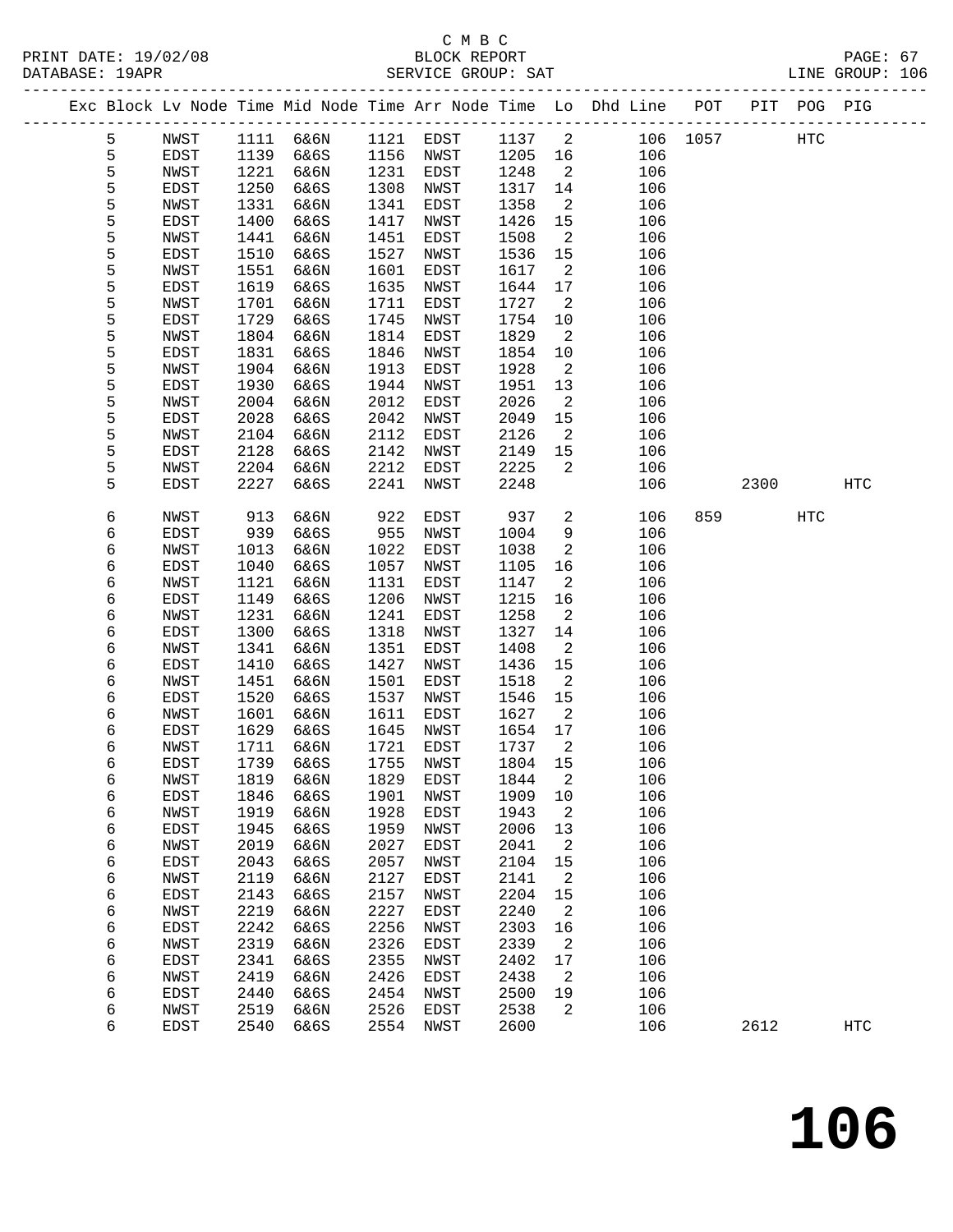|  |                  |              |      |           |      |             |      |                          | Exc Block Lv Node Time Mid Node Time Arr Node Time Lo Dhd Line POT |          |             | PIT POG PIG |            |
|--|------------------|--------------|------|-----------|------|-------------|------|--------------------------|--------------------------------------------------------------------|----------|-------------|-------------|------------|
|  | 7                | NWST         |      | 1201 6&6N |      | 1211 EDST   | 1228 | $\overline{\phantom{a}}$ |                                                                    | 106 1147 | HTC         |             |            |
|  | $7\phantom{.0}$  | EDST         | 1230 | 6&6S      |      | 1248 NWST   | 1257 | 14                       | 106                                                                |          |             |             |            |
|  | $7\phantom{.}$   | NWST         | 1311 | 6&6N      |      | 1321 EDST   | 1338 | $\overline{2}$           | 106                                                                |          |             |             |            |
|  | $\overline{7}$   | EDST         | 1340 | 6&6S      |      | 1358 NWST   | 1407 | 14                       | 106                                                                |          |             |             |            |
|  | $\overline{7}$   | NWST         | 1421 | 6&6N      | 1431 | EDST        | 1448 | $\overline{2}$           | 106                                                                |          |             |             |            |
|  | 7                | EDST         | 1450 | 6&6S      | 1507 | NWST        | 1516 | 15                       | 106                                                                |          |             |             |            |
|  | 7                | NWST         | 1531 | 6&6N      | 1541 | EDST        | 1557 | $\overline{2}$           | 106                                                                |          |             |             |            |
|  | 7                | EDST         | 1559 | 6&6S      | 1616 | NWST        | 1625 | 16                       | 106                                                                |          |             |             |            |
|  | 7                | NWST         | 1641 | 6&6N      | 1651 | EDST        | 1707 | $\overline{2}$           | 106                                                                |          |             |             |            |
|  | $\boldsymbol{7}$ | ${\tt EDST}$ | 1709 | 6&6S      | 1725 | NWST        | 1734 | 17                       | 106                                                                |          |             |             |            |
|  | $\overline{7}$   | NWST         | 1751 | 6&6N      | 1801 | EDST        | 1817 | $\overline{2}$           | 106                                                                |          |             |             |            |
|  | 7                | <b>EDST</b>  | 1819 | 6&6S      | 1834 | NWST        | 1843 |                          | 106                                                                |          | 1857   1900 |             | HTC        |
|  |                  |              |      |           |      |             |      |                          |                                                                    |          |             |             |            |
|  | 8                | MTST         | 602  | SPST      | 621  | LOST        | 637  | 13                       | 110                                                                | 540      |             | HTC         |            |
|  | 8                | LOST         | 650  | SPST      |      | 708 MTST    | 730  | 2                        | 110                                                                |          |             |             |            |
|  | 8                | MTST         | 732  |           |      | EDST        | 747  | $\sqrt{2}$               | 119                                                                |          |             |             |            |
|  | 8                | EDST         | 749  |           |      | MTST        | 808  | $\overline{9}$           | 119                                                                |          |             |             |            |
|  | 8                | MTST         | 817  |           |      | EDST        | 832  | 2                        | 119                                                                |          |             |             |            |
|  | 8                | EDST         | 834  |           |      | MTST        | 855  | 15                       | 119                                                                |          |             |             |            |
|  | 8                | MTST         | 910  |           |      | EDST        | 927  | 2                        | 119                                                                |          |             |             |            |
|  | 8                | EDST         | 929  |           |      | MTST        | 951  | 9                        | 119                                                                |          |             |             |            |
|  | 8                | MTST         | 1000 |           |      | EDST        | 1019 | $\overline{a}$           | 119                                                                |          |             |             |            |
|  | 8                | EDST         | 1021 |           |      | MTST        | 1045 | 15                       | 119                                                                |          |             |             |            |
|  | 8                | MTST         | 1100 |           |      | EDST        | 1120 | $\overline{2}$           | 119                                                                |          |             |             |            |
|  | 8                | EDST         | 1122 |           |      | MTST        | 1149 | 11                       | 119                                                                |          |             |             |            |
|  | 8                | MTST         | 1200 |           |      | EDST        | 1221 | $\overline{2}$           | 119                                                                |          |             |             |            |
|  | 8                | EDST         | 1223 |           |      | MTST        | 1252 | 11                       | 119                                                                |          |             |             |            |
|  | 8                | MTST         | 1303 | SPST      | 1330 | SFU         | 1350 | 8                        | 144                                                                |          |             |             |            |
|  | 8                | SFU          | 1358 | SPST      | 1419 | MTST        | 1449 | 14                       | 144                                                                |          |             |             |            |
|  | 8                | MTST         | 1503 | SPST      | 1533 | SFU         | 1553 | 5                        | 144                                                                |          |             |             |            |
|  | 8                | SFU          | 1558 | SPST      | 1619 | MTST        | 1649 | 14                       | 144                                                                |          |             |             |            |
|  | 8                | MTST         | 1703 | SPST      | 1731 | SFU         | 1751 | 5                        | 144                                                                |          |             |             |            |
|  | 8                | SFU          | 1756 | SPST      | 1817 | MTST        | 1845 | 4                        | 144                                                                |          |             |             |            |
|  | 8                | MTST         | 1849 | SPST      | 1914 | LOST        | 1931 | 9                        | 110                                                                |          |             |             |            |
|  | 8                | LOST         | 1940 | SPST      | 2000 | MTST        | 2022 | 13                       | 110                                                                |          |             |             |            |
|  | 8                | MTST         | 2035 | SPST      | 2100 | SFU         | 2118 | $10\,$                   | 144                                                                |          |             |             |            |
|  | 8                | SFU          | 2128 | SPST      | 2147 | MTST        | 2209 | 26                       | 144                                                                |          |             |             |            |
|  | 8                | MTST         | 2235 | SPST      | 2258 | SFU         | 2316 | 12                       | 144                                                                |          |             |             |            |
|  | 8                | SFU          | 2328 | SPST      | 2346 | MTST        | 2407 | 28                       | 144                                                                |          |             |             |            |
|  | 8                | MTST         | 2435 |           |      | <b>EDST</b> | 2451 | $\overline{2}$           | 119                                                                |          |             |             |            |
|  | 8                | EDST         | 2453 |           |      | MTST        | 2508 | 27                       | 119                                                                |          |             |             |            |
|  | 8                | MTST         | 2535 |           |      | EDST        | 2551 | 9                        | 119                                                                |          |             |             |            |
|  | 8                | EDST         | 2600 |           |      | MTST        | 2614 | 16                       | 119                                                                |          |             |             |            |
|  | 8                | MTST         | 2630 |           |      | NWST        | 2652 |                          | 112                                                                |          | 2704        |             | <b>HTC</b> |
|  |                  |              |      |           |      |             |      |                          |                                                                    |          |             |             |            |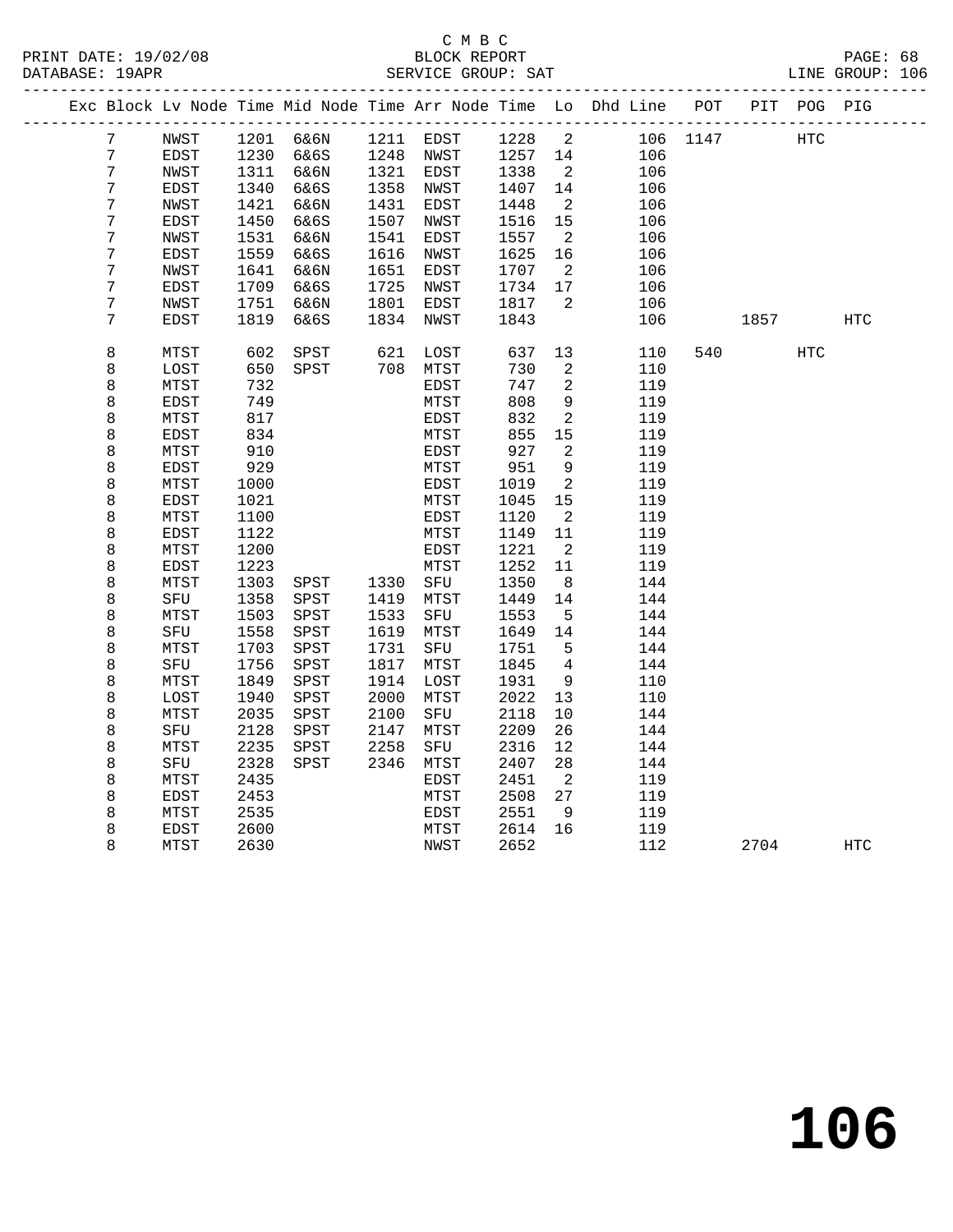|  |        |           |                      | Exc Block Lv Node Time Mid Node Time Arr Node Time Lo Dhd Line |             |        |               | POT | PIT | POG. | PIG |
|--|--------|-----------|----------------------|----------------------------------------------------------------|-------------|--------|---------------|-----|-----|------|-----|
|  | 9      | MTST      | 538                  | EDST                                                           | 553         | 3      | 119           | 516 |     | HTC  |     |
|  | 9      | EDST      | 556                  | MTST                                                           | 611         | 11     | 119           |     |     |      |     |
|  | 9      | MTST      | 622                  | EDST                                                           | 637         | 2      | 119           |     |     |      |     |
|  | 9      | EDST      | 639                  | MTST                                                           | 655         | 7      | 119           |     |     |      |     |
|  | 9      | MTST      | 702                  | EDST                                                           | 717         | 2      | 119           |     |     |      |     |
|  | 9      | EDST      | 719                  | MTST                                                           | 736         | 11     | 119           |     |     |      |     |
|  | 9      | MTST      | 747                  | EDST                                                           | 802         | 2      | 119           |     |     |      |     |
|  | 9      | EDST      | 804                  | MTST                                                           | 823         | 9      | 119           |     |     |      |     |
|  | 9      | MTST      | 832                  | EDST                                                           | 848         | 2      | 119           |     |     |      |     |
|  | $\sim$ | $- - - -$ | $\sim$ $\sim$ $\sim$ | $\sim$ $\sim$ $\sim$ $\sim$                                    | $\sim$ $ -$ | $\sim$ | $\sim$ $\sim$ |     |     |      |     |

| 9           | EDST         | 639  |      |      | MTST         | 655  | 7                | 119 |     |      |                   |                   |
|-------------|--------------|------|------|------|--------------|------|------------------|-----|-----|------|-------------------|-------------------|
| 9           | MTST         | 702  |      |      | EDST         | 717  | $\sqrt{2}$       | 119 |     |      |                   |                   |
| 9           | EDST         | 719  |      |      | MTST         | 736  | $11\,$           | 119 |     |      |                   |                   |
| $\mathsf 9$ | MTST         | 747  |      |      | EDST         | 802  | $\sqrt{2}$       | 119 |     |      |                   |                   |
| 9           | EDST         | 804  |      |      | MTST         | 823  | 9                | 119 |     |      |                   |                   |
| 9           | MTST         | 832  |      |      | EDST         | 848  | 2                | 119 |     |      |                   |                   |
| 9           | EDST         | 850  |      |      | MTST         | 911  | 8                | 119 |     |      |                   |                   |
| 9           | ${\tt MTST}$ | 919  | SPST | 943  | LOST         | 1002 | 8                | 110 |     |      |                   |                   |
| 9           | LOST         | 1010 | SPST | 1030 | MTST         | 1055 | 8                | 110 |     |      |                   |                   |
| 9           | MTST         | 1103 | SPST | 1130 | ${\tt SFU}$  | 1148 | 5                | 144 |     |      |                   |                   |
| 9           | ${\tt SFU}$  | 1153 | SPST | 1214 | ${\tt MTST}$ | 1244 | б                | 144 |     |      |                   |                   |
| 9           | MTST         | 1250 |      |      | EDST         | 1311 | 2                | 119 |     |      |                   |                   |
| 9           | EDST         | 1313 |      |      | MTST         | 1342 | 8                | 119 |     |      |                   |                   |
| 9           | MTST         | 1350 |      |      | EDST         | 1412 | 2                | 119 |     |      |                   |                   |
| 9           | EDST         | 1414 |      |      | MTST         | 1441 | 9                | 119 |     |      |                   |                   |
| 9           | MTST         | 1450 |      |      | EDST         | 1512 | 2                | 119 |     |      |                   |                   |
| 9           | <b>EDST</b>  | 1514 |      |      | ${\tt MTST}$ | 1541 | 9                | 119 |     |      |                   |                   |
| 9           | MTST         | 1550 |      |      | EDST         | 1612 | $\sqrt{2}$       | 119 |     |      |                   |                   |
| $\mathsf 9$ | EDST         | 1614 |      |      | MTST         | 1640 | $10$             | 119 |     |      |                   |                   |
| 9           | ${\tt MTST}$ | 1650 |      |      | EDST         | 1712 | $\sqrt{2}$       | 119 |     |      |                   |                   |
| 9           | EDST         | 1714 |      |      | MTST         | 1740 | $\mathsf 9$      | 119 |     |      |                   |                   |
| 9           | MTST         | 1749 | SPST | 1815 | LOST         | 1834 | б                | 110 |     |      |                   |                   |
| 9           | LOST         | 1840 | SPST | 1901 | MTST         | 1926 | 9                | 110 |     |      |                   |                   |
| 9           | MTST         | 1935 | SPST | 2002 | ${\rm SFU}$  | 2021 | 7                | 144 |     |      |                   |                   |
| $\mathsf 9$ | SFU          | 2028 | SPST | 2047 | MTST         | 2111 | 5                | 144 |     |      |                   |                   |
| 9           | MTST         | 2116 | SPST | 2139 | LOST         | 2155 |                  | 110 |     | 2219 |                   | $_{\mathrm{HTC}}$ |
|             |              |      |      |      |              |      |                  |     |     |      |                   |                   |
| $10$        | ${\rm SFU}$  | 923  | SPST | 942  | ${\tt MTST}$ | 1010 | 14               | 144 | 843 |      | $_{\mathrm{HTC}}$ |                   |
| $10$        | MTST         | 1024 |      |      | EDST         | 1043 | $\sqrt{2}$       | 119 |     |      |                   |                   |
| $10$        | EDST         | 1045 |      |      | MTST         | 1110 | $10$             | 119 |     |      |                   |                   |
| 10          | MTST         | 1120 |      |      | <b>EDST</b>  | 1140 | $\sqrt{2}$       | 119 |     |      |                   |                   |
| 10          | <b>EDST</b>  | 1142 |      |      | MTST         | 1209 | $10$             | 119 |     |      |                   |                   |
| 10          | MTST         | 1219 | SPST | 1246 | LOST         | 1305 | 5                | 110 |     |      |                   |                   |
| 10          | LOST         | 1310 | SPST | 1331 | MTST         | 1358 | $12$             | 110 |     |      |                   |                   |
| $10$        | MTST         | 1410 |      |      | EDST         | 1432 | $\sqrt{2}$       | 119 |     |      |                   |                   |
| $10$        | EDST         | 1434 |      |      | ${\tt MTST}$ | 1501 | $15$             | 119 |     |      |                   |                   |
| $10$        | MTST         | 1516 | SPST | 1544 | LOST         | 1603 | $\boldsymbol{7}$ | 110 |     |      |                   |                   |
| 10          | LOST         | 1610 | SPST | 1631 | MTST         | 1657 | 11               | 110 |     |      |                   |                   |
| 10          | ${\tt MTST}$ | 1708 |      |      | EDST         | 1729 | 2                | 119 |     |      |                   |                   |
| 10          | EDST         | 1731 |      |      | MTST         | 1756 | 7                | 119 |     |      |                   |                   |
| 10          | MTST         | 1803 | SPST | 1830 | ${\rm SFU}$  | 1849 | 9                | 144 |     |      |                   |                   |
| 10          | ${\rm SFU}$  | 1858 | SPST | 1917 | ${\tt MTST}$ | 1943 | 14               | 144 |     |      |                   |                   |
| $10$        | MTST         | 1957 |      |      | EDST         | 2015 | $\sqrt{2}$       | 119 |     |      |                   |                   |
| $10$        | EDST         | 2017 |      |      | MTST         | 2037 | 5                | 119 |     |      |                   |                   |
| $10$        | ${\tt MTST}$ | 2042 |      |      | EDST         | 2100 | 2                | 119 |     |      |                   |                   |
| $10$        | EDST         | 2102 |      |      | MTST         | 2122 | 5                | 119 |     |      |                   |                   |
| $10$        | ${\tt MTST}$ | 2127 |      |      | EDST         | 2145 | 2                | 119 |     |      |                   |                   |
| 10          | <b>EDST</b>  | 2147 |      |      | MTST         | 2205 | 9                | 119 |     |      |                   |                   |
| 10          | MTST         | 2214 | SPST | 2237 | LOST         | 2253 |                  | 110 |     | 2317 |                   | HTC               |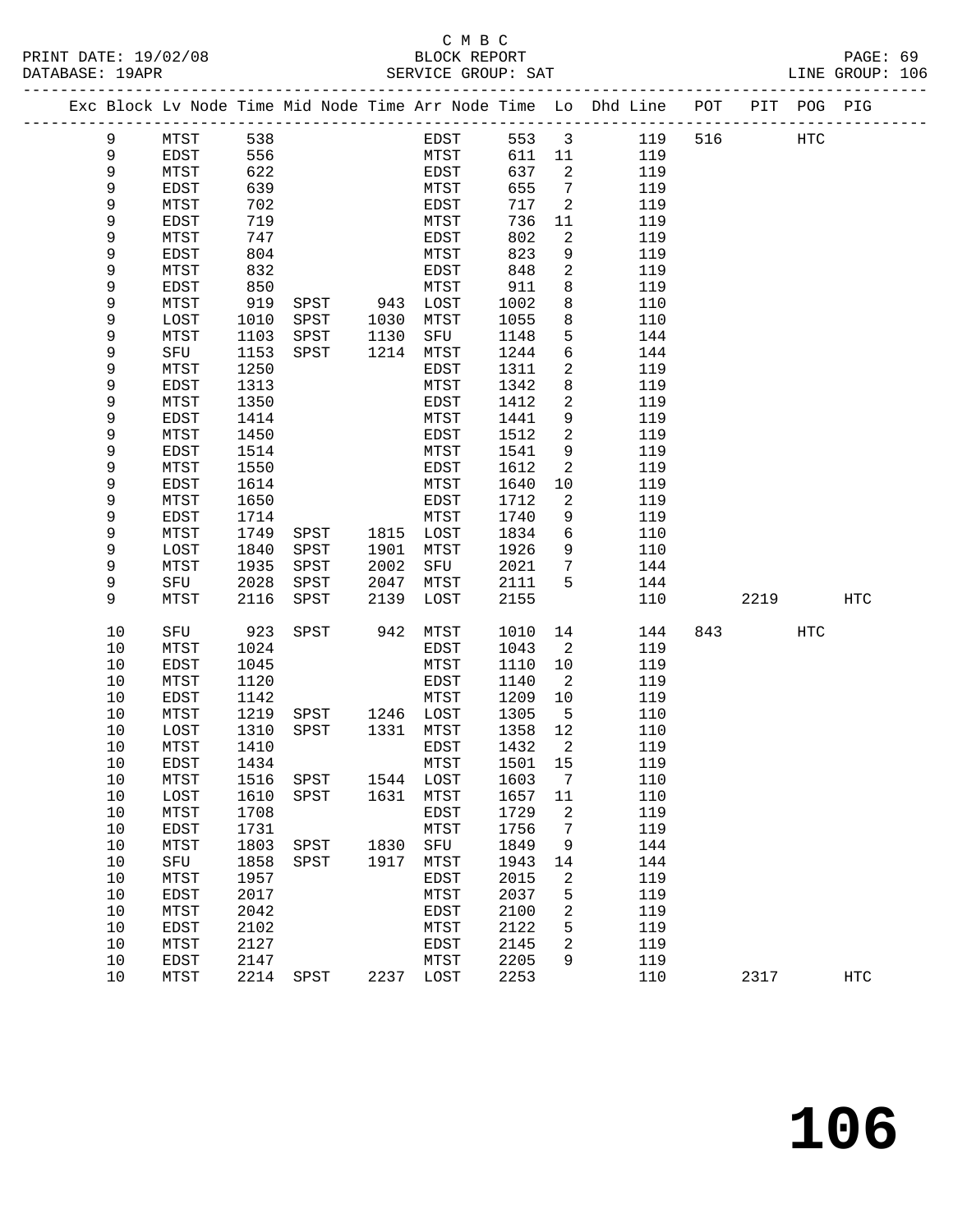### C M B C<br>BLOCK REPORT SERVICE GROUP: SAT

|          |              |              |                |              |           |              |                          | Exc Block Lv Node Time Mid Node Time Arr Node Time Lo Dhd Line POT PIT POG PIG |                          |            |            |
|----------|--------------|--------------|----------------|--------------|-----------|--------------|--------------------------|--------------------------------------------------------------------------------|--------------------------|------------|------------|
| 11       |              |              |                |              |           |              |                          | SFU 814 SPST 833 MTST 858 25 144 734<br>MTST 923 EDST 940 2 119                |                          | <b>HTC</b> |            |
| 11       |              | 923          |                |              |           |              |                          |                                                                                |                          |            |            |
| 11       | EDST         | 942          |                |              |           | MTST 1004    | 8 <sup>8</sup>           | 119                                                                            |                          |            |            |
| 11       | MTST         | 1012         |                |              | EDST      | 1031         | $\overline{\phantom{a}}$ | 119                                                                            |                          |            |            |
| 11       | EDST         | 1033         |                |              | MTST      | 1058         | 12                       | 119                                                                            |                          |            |            |
| 11       | MTST         | 1110         |                |              | EDST      | 1130         | $\overline{2}$           | 119                                                                            |                          |            |            |
| 11       | ${\tt EDST}$ | 1132         |                |              | MTST      | 1159         | 11                       | 119                                                                            |                          |            |            |
| 11       | MTST         | 1210         |                |              | EDST      | 1231         | $\overline{\phantom{a}}$ | 119                                                                            |                          |            |            |
| 11       | EDST         | 1233         |                |              | MTST      | 1302         | 8 <sup>8</sup>           | 119                                                                            |                          |            |            |
| 11       | MTST         | 1310         |                |              | EDST      | 1331         | $\overline{\mathbf{c}}$  | 119                                                                            |                          |            |            |
| 11       | EDST         | 1333         |                |              | MTST      | 1402         | 14                       | 119                                                                            |                          |            |            |
| 11       | MTST         | 1416         | SPST 1444 LOST |              |           | 1503         | $\overline{7}$           | 110                                                                            |                          |            |            |
| 11       | LOST         | 1510         | SPST 1531 MTST |              |           | 1558         | 12                       | 110                                                                            |                          |            |            |
| 11       | MTST         | 1610         |                |              | EDST      | 1632         | $\overline{2}$           | 119                                                                            |                          |            |            |
| 11       | EDST         | 1634         |                |              | MTST      | 1700         | 16                       | 119                                                                            |                          |            |            |
| 11       | MTST         | 1716         | SPST           |              | 1742 LOST | 1801         | 9                        | 110                                                                            |                          |            |            |
| 11       | LOST         | 1810         | SPST           | 1831         | MTST      | 1856         | 9                        | 110                                                                            |                          |            |            |
| 11       | MTST         | 1905         | SPST           |              | 1932 SFU  | 1951         | $\overline{7}$           | 144                                                                            |                          |            |            |
| 11       | SFU          | 1958         | SPST           | 2017         | MTST      | 2041         | 8 <sup>8</sup>           | 144                                                                            |                          |            |            |
| 11       | MTST         | 2049         | SPST           | 2113         | LOST      | 2130<br>2220 | 10                       | 110                                                                            |                          |            |            |
| 11<br>11 | LOST         | 2140         | SPST           | 2200<br>2307 | MTST      | LOST 2323    | 24                       | 110                                                                            |                          |            |            |
| 11       | MTST<br>LOST | 2244<br>2325 | SPST<br>SPST   | 2345         | MTST      | 2404         | $\overline{\mathbf{2}}$  | 110<br>110                                                                     | 2422                     |            | <b>HTC</b> |
|          |              |              |                |              |           |              |                          |                                                                                |                          |            |            |
| 12       | LOST         | 910          | SPST           |              | 929 MTST  | 954          | 9                        | 110                                                                            | 842 and $\overline{842}$ | HTC        |            |
| 12       | MTST         | 1003         | SPST           | 1027         | SFU       | 1045         | 8                        | 144                                                                            |                          |            |            |
| 12       | SFU          | 1053         | SPST           |              | 1114 MTST | 1144         | 6                        | 144                                                                            |                          |            |            |
| 12       | MTST         | 1150         |                |              | EDST      | 1210         | $\overline{2}$           | 119                                                                            |                          |            |            |
| 12       | EDST         | 1212         |                |              | MTST      | 1241         | 8                        | 119                                                                            |                          |            |            |
| 12       | MTST         | 1249         | SPST 1316 LOST |              |           | 1335         | $5^{\circ}$              | 110                                                                            |                          |            |            |
| 12       | LOST         | 1340         | SPST 1401      |              | MTST      | 1428         | 12                       | 110                                                                            |                          |            |            |
| 12       | MTST         | 1440         |                |              | EDST      | 1502         | 2                        | 119                                                                            |                          |            |            |
| 12       | EDST         | 1504         |                |              | MTST      | 1531         | 15                       | 119                                                                            |                          |            |            |
| 12       | MTST         | 1546         | SPST 1614 LOST |              |           | 1633         | $\overline{7}$           | 110                                                                            |                          |            |            |
| 12       | LOST         | 1640         | SPST           |              | 1701 MTST | 1727         | 6                        | 110                                                                            |                          |            |            |
| 12       | MTST         | 1733         | SPST           | 1800         | SFU       | 1819         | 8 <sup>8</sup>           | 144                                                                            |                          |            |            |
| 12       | SFU          | 1827         | SPST           | 1847         | MTST      | 1914         | 13                       | 144                                                                            |                          |            |            |
| 12       | MTST         | 1927         |                |              | EDST      | 1947         | $\overline{2}$           | 119                                                                            |                          |            |            |
| 12       | EDST         | 1949         |                |              | MTST      | 2009         |                          | 119                                                                            | 2027                     |            | HTC        |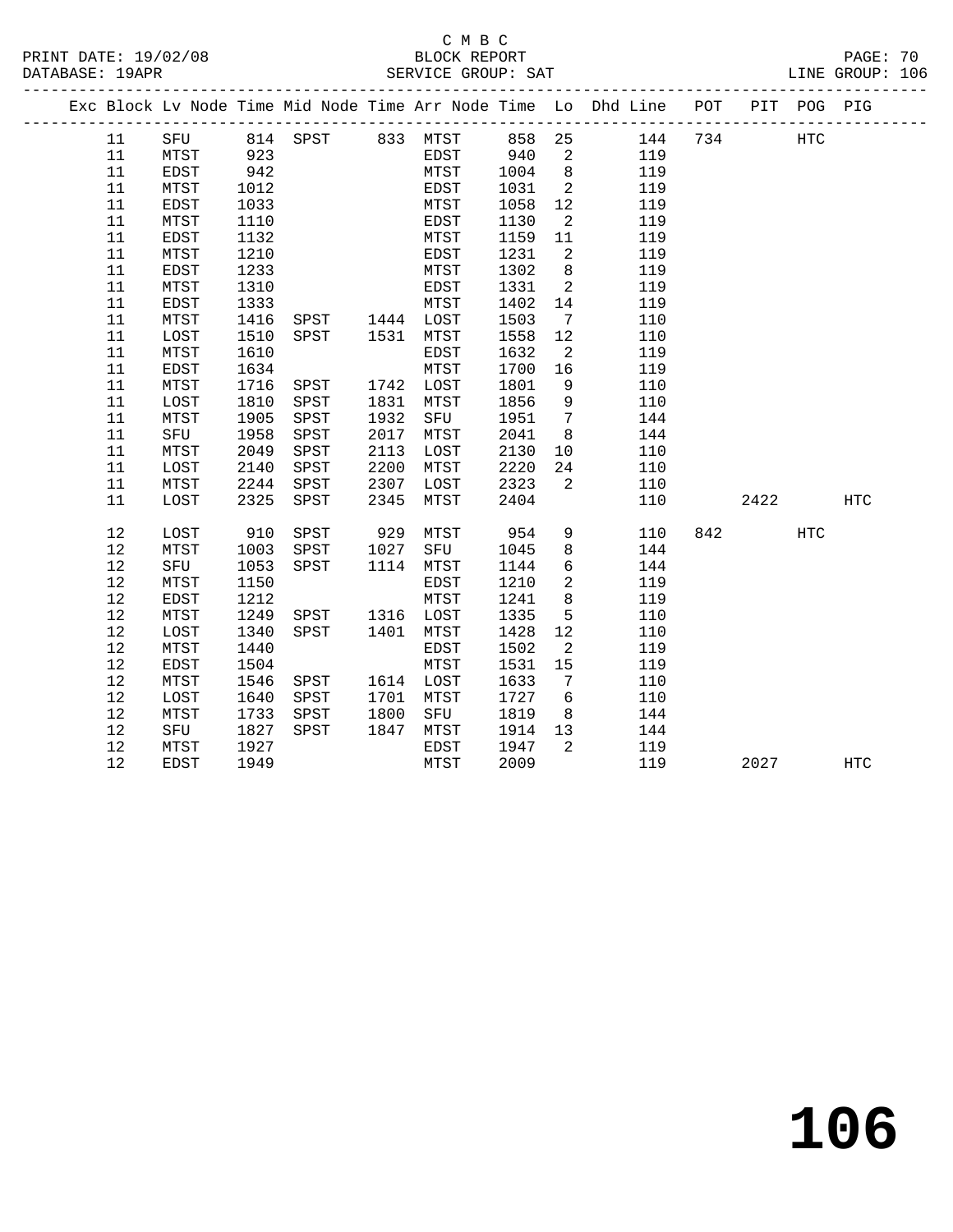|  | <b>PAG</b> |
|--|------------|

|  |          | Exc Block Lv Node Time Mid Node Time Arr Node Time Lo Dhd Line POT |              |               |                |              |              |              |                            |       |            |     |      | PIT POG PIG |     |  |
|--|----------|--------------------------------------------------------------------|--------------|---------------|----------------|--------------|--------------|--------------|----------------------------|-------|------------|-----|------|-------------|-----|--|
|  | 13       | NWST                                                               | 538          |               |                |              | MTST<br>EDST | 558          |                            | 4 112 |            | 524 |      | <b>HTC</b>  |     |  |
|  | 13       | MTST                                                               | 602          |               |                |              |              | 617          | $\overline{a}$             |       | 119        |     |      |             |     |  |
|  | 13       | EDST                                                               | 619          |               |                | MTST         |              | 634          | 8 <sup>8</sup>             |       | 119        |     |      |             |     |  |
|  | 13       | MTST                                                               | 642          |               |                | EDST         |              | 657          | 2                          |       | 119        |     |      |             |     |  |
|  | 13       | <b>EDST</b>                                                        | 659          |               |                | MTST         |              | 715          | $\overline{2}$             |       | 119        |     |      |             |     |  |
|  | 13       | MTST                                                               | 717          |               |                | EDST         |              | 732          | $\overline{2}$             |       | 119        |     |      |             |     |  |
|  | 13       | EDST                                                               | 734          |               |                | MTST         |              | 753          | 9                          |       | 119        |     |      |             |     |  |
|  | 13       | MTST                                                               | 802          |               |                | EDST         |              | 817          | $\overline{a}$             |       | 119        |     |      |             |     |  |
|  | 13       | EDST                                                               | 819          |               |                | MTST         |              | 840          | 17                         |       | 119        |     |      |             |     |  |
|  | 13       | MTST                                                               | 857          |               |                | EDST         |              | 913          | 2                          |       | 119        |     |      |             |     |  |
|  | 13       | EDST                                                               | 915          |               |                | MTST         |              | 937          | 12                         |       | 119        |     |      |             |     |  |
|  | 13       | MTST                                                               | 949          |               | SPST 1013 LOST |              |              | 1032         | 8                          |       | 110        |     |      |             |     |  |
|  | 13       | LOST                                                               | 1040         | SPST          | 1100           | MTST         |              | 1125         | 8                          |       | 110        |     |      |             |     |  |
|  | 13       | MTST                                                               | 1133         | SPST          | 1200           | SFU          |              | 1218         | 5                          |       | 144        |     |      |             |     |  |
|  | 13       | SFU                                                                | 1223         | SPST          | 1244 MTST      |              |              | 1314         | $6\overline{6}$            |       | 144        |     |      |             |     |  |
|  | 13       | MTST                                                               | 1320         |               |                | EDST         |              | 1341         | 2                          |       | 119        |     |      |             |     |  |
|  | 13       | <b>EDST</b>                                                        | 1343         |               |                | MTST         |              | 1412         | 8                          |       | 119        |     |      |             |     |  |
|  | 13       | MTST                                                               | 1420         |               |                | EDST         |              | 1442         | 2                          |       | 119        |     |      |             |     |  |
|  | 13       | <b>EDST</b>                                                        | 1444         |               |                | MTST         |              | 1511         | 9                          |       | 119        |     |      |             |     |  |
|  | 13       | MTST                                                               | 1520         |               |                | EDST         |              | 1542         | 2                          |       | 119        |     |      |             |     |  |
|  | 13       | EDST                                                               | 1544         |               |                | MTST         |              | 1611         | 9                          |       | 119        |     |      |             |     |  |
|  | 13       | MTST                                                               | 1620         |               |                | EDST         |              | 1642         | 2                          |       | 119        |     |      |             |     |  |
|  | 13<br>13 | <b>EDST</b><br>MTST                                                | 1644<br>1720 |               |                | MTST<br>EDST |              | 1710<br>1741 | 10<br>$\overline{a}$       |       | 119<br>119 |     |      |             |     |  |
|  | 13       | EDST                                                               | 1743         |               |                | MTST         |              | 1808         | $\overline{7}$             |       | 119        |     |      |             |     |  |
|  | 13       | MTST                                                               | 1815         |               |                | EDST         |              | 1836         | $\overline{a}$             |       | 119        |     |      |             |     |  |
|  | 13       | EDST                                                               | 1838         |               |                | MTST         |              | 1900         | 12                         |       | 119        |     |      |             |     |  |
|  | 13       | MTST                                                               | 1912         |               |                | EDST         |              | 1932         | 2                          |       | 119        |     |      |             |     |  |
|  | 13       | <b>EDST</b>                                                        | 1934         |               |                | MTST         |              | 1954         | 18                         |       | 119        |     |      |             |     |  |
|  | 13       | MTST                                                               | 2012         |               |                | EDST         |              | 2030         | $\overline{2}$             |       | 119        |     |      |             |     |  |
|  | 13       | EDST                                                               | 2032         |               |                | MTST         |              | 2052         | 5                          |       | 119        |     |      |             |     |  |
|  | 13       | MTST                                                               | 2057         |               |                | EDST         |              | 2115         | $\overline{2}$             |       | 119        |     |      |             |     |  |
|  | 13       | EDST                                                               | 2117         |               |                | MTST         |              | 2137         | 5                          |       | 119        |     |      |             |     |  |
|  | 13       | MTST                                                               | 2142         |               |                | EDST         |              | 2200         | 2                          |       | 119        |     |      |             |     |  |
|  | 13       | EDST                                                               | 2202         |               |                | MTST         |              | 2220         | 15                         |       | 119        |     |      |             |     |  |
|  | 13       | MTST                                                               | 2235         |               |                | EDST         |              | 2252         | $\overline{\phantom{a}}^2$ |       | 119        |     |      |             |     |  |
|  | 13       | EDST                                                               | 2254         |               |                | MTST         |              | 2312         | 28                         |       | 119        |     |      |             |     |  |
|  | 13       | MTST                                                               | 2340         | SPST 2401 SFU |                |              |              | 2419         | 9                          |       | 144        |     |      |             |     |  |
|  | 13       | SFU                                                                | 2428         | SPST          | 2445 MTST      |              |              | 2504         |                            |       | 144        |     | 2522 |             | HTC |  |
|  |          |                                                                    |              |               |                |              |              |              |                            |       |            |     |      |             |     |  |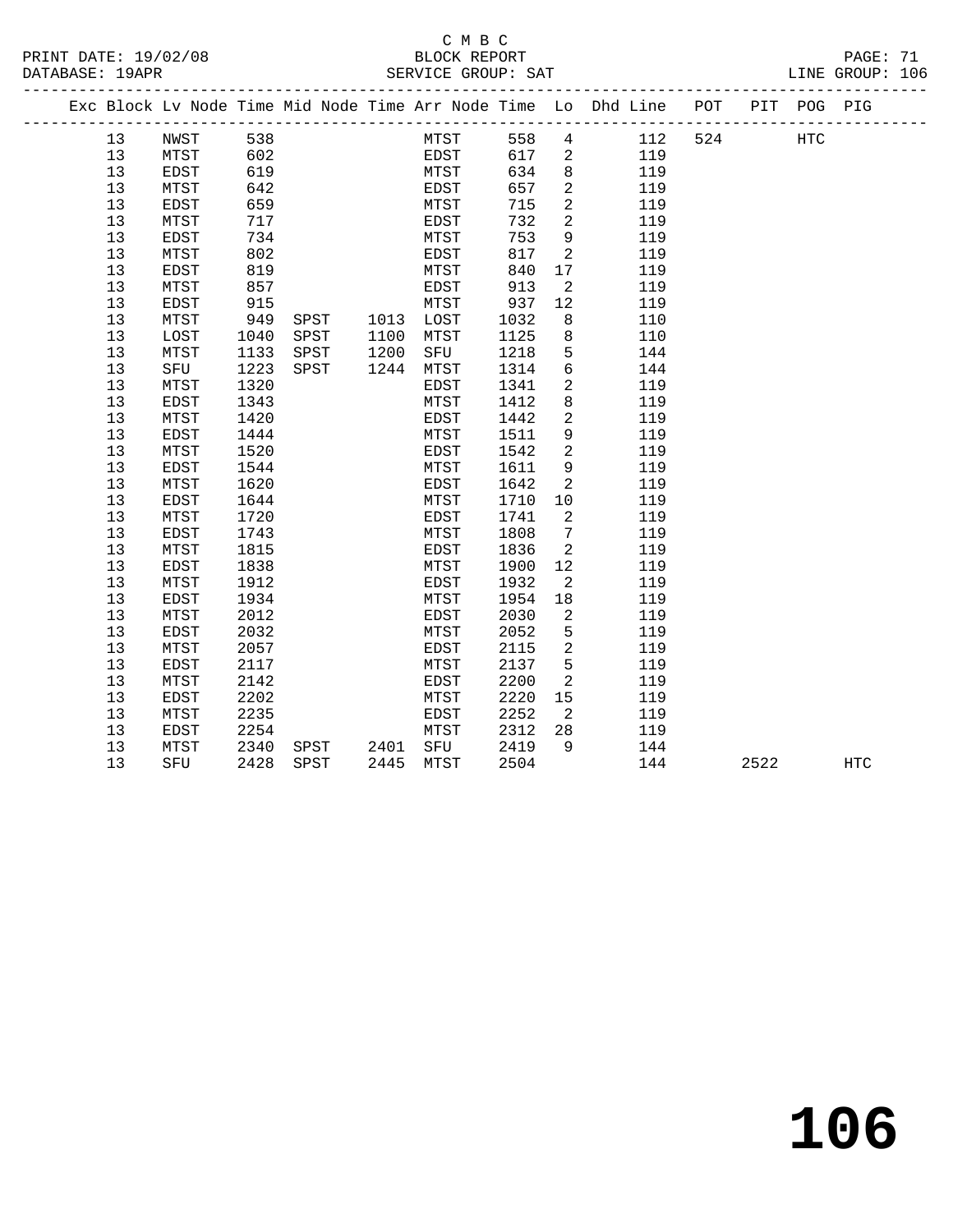# C M B C<br>BLOCK REPORT

------------------------------------------------------------------------------------------------- Exc Block Lv Node Time Mid Node Time Arr Node Time Lo Dhd Line POT PIT POG PIG

LINE GROUP: 106

| 14 | MTST        |      | 632 SPST     |           | 651 LOST | 707 11      |                            | 110 | 610 |      | HTC |            |
|----|-------------|------|--------------|-----------|----------|-------------|----------------------------|-----|-----|------|-----|------------|
| 14 | LOST        | 718  | SPST         | 736       | MTST     | 758         | $4\overline{ }$            | 110 |     |      |     |            |
| 14 | MTST        | 802  | SPST         | 823       | LOST     | 841         | 5                          | 110 |     |      |     |            |
| 14 | LOST        | 846  | ${\tt SPST}$ | 904       | MTST     | 926         | $7\phantom{.0}$            | 110 |     |      |     |            |
| 14 | MTST        | 933  | SPST         | 957       | SFU      | 1014        | 9                          | 144 |     |      |     |            |
| 14 | SFU         | 1023 | SPST         | 1043      | MTST     | 1112        | $7\phantom{.0}$            | 144 |     |      |     |            |
| 14 | MTST        | 1119 | SPST         | 1145      | LOST     | 1204        | $6\overline{6}$            | 110 |     |      |     |            |
| 14 | LOST        | 1210 | SPST         | 1231      | MTST     | 1258        | $\overline{a}$             | 110 |     |      |     |            |
| 14 | MTST        | 1300 |              |           | EDST     | 1321        | $\overline{a}$             | 119 |     |      |     |            |
| 14 | EDST        | 1323 |              |           | MTST     | 1352        | 8                          | 119 |     |      |     |            |
| 14 | MTST        | 1400 |              |           | EDST     | 1422        | $\overline{a}$             | 119 |     |      |     |            |
| 14 | EDST        | 1424 |              |           | MTST     | 1451        | 9                          | 119 |     |      |     |            |
| 14 | MTST        | 1500 |              |           | EDST     | 1522        | $\overline{a}$             | 119 |     |      |     |            |
| 14 | EDST        | 1524 |              |           | MTST     | 1551        | 9                          | 119 |     |      |     |            |
| 14 | MTST        | 1600 |              |           | EDST     | 1622        | $\overline{2}$             | 119 |     |      |     |            |
| 14 | EDST        | 1624 |              |           | MTST     | 1650        |                            | 119 |     |      |     |            |
|    |             |      |              |           |          |             | 10                         |     |     |      |     |            |
| 14 | MTST        | 1700 |              |           | EDST     | 1721        | $\overline{2}$             | 119 |     |      |     |            |
| 14 | EDST        | 1723 |              |           | MTST     | 1749        | 11                         | 119 |     |      |     |            |
| 14 | MTST        | 1800 |              |           | EDST     | 1821        | $\overline{\phantom{a}}$   | 119 |     |      |     |            |
| 14 | EDST        | 1823 |              |           | MTST     | 1846        | 11                         | 119 |     |      |     |            |
| 14 | MTST        | 1857 |              |           | EDST     | 1917        | $\overline{\phantom{a}}^2$ | 119 |     |      |     |            |
| 14 | EDST        | 1919 |              |           | MTST     | 1941        | 8 <sup>8</sup>             | 119 |     |      |     |            |
| 14 | MTST        | 1949 | SPST         | 2014 LOST |          | 2031        | 9                          | 110 |     |      |     |            |
| 14 | LOST        | 2040 | SPST         | 2100      | MTST     | 2122        | 13                         | 110 |     |      |     |            |
| 14 | MTST        | 2135 | SPST         | 2200      | SFU      | 2218        | 10                         | 144 |     |      |     |            |
| 14 | SFU         | 2228 | SPST         | 2246      | MTST     | 2307        | 28                         | 144 |     |      |     |            |
| 14 | MTST        | 2335 |              |           | EDST     | 2351        | $\overline{2}$             | 119 |     |      |     |            |
| 14 | EDST        | 2353 |              |           | MTST     | 2409        | 11                         | 119 |     |      |     |            |
| 14 | MTST        | 2420 | SPST         |           | 2441 SFU | 2459        |                            | 144 |     | 2532 |     | HTC        |
|    |             |      |              |           |          |             |                            |     |     |      |     |            |
| 15 | LOST        | 620  | SPST         | 638       | MTST     | 700         | $\overline{\phantom{a}}$   | 110 |     | 552  | HTC |            |
| 15 | MTST        | 702  | SPST         | 721       | LOST     | 737         | 9                          | 110 |     |      |     |            |
| 15 | LOST        | 746  | SPST         | 804       | MTST     | 826         | 14                         | 110 |     |      |     |            |
| 15 | MTST        | 840  | SPST         | 904       | LOST     | 923         | 17                         | 110 |     |      |     |            |
| 15 | LOST        | 940  | SPST         | 959       | MTST     | 1024        | 12                         | 110 |     |      |     |            |
| 15 | MTST        | 1036 |              |           | EDST     | 1055        | $\overline{a}$             | 119 |     |      |     |            |
| 15 | EDST        | 1057 |              |           | MTST     | 1122        | 8 <sup>8</sup>             | 119 |     |      |     |            |
| 15 | MTST        | 1130 |              |           | EDST     | 1150        | $\overline{2}$             | 119 |     |      |     |            |
| 15 | EDST        | 1152 |              |           | MTST     | 1219        | 11                         | 119 |     |      |     |            |
| 15 | MTST        | 1230 |              |           | EDST     | 1251        | 2                          | 119 |     |      |     |            |
| 15 | <b>EDST</b> | 1253 |              |           | MTST     | 1322        | 8                          | 119 |     |      |     |            |
| 15 | MTST        | 1330 |              |           |          | EDST 1352 2 |                            | 119 |     |      |     |            |
| 15 | EDST        | 1354 |              |           | MTST     | 1421        | 12                         | 119 |     |      |     |            |
| 15 | MTST        | 1433 | SPST         | 1501      | SFU      | 1521        | 7                          | 144 |     |      |     |            |
| 15 | SFU         | 1528 | SPST         | 1549      | MTST     | 1620        | 13                         | 144 |     |      |     |            |
| 15 | MTST        | 1633 | SPST         | 1701      | SFU      | 1721        | 4                          | 144 |     |      |     |            |
| 15 | SFU         | 1725 | SPST         | 1746      | MTST     | 1815        | 4                          | 144 |     |      |     |            |
| 15 | MTST        | 1819 | SPST         | 1844      | LOST     | 1901        | 9                          | 110 |     |      |     |            |
| 15 | LOST        | 1910 | SPST         | 1930      | MTST     | 1952        | 13                         | 110 |     |      |     |            |
| 15 | MTST        | 2005 | SPST         | 2030      | SFU      | 2048        | 10                         | 144 |     |      |     |            |
| 15 | SFU         | 2058 | SPST         | 2117      | MTST     | 2139        | 7                          | 144 |     |      |     |            |
| 15 | MTST        | 2146 | SPST         | 2209      | LOST     | 2225        | 2                          | 110 |     |      |     |            |
| 15 | LOST        | 2227 | SPST         | 2247      | MTST     | 2306        |                            | 110 |     | 2324 |     | <b>HTC</b> |
|    |             |      |              |           |          |             |                            |     |     |      |     |            |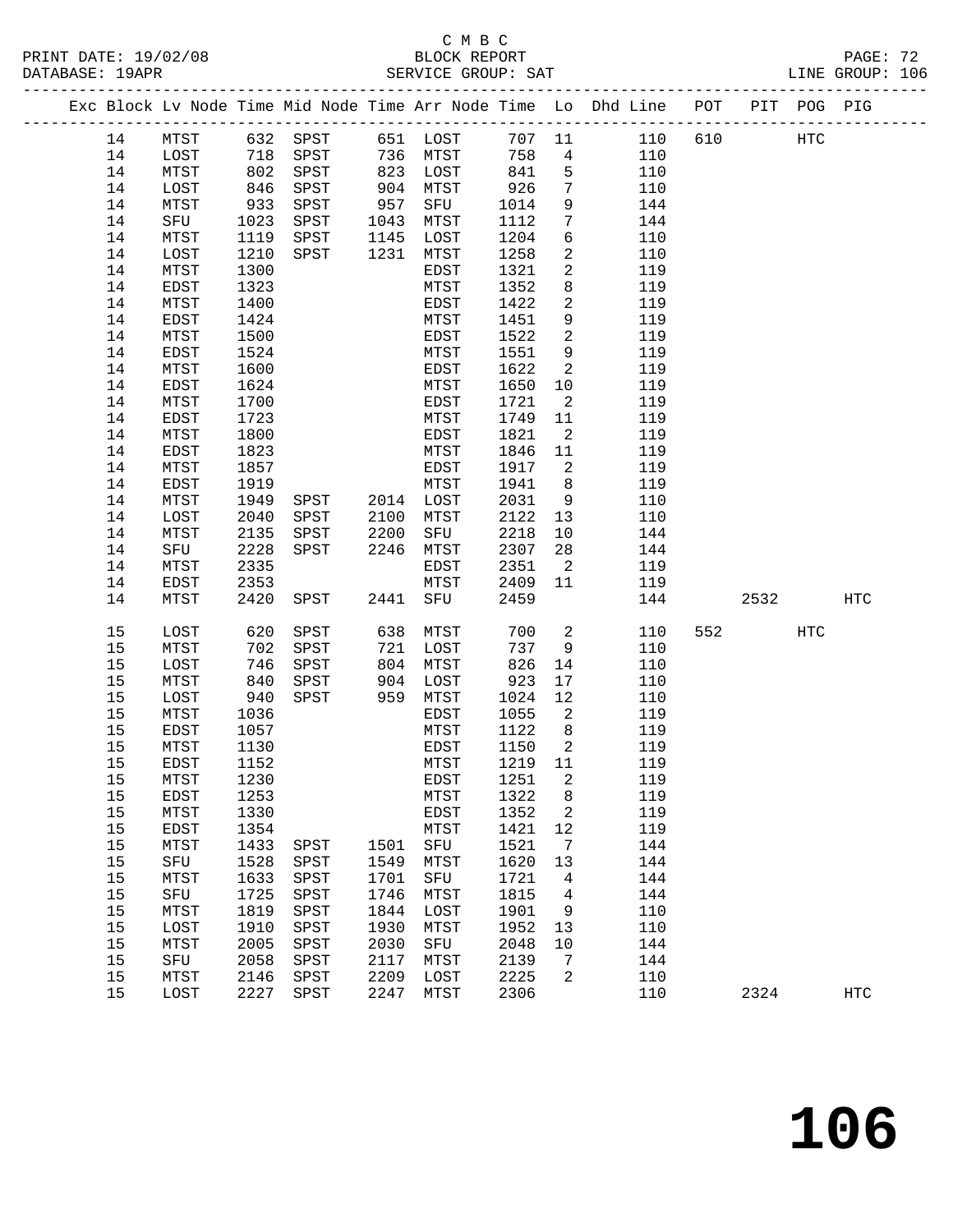# C M B C

| DATABASE: 19APR |    |          |                  |                |      | SERVICE GROUP: SAT |        |                         | LINE GROUP: 106                                                                |      |              |     |  |
|-----------------|----|----------|------------------|----------------|------|--------------------|--------|-------------------------|--------------------------------------------------------------------------------|------|--------------|-----|--|
|                 |    |          |                  |                |      |                    |        |                         | Exc Block Lv Node Time Mid Node Time Arr Node Time Lo Dhd Line POT PIT POG PIG |      |              |     |  |
|                 | 16 | MTST 509 |                  |                |      |                    |        |                         | EDST 524 2 119 447 HTC                                                         |      |              |     |  |
|                 | 16 | EDST     | 526              |                |      | MTST               | 541 19 |                         | 119                                                                            |      |              |     |  |
|                 | 16 | MTST     | 600              | SPST 618 SFU   |      |                    | 634    | 10                      | 144                                                                            |      |              |     |  |
|                 | 16 | SFU      | $-00$<br>644     |                |      |                    | 722    | 10                      | 144                                                                            |      |              |     |  |
|                 | 16 | MTST     | 732              |                |      |                    | 811    | $7\overline{ }$         | 110                                                                            |      |              |     |  |
|                 | 16 | LOST     | 818              | SPST           |      | 836 MTST           | 858    | 5                       | 110                                                                            |      |              |     |  |
|                 | 16 | MTST     | 903              | SPST           | 927  | SFU                | 944    | 9                       | 144                                                                            |      |              |     |  |
|                 | 16 | SFU      |                  | SPST           | 1012 | MTST               | 1040   | 9                       | 144                                                                            |      |              |     |  |
|                 | 16 | MTST     | $-953$<br>$-953$ | SPST           | 1115 | LOST               | 1134   | $6\overline{6}$         | 110                                                                            |      |              |     |  |
|                 | 16 | LOST     | 1140             | SPST           | 1201 | MTST               | 1228   | $5^{\circ}$             | 110                                                                            |      |              |     |  |
|                 | 16 | MTST     | 1233             | SPST           | 1300 | SFU                | 1320   | 8 <sup>8</sup>          | 144                                                                            |      |              |     |  |
|                 | 16 | SFU      | 1328             | SPST           | 1349 | MTST               | 1419   | 11                      | 144                                                                            |      |              |     |  |
|                 | 16 | MTST     | 1430             |                |      | EDST               | 1452   | $\overline{a}$          | 119                                                                            |      |              |     |  |
|                 | 16 | EDST     | 1454             |                |      | MTST               | 1521   | 9                       | 119                                                                            |      |              |     |  |
|                 | 16 | MTST     | 1530             |                |      | EDST               | 1552   | $\overline{a}$          | 119                                                                            |      |              |     |  |
|                 | 16 | EDST     | 1554             |                |      | MTST               | 1621   | 9                       | 119                                                                            |      |              |     |  |
|                 | 16 | MTST     | 1630             |                |      | EDST               | 1652   | 2                       | 119                                                                            |      |              |     |  |
|                 | 16 | EDST     | 1654             |                |      | MTST               | 1720   |                         | 119                                                                            | 1742 |              | HTC |  |
|                 |    |          |                  |                |      |                    |        |                         |                                                                                |      |              |     |  |
|                 | 17 | MTST     | 803              |                |      | SPST 825 SFU       | 841    | $\overline{7}$          | 144                                                                            |      | HTC          |     |  |
|                 | 17 | SFU      | 848              | SPST 907 MTST  |      |                    | 934    | 14                      | 144                                                                            |      |              |     |  |
|                 | 17 | MTST     | 948              |                |      | EDST               | 1006   | $\overline{a}$          | 119                                                                            |      |              |     |  |
|                 | 17 | EDST     | 1008             |                |      | MTST               | 1032   | 16                      | 119                                                                            |      |              |     |  |
|                 | 17 | MTST     | 1048             |                |      | EDST               | 1107   | 2                       | 119                                                                            |      |              |     |  |
|                 | 17 | EDST     | 1109             |                |      | MTST               | 1134   | 6                       | 119                                                                            |      |              |     |  |
|                 | 17 | MTST     | 1140             |                |      | EDST               | 1200   | $\overline{a}$          | 119                                                                            |      |              |     |  |
|                 | 17 | EDST     | 1202             |                |      | MTST               | 1231   | 8                       | 119                                                                            |      |              |     |  |
|                 | 17 | MTST     | 1239             |                |      | EDST               | 1300   | $\overline{a}$          | 119                                                                            |      |              |     |  |
|                 | 17 | EDST     | 1302             |                |      | MTST               | 1331   | 9                       | 119                                                                            |      |              |     |  |
|                 | 17 | MTST     | 1340             |                |      | EDST               | 1402   | 2                       | 119                                                                            |      |              |     |  |
|                 | 17 | EDST     | 1404             |                |      | MTST               | 1431   | 15                      | 119                                                                            |      |              |     |  |
|                 | 17 | MTST     | 1446             | SPST 1514 LOST |      |                    | 1533   | $\overline{7}$          | 110                                                                            |      |              |     |  |
|                 | 17 | LOST     | 1540             | SPST 1601 MTST |      |                    | 1628   | 12                      | 110                                                                            |      |              |     |  |
|                 | 17 | MTST     | 1640             |                |      | EDST               | 1702   | $\overline{2}$          | 119                                                                            |      |              |     |  |
|                 | 17 | EDST     | 1704             |                |      | MTST               | 1730   | 10                      | 119                                                                            |      |              |     |  |
|                 | 17 | MTST     | 1740             |                |      | EDST               | 1801   | $\overline{\mathbf{2}}$ | 119                                                                            |      |              |     |  |
|                 | 17 | EDST     | 1803             |                |      | MTST               | 1826   |                         | 119                                                                            | 1848 |              | HTC |  |
|                 | 18 |          |                  |                |      |                    |        |                         | MTST 700 SPST 720 SFU 736 8 144 638                                            |      | $_{\rm HTC}$ |     |  |
|                 | 18 | SFU      | 744              | SPST           | 802  | MTST               | 825    | 19                      | 144                                                                            |      |              |     |  |
|                 | 18 | MTST     | 844              |                |      | EDST               | 900    | 2                       | 119                                                                            |      |              |     |  |
|                 | 18 | EDST     | 902              |                |      | MTST               | 922    | 14                      | 119                                                                            |      |              |     |  |
|                 | 18 | MTST     | 936              |                |      | EDST               | 954    | 2                       | 119                                                                            |      |              |     |  |
|                 | 18 | EDST     | 956              |                |      | MTST               | 1018   | 15                      | 119                                                                            |      |              |     |  |
|                 | 18 | MTST     | 1033             | SPST           | 1057 | SFU                | 1115   | 8                       | 144                                                                            |      |              |     |  |
|                 | 18 | SFU      | 1123             | SPST           | 1144 | MTST               | 1214   | 6                       | 144                                                                            |      |              |     |  |
|                 | 18 | MTST     | 1220             |                |      | EDST               | 1241   | 2                       | 119                                                                            |      |              |     |  |
|                 | 18 | EDST     | 1243             |                |      | MTST               | 1312   | 7                       | 119                                                                            |      |              |     |  |
|                 | 18 | MTST     | 1319             | SPST           | 1346 | LOST               | 1405   | 5                       | 110                                                                            |      |              |     |  |
|                 | 18 | LOST     | 1410             | SPST           | 1431 | MTST               | 1458   | 14                      | 110                                                                            |      |              |     |  |
|                 | 18 | MTST     | 1512             |                |      | EDST               | 1534   | 2                       | 119                                                                            |      |              |     |  |
|                 | 18 | EDST     | 1536             |                |      | MTST               | 1603   | 13                      | 119                                                                            |      |              |     |  |
|                 | 18 | MTST     | 1616             | SPST           |      | 1644 LOST          | 1703   | 7                       | 110                                                                            |      |              |     |  |
|                 | 18 | LOST     | 1710             | SPST           | 1731 | MTST               | 1757   |                         | 110                                                                            | 1819 |              | HTC |  |
|                 |    |          |                  |                |      |                    |        |                         |                                                                                |      |              |     |  |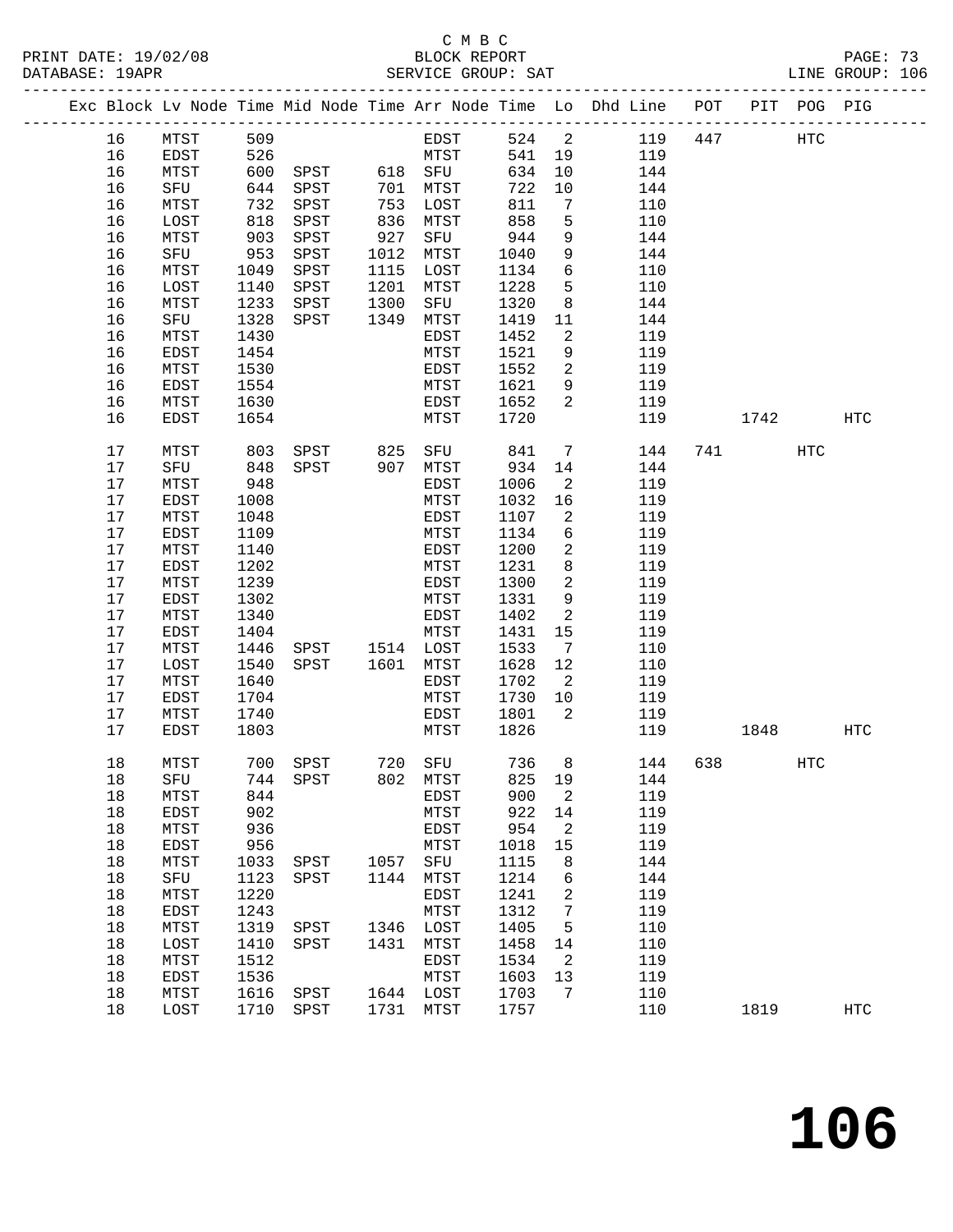|  |          |              |              |                |      |                                 |              |                               | Exc Block Lv Node Time Mid Node Time Arr Node Time Lo Dhd Line POT |          |      | PIT POG PIG |              |
|--|----------|--------------|--------------|----------------|------|---------------------------------|--------------|-------------------------------|--------------------------------------------------------------------|----------|------|-------------|--------------|
|  | 55       | MTST         |              |                |      | 1019 SPST 1044 LOST 1103 7      |              |                               | 110                                                                | 957      |      | HTC         |              |
|  | 55       | LOST         | 1110         |                |      | SPST 1131 MTST 1158             |              | $5^{\circ}$                   | 110                                                                |          |      |             |              |
|  | 55       | MTST         | 1203         | SPST           |      | 1230 SFU 1250<br>1314 MTST 1344 |              | $\overline{\mathbf{3}}$       | 144                                                                |          |      |             |              |
|  | 55       | SFU          | 1253         | SPST           |      |                                 |              | $5\overline{5}$               | 144                                                                |          |      |             |              |
|  | 55       | MTST         | 1349         | SPST           |      | 1416 LOST                       | 1435         | $5^{\circ}$                   | 110                                                                |          |      |             |              |
|  | 55       | LOST         | 1440         | SPST           |      | 1501 MTST                       | 1528         | 12                            | 110                                                                |          |      |             |              |
|  | 55       | MTST         | 1540         |                |      | EDST                            | 1602         | $\overline{2}$                | 119                                                                |          |      |             |              |
|  | 55       | EDST         | 1604         |                |      | MTST                            | 1630         | 16                            | 119                                                                |          |      |             |              |
|  | 55       | MTST         | 1646         | SPST 1714 LOST |      |                                 | 1733         | 7                             | 110                                                                |          |      |             |              |
|  | 55       | LOST         | 1740         | SPST           |      | 1801 MTST                       | 1827         | 6                             | 110                                                                |          |      |             |              |
|  | 55       | MTST         | 1833         | SPST           | 1900 | SFU                             | 1919         | 9                             | 144                                                                |          |      |             |              |
|  | 55       | SFU          | 1928         | SPST           | 1947 | MTST                            | 2011         | 8 <sup>8</sup>                | 144                                                                |          |      |             |              |
|  | 55       | MTST         | 2019         | SPST           | 2043 | LOST                            | 2100         | 10                            | 110                                                                |          |      |             |              |
|  | 55       | LOST         | 2110         | SPST           | 2130 | MTST                            | 2150         | 15                            | 110                                                                |          |      |             |              |
|  | 55       | MTST         | 2205         | SPST           | 2229 | SFU                             | 2247         | 11                            | 144                                                                |          |      |             |              |
|  | 55       | SFU          | 2258         | SPST           | 2316 | MTST                            | 2337         | 28                            | 144                                                                |          |      |             |              |
|  | 55       | MTST         | 2405         |                |      | EDST                            | 2421         | $\overline{2}$                | 119                                                                |          |      |             |              |
|  | 55       | EDST         | 2423         |                |      | MTST                            | 2438         | $7\phantom{0}$                | 119                                                                |          |      |             |              |
|  | 55       | MTST         | 2445         | SPST 2508 LOST |      |                                 | 2524         | $\mathbf{1}$                  | 110                                                                |          |      |             |              |
|  | 55       | LOST         | 2525         | SPST           |      | 2544 MTST                       | 2602         |                               | 110                                                                |          | 2620 |             | HTC          |
|  |          |              |              |                |      |                                 |              |                               |                                                                    |          |      |             |              |
|  | 71       | MTST         | 1403         | SPST           |      | 1431 SFU                        | 1451         | $7\overline{ }$               |                                                                    | 144 1341 |      | HTC         |              |
|  | 71       | SFU          | 1458         | SPST           |      | 1519 MTST                       | 1550         | 13                            | 144                                                                |          |      |             |              |
|  | 71       | MTST         | 1603         | SPST           | 1631 | SFU                             | 1651         | $\overline{4}$                | 144                                                                |          |      |             |              |
|  | 71       | SFU          | 1655         | SPST           |      | 1716 MTST                       | 1745         | 5                             | 144                                                                |          |      |             |              |
|  | 71       | MTST         | 1750         |                |      | EDST                            | 1811         | 2                             | 119                                                                |          |      |             |              |
|  | 71       | EDST         | 1813         |                |      | MTST                            | 1836         | 9                             | 119                                                                |          |      |             |              |
|  | 71       | MTST         | 1845         |                |      | EDST                            | 1905         | $\overline{2}$                | 119                                                                |          |      |             |              |
|  | 71       | EDST         | 1907         |                |      | MTST                            | 1929         | 13                            | 119                                                                |          |      |             |              |
|  | 71       | MTST         | 1942         |                |      | EDST                            | 2000         | $\overline{2}$                | 119                                                                |          |      |             |              |
|  | 71       | EDST         | 2002         |                |      | MTST                            | 2022         | 5                             | 119                                                                |          |      |             |              |
|  | 71       | MTST         | 2027         |                |      | EDST                            | 2045<br>2107 | $\overline{2}$<br>$5^{\circ}$ | 119                                                                |          |      |             |              |
|  | 71<br>71 | EDST         | 2047         |                |      | MTST                            |              |                               | 119                                                                |          |      |             |              |
|  |          | MTST         | 2112         |                |      | EDST                            | 2130         | 2                             | 119                                                                |          |      |             |              |
|  | 71<br>71 | EDST         | 2132         |                |      | MTST                            | 2150         | 15                            | 119                                                                |          |      |             |              |
|  | 71       | MTST         | 2205<br>2224 |                |      | EDST                            | 2222         | $\overline{2}$                | 119                                                                |          |      |             |              |
|  | 71       | EDST<br>MTST | 2305         |                |      | MTST<br>EDST                    | 2242<br>2321 | 23<br>$\overline{2}$          | 119<br>119                                                         |          |      |             |              |
|  | 71       | EDST         | 2323         |                |      | MTST                            | 2339         | 6                             | 119                                                                |          |      |             |              |
|  | 71       |              |              | SPST 2408 LOST |      |                                 | 2424         | $\overline{1}$                |                                                                    |          |      |             |              |
|  | 71       | MTST<br>LOST | 2345         | 2425 SPST      |      | 2445 MTST                       | 2504         |                               | 110<br>110                                                         |          | 2522 |             |              |
|  |          |              |              |                |      |                                 |              |                               |                                                                    |          |      |             | $_{\rm HTC}$ |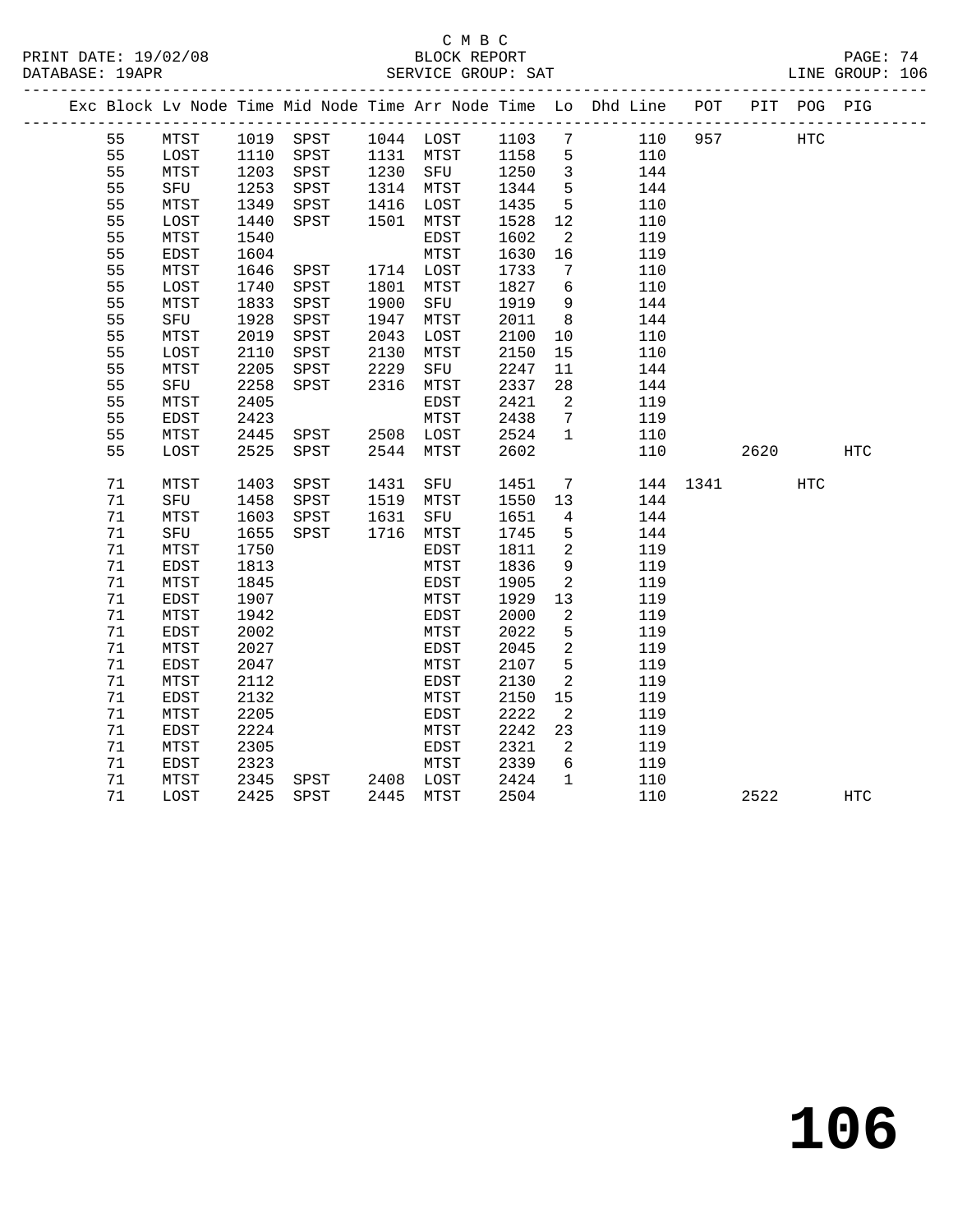|    |      |      |      |      |      |      |    | Exc Block Lv Node Time Mid Node Time Arr Node Time Lo Dhd Line | POT  | PIT  | POG | PIG        |  |
|----|------|------|------|------|------|------|----|----------------------------------------------------------------|------|------|-----|------------|--|
| 72 | MTST | 1149 | SPST | 1215 | LOST | 1234 | 6  | 110                                                            | 1127 |      | HTC |            |  |
| 72 | LOST | 1240 | SPST | 1301 | MTST | 1328 | 5  | 110                                                            |      |      |     |            |  |
| 72 | MTST | 1333 | SPST | 1401 | SFU  | 1421 | 7  | 144                                                            |      |      |     |            |  |
| 72 | SFU  | 1428 | SPST | 1449 | MTST | 1520 | 13 | 144                                                            |      |      |     |            |  |
| 72 | MTST | 1533 | SPST | 1603 | SFU  | 1623 | 5  | 144                                                            |      |      |     |            |  |
| 72 | SFU  | 1628 | SPST | 1649 | MTST | 1719 | 11 | 144                                                            |      |      |     |            |  |
| 72 | MTST | 1730 |      |      | EDST | 1751 | 2  | 119                                                            |      |      |     |            |  |
| 72 | EDST | 1753 |      |      | MTST | 1818 | 12 | 119                                                            |      |      |     |            |  |
| 72 | MTST | 1830 |      |      | EDST | 1850 | 2  | 119                                                            |      |      |     |            |  |
| 72 | EDST | 1852 |      |      | MTST | 1914 | 5  | 119                                                            |      |      |     |            |  |
| 72 | MTST | 1919 | SPST | 1944 | LOST | 2001 | 9  | 110                                                            |      |      |     |            |  |
| 72 | LOST | 2010 | SPST | 2030 | MTST | 2052 | 13 | 110                                                            |      |      |     |            |  |
| 72 | MTST | 2105 | SPST | 2130 | SFU  | 2148 | 10 | 144                                                            |      |      |     |            |  |
| 72 | SFU  | 2158 | SPST | 2217 | MTST | 2239 | 26 | 144                                                            |      |      |     |            |  |
| 72 | MTST | 2305 | SPST | 2326 | SFU  | 2344 | 14 | 144                                                            |      |      |     |            |  |
| 72 | SFU  | 2358 | SPST | 2415 | MTST | 2434 | 31 | 144                                                            |      |      |     |            |  |
| 72 | MTST | 2505 |      |      | EDST | 2521 | 2  | 119                                                            |      |      |     |            |  |
| 72 | EDST | 2523 |      |      | MTST | 2537 | 28 | 119                                                            |      |      |     |            |  |
| 72 | MTST | 2605 |      |      | EDST | 2621 |    | 119                                                            |      | 2631 |     | <b>HTC</b> |  |
|    |      |      |      |      |      |      |    |                                                                |      |      |     |            |  |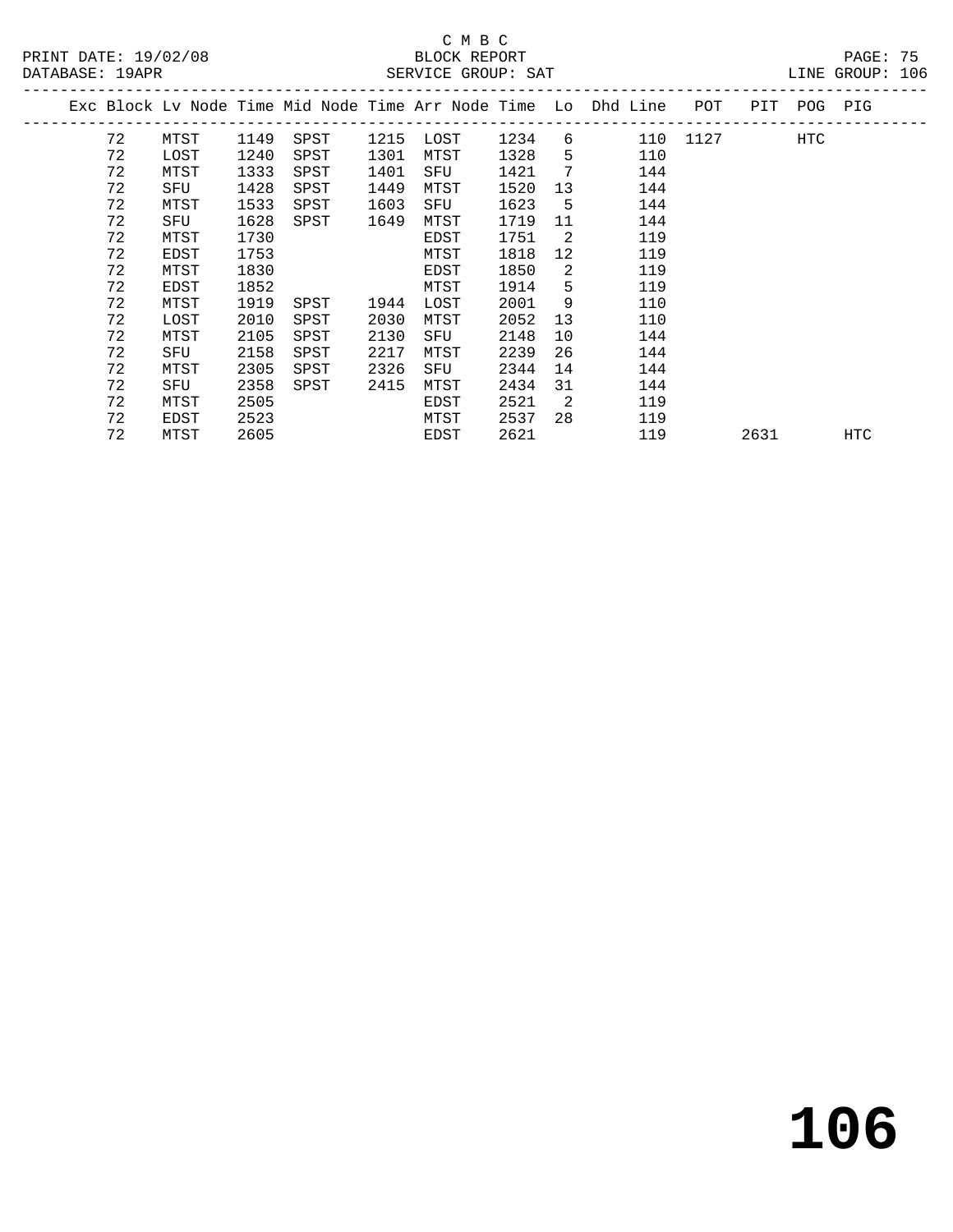|  |                                                                                                                                                               |                                                                                                                      |                                                                              |                                                                                                                                                                         |                                  |                                                                                                                                                          | C M B C |                                                                                                                   |                                                                                                                           |                                                                                                                                                                                                                                                                                                                                                                                                                                                                                     |      | LINE GROUP: 123 |  |
|--|---------------------------------------------------------------------------------------------------------------------------------------------------------------|----------------------------------------------------------------------------------------------------------------------|------------------------------------------------------------------------------|-------------------------------------------------------------------------------------------------------------------------------------------------------------------------|----------------------------------|----------------------------------------------------------------------------------------------------------------------------------------------------------|---------|-------------------------------------------------------------------------------------------------------------------|---------------------------------------------------------------------------------------------------------------------------|-------------------------------------------------------------------------------------------------------------------------------------------------------------------------------------------------------------------------------------------------------------------------------------------------------------------------------------------------------------------------------------------------------------------------------------------------------------------------------------|------|-----------------|--|
|  |                                                                                                                                                               | BCHL BURNABY CITY HALL                                                                                               |                                                                              |                                                                                                                                                                         |                                  |                                                                                                                                                          |         |                                                                                                                   |                                                                                                                           | BW04 BRENTWOOD STN BAY4<br>ECHE BURNABY CITY HALL BOOT BOOT BE CAN BE SENTWOOD STARDA WAY & LEDGER-WEST<br>EDGER EDGER-EAST CL-W CANADA WAY & LEDGER-WEST<br>FN37 NORTH FRASER WAY AT 3700 BLOCK GIST GILMORE STATION<br>HODM HOWE & DUNSMUIR<br>HODM HOWE & DUNS                                                                                                                                                                                                                   |      |                 |  |
|  |                                                                                                                                                               |                                                                                                                      |                                                                              |                                                                                                                                                                         |                                  |                                                                                                                                                          |         |                                                                                                                   |                                                                                                                           | Exc Block Lv Node Time Mid Node Time Arr Node Time Lo Dhd Line POT PIT POG PIG                                                                                                                                                                                                                                                                                                                                                                                                      |      |                 |  |
|  | $\mathbf{1}$<br>$\mathbf 1$<br>$\mathbf{1}$<br>1<br>$\mathbf 1$<br>1<br>$\mathbf 1$<br>$\mathbf 1$<br>1<br>1<br>$\mathbf 1$<br>1<br>$1\,$<br>$\mathbf 1$<br>1 | NWST<br>BW04<br>NWST<br>BW04<br>NWST<br>BW04<br>NWST<br>BW04<br>NWST<br>BW04<br>NWST<br>BW04<br>NWST<br>BW04<br>NWST | 1001<br>1043<br>1158<br>1313<br>1348<br>1543<br>1658                         | 813 CL-W<br>846 CL-E<br>928 CL-W<br>$CL-E$<br>$CL-W$<br>1117 CL-E<br>$CL-W$<br>1232 CL-E<br>$CL-W$<br>$CL-E$<br>1428 CL-W<br>1503 CL-E<br>$CL-W$<br>1618 CL-E<br>$CL-W$ | 831 BW04<br>858 NWST<br>946 BW04 | 1013 NWST<br>1103 BW04<br>1130 NWST<br>1218 BW04<br>1245 NWST<br>1333 BW04<br>1402 NWST<br>1448 BW04<br>1517 NWST<br>1603 BW04<br>1632 NWST<br>1718 BW04 |         | 843<br>916<br>958<br>1032<br>1115<br>1149<br>1230<br>1304<br>1346<br>1423<br>1501<br>1538<br>1616<br>1653<br>1731 | $\overline{\mathbf{3}}$<br>12<br>11<br>$\overline{\mathbf{2}}$<br>9<br>$\overline{\mathbf{2}}$<br>$\overline{\mathbf{c}}$ | 1 BW04 528 CL-E 538 NWST 552 9 123 456 HTC<br>1 NWST 601 CL-W 614 BW04 625 8 123<br>1 BW04 633 CL-E 643 NWST 657 4 123<br>1 NWST 701 CL-W 716 BW04 728 5 123<br>1 BW04 733 CL-E 743 NWST 800 13 123<br>123<br>123<br>$3 \t 123$<br>123<br>123<br>9 123<br>$\frac{2}{2}$ 123<br>123<br>123<br>$\begin{array}{ccc} 5 & \hspace{1.5cm} 123 \\ 2 & \hspace{1.5cm} 123 \end{array}$<br>5 123<br>$\begin{array}{ccc} 2 & \hspace{1.5cm} 123 \\ 5 & \hspace{1.5cm} 123 \end{array}$<br>123 |      |                 |  |
|  | 1<br>1<br>1<br>1<br>$\mathbf 1$<br>1<br>1<br>1<br>$\mathbf 1$<br>1                                                                                            | BW04<br>NWST<br>BW04<br>NWST<br>BW04<br>NWST<br>BW04<br>NWST<br>EDST<br>HOLD                                         | 1733<br>1813<br>1846<br>1928<br>2002<br>2040<br>2117<br>2200<br>2223<br>2246 | $CL - E$<br>$CL-W$<br>$CL-E$<br>$CL - W$<br>$CL - E$<br>$CL - W$<br>$CL-E$ 2129<br>$CL - E$<br>BCHL 2239 HOLD<br>GIST                                                   | 1948<br>2100 BW04                | 1745 NWST<br>1833 BW04<br>1858 NWST<br>BW04<br>2014 NWST<br>2129 NWST<br>EDST<br>2300 PAST                                                               |         | 1805<br>1844<br>1918<br>1958<br>2032<br>2109<br>2147<br>2215<br>2246<br>2317                                      | 10<br>$\Omega$                                                                                                            | $\begin{array}{cc} 8 & 123 \\ 2 & 123 \end{array}$<br>123<br>$\begin{array}{cc} 4 & 123 \\ 8 & 123 \end{array}$<br>8 123<br>$\begin{array}{cc} 13 & \hspace{1.5cm} 123 \\ 8 & \hspace{1.5cm} 112 \end{array}$<br>133<br>129                                                                                                                                                                                                                                                         | 2335 | HTC             |  |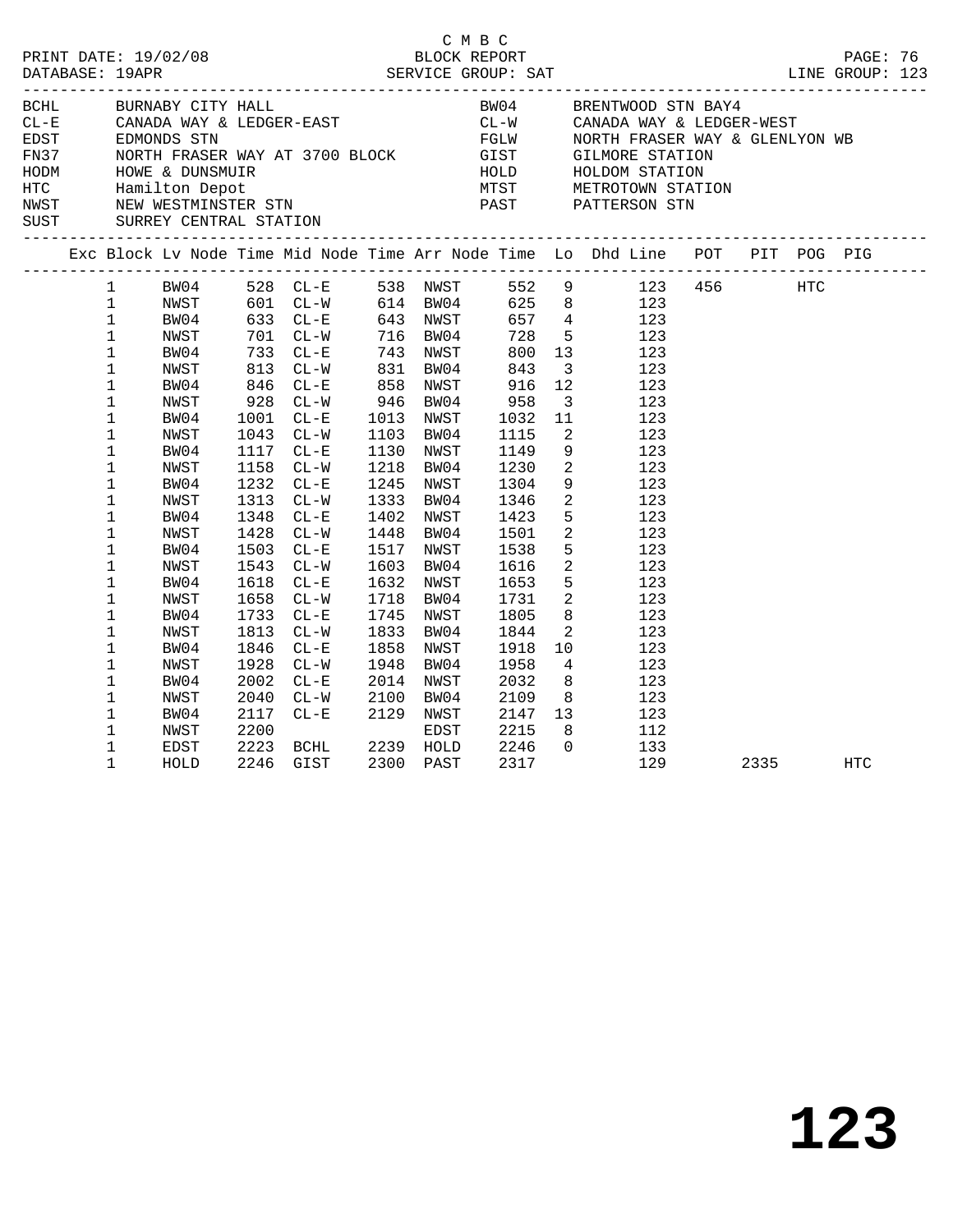|  |                |              |              |                          |              |              |              |                            | Exc Block Lv Node Time Mid Node Time Arr Node Time Lo Dhd Line POT |     |      | PIT POG PIG |                   |
|--|----------------|--------------|--------------|--------------------------|--------------|--------------|--------------|----------------------------|--------------------------------------------------------------------|-----|------|-------------|-------------------|
|  | $\overline{a}$ | NWST         |              |                          |              |              |              |                            |                                                                    |     |      | HTC         |                   |
|  | $\mathbf{2}$   | BW04         |              |                          |              |              |              |                            | 828 CL-W 846 BW04 858 3 123 814<br>901 CL-E 912 NWST 930 13 123    |     |      |             |                   |
|  | 2              | NWST         | 943          | $CL-W$                   | 1003         | BW04         | 1015         | $\overline{\phantom{a}}^2$ | 123                                                                |     |      |             |                   |
|  | $\sqrt{2}$     | BW04         | 1017         | $CL - E$                 | 1029         | NWST         | 1048         | 10                         | 123                                                                |     |      |             |                   |
|  | 2              | NWST         | 1058         | $CL-W$                   | 1118         | BW04         | 1130         | 2                          | 123                                                                |     |      |             |                   |
|  | $\mathbf{2}$   | BW04         | 1132         | $CL - E$                 | 1145         | NWST         | 1204         | 9                          | 123                                                                |     |      |             |                   |
|  | 2              | NWST         | 1213         | $CL-W$                   | 1233         | BW04         | 1245         | $\overline{a}$             | 123                                                                |     |      |             |                   |
|  | 2              | BW04         | 1247         | $CL - E$                 | 1300         | NWST         | 1319         | 9                          | 123                                                                |     |      |             |                   |
|  | 2              | NWST         | 1328         | $CL-W$                   | 1348         | BW04         | 1401         | $\overline{a}$             | 123                                                                |     |      |             |                   |
|  | $\sqrt{2}$     | BW04         | 1403         | $CL-E$                   | 1417         | NWST         | 1438         | 5                          | 123                                                                |     |      |             |                   |
|  | 2              | NWST         | 1443         | $CL-W$                   | 1503         | BW04         | 1516         | $\overline{a}$             | 123                                                                |     |      |             |                   |
|  | 2              | BW04         | 1518         | $CL - E$                 | 1532         | NWST         | 1553         | 5                          | 123                                                                |     |      |             |                   |
|  | 2              | NWST         | 1558         | $CL-W$                   | 1618         | BW04         | 1631         | $\overline{a}$             | 123                                                                |     |      |             |                   |
|  | 2              | BW04         | 1633         | $CL - E$                 | 1647         | NWST         | 1708         | 5                          | 123                                                                |     |      |             |                   |
|  | 2              | NWST         | 1713         | $CL-W$                   | 1733         | BW04         | 1746         | $\overline{a}$             | 123                                                                |     |      |             |                   |
|  | 2              | BW04         | 1748         | $CL - E$                 | 1800         | NWST         | 1820         | 8                          | 123                                                                |     |      |             |                   |
|  | 2              | NWST         | 1828         | $CL-W$                   | 1848         | BW04         | 1859         | $\overline{\mathbf{3}}$    | 123                                                                |     |      |             |                   |
|  | $\sqrt{2}$     | BW04         | 1902         | $CL - E$                 | 1914         | NWST         | 1932         | 11                         | 123                                                                |     |      |             |                   |
|  | 2              | NWST         | 1943         | $CL-W$                   | 2003         | BW04         | 2013         | $\overline{4}$             | 123                                                                |     |      |             |                   |
|  | 2              | BW04         | 2017         | $CL - E$                 | 2029         | NWST         | 2047         | 8                          | 123                                                                |     |      |             |                   |
|  | $\overline{2}$ | NWST         | 2055         | $CL-W$                   | 2115         | BW04         | 2124         |                            | 123                                                                |     | 2156 |             | HTC               |
|  | 3              | MTST         | 600          | GIST                     |              | 616 HOLD     | 631          | $\overline{0}$             | 129                                                                | 538 |      | <b>HTC</b>  |                   |
|  | 3              | HOLD         | 631          | BCHL                     |              | EDST         | 651          | 19                         | 133                                                                |     |      |             |                   |
|  | 3              | EDST         | 710          |                          |              | NWST         | 723          | 8                          | 112                                                                |     |      |             |                   |
|  | 3              | NWST         | 731          | $CL-W$                   | 746          | BW04         | 758          | $5^{\circ}$                | 123                                                                |     |      |             |                   |
|  | 3              | BW04         | 803          | $CL - E$                 | 813          | NWST         | 831          | 12                         | 123                                                                |     |      |             |                   |
|  | 3              | NWST         | 843          | $CL-W$                   | 901          | BW04         | 913          | $\overline{\mathbf{3}}$    | 123                                                                |     |      |             |                   |
|  | 3              | BW04         | 916          | $CL - E$                 | 927          | NWST         | 945          | 13                         | 123                                                                |     |      |             |                   |
|  | 3              | NWST         | 958          | $CL-W$                   | 1018         | BW04         | 1030         | $\overline{a}$             | 123                                                                |     |      |             |                   |
|  | 3              | BW04         | 1032         | $CL - E$                 | 1044         | NWST         | 1103<br>1145 | 10                         | 123<br>123                                                         |     |      |             |                   |
|  | 3<br>3         | NWST<br>BW04 | 1113<br>1147 | $CL-W$<br>$CL - E$       | 1133<br>1200 | BW04<br>NWST | 1219         | 2<br>9                     | 123                                                                |     |      |             |                   |
|  | 3              | <b>NWST</b>  | 1228         | $CL-W$                   | 1248         | BW04         | 1300         | $\overline{a}$             | 123                                                                |     |      |             |                   |
|  | 3              | BW04         | 1302         | $CL - E$                 | 1315         | NWST         | 1334         | 9                          | 123                                                                |     |      |             |                   |
|  | 3              | NWST         | 1343         | $CL-W$                   | 1403         | BW04         | 1416         | $\overline{a}$             | 123                                                                |     |      |             |                   |
|  | 3              | BW04         | 1418         | $CL - E$                 | 1432         | NWST         | 1453         | 5                          | 123                                                                |     |      |             |                   |
|  | 3              | NWST         | 1458         | $CL-W$                   | 1518         | BW04         | 1531         | 2                          | 123                                                                |     |      |             |                   |
|  | 3              | BW04         | 1533         | $CL - E$                 | 1547         | NWST         | 1608         | 5                          | 123                                                                |     |      |             |                   |
|  | 3              | NWST         |              | 1613 CL-W 1633 BW04 1646 |              |              |              | 2 <sup>1</sup>             | 123                                                                |     |      |             |                   |
|  | 3              | BW04         | 1648         | $CL - E$                 | 1702         | NWST         | 1723         | 5                          | 123                                                                |     |      |             |                   |
|  | 3              | NWST         | 1728         | $CL-W$                   | 1748         | BW04         | 1801         | 2                          | 123                                                                |     |      |             |                   |
|  | 3              | BW04         | 1803         | $CL - E$                 | 1815         | NWST         | 1835         | 8                          | 123                                                                |     |      |             |                   |
|  | 3              | NWST         | 1843         | $CL - W$                 | 1903         | BW04         | 1913         | 4                          | 123                                                                |     |      |             |                   |
|  | 3              | BW04         | 1917         | $CL - E$                 | 1929         | NWST         | 1947         | 8                          | 123                                                                |     |      |             |                   |
|  | 3              | NWST         | 1955         | $CL - W$                 | 2015         | BW04         | 2025         | 7                          | 123                                                                |     |      |             |                   |
|  | 3              | BW04         | 2032         | $\rm CL-E$               | 2044         | NWST         | 2102         | 8                          | 123                                                                |     |      |             |                   |
|  | 3              | NWST         | 2110         | $CL - W$                 | 2130         | BW04         | 2139         | 8                          | 123                                                                |     |      |             |                   |
|  | 3              | BW04         | 2147         | $CL - E$                 | 2159         | NWST         | 2217         | 13                         | 123                                                                |     |      |             |                   |
|  | 3              | NWST         | 2230         |                          |              | EDST         | 2245         | 7                          | 112                                                                |     |      |             |                   |
|  | 3              | EDST         | 2252         | <b>BCHL</b>              | 2308         | HOLD         | 2315         | $\mathbf 0$                | 133                                                                |     |      |             |                   |
|  | 3              | HOLD         | 2315         | GIST                     | 2329         | PAST         | 2346         | 14                         | 129                                                                |     |      |             |                   |
|  | 3              | PAST         | 2400         | GIST                     | 2414         | HOLD         | 2428         | $\mathsf{O}$               | 129                                                                |     |      |             |                   |
|  | 3              | HOLD         | 2428         | <b>BCHL</b>              | 2436         | EDST         | 2449         |                            | 133                                                                |     | 2459 |             | $_{\mathrm{HTC}}$ |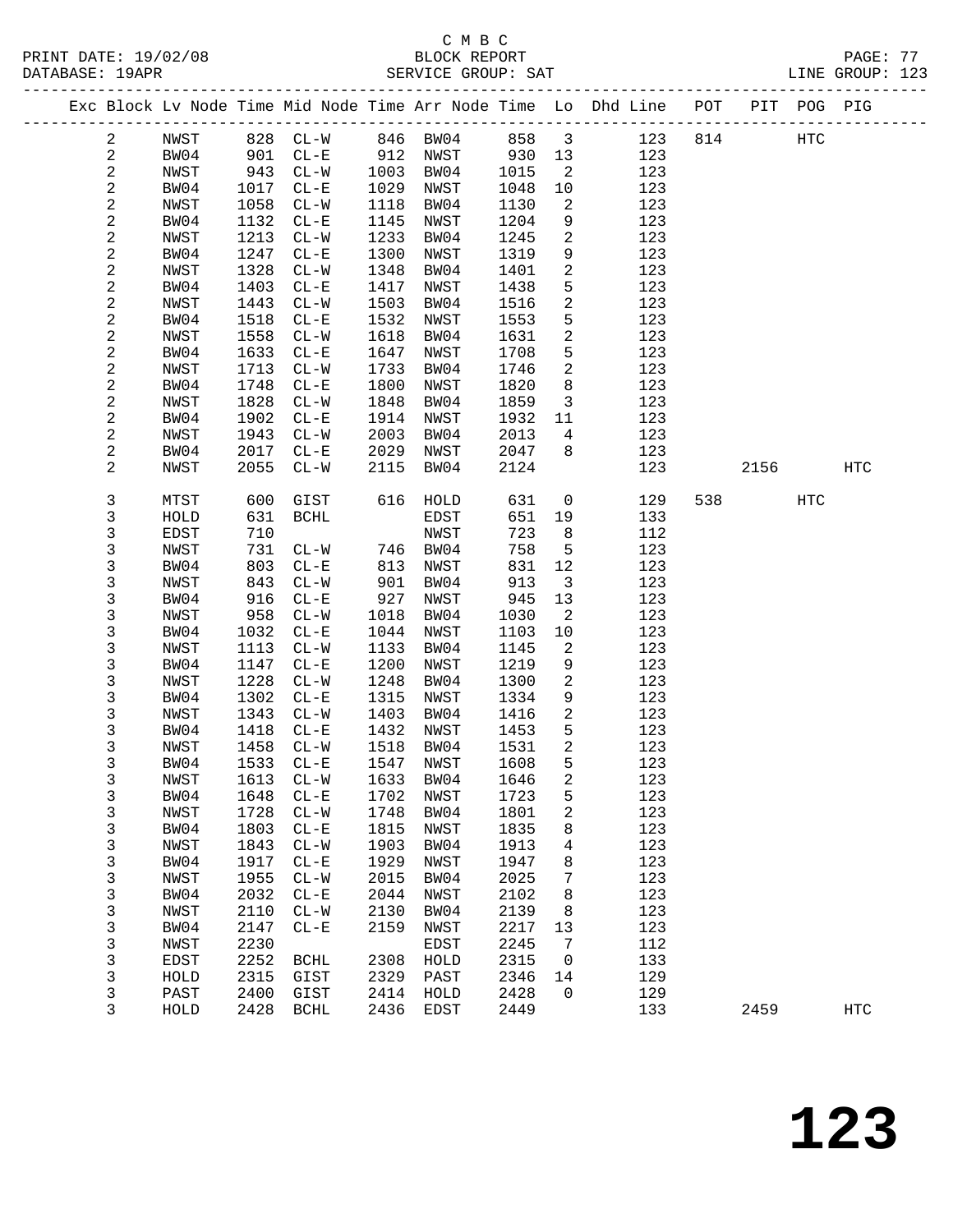PRINT DATE: 19/02/08 BLOCK REPORT BATABASE: 19APR

## C M B C<br>BLOCK REPORT

PAGE: 78<br>LINE GROUP: 123

|  |   |      |      |                          |      |             |        |                         | Exc Block Lv Node Time Mid Node Time Arr Node Time Lo Dhd Line POT<br>_______________________________ |     |      | PIT POG PIG |            |
|--|---|------|------|--------------------------|------|-------------|--------|-------------------------|-------------------------------------------------------------------------------------------------------|-----|------|-------------|------------|
|  | 4 | BW04 | 818  | $CL-E$                   |      | 828 NWST    | 846 12 |                         | 123                                                                                                   | 746 |      | <b>HTC</b>  |            |
|  | 4 | NWST | 858  | $CL-W$                   | 916  | BW04        | 928    | $\overline{\mathbf{3}}$ | 123                                                                                                   |     |      |             |            |
|  | 4 | BW04 | 931  | $CL - E$                 | 943  | NWST        | 1002   | 11                      | 123                                                                                                   |     |      |             |            |
|  | 4 | NWST | 1013 | $CL-W$                   | 1033 | BW04        | 1045   | $\overline{2}$          | 123                                                                                                   |     |      |             |            |
|  | 4 | BW04 | 1047 | $CL - E$                 | 1059 | NWST        | 1118   | 10                      | 123                                                                                                   |     |      |             |            |
|  | 4 | NWST | 1128 | $CL - W$                 | 1148 | BW04        | 1200   | 2                       | 123                                                                                                   |     |      |             |            |
|  | 4 | BW04 | 1202 | $\rm CL-E$               | 1215 | NWST        | 1234   | 9                       | 123                                                                                                   |     |      |             |            |
|  | 4 | NWST | 1243 | $CL-W$                   | 1303 | BW04        | 1316   | $\mathbf{2}$            | 123                                                                                                   |     |      |             |            |
|  | 4 | BW04 | 1318 | $CL-E$                   | 1331 | NWST        | 1350   | 8                       | 123                                                                                                   |     |      |             |            |
|  | 4 | NWST | 1358 | $CL - W$                 | 1418 | BW04        | 1431   | $\overline{a}$          | 123                                                                                                   |     |      |             |            |
|  | 4 | BW04 | 1433 | $CL - E$                 | 1447 | NWST        | 1508   | 5                       | 123                                                                                                   |     |      |             |            |
|  | 4 | NWST | 1513 | $CL - W$                 | 1533 | BW04        | 1546   | 2                       | 123                                                                                                   |     |      |             |            |
|  | 4 | BW04 | 1548 | $CL - E$                 | 1602 | NWST        | 1623   | 5                       | 123                                                                                                   |     |      |             |            |
|  | 4 | NWST | 1628 | $CL - W$                 | 1648 | BW04        | 1701   | 2                       | 123                                                                                                   |     |      |             |            |
|  | 4 | BW04 | 1703 | $CL - E$                 | 1716 | NWST        | 1736   | 7                       | 123                                                                                                   |     |      |             |            |
|  | 4 | NWST | 1743 | $CL - W$                 | 1803 | BW04        | 1816   | 2                       | 123                                                                                                   |     |      |             |            |
|  | 4 | BW04 | 1818 | $CL - E$                 | 1830 | NWST        | 1850   | 8                       | 123                                                                                                   |     |      |             |            |
|  | 4 | NWST | 1858 | $CL - W$                 | 1918 | BW04        | 1928   | 4                       | 123                                                                                                   |     |      |             |            |
|  | 4 | BW04 | 1932 | $CL - E$                 | 1944 | NWST        | 2002   | 8                       | 123                                                                                                   |     |      |             |            |
|  | 4 | NWST | 2010 | $CL-W$                   | 2030 | BW04        | 2039   | 8                       | 123                                                                                                   |     |      |             |            |
|  | 4 | BW04 | 2047 | $CL - E$                 | 2059 | NWST        | 2117   |                         | 123                                                                                                   |     | 2129 |             | HTC        |
|  |   |      |      |                          |      |             |        |                         |                                                                                                       |     |      |             |            |
|  | 5 | HODM | 609  | NWST                     | 711  | SUST        | 731    | 15                      | 15<br>N19                                                                                             | 533 |      | HTC         |            |
|  | 5 | NWST | 801  | $CL-W$                   | 819  | BW04        | 831    | 2                       | 123                                                                                                   |     |      |             |            |
|  | 5 | BW04 | 833  | $CL - E$                 | 845  | NWST        | 903    | 10                      | 123                                                                                                   |     |      |             |            |
|  | 5 | NWST | 913  | $CL-W$                   | 931  | BW04        | 943    | 3                       | 123                                                                                                   |     |      |             |            |
|  | 5 | BW04 | 946  | $CL - E$                 | 958  | NWST        | 1017   | 11                      | 123                                                                                                   |     |      |             |            |
|  | 5 | NWST | 1028 | $CL-W$                   | 1048 | BW04        | 1100   | 2                       | 123                                                                                                   |     |      |             |            |
|  | 5 | BW04 | 1102 | $CL - E$                 | 1115 | NWST        | 1134   | 9                       | 123                                                                                                   |     |      |             |            |
|  | 5 | NWST | 1143 | $CL - W$                 | 1203 | BW04        | 1215   | 2                       | 123                                                                                                   |     |      |             |            |
|  | 5 | BW04 | 1217 | $CL - E$                 | 1230 | NWST        | 1249   | 9                       | 123                                                                                                   |     |      |             |            |
|  | 5 | NWST | 1258 | $CL-W$                   | 1318 | BW04        | 1331   | 2                       | 123                                                                                                   |     |      |             |            |
|  | 5 | BW04 | 1333 | $CL - E$                 | 1347 | NWST        | 1408   | 5                       | 123                                                                                                   |     |      |             |            |
|  | 5 | NWST | 1413 | $CL - W$                 | 1433 | BW04        | 1446   | 2                       | 123                                                                                                   |     |      |             |            |
|  | 5 | BW04 | 1448 | $CL - E$                 | 1502 | NWST        | 1523   | 5                       | 123                                                                                                   |     |      |             |            |
|  | 5 | NWST | 1528 | $CL-W$                   | 1548 | BW04        | 1601   | 2                       | 123                                                                                                   |     |      |             |            |
|  | 5 | BW04 | 1603 | $CL - E$                 | 1617 | NWST        | 1638   | 5                       | 123                                                                                                   |     |      |             |            |
|  | 5 | NWST | 1643 | $CL-W$                   | 1703 | BW04        | 1716   | 2                       | 123                                                                                                   |     |      |             |            |
|  | 5 | BW04 | 1718 | $CL - E$                 | 1731 | NWST        | 1751   | $7\phantom{.0}$         | 123                                                                                                   |     |      |             |            |
|  | 5 | NWST | 1758 | CL-W                     | 1818 | BW04        | 1831   | $\overline{a}$          | 123                                                                                                   |     |      |             |            |
|  | 5 | BW04 | 1833 | $CL - E$                 | 1845 | NWST        | 1905   | 8                       | 123                                                                                                   |     |      |             |            |
|  | 5 | NWST | 1913 | $\mathtt{CL-}\mathtt{W}$ | 1933 | BW04        | 1943   | 4                       | 123                                                                                                   |     |      |             |            |
|  | 5 | BW04 | 1947 | $CL - E$                 | 1959 | <b>NWST</b> | 2017   | 8                       | 123                                                                                                   |     |      |             |            |
|  | 5 | NWST | 2025 | $CL-W$                   | 2045 | BW04        | 2054   | 8                       | 123                                                                                                   |     |      |             |            |
|  | 5 | BW04 | 2102 | $\rm CL-E$               | 2114 | NWST        | 2132   | 8                       | 123                                                                                                   |     |      |             |            |
|  | 5 | NWST | 2140 | $\mathtt{CL-}\mathtt{W}$ | 2200 | BW04        | 2209   | 8                       | 123                                                                                                   |     |      |             |            |
|  | 5 | BW04 | 2217 | $CL - E$                 | 2229 | <b>NWST</b> | 2245   | 15                      | 123                                                                                                   |     |      |             |            |
|  | 5 | NWST | 2300 |                          |      | EDST        | 2315   |                         | 112                                                                                                   |     | 2325 |             | <b>HTC</b> |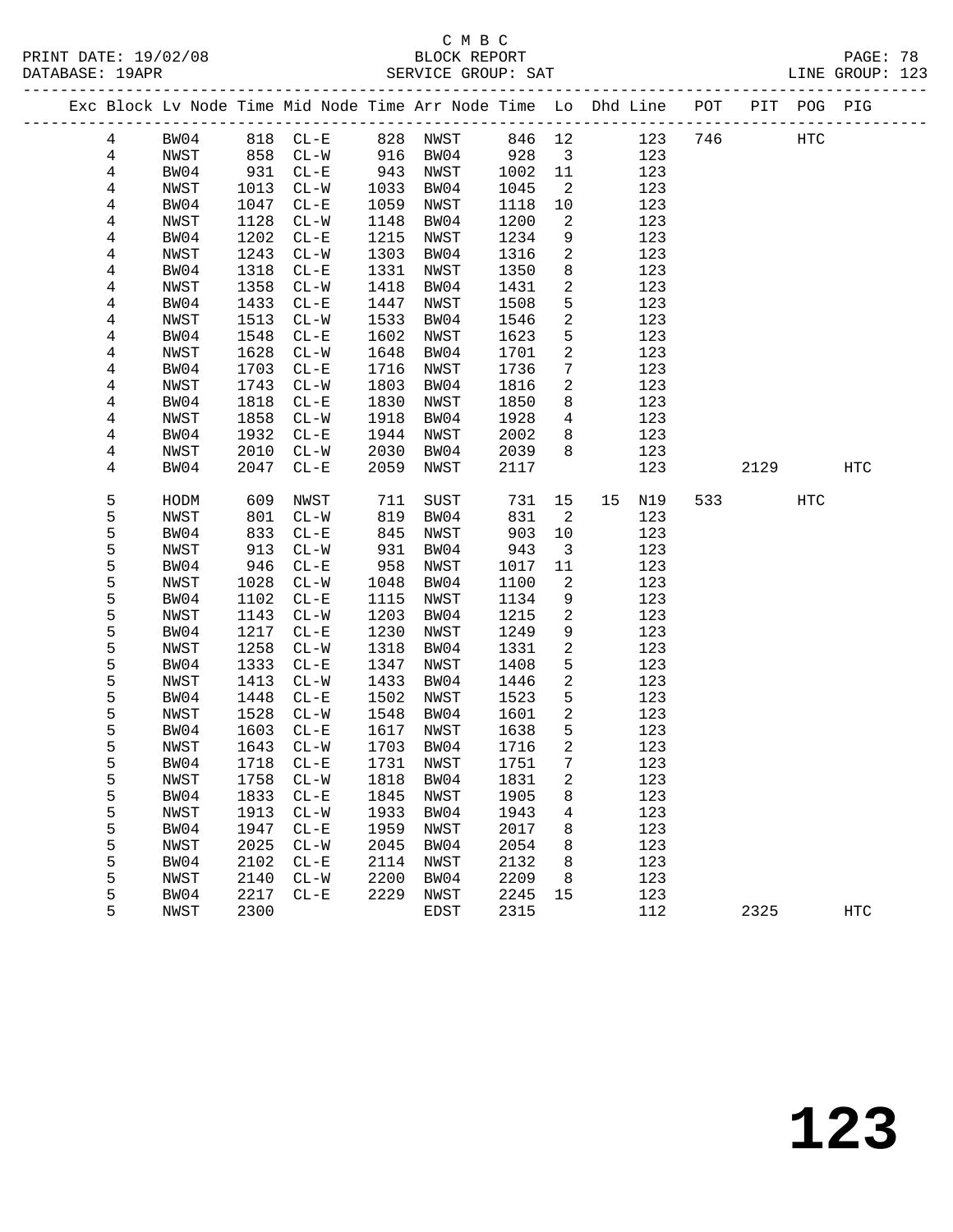# SERVICE GROUP: SAT

|                      | C M B C            |                 |
|----------------------|--------------------|-----------------|
| PRINT DATE: 19/02/08 | BLOCK REPORT       | PAGE: 79        |
| DATABASE: 19APR      | SERVICE GROUP: SAT | LINE GROUP: 123 |

|  |    |             |      |             |      |          |      |                | Exc Block Lv Node Time Mid Node Time Arr Node Time Lo Dhd Line POT |        |      | PIT POG PIG |            |
|--|----|-------------|------|-------------|------|----------|------|----------------|--------------------------------------------------------------------|--------|------|-------------|------------|
|  | 20 | PAST        |      | 702 GIST    |      | 716 HOLD | 731  | $\overline{0}$ | 129                                                                | 641 64 |      | HTC         |            |
|  | 20 | HOLD        | 731  | BCHL        |      | EDST     | 751  | 7              | 133                                                                |        |      |             |            |
|  | 20 | EDST        | 758  |             |      | NWST     | 811  | 9              | 112                                                                |        |      |             |            |
|  | 20 | NWST        | 820  |             |      | EDST     | 834  | 9              | 112                                                                |        |      |             |            |
|  | 20 | EDST        | 843  |             |      | NWST     | 856  | 11             | 112                                                                |        |      |             |            |
|  | 20 | NWST        | 907  |             |      | EDST     | 922  | 6              | 112                                                                |        |      |             |            |
|  | 20 | EDST        | 928  |             |      | NWST     | 941  | 10             | 112                                                                |        |      |             |            |
|  | 20 | NWST        | 951  |             |      | EDST     | 1008 | 11             | 112                                                                |        |      |             |            |
|  | 20 | EDST        | 1019 | <b>BCHL</b> |      | HOLD     | 1044 | $\overline{0}$ | 133                                                                |        |      |             |            |
|  | 20 | HOLD        | 1044 | GIST        | 1105 | PAST     | 1125 | 7              | 129                                                                |        |      |             |            |
|  | 20 | PAST        | 1132 | GIST        | 1147 | HOLD     | 1205 | $\mathbf 0$    | 129                                                                |        |      |             |            |
|  | 20 | HOLD        | 1205 | BCHL        |      | EDST     | 1229 | 13             | 133                                                                |        |      |             |            |
|  | 20 | EDST        | 1242 |             |      | NWST     | 1258 | 7              | 112                                                                |        |      |             |            |
|  | 20 | NWST        | 1305 |             |      | EDST     | 1323 | 5              | 112                                                                |        |      |             |            |
|  | 20 | <b>EDST</b> | 1328 |             |      | NWST     | 1344 | 7              | 112                                                                |        |      |             |            |
|  | 20 | NWST        | 1351 |             |      | EDST     | 1409 | 10             | 112                                                                |        |      |             |            |
|  | 20 | EDST        | 1419 | BCHL        |      | HOLD     | 1445 | $\overline{0}$ | 133                                                                |        |      |             |            |
|  | 20 | HOLD        | 1445 | GIST        | 1505 | PAST     | 1525 | 7              | 129                                                                |        |      |             |            |
|  | 20 | PAST        | 1532 | GIST        | 1548 | HOLD     | 1607 | $\overline{0}$ | 129                                                                |        |      |             |            |
|  | 20 | HOLD        | 1607 | BCHL        |      | EDST     | 1631 | 11             | 133                                                                |        |      |             |            |
|  | 20 | EDST        | 1642 |             |      | NWST     | 1701 | 5              | 112                                                                |        |      |             |            |
|  | 20 | NWST        | 1706 |             |      | EDST     | 1724 | 3              | 112                                                                |        |      |             |            |
|  | 20 | EDST        | 1727 |             |      | NWST     | 1746 | 4              | 112                                                                |        |      |             |            |
|  | 20 | NWST        | 1750 |             |      | EDST     | 1808 |                | 112                                                                |        | 1822 |             | <b>HTC</b> |
|  |    |             |      |             |      |          |      |                |                                                                    |        |      |             |            |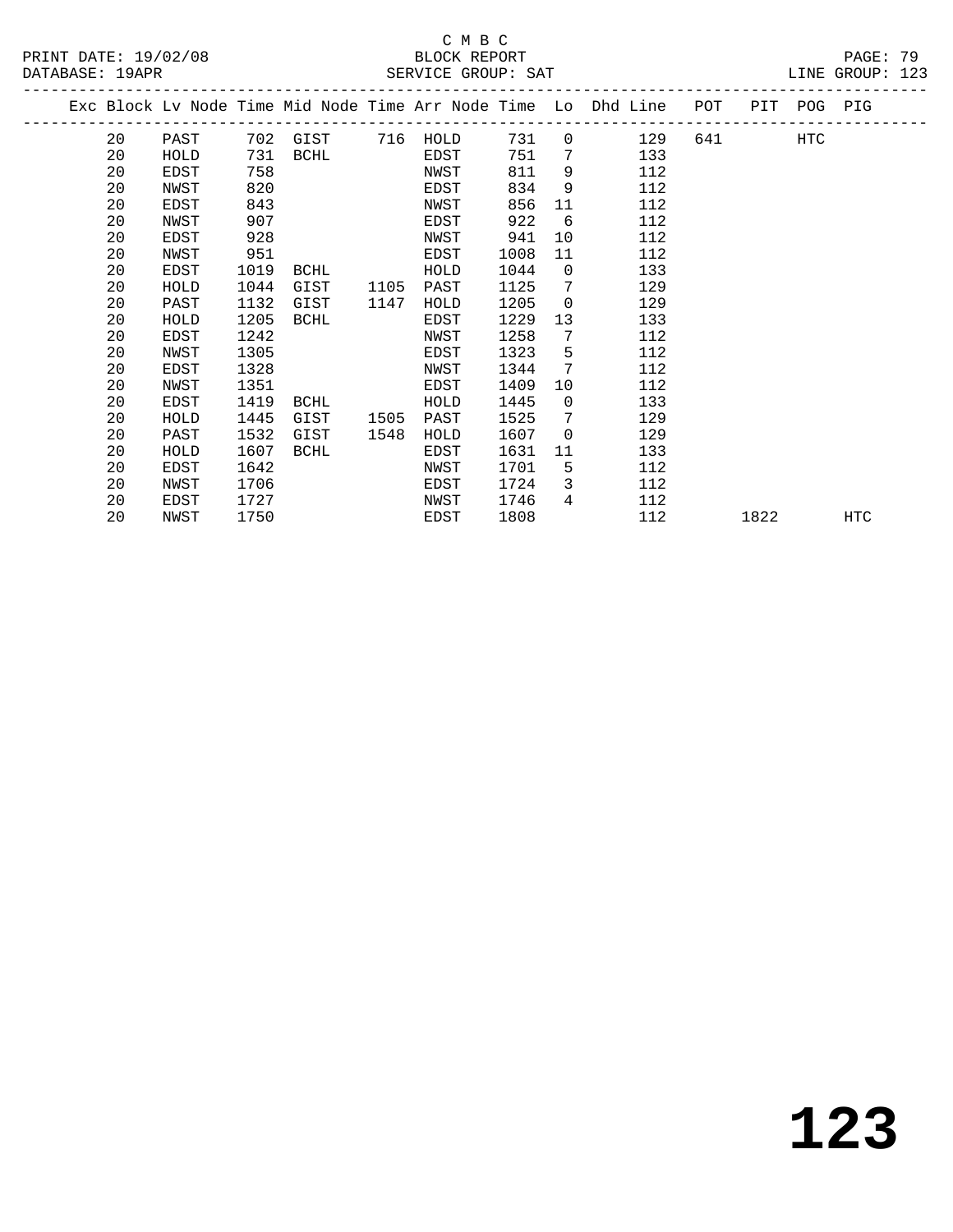| PRINT DATE: 19/02/08<br>DATABASE: 19APR |    |             |      |                 |      | C M B C     |      |                 | --<br>-----------------------------                                |     |     |            | PAGE: 80<br>LINE GROUP: 123 |  |
|-----------------------------------------|----|-------------|------|-----------------|------|-------------|------|-----------------|--------------------------------------------------------------------|-----|-----|------------|-----------------------------|--|
|                                         |    |             |      |                 |      |             |      |                 | Exc Block Lv Node Time Mid Node Time Arr Node Time Lo Dhd Line POT |     | PIT | POG PIG    |                             |  |
|                                         | 21 | <b>EDST</b> | 613  |                 |      | NWST        | 626  | 5               | 112                                                                | 559 |     | <b>HTC</b> |                             |  |
|                                         | 21 | NWST        | 631  | $CL-W$ 644 BW04 |      |             | 655  | 8 <sup>8</sup>  | 123                                                                |     |     |            |                             |  |
|                                         | 21 | BW04        | 703  | $CL-E$          |      | 713 NWST    | 730  | $5^{\circ}$     | 123                                                                |     |     |            |                             |  |
|                                         | 21 | NWST        | 735  |                 |      | EDST        | 749  | $\overline{0}$  | 112                                                                |     |     |            |                             |  |
|                                         | 21 | EDST        | 749  | BCHL            |      | HOLD        | 813  | $\mathbf 0$     | 133                                                                |     |     |            |                             |  |
|                                         | 21 | HOLD        | 813  | GIST            |      | 831 PAST    | 850  | 12              | 129                                                                |     |     |            |                             |  |
|                                         | 21 | PAST        | 902  | GIST            |      | 916 HOLD    | 933  | 0               | 129                                                                |     |     |            |                             |  |
|                                         | 21 | HOLD        | 933  | BCHL            |      | EDST        | 957  | 16              | 133                                                                |     |     |            |                             |  |
|                                         | 21 | EDST        | 1013 |                 |      | NWST        | 1029 | 6               | 112                                                                |     |     |            |                             |  |
|                                         | 21 | NWST        | 1035 |                 |      | EDST        | 1053 | 5               | 112                                                                |     |     |            |                             |  |
|                                         | 21 | EDST        | 1058 |                 |      | NWST        | 1114 | 6               | 112                                                                |     |     |            |                             |  |
|                                         | 21 | NWST        | 1120 |                 |      | EDST        | 1138 | 11              | 112                                                                |     |     |            |                             |  |
|                                         | 21 | EDST        | 1149 | BCHL            |      | HOLD        | 1214 | $\mathbf{0}$    | 133                                                                |     |     |            |                             |  |
|                                         | 21 | HOLD        | 1214 | GIST            |      | 1235 PAST   | 1255 | 7               | 129                                                                |     |     |            |                             |  |
|                                         | 21 | PAST        | 1302 | GIST            |      | 1318 HOLD   | 1337 | $\overline{0}$  | 129                                                                |     |     |            |                             |  |
|                                         | 21 | HOLD        | 1337 | BCHL            |      | EDST        | 1401 | 12              | 133                                                                |     |     |            |                             |  |
|                                         | 21 | EDST        | 1413 |                 |      | NWST        | 1430 | 6               | 112                                                                |     |     |            |                             |  |
|                                         | 21 | NWST        | 1436 |                 |      | EDST        | 1454 | $\overline{4}$  | 112                                                                |     |     |            |                             |  |
|                                         | 21 | EDST        | 1458 |                 |      | NWST        | 1517 | 4               | 112                                                                |     |     |            |                             |  |
|                                         | 21 | NWST        | 1521 |                 |      | <b>EDST</b> | 1539 | 10              | 112                                                                |     |     |            |                             |  |
|                                         | 21 | EDST        | 1549 | BCHL            |      | HOLD        | 1615 | $\mathbf{0}$    | 133                                                                |     |     |            |                             |  |
|                                         | 21 | HOLD        | 1615 | GIST            |      | 1635 PAST   | 1655 | $7\phantom{.0}$ | 129                                                                |     |     |            |                             |  |
|                                         | 21 | PAST        | 1702 | GIST            | 1718 | HOLD        | 1737 | 0               | 129                                                                |     |     |            |                             |  |
|                                         | 21 | HOLD        | 1737 | BCHL            |      | EDST        | 1800 | 13              | 133                                                                |     |     |            |                             |  |
|                                         | 21 | EDST        | 1813 |                 |      | NWST        | 1831 | 0               | 112                                                                |     |     |            |                             |  |
|                                         | 21 | NWST        | 1831 |                 |      | EDST        | 1848 | 5               | 112                                                                |     |     |            |                             |  |
|                                         | 21 | EDST        | 1853 | BCHL            |      | 1911 HOLD   | 1919 | 0               | 133                                                                |     |     |            |                             |  |
|                                         | 21 | HOLD        | 1919 | GIST            | 1937 | PAST        | 1956 | 5               | 129                                                                |     |     |            |                             |  |
|                                         | 21 | PAST        | 2001 | GIST            | 2016 | HOLD        | 2034 | 0               | 129                                                                |     |     |            |                             |  |
|                                         | 21 | HOLD        | 2034 | BCHL            | 2042 | EDST        | 2056 | 16              | 133                                                                |     |     |            |                             |  |
|                                         | 21 | EDST        | 2112 |                 |      | NWST        | 2127 | 2               | 112                                                                |     |     |            |                             |  |
|                                         | 21 | NWST        | 2129 |                 |      | EDST        | 2145 | 8               | 112                                                                |     |     |            |                             |  |
|                                         | 21 | EDST        | 2153 | BCHL            | 2209 | HOLD        | 2216 | $\mathbf 0$     | 133                                                                |     |     |            |                             |  |
|                                         | 21 | HOLD        | 2216 | GIST            | 2233 | PAST        | 2251 | 9               | 129                                                                |     |     |            |                             |  |
|                                         | 21 | PAST        | 2300 | GIST            | 2314 | HOLD        | 2328 | $\overline{0}$  | 129                                                                |     |     |            |                             |  |
|                                         | 21 | HOLD        | 2328 | BCHL            | 2336 | EDST        | 2349 | 23              | 133                                                                |     |     |            |                             |  |
|                                         | 21 | EDST        | 2412 |                 |      | NWST        | 2425 | 15              | 112                                                                |     |     |            |                             |  |
|                                         | 21 | NWST        | 2440 | $CL-W$          | 2456 | BW04        | 2505 | - 5             | 123                                                                |     |     |            |                             |  |
|                                         | 21 | BW04        | 2510 | $CL - E$        |      | 2522 NWST   | 2536 | 13              | 123                                                                |     |     |            |                             |  |

21 NWST 2549 CL-W 2603 BW04 2612 123 2644 HTC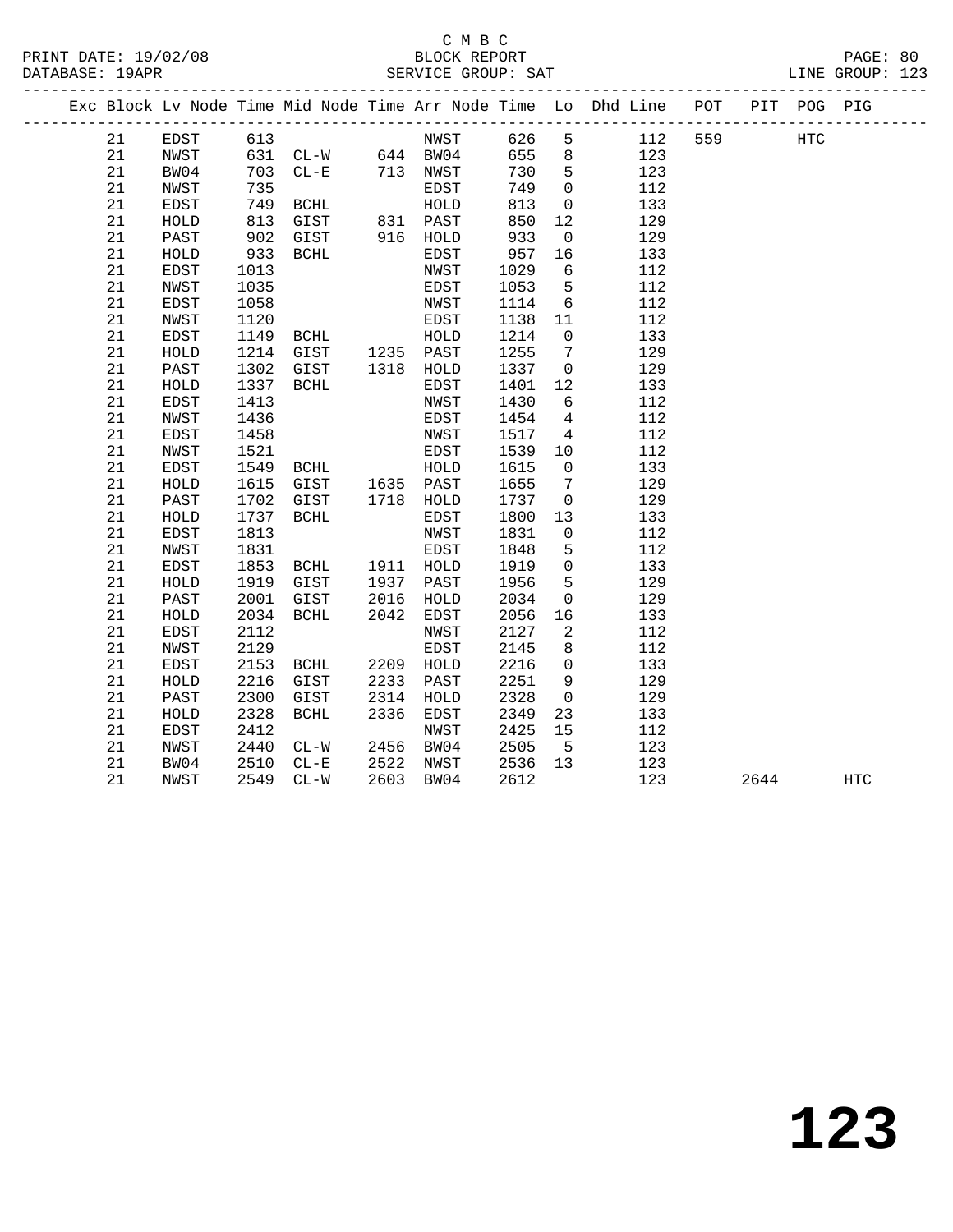#### C M B C<br>BLOCK REPORT DATABASE: 19APR SERVICE GROUP: SAT LINE GROUP: 123

|  |    |      |     |          |     |      |        |     | Exc Block Ly Node Time Mid Node Time Arr Node Time Lo Dhd Line | POT | PIT | POG PIG |  |
|--|----|------|-----|----------|-----|------|--------|-----|----------------------------------------------------------------|-----|-----|---------|--|
|  | 22 | EDST |     | 745 FGLW | 759 | MTST | 814 16 |     | 116                                                            | 731 |     | HTC     |  |
|  | 22 | MTST | 830 | FN37     | 840 | EDST | 856 17 |     | 116                                                            |     |     |         |  |
|  | 22 | EDST | 913 |          |     | NWST | 926 11 |     | 112                                                            |     |     |         |  |
|  | 22 | NWST | 937 |          |     | EDST | 952    | - 6 | 112                                                            |     |     |         |  |
|  | 22 | EDST | 958 |          |     | NWST | 1014   | 6   | 112                                                            |     |     |         |  |
|  |    |      |     |          |     |      |        |     |                                                                |     |     |         |  |

 22 NWST 1020 EDST 1038 11 112 22 EDST 1049 BCHL HOLD 1114 0 133 22 HOLD 1114 GIST 1135 PAST 1155 7 129 22 PAST 1202 GIST 1218 HOLD 1237 0 129 22 HOLD 1237 BCHL EDST 1301 12 133 22 EDST 1313 NWST 1329 7 112 22 NWST 1336 EDST 1354 4 112 22 EDST 1358 NWST 1414 7 112 22 NWST 1421 EDST 1439 10 112 22 EDST 1449 BCHL HOLD 1515 0 133 22 HOLD 1515 GIST 1535 PAST 1555 7 129 22 PAST 1602 GIST 1618 HOLD 1637 0 129 22 HOLD 1637 BCHL EDST 1701 11 133 22 EDST 1712 NWST 1731 5 112 22 NWST 1736 EDST 1754 3 112

**123**

22 EDST 1757 NWST 1815 112 1829 HTC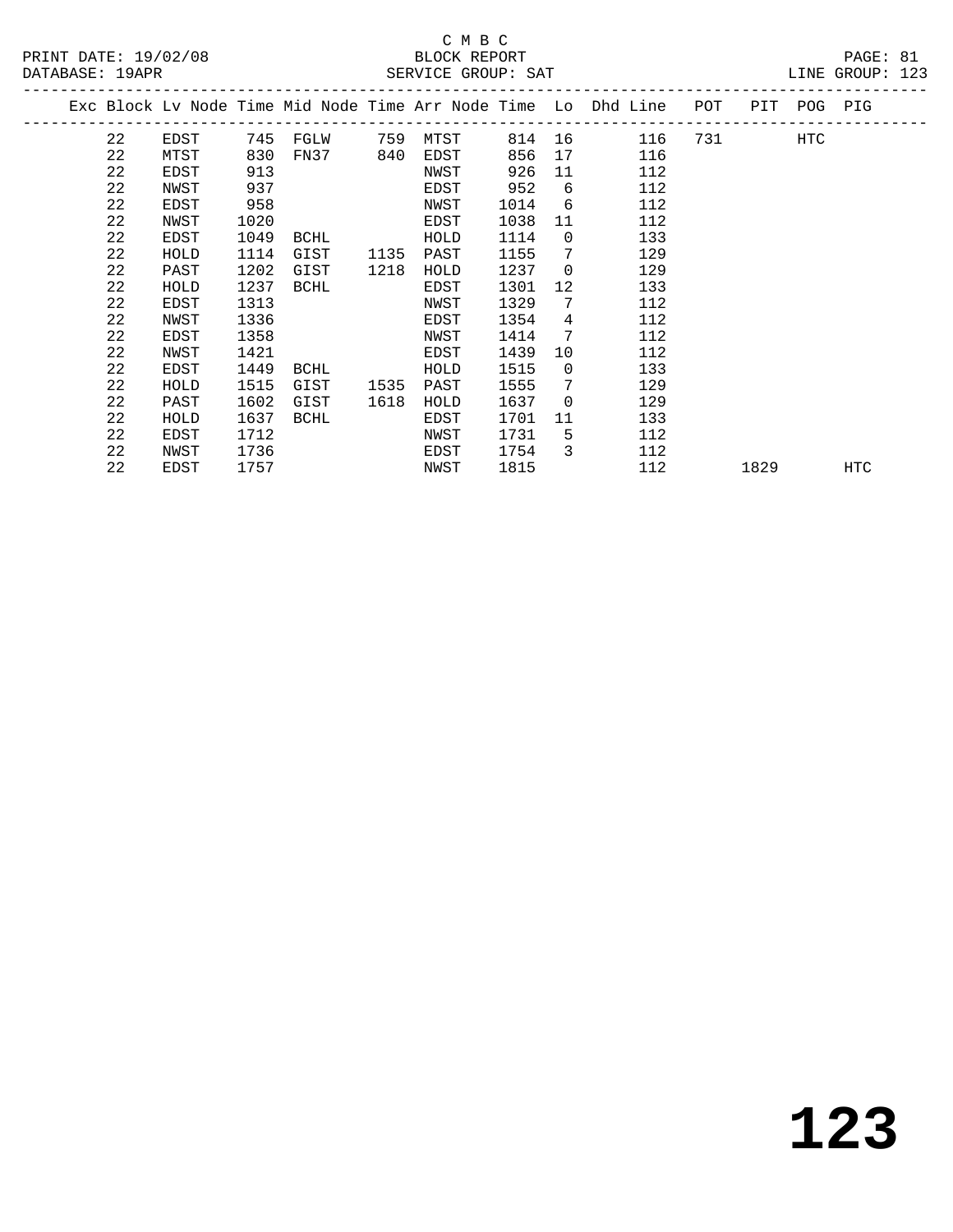| PRINT DATE: 19/02/08<br>DATABASE: 19APR |    |             |      |                   |      | C M B C<br>BLOCK REPORT |      |                 | SERVICE GROUP: SAT                                                             |         | PAGE: 82<br>LINE GROUP: 123 |  |
|-----------------------------------------|----|-------------|------|-------------------|------|-------------------------|------|-----------------|--------------------------------------------------------------------------------|---------|-----------------------------|--|
|                                         |    |             |      |                   |      |                         |      |                 | Exc Block Lv Node Time Mid Node Time Arr Node Time Lo Dhd Line POT PIT POG PIG |         |                             |  |
|                                         | 23 | EDST 640    |      |                   |      | NWST 653 9              |      |                 | 112                                                                            | 626 HTC |                             |  |
|                                         | 23 | NWST        | 702  |                   |      | EDST                    |      |                 | 716 3<br>112                                                                   |         |                             |  |
|                                         | 23 | EDST        |      |                   |      | 719 BCHL HOLD           | 739  |                 | $\overline{0}$<br>133                                                          |         |                             |  |
|                                         | 23 | HOLD        |      | 739 GIST 755 PAST |      |                         | 812  |                 | 20<br>129                                                                      |         |                             |  |
|                                         | 23 | PAST        |      | 832 GIST 846 HOLD |      |                         | 903  | $\overline{0}$  | 129                                                                            |         |                             |  |
|                                         | 23 | HOLD        | 903  | <b>BCHL</b>       |      | EDST                    | 925  | 18              | 133                                                                            |         |                             |  |
|                                         | 23 | EDST        | 943  |                   |      | NWST                    | 959  | $\overline{7}$  | 112                                                                            |         |                             |  |
|                                         | 23 | NWST        | 1006 |                   |      | EDST                    | 1023 | 20              | 112                                                                            |         |                             |  |
|                                         | 23 | EDST        | 1043 |                   |      | NWST                    | 1059 | 6               | 112                                                                            |         |                             |  |
|                                         | 23 | NWST        | 1105 |                   |      | EDST                    | 1123 | 5               | 112                                                                            |         |                             |  |
|                                         | 23 | EDST        | 1128 |                   |      | NWST                    | 1144 |                 | 112<br>$6\overline{}$                                                          |         |                             |  |
|                                         | 23 | NWST        | 1150 |                   |      | EDST                    | 1208 | 11              | 112                                                                            |         |                             |  |
|                                         | 23 | EDST        | 1219 | <b>BCHL</b>       |      | HOLD                    | 1245 |                 | 133<br>$\Omega$                                                                |         |                             |  |
|                                         | 23 | HOLD        | 1245 | GIST 1306 PAST    |      |                         | 1326 | $6\overline{6}$ | 129                                                                            |         |                             |  |
|                                         | 23 | PAST        | 1332 | GIST              |      | 1348 HOLD               | 1407 | $\overline{0}$  | 129                                                                            |         |                             |  |
|                                         | 23 | HOLD        | 1407 | BCHL              |      | EDST                    | 1431 | 12              | 133                                                                            |         |                             |  |
|                                         | 23 | EDST        | 1443 |                   |      | NWST                    | 1502 | $\overline{4}$  | 112                                                                            |         |                             |  |
|                                         | 23 | NWST        | 1506 |                   |      | EDST                    | 1524 | $\overline{4}$  | 112                                                                            |         |                             |  |
|                                         | 23 | EDST        | 1528 |                   |      | NWST                    | 1547 | $\overline{4}$  | 112                                                                            |         |                             |  |
|                                         | 23 | NWST        | 1551 |                   |      | EDST                    | 1609 | $10 \,$         | 112                                                                            |         |                             |  |
|                                         | 23 | EDST        | 1619 | BCHL              |      | HOLD                    | 1645 | $\overline{0}$  | 133                                                                            |         |                             |  |
|                                         | 23 | HOLD        | 1645 | GIST              |      | 1705 PAST               | 1725 | 7               | 129                                                                            |         |                             |  |
|                                         | 23 | PAST        | 1732 | GIST              |      | 1748 HOLD               | 1807 | $\overline{0}$  | 129                                                                            |         |                             |  |
|                                         | 23 | HOLD        | 1807 | BCHL              |      | EDST                    | 1830 | 12 <sup>°</sup> | 133                                                                            |         |                             |  |
|                                         | 23 | <b>EDST</b> | 1842 |                   |      | NWST                    | 1858 | 2               | 112                                                                            |         |                             |  |
|                                         | 23 | NWST        | 1900 |                   |      | EDST                    | 1917 | 6               | 112                                                                            |         |                             |  |
|                                         | 23 | EDST        | 1923 | BCHL              |      | 1941 HOLD               | 1949 | $\Omega$        | 133                                                                            |         |                             |  |
|                                         | 23 | HOLD        | 1949 | GIST              | 2007 | PAST                    | 2026 | 6               | 129                                                                            |         |                             |  |
|                                         | 23 | PAST        | 2032 | GIST              | 2047 | HOLD                    | 2103 | $\overline{0}$  | 129                                                                            |         |                             |  |
|                                         | 23 | HOLD        | 2103 | BCHL              | 2111 | EDST                    | 2125 | 17              | 133                                                                            |         |                             |  |

 23 EDST 2142 NWST 2157 13 112 23 NWST 2210 CL-W 2230 BW04 2239 8 123 23 BW04 2247 CL-E 2259 NWST 2315 12 123

23 NWST 2410 CL-W 2426 BW04 2435 2 123

23 NWST 2505 CL-W 2519 BW04 2528 123 2600 HTC

 23 NWST 2327 EDST 2342 0 112 23 EDST 2342 NWST 2355 15 112

23 BW04 2437 CL-E 2449 NWST 2503 2 123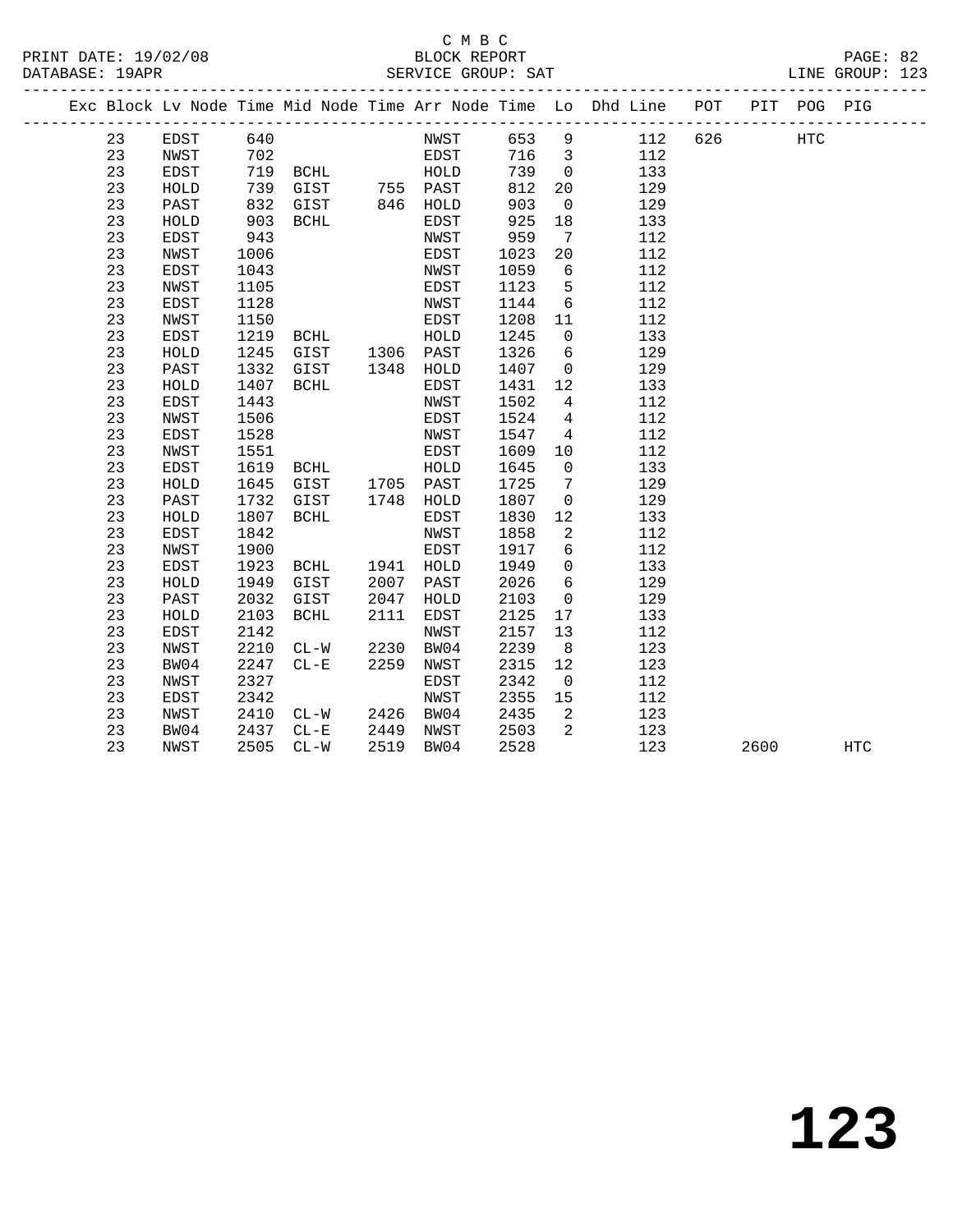|  |    |             |      |                       |      |           |      |                         | Exc Block Lv Node Time Mid Node Time Arr Node Time Lo Dhd Line POT |     |      | PIT POG PIG |            |
|--|----|-------------|------|-----------------------|------|-----------|------|-------------------------|--------------------------------------------------------------------|-----|------|-------------|------------|
|  | 24 | NWST        | 720  |                       |      | EDST      | 734  | 9                       | 112                                                                | 706 |      | HTC         |            |
|  | 24 | EDST        | 743  |                       |      | NWST      | 756  | 9                       | 112                                                                |     |      |             |            |
|  | 24 | NWST        | 805  |                       |      | EDST      | 819  | $\overline{0}$          | 112                                                                |     |      |             |            |
|  | 24 | EDST        | 819  | BCHL                  |      | HOLD      | 843  | $\mathbf 0$             | 133                                                                |     |      |             |            |
|  | 24 | HOLD        | 843  | GIST 901 PAST         |      |           | 920  | 12                      | 129                                                                |     |      |             |            |
|  | 24 | PAST        | 932  | GIST                  |      | 946 HOLD  | 1003 | $\overline{0}$          | 129                                                                |     |      |             |            |
|  | 24 | HOLD        | 1003 | BCHL                  |      | EDST      | 1027 | $\overline{\mathbf{3}}$ | 133                                                                |     |      |             |            |
|  | 24 | EDST        | 1030 |                       |      | NWST      | 1046 | $4\overline{4}$         | 112                                                                |     |      |             |            |
|  | 24 | NWST        | 1050 |                       |      | EDST      | 1108 | 11                      | 112                                                                |     |      |             |            |
|  | 24 | EDST        | 1119 | BCHL                  |      | HOLD      | 1144 | $\overline{0}$          | 133                                                                |     |      |             |            |
|  | 24 | HOLD        | 1144 | GIST                  | 1205 | PAST      | 1225 | $\overline{7}$          | 129                                                                |     |      |             |            |
|  | 24 | PAST        | 1232 | GIST                  | 1248 | HOLD      | 1307 | $\overline{0}$          | 129                                                                |     |      |             |            |
|  | 24 | HOLD        | 1307 | BCHL                  |      | EDST      | 1331 | 12                      | 133                                                                |     |      |             |            |
|  | 24 | EDST        | 1343 |                       |      | NWST      | 1359 | 7                       | 112                                                                |     |      |             |            |
|  | 24 | NWST        | 1406 |                       |      | EDST      | 1424 | $\overline{4}$          | 112                                                                |     |      |             |            |
|  | 24 | <b>EDST</b> | 1428 |                       |      | NWST      | 1445 | 6                       | 112                                                                |     |      |             |            |
|  | 24 | NWST        | 1451 |                       |      | EDST      | 1509 | 10                      | 112                                                                |     |      |             |            |
|  | 24 | EDST        | 1519 | BCHL                  |      | HOLD      | 1545 | $\mathsf{O}$            | 133                                                                |     |      |             |            |
|  | 24 | HOLD        | 1545 | GIST                  |      | 1605 PAST | 1625 | $\overline{4}$          | 129                                                                |     |      |             |            |
|  | 24 | PAST        | 1629 | GIST                  |      | 1645 HOLD | 1704 | $\overline{0}$          | 129                                                                |     |      |             |            |
|  | 24 | HOLD        | 1704 | BCHL                  |      | EDST      | 1727 | 15                      | 133                                                                |     |      |             |            |
|  | 24 | EDST        | 1742 |                       |      | NWST      | 1800 | 5                       | 112                                                                |     |      |             |            |
|  | 24 | NWST        | 1805 |                       |      | EDST      | 1823 | $\mathsf{O}$            | 112                                                                |     |      |             |            |
|  | 24 | EDST        | 1823 | BCHL                  |      | HOLD      | 1847 | $\overline{0}$          | 133                                                                |     |      |             |            |
|  | 24 | HOLD        | 1847 | GIST                  |      | 1907 PAST | 1927 | $4\overline{ }$         | 129                                                                |     |      |             |            |
|  | 24 | PAST        | 1931 | GIST                  | 1946 | HOLD      | 2004 | $\overline{0}$          | 129                                                                |     |      |             |            |
|  | 24 | HOLD        | 2004 | BCHL                  | 2012 | EDST      | 2026 | 16                      | 133                                                                |     |      |             |            |
|  | 24 | EDST        | 2042 |                       |      | NWST      | 2057 | 2                       | 112                                                                |     |      |             |            |
|  | 24 | NWST        | 2059 |                       |      | EDST      | 2115 | 8                       | 112                                                                |     |      |             |            |
|  | 24 | EDST        | 2123 | BCHL                  | 2139 | HOLD      | 2146 | $\mathsf{O}$            | 133                                                                |     |      |             |            |
|  | 24 | HOLD        | 2146 | GIST                  | 2203 | PAST      | 2221 | 7                       | 129                                                                |     |      |             |            |
|  | 24 | PAST        | 2228 | GIST                  | 2243 | HOLD      | 2258 | $\mathbf 0$             | 129                                                                |     |      |             |            |
|  | 24 | HOLD        | 2258 | <b>BCHL</b>           | 2306 | EDST      | 2319 | 3                       | 133                                                                |     |      |             |            |
|  | 24 | EDST        | 2322 | $\operatorname{BCHL}$ | 2338 | HOLD      | 2345 | $\Omega$                | 133                                                                |     |      |             |            |
|  | 24 | HOLD        | 2345 | GIST                  | 2359 | PAST      | 2416 |                         | 129                                                                |     | 2434 |             | <b>HTC</b> |
|  |    |             |      |                       |      |           |      |                         |                                                                    |     |      |             |            |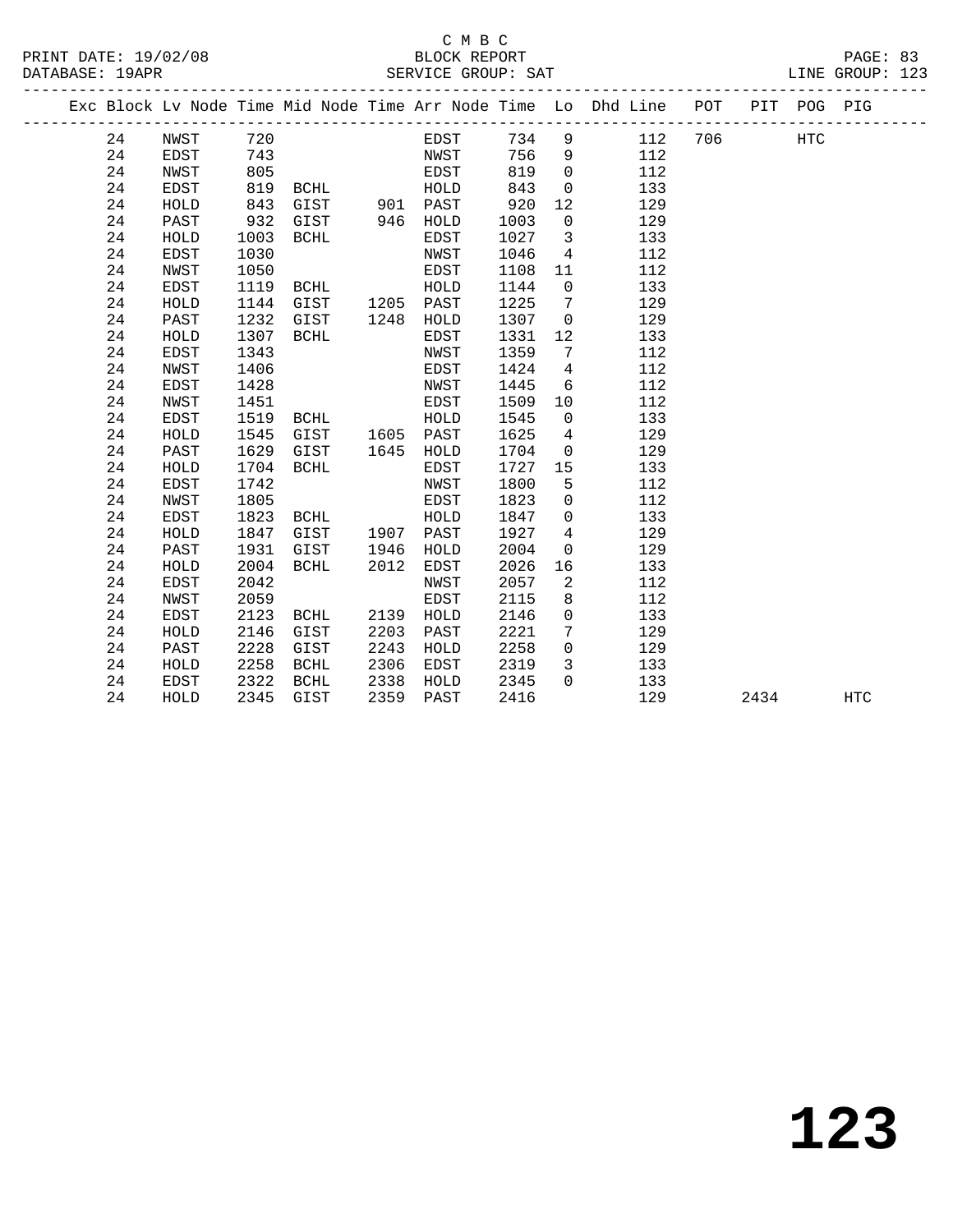|  |    |             |      |             |      |           |      |                 | Exc Block Lv Node Time Mid Node Time Arr Node Time Lo Dhd Line POT PIT POG PIG |     |      |     |            |
|--|----|-------------|------|-------------|------|-----------|------|-----------------|--------------------------------------------------------------------------------|-----|------|-----|------------|
|  | 25 | PAST        |      | 632 GIST    |      | 646 HOLD  | 701  | $\overline{0}$  | 129                                                                            | 611 |      | HTC |            |
|  | 25 | HOLD        | 701  | BCHL        |      | EDST      | 721  | 7               | 133                                                                            |     |      |     |            |
|  | 25 | EDST        | 728  |             |      | NWST      | 741  | 9               | 112                                                                            |     |      |     |            |
|  | 25 | NWST        | 750  |             |      | EDST      | 804  | 9               | 112                                                                            |     |      |     |            |
|  | 25 | EDST        | 813  |             |      | NWST      | 826  | 8               | 112                                                                            |     |      |     |            |
|  | 25 | NWST        | 834  |             |      | EDST      | 849  | $\mathbf 0$     | 112                                                                            |     |      |     |            |
|  | 25 | <b>EDST</b> | 849  | BCHL        |      | HOLD      | 913  | $\mathbf 0$     | 133                                                                            |     |      |     |            |
|  | 25 | HOLD        | 913  | GIST        |      | 931 PAST  | 950  | $12$            | 129                                                                            |     |      |     |            |
|  | 25 | PAST        | 1002 | GIST        |      | 1016 HOLD | 1033 | $\mathsf 0$     | 129                                                                            |     |      |     |            |
|  | 25 | HOLD        | 1033 | BCHL        |      | EDST      | 1057 | 16              | 133                                                                            |     |      |     |            |
|  | 25 | EDST        | 1113 |             |      | NWST      | 1129 | 6               | 112                                                                            |     |      |     |            |
|  | 25 | NWST        | 1135 |             |      | EDST      | 1153 | 5               | 112                                                                            |     |      |     |            |
|  | 25 | EDST        | 1158 |             |      | NWST      | 1214 | 6               | 112                                                                            |     |      |     |            |
|  | 25 | NWST        | 1220 |             |      | EDST      | 1238 | 11              | 112                                                                            |     |      |     |            |
|  | 25 | EDST        | 1249 | BCHL        |      | HOLD      | 1315 | $\mathbf 0$     | 133                                                                            |     |      |     |            |
|  | 25 | HOLD        | 1315 | GIST        |      | 1336 PAST | 1356 | $6\overline{6}$ | 129                                                                            |     |      |     |            |
|  | 25 | PAST        | 1402 | GIST        |      | 1418 HOLD | 1437 | $\mathsf{O}$    | 129                                                                            |     |      |     |            |
|  | 25 | HOLD        | 1437 | BCHL        |      | EDST      | 1501 | 12              | 133                                                                            |     |      |     |            |
|  | 25 | <b>EDST</b> | 1513 |             |      | NWST      | 1532 | 4               | 112                                                                            |     |      |     |            |
|  | 25 | NWST        | 1536 |             |      | EDST      | 1554 | $\overline{3}$  | 112                                                                            |     |      |     |            |
|  | 25 | <b>EDST</b> | 1557 |             |      | NWST      | 1616 | 5               | 112                                                                            |     |      |     |            |
|  | 25 | NWST        | 1621 |             |      | EDST      | 1639 | 10              | 112                                                                            |     |      |     |            |
|  | 25 | EDST        | 1649 | BCHL        |      | HOLD      | 1715 | $\overline{0}$  | 133                                                                            |     |      |     |            |
|  | 25 | HOLD        | 1715 | GIST        |      | 1735 PAST | 1755 | $7\phantom{.0}$ | 129                                                                            |     |      |     |            |
|  | 25 | PAST        | 1802 | GIST        | 1817 | HOLD      | 1835 | $\mathsf{O}$    | 129                                                                            |     |      |     |            |
|  | 25 | HOLD        | 1835 | BCHL        |      | EDST      | 1858 | 14              | 133                                                                            |     |      |     |            |
|  | 25 | <b>EDST</b> | 1912 |             |      | NWST      | 1928 | 2               | 112                                                                            |     |      |     |            |
|  | 25 | NWST        | 1930 |             |      | EDST      | 1947 | 6               | 112                                                                            |     |      |     |            |
|  | 25 | <b>EDST</b> | 1953 | BCHL        | 2010 | HOLD      | 2017 | $\mathbf{0}$    | 133                                                                            |     |      |     |            |
|  | 25 | HOLD        | 2017 | GIST        | 2034 | PAST      | 2053 | 9               | 129                                                                            |     |      |     |            |
|  | 25 | PAST        | 2102 | GIST        | 2117 | HOLD      | 2133 | $\mathsf 0$     | 129                                                                            |     |      |     |            |
|  | 25 | HOLD        | 2133 | <b>BCHL</b> | 2141 | EDST      | 2155 | 17              | 133                                                                            |     |      |     |            |
|  | 25 | EDST        | 2212 |             |      | NWST      | 2225 | 15              | 112                                                                            |     |      |     |            |
|  | 25 | NWST        | 2240 | $CL-W$      | 2300 | BW04      | 2309 | 8               | 123                                                                            |     |      |     |            |
|  | 25 | BW04        | 2317 | $CL - E$    | 2329 | NWST      | 2343 | 14              | 123                                                                            |     |      |     |            |
|  | 25 | NWST        | 2357 |             |      | EDST      | 2412 | 10              | 112                                                                            |     |      |     |            |
|  | 25 | EDST        | 2422 | BCHL        | 2438 | HOLD      | 2445 | $\Omega$        | 133                                                                            |     |      |     |            |
|  | 25 | HOLD        | 2445 | GIST        | 2459 | PAST      | 2516 |                 | 129                                                                            |     | 2534 |     | <b>HTC</b> |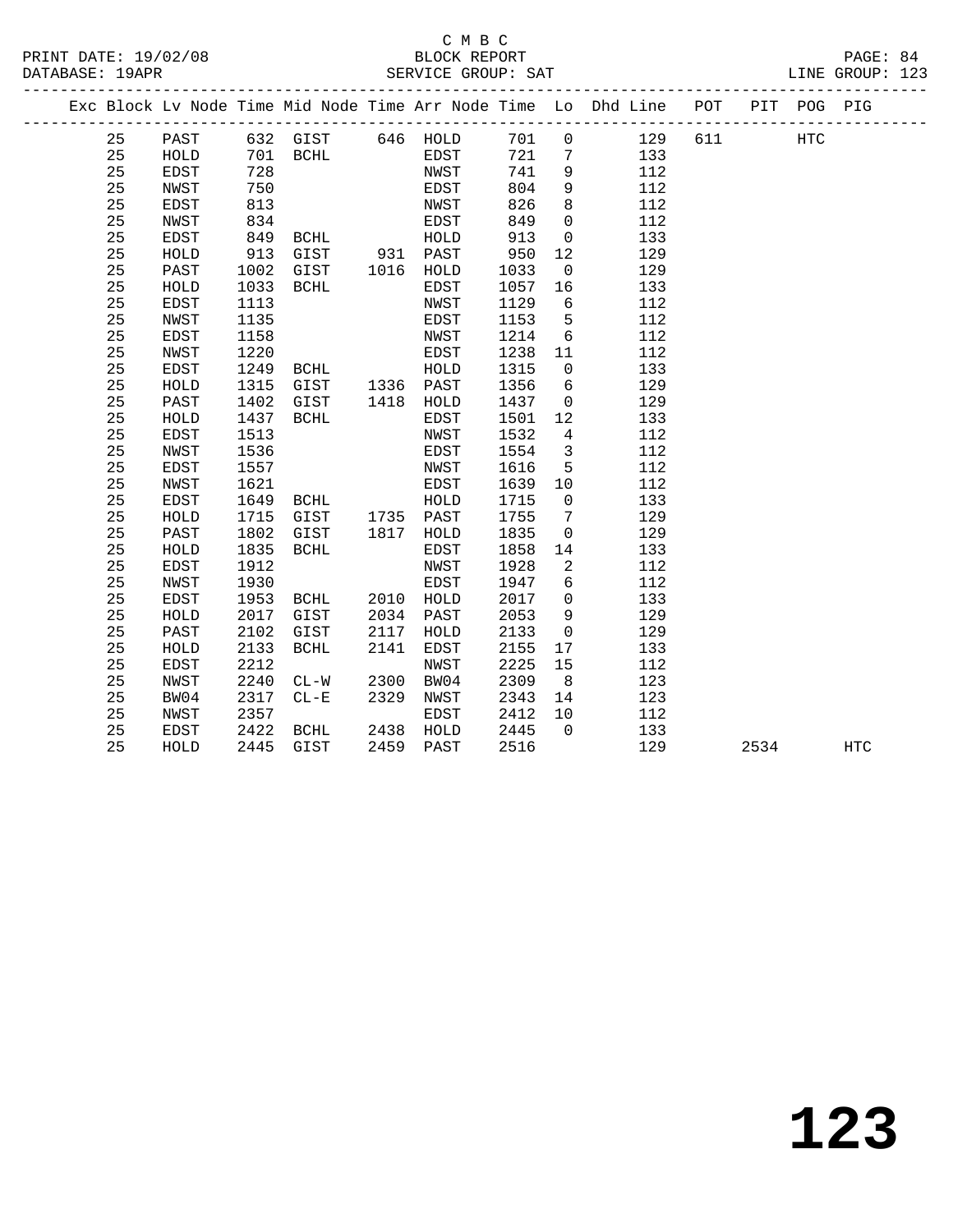|  |          |              |              | Exc Block Lv Node Time Mid Node Time Arr Node Time Lo Dhd Line POT |              |              |              |                                  |            |     |      | PIT POG PIG |                   |
|--|----------|--------------|--------------|--------------------------------------------------------------------|--------------|--------------|--------------|----------------------------------|------------|-----|------|-------------|-------------------|
|  | 26       | MTST         | 530          |                                                                    |              | NWST         |              | 546 17                           | 112        | 508 |      | HTC         |                   |
|  | 26       | NWST         | 603          |                                                                    |              | EDST         | 616 1        |                                  | 112        |     |      |             |                   |
|  | 26       | EDST         |              |                                                                    |              |              | 637 0        |                                  | 133        |     |      |             |                   |
|  | 26       | HOLD         |              |                                                                    |              |              | 710          | 22                               | 129        |     |      |             |                   |
|  | 26       | PAST         | 732          | GIST                                                               |              | 746 HOLD     | 801          | $\overline{0}$                   | 129        |     |      |             |                   |
|  | 26       | HOLD         | 801          | BCHL                                                               |              | EDST         | 821          | $\overline{7}$                   | 133        |     |      |             |                   |
|  | 26       | EDST         | 828          |                                                                    |              | NWST         | 841          | 11                               | 112        |     |      |             |                   |
|  | 26       | NWST         | 852          |                                                                    |              | EDST         | 907          | 12                               | 112        |     |      |             |                   |
|  | 26       | EDST         | 919          | BCHL                                                               |              | HOLD         | 944          | $\overline{0}$                   | 133        |     |      |             |                   |
|  | 26       | HOLD         | 944          | GIST                                                               |              | 1004 PAST    | 1024         | 8 <sup>8</sup>                   | 129        |     |      |             |                   |
|  | 26       | PAST         | 1032         | GIST                                                               |              | 1046 HOLD    | 1103         | $\overline{0}$                   | 129        |     |      |             |                   |
|  | 26       | HOLD         | 1103         | BCHL                                                               |              | EDST         | 1127         | 16                               | 133        |     |      |             |                   |
|  | 26       | <b>EDST</b>  | 1143         |                                                                    |              | NWST         | 1159         | $6\overline{6}$                  | 112        |     |      |             |                   |
|  | 26       | NWST         | 1205         |                                                                    |              | EDST         | 1223         | 4                                | 112        |     |      |             |                   |
|  | 26       | EDST         | 1227         |                                                                    |              | NWST         | 1243         | $\overline{7}$                   | 112        |     |      |             |                   |
|  | 26       | NWST         | 1250         |                                                                    |              | EDST         | 1308         | 11                               | 112        |     |      |             |                   |
|  | 26       | EDST         | 1319         | BCHL                                                               |              | HOLD         | 1345         | $\overline{0}$                   | 133        |     |      |             |                   |
|  | 26       | HOLD         | 1345         | GIST 1406 PAST<br>GIST 1448 HOLD                                   |              |              | 1426         | 6                                | 129        |     |      |             |                   |
|  | 26       | PAST         | 1432         |                                                                    |              |              | 1507         | $\overline{0}$                   | 129        |     |      |             |                   |
|  | 26       | HOLD         | 1507         | BCHL                                                               |              | EDST         | 1531         | 12                               | 133        |     |      |             |                   |
|  | 26       | <b>EDST</b>  | 1543         |                                                                    |              | NWST         | 1602         | 4                                | 112        |     |      |             |                   |
|  | 26       | NWST         | 1606         |                                                                    |              | EDST         | 1624         | $\overline{3}$                   | 112        |     |      |             |                   |
|  | 26       | EDST         | 1627         |                                                                    |              | NWST         | 1646         | 5                                | 112        |     |      |             |                   |
|  | 26       | NWST         | 1651         | <b>BCHL</b>                                                        |              | EDST         | 1709         | 10                               | 112        |     |      |             |                   |
|  | 26       | EDST         | 1719         |                                                                    |              | HOLD         | 1743         | $\overline{0}$                   | 133        |     |      |             |                   |
|  | 26       | HOLD         | 1743         | GIST                                                               |              | 1803 PAST    | 1823         | 9                                | 129        |     |      |             |                   |
|  | 26       | PAST         | 1832         | GIST                                                               | 1847         | HOLD         | 1905         | $\overline{0}$                   | 129        |     |      |             |                   |
|  | 26       | HOLD         | 1905         | BCHL                                                               | 1913         | EDST         | 1927         | 15                               | 133        |     |      |             |                   |
|  | 26       | EDST         | 1942         |                                                                    |              | NWST         | 1958         | 2                                | 112        |     |      |             |                   |
|  | 26       | NWST         | 2000         |                                                                    |              | EDST         | 2016         | $7\phantom{.0}$                  | 112        |     |      |             |                   |
|  | 26       | EDST         | 2023         | BCHL                                                               |              | 2040 HOLD    | 2047         | $\overline{0}$                   | 133        |     |      |             |                   |
|  | 26       | HOLD         | 2047         | GIST                                                               | 2104         | PAST         | 2123         | 9                                | 129        |     |      |             |                   |
|  | 26       | PAST         | 2132         | GIST                                                               | 2147         | HOLD         | 2203         | $\overline{0}$                   | 129        |     |      |             |                   |
|  | 26       | ${\tt HOLD}$ | 2203         | <b>BCHL</b>                                                        | 2211         | EDST         | 2225         | 17                               | 133        |     |      |             |                   |
|  | 26       | EDST         | 2242         |                                                                    |              | NWST         | 2255         | 15                               | 112        |     |      |             |                   |
|  | 26       | NWST         | 2310         | $CL-W$                                                             | 2330<br>2359 | BW04         | 2339         | 8                                | 123        |     |      |             |                   |
|  | 26       | BW04         | 2347         | $CL - E$                                                           |              | NWST         | 2413         | 14                               | 123        |     |      |             |                   |
|  | 26<br>26 | NWST<br>EDST | 2427<br>2442 |                                                                    |              | EDST<br>NWST | 2442<br>2455 | $\overline{0}$<br>$\overline{a}$ | 112<br>112 |     |      |             |                   |
|  | 26       | NWST         | 2457         |                                                                    |              | EDST         | 2512         | $\overline{0}$                   | 9 112      |     |      |             |                   |
|  | 26       | NWST         | 2521         |                                                                    |              | EDST         | 2536         | 6                                | 112        |     |      |             |                   |
|  | 26       | <b>EDST</b>  | 2542         |                                                                    |              | NWST         | 2555         |                                  | 112        |     | 2607 |             | $_{\mathrm{HTC}}$ |
|  |          |              |              |                                                                    |              |              |              |                                  |            |     |      |             |                   |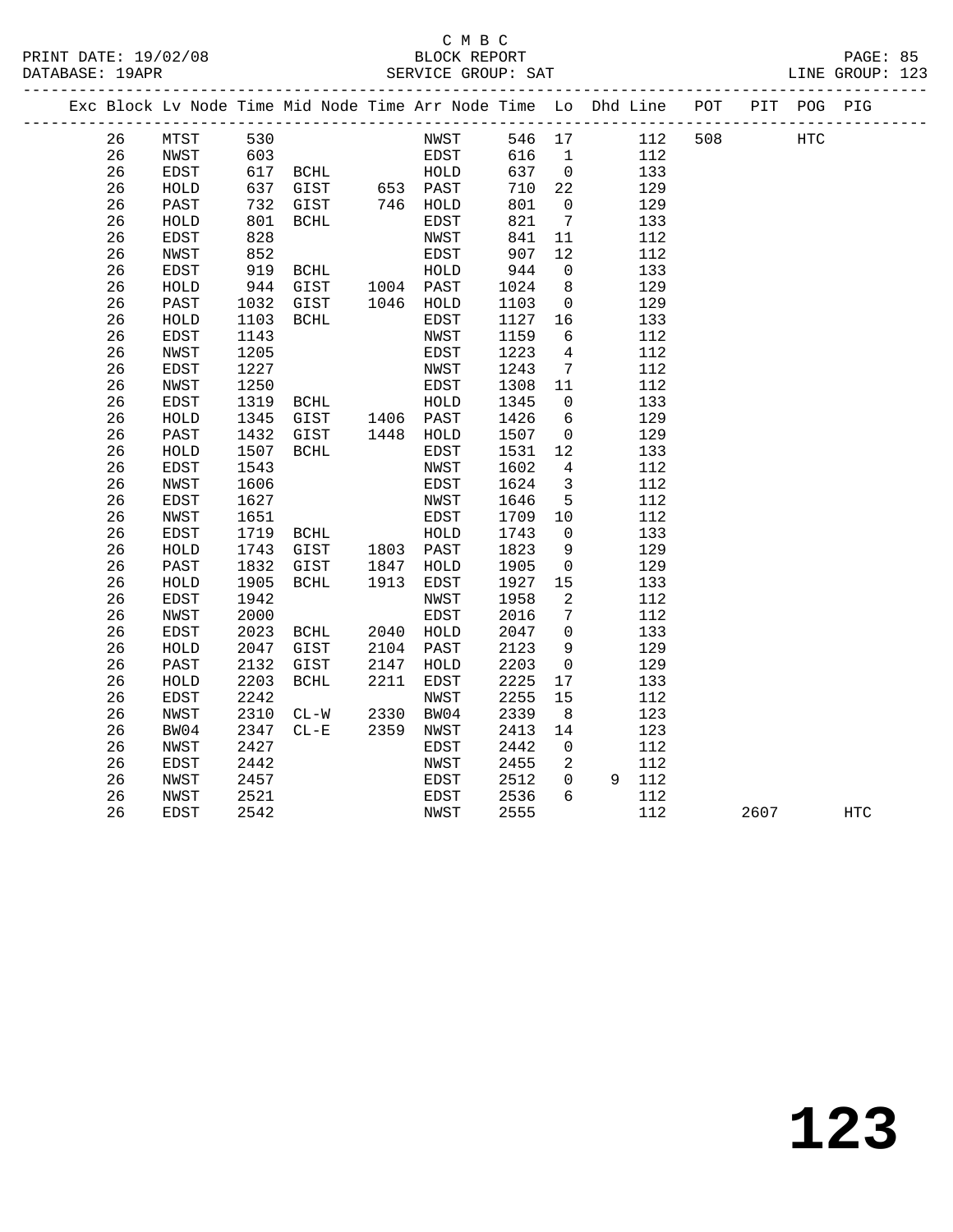#### C M B C<br>BLOCK REPORT PRINT DATE: 19/02/08 BLOCK REPORT PAGE: 86 SERVICE GROUP: SAT

|  |          |              |              |                                               |      |                   |              |                            | Exc Block Lv Node Time Mid Node Time Arr Node Time Lo Dhd Line POT |     |      | PIT POG PIG |            |
|--|----------|--------------|--------------|-----------------------------------------------|------|-------------------|--------------|----------------------------|--------------------------------------------------------------------|-----|------|-------------|------------|
|  | 27       | BW04         |              | 603 CL-E                                      |      | 613 NWST          | 627          | 6                          | 123                                                                | 531 |      | <b>HTC</b>  |            |
|  | 27       | NWST         | 633          |                                               |      | EDST              | 646          | $\overline{\mathbf{3}}$    | 112                                                                |     |      |             |            |
|  | 27       | EDST         | 649          | BCHL                                          |      | HOLD              | 709          | $\overline{0}$             | 133                                                                |     |      |             |            |
|  | 27       | HOLD         | 709          | BURL ------<br>GIST 725 PAST<br>GIST 816 HOLD |      |                   | 742          | 20                         | 129                                                                |     |      |             |            |
|  | 27       | PAST         | 802          |                                               |      |                   | 833          | $\overline{0}$             | 129                                                                |     |      |             |            |
|  | 27       | HOLD         | 833          | BCHL                                          |      | EDST              | 855          | $\overline{\mathbf{3}}$    | 133                                                                |     |      |             |            |
|  | 27       | EDST         | 858          |                                               |      | NWST              | 911          | 11                         | 112                                                                |     |      |             |            |
|  | 27       | NWST         | 922          |                                               |      | EDST              | 937          | 12                         | 112                                                                |     |      |             |            |
|  | 27       | EDST         | 949          | BCHL                                          |      | HOLD              | 1014         | $\overline{0}$             | 133                                                                |     |      |             |            |
|  | 27       | HOLD         | 1014         | GIST                                          |      | 1034 PAST         | 1054         | 8                          | 129                                                                |     |      |             |            |
|  | 27       | PAST         | 1102         | GIST                                          |      | 1117 HOLD         | 1135         | $\overline{0}$             | 129                                                                |     |      |             |            |
|  | 27       | HOLD         | 1135         | <b>BCHL</b>                                   |      | <b>EDST</b>       | 1159         | 14                         | 133                                                                |     |      |             |            |
|  | 27       | EDST         | 1213         |                                               |      | NWST              | 1229         | 6                          | 112                                                                |     |      |             |            |
|  | 27       | NWST         | 1235         |                                               |      | EDST              | 1253         | $\overline{4}$             | 112                                                                |     |      |             |            |
|  | 27       | EDST         | 1257         |                                               |      | NWST              | 1313         | 7                          | 112                                                                |     |      |             |            |
|  | 27       | NWST         | 1320         |                                               |      | EDST              | 1338         | 11                         | 112                                                                |     |      |             |            |
|  | 27       | EDST         | 1349         | BCHL                                          |      | HOLD              | 1415         | $\overline{0}$             | 133                                                                |     |      |             |            |
|  | 27       | HOLD         | 1415         | GIST 1436 PAST                                |      |                   | 1456         | 6                          | 129                                                                |     |      |             |            |
|  | 27       | PAST         | 1502         | GIST                                          |      | 1518 HOLD         | 1537         | $\overline{0}$             | 129                                                                |     |      |             |            |
|  | 27       | HOLD         | 1537         | BCHL                                          |      | EDST              | 1601         | 11                         | 133                                                                |     |      |             |            |
|  | 27       | EDST         | 1612         |                                               |      | NWST              | 1631         | $5^{\circ}$                | 112                                                                |     |      |             |            |
|  | 27       | NWST         | 1636         |                                               |      | EDST              | 1654         | $\overline{\mathbf{3}}$    | 112                                                                |     |      |             |            |
|  | 27       | EDST         | 1657         |                                               |      | NWST              | 1716         | 5                          | 112                                                                |     |      |             |            |
|  | 27       | NWST         | 1721         |                                               |      | EDST              | 1739         | 10                         | 112                                                                |     |      |             |            |
|  | 27<br>27 | EDST         | 1749         | BCHL                                          |      | HOLD<br>1833 PAST | 1813         | $\overline{0}$             | 133                                                                |     |      |             |            |
|  | 27       | HOLD<br>PAST | 1813<br>1901 | GIST<br>GIST                                  | 1916 |                   | 1853<br>1934 | 8<br>$\overline{0}$        | 129<br>129                                                         |     |      |             |            |
|  | 27       | HOLD         | 1934         | BCHL                                          | 1942 | HOLD<br>EDST      | 1956         | 16                         | 133                                                                |     |      |             |            |
|  | 27       | EDST         | 2012         |                                               |      | NWST              | 2027         | $\overline{\phantom{a}}^2$ | 112                                                                |     |      |             |            |
|  | 27       | NWST         | 2029         |                                               |      | EDST              | 2045         | 8                          | 112                                                                |     |      |             |            |
|  | 27       | EDST         | 2053         | <b>BCHL</b>                                   | 2109 | HOLD              | 2116         | $\mathbf 0$                | 133                                                                |     |      |             |            |
|  | 27       | HOLD         | 2116         | GIST                                          | 2133 | PAST              | 2151         | 11                         | 129                                                                |     |      |             |            |
|  | 27       | PAST         | 2202         | GIST                                          | 2217 | HOLD              | 2232         | $\overline{\phantom{0}}$   | 129                                                                |     |      |             |            |
|  | 27       | HOLD         | 2232         | BCHL                                          | 2240 | EDST              | 2253         | 19                         | 133                                                                |     |      |             |            |
|  | 27       | EDST         | 2312         |                                               |      | NWST              | 2325         | 15                         | 112                                                                |     |      |             |            |
|  | 27       | NWST         | 2340         | $CL-W$                                        | 2400 | BW04              | 2409         | 8 <sup>8</sup>             | 123                                                                |     |      |             |            |
|  | 27       | BW04         | 2417         | $CL - E$                                      | 2429 | NWST              | 2443         |                            | 123                                                                |     | 2455 |             | <b>HTC</b> |
|  |          |              |              |                                               |      |                   |              |                            |                                                                    |     |      |             |            |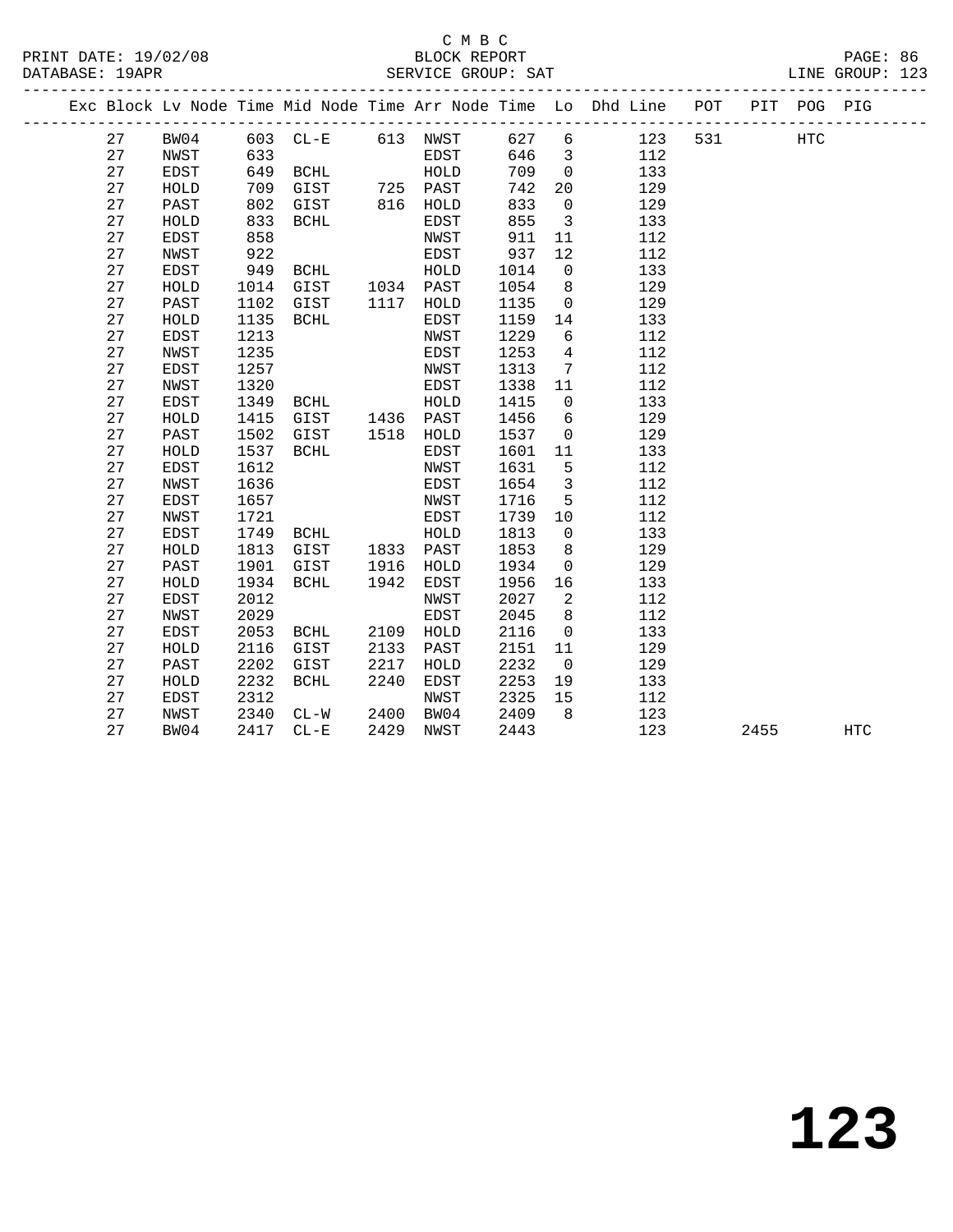|      |                | PRINT DATE: 19/02/08                                                      |            |                                           |      | C M B C<br>BLOCK REPORT |         |                 |                                                                                |     |         |      | PAGE: 87 |  |
|------|----------------|---------------------------------------------------------------------------|------------|-------------------------------------------|------|-------------------------|---------|-----------------|--------------------------------------------------------------------------------|-----|---------|------|----------|--|
|      |                |                                                                           |            |                                           |      |                         |         |                 |                                                                                |     |         |      |          |  |
| 22ST |                | 22 ST STN                                                                 |            |                                           |      |                         |         |                 | 6&6N 6 AV & 6 ST                                                               |     |         |      |          |  |
|      |                | 6&6W 6 ST & 6 AV                                                          |            |                                           |      |                         |         |                 | AD3W WB ANDERSON & NO.3 RD                                                     |     |         |      |          |  |
|      |                | BRIGHOUSE STATION                                                         |            |                                           |      |                         |         |                 | BRST BRAID STN                                                                 |     |         |      |          |  |
|      |                | BHST BRIGHOUSE STATION<br>CLFO CLIVEDEN & FOSTERS<br>HODM HOWE & DUNSMUIR |            |                                           |      |                         |         |                 |                                                                                |     |         |      |          |  |
|      |                |                                                                           |            |                                           |      |                         |         |                 |                                                                                |     |         |      |          |  |
| HTCE |                |                                                                           |            |                                           |      |                         |         |                 |                                                                                |     |         |      |          |  |
| LOST |                | LOUGHEED STN                                                              |            |                                           |      |                         |         |                 | NWST NEW WESTMINSTER STN                                                       |     |         |      |          |  |
| QU-S |                |                                                                           |            | SB HOWES ST FS HOWES ST RAMP              |      |                         |         |                 |                                                                                |     |         |      |          |  |
|      |                |                                                                           |            |                                           |      |                         |         |                 | Exc Block Lv Node Time Mid Node Time Arr Node Time Lo Dhd Line POT PIT POG PIG |     |         |      |          |  |
|      | 1              | HTCW                                                                      |            |                                           |      |                         |         |                 |                                                                                |     |         |      |          |  |
|      | $\mathbf 1$    |                                                                           |            |                                           |      |                         |         |                 | $500$ 0 $410$ $430$ HTC<br>535 7 $410$                                         |     |         |      |          |  |
|      | $\mathbf 1$    | 22ST                                                                      |            | 542 CM#6 601 AD3W                         |      |                         | 620 10  |                 | 410                                                                            |     |         |      |          |  |
|      | $\mathbf 1$    | AD3W                                                                      |            |                                           |      |                         | 708     | $7\phantom{.0}$ | 410                                                                            |     |         |      |          |  |
|      | $\mathbf 1$    | 22ST                                                                      |            | 630 BHST<br>715 CM#6 735 AD3W<br>800 BHST |      |                         | 755     | 5 <sup>5</sup>  | 410                                                                            |     |         |      |          |  |
|      | 1              | AD3W                                                                      |            |                                           |      |                         | 839     | 8 <sup>8</sup>  | 410                                                                            |     |         |      |          |  |
|      | 1              | 22ST                                                                      | 847        | $CM#6$ 908 AD3W                           |      |                         | 931     | 5 <sup>5</sup>  | 410                                                                            |     |         |      |          |  |
|      | 1              | AD3W                                                                      | 936        | BHST                                      |      | 22ST                    | 1016 11 |                 | 410                                                                            |     |         |      |          |  |
|      | 1              | 22ST                                                                      | 1027       | CM#6                                      |      | 1047 AD3W               | 1115    | $5^{\circ}$     | 410                                                                            |     |         |      |          |  |
|      | 1              | AD3W                                                                      | 1120       | BHST                                      |      | 22ST                    | 1208 16 |                 | 410                                                                            |     |         |      |          |  |
|      | 1              | 22ST                                                                      | 1224       | CM#6                                      |      | 1246 AD3W               | 1315    | $-5$            | 410                                                                            |     |         |      |          |  |
|      | 1              | AD3W                                                                      | 1320       | BHST                                      |      | 22ST                    | 1412 14 |                 | 410                                                                            |     |         |      |          |  |
|      | 1              | 22ST                                                                      | 1426       | CM#6                                      |      | 1449 AD3W               | 1520    | $5^{\circ}$     | 410                                                                            |     |         |      |          |  |
|      | 1              | AD3W                                                                      | 1525       | BHST                                      |      | 22ST                    | 1618    | 8 <sup>8</sup>  | 410                                                                            |     |         |      |          |  |
|      | 1              | 22ST                                                                      | 1626       | CM#6                                      |      | 1647 AD3W               | 1715    | 5 <sup>5</sup>  | 410                                                                            |     |         |      |          |  |
|      | 1              | AD3W                                                                      | 1720       | BHST                                      |      | 22ST                    | 1810 11 |                 | 410                                                                            |     |         |      |          |  |
|      | 1              | 22ST                                                                      | 1821       | CM#6                                      |      | 1842 AD3W               | 1907    | 5               | 410                                                                            |     |         |      |          |  |
|      | 1              | AD3W                                                                      | 1912       | BHST                                      |      | 22ST                    | 1956    | 18              | 410                                                                            |     |         |      |          |  |
|      | 1              | 22ST                                                                      | 2014       | CM#6 2033 AD3W                            |      |                         | 2055    | 5 <sup>5</sup>  | 410                                                                            |     |         |      |          |  |
|      | 1              | AD3W                                                                      | 2100       | BHST                                      |      | 22ST                    | 2138 19 |                 | 410                                                                            |     |         |      |          |  |
|      | 1              | 22ST                                                                      | 2157       | CM#6                                      |      | 2215 AD3W               | 2235    | 5 <sub>5</sub>  | 410                                                                            |     |         |      |          |  |
|      | 1              | AD3W                                                                      | 2240       | BHST                                      |      | 22ST                    | 2317    |                 |                                                                                | 410 |         | 2324 | HTC      |  |
|      | 2              | HTCW                                                                      | 501        | <b>BHST</b>                               |      | AD3W                    | 530     |                 | $\overline{0}$<br>410                                                          |     | 500 HTC |      |          |  |
|      | 2              | AD3W                                                                      | 530        | <b>BHST</b>                               |      | 22ST                    |         |                 | 605 20<br>410                                                                  |     |         |      |          |  |
|      | 2              | 22ST                                                                      |            | CM#6 645 AD3W                             |      |                         | 705     | $5^{\circ}$     | 410                                                                            |     |         |      |          |  |
|      | $\sqrt{2}$     | AD3W                                                                      | 625<br>710 | 710 BHST                                  |      | 22ST                    | 748 11  |                 | 410                                                                            |     |         |      |          |  |
|      | 2              | 22ST                                                                      |            | 759 CM#6                                  |      | 819 AD3W                | 840 5   |                 | 410                                                                            |     |         |      |          |  |
|      | 2              | AD3W                                                                      | 845        | BHST                                      |      | 22ST                    | 924     | 6               | 410                                                                            |     |         |      |          |  |
|      | $\sqrt{2}$     | 22ST                                                                      | 930        | CM#6                                      |      | 952 AD3W                | 1015    | 5               | 410                                                                            |     |         |      |          |  |
|      | $\sqrt{2}$     | AD3W                                                                      | 1020       | BHST                                      |      | 22ST                    | 1103    | 13              | 410                                                                            |     |         |      |          |  |
|      | 2              | 22ST                                                                      | 1116       | CM#6                                      | 1137 | AD3W                    | 1205    | 5               | 410                                                                            |     |         |      |          |  |
|      | 2              | AD3W                                                                      | 1210       | BHST                                      |      | 22ST                    | 1301    | 9               | 410                                                                            |     |         |      |          |  |
|      | 2              | 22ST                                                                      | 1310       | CM#6                                      | 1333 | AD3W                    | 1404    | 5               | 410                                                                            |     |         |      |          |  |
|      | $\sqrt{2}$     | AD3W                                                                      | 1409       | BHST                                      |      | 22ST                    | 1502    | 14              | 410                                                                            |     |         |      |          |  |
|      | 2              | 22ST                                                                      | 1516       | CM#6                                      | 1538 | AD3W                    | 1608    | 5               | 410                                                                            |     |         |      |          |  |
|      | $\sqrt{2}$     | AD3W                                                                      | 1613       | BHST                                      |      | 22ST                    | 1705    | 13              | 410                                                                            |     |         |      |          |  |
|      | 2              | 22ST                                                                      | 1718       | CM#6                                      | 1739 | AD3W                    | 1807    | 5               | 410                                                                            |     |         |      |          |  |
|      | $\sqrt{2}$     | AD3W                                                                      | 1812       | BHST                                      |      | 22ST                    | 1902    | 11              | 410                                                                            |     |         |      |          |  |
|      | 2              | 22ST                                                                      | 1913       | CM#6                                      | 1933 | AD3W                    | 1955    | 5               | 410                                                                            |     |         |      |          |  |
|      | $\sqrt{2}$     | AD3W                                                                      | 2000       | BHST                                      |      | 22ST                    | 2038    | 19              | 410                                                                            |     |         |      |          |  |
|      | 2              | 22ST                                                                      | 2057       | CM#6                                      | 2115 | AD3W                    | 2135    | 5               | 410                                                                            |     |         |      |          |  |
|      | $\overline{c}$ | AD3W                                                                      | 2140       | BHST                                      |      | 22ST                    | 2218    | 21              | 410                                                                            |     |         |      |          |  |
|      | 2              | 22ST                                                                      | 2239       | CM#6                                      |      | 2257 AD3W               | 2315    | 5               | 410                                                                            |     |         |      |          |  |
|      | $\overline{a}$ | AD3W                                                                      | 2320       | BHST                                      |      | 22ST                    | 2355    |                 | 410                                                                            |     | 2402    |      | HTC      |  |
|      |                |                                                                           |            |                                           |      |                         |         |                 |                                                                                |     |         |      |          |  |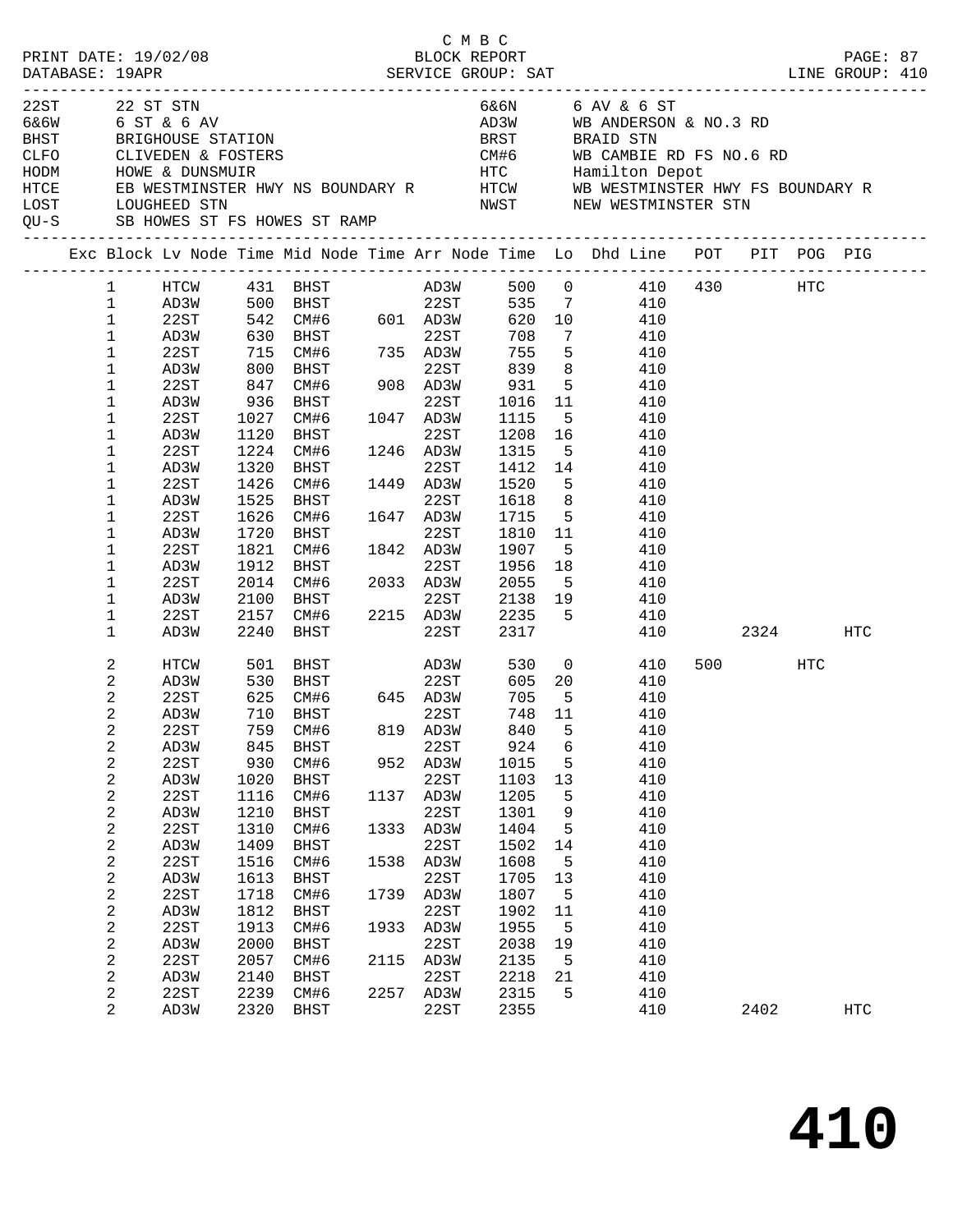#### C M B C<br>BLOCK REPORT PRINT DATE: 19/02/08 BLOCK REPORT PAGE: 88 SERVICE GROUP: SAT

|  | PA |
|--|----|

|  |   | Exc Block Lv Node Time Mid Node Time Arr Node Time Lo Dhd Line |      |  |             |             |        |                 |       | POT |      | PIT POG PIG |            |  |
|--|---|----------------------------------------------------------------|------|--|-------------|-------------|--------|-----------------|-------|-----|------|-------------|------------|--|
|  | 3 | HODM                                                           | 539  |  | NWST        |             | 641    | $5^{\circ}$     | 9 N19 | 503 |      | <b>HTC</b>  |            |  |
|  | 3 | 22ST                                                           | 655  |  |             | <b>BRST</b> | 709 16 |                 | 128   |     |      |             |            |  |
|  | 3 | BRST                                                           | 725  |  | 22ST        |             | 743    | 12              | 128   |     |      |             |            |  |
|  | 3 | 22ST                                                           | 755  |  | BRST        |             | 811    | 14              | 128   |     |      |             |            |  |
|  | 3 | BRST                                                           | 825  |  | 22ST        |             | 843    | 12              | 128   |     |      |             |            |  |
|  | 3 | 22ST                                                           | 855  |  | BRST        |             | 913    | 12              | 128   |     |      |             |            |  |
|  | 3 | <b>BRST</b>                                                    | 925  |  | 22ST        |             | 943    | 12              | 128   |     |      |             |            |  |
|  | 3 | 22ST                                                           | 955  |  | BRST        |             | 1013   | 12              | 128   |     |      |             |            |  |
|  | 3 | BRST                                                           | 1025 |  | 22ST        |             | 1045   | 10              | 128   |     |      |             |            |  |
|  | 3 | 22ST                                                           | 1055 |  | BRST        |             | 1113   | 12              | 128   |     |      |             |            |  |
|  | 3 | BRST                                                           | 1125 |  | 22ST        |             | 1145   | 10              | 128   |     |      |             |            |  |
|  | 3 | 22ST                                                           | 1155 |  | <b>BRST</b> |             | 1214   | 11              | 128   |     |      |             |            |  |
|  | 3 | BRST                                                           | 1225 |  | 22ST        |             | 1245   | 10              | 128   |     |      |             |            |  |
|  | 3 | 22ST                                                           | 1255 |  | <b>BRST</b> |             | 1314   | 11              | 128   |     |      |             |            |  |
|  | 3 | <b>BRST</b>                                                    | 1325 |  | 22ST        |             | 1345   | 10              | 128   |     |      |             |            |  |
|  | 3 | 22ST                                                           | 1355 |  | <b>BRST</b> |             | 1416   | 9               | 128   |     |      |             |            |  |
|  | 3 | <b>BRST</b>                                                    | 1425 |  | 22ST        |             | 1445   | 10              | 128   |     |      |             |            |  |
|  | 3 | 22ST                                                           | 1455 |  | <b>BRST</b> |             | 1516   | 9               | 128   |     |      |             |            |  |
|  | 3 | BRST                                                           | 1525 |  | 22ST        |             | 1546   | 9               | 128   |     |      |             |            |  |
|  | 3 | 22ST                                                           | 1555 |  | <b>BRST</b> |             | 1616   | 9               | 128   |     |      |             |            |  |
|  | 3 | <b>BRST</b>                                                    | 1625 |  | 22ST        |             | 1646   | $\overline{9}$  | 128   |     |      |             |            |  |
|  | 3 | 22ST                                                           | 1655 |  | BRST        |             | 1716   | 9               | 128   |     |      |             |            |  |
|  | 3 | <b>BRST</b>                                                    | 1725 |  | 22ST        |             | 1746   | 9               | 128   |     |      |             |            |  |
|  | 3 | 22ST                                                           | 1755 |  | <b>BRST</b> |             | 1814   | 11              | 128   |     |      |             |            |  |
|  | 3 | BRST                                                           | 1825 |  | 22ST        |             | 1846   | 9               | 128   |     |      |             |            |  |
|  | 3 | 22ST                                                           | 1855 |  | <b>BRST</b> |             | 1914   | 11              | 128   |     |      |             |            |  |
|  | 3 | BRST                                                           | 1925 |  | 22ST        |             | 1943   | 12              | 128   |     |      |             |            |  |
|  | 3 | 22ST                                                           | 1955 |  | BRST        |             | 2014   | 11              | 128   |     |      |             |            |  |
|  | 3 | BRST                                                           | 2025 |  | 22ST        |             | 2043   | 12              | 128   |     |      |             |            |  |
|  | 3 | 22ST                                                           | 2055 |  | BRST        |             | 2112   | 13              | 128   |     |      |             |            |  |
|  | 3 | <b>BRST</b>                                                    | 2125 |  | 22ST        |             | 2143   | 17              | 128   |     |      |             |            |  |
|  | 3 | 22ST                                                           | 2200 |  | BRST        |             | 2219   | 11              | 155   |     |      |             |            |  |
|  | 3 | BRST                                                           | 2230 |  | 22ST        |             | 2246   | 14              | 128   |     |      |             |            |  |
|  | 3 | 22ST                                                           | 2300 |  | BRST        |             | 2318   | 12              | 155   |     |      |             |            |  |
|  | 3 | <b>BRST</b>                                                    | 2330 |  | 22ST        |             | 2346   | 14              | 128   |     |      |             |            |  |
|  | 3 | 22ST                                                           | 2400 |  | <b>BRST</b> |             | 2418   | 12              | 155   |     |      |             |            |  |
|  | 3 | BRST                                                           | 2430 |  | 22ST        |             | 2446   | $4\overline{4}$ | 128   |     |      |             |            |  |
|  | 3 | 22ST                                                           | 2450 |  | <b>BRST</b> |             | 2505   | 25              | 128   |     |      |             |            |  |
|  | 3 | <b>BRST</b>                                                    | 2530 |  | 22ST        |             | 2546   | $\overline{4}$  | 128   |     |      |             |            |  |
|  | 3 | 22ST                                                           | 2550 |  | <b>BRST</b> |             | 2605   |                 | 128   |     | 2626 |             | <b>HTC</b> |  |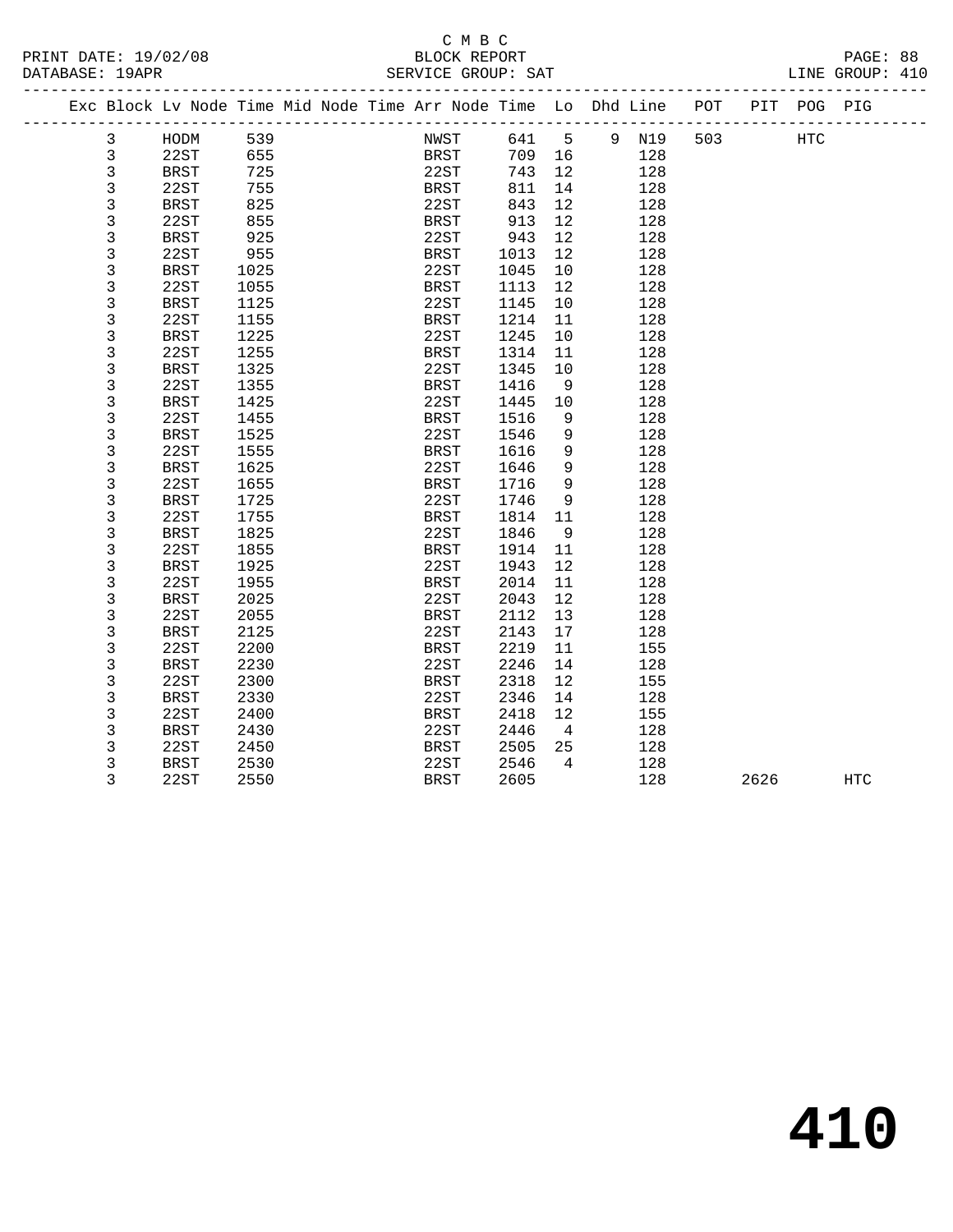## C M B C<br>BLOCK BEDORT

| PRINT DATE: 19/02/08<br>DATABASE: 19APR |             |      |                               | . C 11 D C<br>BLOCK REPORT |        |                |                                                                                |         | PAGE: 89<br>LINE GROUP: 410 |  |
|-----------------------------------------|-------------|------|-------------------------------|----------------------------|--------|----------------|--------------------------------------------------------------------------------|---------|-----------------------------|--|
|                                         |             |      |                               |                            |        |                | Exc Block Lv Node Time Mid Node Time Arr Node Time Lo Dhd Line POT PIT POG PIG |         |                             |  |
| $4\overline{ }$                         | BRST        |      |                               | 22ST                       |        |                | 558 14 155                                                                     | 519 HTC |                             |  |
| 4                                       | 22ST        |      |                               |                            |        |                | 633 0 104                                                                      |         |                             |  |
| 4                                       | CLFO        |      |                               | 22ST                       |        |                | 652 20<br>104                                                                  |         |                             |  |
| 4                                       | 22ST        |      | 633 22ST<br>712 QU-S 718 CLFO |                            | 734 0  |                | 104                                                                            |         |                             |  |
| 4                                       | <b>CLFO</b> |      |                               |                            | 753    |                | 19<br>104                                                                      |         |                             |  |
| 4                                       | 22ST        |      | 734 22ST<br>812 QU-S 818 CLFO |                            | 834    |                | $\overline{0}$<br>104                                                          |         |                             |  |
| 4                                       | <b>CLFO</b> |      |                               |                            | 854    |                | 18<br>104                                                                      |         |                             |  |
| 4                                       | 22ST        |      | 834 22ST<br>912 QU-S 918 CLFO |                            | 934    |                | 104<br>$\overline{0}$                                                          |         |                             |  |
| 4                                       | <b>CLFO</b> | 934  |                               | 22ST                       | 954    | 18             | 104                                                                            |         |                             |  |
| 4                                       | 22ST        |      | 1012 QU-S 1018 CLFO           |                            | 1034   | $\overline{0}$ | 104                                                                            |         |                             |  |
| 4                                       | <b>CLFO</b> | 1034 |                               | 22ST                       | 1054   | 17             | 104                                                                            |         |                             |  |
| 4                                       | 22ST        |      | 1111 QU-S 1117 CLFO           |                            | 1133   | $\overline{0}$ | 104                                                                            |         |                             |  |
| 4                                       | <b>CLFO</b> | 1133 |                               | 22ST                       | 1154   | 16             | 104                                                                            |         |                             |  |
| 4                                       | 22ST        | 1210 | OU-S 1217 CLFO                |                            | 1233   | $\overline{0}$ | 104                                                                            |         |                             |  |
| 4                                       | <b>CLFO</b> | 1233 |                               | 22ST                       | 1254   | 15             | 104                                                                            |         |                             |  |
| 4                                       | 22ST        | 1309 | OU-S 1316 CLFO                |                            | 1333   | $\overline{0}$ | 104                                                                            |         |                             |  |
| 4                                       | <b>CLFO</b> | 1333 |                               | 22ST                       | 1354   | 16             | 104                                                                            |         |                             |  |
| 4                                       | 22ST        | 1410 | QU-S 1417 CLFO                |                            | 1435   | $\overline{0}$ | 104                                                                            |         |                             |  |
| 4                                       | <b>CLFO</b> | 1435 |                               | 22ST                       | 1456   | 14             | 104                                                                            |         |                             |  |
| 4                                       | 22ST        | 1510 | OU-S 1517                     | CLFO                       | 1534   | $\overline{0}$ | 104                                                                            |         |                             |  |
| 4                                       | <b>CLFO</b> | 1534 |                               | 22ST                       | 1555   | 15             | 104                                                                            |         |                             |  |
| 4                                       | 22ST        | 1610 | QU-S 1617                     | CLFO                       | 1634   | $\overline{0}$ | 104                                                                            |         |                             |  |
| 4                                       | CLFO        | 1634 |                               | 22ST                       | 1655   | 14             | 104                                                                            |         |                             |  |
| 4                                       | 22ST        |      | 1709 QU-S 1716 CLFO           |                            | 1733   | $\overline{0}$ | 104                                                                            |         |                             |  |
| 4                                       | <b>CLFO</b> | 1733 |                               | 22ST                       | 1753   | 21             | 104                                                                            |         |                             |  |
| 4                                       | 22ST        |      | 1814 QU-S 1821 CLFO           |                            | 1838   | $\overline{0}$ | 104                                                                            |         |                             |  |
| 4                                       | <b>CLFO</b> | 1838 |                               | 22ST                       | 1858   | 27             | 104                                                                            |         |                             |  |
| 4                                       | 22ST        |      | 1925 QU-S 1931 CLFO           |                            | 1948   | $\overline{0}$ | 104                                                                            |         |                             |  |
| 4                                       | <b>CLFO</b> | 1948 |                               | 22ST                       | 2008   | 20             | 104                                                                            |         |                             |  |
| 4                                       | 22ST        |      | 2028 QU-S 2034 CLFO           |                            | 2051 0 |                | 104                                                                            |         |                             |  |
| 4                                       | <b>CLFO</b> | 2051 |                               | 22ST                       | 2111   | 23             | 104                                                                            |         |                             |  |

4 CLFO 2051 22ST 2111 23 104

4 CLFO 2156 22ST 2216 20 104

4 CLFO 2258 22ST 2318 19 104

4 CLFO 2358 22ST 2416 21 104

4 22ST 2134 QU-S 2140 CLFO 2156 0 104

4 22ST 2236 QU-S 2242 CLFO 2258 0 104

4 22ST 2337 QU-S 2343 CLFO 2358 0 104

4 22ST 2437 QU-S 2443 CLFO 2458 0 104

4 CLFO 2458 22ST 2516 104 2523 HTC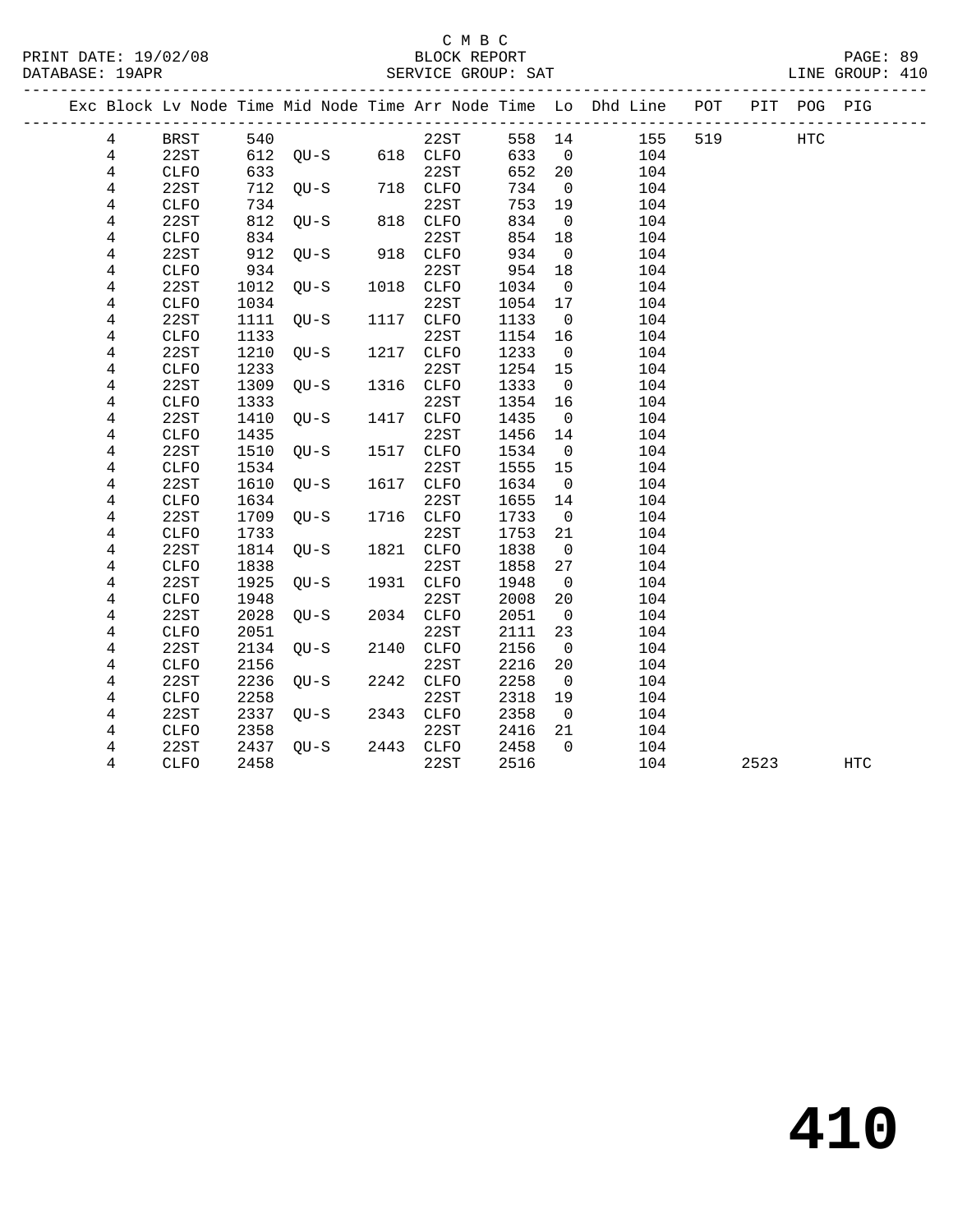#### C M B C<br>BLOCK REPORT PRINT DATE: 19/02/08 BLOCK REPORT PAGE: 90 SERVICE GROUP: SAT

|  |        |              |              |                |      |              |              |                          | Exc Block Lv Node Time Mid Node Time Arr Node Time Lo Dhd Line POT |     |      | PIT POG PIG |     |
|--|--------|--------------|--------------|----------------|------|--------------|--------------|--------------------------|--------------------------------------------------------------------|-----|------|-------------|-----|
|  | 5      | HTCW         |              | 521 BHST       |      | AD3W<br>22ST | 550 0        |                          | 410                                                                | 520 |      | HTC         |     |
|  | 5      | AD3W         | 550          | BHST           |      |              | 625 20       |                          | 410                                                                |     |      |             |     |
|  | 5      | 22ST         | 645          | CM#6           |      | 705 AD3W     | 725          | $5^{\circ}$              | 410                                                                |     |      |             |     |
|  | 5      | AD3W         | 730          | BHST           |      | 22ST         | 808          | 16                       | 410                                                                |     |      |             |     |
|  | 5      | 22ST         | 824          | CM#6           |      | 845 AD3W     | 907          | $-5$                     | 410                                                                |     |      |             |     |
|  | 5      | AD3W         | 912          | BHST           |      | 22ST         | 951          | 19                       | 410                                                                |     |      |             |     |
|  | 5      | 22ST         | 1010         | CM#6           |      | 1030 AD3W    | 1055         | $-5$                     | 410                                                                |     |      |             |     |
|  | 5      | AD3W         | 1100         | BHST           |      | 22ST         | 1147         | 17                       | 410                                                                |     |      |             |     |
|  | 5      | 22ST         | 1204         | CM#6           |      | 1226 AD3W    | 1255         | $-5$                     | 410                                                                |     |      |             |     |
|  | 5      | AD3W         | 1300         | BHST           |      | 22ST         | 1351         | 16                       | 410                                                                |     |      |             |     |
|  | 5      | 22ST         | 1407         | CM#6           |      | 1430 AD3W    | 1501         | $5^{\circ}$              | 410                                                                |     |      |             |     |
|  | 5      | AD3W         | 1506         | BHST           |      | 22ST         | 1559         | 16                       | 410                                                                |     |      |             |     |
|  | 5      | 22ST         | 1615         | CM#6           |      | 1637 AD3W    | 1705         | 5                        | 410                                                                |     |      |             |     |
|  | 5      | AD3W         | 1710         | BHST           |      | 22ST         | 1800         | 9                        | 410                                                                |     |      |             |     |
|  | 5      | 22ST         | 1809         | CM#6           |      | 1830 AD3W    | 1855         | $5^{\circ}$              | 410                                                                |     |      |             |     |
|  | 5      | AD3W         | 1900         | BHST           |      | 22ST         | 1944         | 15                       | 410                                                                |     |      |             |     |
|  | 5      | 22ST         | 1959         | CM#6           |      | 2018 AD3W    | 2040         | $-5$                     | 410                                                                |     |      |             |     |
|  | 5      | AD3W         | 2045         | BHST           |      | 22ST         | 2123         | 14                       | 410                                                                |     |      |             |     |
|  | 5      | 22ST         | 2137         | CM#6           |      | 2155 AD3W    | 2215         | $5^{\circ}$              | 410                                                                |     |      |             |     |
|  | 5      | AD3W         | 2220         | BHST           |      | 22ST         | 2257         | 22                       | 410                                                                |     |      |             |     |
|  | 5      | 22ST         | 2319         | CM#6           |      | 2337 AD3W    | 2355         | 5                        | 410                                                                |     |      |             |     |
|  | 5      | AD3W         | 2400         | BHST           |      | 22ST         | 2434         |                          | 410                                                                |     | 2441 |             | HTC |
|  | 6      | LOST         | 600          | 6&6W           | 618  | 22ST         | 625          | 17                       | 101                                                                |     | 532  | HTC         |     |
|  | 6      | 22ST         | 642          | QU-S           | 648  | CLFO         | 704          | $\overline{\phantom{0}}$ | 104                                                                |     |      |             |     |
|  | 6      | CLFO         | 704          |                |      | 22ST         | 723          | 19                       | 104                                                                |     |      |             |     |
|  | 6      | 22ST         | 742          | $QU-S$         |      | 748 CLFO     | 804          | $\overline{0}$           | 104                                                                |     |      |             |     |
|  | 6      | CLFO         | 804          |                |      | 22ST         | 824          | 18                       | 104                                                                |     |      |             |     |
|  | 6      | 22ST         | 842          | OU-S           | 848  | CLFO         | 904          | $\overline{0}$           | 104                                                                |     |      |             |     |
|  | 6      | CLFO         | 904          |                |      | 22ST         | 924          | 18                       | 104                                                                |     |      |             |     |
|  | 6      | 22ST         | 942          | QU-S           |      | 948 CLFO     | 1004         | $\overline{0}$           | 104                                                                |     |      |             |     |
|  | 6      | CLFO         | 1004         |                |      | 22ST         | 1024         | 17                       | 104                                                                |     |      |             |     |
|  | 6      | 22ST         | 1041         | QU-S           | 1047 | CLFO         | 1103         | $\overline{0}$           | 104                                                                |     |      |             |     |
|  | 6      | CLFO         | 1103         |                |      | 22ST         | 1123         | 17                       | 104                                                                |     |      |             |     |
|  | 6      | 22ST         | 1140         | QU-S           |      | 1147 CLFO    | 1203         | $\overline{0}$           | 104                                                                |     |      |             |     |
|  | 6      | CLFO         | 1203         |                |      | 22ST         | 1224         | 16                       | 104                                                                |     |      |             |     |
|  | 6      | 22ST         | 1240         | $QU-S$         | 1247 | CLFO         | 1303         | $\overline{\mathbf{0}}$  | 104                                                                |     |      |             |     |
|  | 6      | CLFO         | 1303         |                |      | 22ST         | 1324         | 15                       | 104                                                                |     |      |             |     |
|  | 6      | 22ST         | 1339         | $QU-S$         |      | 1346 CLFO    | 1403         | $\overline{0}$           | 104                                                                |     |      |             |     |
|  | 6      |              |              | CLFO 1403 22ST |      |              | 1424 16      |                          | 104                                                                |     |      |             |     |
|  | 6      | 22ST         | 1440         | QU-S           | 1447 | CLFO         | 1505         | 0                        | 104                                                                |     |      |             |     |
|  | 6      | CLFO         | 1505         |                |      | 22ST         | 1526         | 14                       | 104                                                                |     |      |             |     |
|  | 6      | 22ST         | 1540         | QU-S           | 1547 | CLFO         | 1604         | $\overline{0}$           | 104                                                                |     |      |             |     |
|  | 6      | CLFO<br>22ST | 1604         |                | 1646 | 22ST         | 1625<br>1703 | 14                       | 104                                                                |     |      |             |     |
|  | 6<br>6 |              | 1639         | $QU-S$         |      | CLFO<br>22ST | 1724         | 0<br>20                  | 104<br>104                                                         |     |      |             |     |
|  | 6      | CLFO<br>22ST | 1703<br>1744 | $QU-S$         | 1751 | CLFO         | 1808         | 0                        | 104                                                                |     |      |             |     |
|  | 6      | CLFO         | 1808         |                |      | 22ST         | 1828         |                          | 104                                                                |     | 1837 |             | HTC |
|  |        |              |              |                |      |              |              |                          |                                                                    |     |      |             |     |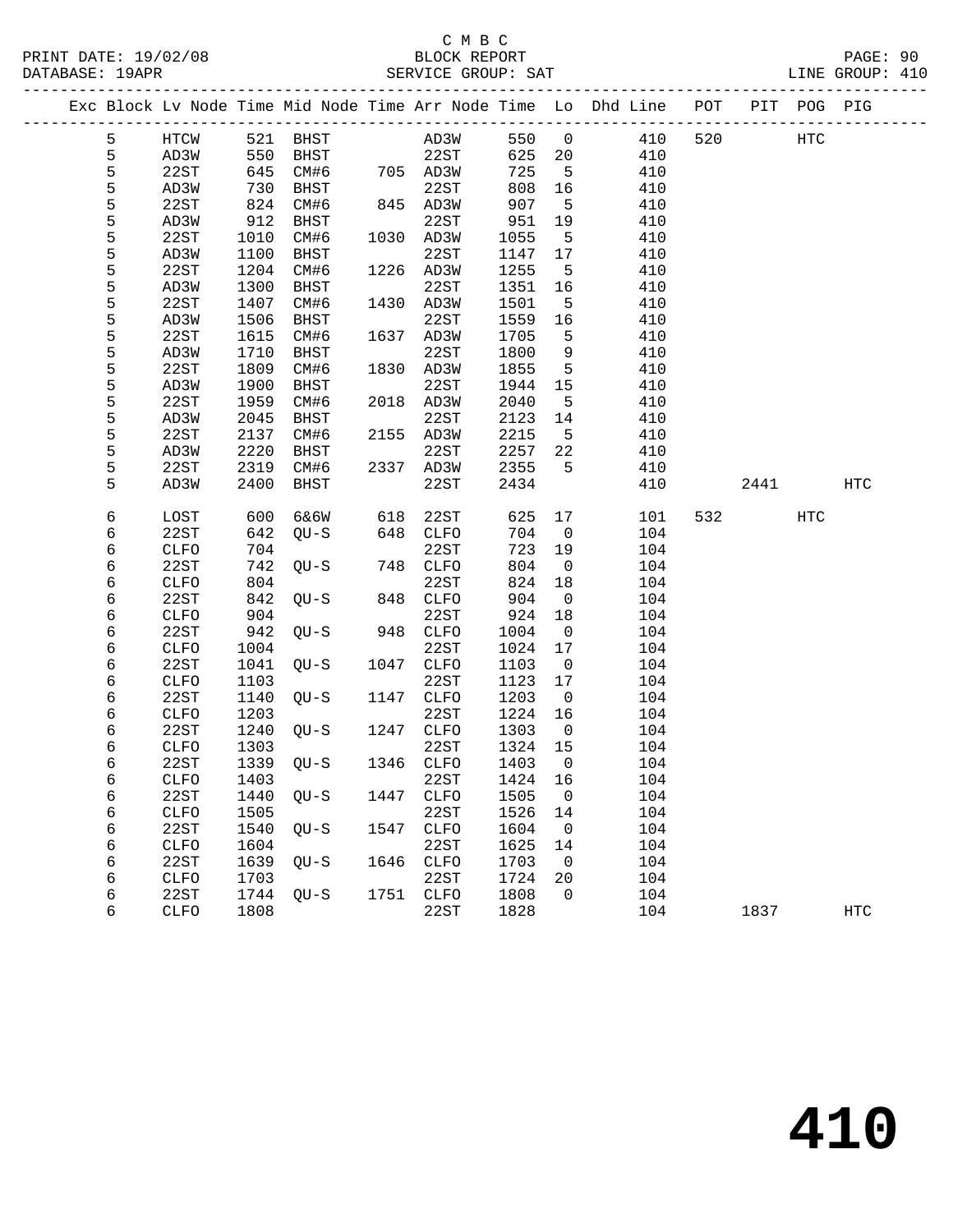| PRINT DATE: 19/02/08 | BLOCK REPORT       | PAGE: 91        |  |
|----------------------|--------------------|-----------------|--|
| DATABASE: 19APR      | SERVICE GROUP: SAT | LINE GROUP: 410 |  |

|  |                 | Exc Block Lv Node Time Mid Node Time Arr Node Time Lo Dhd Line POT |          |             |      |             |             |                |     |     |      | PIT POG PIG |            |
|--|-----------------|--------------------------------------------------------------------|----------|-------------|------|-------------|-------------|----------------|-----|-----|------|-------------|------------|
|  | $7\phantom{.0}$ | BRST                                                               | 555      |             |      | 22ST        | 610 15      |                | 128 | 534 |      | HTC         |            |
|  | 7               | 22ST                                                               | 625      |             |      | BRST        | 639         | 16             | 128 |     |      |             |            |
|  | 7               | BRST                                                               | 655      |             |      | 22ST        | 710         | 15             | 128 |     |      |             |            |
|  | 7               | 22ST                                                               | 725      |             |      | BRST        | 741         | 14             | 128 |     |      |             |            |
|  | 7               | <b>BRST</b>                                                        | 755      |             |      | 22ST        | 813         | 12             | 128 |     |      |             |            |
|  | 7               | 22ST                                                               | 825      |             |      | <b>BRST</b> | 843         | 12             | 128 |     |      |             |            |
|  | 7               | <b>BRST</b>                                                        | 855      |             |      | 22ST        | 913         | 12             | 128 |     |      |             |            |
|  | 7               | 22ST                                                               | 925      |             |      | <b>BRST</b> | 943         | 12             | 128 |     |      |             |            |
|  | 7               | <b>BRST</b>                                                        | 955      |             |      | 22ST        | 1015        | 10             | 128 |     |      |             |            |
|  | 7               | 22ST                                                               | 1025     |             |      | <b>BRST</b> | 1043        | 12             | 128 |     |      |             |            |
|  | 7               | <b>BRST</b>                                                        | 1055     |             |      | 22ST        | 1115        | 10             | 128 |     |      |             |            |
|  | 7               | 22ST                                                               | 1125     |             |      | <b>BRST</b> | 1143        | 12             | 128 |     |      |             |            |
|  | 7               | BRST                                                               | 1155     |             |      | 22ST        | 1215        | $10\,$         | 128 |     |      |             |            |
|  | 7               | 22ST                                                               | 1225     |             |      | BRST        | 1244        | 11             | 128 |     |      |             |            |
|  | 7               | <b>BRST</b>                                                        | 1255     |             |      | 22ST        | 1315        | 10             | 128 |     |      |             |            |
|  | 7               | 22ST                                                               | 1325     |             |      | <b>BRST</b> | 1344        | 11             | 128 |     |      |             |            |
|  | 7               | BRST                                                               | 1355     |             |      | 22ST        | 1415        | 10             | 128 |     |      |             |            |
|  | 7               | 22ST                                                               | 1425     |             |      | <b>BRST</b> | 1446        | 9              | 128 |     |      |             |            |
|  | 7               | <b>BRST</b>                                                        | 1455     |             |      | 22ST        | 1515        | 10             | 128 |     |      |             |            |
|  | 7               | 22ST                                                               | 1525     |             |      | <b>BRST</b> | 1546        | 9              | 128 |     |      |             |            |
|  | 7               | BRST                                                               | 1555     |             |      | 22ST        | 1616        | 9              | 128 |     |      |             |            |
|  | 7               | 22ST                                                               | 1625     |             |      | <b>BRST</b> | 1646        | 9              | 128 |     |      |             |            |
|  | 7               | <b>BRST</b>                                                        | 1655     |             |      | 22ST        | 1716        | 9              | 128 |     |      |             |            |
|  | 7               | 22ST                                                               | 1725     |             |      | <b>BRST</b> | 1746        | 9              | 128 |     |      |             |            |
|  | 7               | <b>BRST</b>                                                        | 1755     |             |      | 22ST        | 1816        | 9              | 128 |     |      |             |            |
|  | 7               | 22ST                                                               | 1825     |             |      | BRST        | 1844        | 11             | 128 |     |      |             |            |
|  | 7               | <b>BRST</b>                                                        | 1855     |             |      | 22ST        | 1916        | 9              | 128 |     |      |             |            |
|  | 7               | 22ST                                                               | 1925     |             |      | <b>BRST</b> | 1944        | 11             | 128 |     |      |             |            |
|  | 7               | <b>BRST</b>                                                        | 1955     |             |      | 22ST        | 2013        | 12             | 128 |     |      |             |            |
|  | 7               | 22ST                                                               | 2025     |             |      | <b>BRST</b> | 2042        | 13             | 128 |     |      |             |            |
|  | 7               | <b>BRST</b>                                                        | 2055     |             |      | 22ST        | 2113        | 17             | 128 |     |      |             |            |
|  | 7               | 22ST                                                               | 2130     |             |      | <b>BRST</b> | 2147        | 18             | 128 |     |      |             |            |
|  | 7               | <b>BRST</b>                                                        | 2205     |             |      | 22ST        | 2222        | 8              | 155 |     |      |             |            |
|  | 7               | 22ST                                                               | 2230     |             |      | <b>BRST</b> | 2247        | 18             | 128 |     |      |             |            |
|  | 7               | <b>BRST</b>                                                        | 2305     |             |      | 22ST        | 2322        | - 8            | 155 |     |      |             |            |
|  | 7               | 22ST                                                               | 2330     |             |      | BRST        | 2347        | 18             | 128 |     |      |             |            |
|  | 7               | <b>BRST</b>                                                        | 2405     |             |      | 22ST        | 2422        |                | 155 |     | 2429 |             | <b>HTC</b> |
|  | 8               | HTCW                                                               |          | 541 BHST    |      | AD3W        | 610         | $\overline{0}$ | 410 | 540 |      | <b>HTC</b>  |            |
|  | 8               | AD3W                                                               | 610 BHST |             |      |             | 22ST 645 15 |                | 410 |     |      |             |            |
|  | 8               | 22ST                                                               | 700      | CM#6        | 720  | AD3W        | 740         | 5              | 410 |     |      |             |            |
|  | 8               | AD3W                                                               | 745      | <b>BHST</b> |      | 22ST        | 823         | 12             | 410 |     |      |             |            |
|  | 8               | 22ST                                                               | 835      | CM#6        | 856  | AD3W        | 919         | 5              | 410 |     |      |             |            |
|  | 8               | AD3W                                                               | 924      | <b>BHST</b> |      | 22ST        | 1004        | 13             | 410 |     |      |             |            |
|  | 8               | 22ST                                                               | 1017     | CM#6        | 1037 | AD3W        | 1105        | 5              | 410 |     |      |             |            |
|  | 8               | AD3W                                                               | 1110     | <b>BHST</b> |      | 22ST        | 1157        | 17             | 410 |     |      |             |            |
|  | 8               | 22ST                                                               | 1214     | CM#6        | 1236 | AD3W        | 1305        | 5              | 410 |     |      |             |            |
|  | 8               | AD3W                                                               | 1310     | BHST        |      | 22ST        | 1401        | 16             | 410 |     |      |             |            |
|  | 8               | 22ST                                                               | 1417     | CM#6        | 1440 | AD3W        | 1511        | 5              | 410 |     |      |             |            |
|  | 8               | AD3W                                                               | 1516     | <b>BHST</b> |      | 22ST        | 1609        |                | 410 |     | 1618 |             | <b>HTC</b> |
|  |                 |                                                                    |          |             |      |             |             |                |     |     |      |             |            |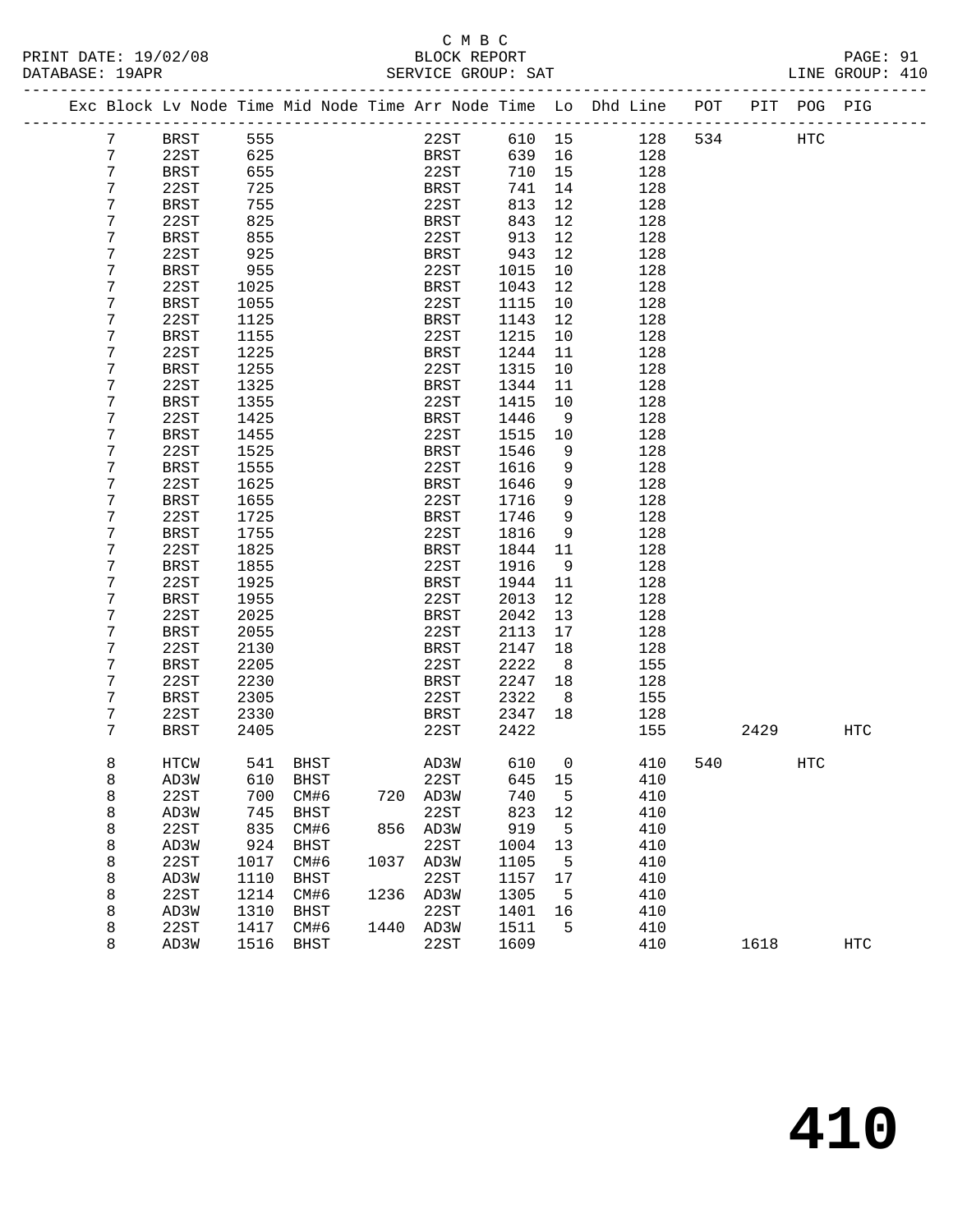|          |                     |              |      |              |              |              |                      | Exc Block Lv Node Time Mid Node Time Arr Node Time Lo Dhd Line POT |     |      | PIT POG PIG |            |
|----------|---------------------|--------------|------|--------------|--------------|--------------|----------------------|--------------------------------------------------------------------|-----|------|-------------|------------|
| 9        | 22ST                | 555          |      |              | BRST         | 609 16       |                      | 128                                                                | 547 |      | HTC         |            |
| 9        | BRST                | 625          |      |              | 22ST         | 640          | $5^{\circ}$          | 128                                                                |     |      |             |            |
| 9        | 22ST                | 645          | 6&6N |              | 653 LOST     | 710          | 20                   | 101                                                                |     |      |             |            |
| 9        | LOST                | 730          | 6&6W | 749          | 22ST         | 756          | 19                   | 101                                                                |     |      |             |            |
| 9        | 22ST                | 815          | 6&6N | 823          | LOST         | 840          | 20                   | 101                                                                |     |      |             |            |
| 9        | LOST                | 900          | 6&6W | 924          | 22ST         | 933          | 12                   | 101                                                                |     |      |             |            |
| 9        | 22ST                | 945          | 6&6N | 954          | LOST         | 1013         | 17                   | 101                                                                |     |      |             |            |
| 9        | LOST                | 1030         | 6&6W | 1054         | 22ST         | 1103         | 12                   | 101                                                                |     |      |             |            |
| 9        | 22ST                | 1115         | 6&6N | 1125         | LOST         | 1146         | 14                   | 101                                                                |     |      |             |            |
| 9        | LOST                | 1200         | 6&6W | 1224         | 22ST         | 1233         | 12                   | 101                                                                |     |      |             |            |
| 9        | 22ST                | 1245         | 6&6N | 1255         | LOST         | 1316         | 14                   | 101                                                                |     |      |             |            |
| 9        | LOST                | 1330         | 6&6W | 1354         | 22ST         | 1403         | 12                   | 101                                                                |     |      |             |            |
| 9        | 22ST                | 1415         | 6&6N | 1425         | LOST         | 1448         | 12                   | 101                                                                |     |      |             |            |
| 9        | LOST                | 1500         | 6&6W | 1524         | 22ST         | 1533         | 12                   | 101                                                                |     |      |             |            |
| 9        | 22ST                | 1545         | 6&6N | 1555         | LOST         | 1616         | 14                   | 101                                                                |     |      |             |            |
| 9        | LOST                | 1630         | 6&6W | 1654         | 22ST         | 1703         | 12                   | 101                                                                |     |      |             |            |
| 9        | 22ST                | 1715         | 6&6N | 1725         | LOST         | 1746         | 14                   | 101                                                                |     |      |             |            |
| 9        | LOST                | 1800         | 6&6W | 1823         | 22ST         | 1832         | 13                   | 101                                                                |     |      |             |            |
| 9        | 22ST                | 1845         | 6&6N | 1854         | LOST         | 1913         | 17                   | 101                                                                |     |      |             |            |
| 9        | LOST                | 1930         | 6&6W | 1949<br>2024 | 22ST         | 1956<br>2043 | 19                   | 101                                                                |     |      |             |            |
| 9<br>9   | 22ST                | 2015<br>2053 | 6&6N |              | LOST         |              | 10                   | 101                                                                |     | 2126 |             | <b>HTC</b> |
|          | LOST                |              | 6&6W | 2112         | 22ST         | 2119         |                      | 101                                                                |     |      |             |            |
| 10       | <b>BRST</b>         | 610          |      |              | 22ST         | 628          | 12                   | 155                                                                | 549 |      | HTC         |            |
| 10       | 22ST                | 640          |      |              | <b>BRST</b>  | 657          | 13                   | 155                                                                |     |      |             |            |
| 10       | BRST                | 710          |      |              | 22ST         | 728          | 12                   | 155                                                                |     |      |             |            |
| 10       | 22ST                | 740          |      |              | BRST         | 800          | 10                   | 155                                                                |     |      |             |            |
| 10       | BRST                | 810          |      |              | 22ST         | 830          | 10                   | 155                                                                |     |      |             |            |
| 10       | 22ST                | 840          |      |              | BRST         | 900          | 10                   | 155                                                                |     |      |             |            |
| 10       | BRST                | 910          |      |              | 22ST         | 931          | 9                    | 155                                                                |     |      |             |            |
| 10       | 22ST                | 940          |      |              | BRST         | 1000         | 10                   | 155                                                                |     |      |             |            |
| 10       | BRST                | 1010         |      |              | 22ST         | 1033         | 7                    | 155                                                                |     |      |             |            |
| 10       | 22ST                | 1040         |      |              | BRST         | 1103         | 7                    | 155                                                                |     |      |             |            |
| 10       | BRST                | 1110         |      |              | 22ST         | 1133         | 7                    | 155                                                                |     |      |             |            |
| 10       | 22ST                | 1140         |      |              | BRST         | 1203         | 7                    | 155                                                                |     |      |             |            |
| 10<br>10 | <b>BRST</b><br>22ST | 1210<br>1240 |      |              | 22ST<br>BRST | 1233<br>1303 | $7\phantom{.0}$<br>7 | 155<br>155                                                         |     |      |             |            |
| 10       | BRST                | 1310         |      |              | 22ST         | 1333         | 7                    | 155                                                                |     |      |             |            |
| 10       | 22ST                | 1340         |      |              | BRST         | 1403         | 7                    | 155                                                                |     |      |             |            |
| $10$     | <b>BRST</b>         | 1410         |      |              | 22ST 1433 7  |              |                      | 155                                                                |     |      |             |            |
| 10       | 22ST                | 1440         |      |              | <b>BRST</b>  | 1503         | 7                    | 155                                                                |     |      |             |            |
| 10       | <b>BRST</b>         | 1510         |      |              | 22ST         | 1533         | 7                    | 155                                                                |     |      |             |            |
| 10       | 22ST                | 1540         |      |              | <b>BRST</b>  | 1603         | 7                    | 155                                                                |     |      |             |            |
| 10       | <b>BRST</b>         | 1610         |      |              | 22ST         | 1633         | 7                    | 155                                                                |     |      |             |            |
| 10       | 22ST                | 1640         |      |              | <b>BRST</b>  | 1703         | 7                    | 155                                                                |     |      |             |            |
| 10       | <b>BRST</b>         | 1710         |      |              | 22ST         | 1733         | 7                    | 155                                                                |     |      |             |            |
| 10       | 22ST                | 1740         |      |              | <b>BRST</b>  | 1803         | 7                    | 155                                                                |     |      |             |            |
| 10       | <b>BRST</b>         | 1810         |      |              | 22ST         | 1833         | 7                    | 155                                                                |     |      |             |            |
| 10       | 22ST                | 1840         |      |              | <b>BRST</b>  | 1901         | 9                    | 155                                                                |     |      |             |            |
| 10       | <b>BRST</b>         | 1910         |      |              | 22ST         | 1930         | 10                   | 155                                                                |     |      |             |            |
| 10       | 22ST                | 1940         |      |              | <b>BRST</b>  | 1959         | 6                    | 155                                                                |     |      |             |            |
| 10       | <b>BRST</b>         | 2005         |      |              | 22ST         | 2022         | $18\,$               | 155                                                                |     |      |             |            |
| 10       | 22ST                | 2040         |      |              | <b>BRST</b>  | 2059         | 6                    | 155                                                                |     |      |             |            |
| 10       | <b>BRST</b>         | 2105         |      |              | 22ST         | 2122         |                      | 155                                                                |     | 2129 |             | <b>HTC</b> |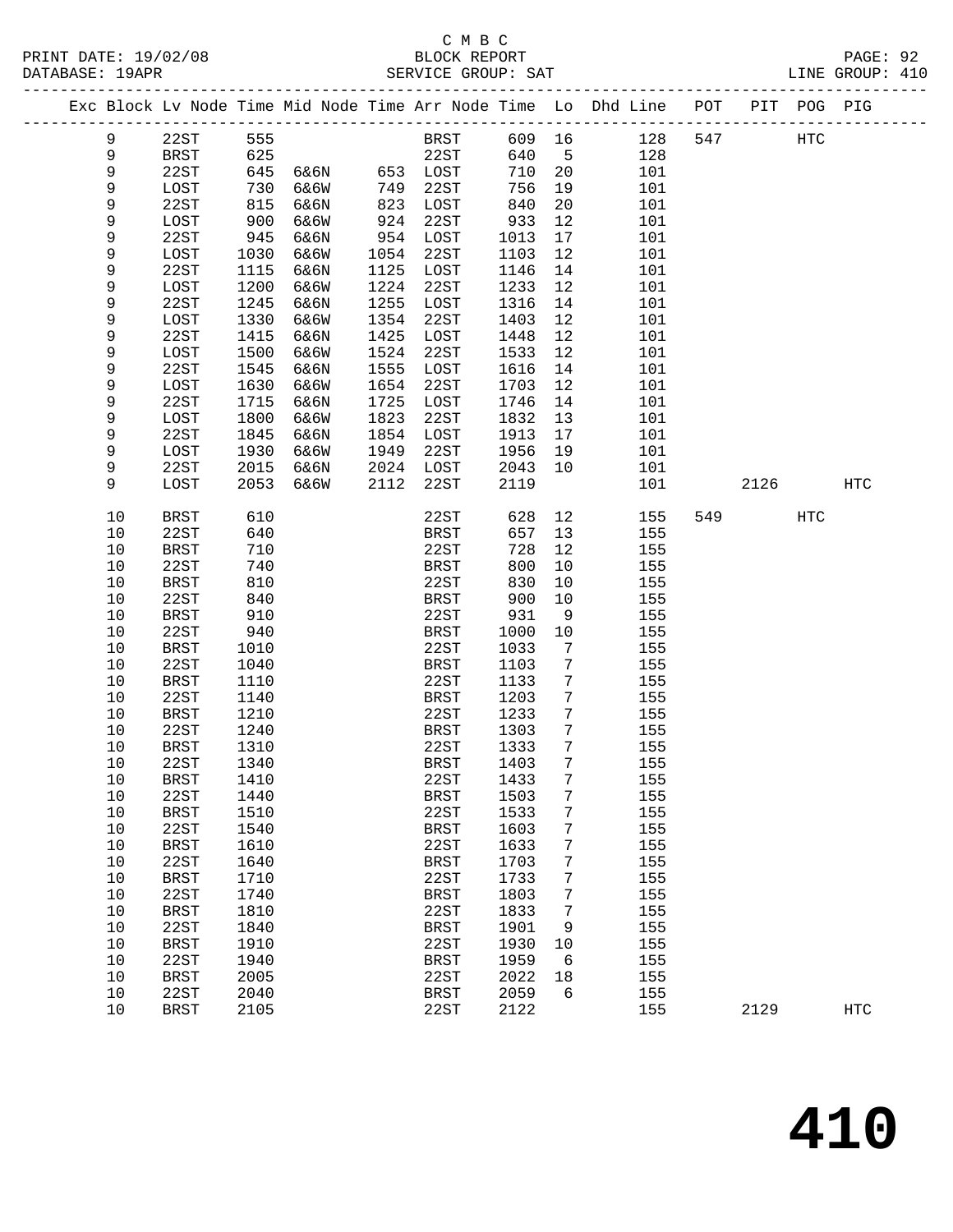|  |          |              |            |                          |            |              |            |                | Exc Block Lv Node Time Mid Node Time Arr Node Time Lo Dhd Line POT PIT POG PIG |     |         |     |                   |
|--|----------|--------------|------------|--------------------------|------------|--------------|------------|----------------|--------------------------------------------------------------------------------|-----|---------|-----|-------------------|
|  | 11       | 22ST         |            | 605 CM#6 625 AD3W        |            |              | 645 5      |                | 410                                                                            | 557 |         | HTC |                   |
|  | 11       | AD3W         | 650        | BHST                     |            | 22ST         | 728 17     |                | 410                                                                            |     |         |     |                   |
|  | 11       | 22ST         | 745        | CM#6                     |            | 805 AD3W     | 825        | $5^{\circ}$    | 410                                                                            |     |         |     |                   |
|  | 11       | AD3W         | 830        | BHST                     |            | 22ST         | 909        | 11             | 410                                                                            |     |         |     |                   |
|  | 11       | 22ST         | 920        | CM#6                     |            | 942 AD3W     | 1005       | $5^{\circ}$    | 410                                                                            |     |         |     |                   |
|  | 11       | AD3W         | 1010       | BHST                     |            | 22ST         | 1053       | 14             | 410                                                                            |     |         |     |                   |
|  | 11       | 22ST         | 1107       | CM#6                     |            | 1127 AD3W    | 1155       | $5^{\circ}$    | 410                                                                            |     |         |     |                   |
|  | 11       | AD3W         | 1200       | BHST                     |            | 22ST         | 1251       | 11             | 410                                                                            |     |         |     |                   |
|  | 11       | 22ST         | 1302       | CM#6                     |            | 1324 AD3W    | 1355       | $5^{\circ}$    | 410                                                                            |     |         |     |                   |
|  | 11       | AD3W         | 1400       | BHST                     |            | 22ST         | 1453       | 13             | 410                                                                            |     |         |     |                   |
|  | 11       | 22ST         | 1506       | CM#6                     |            | 1528 AD3W    | 1558       | $5^{\circ}$    | 410                                                                            |     |         |     |                   |
|  | 11       | AD3W         | 1603       | BHST                     |            | 22ST         | 1655       | 11             | 410                                                                            |     |         |     |                   |
|  | 11       | 22ST         | 1706       | CM#6                     |            | 1727 AD3W    | 1755       | 5              | 410                                                                            |     |         |     |                   |
|  | 11       | AD3W         | 1800       | BHST                     |            | 22ST         | 1850       | 9              | 410                                                                            |     |         |     |                   |
|  | 11       | 22ST         | 1859       | CM#6                     |            | 1919 AD3W    | 1943       | $5^{\circ}$    | 410                                                                            |     |         |     |                   |
|  | 11       | AD3W         | 1948       | BHST                     |            | 22ST         | 2029       | 8              | 410                                                                            |     |         |     |                   |
|  | 11       | 22ST         | 2037       | CM#6                     |            | 2055 AD3W    | 2115       | $5^{\circ}$    | 410                                                                            |     |         |     |                   |
|  | 11       | AD3W         | 2120       | BHST                     |            | 22ST         | 2158       | 19             | 410                                                                            |     |         |     |                   |
|  | 11       | 22ST         | 2217       | CM#6                     |            | 2235 AD3W    | 2255       | $5^{\circ}$    | 410                                                                            |     |         |     |                   |
|  | 11       | AD3W         | 2300       | BHST                     |            | 22ST         | 2335       | 14             | 410                                                                            |     |         |     |                   |
|  | 11       | 22ST         | 2349       | CM#6                     |            | 2407 AD3W    | 2425       | 5              | 410                                                                            |     |         |     |                   |
|  | 11       | AD3W         | 2430       | BHST                     |            | 22ST         | 2504       | 5              | 410                                                                            |     |         |     |                   |
|  | 11       | 22ST         | 2509       | CM#6                     |            | 2527 AD3W    | 2545       | $\overline{0}$ | 410                                                                            |     |         |     |                   |
|  | 11       | AD3W         | 2545       |                          |            | HTCE         | 2611       |                | 410                                                                            |     | 2612    |     | $_{\mathrm{HTC}}$ |
|  |          |              |            |                          |            |              |            |                |                                                                                |     |         |     |                   |
|  | 12       | LOST         | 630<br>715 | 6&6W                     | 648        | 22ST         | 655        | 20             | 101                                                                            |     | 602 000 | HTC |                   |
|  | 12       | 22ST         |            | 6&6N                     | 723        | LOST         | 740        | 20             | 101                                                                            |     |         |     |                   |
|  | 12<br>12 | LOST<br>22ST | 800<br>845 | 6&6W                     | 819<br>853 | 22ST         | 826<br>912 | 19             | 101                                                                            |     |         |     |                   |
|  | 12       | LOST         | 930        | 6&6N<br>6&6W             | 954        | LOST<br>22ST | 1003       | 18<br>12       | 101<br>101                                                                     |     |         |     |                   |
|  | 12       | 22ST         | 1015       | 6&6N                     | 1025       | LOST         | 1044       | 16             | 101                                                                            |     |         |     |                   |
|  | 12       | LOST         | 1100       | 6&6W                     | 1124       | 22ST         | 1133       | 12             | 101                                                                            |     |         |     |                   |
|  | $12$     | 22ST         | 1145       | 6&6N                     | 1155       | LOST         | 1216       | 14             | 101                                                                            |     |         |     |                   |
|  | 12       | LOST         | 1230       | 6&6W                     | 1254       | 22ST         | 1303       | 12             | 101                                                                            |     |         |     |                   |
|  | 12       | 22ST         | 1315       | 6&6N                     | 1325       | LOST         | 1346       | 14             | 101                                                                            |     |         |     |                   |
|  | 12       | LOST         | 1400       | 6&6W                     | 1424       | 22ST         | 1433       | 12             | 101                                                                            |     |         |     |                   |
|  | $12$     | 22ST         | 1445       | 6&6N                     | 1455       | LOST         | 1518       | 12             | 101                                                                            |     |         |     |                   |
|  | 12       | LOST         | 1530       | 6&6W                     | 1554       | 22ST         | 1603       | 12             | 101                                                                            |     |         |     |                   |
|  | 12       | 22ST         | 1615       | 6&6N                     |            | 1625 LOST    | 1646       | 14             | 101                                                                            |     |         |     |                   |
|  | 12       |              |            | LOST 1700 6&6W 1723 22ST |            |              | 1732 13    |                | 101                                                                            |     |         |     |                   |
|  | 12       | 22ST         | 1745       | 6&6N                     | 1755       | LOST         | 1816       | 14             | 101                                                                            |     |         |     |                   |
|  | 12       | LOST         | 1830       | 6&6W                     | 1850       | 22ST         | 1859       | 16             | 101                                                                            |     |         |     |                   |
|  | 12       | 22ST         | 1915       | 6&6N                     | 1924       | LOST         | 1943       | 17             | 101                                                                            |     |         |     |                   |
|  | 12       | LOST         | 2000       | 6&6W                     | 2019       | 22ST         | 2026       | 19             | 101                                                                            |     |         |     |                   |
|  | $12$     | 22ST         | 2045       | 6&6N                     | 2054       | LOST         | 2113       | 2              | 101                                                                            |     |         |     |                   |
|  | 12       | LOST         | 2115       | 6&6W                     | 2134       | 22ST         | 2141       | 4              | 101                                                                            |     |         |     |                   |
|  | 12       | 22ST         | 2145       | 6&6N                     | 2154       | LOST         | 2213       | 2              | 101                                                                            |     |         |     |                   |
|  | 12       | LOST         | 2215       | 6&6W                     | 2234       | 22ST         | 2241       | 4              | 101                                                                            |     |         |     |                   |
|  | 12       | 22ST         | 2245       | 6&6N                     | 2254       | LOST         | 2313       | 2              | 101                                                                            |     |         |     |                   |
|  | 12       | LOST         | 2315       | 6&6W                     | 2334       | 22ST         | 2341       | 4              | 101                                                                            |     |         |     |                   |
|  | 12       | 22ST         | 2345       | 6&6N                     | 2354       | LOST         | 2413       | 2              | 101                                                                            |     |         |     |                   |
|  | 12       | LOST         | 2415       | 6&6W                     | 2433       | 22ST         | 2440       | 5              | 101                                                                            |     |         |     |                   |
|  | 12       | 22ST         | 2445       | 6&6N                     | 2453       | LOST         | 2510       | 5              | 101                                                                            |     |         |     |                   |
|  | 12       | LOST         | 2515       | 6&6W                     | 2533       | 22ST         | 2540       |                | 101                                                                            |     | 2547    |     | HTC               |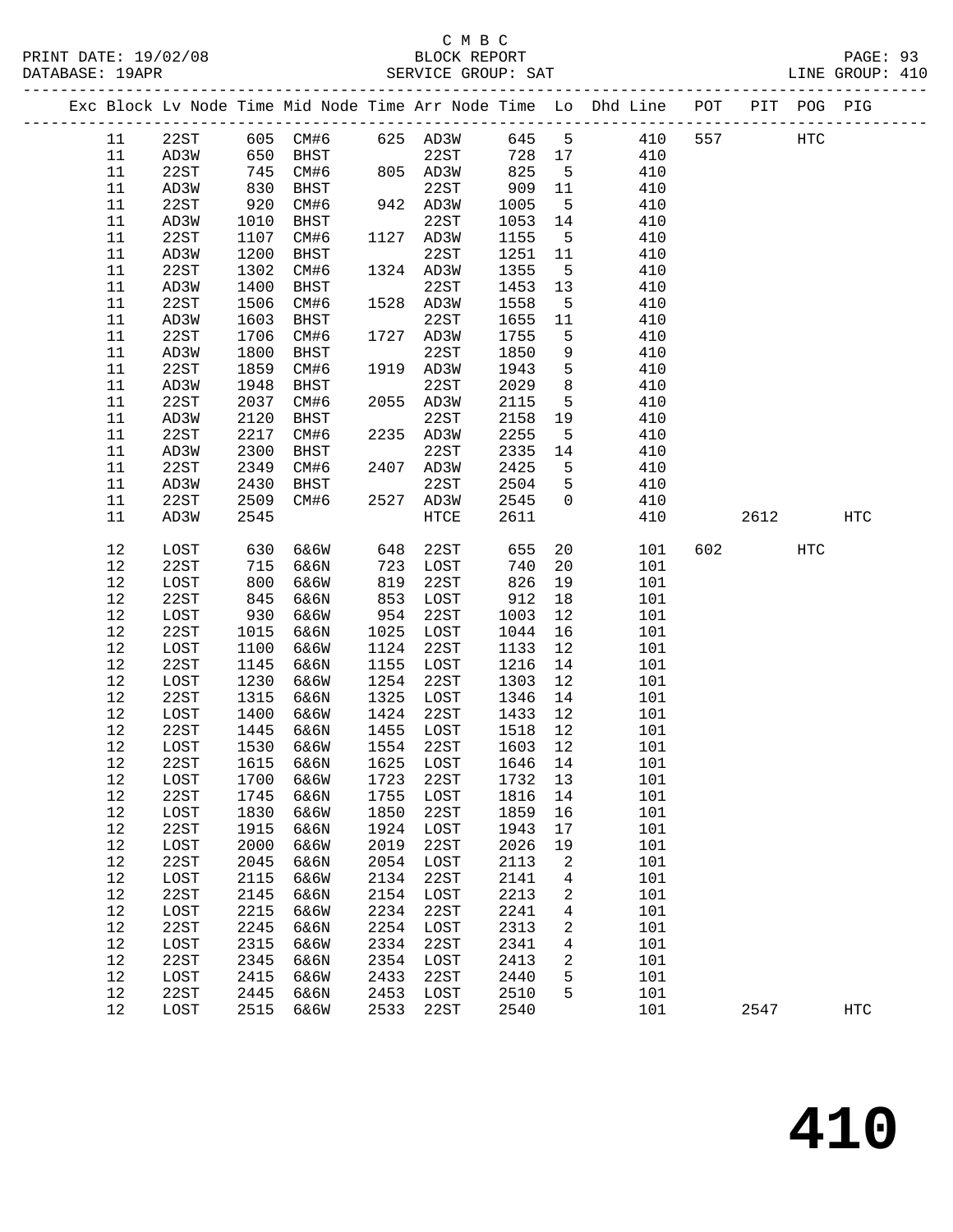# C M B C<br>BLOCK REPORT

| 19/02/08<br>PRINT 1<br>DATE: | DT<br>REPORT<br>CCK         | PAGE                  |
|------------------------------|-----------------------------|-----------------------|
| 9APR<br>DATABASE:            | GROUP:<br>SAT<br>그도<br>ミドドバ | 410<br>TNE.<br>GROUP: |
|                              |                             |                       |

|  |    |             |      |          |      |             |        |                 | Exc Block Lv Node Time Mid Node Time Arr Node Time Lo Dhd Line | POT |      | PIT POG PIG |            |
|--|----|-------------|------|----------|------|-------------|--------|-----------------|----------------------------------------------------------------|-----|------|-------------|------------|
|  | 13 | 22ST        |      | 615 6&6N |      | 623 LOST    | 640 20 |                 | 101                                                            | 607 |      | HTC         |            |
|  | 13 | LOST        | 700  | 6&6W     |      | 718 22ST    | 725    | 20              | 101                                                            |     |      |             |            |
|  | 13 | 22ST        | 745  | 6&6N     | 753  | LOST        | 810    | 20              | 101                                                            |     |      |             |            |
|  | 13 | LOST        | 830  | 6&6W     | 849  | 22ST        | 858    | 17              | 101                                                            |     |      |             |            |
|  | 13 | 22ST        | 915  | 6&6N     | 923  | LOST        | 942    | 18              | 101                                                            |     |      |             |            |
|  | 13 | LOST        | 1000 | 6&6W     | 1024 | 22ST        | 1033   | 12              | 101                                                            |     |      |             |            |
|  | 13 | 22ST        | 1045 | 6&6N     | 1055 | LOST        | 1116   | 14              | 101                                                            |     |      |             |            |
|  | 13 | LOST        | 1130 | 6&6W     | 1154 | 22ST        | 1203   | 12              | 101                                                            |     |      |             |            |
|  | 13 | 22ST        | 1215 | 6&6N     | 1225 | LOST        | 1246   | 14              | 101                                                            |     |      |             |            |
|  | 13 | LOST        | 1300 | 6&6W     | 1324 | 22ST        | 1333   | 12              | 101                                                            |     |      |             |            |
|  | 13 | 22ST        | 1345 | 6&6N     | 1355 | LOST        | 1418   | 12              | 101                                                            |     |      |             |            |
|  | 13 | LOST        | 1430 | 6&6W     | 1454 | 22ST        | 1503   | 12              | 101                                                            |     |      |             |            |
|  | 13 | 22ST        | 1515 | 6&6N     | 1525 | LOST        | 1546   | 14              | 101                                                            |     |      |             |            |
|  | 13 | LOST        | 1600 | 6&6W     | 1624 | 22ST        | 1633   | 12              | 101                                                            |     |      |             |            |
|  | 13 | 22ST        | 1645 | 6&6N     | 1655 | LOST        | 1716   | 14              | 101                                                            |     |      |             |            |
|  | 13 | LOST        | 1730 | 6&6W     | 1753 | 22ST        | 1802   | 13              | 101                                                            |     |      |             |            |
|  | 13 | 22ST        | 1815 | 6&6N     | 1824 | LOST        | 1843   | 17              | 101                                                            |     |      |             |            |
|  | 13 | LOST        | 1900 | 6&6W     | 1919 | 22ST        | 1928   | 17              | 101                                                            |     |      |             |            |
|  | 13 | 22ST        | 1945 | 6&6N     | 1954 | LOST        | 2013   | 17              | 101                                                            |     |      |             |            |
|  | 13 | LOST        | 2030 | 6&6W     | 2049 | 22ST        | 2056   |                 | 101                                                            |     | 2103 |             | <b>HTC</b> |
|  |    |             |      |          |      |             |        |                 |                                                                |     |      |             |            |
|  | 14 | <b>BRST</b> | 640  |          |      | 22ST        | 658    | 12              | 155                                                            | 619 |      | HTC         |            |
|  | 14 | 22ST        | 710  |          |      | BRST        | 729    | 11              | 155                                                            |     |      |             |            |
|  | 14 | BRST        | 740  |          |      | 22ST        | 758    | 12              | 155                                                            |     |      |             |            |
|  | 14 | 22ST        | 810  |          |      | BRST        | 830    | 10              | 155                                                            |     |      |             |            |
|  | 14 | BRST        | 840  |          |      | 22ST        | 900    | 10              | 155                                                            |     |      |             |            |
|  | 14 | 22ST        | 910  |          |      | BRST        | 930    | 10              | 155                                                            |     |      |             |            |
|  | 14 | BRST        | 940  |          |      | 22ST        | 1001   | 9               | 155                                                            |     |      |             |            |
|  | 14 | 22ST        | 1010 |          |      | BRST        | 1031   | 9               | 155                                                            |     |      |             |            |
|  | 14 | <b>BRST</b> | 1040 |          |      | 22ST        | 1103   | 7               | 155                                                            |     |      |             |            |
|  | 14 | 22ST        | 1110 |          |      | <b>BRST</b> | 1133   | $7\phantom{.0}$ | 155                                                            |     |      |             |            |
|  | 14 | <b>BRST</b> | 1140 |          |      | 22ST        | 1203   | 7               | 155                                                            |     |      |             |            |
|  | 14 | 22ST        | 1210 |          |      | BRST        | 1233   | 7               | 155                                                            |     |      |             |            |
|  | 14 | BRST        | 1240 |          |      | 22ST        | 1303   | 7               | 155                                                            |     |      |             |            |
|  | 14 | 22ST        | 1310 |          |      | BRST        | 1333   | $7\phantom{.0}$ | 155                                                            |     |      |             |            |
|  | 14 | BRST        | 1340 |          |      | 22ST        | 1403   | $7\phantom{.0}$ | 155                                                            |     |      |             |            |
|  | 14 | 22ST        | 1410 |          |      | BRST        | 1433   | $7\phantom{.0}$ | 155                                                            |     |      |             |            |
|  | 14 | BRST        | 1440 |          |      | 22ST        | 1503   | $7\phantom{.0}$ | 155                                                            |     |      |             |            |
|  | 14 | 22ST        | 1510 |          |      | BRST        | 1533   | 7               | 155                                                            |     |      |             |            |
|  | 14 | BRST        | 1540 |          |      | 22ST 1603   |        | 7 <sup>7</sup>  | 155                                                            |     |      |             |            |
|  | 14 | 22ST        | 1610 |          |      | BRST        | 1633   | 7               | 155                                                            |     |      |             |            |
|  | 14 | <b>BRST</b> | 1640 |          |      | 22ST        | 1703   | 7               | 155                                                            |     |      |             |            |
|  | 14 | 22ST        | 1710 |          |      | <b>BRST</b> | 1733   | 7               | 155                                                            |     |      |             |            |
|  | 14 | <b>BRST</b> | 1740 |          |      | 22ST        | 1803   | 7               | 155                                                            |     |      |             |            |
|  | 14 | 22ST        | 1810 |          |      | BRST        | 1831   | 11              | 155                                                            |     |      |             |            |
|  | 14 | <b>BRST</b> | 1842 |          |      | 22ST        | 1907   | 3               | 155                                                            |     |      |             |            |
|  | 14 | 22ST        | 1910 |          |      | BRST        | 1929   | 6               | 155                                                            |     |      |             |            |
|  | 14 | <b>BRST</b> | 1935 |          |      | 22ST        | 1955   | 15              | 155                                                            |     |      |             |            |
|  | 14 | 22ST        | 2010 |          |      | BRST        | 2029   | 6               | 155                                                            |     |      |             |            |
|  | 14 | <b>BRST</b> | 2035 |          |      | 22ST        | 2052   | 8               | 155                                                            |     |      |             |            |
|  | 14 | 22ST        | 2100 |          |      | <b>BRST</b> | 2119   |                 | 155                                                            |     | 2140 |             | <b>HTC</b> |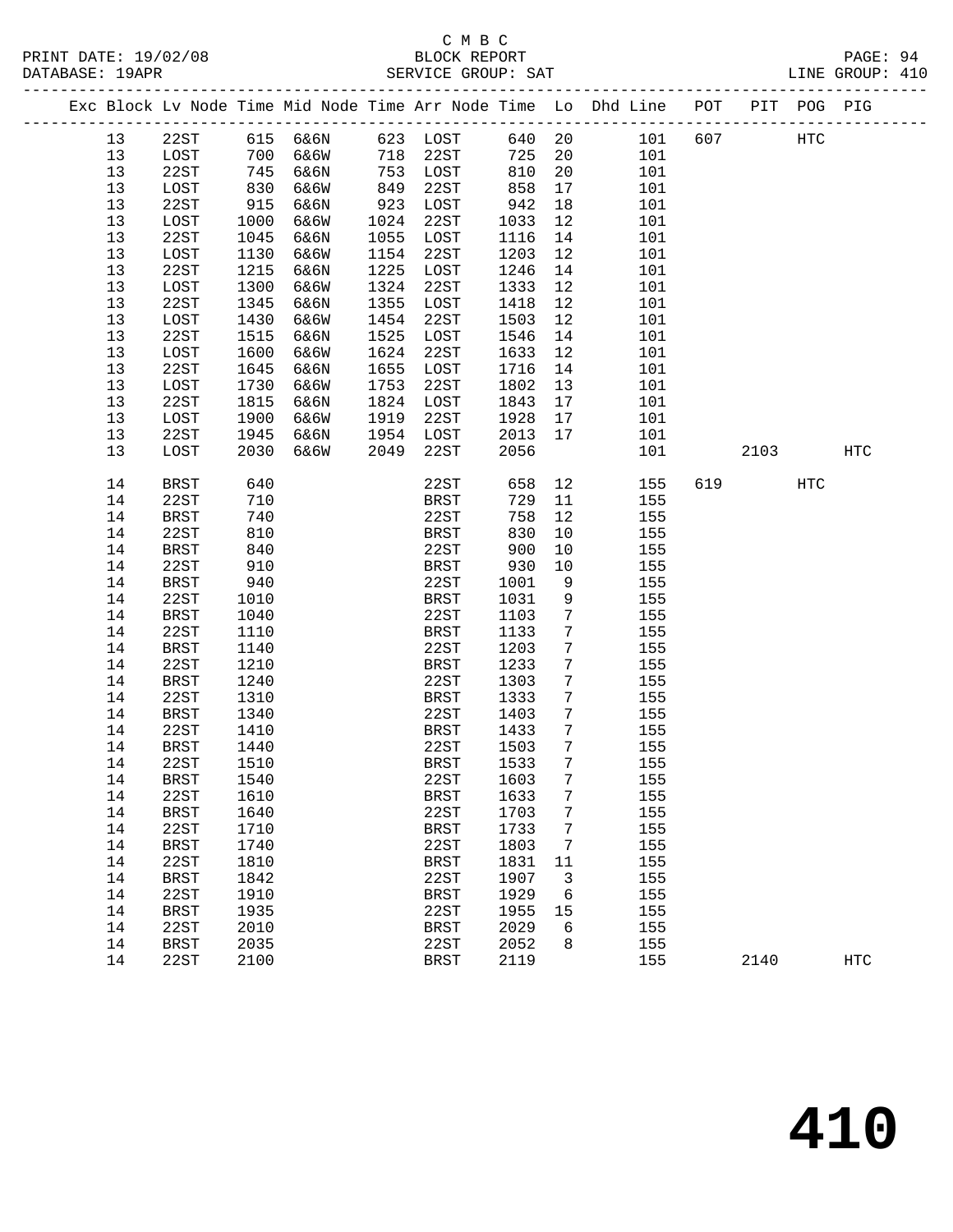|  |    |                |      |      |      |           |         |                              | Exc Block Lv Node Time Mid Node Time Arr Node Time Lo Dhd Line POT |     |           | PIT POG PIG  |            |
|--|----|----------------|------|------|------|-----------|---------|------------------------------|--------------------------------------------------------------------|-----|-----------|--------------|------------|
|  | 15 | 22ST           |      |      |      |           |         |                              |                                                                    | 722 |           | $_{\rm HTC}$ |            |
|  | 15 | AD3W           |      |      |      |           |         |                              | 410                                                                |     |           |              |            |
|  | 15 | 22ST           | 911  | CM#6 |      | 932 AD3W  | 955     | $5^{\circ}$                  | 410                                                                |     |           |              |            |
|  | 15 | AD3W           | 1000 | BHST |      | 22ST      | 1043    | 14                           | 410                                                                |     |           |              |            |
|  | 15 | 22ST           | 1057 | CM#6 |      | 1117 AD3W | 1145    | $5^{\circ}$                  | 410                                                                |     |           |              |            |
|  | 15 | AD3W           | 1150 | BHST |      | 22ST      | 1240    | 12                           | 410                                                                |     |           |              |            |
|  | 15 | 22ST           | 1252 | CM#6 |      | 1314 AD3W | 1345    | $5^{\circ}$                  | 410                                                                |     |           |              |            |
|  | 15 | AD3W           | 1350 | BHST |      | 22ST      | 1443    | 14                           | 410                                                                |     |           |              |            |
|  | 15 | 22ST           | 1457 | CM#6 |      | 1519 AD3W | 1549    | 5                            | 410                                                                |     |           |              |            |
|  | 15 | AD3W           | 1554 | BHST |      | 22ST      | 1647    | 9                            | 410                                                                |     |           |              |            |
|  | 15 | 22ST           | 1656 | CM#6 |      | 1717 AD3W | 1745    | 5                            | 410                                                                |     |           |              |            |
|  | 15 | AD3W           | 1750 | BHST |      | 22ST      | 1840    | $\overline{7}$               | 410                                                                |     |           |              |            |
|  | 15 | 22ST           | 1847 | CM#6 |      | 1907 AD3W | 1931    | 5                            | 410                                                                |     |           |              |            |
|  | 15 | AD3W           | 1936 | BHST |      | 22ST      | 2017    |                              | 410                                                                |     | 2024      |              | HTC        |
|  | 16 | 22ST           | 812  | CM#6 |      | 833 AD3W  | 855     | 5                            | 410                                                                |     | 804       | HTC          |            |
|  | 16 | AD3W           | 900  | BHST |      | 22ST      | 939     | 11                           | 410                                                                |     |           |              |            |
|  | 16 | 22ST           | 950  | CM#6 |      | 1010 AD3W | 1035    | $-5$                         | 410                                                                |     |           |              |            |
|  | 16 | AD3W           | 1040 | BHST |      | 22ST      | 1125    | 11                           | 410                                                                |     |           |              |            |
|  | 16 | 22ST           | 1136 | CM#6 |      | 1157 AD3W | 1225    | $5^{\circ}$                  | 410                                                                |     |           |              |            |
|  | 16 | AD3W           | 1230 | BHST |      | 22ST      | 1321    | 8                            | 410                                                                |     |           |              |            |
|  | 16 | 22ST           | 1329 | CM#6 |      | 1352 AD3W | 1423    | $5^{\circ}$                  | 410                                                                |     |           |              |            |
|  | 16 | AD3W           | 1428 | BHST |      | 22ST      | 1521    | 14                           | 410                                                                |     |           |              |            |
|  | 16 | 22ST           | 1535 | CM#6 |      | 1557 AD3W | 1627    | $-5$                         | 410                                                                |     |           |              |            |
|  | 16 | AD3W           | 1632 | BHST |      | 22ST      | 1722    | 8                            | 410                                                                |     |           |              |            |
|  | 16 | 22ST           | 1730 | CM#6 |      | 1751 AD3W | 1819    | 5 <sup>5</sup>               | 410                                                                |     |           |              |            |
|  | 16 | AD3W           | 1824 | BHST |      | 22ST      | 1913    | 15                           | 410                                                                |     |           |              |            |
|  | 16 | 22ST           | 1928 | CM#6 |      | 1948 AD3W | 2010    | 5                            | 410                                                                |     |           |              |            |
|  | 16 | AD3W           | 2015 | BHST |      | 22ST      | 2053    |                              | 410                                                                |     | 2100      |              | <b>HTC</b> |
|  | 17 | 22ST           | 859  | CM#6 |      | 920 AD3W  | 943     | 5 <sup>5</sup>               | 410                                                                |     | 851 — 100 | HTC          |            |
|  | 17 | AD3W           | 948  | BHST |      | 22ST      | 1030    | $7\phantom{.0}\phantom{.0}7$ | 410                                                                |     |           |              |            |
|  | 17 | 22ST           | 1037 | CM#6 |      | 1057 AD3W | 1125    | 5                            | 410                                                                |     |           |              |            |
|  | 17 | AD3W           | 1130 | BHST |      | 22ST      | 1219    | 15                           | 410                                                                |     |           |              |            |
|  | 17 | 22ST           | 1234 | CM#6 |      | 1256 AD3W | 1325    | $5^{\circ}$                  | 410                                                                |     |           |              |            |
|  | 17 | AD3W           | 1330 | BHST |      | 22ST      | 1423    | 15                           | 410                                                                |     |           |              |            |
|  | 17 | 22ST           | 1438 | CM#6 |      | 1500 AD3W | 1530    | $5^{\circ}$                  | 410                                                                |     |           |              |            |
|  | 17 | AD3W           | 1535 | BHST |      | 22ST      | 1628    | 8                            | 410                                                                |     |           |              |            |
|  | 17 | 22ST           | 1636 | CM#6 |      | 1657 AD3W | 1725    | $5^{\circ}$                  | 410                                                                |     |           |              |            |
|  | 17 | AD3W 1730 BHST |      |      |      | 22ST      | 1820 15 |                              | 410                                                                |     |           |              |            |
|  | 17 | 22ST           | 1835 | CM#6 |      | 1855 AD3W | 1919    | 5                            | 410                                                                |     |           |              |            |
|  | 17 | AD3W           | 1924 | BHST |      | 22ST      | 2007    |                              | 410                                                                |     | 2014      |              | <b>HTC</b> |
|  | 18 | 22ST           | 940  | CM#6 | 1002 | AD3W      | 1025    | 5                            | 410                                                                | 932 |           | <b>HTC</b>   |            |
|  | 18 | AD3W           | 1030 | BHST |      | 22ST      | 1115    | 11                           | 410                                                                |     |           |              |            |
|  | 18 | 22ST           | 1126 | CM#6 | 1147 | AD3W      | 1215    | 5                            | 410                                                                |     |           |              |            |
|  | 18 | AD3W           | 1220 | BHST |      | 22ST      | 1311    | 9                            | 410                                                                |     |           |              |            |
|  | 18 | 22ST           | 1320 | CM#6 | 1343 | AD3W      | 1414    | 5                            | 410                                                                |     |           |              |            |
|  | 18 | AD3W           | 1419 | BHST |      | 22ST      | 1512    | 13                           | 410                                                                |     |           |              |            |
|  | 18 | 22ST           | 1525 | CM#6 | 1547 | AD3W      | 1617    | 5                            | 410                                                                |     |           |              |            |
|  | 18 | AD3W           | 1622 | BHST |      | 22ST      | 1713    |                              | 410                                                                |     | 1722      |              | <b>HTC</b> |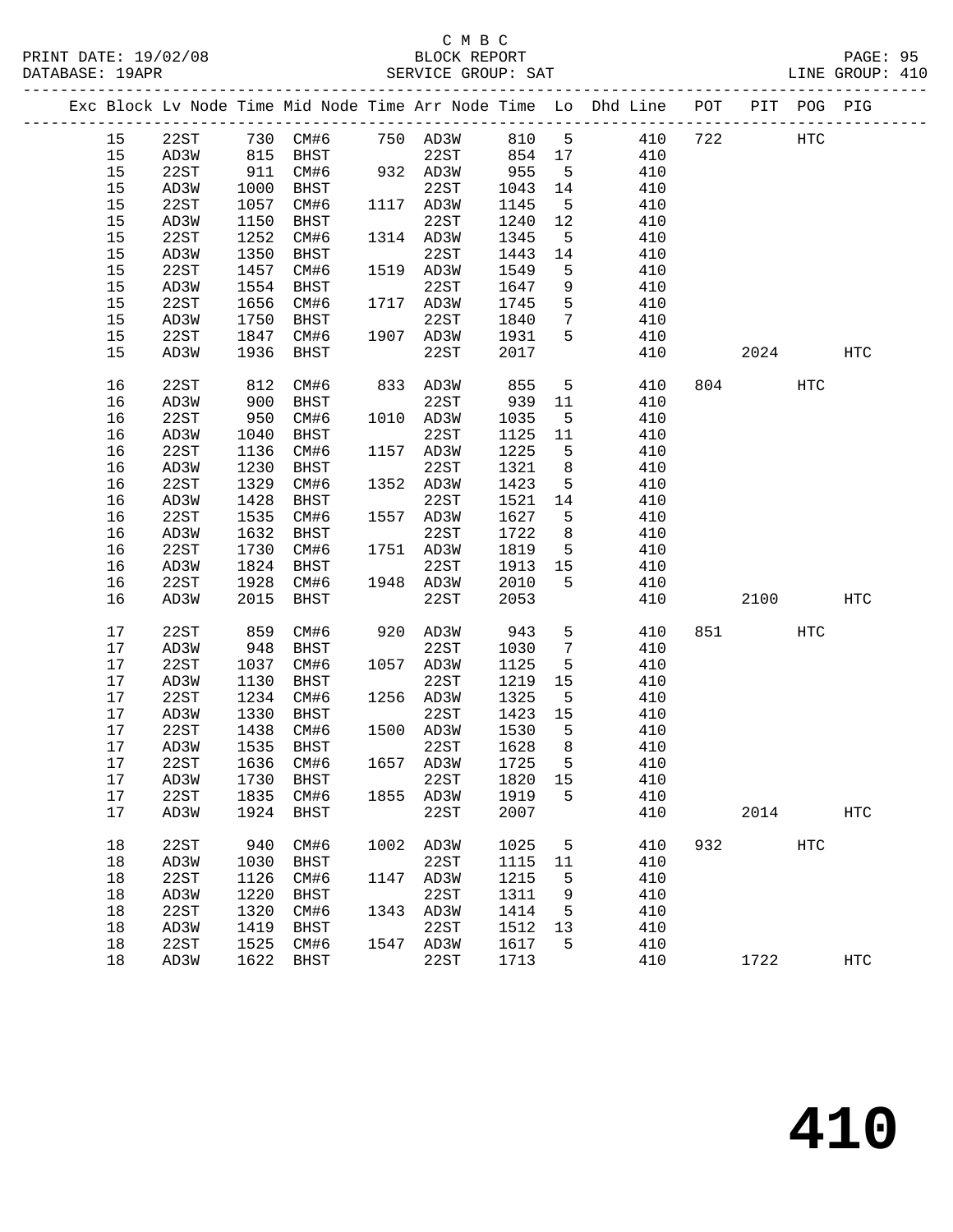#### C M B C<br>BLOCK REPORT SERVICE GROUP: SAT

|  |    |      |      |             |                            |         |                 | Exc Block Lv Node Time Mid Node Time Arr Node Time Lo Dhd Line POT |          |                   | PIT POG PIG |              |
|--|----|------|------|-------------|----------------------------|---------|-----------------|--------------------------------------------------------------------|----------|-------------------|-------------|--------------|
|  | 19 | 22ST |      |             | 1000 CM#6 1020 AD3W 1045 5 |         |                 | 410                                                                | 952      | HTC               |             |              |
|  | 19 | AD3W | 1050 | <b>BHST</b> | 22ST 1136                  |         | 8 <sup>8</sup>  | 410                                                                |          |                   |             |              |
|  | 19 | 22ST | 1144 | CM#6        | 1206 AD3W                  | 1235    | $5^{\circ}$     | 410                                                                |          |                   |             |              |
|  | 19 | AD3W | 1240 | BHST        | 22ST                       | 1331    | 8 <sup>8</sup>  | 410                                                                |          |                   |             |              |
|  | 19 | 22ST | 1339 | CM#6        | 1402 AD3W                  | 1433    | 5               | 410                                                                |          |                   |             |              |
|  | 19 | AD3W | 1438 | BHST        | 22ST                       | 1531    | 14              | 410                                                                |          |                   |             |              |
|  | 19 | 22ST | 1545 | CM#6        | 1607 AD3W                  | 1636    | 6               | 410                                                                |          |                   |             |              |
|  | 19 | AD3W | 1642 | BHST        | 22ST                       | 1732    | 12              | 410                                                                |          |                   |             |              |
|  | 19 | 22ST | 1744 | CM#6        | 1806 AD3W                  | 1831    | 5               | 410                                                                |          |                   |             |              |
|  | 19 | AD3W | 1836 | BHST        | 22ST                       | 1923    |                 | 410                                                                |          | 1930 1990         |             | $_{\rm HTC}$ |
|  | 20 | 22ST | 1047 | CM#6        | 1107 AD3W                  | 1135    | $5\overline{)}$ | 410                                                                |          | 1039 — 1039 — 104 | HTC         |              |
|  | 20 | AD3W | 1140 | BHST        | 22ST                       | 1229    | 15              | 410                                                                |          |                   |             |              |
|  | 20 | 22ST | 1244 | CM#6        | 1306 AD3W                  | 1335    | $5^{\circ}$     | 410                                                                |          |                   |             |              |
|  | 20 | AD3W | 1340 | BHST        | 22ST                       | 1433    | 14              | 410                                                                |          |                   |             |              |
|  | 20 | 22ST | 1447 | CM#6        | 1509 AD3W                  | 1539    | 5               | 410                                                                |          |                   |             |              |
|  | 20 | AD3W | 1544 | BHST        | 22ST                       | 1637    | 9               | 410                                                                |          |                   |             |              |
|  | 20 | 22ST | 1646 | CM#6        | 1707 AD3W                  | 1735    | 5               | 410                                                                |          |                   |             |              |
|  | 20 | AD3W | 1740 | BHST        | 22ST                       | 1830    |                 | 410                                                                |          | 1839              |             | HTC          |
|  | 21 | 22ST | 1154 | CM#6        | 1216 AD3W                  | 1245    | 5               |                                                                    | 410 1146 |                   | HTC         |              |
|  | 21 | AD3W | 1250 | BHST        | 22ST                       | 1341    | $7\phantom{.0}$ | 410                                                                |          |                   |             |              |
|  | 21 | 22ST | 1348 | CM#6        | 1411 AD3W                  | 1442    | 5               | 410                                                                |          |                   |             |              |
|  | 21 | AD3W | 1447 | BHST        | 22ST                       | 1540    | 15              | 410                                                                |          |                   |             |              |
|  | 21 | 22ST | 1555 | CM#6        | 1617 AD3W                  | 1646    | 6               | 410                                                                |          |                   |             |              |
|  | 21 | AD3W | 1652 | BHST        | 22ST                       | 1742    | 14              | 410                                                                |          |                   |             |              |
|  | 21 | 22ST | 1756 | CM#6        | 1818 AD3W                  | 1843    | $5^{\circ}$     | 410                                                                |          |                   |             |              |
|  | 21 | AD3W | 1848 | BHST        | 22ST                       | 1934    | 9               | 410                                                                |          |                   |             |              |
|  | 21 | 22ST | 1943 | CM#6        | 2003 AD3W                  | 2025    | 5               | 410                                                                |          |                   |             |              |
|  | 21 | AD3W | 2030 | BHST        | 22ST                       | 2108    | $\overline{9}$  | 410                                                                |          |                   |             |              |
|  | 21 | 22ST | 2117 | CM#6        | 2135 AD3W                  | 2155    | 5               | 410                                                                |          |                   |             |              |
|  | 21 | AD3W | 2200 | BHST        | 22ST                       | 2237    | 22              | 410                                                                |          |                   |             |              |
|  | 21 | 22ST | 2259 | CM#6        | 2317 AD3W                  | 2335    | $5^{\circ}$     | 410                                                                |          |                   |             |              |
|  | 21 | AD3W | 2340 | BHST        | 22ST                       | 2415    | $\overline{4}$  | 410                                                                |          |                   |             |              |
|  | 21 | 22ST | 2419 | CM#6        | 2437 AD3W                  | 2455    | 5               | 410                                                                |          |                   |             |              |
|  | 21 | AD3W | 2500 | BHST        | 22ST                       | 2534    |                 | 410                                                                |          | 2541              |             | <b>HTC</b>   |
|  | 22 | 22ST | 1358 | CM#6        | 1421 AD3W                  | 1452    | $5^{\circ}$     | 410                                                                | 1350 30  |                   | HTC         |              |
|  | 22 | AD3W | 1457 | BHST        | 22ST                       | 1550 14 |                 | 410                                                                |          |                   |             |              |
|  | 22 | 22ST | 1604 | CM#6        | 1626 AD3W                  | 1655    | 5               | 410                                                                |          |                   |             |              |
|  | 22 | AD3W | 1700 | BHST        | 22ST                       | 1750    |                 | 410                                                                |          | 1759              |             | HTC          |
|  |    |      |      |             |                            |         |                 |                                                                    |          |                   |             |              |

**410**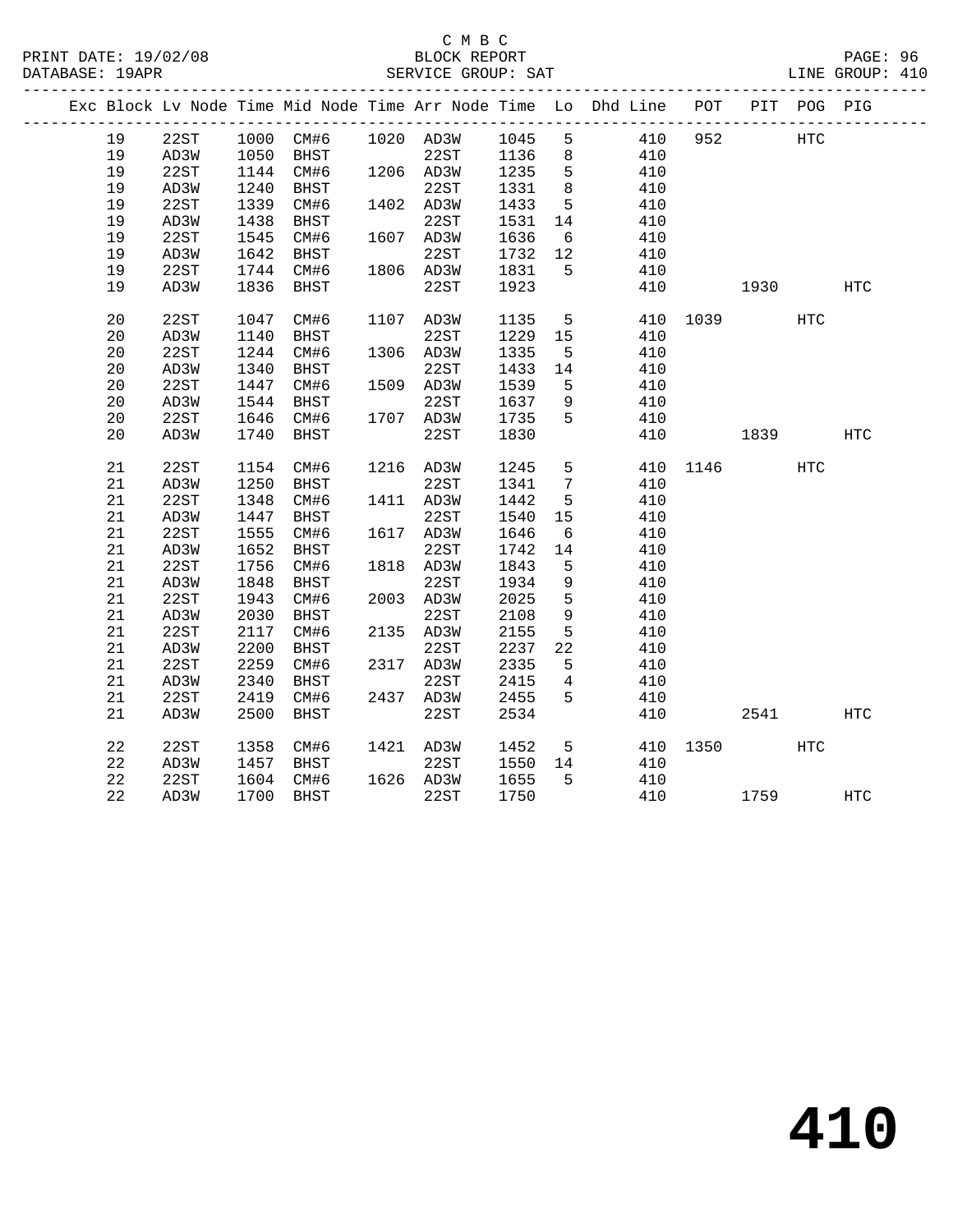|              | PRINT DATE: 19/02/08 |
|--------------|----------------------|
| . <i>.</i> . |                      |

#### C M B C PAGE: 97<br>PAGE: 97<br>RVICE GROUP: SUN PRINT CROUP: 100 DATABASE: 19APR SERVICE GROUP: SUN

| MAKN | 22ST 22 ST STN |                 |             |                                                                                |      |          |      |            |                 |       |     |             |            |                   |
|------|----------------|-----------------|-------------|--------------------------------------------------------------------------------|------|----------|------|------------|-----------------|-------|-----|-------------|------------|-------------------|
|      |                |                 |             | Exc Block Lv Node Time Mid Node Time Arr Node Time Lo Dhd Line POT PIT POG PIG |      |          |      |            |                 |       |     |             |            |                   |
|      | 10             | MAKN            |             | 448 MAKN      448 MPLP<br>506 MAKN     517 22ST<br>542 MAKN     603 MPLP       |      |          |      |            |                 | 504 2 |     | 100 433 HTC |            |                   |
|      | 10             | MPLP            |             |                                                                                |      |          |      | 534 8      |                 |       | 100 |             |            |                   |
|      | 10             | 22ST            |             |                                                                                |      |          |      | 619        | $7\overline{ }$ |       | 100 |             |            |                   |
|      | $10$           | MPLP            | 626         | MAKN                                                                           | 637  |          | 22ST | 654        | 11              |       | 100 |             |            |                   |
|      | 10             | 22ST            | 705         | MAKN                                                                           | 723  | MPLP     |      | 740        | 6               |       | 100 |             |            |                   |
|      | 10             | MPLP            | 746<br>828  | MAKN                                                                           | 757  | 22ST     |      | 814        | 14              |       | 100 |             |            |                   |
|      | 10             | 22ST            |             | MAKN                                                                           | 848  | MPLP     |      | 906        | 10              |       | 100 |             |            |                   |
|      | 10             | MPLP            | 916         | MAKN                                                                           | 928  | 22ST     |      | 946        | 9               |       | 100 |             |            |                   |
|      | 10             | 22ST            | 955         | MAKN                                                                           | 1015 | MPLP     |      | 1035       | 8 <sup>8</sup>  |       | 100 |             |            |                   |
|      | 10             | MPLP            | 1043        | MAKN                                                                           | 1058 | 22ST     |      | 1117       | $7\overline{ }$ |       | 100 |             |            |                   |
|      | 10             | 22ST            | 1124        | MAKN                                                                           | 1145 | MPLP     |      | 1207       | $4\overline{4}$ |       | 100 |             |            |                   |
|      | $10$           | MPLP            | 1211        | MAKN                                                                           | 1227 | 22ST     |      | 1247       | $7\overline{ }$ |       | 100 |             |            |                   |
|      | 10             | 22ST            | 1254        | MAKN                                                                           | 1315 | MPLP     |      | 1339       | 13              |       | 100 |             |            |                   |
|      | 10             | MPLP            | 1352        | MAKN                                                                           | 1408 | 22ST     |      | 1429       | 10              |       | 100 |             |            |                   |
|      | $10$           | 22ST            | 1439        | MAKN                                                                           | 1501 | MPLP     |      | 1524       | 10              |       | 100 |             |            |                   |
|      | $10$           | MPLP            | 1534        | MAKN                                                                           | 1552 | 22ST     |      | 1612       | 12              |       | 100 |             |            |                   |
|      | 10             | 22ST            | 1624        | MAKN                                                                           | 1646 | MPLP     |      | 1708       | 14              |       | 100 |             |            |                   |
|      | $10$           | MPLP            | 1722        | MAKN                                                                           | 1738 | 22ST     |      | 1758       | 12              |       | 100 |             |            |                   |
|      | $10$           | 22ST            | 1810        | MAKN                                                                           | 1830 | MPLP     |      | 1852       | $6\overline{6}$ |       | 100 |             |            |                   |
|      | $10$           | MPLP            | 1858        | MAKN                                                                           | 1914 | 22ST     |      | 1934       | $5^{\circ}$     |       | 100 |             |            |                   |
|      | 10             | 22ST            | 1939        | MAKN                                                                           | 2001 | MPLP     |      | 2021       | $6\overline{6}$ |       | 100 |             |            |                   |
|      | 10             | MPLP            | 2027        | MAKN                                                                           | 2043 | 22ST     |      | 2102       | $7\overline{ }$ |       | 100 |             |            |                   |
|      | $10$           | 22ST            | 2109        | MAKN                                                                           | 2129 | MPLP     |      | 2147       | 14              |       | 100 |             |            |                   |
|      | 10             | MPLP            | 2201        | MAKN                                                                           | 2216 | 22ST     |      | 2234       | $7\overline{ }$ |       | 100 |             |            |                   |
|      | 10             | 22ST            | 2241        | MAKN                                                                           | 2301 | MPLP     |      | 2317 15    |                 |       | 100 |             |            |                   |
|      | 10             | MPLP            | 2332        | MAKN                                                                           | 2346 | 22ST     |      | 2405       | $\overline{0}$  |       | 100 |             |            |                   |
|      | 10             | 22ST            | 2405        | MAKN                                                                           | 2426 | MPLP     |      | 2442       | $\mathsf{O}$    |       | 100 |             |            |                   |
|      | 10             | MPLP            | 2442        |                                                                                |      | MAKN     |      | 2456       |                 |       | 100 | 2511        |            | <b>HTC</b>        |
|      | 11             | MAKN            | 509         | MAKN                                                                           | 509  | MPLP     |      | 525        | $\overline{a}$  |       | 100 | 454         | <b>HTC</b> |                   |
|      | 11             | MPLP            | 527         | MAKN                                                                           | 538  | 22ST     |      | 555        | 10              |       | 100 |             |            |                   |
|      | 11             | 22ST            | 605         | MAKN                                                                           | 623  | MPLP     |      | 639        | 8 <sup>8</sup>  |       | 100 |             |            |                   |
|      | 11             | MPLP            | 647         | MAKN                                                                           | 658  | 22ST     |      | 715        | 10              |       | 100 |             |            |                   |
|      | 11             | 22ST            | 725         | MAKN                                                                           | 743  | MPLP     |      | 800        | $\overline{1}$  |       | 100 |             |            |                   |
|      | 11             | MPLP            | $801$ $844$ | MAKN                                                                           | 813  | 22ST     |      | 832<br>924 | 12              |       | 100 |             |            |                   |
|      | 11             | 22ST            |             | 844 MAKN                                                                       |      | 904 MPLP |      |            | $\overline{7}$  |       | 100 |             |            |                   |
|      | 11 MPLP        |                 |             | 931 MAKN                                                                       |      | 944 22ST |      | 1003 7     |                 |       | 100 |             |            |                   |
|      | 11             | 22ST            | 1010        | MAKN                                                                           | 1030 | MPLP     |      | 1050       | 8               |       | 100 |             |            |                   |
|      | 11             | MPLP            | 1058        | MAKN                                                                           | 1113 | 22ST     |      | 1133       | 6               |       | 100 |             |            |                   |
|      | 11             | 22ST            | 1139        | MAKN                                                                           | 1201 | MPLP     |      | 1223       | $\overline{3}$  |       | 100 |             |            |                   |
|      | 11             | MPLP            | 1226        | MAKN                                                                           | 1242 | 22ST     |      | 1302       | 7               |       | 100 |             |            |                   |
|      | 11             | 22ST            | 1309        | MAKN                                                                           | 1330 | MPLP     |      | 1354       | 12              |       | 100 |             |            |                   |
|      | 11             | $\texttt{MPLP}$ | 1406        | MAKN                                                                           | 1422 | 22ST     |      | 1442       | 12              |       | 100 |             |            |                   |
|      | 11             | 22ST            | 1454        | MAKN                                                                           | 1515 | MPLP     |      | 1538       | 11              |       | 100 |             |            |                   |
|      | 11             | $\texttt{MPLP}$ | 1549        | MAKN                                                                           | 1607 | 22ST     |      | 1628       | 11              |       | 100 |             |            |                   |
|      | 11             | 22ST            | 1639        | MAKN                                                                           | 1701 | MPLP     |      | 1723       | 15              |       | 100 |             |            |                   |
|      | 11             | $\texttt{MPLP}$ | 1738        | MAKN                                                                           | 1754 | 22ST     |      | 1814       | 11              |       | 100 |             |            |                   |
|      | 11             | 22ST            | 1825        | MAKN                                                                           | 1845 | MPLP     |      | 1907       | 5               |       | 100 |             |            |                   |
|      | 11             | $\texttt{MPLP}$ | 1912        | MAKN                                                                           | 1928 | 22ST     |      | 1947       | $7\phantom{.0}$ |       | 100 |             |            |                   |
|      | 11             | 22ST            | 1954        | MAKN                                                                           | 2014 | MPLP     |      | 2034       | 8               |       | 100 |             |            |                   |
|      | 11             | $\texttt{MPLP}$ | 2042        | MAKN                                                                           | 2058 | 22ST     |      | 2116       | 5               |       | 100 |             |            |                   |
|      | 11             | 22ST            | 2121        | MAKN                                                                           | 2143 | MPLP     |      | 2201       | $\mathsf{O}$    |       | 100 |             |            |                   |
|      | 11             | MPLP            | 2201        |                                                                                |      | MAKN     |      | 2216       |                 |       | 100 | 2231        |            | $_{\mathrm{HTC}}$ |
|      |                |                 |             |                                                                                |      |          |      |            |                 |       |     |             |            |                   |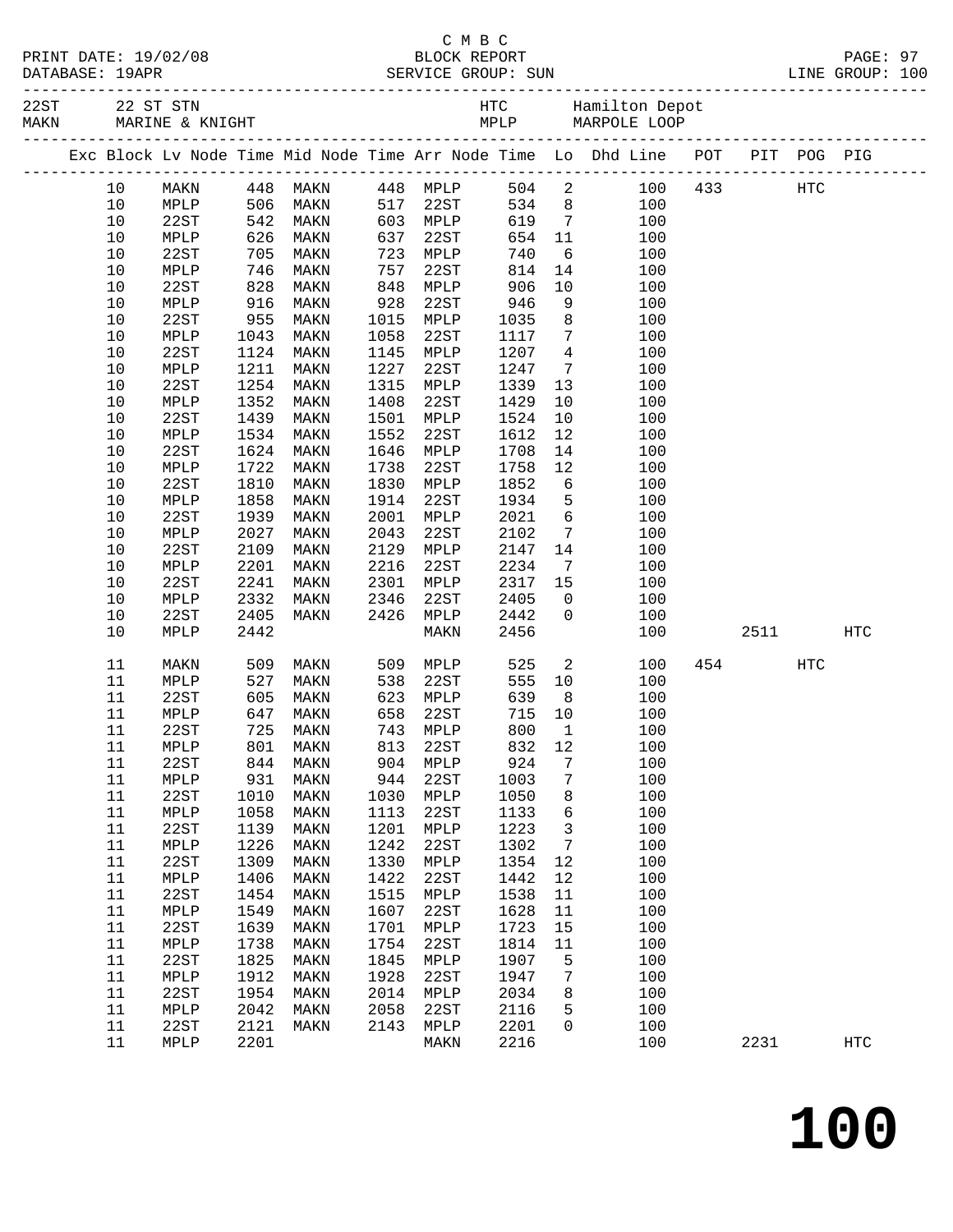|  |      |      |      |                             |      |          |      |                         | Exc Block Lv Node Time Mid Node Time Arr Node Time Lo Dhd Line POT |     |      | PIT POG PIG       |            |
|--|------|------|------|-----------------------------|------|----------|------|-------------------------|--------------------------------------------------------------------|-----|------|-------------------|------------|
|  | 12   | 22ST |      | 510 MAKN                    |      | 528 MPLP | 544  | $\overline{\mathbf{c}}$ | 100                                                                | 502 |      | $_{\mathrm{HTC}}$ |            |
|  | 12   | MPLP | 546  | MAKN                        | 557  | 22ST     | 614  | 11                      | 100                                                                |     |      |                   |            |
|  | 12   | 22ST | 625  | MAKN                        | 643  | MPLP     | 659  | 8 <sup>8</sup>          | 100                                                                |     |      |                   |            |
|  | 12   | MPLP | 707  | MAKN                        | 718  | 22ST     | 736  | $6\overline{6}$         | 100                                                                |     |      |                   |            |
|  | 12   | 22ST | 742  | MAKN                        | 803  | MPLP     | 819  | 11                      | 100                                                                |     |      |                   |            |
|  | 12   | MPLP | 830  | MAKN                        | 842  | 22ST     | 900  | 12                      | 100                                                                |     |      |                   |            |
|  | 12   | 22ST | 912  | MAKN                        | 932  | MPLP     | 952  | 6                       | 100                                                                |     |      |                   |            |
|  | $12$ | MPLP | 958  | MAKN                        | 1013 | 22ST     | 1033 | 6                       | 100                                                                |     |      |                   |            |
|  | 12   | 22ST | 1039 | MAKN                        | 1101 | MPLP     | 1123 | $\overline{4}$          | 100                                                                |     |      |                   |            |
|  | 12   | MPLP | 1127 | MAKN                        | 1143 | 22ST     | 1202 | $7\phantom{.0}$         | 100                                                                |     |      |                   |            |
|  | 12   | 22ST | 1209 | MAKN                        | 1230 | MPLP     | 1254 | 2                       | 100                                                                |     |      |                   |            |
|  | 12   | MPLP | 1256 | MAKN                        | 1312 | 22ST     | 1333 | 6                       | 100                                                                |     |      |                   |            |
|  | 12   | 22ST | 1339 | MAKN                        | 1401 | MPLP     | 1425 | 11                      | 100                                                                |     |      |                   |            |
|  | 12   | MPLP | 1436 | MAKN                        | 1452 | 22ST     | 1512 | 11                      | 100                                                                |     |      |                   |            |
|  | 12   | 22ST | 1523 | MAKN                        | 1545 | MPLP     | 1608 | 11                      | 100                                                                |     |      |                   |            |
|  | 12   | MPLP | 1619 | MAKN                        | 1637 | 22ST     | 1657 | 10                      | 100                                                                |     |      |                   |            |
|  | 12   | 22ST | 1707 | MAKN                        | 1729 | MPLP     | 1751 | 18                      | 100                                                                |     |      |                   |            |
|  | 12   | MPLP | 1809 | MAKN                        | 1825 | 22ST     | 1845 | 9                       | 100                                                                |     |      |                   |            |
|  | 12   | 22ST | 1854 | MAKN                        | 1914 | MPLP     | 1936 | 6                       | 100                                                                |     |      |                   |            |
|  | 12   | MPLP | 1942 | MAKN                        | 1958 | 22ST     | 2018 | 5                       | 100                                                                |     |      |                   |            |
|  |      |      |      |                             |      |          |      | $\overline{0}$          |                                                                    |     |      |                   |            |
|  | 12   | 22ST | 2023 | MAKN                        | 2043 | MPLP     | 2103 |                         | 100                                                                |     |      |                   |            |
|  | 12   | MPLP | 2103 |                             |      | MAKN     | 2119 |                         | 100                                                                |     | 2134 |                   | <b>HTC</b> |
|  | 13   | MAKN | 548  | MAKN                        | 548  | MPLP     | 604  | $\overline{a}$          | 100                                                                | 533 |      | <b>HTC</b>        |            |
|  | 13   | MPLP | 606  | MAKN                        | 617  | 22ST     | 635  | $7\phantom{.0}$         | 100                                                                |     |      |                   |            |
|  | 13   | 22ST | 642  | MAKN                        | 703  | MPLP     | 719  | $6\overline{6}$         | 100                                                                |     |      |                   |            |
|  | 13   | MPLP | 725  | MAKN                        | 736  | 22ST     | 753  | 5                       | 100                                                                |     |      |                   |            |
|  | 13   | 22ST | 758  | MAKN                        | 818  | MPLP     | 836  | 9                       | 100                                                                |     |      |                   |            |
|  | 13   | MPLP | 845  | MAKN                        | 857  | 22ST     | 915  | 11                      | 100                                                                |     |      |                   |            |
|  | 13   | 22ST | 926  | MAKN                        | 946  | MPLP     | 1006 | 7                       | 100                                                                |     |      |                   |            |
|  | 13   | MPLP | 1013 | MAKN                        | 1028 | 22ST     | 1047 | $7\phantom{.0}$         | 100                                                                |     |      |                   |            |
|  | 13   | 22ST | 1054 | MAKN                        | 1114 | MPLP     | 1136 | 5                       | 100                                                                |     |      |                   |            |
|  | 13   | MPLP | 1141 | MAKN                        | 1157 | 22ST     | 1216 | 8                       | 100                                                                |     |      |                   |            |
|  | 13   | 22ST | 1224 | MAKN                        | 1245 | MPLP     | 1309 | 2                       | 100                                                                |     |      |                   |            |
|  | 13   | MPLP | 1311 | MAKN                        | 1327 | 22ST     | 1347 | $\overline{7}$          | 100                                                                |     |      |                   |            |
|  | 13   | 22ST | 1354 | MAKN                        | 1415 | MPLP     | 1439 | 10                      | 100                                                                |     |      |                   |            |
|  | 13   | MPLP | 1449 | MAKN                        | 1507 | 22ST     | 1528 | 11                      | 100                                                                |     |      |                   |            |
|  | 13   | 22ST | 1539 | MAKN                        | 1601 | MPLP     | 1624 | 10                      | 100                                                                |     |      |                   |            |
|  | 13   | MPLP | 1634 | MAKN                        | 1652 | 22ST     | 1712 | 13                      | 100                                                                |     |      |                   |            |
|  | 13   | 22ST |      | 1725 MAKN 1746 MPLP 1808 18 |      |          |      |                         | 100                                                                |     |      |                   |            |
|  | 13   | MPLP | 1826 | MAKN                        | 1842 | 22ST     | 1901 | 8                       | 100                                                                |     |      |                   |            |
|  | 13   | 22ST | 1909 | MAKN                        | 1929 | MPLP     | 1951 | 6                       | 100                                                                |     |      |                   |            |
|  | 13   | MPLP | 1957 | MAKN                        | 2013 | 22ST     | 2031 | 8                       | 100                                                                |     |      |                   |            |
|  | 13   | 22ST | 2039 | MAKN                        | 2101 | MPLP     | 2119 | 11                      | 100                                                                |     |      |                   |            |
|  | 13   | MPLP | 2130 | MAKN                        | 2146 | 22ST     | 2205 | 2                       | 100                                                                |     |      |                   |            |
|  | 13   | 22ST | 2207 | MAKN                        | 2229 | MPLP     | 2247 | 16                      | 100                                                                |     |      |                   |            |
|  | 13   | MPLP | 2303 | MAKN                        | 2317 | 22ST     | 2334 | 7                       | 100                                                                |     |      |                   |            |
|  | 13   | 22ST | 2341 | MAKN                        | 2400 | MPLP     | 2416 | 14                      | 100                                                                |     |      |                   |            |
|  | 13   | MPLP | 2430 | MAKN                        | 2441 | 22ST     | 2459 | 3                       | 100                                                                |     |      |                   |            |
|  | 13   | 22ST | 2502 | MAKN                        | 2521 | MPLP     | 2536 | 3                       | 100                                                                |     |      |                   |            |
|  | 13   | MPLP | 2539 |                             |      | MAKN     | 2553 |                         | 100                                                                |     | 2608 |                   | HTC        |
|  |      |      |      |                             |      |          |      |                         |                                                                    |     |      |                   |            |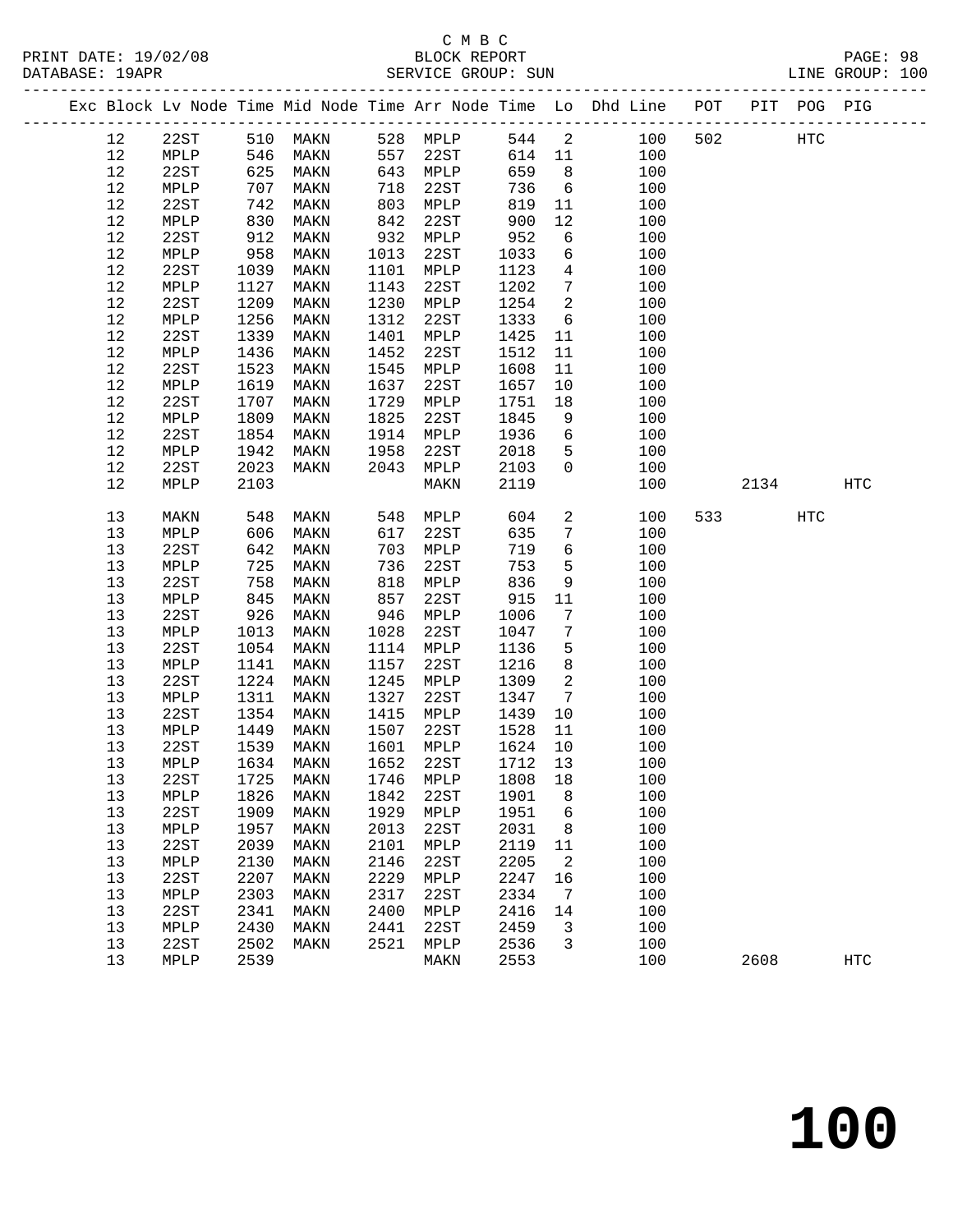## C M B C<br>BLOCK REPORT

| DATABASE: 19APR |    |      |      |                  |      | SERVICE GROUP: SUN |      |                              |                                                                                |      | LINE GROUP: 100 |  |
|-----------------|----|------|------|------------------|------|--------------------|------|------------------------------|--------------------------------------------------------------------------------|------|-----------------|--|
|                 |    |      |      |                  |      |                    |      |                              | Exc Block Lv Node Time Mid Node Time Arr Node Time Lo Dhd Line POT PIT POG PIG |      |                 |  |
|                 |    |      |      | 14 MAKN 756 MAKN |      | 756 MPLP 814 2     |      |                              | 100 741 HTC                                                                    |      |                 |  |
|                 | 14 | MPLP | 816  | MAKN             | 828  | 22ST               | 846  |                              | 12<br>100                                                                      |      |                 |  |
|                 | 14 | 22ST | 858  | MAKN             | 918  | MPLP               | 938  | $5 -$                        | 100                                                                            |      |                 |  |
|                 | 14 | MPLP | 943  | MAKN             | 958  | 22ST               | 1017 | $7\overline{ }$              | 100                                                                            |      |                 |  |
|                 | 14 | 22ST | 1024 | MAKN             | 1044 | MPLP               | 1104 | $7\overline{ }$              | 100                                                                            |      |                 |  |
|                 | 14 | MPLP | 1111 | MAKN             | 1127 | 22ST               | 1146 | 8                            | 100                                                                            |      |                 |  |
|                 | 14 | 22ST | 1154 | MAKN             | 1215 | MPLP               | 1237 | $\overline{4}$               | 100                                                                            |      |                 |  |
|                 | 14 | MPLP | 1241 | MAKN             | 1257 | 22ST               | 1317 | $7\overline{ }$              | 100                                                                            |      |                 |  |
|                 | 14 | 22ST | 1324 | MAKN             | 1345 | MPLP               | 1409 | $12 \overline{ }$            | 100                                                                            |      |                 |  |
|                 | 14 | MPLP | 1421 | MAKN             | 1437 | 22ST               | 1457 | 12                           | 100                                                                            |      |                 |  |
|                 | 14 | 22ST | 1509 | MAKN             | 1530 | MPLP               | 1553 | 16                           | 100                                                                            |      |                 |  |
|                 | 14 | MPLP | 1609 | MAKN             | 1627 | 22ST               | 1647 | $7\phantom{0}$               | 100                                                                            |      |                 |  |
|                 | 14 | 22ST | 1654 | MAKN             | 1716 | MPLP               | 1738 | 14                           | 100                                                                            |      |                 |  |
|                 | 14 | MPLP | 1752 | MAKN             | 1808 | 22ST               | 1829 | 10                           | 100                                                                            |      |                 |  |
|                 | 14 | 22ST | 1839 | MAKN             | 1901 | MPLP               | 1923 | $\overline{4}$               | 100                                                                            |      |                 |  |
|                 | 14 | MPLP | 1927 | MAKN             | 1943 | 22ST               | 2002 | $7\phantom{.0}\phantom{.0}7$ | 100                                                                            |      |                 |  |
|                 | 14 | 22ST | 2009 | MAKN             | 2029 | MPLP               | 2049 | 8 <sup>8</sup>               | 100                                                                            |      |                 |  |
|                 | 14 | MPLP | 2057 | MAKN             | 2113 | 22ST               | 2131 | 10                           | 100                                                                            |      |                 |  |
|                 | 14 | 22ST | 2141 | MAKN             | 2201 | MPLP               | 2219 | 13                           | 100                                                                            |      |                 |  |
|                 | 14 | MPLP | 2232 | MAKN             | 2247 | 22ST               | 2306 | 2                            | 100                                                                            |      |                 |  |
|                 | 14 | 22ST | 2308 | MAKN             | 2329 | MPLP               | 2345 | 17                           | 100                                                                            |      |                 |  |
|                 | 14 | MPLP | 2402 | MAKN             | 2416 | 22ST               | 2433 | $4\overline{4}$              | 100                                                                            |      |                 |  |
|                 | 14 | 22ST | 2437 | MAKN             | 2456 | MPLP               | 2512 | $\Omega$                     | 100                                                                            |      |                 |  |
|                 | 14 | MPLP | 2512 |                  |      | MAKN               | 2526 |                              | 100                                                                            | 2541 | HTC             |  |
|                 |    |      |      |                  |      |                    |      |                              |                                                                                |      |                 |  |

| <b>_ _</b> | 22U 1 | 2999 | --------- | ---  |      | 2010 | — <i>1</i>        | ∸∪∽ |      |      |     |            |
|------------|-------|------|-----------|------|------|------|-------------------|-----|------|------|-----|------------|
| 14         | MPLP  | 2402 | MAKN      | 2416 | 22ST | 2433 | 4                 | 100 |      |      |     |            |
| 14         | 22ST  | 2437 | MAKN      | 2456 | MPLP | 2512 | $\Omega$          | 100 |      |      |     |            |
| 14         | MPLP  | 2512 |           |      | MAKN | 2526 |                   | 100 |      | 2541 |     | <b>HTC</b> |
|            |       |      |           |      |      |      |                   |     |      |      |     |            |
| 15         | 22ST  | 813  | MAKN      | 833  | MPLP | 851  | 9                 | 100 | 805  |      | HTC |            |
| 15         | MPLP  | 900  | MAKN      | 912  | 22ST | 931  | 10                | 100 |      |      |     |            |
| $15$       | 22ST  | 941  | MAKN      | 1001 | MPLP | 1021 | 7                 | 100 |      |      |     |            |
| 15         | MPLP  | 1028 | MAKN      | 1043 | 22ST | 1102 | 7                 | 100 |      |      |     |            |
| 15         | 22ST  | 1109 | MAKN      | 1129 | MPLP | 1151 | 5                 | 100 |      |      |     |            |
| 15         | MPLP  | 1156 | MAKN      | 1212 | 22ST | 1233 | 6                 | 100 |      |      |     |            |
| 15         | 22ST  | 1239 | MAKN      | 1301 | MPLP | 1325 | 12                | 100 |      |      |     |            |
| 15         | MPLP  | 1337 | MAKN      | 1353 | 22ST | 1413 | 11                | 100 |      |      |     |            |
| 15         | 22ST  | 1424 | MAKN      | 1445 | MPLP | 1508 | 11                | 100 |      |      |     |            |
| 15         | MPLP  | 1519 | MAKN      | 1537 | 22ST | 1557 | $12 \overline{ }$ | 100 |      |      |     |            |
| $15$       | 22ST  | 1609 | MAKN      | 1631 | MPLP | 1653 | 12                | 100 |      |      |     |            |
| 15         | MPLP  | 1705 | MAKN      | 1723 | 22ST | 1743 | 11                | 100 |      |      |     |            |
| 15         | 22ST  | 1754 | MAKN      | 1815 | MPLP | 1837 | 5                 | 100 |      |      |     |            |
| $15$       | MPLP  | 1842 | MAKN      | 1858 | 22ST | 1917 | 7                 | 100 |      |      |     |            |
| $15$       | 22ST  | 1924 | MAKN      | 1944 | MPLP | 2004 | 8                 | 100 |      |      |     |            |
| 15         | MPLP  | 2012 | MAKN      | 2028 | 22ST | 2046 | $7\phantom{.0}$   | 100 |      |      |     |            |
| 15         | 22ST  | 2053 | MAKN      | 2113 | MPLP | 2131 | $\Omega$          | 100 |      |      |     |            |
| 15         | MPLP  | 2131 |           |      | MAKN | 2147 |                   | 100 |      | 2202 |     | <b>HTC</b> |
|            |       |      |           |      |      |      |                   |     |      |      |     |            |
| 16         | MAKN  | 1258 | MAKN      | 1258 | MPLP | 1322 | 2                 | 100 | 1243 |      | HTC |            |
| 16         | MPLP  | 1324 | MAKN      | 1340 | 22ST | 1400 | 9                 | 100 |      |      |     |            |
| 16         | 22ST  | 1409 | MAKN      | 1430 | MPLP | 1453 | 11                | 100 |      |      |     |            |
| 16         | MPLP  | 1504 | MAKN      | 1522 | 22ST | 1542 | 12                | 100 |      |      |     |            |
| 16         | 22ST  | 1554 | MAKN      | 1616 | MPLP | 1639 | 10                | 100 |      |      |     |            |
| 16         | MPLP  | 1649 | MAKN      | 1707 | 22ST | 1728 | 11                | 100 |      |      |     |            |
| 16         | 22ST  | 1739 | MAKN      | 1801 | MPLP | 1823 | 2                 | 100 |      |      |     |            |
| 16         | MPLP  | 1825 |           |      | MAKN | 1841 |                   | 100 |      | 1856 |     | HTC        |
|            |       |      |           |      |      |      |                   |     |      |      |     |            |

**100**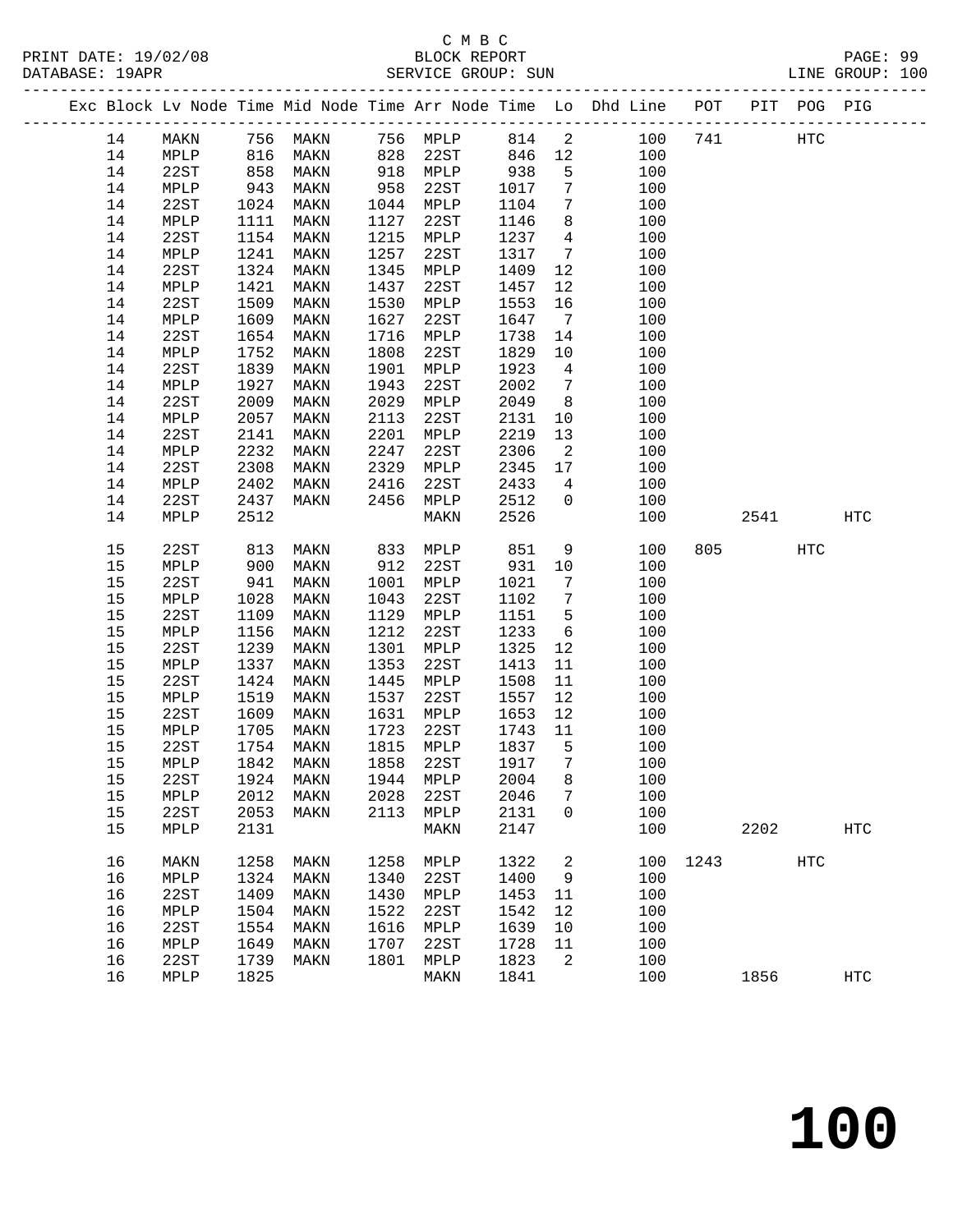|      |                         |                                          |              |                        |      | СМВС<br>BLOCK REPORT |              |                            |                                                                                |  |               |           |
|------|-------------------------|------------------------------------------|--------------|------------------------|------|----------------------|--------------|----------------------------|--------------------------------------------------------------------------------|--|---------------|-----------|
|      | DATABASE: 19APR         | PRINT DATE: 19/02/08                     |              |                        |      |                      |              |                            |                                                                                |  |               | PAGE: 100 |
|      |                         |                                          |              |                        |      |                      |              |                            |                                                                                |  |               |           |
|      |                         | 6&6N 6 AV & 6 ST                         |              |                        |      |                      |              |                            | 6&6S 6 AV & 6 ST                                                               |  |               |           |
|      |                         |                                          |              | BCHL BURNABY CITY HALL |      |                      |              |                            | EDST EDMONDS STN                                                               |  |               |           |
|      |                         | GIST GILMORE STATION                     |              |                        |      |                      | HODM         |                            | HOWE & DUNSMUIR                                                                |  |               |           |
| HOLD |                         | HOLDOM STATION                           |              |                        |      |                      |              |                            | HTC Hamilton Depot<br>MTST METROTOWN STATION                                   |  |               |           |
| LOST |                         | HOLDOM DIE<br>LOUGHEED STN<br>TIMESTMINS |              |                        |      |                      |              |                            |                                                                                |  |               |           |
| NWST |                         | NEW WESTMINSTER STN                      |              |                        |      |                      |              |                            | PAST PATTERSON STN                                                             |  |               |           |
|      |                         | SFU SFU EXCHANGE                         |              |                        |      |                      |              |                            | SPST SPERLING STN                                                              |  |               |           |
| SUST |                         | SURREY CENTRAL STATION                   |              |                        |      |                      |              |                            |                                                                                |  |               |           |
|      |                         |                                          |              |                        |      |                      |              |                            | Exc Block Lv Node Time Mid Node Time Arr Node Time Lo Dhd Line POT PIT POG PIG |  |               |           |
|      | $\mathbf{1}$            | MTST                                     |              |                        |      |                      |              |                            | 740 5 144 642 HTC<br>828 12 144                                                |  |               |           |
|      | $\mathbf{1}$            |                                          |              |                        |      |                      |              |                            |                                                                                |  |               |           |
|      | $\mathbf{1}$            | MTST                                     |              | 840 SPST 902 LOST 918  |      |                      |              | 22                         | 110                                                                            |  |               |           |
|      | $\mathbf{1}$            | LOST                                     | 940          | SPST                   |      | 1001 MTST            | 1024         | 11                         | 110                                                                            |  |               |           |
|      | $\mathbf 1$             | MTST                                     | 1035         | SPST                   |      | 1059 SFU             | 1116<br>1213 | 9                          | 144                                                                            |  |               |           |
|      | $\mathbf 1$             | SFU                                      | 1125         | SPST                   |      | 1145 MTST            |              | 6                          | 144                                                                            |  |               |           |
|      | 1                       | MTST                                     | 1219         | SPST                   |      | $1244$ LOST $1304$ 6 |              |                            | 110                                                                            |  |               |           |
|      | $\mathbf 1$             | LOST                                     | 1310         | SPST                   |      | 1331 MTST            | 1356         | 9                          | 110                                                                            |  |               |           |
|      | 1                       | MTST                                     | 1405         | SPST<br>SPST 1515 MTST | 1431 | SFU                  | 1449         | 8 <sup>8</sup>             | $6\overline{}$<br>144<br>144                                                   |  |               |           |
|      | 1<br>1                  | SFU<br>MTST                              | 1455<br>1551 |                        |      | EDST                 | 1543<br>1612 | $\overline{2}$             | 119                                                                            |  |               |           |
|      | $\mathbf 1$             | EDST                                     | 1614         |                        |      | MTST                 | 1638         | 11                         | 119                                                                            |  |               |           |
|      | 1                       | MTST                                     | 1649         | SPST 1715 LOST         |      |                      | 1734         | 6                          | 110                                                                            |  |               |           |
|      | 1                       | LOST                                     | 1740         | SPST                   |      | 1800 MTST            | 1824 11      |                            | 110                                                                            |  |               |           |
|      | 1                       | MTST                                     | 1835         | SPST                   | 1902 | SFU                  | 1921         | $\overline{4}$             | 144                                                                            |  |               |           |
|      | 1                       | SFU                                      | 1925         | SPST 1945 MTST         |      |                      | 2009         | $\overline{7}$             | 144                                                                            |  |               |           |
|      | 1                       | MTST                                     | 2016         |                        |      | EDST                 | 2034         | $\overline{\phantom{a}}^2$ | 119                                                                            |  |               |           |
|      | 1                       | EDST                                     | 2036         |                        |      | MTST                 | 2055         | 11                         | 119                                                                            |  |               |           |
|      | $\mathbf 1$             | MTST                                     | 2106         |                        |      | EDST                 | 2124         | $\overline{2}$             | 119                                                                            |  |               |           |
|      | 1                       | EDST                                     | 2126         |                        |      | MTST                 | 2145         | 20                         | 119                                                                            |  |               |           |
|      | $\mathbf 1$             | MTST                                     | 2205         |                        |      | EDST                 | 2221         | $\overline{2}$             | 119                                                                            |  |               |           |
|      | 1                       | EDST                                     | 2223         |                        |      | MTST                 | 2242         | 25                         | 119                                                                            |  |               |           |
|      | $\mathbf 1$             | MTST                                     | 2307         |                        |      | EDST                 | 2321         | $\overline{\phantom{a}}$   | 119                                                                            |  |               |           |
|      | $\mathbf 1$             | EDST                                     | 2323         |                        |      |                      | MTST 2341    | $\overline{\mathbf{3}}$    | 119                                                                            |  |               |           |
|      | $\mathbf 1$             | MTST                                     | 2344         | SPST 2405 LOST 2422    |      |                      |              |                            | $\overline{\mathbf{3}}$<br>110                                                 |  |               |           |
|      | $\mathbf{1}$            | LOST                                     | 2425         | SPST 2442 MTST 2500    |      |                      |              |                            | 110                                                                            |  | 2518 — 10     | HTC       |
|      | 2                       | LOST                                     |              | 910 SPST               |      | 929 MTST             | 952          |                            | 9 110 842                                                                      |  | $_{\rm{HTC}}$ |           |
|      | 2                       | MTST                                     | 1001         |                        |      | EDST                 | 1019         | 2                          | 119                                                                            |  |               |           |
|      | $\overline{\mathbf{c}}$ | EDST                                     | 1021         |                        |      | MTST                 | 1044         | 5                          | 119                                                                            |  |               |           |
|      | $\boldsymbol{2}$        | MTST                                     | 1049         | SPST                   |      | 1112 LOST            | 1130         | 10                         | 110                                                                            |  |               |           |
|      | 2                       | LOST                                     | 1140         | SPST                   | 1201 | MTST                 | 1225         | 10                         | 110                                                                            |  |               |           |
|      | $\overline{\mathbf{c}}$ | MTST                                     | 1235         | SPST                   | 1301 | SFU                  | 1319         | 6                          | 144                                                                            |  |               |           |
|      | 2                       | SFU                                      | 1325         | SPST                   | 1345 | MTST                 | 1414         | 13                         | 144                                                                            |  |               |           |
|      | $\boldsymbol{2}$        | MTST                                     | 1427<br>1449 |                        |      | EDST                 | 1447         | 2<br>6                     | 119<br>119                                                                     |  |               |           |
|      | 2<br>$\overline{c}$     | EDST<br>MTST                             | 1519         | SPST                   |      | MTST<br>1544 LOST    | 1513<br>1604 | 6                          | 110                                                                            |  |               |           |
|      | 2                       | LOST                                     | 1610         | SPST                   | 1631 | MTST                 | 1655         | 10                         | 110                                                                            |  |               |           |
|      | $\boldsymbol{2}$        | MTST                                     | 1705         | SPST                   | 1732 | SFU                  | 1751         | $\overline{4}$             | 144                                                                            |  |               |           |
|      | 2                       | SFU                                      | 1755         | SPST                   | 1815 | MTST                 | 1841         | 19                         | 144                                                                            |  |               |           |
|      | 2                       | MTST                                     | 1900         |                        |      | EDST                 | 1920         | 2                          | 119                                                                            |  |               |           |
|      | $\overline{\mathbf{c}}$ | EDST                                     | 1922         |                        |      | MTST                 | 1943         | 18                         | 119                                                                            |  |               |           |
|      | $\boldsymbol{2}$        | MTST                                     | 2001         |                        |      | EDST                 | 2019         | 2                          | 119                                                                            |  |               |           |
|      | $\overline{c}$          | EDST                                     | 2021         |                        |      | MTST                 | 2040         | 6                          | 119                                                                            |  |               |           |
|      | 2                       | MTST                                     | 2046         |                        |      | EDST                 | 2104         | $\overline{2}$             | 119                                                                            |  |               |           |
|      | 2                       | EDST                                     | 2106         |                        |      | MTST                 | 2125         | 10                         | 119                                                                            |  |               |           |
|      | $\overline{2}$          | MTST                                     | 2135         | SPST                   |      | 2158 SFU             | 2215         | 10                         | 144                                                                            |  |               |           |
|      |                         |                                          |              |                        |      |                      |              |                            |                                                                                |  |               |           |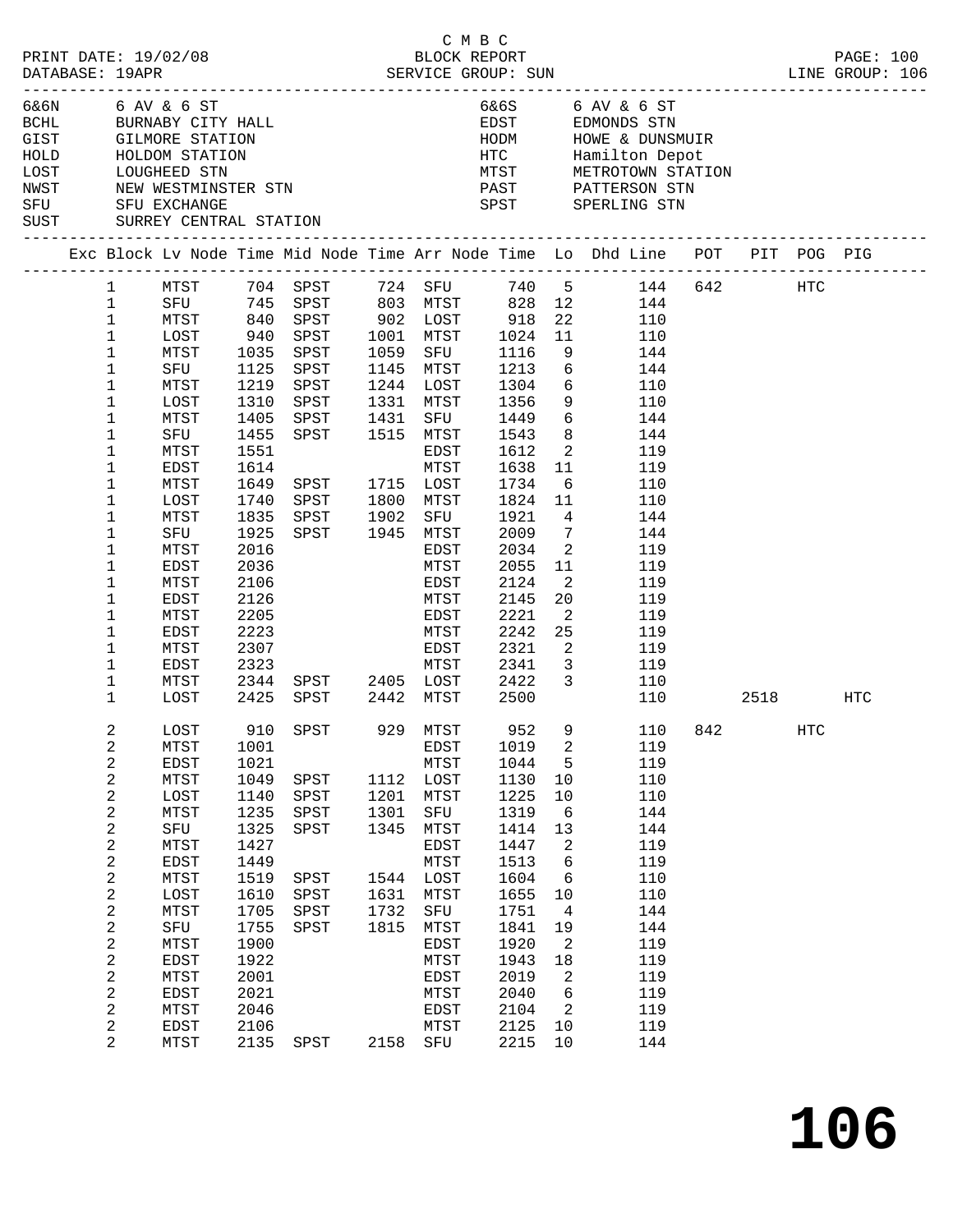|  |                |      |      | Exc Block Lv Node Time Mid Node Time Arr Node Time Lo Dhd Line |      |             |      |                 |     | POT | PIT  | POG | PIG        |
|--|----------------|------|------|----------------------------------------------------------------|------|-------------|------|-----------------|-----|-----|------|-----|------------|
|  | $\overline{a}$ | SFU  |      | 2225 SPST 2243 MTST                                            |      |             | 2303 |                 | 144 |     | 2321 |     | <b>HTC</b> |
|  |                |      |      |                                                                |      |             |      |                 |     |     |      |     |            |
|  | 3              | MTST | 602  |                                                                |      | EDST        | 614  | 2               | 119 | 540 |      | HTC |            |
|  | 3              | EDST | 616  |                                                                |      | MTST        | 633  | $\overline{9}$  | 119 |     |      |     |            |
|  | 3              | MTST | 642  |                                                                |      | EDST        | 654  | 2               | 119 |     |      |     |            |
|  | 3              | EDST | 656  |                                                                |      | MTST        | 713  | 9               | 119 |     |      |     |            |
|  | 3              | MTST | 722  |                                                                |      | EDST        | 735  | 2               | 119 |     |      |     |            |
|  | 3              | EDST | 737  |                                                                |      | MTST        | 754  | 11              | 119 |     |      |     |            |
|  | 3              | MTST | 805  | SPST                                                           | 825  | SFU         | 841  | 14              | 144 |     |      |     |            |
|  | 3              | SFU  | 855  | SPST                                                           |      | 914 MTST    | 941  | 5               | 144 |     |      |     |            |
|  | 3              | MTST | 946  |                                                                |      | EDST        | 1004 | 2               | 119 |     |      |     |            |
|  | 3              | EDST | 1006 |                                                                |      | MTST        | 1029 | 17              | 119 |     |      |     |            |
|  | 3              | MTST | 1046 |                                                                |      | EDST        | 1105 | -2              | 119 |     |      |     |            |
|  | 3              | EDST | 1107 |                                                                |      | MTST        | 1130 | 16              | 119 |     |      |     |            |
|  | 3              | MTST | 1146 |                                                                |      | EDST        | 1207 | 2               | 119 |     |      |     |            |
|  | 3              | EDST | 1209 |                                                                |      | MTST        | 1233 | $\overline{4}$  | 119 |     |      |     |            |
|  | 3              | MTST | 1237 |                                                                |      | EDST        | 1258 | 2               | 119 |     |      |     |            |
|  | 3              | EDST | 1300 |                                                                |      | MTST        | 1324 | 11              | 119 |     |      |     |            |
|  | 3              | MTST | 1335 | SPST                                                           | 1401 | SFU         | 1419 | $6\overline{6}$ | 144 |     |      |     |            |
|  | 3              | SFU  | 1425 | SPST                                                           | 1445 | MTST        | 1513 | 14              | 144 |     |      |     |            |
|  | 3              | MTST | 1527 |                                                                |      | EDST        | 1548 | $\overline{2}$  | 119 |     |      |     |            |
|  | 3              | EDST | 1550 |                                                                |      | MTST        | 1614 | 5               | 119 |     |      |     |            |
|  | 3              | MTST | 1619 | SPST                                                           | 1645 | LOST        | 1704 | 6               | 110 |     |      |     |            |
|  | 3              | LOST | 1710 | SPST                                                           | 1730 | MTST        | 1754 | 11              | 110 |     |      |     |            |
|  | 3              | MTST | 1805 | SPST                                                           | 1832 | SFU         | 1851 | $\overline{4}$  | 144 |     |      |     |            |
|  | 3              | SFU  | 1855 | SPST                                                           | 1915 | MTST        | 1939 | 10              | 144 |     |      |     |            |
|  | 3              | MTST | 1949 | SPST                                                           | 2013 | LOST        | 2031 | 9               | 110 |     |      |     |            |
|  | 3              | LOST | 2040 | SPST                                                           | 2059 | MTST        | 2119 | 17              | 110 |     |      |     |            |
|  | 3              | MTST | 2136 |                                                                |      | EDST        | 2154 | $\overline{2}$  | 119 |     |      |     |            |
|  | 3              | EDST | 2156 |                                                                |      | MTST        | 2215 | 21              | 119 |     |      |     |            |
|  | 3              | MTST | 2236 |                                                                |      | EDST        | 2251 | 2               | 119 |     |      |     |            |
|  | 3              | EDST | 2253 |                                                                |      | MTST        | 2311 | 26              | 119 |     |      |     |            |
|  | 3              | MTST | 2337 |                                                                |      | EDST        | 2351 | $\overline{2}$  | 119 |     |      |     |            |
|  | 3              | EDST | 2353 |                                                                |      | MTST        | 2411 | 27              | 119 |     |      |     |            |
|  | 3              | MTST | 2438 |                                                                |      | EDST        | 2451 | $\overline{2}$  | 119 |     |      |     |            |
|  | 3              | EDST | 2453 |                                                                |      | MTST        | 2511 | 32              | 119 |     |      |     |            |
|  | 3              | MTST | 2543 |                                                                |      | <b>EDST</b> | 2556 |                 | 119 |     | 2606 |     | <b>HTC</b> |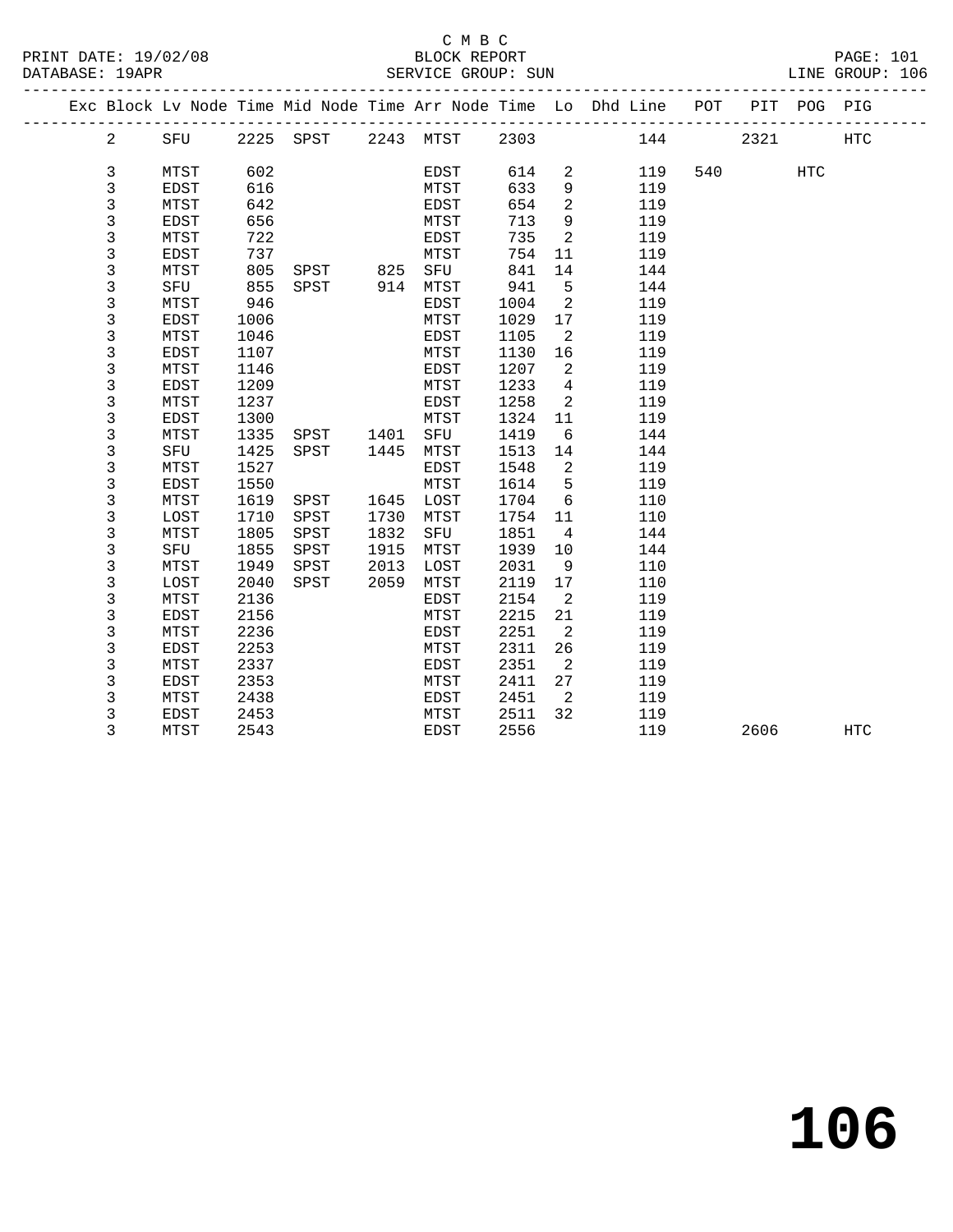### C M B C<br>BLOCK REPORT SERVICE GROUP: SUN

|        |             |      |               |      |           |        |                | Exc Block Lv Node Time Mid Node Time Arr Node Time Lo Dhd Line POT PIT POG PIG |     |      |     |            |
|--------|-------------|------|---------------|------|-----------|--------|----------------|--------------------------------------------------------------------------------|-----|------|-----|------------|
| 5      | LOST        | 720  | SPST 739 MTST |      |           | 801    | $\mathsf{O}$   | 110                                                                            | 652 |      | HTC |            |
| 5      | MTST        | 801  |               |      | EDST      | 816    | 2              | 119                                                                            |     |      |     |            |
| 5      | EDST        | 818  |               |      | MTST      | 837    | 8              | 119                                                                            |     |      |     |            |
| 5      | MTST        | 845  |               |      | EDST      | 901    | 2              | 119                                                                            |     |      |     |            |
| 5      | EDST        | 903  |               |      | MTST      | 924    | 8              | 119                                                                            |     |      |     |            |
| 5      | MTST        | 932  |               |      | EDST      | 949    | 2              | 119                                                                            |     |      |     |            |
| 5      | EDST        | 951  |               |      | MTST      | 1014   | 17             | 119                                                                            |     |      |     |            |
| 5      | MTST        | 1031 |               |      | EDST      | 1050   | 2              | 119                                                                            |     |      |     |            |
| 5      | <b>EDST</b> | 1052 |               |      | MTST      | 1115   | 17             | 119                                                                            |     |      |     |            |
| 5      | MTST        | 1132 |               |      | EDST      | 1152   | 2              | 119                                                                            |     |      |     |            |
| 5      | EDST        | 1154 |               |      | MTST      | 1217   | 8              | 119                                                                            |     |      |     |            |
| 5      | MTST        | 1225 |               |      | EDST      | 1246   | 2              | 119                                                                            |     |      |     |            |
| 5      | EDST        | 1248 |               |      | MTST      | 1312   | 7              | 119                                                                            |     |      |     |            |
| 5      | MTST        | 1319 | SPST          |      | 1344 LOST | 1404   | 6              | 110                                                                            |     |      |     |            |
| 5      | LOST        | 1410 | SPST          | 1431 | MTST      | 1456   | 9              | 110                                                                            |     |      |     |            |
| 5      | MTST        | 1505 | SPST          | 1531 | SFU       | 1549   | 6              | 144                                                                            |     |      |     |            |
| 5      | SFU         | 1555 | SPST          | 1614 | MTST      | 1641   | 10             | 144                                                                            |     |      |     |            |
| 5      | MTST        | 1651 |               |      | EDST      | 1711   | 2              | 119                                                                            |     |      |     |            |
| 5      | EDST        | 1713 |               |      | MTST      | 1736   | 9              | 119                                                                            |     |      |     |            |
| 5      | MTST        | 1745 |               |      | EDST      | 1805   | 2              | 119                                                                            |     |      |     |            |
| 5      | EDST        | 1807 |               |      | MTST      | 1828   | 17             | 119                                                                            |     |      |     |            |
| 5      | MTST        | 1845 |               |      | EDST      | 1905   | 2              | 119                                                                            |     |      |     |            |
| 5      | EDST        | 1907 |               |      | MTST      | 1928   | 17             | 119                                                                            |     |      |     |            |
| 5<br>5 | MTST        | 1945 |               |      | EDST      | 2005   | 2              | 119                                                                            |     |      |     |            |
|        | EDST        | 2007 |               |      | MTST      | 2026   |                | 119                                                                            |     | 2044 |     | <b>HTC</b> |
| 6      | <b>BCHL</b> | 740  | SPST          |      | MTST      | 755    | $\overline{7}$ | 144                                                                            | 717 |      | HTC |            |
| 6      | MTST        | 802  | SPST          |      | 824 LOST  | 840    | 10             | 110                                                                            |     |      |     |            |
| 6      | LOST        | 850  | SPST          | 909  | MTST      | 931    | $\overline{4}$ | 110                                                                            |     |      |     |            |
| 6      | MTST        | 935  | SPST          | 958  | SFU       | 1015   | 10             | 144                                                                            |     |      |     |            |
| 6      | SFU         | 1025 | SPST          | 1045 | MTST      | 1112   | 7              | 144                                                                            |     |      |     |            |
| 6      | MTST        | 1119 | SPST          | 1143 | LOST      | 1203   | 7              | 110                                                                            |     |      |     |            |
| 6      | LOST        | 1210 | SPST          | 1231 | MTST      | 1255   | 10             | 110                                                                            |     |      |     |            |
| 6      | MTST        | 1305 | SPST          | 1331 | SFU       | 1349   | 6              | 144                                                                            |     |      |     |            |
| 6      | SFU         | 1355 | SPST          | 1415 | MTST      | 1444   | 7              | 144                                                                            |     |      |     |            |
| 6      | MTST        | 1451 |               |      | EDST      | 1511   | 2              | 119                                                                            |     |      |     |            |
| 6      | EDST        | 1513 |               |      | MTST      | 1537   | 12             | 119                                                                            |     |      |     |            |
| 6      | MTST        | 1549 | SPST          |      | 1615 LOST | 1634   | 6              | 110                                                                            |     |      |     |            |
| 6      | LOST        | 1640 | SPST          |      | 1701 MTST | 1725   | 10             | 110                                                                            |     |      |     |            |
| 6      | MTST        |      | 1735 SPST     |      | 1802 SFU  | 1821 4 |                | 144                                                                            |     |      |     |            |
| 6      | SFU         | 1825 | SPST          | 1845 | MTST      | 1909   | 10             | 144                                                                            |     |      |     |            |
| 6      | MTST        | 1919 | SPST          | 1943 | LOST      | 2001   | 9              | 110                                                                            |     |      |     |            |
| 6      | LOST        | 2010 | SPST          | 2029 | MTST      | 2049   | 16             | 110                                                                            |     |      |     |            |
| 6      | <b>MTST</b> | 2105 | SPST          | 2128 | SFU       | 2145   | 10             | 144                                                                            |     |      |     |            |
| 6      | SFU         | 2155 | SPST          | 2214 | MTST      | 2236   | 8              | 144                                                                            |     |      |     |            |
| 6      | MTST        | 2244 | SPST          | 2305 | LOST      | 2322   | 3              | 110                                                                            |     |      |     |            |
| 6      | LOST        | 2325 | SPST          | 2343 | MTST      | 2401   | 7              | 110                                                                            |     |      |     |            |
| 6      | MTST        | 2408 |               |      | EDST      | 2421   | 2              | 119                                                                            |     |      |     |            |
| 6      | EDST        | 2423 |               |      | MTST      | 2441   | 27             | 119                                                                            |     |      |     |            |

6 MTST 2508 EDST 2521 119 2531 HTC

**106**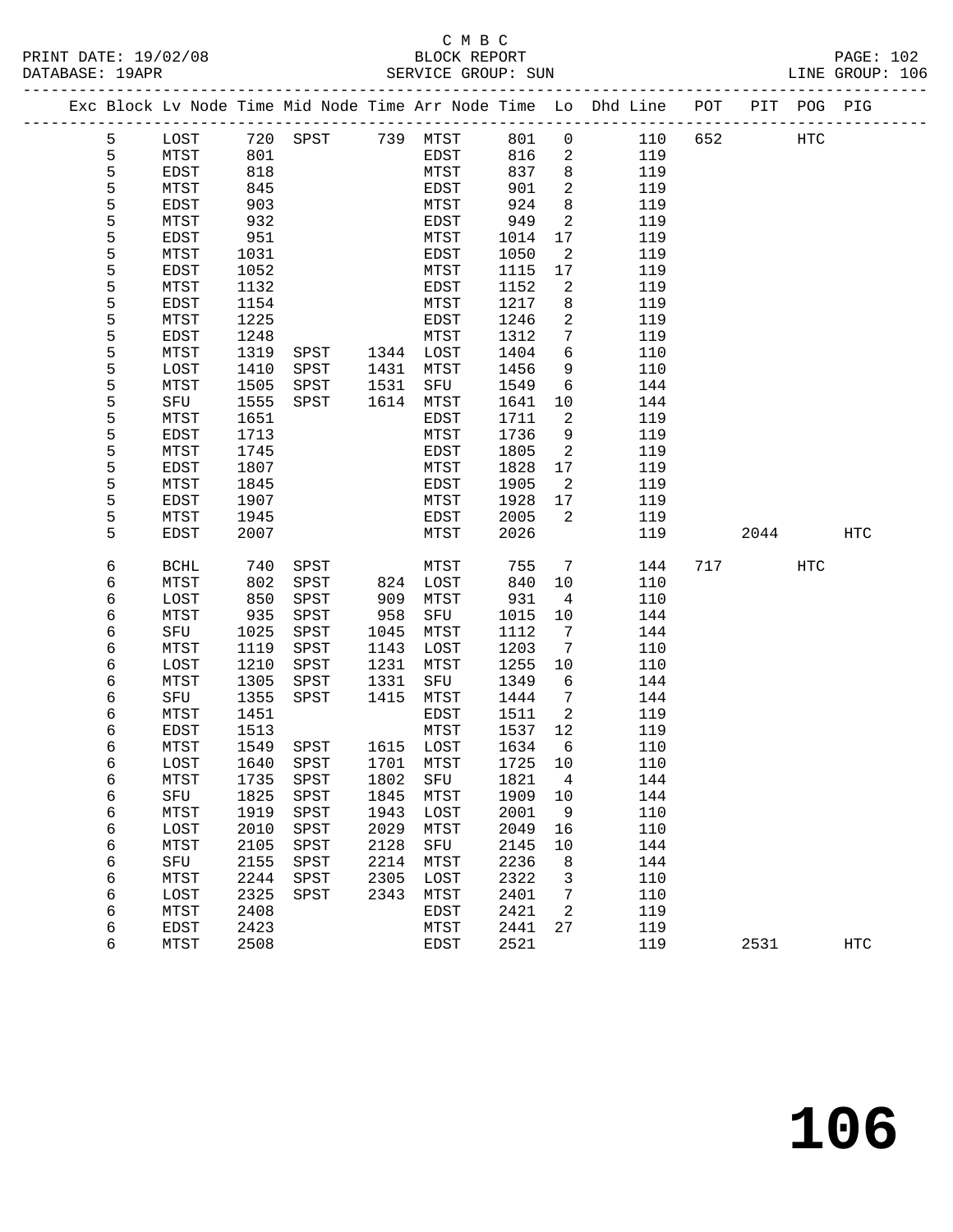| Exc Block Lv Node Time Mid Node Time Arr Node Time Lo Dhd Line POT PIT POG PIG<br>$7\phantom{.}$<br>732 SPST<br>754 LOST<br>110<br>MTST<br>810 10<br>710<br>HTC<br>7<br>820<br>839<br>901<br>110<br>LOST<br>SPST<br>MTST<br>13<br>7<br>952<br>MTST<br>914<br>SPST<br>936<br>LOST<br>18<br>110<br>7<br>LOST<br>1010<br>1031<br>1054<br>110<br>SPST<br>MTST<br>11<br>7<br>1105<br>1129<br>SFU<br>1146<br>9<br>144<br>MTST<br>SPST<br>7<br>$6\overline{6}$<br>1155<br>1215<br>1243<br>144<br>SFU<br>SPST<br>MTST<br>7<br>1249<br>1314<br>1334<br>6<br>MTST<br>SPST<br>LOST<br>110<br>7<br>1340<br>1401<br>MTST<br>1426<br>13<br>110<br>LOST<br>SPST<br>1439<br>7<br>MTST<br>1459<br>2<br>119<br>EDST<br>7<br>1501<br>1525<br>119<br><b>EDST</b><br>MTST<br>10<br>1620<br>7<br>1535<br>SFU<br>144<br>MTST<br>1601<br>5<br>SPST<br>7<br>1625<br>144<br>SFU<br>SPST<br>1645<br>MTST<br>1711<br>19<br>7<br>1730<br>2<br>1750<br>119<br>MTST<br>EDST<br>7<br>1752<br>5<br>MTST<br>1814<br>119<br>EDST<br>1819<br>9<br>7<br>MTST<br>1843<br>LOST<br>1901<br>110<br>SPST<br>1929<br>7<br>LOST<br>1910<br>SPST<br>1951<br>110<br>MTST<br>14<br>7<br>MTST<br>2005<br>SPST<br>2029<br>SFU<br>2047<br>8<br>144<br>7<br>2055<br>2114<br>2136<br>8<br>SFU<br>SPST<br>MTST<br>144<br>7<br>2144<br>2206<br>2224<br>$\mathbf{1}$<br>MTST<br>SPST<br>LOST<br>110<br>7<br>2225<br>2243<br>2301<br>$\overline{4}$<br>LOST<br>SPST<br>110<br>MTST<br>2305<br>2327<br>2344<br>7<br>SPST<br>144<br>MTST<br>SFU<br>11<br>7<br>2355<br>2413<br>2432<br>SFU<br>SPST<br>MTST<br>10<br>144<br>7<br>2442<br>2503<br>2520<br>MTST<br>SPST<br>LOST<br>3<br>110<br>7<br>2523<br>2540<br>2558<br>5<br>LOST<br>SPST<br>MTST<br>110<br>7<br>2603<br>2616<br>2626<br>MTST<br><b>EDST</b><br>119<br>8<br>1249<br>1310<br>2<br>119<br>1227<br>HTC<br>MTST<br>EDST<br>8<br>1312<br>1336<br>119<br>EDST<br>MTST<br>13<br>8<br>1349<br>110<br>MTST<br>SPST<br>1414<br>LOST<br>1434<br>6<br>8<br>1440<br>1501<br>1526<br>LOST<br>SPST<br>MTST<br>13<br>110<br>8<br>1539<br>MTST<br>1600<br>$\overline{2}$<br>119<br>EDST<br>8<br>EDST<br>1602<br>MTST<br>1626<br>13<br>119<br>8<br>MTST<br>1639<br>EDST<br>1659<br>2<br>119<br>8<br>1724<br><b>EDST</b><br>1701<br>MTST<br>119<br>1746 |  |  |  |  |  |  |  |            |
|--------------------------------------------------------------------------------------------------------------------------------------------------------------------------------------------------------------------------------------------------------------------------------------------------------------------------------------------------------------------------------------------------------------------------------------------------------------------------------------------------------------------------------------------------------------------------------------------------------------------------------------------------------------------------------------------------------------------------------------------------------------------------------------------------------------------------------------------------------------------------------------------------------------------------------------------------------------------------------------------------------------------------------------------------------------------------------------------------------------------------------------------------------------------------------------------------------------------------------------------------------------------------------------------------------------------------------------------------------------------------------------------------------------------------------------------------------------------------------------------------------------------------------------------------------------------------------------------------------------------------------------------------------------------------------------------------------------------------------------------------------------------------------------------------------------------------------------------------------------------------------------------------------------------------------------------------------------------------------------------------------------------------------------------------------------------------------------------------------------------------------------------------------------------------------------------------------------------------------------------|--|--|--|--|--|--|--|------------|
|                                                                                                                                                                                                                                                                                                                                                                                                                                                                                                                                                                                                                                                                                                                                                                                                                                                                                                                                                                                                                                                                                                                                                                                                                                                                                                                                                                                                                                                                                                                                                                                                                                                                                                                                                                                                                                                                                                                                                                                                                                                                                                                                                                                                                                            |  |  |  |  |  |  |  |            |
|                                                                                                                                                                                                                                                                                                                                                                                                                                                                                                                                                                                                                                                                                                                                                                                                                                                                                                                                                                                                                                                                                                                                                                                                                                                                                                                                                                                                                                                                                                                                                                                                                                                                                                                                                                                                                                                                                                                                                                                                                                                                                                                                                                                                                                            |  |  |  |  |  |  |  |            |
|                                                                                                                                                                                                                                                                                                                                                                                                                                                                                                                                                                                                                                                                                                                                                                                                                                                                                                                                                                                                                                                                                                                                                                                                                                                                                                                                                                                                                                                                                                                                                                                                                                                                                                                                                                                                                                                                                                                                                                                                                                                                                                                                                                                                                                            |  |  |  |  |  |  |  |            |
|                                                                                                                                                                                                                                                                                                                                                                                                                                                                                                                                                                                                                                                                                                                                                                                                                                                                                                                                                                                                                                                                                                                                                                                                                                                                                                                                                                                                                                                                                                                                                                                                                                                                                                                                                                                                                                                                                                                                                                                                                                                                                                                                                                                                                                            |  |  |  |  |  |  |  |            |
|                                                                                                                                                                                                                                                                                                                                                                                                                                                                                                                                                                                                                                                                                                                                                                                                                                                                                                                                                                                                                                                                                                                                                                                                                                                                                                                                                                                                                                                                                                                                                                                                                                                                                                                                                                                                                                                                                                                                                                                                                                                                                                                                                                                                                                            |  |  |  |  |  |  |  |            |
|                                                                                                                                                                                                                                                                                                                                                                                                                                                                                                                                                                                                                                                                                                                                                                                                                                                                                                                                                                                                                                                                                                                                                                                                                                                                                                                                                                                                                                                                                                                                                                                                                                                                                                                                                                                                                                                                                                                                                                                                                                                                                                                                                                                                                                            |  |  |  |  |  |  |  |            |
|                                                                                                                                                                                                                                                                                                                                                                                                                                                                                                                                                                                                                                                                                                                                                                                                                                                                                                                                                                                                                                                                                                                                                                                                                                                                                                                                                                                                                                                                                                                                                                                                                                                                                                                                                                                                                                                                                                                                                                                                                                                                                                                                                                                                                                            |  |  |  |  |  |  |  |            |
|                                                                                                                                                                                                                                                                                                                                                                                                                                                                                                                                                                                                                                                                                                                                                                                                                                                                                                                                                                                                                                                                                                                                                                                                                                                                                                                                                                                                                                                                                                                                                                                                                                                                                                                                                                                                                                                                                                                                                                                                                                                                                                                                                                                                                                            |  |  |  |  |  |  |  |            |
|                                                                                                                                                                                                                                                                                                                                                                                                                                                                                                                                                                                                                                                                                                                                                                                                                                                                                                                                                                                                                                                                                                                                                                                                                                                                                                                                                                                                                                                                                                                                                                                                                                                                                                                                                                                                                                                                                                                                                                                                                                                                                                                                                                                                                                            |  |  |  |  |  |  |  |            |
|                                                                                                                                                                                                                                                                                                                                                                                                                                                                                                                                                                                                                                                                                                                                                                                                                                                                                                                                                                                                                                                                                                                                                                                                                                                                                                                                                                                                                                                                                                                                                                                                                                                                                                                                                                                                                                                                                                                                                                                                                                                                                                                                                                                                                                            |  |  |  |  |  |  |  |            |
|                                                                                                                                                                                                                                                                                                                                                                                                                                                                                                                                                                                                                                                                                                                                                                                                                                                                                                                                                                                                                                                                                                                                                                                                                                                                                                                                                                                                                                                                                                                                                                                                                                                                                                                                                                                                                                                                                                                                                                                                                                                                                                                                                                                                                                            |  |  |  |  |  |  |  |            |
|                                                                                                                                                                                                                                                                                                                                                                                                                                                                                                                                                                                                                                                                                                                                                                                                                                                                                                                                                                                                                                                                                                                                                                                                                                                                                                                                                                                                                                                                                                                                                                                                                                                                                                                                                                                                                                                                                                                                                                                                                                                                                                                                                                                                                                            |  |  |  |  |  |  |  |            |
|                                                                                                                                                                                                                                                                                                                                                                                                                                                                                                                                                                                                                                                                                                                                                                                                                                                                                                                                                                                                                                                                                                                                                                                                                                                                                                                                                                                                                                                                                                                                                                                                                                                                                                                                                                                                                                                                                                                                                                                                                                                                                                                                                                                                                                            |  |  |  |  |  |  |  |            |
|                                                                                                                                                                                                                                                                                                                                                                                                                                                                                                                                                                                                                                                                                                                                                                                                                                                                                                                                                                                                                                                                                                                                                                                                                                                                                                                                                                                                                                                                                                                                                                                                                                                                                                                                                                                                                                                                                                                                                                                                                                                                                                                                                                                                                                            |  |  |  |  |  |  |  |            |
|                                                                                                                                                                                                                                                                                                                                                                                                                                                                                                                                                                                                                                                                                                                                                                                                                                                                                                                                                                                                                                                                                                                                                                                                                                                                                                                                                                                                                                                                                                                                                                                                                                                                                                                                                                                                                                                                                                                                                                                                                                                                                                                                                                                                                                            |  |  |  |  |  |  |  |            |
|                                                                                                                                                                                                                                                                                                                                                                                                                                                                                                                                                                                                                                                                                                                                                                                                                                                                                                                                                                                                                                                                                                                                                                                                                                                                                                                                                                                                                                                                                                                                                                                                                                                                                                                                                                                                                                                                                                                                                                                                                                                                                                                                                                                                                                            |  |  |  |  |  |  |  |            |
|                                                                                                                                                                                                                                                                                                                                                                                                                                                                                                                                                                                                                                                                                                                                                                                                                                                                                                                                                                                                                                                                                                                                                                                                                                                                                                                                                                                                                                                                                                                                                                                                                                                                                                                                                                                                                                                                                                                                                                                                                                                                                                                                                                                                                                            |  |  |  |  |  |  |  |            |
|                                                                                                                                                                                                                                                                                                                                                                                                                                                                                                                                                                                                                                                                                                                                                                                                                                                                                                                                                                                                                                                                                                                                                                                                                                                                                                                                                                                                                                                                                                                                                                                                                                                                                                                                                                                                                                                                                                                                                                                                                                                                                                                                                                                                                                            |  |  |  |  |  |  |  |            |
|                                                                                                                                                                                                                                                                                                                                                                                                                                                                                                                                                                                                                                                                                                                                                                                                                                                                                                                                                                                                                                                                                                                                                                                                                                                                                                                                                                                                                                                                                                                                                                                                                                                                                                                                                                                                                                                                                                                                                                                                                                                                                                                                                                                                                                            |  |  |  |  |  |  |  |            |
|                                                                                                                                                                                                                                                                                                                                                                                                                                                                                                                                                                                                                                                                                                                                                                                                                                                                                                                                                                                                                                                                                                                                                                                                                                                                                                                                                                                                                                                                                                                                                                                                                                                                                                                                                                                                                                                                                                                                                                                                                                                                                                                                                                                                                                            |  |  |  |  |  |  |  |            |
|                                                                                                                                                                                                                                                                                                                                                                                                                                                                                                                                                                                                                                                                                                                                                                                                                                                                                                                                                                                                                                                                                                                                                                                                                                                                                                                                                                                                                                                                                                                                                                                                                                                                                                                                                                                                                                                                                                                                                                                                                                                                                                                                                                                                                                            |  |  |  |  |  |  |  |            |
|                                                                                                                                                                                                                                                                                                                                                                                                                                                                                                                                                                                                                                                                                                                                                                                                                                                                                                                                                                                                                                                                                                                                                                                                                                                                                                                                                                                                                                                                                                                                                                                                                                                                                                                                                                                                                                                                                                                                                                                                                                                                                                                                                                                                                                            |  |  |  |  |  |  |  |            |
|                                                                                                                                                                                                                                                                                                                                                                                                                                                                                                                                                                                                                                                                                                                                                                                                                                                                                                                                                                                                                                                                                                                                                                                                                                                                                                                                                                                                                                                                                                                                                                                                                                                                                                                                                                                                                                                                                                                                                                                                                                                                                                                                                                                                                                            |  |  |  |  |  |  |  |            |
|                                                                                                                                                                                                                                                                                                                                                                                                                                                                                                                                                                                                                                                                                                                                                                                                                                                                                                                                                                                                                                                                                                                                                                                                                                                                                                                                                                                                                                                                                                                                                                                                                                                                                                                                                                                                                                                                                                                                                                                                                                                                                                                                                                                                                                            |  |  |  |  |  |  |  |            |
|                                                                                                                                                                                                                                                                                                                                                                                                                                                                                                                                                                                                                                                                                                                                                                                                                                                                                                                                                                                                                                                                                                                                                                                                                                                                                                                                                                                                                                                                                                                                                                                                                                                                                                                                                                                                                                                                                                                                                                                                                                                                                                                                                                                                                                            |  |  |  |  |  |  |  |            |
|                                                                                                                                                                                                                                                                                                                                                                                                                                                                                                                                                                                                                                                                                                                                                                                                                                                                                                                                                                                                                                                                                                                                                                                                                                                                                                                                                                                                                                                                                                                                                                                                                                                                                                                                                                                                                                                                                                                                                                                                                                                                                                                                                                                                                                            |  |  |  |  |  |  |  | <b>HTC</b> |
|                                                                                                                                                                                                                                                                                                                                                                                                                                                                                                                                                                                                                                                                                                                                                                                                                                                                                                                                                                                                                                                                                                                                                                                                                                                                                                                                                                                                                                                                                                                                                                                                                                                                                                                                                                                                                                                                                                                                                                                                                                                                                                                                                                                                                                            |  |  |  |  |  |  |  |            |
|                                                                                                                                                                                                                                                                                                                                                                                                                                                                                                                                                                                                                                                                                                                                                                                                                                                                                                                                                                                                                                                                                                                                                                                                                                                                                                                                                                                                                                                                                                                                                                                                                                                                                                                                                                                                                                                                                                                                                                                                                                                                                                                                                                                                                                            |  |  |  |  |  |  |  |            |
|                                                                                                                                                                                                                                                                                                                                                                                                                                                                                                                                                                                                                                                                                                                                                                                                                                                                                                                                                                                                                                                                                                                                                                                                                                                                                                                                                                                                                                                                                                                                                                                                                                                                                                                                                                                                                                                                                                                                                                                                                                                                                                                                                                                                                                            |  |  |  |  |  |  |  |            |
|                                                                                                                                                                                                                                                                                                                                                                                                                                                                                                                                                                                                                                                                                                                                                                                                                                                                                                                                                                                                                                                                                                                                                                                                                                                                                                                                                                                                                                                                                                                                                                                                                                                                                                                                                                                                                                                                                                                                                                                                                                                                                                                                                                                                                                            |  |  |  |  |  |  |  |            |
|                                                                                                                                                                                                                                                                                                                                                                                                                                                                                                                                                                                                                                                                                                                                                                                                                                                                                                                                                                                                                                                                                                                                                                                                                                                                                                                                                                                                                                                                                                                                                                                                                                                                                                                                                                                                                                                                                                                                                                                                                                                                                                                                                                                                                                            |  |  |  |  |  |  |  |            |
|                                                                                                                                                                                                                                                                                                                                                                                                                                                                                                                                                                                                                                                                                                                                                                                                                                                                                                                                                                                                                                                                                                                                                                                                                                                                                                                                                                                                                                                                                                                                                                                                                                                                                                                                                                                                                                                                                                                                                                                                                                                                                                                                                                                                                                            |  |  |  |  |  |  |  |            |
|                                                                                                                                                                                                                                                                                                                                                                                                                                                                                                                                                                                                                                                                                                                                                                                                                                                                                                                                                                                                                                                                                                                                                                                                                                                                                                                                                                                                                                                                                                                                                                                                                                                                                                                                                                                                                                                                                                                                                                                                                                                                                                                                                                                                                                            |  |  |  |  |  |  |  |            |
|                                                                                                                                                                                                                                                                                                                                                                                                                                                                                                                                                                                                                                                                                                                                                                                                                                                                                                                                                                                                                                                                                                                                                                                                                                                                                                                                                                                                                                                                                                                                                                                                                                                                                                                                                                                                                                                                                                                                                                                                                                                                                                                                                                                                                                            |  |  |  |  |  |  |  | <b>HTC</b> |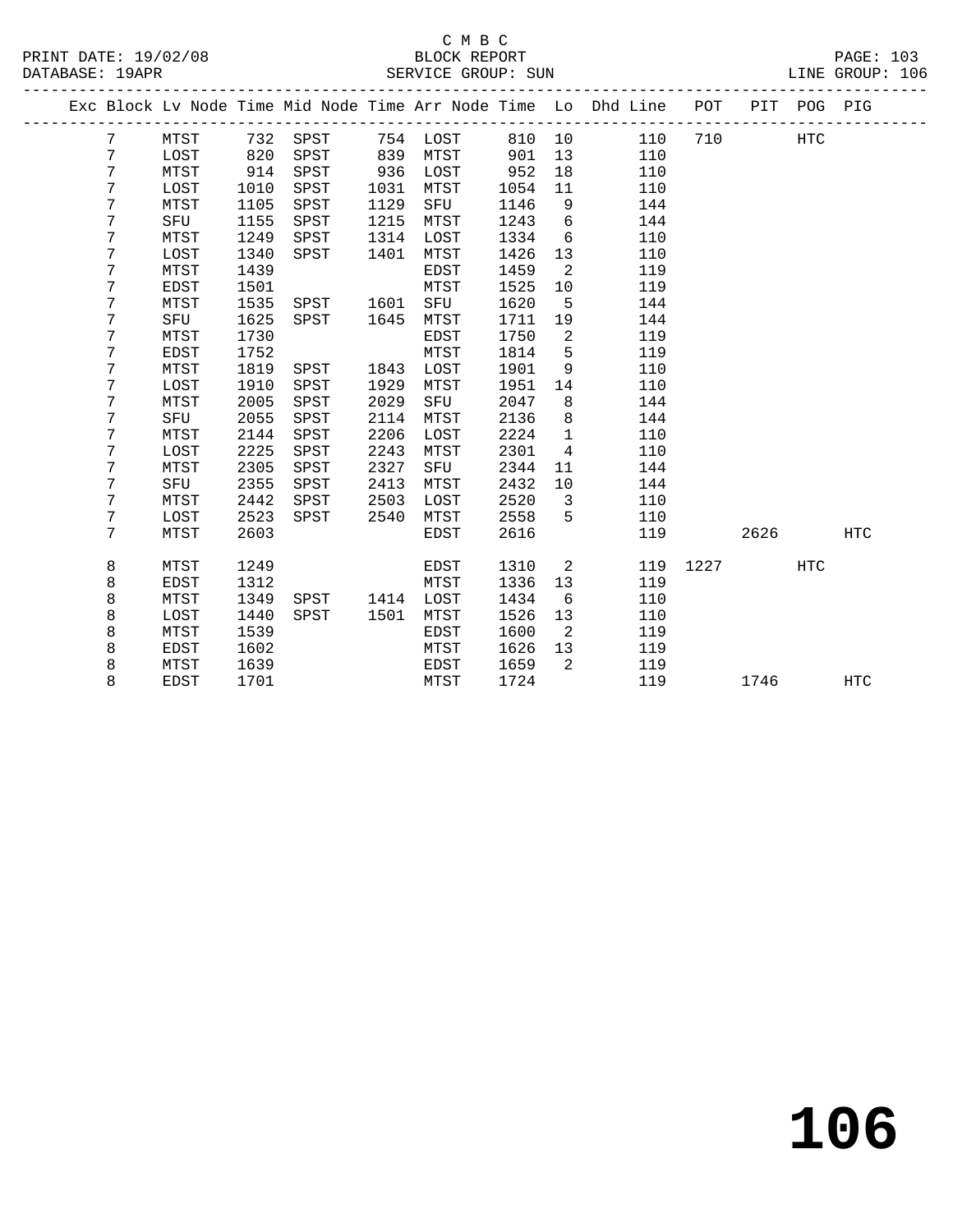|  |          | Exc Block Lv Node Time Mid Node Time Arr Node Time Lo Dhd Line |              |              |                        |              |      |              |                            |    |            | POT |                        | PIT POG PIG |     |
|--|----------|----------------------------------------------------------------|--------------|--------------|------------------------|--------------|------|--------------|----------------------------|----|------------|-----|------------------------|-------------|-----|
|  | 9        | MTST                                                           | 542          |              |                        |              | EDST | 554          | $\overline{a}$             |    | 119        | 520 |                        | HTC         |     |
|  | 9        | EDST                                                           | 556          |              |                        | MTST         |      | 613          | 9                          |    | 119        |     |                        |             |     |
|  | 9        | MTST                                                           | 622          |              |                        | EDST         |      | 634          | 2                          |    | 119        |     |                        |             |     |
|  | 9        | EDST                                                           | 636          |              |                        | MTST         |      | 653          | 9                          |    | 119        |     |                        |             |     |
|  | 9        | MTST                                                           | 702          |              |                        | EDST         |      | 715          | 2                          |    | 119        |     |                        |             |     |
|  | 9        | EDST                                                           | 717          |              |                        | MTST         |      | 734          | 8                          |    | 119        |     |                        |             |     |
|  | 9        | MTST                                                           | 742          |              |                        | EDST         |      | 755          | 2                          |    | 119        |     |                        |             |     |
|  | 9        | EDST                                                           | 757          |              |                        | MTST         |      | 814          | 16                         |    | 119        |     |                        |             |     |
|  | 9        | MTST                                                           | 830          |              |                        | EDST         |      | 846          | $\overline{2}$             |    | 119        |     |                        |             |     |
|  | 9        | EDST                                                           | 848          |              |                        | MTST         |      | 907          | 8                          |    | 119        |     |                        |             |     |
|  | 9        | MTST                                                           | 915          |              |                        | EDST         |      | 932          | 2                          |    | 119        |     |                        |             |     |
|  | 9<br>9   | EDST<br>MTST                                                   | 934<br>1005  |              |                        | MTST<br>SFU  |      | 957<br>1046  | 8<br>9                     |    | 119<br>144 |     |                        |             |     |
|  | 9        | SFU                                                            | 1055         | SPST         | SPST 1029<br>SPST 1115 | MTST         |      | 1143         | 18                         |    | 144        |     |                        |             |     |
|  | 9        | MTST                                                           | 1201         |              |                        | EDST         |      | 1222         | $\overline{2}$             |    | 119        |     |                        |             |     |
|  | 9        | EDST                                                           | 1224         |              |                        | MTST         |      | 1248         | 13                         |    | 119        |     |                        |             |     |
|  | 9        | MTST                                                           | 1301         |              |                        | EDST         |      | 1322         | $\overline{\phantom{a}}^2$ |    | 119        |     |                        |             |     |
|  | 9        | EDST                                                           | 1324         |              |                        | MTST         |      | 1348         | 15                         |    | 119        |     |                        |             |     |
|  | 9        | MTST                                                           | 1403         |              |                        | EDST         |      | 1423         | $\overline{2}$             |    | 119        |     |                        |             |     |
|  | 9        | EDST                                                           | 1425         |              |                        | MTST         |      | 1449         | 14                         |    | 119        |     |                        |             |     |
|  | 9        | MTST                                                           | 1503         |              |                        | EDST         |      | 1524         | 2                          |    | 119        |     |                        |             |     |
|  | 9        | EDST                                                           | 1526         |              |                        | MTST         |      | 1550         | 13                         |    | 119        |     |                        |             |     |
|  | 9        | MTST                                                           | 1603         |              |                        | EDST         |      | 1624         | $\overline{2}$             |    | 119        |     |                        |             |     |
|  | 9        | EDST                                                           | 1626         |              |                        | MTST         |      | 1650         | 13                         |    | 119        |     |                        |             |     |
|  | 9        | MTST                                                           | 1703         |              |                        | EDST         |      | 1723         | $\overline{\phantom{a}}^2$ |    | 119        |     |                        |             |     |
|  | 9        | EDST                                                           | 1725         |              |                        | MTST         |      | 1748         | 12                         |    | 119        |     |                        |             |     |
|  | 9        | MTST                                                           | 1800         |              |                        | EDST         |      | 1820         | $\overline{2}$             |    | 119        |     |                        |             |     |
|  | 9        | EDST                                                           | 1822         |              |                        | MTST         |      | 1843         | 6                          |    | 119        |     |                        |             |     |
|  | 9        | MTST                                                           | 1849         | SPST         | 1913                   | LOST         |      | 1931         | 9                          |    | 110        |     |                        |             |     |
|  | 9        | LOST                                                           | 1940         | SPST         | 1959                   | MTST         |      | 2021         | 14                         |    | 110        |     |                        |             |     |
|  | 9<br>9   | MTST<br>SFU                                                    | 2035<br>2125 | SPST<br>SPST | 2059<br>2144           | SFU          |      | 2117<br>2206 | 8<br>8                     |    | 144        |     |                        |             |     |
|  | 9        | MTST                                                           | 2214         | SPST         | 2235                   | MTST<br>LOST |      | 2252         |                            |    | 144<br>110 |     | 2316                   |             | HTC |
|  |          |                                                                |              |              |                        |              |      |              |                            |    |            |     |                        |             |     |
|  | 10       | HODM                                                           | 509          | NWST         | 611                    | SUST         |      | 631          | 9                          | 15 | N19        |     | 433 and $\overline{a}$ | HTC         |     |
|  | 10       | NWST                                                           | 655          |              |                        | EDST         |      | 708          | 9                          |    | 112        |     |                        |             |     |
|  | 10       | EDST                                                           | 717          | BCHL         |                        | HOLD         |      | 737          | 0                          |    | 133        |     |                        |             |     |
|  | 10       | HOLD                                                           | 737          | GIST         | 753 PAST               |              |      | 809          | 3                          |    | 3 129      |     |                        |             |     |
|  | 10       | MTST                                                           | 815          |              |                        | EDST         |      | 831          | $\overline{a}$<br>q        |    | 119        |     |                        |             |     |
|  | 10<br>10 | EDST<br>MTST                                                   | 833<br>901   |              |                        | MTST<br>EDST |      | 852<br>917   | 2                          |    | 119<br>119 |     |                        |             |     |
|  | 10       | EDST                                                           | 919          |              |                        | MTST         |      | 940          | 9                          |    | 119        |     |                        |             |     |
|  | 10       | MTST                                                           | 949          | SPST         | 1012 LOST              |              |      | 1030         | 10                         |    | 110        |     |                        |             |     |
|  | 10       | LOST                                                           | 1040         | SPST         | 1101                   | MTST         |      | 1124         | 11                         |    | 110        |     |                        |             |     |
|  | 10       | MTST                                                           | 1135         | SPST         | 1159                   | SFU          |      | 1216         | 9                          |    | 144        |     |                        |             |     |
|  | 10       | SFU                                                            | 1225         | SPST         | 1245                   | MTST         |      | 1313         | 12                         |    | 144        |     |                        |             |     |
|  | 10       | MTST                                                           | 1325         |              |                        | EDST         |      | 1346         | $\overline{\phantom{0}}^2$ |    | 119        |     |                        |             |     |
|  | 10       | EDST                                                           | 1348         |              |                        | MTST         |      | 1412         | $\overline{7}$             |    | 119        |     |                        |             |     |
|  | 10       | MTST                                                           | 1419         | SPST         | 1444 LOST              |              |      | 1504         | 6                          |    | 110        |     |                        |             |     |
|  | 10       | LOST                                                           | 1510         | SPST         | 1531                   | MTST         |      | 1555         | 10                         |    | 110        |     |                        |             |     |
|  | 10       | MTST                                                           | 1605         | SPST         | 1631                   | SFU          |      | 1650         | $5^{\circ}$                |    | 144        |     |                        |             |     |
|  | 10       | SFU                                                            | 1655         | SPST         | 1715                   | MTST         |      | 1741         | 8                          |    | 144        |     |                        |             |     |
|  | 10       | MTST                                                           | 1749         | SPST         | 1815                   | LOST         |      | 1834         | 6                          |    | 110        |     |                        |             |     |
|  | 10       | LOST                                                           | 1840         | SPST         | 1859                   | MTST         |      | 1921         | 14                         |    | 110        |     |                        |             |     |
|  | 10       | MTST                                                           | 1935         | SPST         | 2000                   | SFU          |      | 2018         | 7                          |    | 144        |     |                        |             |     |
|  | 10       | SFU                                                            |              | 2025 SPST    | 2044                   | MTST         |      | 2106         | 8                          |    | 144        |     |                        |             |     |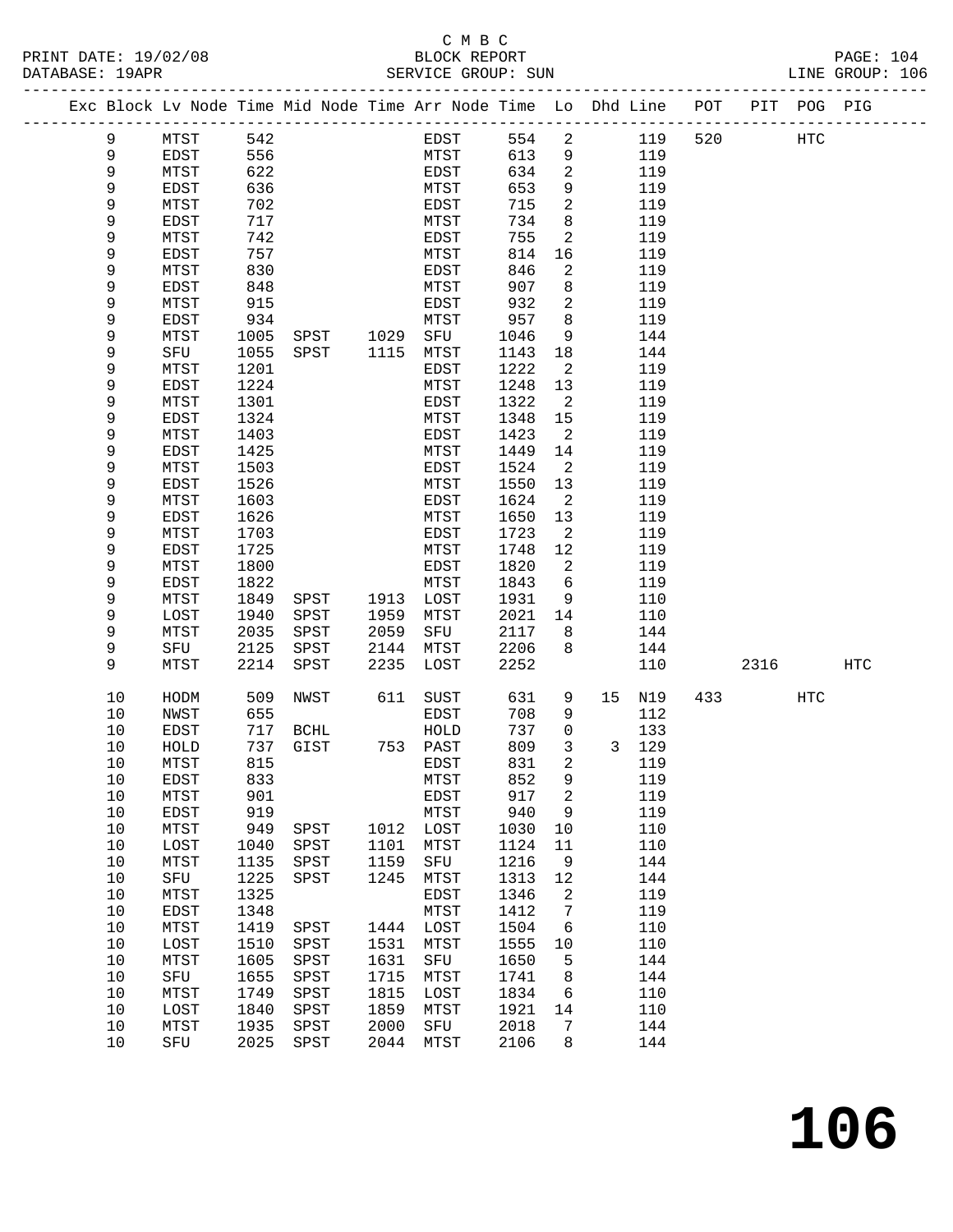# C M B C

| PRINT DATE: 19/02/08<br>DATABASE: 19APR |      |              |      |                                                                                |      |                |         |                            |     |                        |         | $\begin{tabular}{lllllllllll} \multicolumn{2}{c}{\textbf{2/08}} & \multicolumn{2}{c}{\textbf{PAGE: 105}}\\ & \multicolumn{2}{c}{\textbf{BLOCK REPORT}}\\ & \multicolumn{2}{c}{\textbf{SERVICE GROUP: SUN}}\\ \end{tabular}$ |
|-----------------------------------------|------|--------------|------|--------------------------------------------------------------------------------|------|----------------|---------|----------------------------|-----|------------------------|---------|-----------------------------------------------------------------------------------------------------------------------------------------------------------------------------------------------------------------------------|
|                                         |      |              |      | Exc Block Lv Node Time Mid Node Time Arr Node Time Lo Dhd Line POT PIT POG PIG |      |                |         |                            |     |                        |         |                                                                                                                                                                                                                             |
|                                         | 10   |              |      | MTST 2114 SPST 2136 LOST 2154 110                                              |      |                |         |                            |     |                        |         | 2218 HTC                                                                                                                                                                                                                    |
|                                         | 11   | MTST         | 1015 |                                                                                |      | EDST           |         |                            |     | 1034  2  119  953  HTC |         |                                                                                                                                                                                                                             |
|                                         | 11   | EDST         | 1036 |                                                                                |      | MTST           | 1059 16 |                            | 119 |                        |         |                                                                                                                                                                                                                             |
|                                         | 11   | MTST         | 1115 |                                                                                |      | EDST           | 1135 2  |                            | 119 |                        |         |                                                                                                                                                                                                                             |
|                                         | 11   | EDST         | 1137 |                                                                                |      | MTST           | 1200 13 |                            | 119 |                        |         |                                                                                                                                                                                                                             |
|                                         | 11   | MTST         | 1213 |                                                                                |      | EDST           | 1234    | $\overline{2}$             | 119 |                        |         |                                                                                                                                                                                                                             |
|                                         | 11   | EDST         | 1236 |                                                                                |      | MTST           | 1300 13 |                            | 119 |                        |         |                                                                                                                                                                                                                             |
|                                         | 11   | MTST         | 1313 |                                                                                |      | EDST           | 1334    | $\overline{\phantom{a}}$   | 119 |                        |         |                                                                                                                                                                                                                             |
|                                         | 11   | EDST         | 1336 |                                                                                |      | MTST           | 1400 15 |                            | 119 |                        |         |                                                                                                                                                                                                                             |
|                                         | 11   | MTST         | 1415 |                                                                                |      | EDST           | 1435    | $\overline{\phantom{a}}^2$ | 119 |                        |         |                                                                                                                                                                                                                             |
|                                         | 11   | EDST         | 1437 |                                                                                |      | MTST           | 1501    | 14                         | 119 |                        |         |                                                                                                                                                                                                                             |
|                                         | 11   | MTST         | 1515 |                                                                                |      | EDST           | 1536    | $\overline{\phantom{a}}^2$ | 119 |                        |         |                                                                                                                                                                                                                             |
|                                         | 11   | EDST         | 1538 |                                                                                |      | MTST           | 1602 13 |                            | 119 |                        |         |                                                                                                                                                                                                                             |
|                                         | 11   | MTST         | 1615 |                                                                                |      | EDST           | 1636    | $\overline{2}$             | 119 |                        |         |                                                                                                                                                                                                                             |
|                                         | 11   | EDST         | 1638 |                                                                                |      | MTST           | 1702 13 |                            | 119 |                        |         |                                                                                                                                                                                                                             |
|                                         | 11   | MTST         | 1715 |                                                                                |      | EDST           | 1735 2  |                            | 119 |                        |         |                                                                                                                                                                                                                             |
|                                         | 11   | EDST         | 1737 |                                                                                |      | MTST           | 1759 16 |                            | 119 |                        |         |                                                                                                                                                                                                                             |
|                                         | 11   | MTST         | 1815 |                                                                                |      | EDST           | 1835    | $\overline{\phantom{a}}^2$ | 119 |                        |         |                                                                                                                                                                                                                             |
|                                         | 11   | EDST         | 1837 |                                                                                |      | MTST           | 1858 17 |                            | 119 |                        |         |                                                                                                                                                                                                                             |
|                                         | 11   | MTST         | 1915 |                                                                                |      | EDST           | 1935    | $\overline{\mathbf{c}}$    | 119 |                        |         |                                                                                                                                                                                                                             |
|                                         | 11   | EDST         | 1937 |                                                                                |      | MTST           | 1957 17 |                            | 119 |                        |         |                                                                                                                                                                                                                             |
|                                         | 11   | MTST         | 2014 | SPST 2036 LOST                                                                 |      |                | 2054    | 16                         | 110 |                        |         |                                                                                                                                                                                                                             |
|                                         | 11   | LOST         | 2110 | SPST 2129                                                                      |      | MTST           | 2149    | 16                         | 110 |                        |         |                                                                                                                                                                                                                             |
|                                         | 11   | MTST         | 2205 | SPST                                                                           | 2227 | SFU            | 2244 11 |                            | 144 |                        |         |                                                                                                                                                                                                                             |
|                                         | 11   | SFU          | 2255 | SPST                                                                           | 2313 | MTST           | 2333 7  |                            | 144 |                        |         |                                                                                                                                                                                                                             |
|                                         | 11   | MTST         | 2340 | SPST                                                                           | 2402 | SFU            | 2419 6  |                            | 144 |                        |         |                                                                                                                                                                                                                             |
|                                         | 11   | SFU          | 2425 | SPST                                                                           | 2443 | MTST           | 2500    |                            |     | 144                    | 2518    | HTC                                                                                                                                                                                                                         |
|                                         | 12   | <b>BCHL</b>  | 840  | SPST                                                                           |      | MTST 855 10    |         |                            | 144 |                        | 817 HTC |                                                                                                                                                                                                                             |
|                                         | 12   | MTST         | 905  | SPST                                                                           |      | 928 SFU 945 10 |         |                            | 144 |                        |         |                                                                                                                                                                                                                             |
|                                         | 12   | SFU          | 955  | SPST 1015 MTST                                                                 |      |                | 1042 19 |                            | 144 |                        |         |                                                                                                                                                                                                                             |
|                                         | 12   | MTST         | 1101 |                                                                                |      | EDST           | 1120    | $\overline{\mathbf{c}}$    | 119 |                        |         |                                                                                                                                                                                                                             |
|                                         | 12   | EDST         | 1122 | EDST<br>MTST<br>SPST 1213 LOST                                                 |      |                | 1145 4  |                            | 119 |                        |         |                                                                                                                                                                                                                             |
|                                         | 12   | MTST         | 1149 |                                                                                |      |                | 1233 7  |                            | 110 |                        |         |                                                                                                                                                                                                                             |
|                                         | 12   | LOST         | 1240 | SPST 1301 MTST                                                                 |      |                | 1326 11 |                            | 110 |                        |         |                                                                                                                                                                                                                             |
|                                         | 12   | MTST         | 1337 |                                                                                |      | EDST           | 1358    | $\overline{\phantom{a}}$   | 119 |                        |         |                                                                                                                                                                                                                             |
|                                         |      | 12 EDST 1400 |      |                                                                                |      | MTST 1424 11   |         |                            | 119 |                        |         |                                                                                                                                                                                                                             |
|                                         | 12   | MTST         | 1435 | SPST                                                                           | 1501 | SFU            | 1519    | 6                          | 144 |                        |         |                                                                                                                                                                                                                             |
|                                         | 12   | SFU          | 1525 | SPST                                                                           | 1545 | MTST           | 1613    | 14                         | 144 |                        |         |                                                                                                                                                                                                                             |
|                                         | 12   | MTST         | 1627 |                                                                                |      | EDST           | 1648    | 2                          | 119 |                        |         |                                                                                                                                                                                                                             |
|                                         | 12   | EDST         | 1650 |                                                                                |      | MTST           | 1714    | 5                          | 119 |                        |         |                                                                                                                                                                                                                             |
|                                         | 12   | MTST         | 1719 | SPST                                                                           | 1745 | LOST           | 1804    | 6                          | 110 |                        |         |                                                                                                                                                                                                                             |
|                                         | 12   | LOST         | 1810 | SPST                                                                           | 1829 | MTST           | 1851    | 14                         | 110 |                        |         |                                                                                                                                                                                                                             |
|                                         | 12   | MTST         | 1905 | SPST                                                                           | 1932 | SFU            | 1951    | 4                          | 144 |                        |         |                                                                                                                                                                                                                             |
|                                         | $12$ | SFU          | 1955 | SPST                                                                           | 2015 | MTST           | 2039    | 5                          | 144 |                        |         |                                                                                                                                                                                                                             |
|                                         | 12   | MTST         | 2044 | SPST                                                                           | 2106 | LOST           | 2124    | 16                         | 110 |                        |         |                                                                                                                                                                                                                             |
|                                         | 12   | LOST         | 2140 | SPST                                                                           | 2158 | MTST           | 2216    | 19                         | 110 |                        |         |                                                                                                                                                                                                                             |
|                                         | 12   | MTST         | 2235 | SPST                                                                           | 2257 | SFU            | 2314    | 11                         | 144 |                        |         |                                                                                                                                                                                                                             |
|                                         | $12$ | SFU          | 2325 | SPST                                                                           | 2343 | MTST           | 2402    | 18                         | 144 |                        |         |                                                                                                                                                                                                                             |
|                                         | 12   | MTST         | 2420 | SPST                                                                           | 2440 | SFU            | 2455    |                            | 144 |                        | 2528    | HTC                                                                                                                                                                                                                         |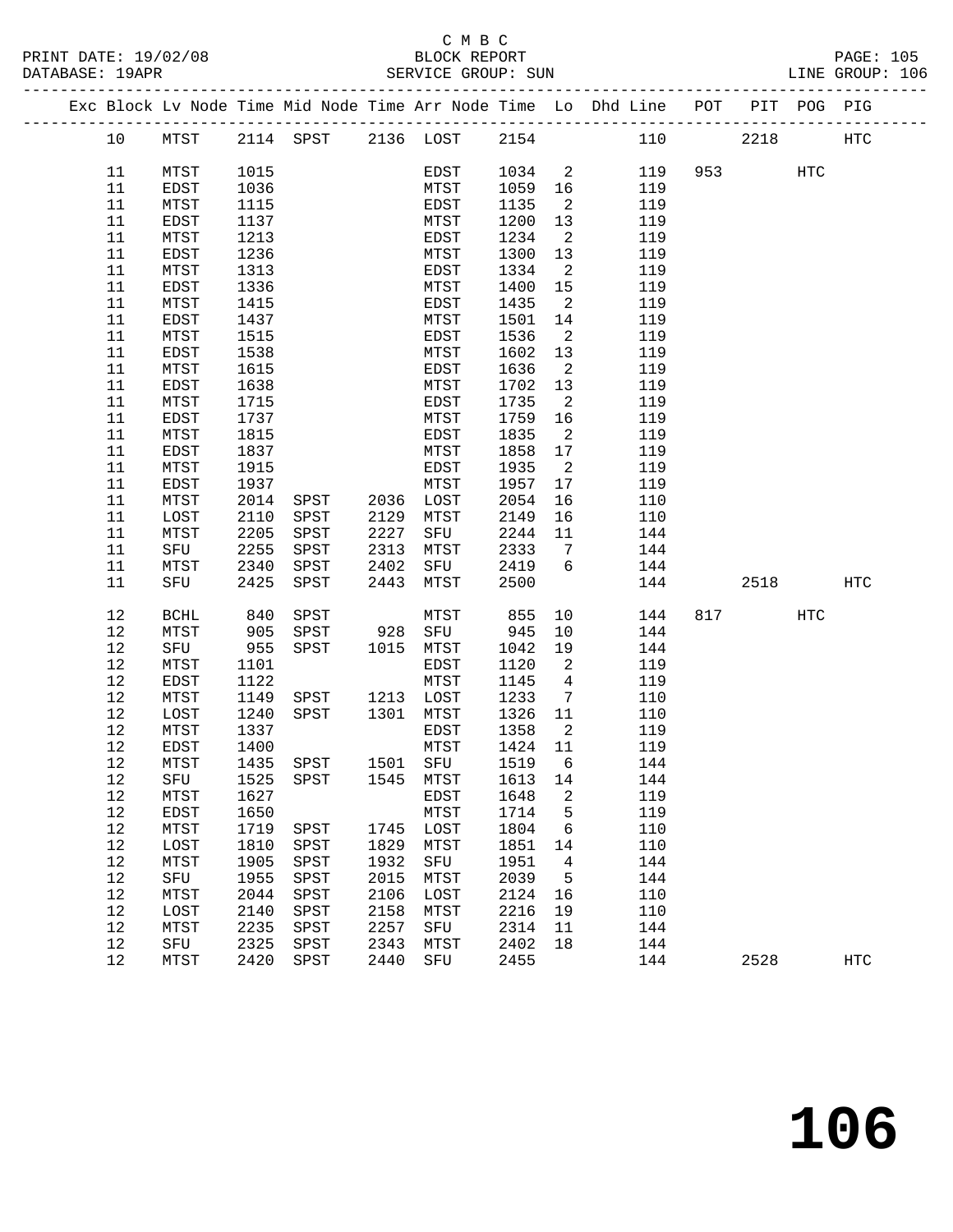|          |              |              |                       |              |              |              |                                  | Exc Block Lv Node Time Mid Node Time Arr Node Time Lo Dhd Line POT |     |      | PIT POG PIG |            |
|----------|--------------|--------------|-----------------------|--------------|--------------|--------------|----------------------------------|--------------------------------------------------------------------|-----|------|-------------|------------|
| 13       |              |              | SFU 925 SPST 944 MTST |              |              |              |                                  | 1011 8 144                                                         | 845 |      | HTC         |            |
| 13       | MTST         | 1019         | SPST                  |              | 1042 LOST    | 1100         | 10                               | 110                                                                |     |      |             |            |
| 13       | LOST         | 1110         | SPST                  | 1131         | MTST         | 1155         | 10                               | 110                                                                |     |      |             |            |
| 13       | MTST         | 1205         | SPST                  | 1230         | SFU          | 1248         | $7\overline{ }$                  | 144                                                                |     |      |             |            |
| 13       | SFU          | 1255         | SPST                  | 1315         | MTST         | 1343         | $\overline{7}$                   | 144                                                                |     |      |             |            |
| 13       | MTST         | 1350         |                       |              | EDST         | 1410         | $\overline{\phantom{a}}$         | 119                                                                |     |      |             |            |
| 13       | EDST         | 1412         |                       |              | MTST         | 1436         | 13                               | 119                                                                |     |      |             |            |
| 13       | MTST         | 1449         | SPST                  |              | 1514 LOST    | 1534         | $6\overline{6}$                  | 110                                                                |     |      |             |            |
| 13       | LOST         | 1540         | SPST                  | 1601         | MTST         | 1625         | 10                               | 110                                                                |     |      |             |            |
| 13       | MTST         | 1635         | SPST                  | 1702         | SFU          | 1721         | $\overline{4}$                   | 144                                                                |     |      |             |            |
| 13       | SFU          | 1725         | SPST                  |              | 1745 MTST    | 1811         | 19                               | 144                                                                |     |      |             |            |
| 13       | MTST         | 1830         |                       |              | EDST         | 1850         | $\overline{2}$                   | 119                                                                |     |      |             |            |
| 13       | EDST         | 1852         |                       |              | MTST         | 1913         | 17                               | 119                                                                |     |      |             |            |
| 13       | MTST         | 1930         |                       |              | EDST         | 1950         | $\overline{\mathbf{c}}$          | 119                                                                |     |      |             |            |
| 13       | EDST         | 1952         |                       |              | MTST         | 2012         | 19                               | 119                                                                |     |      |             |            |
| 13       | MTST         | 2031         |                       |              | EDST         | 2049         | $\overline{2}$                   | 119                                                                |     |      |             |            |
| 13       | EDST         | 2051         |                       |              | MTST         | 2110         |                                  | 119                                                                |     | 2128 |             | <b>HTC</b> |
| 14       | MTST         | 626          |                       |              | NWST         | 645          | 18                               | 112                                                                | 604 |      | HTC         |            |
| 14       | NWST         | 703          | 6&6N                  |              | 709 EDST     | 721          | $\overline{\phantom{a}}^2$       | 106                                                                |     |      |             |            |
| 14       | EDST         | 723          | 6&6S                  | 733          | NWST         | 738          | 25                               | 106                                                                |     |      |             |            |
| 14       | NWST         | 803          | 6&6N                  | 810          | EDST         | 823          | $\overline{\phantom{a}}^2$       | 106                                                                |     |      |             |            |
| 14       | EDST         | 825          | 6&6S                  | 836          | NWST         | 841          | 17                               | 106                                                                |     |      |             |            |
| 14       | NWST         | 858          | 6&6N                  | 905          | EDST         | 918          | $\overline{\phantom{a}}$         | 106                                                                |     |      |             |            |
| 14       | EDST         | 920          | 6&6S                  | 933          | NWST         | 939          | 21                               | 106                                                                |     |      |             |            |
| 14       | NWST         | 1000         | 6&6N                  | 1008         | EDST         | 1023         | $\overline{\phantom{a}}^2$       | 106                                                                |     |      |             |            |
| 14       | EDST         | 1025         | 6&6S                  | 1038         | NWST         | 1044         | 18                               | 106                                                                |     |      |             |            |
| 14       | NWST         | 1102         | 6&6N                  | 1110         | EDST         | 1126         | $\overline{\phantom{a}}$         | 106                                                                |     |      |             |            |
| 14       | EDST         | 1128         | 6&6S                  | 1143         | NWST         | 1150         | 13                               | 106                                                                |     |      |             |            |
| 14       | NWST         | 1203         | 6&6N                  | 1213         | EDST         | 1229         | $\overline{2}$                   | 106                                                                |     |      |             |            |
| 14       | EDST         | 1231         | 6&6S                  | 1247         | NWST         | 1254         | 10                               | 106                                                                |     |      |             |            |
| 14       | NWST         | 1304<br>1332 | 6&6N                  | 1314<br>1347 | EDST         | 1330<br>1354 | $\overline{2}$                   | 106                                                                |     |      |             |            |
| 14       | EDST         | 1404         | 6&6S                  | 1414         | NWST         | 1430         | 10<br>$\overline{\phantom{a}}^2$ | 106<br>106                                                         |     |      |             |            |
| 14<br>14 | NWST<br>EDST | 1432         | 6&6N<br>6&6S          | 1447         | EDST<br>NWST | 1454         | 10                               | 106                                                                |     |      |             |            |
| 14       | NWST         | 1504         | 6&6N                  | 1513         | EDST         | 1529         | $\overline{\phantom{a}}^2$       | 106                                                                |     |      |             |            |
| 14       | EDST         | 1531         | 6&6S                  | 1546         | NWST         | 1553         | 11                               | 106                                                                |     |      |             |            |
| 14       | NWST         | 1604         | 6&6N                  | 1613         | EDST         | 1629         | $\overline{\phantom{a}}$         | 106                                                                |     |      |             |            |
| 14       | EDST         | 1631         | 6&6S                  |              | 1646 NWST    | 1653         | 11                               | 106                                                                |     |      |             |            |
|          | 14 NWST      |              | 1704 6&6N 1713 EDST   |              |              | 1728 2       |                                  | 106                                                                |     |      |             |            |
| 14       | EDST         | 1730         | 6&6S                  | 1745         | NWST         | 1752         | 20                               | 106                                                                |     |      |             |            |
| 14       | NWST         | 1812         | 6&6N                  | 1821         | EDST         | 1835         | 2                                | 106                                                                |     |      |             |            |
| 14       | EDST         | 1837         | 6&6S                  | 1851         | NWST         | 1857         | 17                               | 106                                                                |     |      |             |            |
| 14       | NWST         | 1914         | 6&6N                  | 1922         | EDST         | 1935         | 2                                | 106                                                                |     |      |             |            |
| 14       | EDST         | 1937         | 6&6S                  | 1950         | NWST         | 1956         | 18                               | 106                                                                |     |      |             |            |
| 14       | NWST         | 2014         | 6&6N                  | 2022         | EDST         | 2035         | 2                                | 106                                                                |     |      |             |            |
| 14       | EDST         | 2037         | 6&6S                  | 2050         | NWST         | 2056         |                                  | 106                                                                |     | 2108 |             | HTC        |
|          |              |              |                       |              |              |              |                                  |                                                                    |     |      |             |            |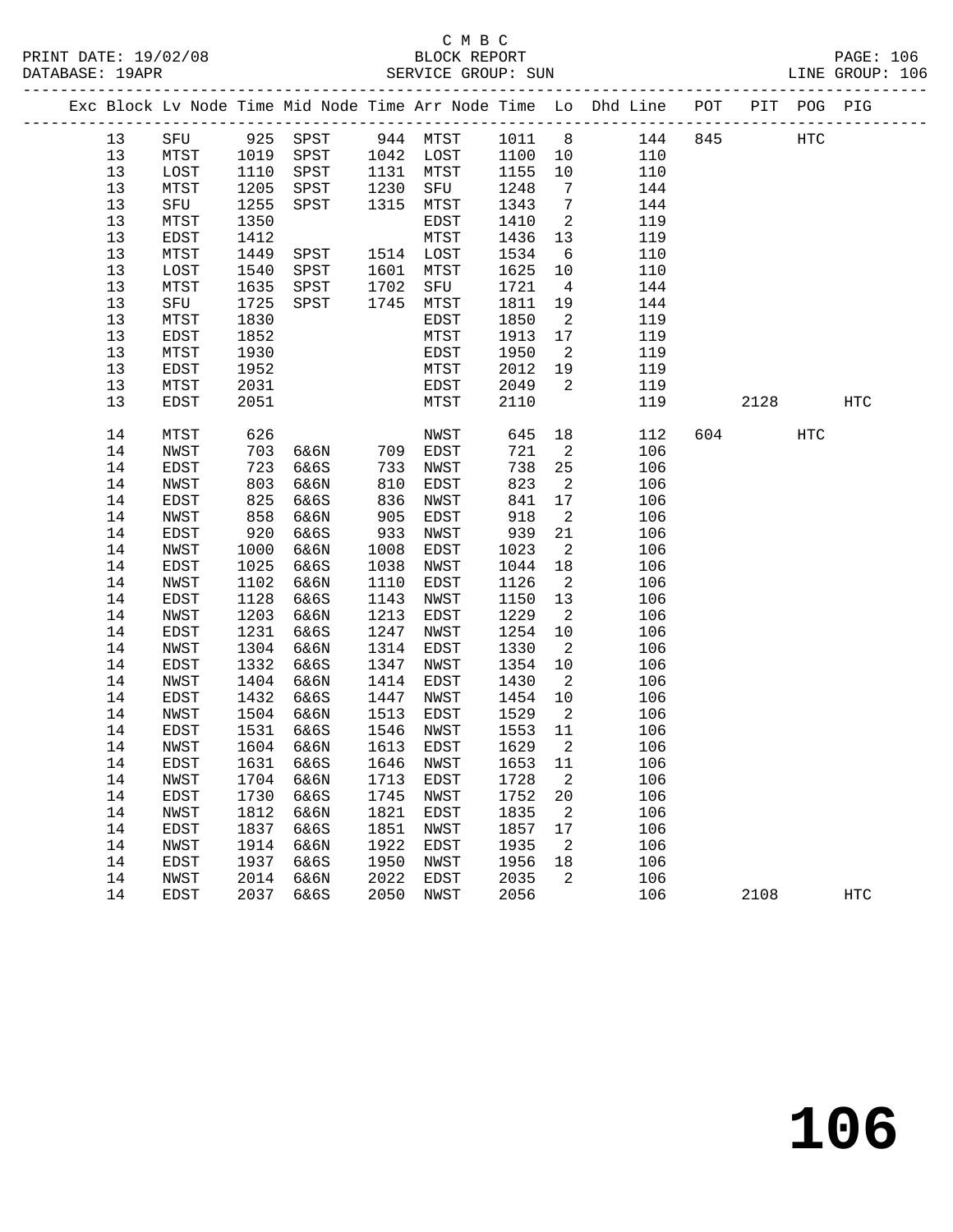#### C M B C<br>BLOCK REPORT PRINT DATE: 19/02/08 BLOCK REPORT PAGE: 107 SERVICE GROUP: SUN

|    |      |      |                   |      |      |      |                            | Exc Block Lv Node Time Mid Node Time Arr Node Time Lo Dhd Line POT PIT POG PIG |     |      |     |                   |
|----|------|------|-------------------|------|------|------|----------------------------|--------------------------------------------------------------------------------|-----|------|-----|-------------------|
| 15 | NWST |      | 603 6&6N 608 EDST |      |      | 618  | $\overline{\phantom{a}}$   | 106                                                                            | 549 |      | HTC |                   |
| 15 | EDST |      | 620 6&6S          | 630  | NWST | 634  | 9                          | 106                                                                            |     |      |     |                   |
| 15 | NWST |      | 643 6&6N          | 649  | EDST | 701  | $\overline{\phantom{a}}$   | 106                                                                            |     |      |     |                   |
| 15 | EDST | 703  | 6&6S              | 713  | NWST | 718  | 25                         | 106                                                                            |     |      |     |                   |
| 15 | NWST | 743  | 6&6N              | 749  | EDST | 801  | $4\overline{4}$            | 106                                                                            |     |      |     |                   |
| 15 | EDST | 805  | 6&6S              | 816  | NWST | 821  | 22                         | 106                                                                            |     |      |     |                   |
| 15 | NWST | 843  | 6&6N              | 850  | EDST | 903  | $\overline{2}$             | 106                                                                            |     |      |     |                   |
| 15 | EDST | 905  | 6&6S              | 918  | NWST | 924  | 19                         | 106                                                                            |     |      |     |                   |
| 15 | NWST | 943  | 6&6N              | 951  | EDST | 1005 | $\overline{2}$             | 106                                                                            |     |      |     |                   |
| 15 | EDST | 1007 | 6&6S              | 1020 | NWST | 1026 | 21                         | 106                                                                            |     |      |     |                   |
| 15 | NWST | 1047 | 6&6N              | 1055 | EDST | 1111 | $\overline{\phantom{a}}$   | 106                                                                            |     |      |     |                   |
| 15 | EDST | 1113 | 6&6S              | 1128 | NWST | 1135 | 17                         | 106                                                                            |     |      |     |                   |
| 15 | NWST | 1152 | 6&6N              | 1201 | EDST | 1217 | $\overline{2}$             | 106                                                                            |     |      |     |                   |
| 15 | EDST | 1219 | 6&6S              | 1236 | NWST | 1243 | 9                          | 106                                                                            |     |      |     |                   |
| 15 | NWST | 1252 | 6&6N              | 1302 | EDST | 1318 | $\overline{\phantom{a}}^2$ | 106                                                                            |     |      |     |                   |
| 15 | EDST | 1320 | 6&6S              | 1335 | NWST | 1342 | 10                         | 106                                                                            |     |      |     |                   |
| 15 | NWST | 1352 | 6&6N              | 1402 | EDST | 1418 | $\overline{2}$             | 106                                                                            |     |      |     |                   |
| 15 | EDST | 1420 | 6&6S              | 1435 | NWST | 1442 | 10                         | 106                                                                            |     |      |     |                   |
| 15 | NWST | 1452 | 6&6N              | 1502 | EDST | 1518 | $\overline{\phantom{a}}^2$ | 106                                                                            |     |      |     |                   |
| 15 | EDST | 1520 | 6&6S              | 1535 | NWST | 1542 | 10                         | 106                                                                            |     |      |     |                   |
| 15 | NWST | 1552 | 6&6N              | 1601 | EDST | 1617 | $\overline{2}$             | 106                                                                            |     |      |     |                   |
| 15 | EDST | 1619 | 6&6S              | 1634 | NWST | 1641 | 11                         | 106                                                                            |     |      |     |                   |
| 15 | NWST | 1652 | 6&6N              | 1701 | EDST | 1716 | $\overline{2}$             | 106                                                                            |     |      |     |                   |
| 15 | EDST | 1718 | 6&6S              | 1733 | NWST | 1740 | 19                         | 106                                                                            |     |      |     |                   |
| 15 | NWST | 1759 | 6&6N              | 1808 | EDST | 1823 | $\overline{\phantom{a}}^2$ | 106                                                                            |     |      |     |                   |
| 15 | EDST | 1825 | 6&6S              | 1839 | NWST | 1845 | 14                         | 106                                                                            |     |      |     |                   |
| 15 | NWST | 1859 | 6&6N              | 1907 | EDST | 1920 | $\overline{2}$             | 106                                                                            |     |      |     |                   |
| 15 | EDST | 1922 | 6&6S              | 1935 | NWST | 1941 | 18                         | 106                                                                            |     |      |     |                   |
| 15 | NWST | 1959 | 6&6N              | 2007 | EDST | 2020 | $\overline{2}$             | 106                                                                            |     |      |     |                   |
| 15 | EDST | 2022 | 6&6S              | 2035 | NWST | 2041 | $18\,$                     | 106                                                                            |     |      |     |                   |
| 15 | NWST | 2059 | 6&6N              | 2106 | EDST | 2119 | $\overline{2}$             | 106                                                                            |     |      |     |                   |
| 15 | EDST | 2121 | 6&6S              | 2134 | NWST | 2140 | 9                          | 106                                                                            |     |      |     |                   |
| 15 | NWST | 2149 | 6&6N              | 2156 | EDST | 2209 | $\overline{a}$             | 106                                                                            |     |      |     |                   |
| 15 | EDST | 2211 | 6&6S              | 2224 | NWST | 2230 | 19                         | 106                                                                            |     |      |     |                   |
| 15 | NWST | 2249 | 6&6N              | 2255 | EDST | 2308 | $\overline{\phantom{a}}$   | 106                                                                            |     |      |     |                   |
| 15 | EDST | 2310 | 6&6S              | 2323 | NWST | 2329 | 18                         | 106                                                                            |     |      |     |                   |
| 15 | NWST | 2347 | 6&6N              | 2353 | EDST | 2406 | $\overline{2}$             | 106                                                                            |     |      |     |                   |
| 15 | EDST | 2408 | 6&6S              | 2419 | NWST | 2423 | 24                         | 106                                                                            |     |      |     |                   |
| 15 | NWST | 2447 | 6&6N              | 2453 | EDST | 2506 | $\overline{\mathbf{2}}$    | 106                                                                            |     |      |     |                   |
| 15 | EDST | 2508 | 6&6S              | 2519 | NWST | 2523 |                            | 106                                                                            |     | 2535 |     | $_{\mathrm{HTC}}$ |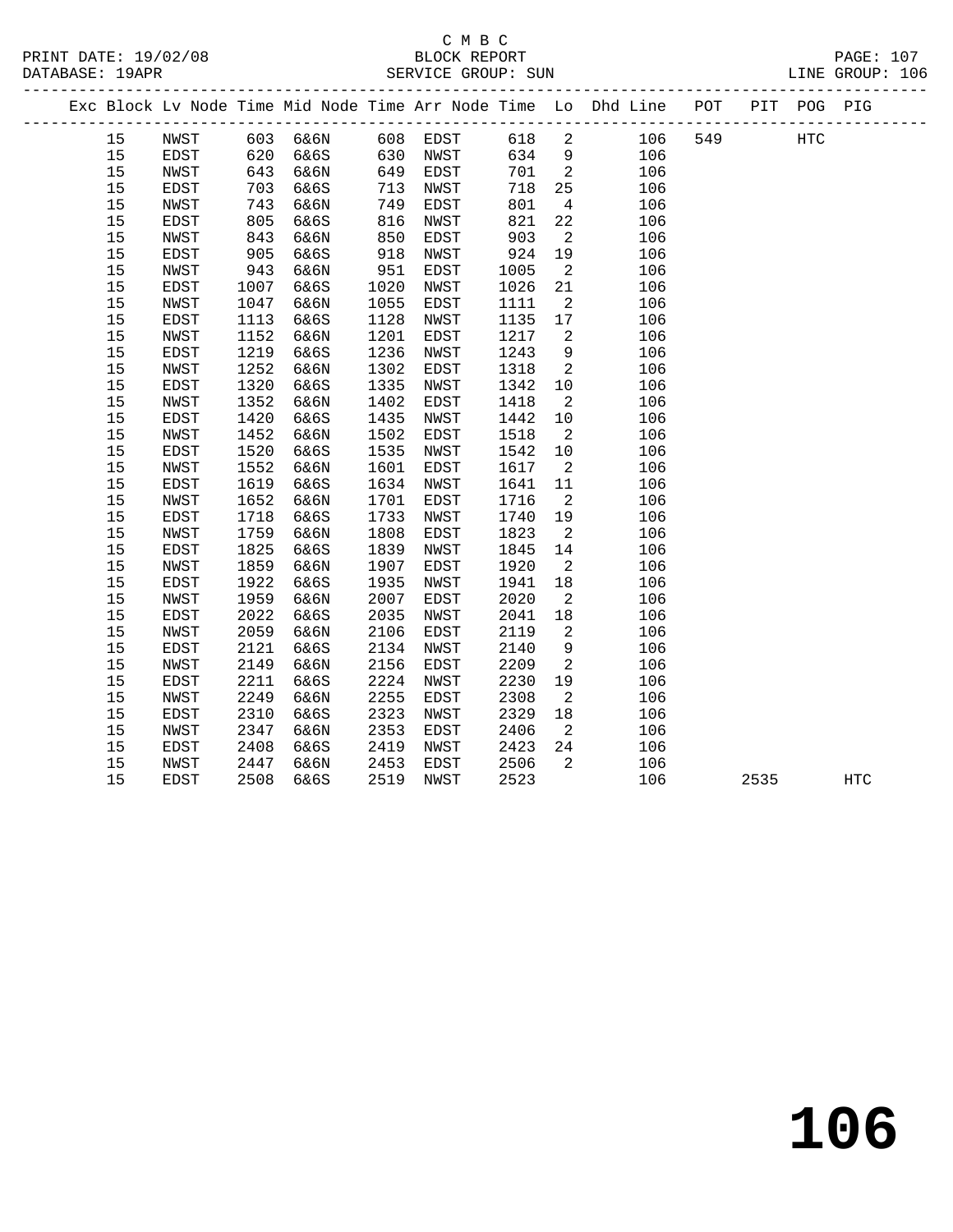# C M B C<br>BLOCK REPORT

| PRINT DATE: 19/02/08    | BLOCK REPORT          |      | PAGE:  |     |
|-------------------------|-----------------------|------|--------|-----|
| $19$ $APR$<br>DATARASE: | SUN<br>SERVICE GROUP: | LINE | GROUP: | 106 |
|                         |                       |      |        |     |

|  |    |             |      |      |      |      |      |                | Exc Block Lv Node Time Mid Node Time Arr Node Time Lo Dhd Line | POT | PIT  | POG PIG    |            |  |
|--|----|-------------|------|------|------|------|------|----------------|----------------------------------------------------------------|-----|------|------------|------------|--|
|  | 16 | HODM        | 439  |      |      | NWST | 541  |                | N19<br>$6 \qquad \qquad$                                       | 403 |      | <b>HTC</b> |            |  |
|  | 16 | NWST        | 547  | 6&6N | 552  | EDST | 602  | $\overline{2}$ | 106                                                            |     |      |            |            |  |
|  | 16 | EDST        | 604  | 6&6S | 614  | NWST | 618  | 5              | 106                                                            |     |      |            |            |  |
|  | 16 | NWST        | 623  | 6&6N | 628  | EDST | 638  | 2              | 106                                                            |     |      |            |            |  |
|  | 16 | EDST        | 640  | 6&6S | 650  | NWST | 654  | 29             | 106                                                            |     |      |            |            |  |
|  | 16 | NWST        | 723  | 6&6N | 729  | EDST | 741  | 2              | 106                                                            |     |      |            |            |  |
|  | 16 | EDST        | 743  | 6&6S | 754  | NWST | 759  | 24             | 106                                                            |     |      |            |            |  |
|  | 16 | NWST        | 823  | 6&6N | 830  | EDST | 843  | 2              | 106                                                            |     |      |            |            |  |
|  | 16 | EDST        | 845  | 6&6S | 856  | NWST | 902  | 11             | 106                                                            |     |      |            |            |  |
|  | 16 | NWST        | 913  | 6&6N | 920  | EDST | 934  | $\overline{2}$ | 106                                                            |     |      |            |            |  |
|  | 16 | EDST        | 936  | 6&6S | 949  | NWST | 955  | 20             | 106                                                            |     |      |            |            |  |
|  | 16 | NWST        | 1015 | 6&6N | 1023 | EDST | 1038 | $\overline{a}$ | 106                                                            |     |      |            |            |  |
|  | 16 | EDST        | 1040 | 6&6S | 1054 | NWST | 1100 | 17             | 106                                                            |     |      |            |            |  |
|  | 16 | NWST        | 1117 | 6&6N | 1125 | EDST | 1141 | 2              | 106                                                            |     |      |            |            |  |
|  | 16 | EDST        | 1143 | 6&6S | 1200 | NWST | 1207 | 9              | 106                                                            |     |      |            |            |  |
|  | 16 | NWST        | 1216 | 6&6N | 1226 | EDST | 1242 | $\overline{2}$ | 106                                                            |     |      |            |            |  |
|  | 16 | EDST        | 1244 | 6&6S | 1300 | NWST | 1307 | 9              | 106                                                            |     |      |            |            |  |
|  | 16 | NWST        | 1316 | 6&6N | 1326 | EDST | 1342 | 2              | 106                                                            |     |      |            |            |  |
|  | 16 | EDST        | 1344 | 6&6S | 1359 | NWST | 1406 | 10             | 106                                                            |     |      |            |            |  |
|  | 16 | NWST        | 1416 | 6&6N | 1426 | EDST | 1442 | -2             | 106                                                            |     |      |            |            |  |
|  | 16 | EDST        | 1444 | 6&6S | 1459 | NWST | 1506 | 10             | 106                                                            |     |      |            |            |  |
|  | 16 | NWST        | 1516 | 6&6N | 1525 | EDST | 1541 | $\overline{2}$ | 106                                                            |     |      |            |            |  |
|  | 16 | EDST        | 1543 | 6&6S | 1558 | NWST | 1605 | 11             | 106                                                            |     |      |            |            |  |
|  | 16 | NWST        | 1616 | 6&6N | 1625 | EDST | 1641 | $\overline{2}$ | 106                                                            |     |      |            |            |  |
|  | 16 | EDST        | 1643 | 6&6S | 1658 | NWST | 1705 | 11             | 106                                                            |     |      |            |            |  |
|  | 16 | NWST        | 1716 | 6&6N | 1725 | EDST | 1740 | 2              | 106                                                            |     |      |            |            |  |
|  | 16 | <b>EDST</b> | 1742 | 6&6S | 1757 | NWST | 1804 |                | 106                                                            |     | 1818 |            | <b>HTC</b> |  |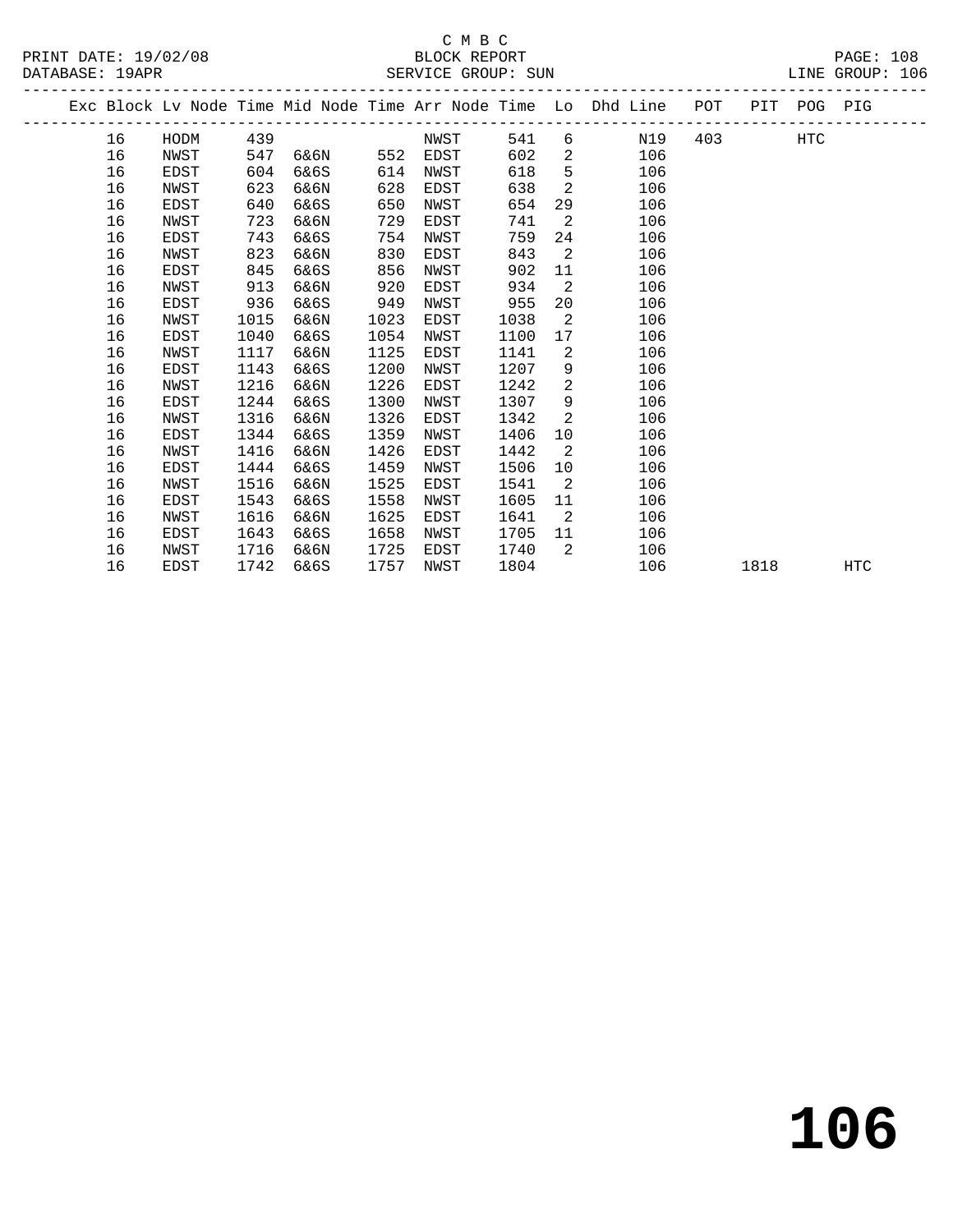|          |              |              |              |              |              |              |                 | Exc Block Lv Node Time Mid Node Time Arr Node Time Lo Dhd Line POT<br>-------------------------------- |      |      | PIT POG PIG |            |
|----------|--------------|--------------|--------------|--------------|--------------|--------------|-----------------|--------------------------------------------------------------------------------------------------------|------|------|-------------|------------|
| 17       | NWST         | 928          | 6&6N         | 935          | EDST         | 949          | $\overline{c}$  | 106                                                                                                    | 914  |      | HTC         |            |
| 17       | EDST         | 951          | 6&6S         | 1004         | NWST         | 1010         | 20              | 106                                                                                                    |      |      |             |            |
| $17$     | NWST         | 1030         | 6&6N         | 1038         | EDST         | 1054         | 2               | 106                                                                                                    |      |      |             |            |
| 17       | EDST         | 1056         | 6&6S         | 1110         | NWST         | 1116         | 14              | 106                                                                                                    |      |      |             |            |
| $17$     | NWST         | 1130         | 6&6N         | 1139         | EDST         | 1155         | 2               | 106                                                                                                    |      |      |             |            |
| 17       | EDST         | 1157         | 6&6S         | 1214         | NWST         | 1221         | $7\phantom{.0}$ | 106                                                                                                    |      |      |             |            |
| $17$     | NWST         | 1228         | 6&6N         | 1238         | EDST         | 1254         | $\overline{a}$  | 106                                                                                                    |      |      |             |            |
| $17$     | EDST         | 1256         | 6&6S         | 1312         | NWST         | 1319         | 9               | 106                                                                                                    |      |      |             |            |
| $17$     | NWST         | 1328         | 6&6N         | 1338         | EDST         | 1354         | 2               | 106                                                                                                    |      |      |             |            |
| $17$     | EDST         | 1356         | 6&6S         | 1411         | NWST         | 1418         | 10              | 106                                                                                                    |      |      |             |            |
| $17$     | NWST         | 1428         | 6&6N         | 1438         | EDST         | 1454         | 2               | 106                                                                                                    |      |      |             |            |
| $17$     | EDST         | 1456         | 6&6S         | 1511         | NWST         | 1518         | 10              | 106                                                                                                    |      |      |             |            |
| $17$     | NWST         | 1528         | 6&6N         | 1537         | EDST         | 1553         | 2               | 106                                                                                                    |      |      |             |            |
| $17$     | EDST         | 1555         | 6&6S         | 1610         | NWST         | 1617         | 11              | 106                                                                                                    |      |      |             |            |
| $17$     | NWST         | 1628         | 6&6N         | 1637         | EDST         | 1653         | 2               | 106                                                                                                    |      |      |             |            |
| $17$     | EDST         | 1655         | 6&6S         | 1710         | NWST         | 1717         | 13              | 106                                                                                                    |      |      |             |            |
| 17       | NWST         | 1730         | 6&6N         | 1739         | EDST         | 1754         | 2               | 106                                                                                                    |      |      |             |            |
| $17$     | EDST         | 1756         | 6&6S         | 1811         | NWST         | 1818         | 9               | 106                                                                                                    |      |      |             |            |
| $17$     | NWST         | 1827         | 6&6N         | 1836         | EDST         | 1850         | 2               | 106                                                                                                    |      |      |             |            |
| $17$     | EDST         | 1852         | 6&6S         | 1906         | NWST         | 1912         | 17              | 106                                                                                                    |      |      |             |            |
| 17       | NWST         | 1929         | 6&6N         | 1937         | EDST         | 1950         | 2               | 106                                                                                                    |      |      |             |            |
| $17$     | EDST         | 1952<br>2029 | 6&6S         | 2005<br>2037 | NWST         | 2011         | 18              | 106<br>106                                                                                             |      |      |             |            |
| 17<br>17 | NWST<br>EDST | 2052         | 6&6N<br>6&6S | 2105         | EDST<br>NWST | 2050<br>2111 | 2<br>8          | 106                                                                                                    |      |      |             |            |
| $17$     | NWST         | 2119         | 6&6N         | 2126         | EDST         | 2139         | 2               | 106                                                                                                    |      |      |             |            |
| $17$     | EDST         | 2141         | 6&6S         | 2154         | NWST         | 2200         | 19              | 106                                                                                                    |      |      |             |            |
| $17$     | NWST         | 2219         | 6&6N         | 2225         | EDST         | 2238         | 2               | 106                                                                                                    |      |      |             |            |
| $17$     | EDST         | 2240         | 6&6S         | 2253         | NWST         | 2259         | 20              | 106                                                                                                    |      |      |             |            |
| $17$     | NWST         | 2319         | 6&6N         | 2325         | EDST         | 2338         | $\overline{2}$  | 106                                                                                                    |      |      |             |            |
| $17$     | EDST         | 2340         | 6&6S         | 2353         | NWST         | 2359         | 18              | 106                                                                                                    |      |      |             |            |
| 17       | NWST         | 2417         | 6&6N         | 2423         | EDST         | 2436         | $\overline{a}$  | 106                                                                                                    |      |      |             |            |
| $17$     | EDST         | 2438         | 6&6S         | 2449         | NWST         | 2453         | 24              | 106                                                                                                    |      |      |             |            |
| $17$     | NWST         | 2517         | 6&6N         | 2523         | EDST         | 2536         | 9               | 106                                                                                                    |      |      |             |            |
| 17       | EDST         | 2545         | 6&6S         | 2556         | NWST         | 2600         |                 | 106                                                                                                    |      | 2612 |             | <b>HTC</b> |
| 18       | NWST         | 1140         | 6&6N         | 1149         | EDST         | 1205         | $\overline{a}$  | 106                                                                                                    | 1126 |      | HTC         |            |
| 18       | EDST         | 1207         | 6&6S         | 1224         | NWST         | 1231         | 9               | 106                                                                                                    |      |      |             |            |
| 18       | NWST         | 1240         | 6&6N         | 1250         | EDST         | 1306         | 2               | 106                                                                                                    |      |      |             |            |
| 18       | EDST         | 1308         | 6&6S         | 1323         | NWST         | 1330         | 10              | 106                                                                                                    |      |      |             |            |
| $18\,$   | NWST         | 1340         | 6&6N         | 1350         | EDST         | 1406         | 2               | 106                                                                                                    |      |      |             |            |
| 18       | EDST         | 1408         | 6&6S         | 1423         | NWST         | 1430         | 10              | 106                                                                                                    |      |      |             |            |
| $18\,$   | NWST         | 1440         | 6&6N         | 1450         | EDST         | 1506         | 2               | 106                                                                                                    |      |      |             |            |
| 18       | EDST         | 1508         | 6&6S         | 1523         | NWST         | 1530         | 10              | 106                                                                                                    |      |      |             |            |
| $18\,$   | NWST         | 1540         | 6&6N         | 1549         | EDST         | 1605         | 2               | 106                                                                                                    |      |      |             |            |
| $18\,$   | EDST         | 1607         | 6&6S         | 1622         | NWST         | 1629         | 11              | 106                                                                                                    |      |      |             |            |
| 18       | NWST         | 1640         | 6&6N         | 1649         | EDST         | 1704         | $\sqrt{2}$      | 106                                                                                                    |      |      |             |            |
| $18\,$   | EDST         | 1706         | 6&6S         | 1721         | NWST         | 1728         | 16              | 106                                                                                                    |      |      |             |            |
| $18\,$   | NWST         | 1744         | 6&6N         | 1753         | EDST         | 1808         | 2               | 106                                                                                                    |      |      |             |            |
| $18\,$   | EDST         | 1810         | 6&6S         | 1824         | NWST         | 1830         | 14              | 106                                                                                                    |      |      |             |            |
| 18       | NWST         | 1844         | 6&6N         | 1852         | EDST         | 1905         | 2               | 106                                                                                                    |      |      |             |            |
| 18       | EDST         | 1907         | 6&6S         | 1920         | NWST         | 1926         | 18              | 106                                                                                                    |      |      |             |            |
| 18       | NWST         | 1944         | 6&6N         | 1952         | EDST         | 2005         | 2               | 106                                                                                                    |      |      |             |            |
| $18\,$   | EDST         | 2007         | 6&6S         | 2020         | NWST         | 2026         | $18\,$          | 106                                                                                                    |      |      |             |            |
| 18       | NWST         | 2044         | 6&6N         | 2051         | EDST         | 2104         | 2               | 106                                                                                                    |      |      |             |            |
| 18       | EDST         | 2106         | 6&6S         | 2119         | NWST         | 2125         |                 | 106                                                                                                    |      | 2137 |             | <b>HTC</b> |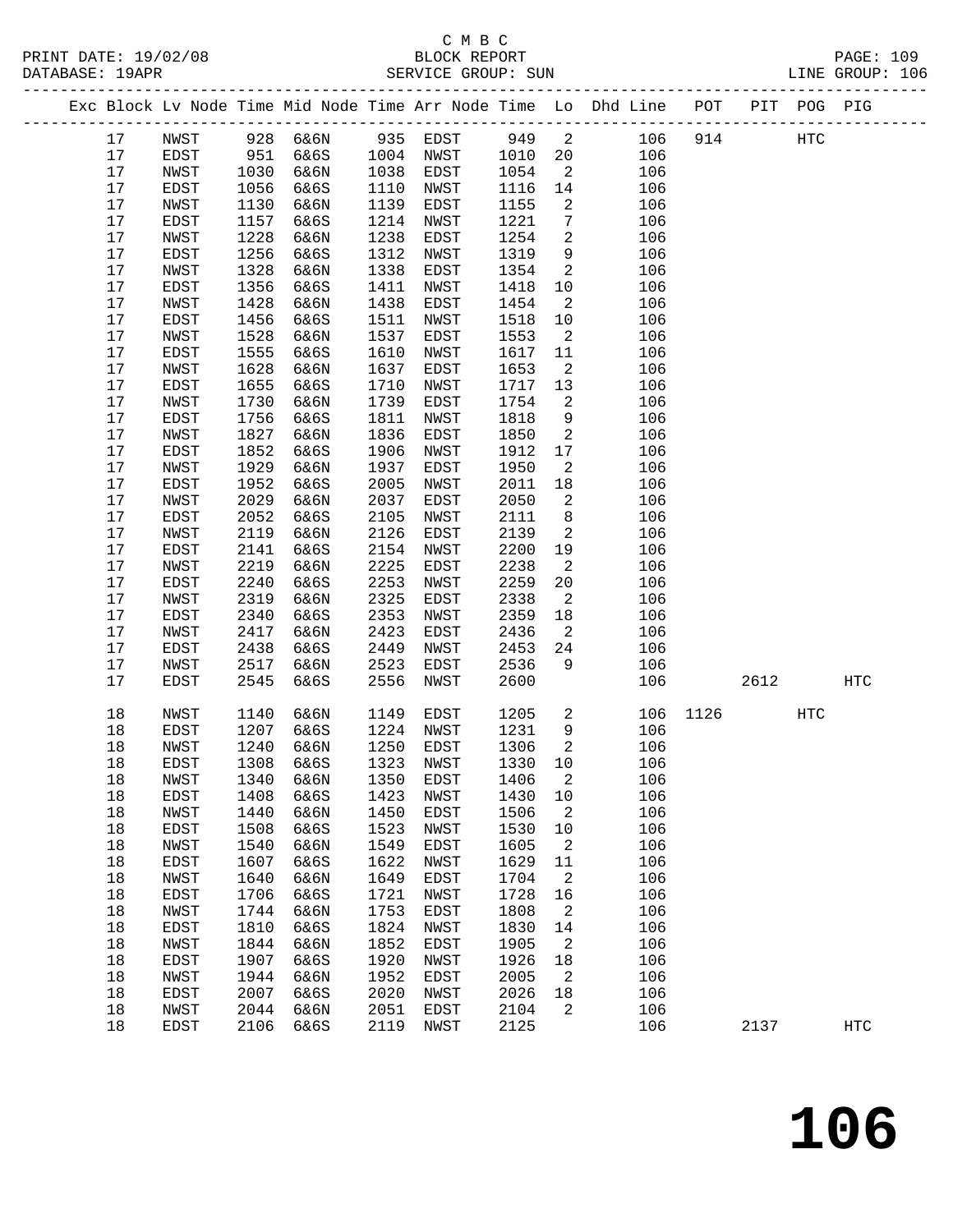|  |                                                                                                                                                                                                                                                                                                                            | PRINT DATE: 19/02/08                                                                                                                                                                         |                                                                                                                                                    |                                                                                                                                                                                                                                                                                                                                |                                                                                                                                                    | C M B C<br>BLOCK REPORT                                                                                                                                                                                                                                 |                                                                                                                                                                                       |                                                                                                                                                                                                            |                                                                                                                                                                                                                                                                                                                                                                                                                                                                                    |          |     | PAGE: 110 |
|--|----------------------------------------------------------------------------------------------------------------------------------------------------------------------------------------------------------------------------------------------------------------------------------------------------------------------------|----------------------------------------------------------------------------------------------------------------------------------------------------------------------------------------------|----------------------------------------------------------------------------------------------------------------------------------------------------|--------------------------------------------------------------------------------------------------------------------------------------------------------------------------------------------------------------------------------------------------------------------------------------------------------------------------------|----------------------------------------------------------------------------------------------------------------------------------------------------|---------------------------------------------------------------------------------------------------------------------------------------------------------------------------------------------------------------------------------------------------------|---------------------------------------------------------------------------------------------------------------------------------------------------------------------------------------|------------------------------------------------------------------------------------------------------------------------------------------------------------------------------------------------------------|------------------------------------------------------------------------------------------------------------------------------------------------------------------------------------------------------------------------------------------------------------------------------------------------------------------------------------------------------------------------------------------------------------------------------------------------------------------------------------|----------|-----|-----------|
|  |                                                                                                                                                                                                                                                                                                                            | BCHL BURNABY CITY HALL<br>SUST SURREY CENTRAL STATION                                                                                                                                        |                                                                                                                                                    |                                                                                                                                                                                                                                                                                                                                |                                                                                                                                                    |                                                                                                                                                                                                                                                         |                                                                                                                                                                                       |                                                                                                                                                                                                            | BW04 BRENTWOOD STN BAY4<br>$CL-E$ CANADA WAY & LEDGER-EAST $CL-W$ CANADA WAY & LEDGER-WEST EDST EDST EDMONDS STN<br>EDST EDMONDS STN GIST GILMORE STATION<br>HODM HOWE & DUNSMUIR<br>HOLD HOLDOM STATION<br>HOLD HOLDOM STATION<br>HOLD HOLDOM STATION<br>NETROTOWN STATION<br>NEW WESTMINSTER STN PAST PATTERSON STN                                                                                                                                                              |          |     |           |
|  |                                                                                                                                                                                                                                                                                                                            |                                                                                                                                                                                              |                                                                                                                                                    |                                                                                                                                                                                                                                                                                                                                |                                                                                                                                                    |                                                                                                                                                                                                                                                         |                                                                                                                                                                                       |                                                                                                                                                                                                            | Exc Block Lv Node Time Mid Node Time Arr Node Time Lo Dhd Line POT PIT POG PIG                                                                                                                                                                                                                                                                                                                                                                                                     |          |     |           |
|  | $\mathbf{1}$<br>$\mathbf 1$<br>$\mathbf{1}$<br>$\mathbf{1}$<br>$\mathbf{1}$<br>$\mathbf 1$<br>$\mathbf{1}$<br>1<br>$\mathbf{1}$<br>$\mathbf 1$<br>$\mathbf{1}$<br>$\mathbf 1$<br>1<br>$\mathbf 1$<br>1<br>1<br>1<br>$\mathbf 1$<br>$\mathbf 1$<br>1<br>1<br>$\mathbf 1$<br>$\mathbf 1$<br>$\mathbf 1$<br>1<br>$\mathbf{1}$ | NWST<br>BW04<br>NWST<br>BW04<br>NWST<br>BW04<br>NWST<br>BW04<br>NWST<br>BW04<br>NWST<br>BW04<br>NWST<br>BW04<br>NWST<br>BW04<br>NWST<br>BW04<br>NWST<br>BW04<br>NWST<br>BW04<br>NWST<br>BW04 | 1912<br>1955<br>2027<br>2110<br>2140<br>2210<br>2240                                                                                               | 1111 CL-W<br>1143 CL-E<br>1226 CL-W<br>1258 CL-E<br>1341 CL-W<br>1414 CL-E<br>1456 CL-W<br>1529 CL-E<br>1611 CL-W<br>1644 CL-E<br>1726 CL-W<br>1758 CL-E<br>1840 CL-W<br>$CL-E$<br>$CL-W$<br>$CL - E$<br>$CL-W$<br>$CL-E$<br>$CL - W$<br>$CL - E$<br>2310 CL-W<br>2340 CL-E<br>2410 CL-W 2425 BW04 2435<br>2440 CL-E 2449 NWST | 1810<br>1858<br>2013<br>2150<br>2227<br>2250<br>2325                                                                                               | 1129 BW04<br>1154 NWST<br>1244 BW04<br>1310 NWST<br>1400 BW04<br>1426 NWST<br>1515 BW04<br>1541 NWST<br>1630 BW04<br>1656 NWST<br>1745 BW04<br>NWST<br>BW04<br>1924 NWST<br>BW04<br>2039 NWST<br>2128 BW04<br>NWST<br>BW04<br>NWST<br>BW04<br>2349 NWST | 1140<br>1212 14<br>1255<br>1328<br>1412<br>1444 12<br>1527<br>1559<br>1642<br>1714 12<br>1756<br>1827<br>1908<br>1940<br>2023<br>2054<br>2138<br>2204<br>2237<br>2304<br>2335<br>2502 | 13<br>12<br>$\overline{\phantom{a}}$<br>13<br>$4\overline{4}$<br>16<br>$\overline{\mathbf{c}}$<br>$\overline{\mathbf{3}}$                                                                                  | 1 BW04 915 CL-E 926 NWST 942 14 123 843 HTC<br>NWST 956 CL-W 1013 BW04 1024 4 123<br>BW04 1028 CL-E 1039 NWST 1057 14 123<br>3 123<br>123<br>$\frac{3}{2}$ 123<br>123<br>$\overline{a}$<br>123<br>123<br>$\overline{\mathbf{c}}$<br>123<br>123<br>$\overline{a}$<br>123<br>123<br>123<br>123<br>123<br>15<br>123<br>$4\overline{ }$<br>123<br>123<br>123<br>$6\overline{6}$<br>123<br>123<br>$\begin{array}{ccc} 6 & & 123 \\ 5 & & 123 \end{array}$<br>2402 8 123<br>5 123<br>123 | 2514 HTC |     |           |
|  | 2<br>2<br>2<br>$\sqrt{2}$<br>2<br>2<br>$\sqrt{2}$<br>$\sqrt{2}$<br>2<br>2<br>2<br>$\sqrt{2}$<br>2<br>$\sqrt{2}$<br>$\sqrt{2}$<br>$\sqrt{2}$<br>2<br>2<br>2<br>$\overline{a}$                                                                                                                                               | NWST<br>BW04<br>NWST<br>BW04<br>NWST<br>BW04<br>NWST<br>BW04<br>NWST<br>BW04<br>NWST<br>BW04<br>NWST<br>BW04<br>NWST<br>BW04<br>NWST<br>BW04<br>NWST                                         | 856<br>928<br>1011<br>1043<br>1126<br>1158<br>1241<br>1314<br>1356<br>1429<br>1511<br>1544<br>1626<br>1659<br>1741<br>1812<br>1855<br>1927<br>2010 | $CL - W$<br>$CL - E$<br>$CL-W$<br>$CL-E$<br>$CL-W$<br>$CL - E$<br>$CL-W$<br>$CL - E$<br>$CL-W$<br>$CL - E$<br>$CL-W$<br>$CL - E$<br>$CL-W$<br>$CL - E$<br>$CL-W$<br>$CL - E$<br>$CL-W$<br>$CL - E$<br>$CL-W$                                                                                                                   | 912<br>939<br>1028<br>1054<br>1144<br>1209<br>1300<br>1326<br>1415<br>1441<br>1530<br>1556<br>1645<br>1711<br>1800<br>1824<br>1913<br>1939<br>2028 | BW04<br>NWST<br>BW04<br>NWST<br>BW04<br>NWST<br>BW04<br>NWST<br>BW04<br>NWST<br>BW04<br>NWST<br>BW04<br>NWST<br>BW04<br>NWST<br>BW04<br>NWST<br>BW04                                                                                                    | 923<br>955<br>1039<br>1112<br>1155<br>1227<br>1312<br>1344<br>1427<br>1459<br>1542<br>1615<br>1657<br>1729<br>1810<br>1840<br>1923<br>1955<br>2038                                    | 5<br>16<br>$\overline{4}$<br>14<br>$\overline{3}$<br>14<br>$\overline{a}$<br>12<br>$\overline{\phantom{a}}^2$<br>12<br>2<br>11<br>$\overline{\phantom{a}}^2$<br>12<br>2<br>15<br>$\overline{4}$<br>15<br>4 | HODM 709 NWST 811 SUST 831 10 15 N19 633<br>123<br>123<br>123<br>123<br>123<br>123<br>123<br>123<br>123<br>123<br>123<br>123<br>123<br>123<br>123<br>123<br>123<br>123<br>123                                                                                                                                                                                                                                                                                                      |          | HTC |           |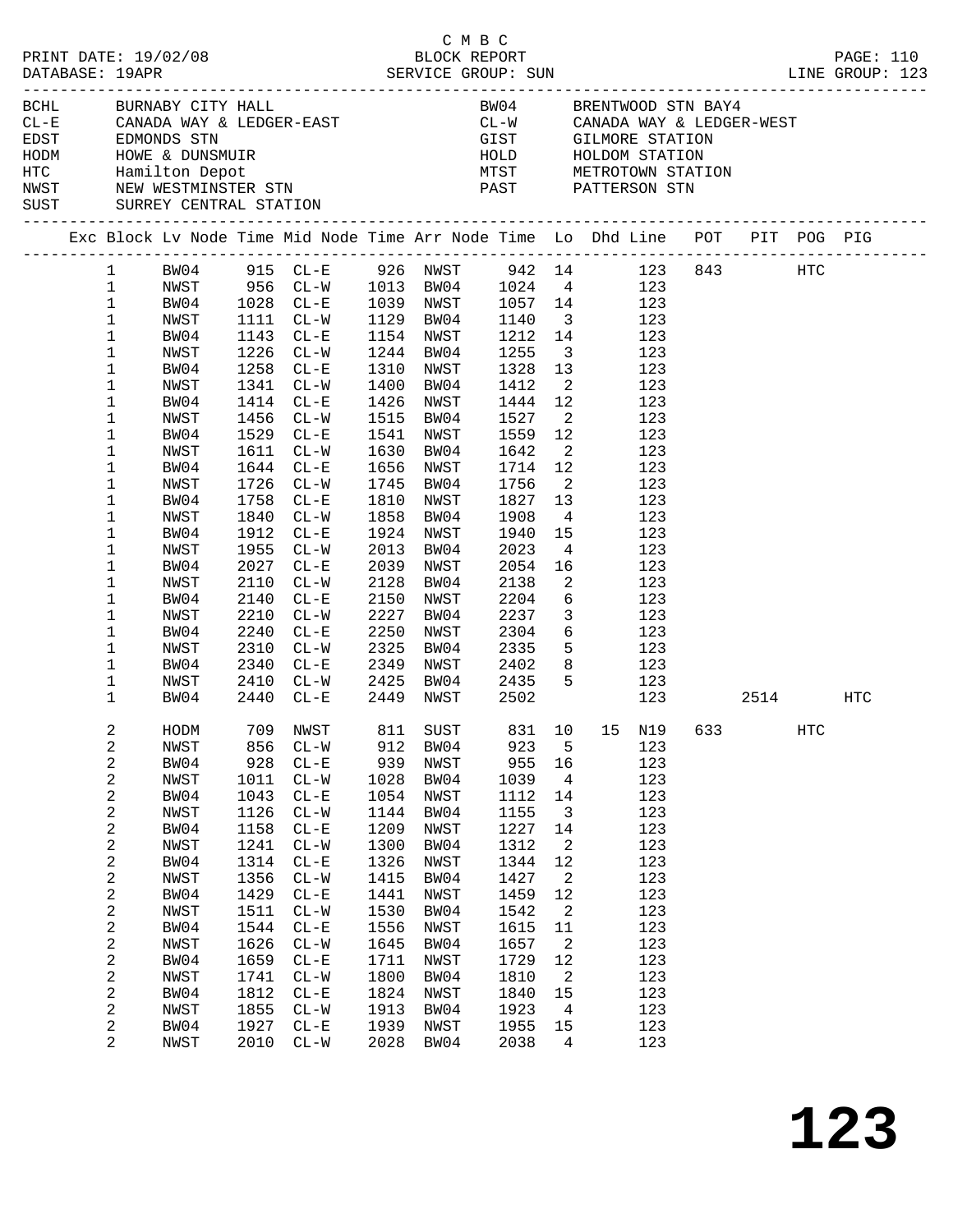|  |                |      |      |                             |      |           |         |                            | Exc Block Lv Node Time Mid Node Time Arr Node Time Lo Dhd Line POT PIT POG PIG |        |     |              |
|--|----------------|------|------|-----------------------------|------|-----------|---------|----------------------------|--------------------------------------------------------------------------------|--------|-----|--------------|
|  | $\overline{a}$ | BW04 |      | 2042 CL-E 2054 NWST 2109    |      |           |         |                            | 123                                                                            | 2121   |     | HTC          |
|  | 3              | MTST |      | 658 GIST                    |      | 715 HOLD  | 730     | $\overline{0}$             | 129                                                                            | 636 70 | HTC |              |
|  | 3              | HOLD | 730  | BCHL                        |      | EDST      | 750     | 20                         | 133                                                                            |        |     |              |
|  | 3              | EDST | 810  |                             |      | NWST      | 823     | $\overline{4}$             | 112                                                                            |        |     |              |
|  | 3              | NWST | 827  |                             |      | EDST      | 841     | 8 <sup>8</sup>             | 112                                                                            |        |     |              |
|  | 3              | EDST | 849  | BCHL                        |      | HOLD      | 910     | $\overline{0}$             | 133                                                                            |        |     |              |
|  | 3              | HOLD | 910  | GIST                        | 927  | PAST      | 945     | 15                         | 129                                                                            |        |     |              |
|  | 3              | PAST | 1000 | GIST                        |      | 1015 HOLD | 1030    | $\overline{0}$             | 129                                                                            |        |     |              |
|  | 3              | HOLD | 1030 | BCHL                        |      | EDST      | 1052    | 18                         | 133                                                                            |        |     |              |
|  | 3              | EDST | 1110 |                             |      | NWST      | 1124    | 17                         | 112                                                                            |        |     |              |
|  | 3              | NWST | 1141 | $CL - W$                    |      | 1159 BW04 | 1210    | $\overline{\mathbf{3}}$    | 123                                                                            |        |     |              |
|  | 3              | BW04 | 1213 | $CL - E$                    | 1224 | NWST      | 1242    | 14                         | 123                                                                            |        |     |              |
|  | 3              | NWST | 1256 | $CL-W$                      |      | 1315 BW04 | 1327    | $\overline{\phantom{a}}^2$ | 123                                                                            |        |     |              |
|  | 3              | BW04 | 1329 | $CL - E$                    | 1341 | NWST      | 1359    | 12                         | 123                                                                            |        |     |              |
|  | 3              | NWST | 1411 | $CL-W$                      | 1430 | BW04      | 1442    | $\overline{\phantom{a}}^2$ | 123                                                                            |        |     |              |
|  | $\mathsf{3}$   | BW04 | 1444 | $CL-E$                      | 1456 | NWST      | 1514    | 12                         | 123                                                                            |        |     |              |
|  | 3              | NWST | 1526 | $CL-W$                      | 1545 | BW04      | 1557    | $\overline{\mathbf{c}}$    | 123                                                                            |        |     |              |
|  | 3              | BW04 | 1559 | $CL - E$                    | 1611 | NWST      | 1630    | 11                         | 123                                                                            |        |     |              |
|  | 3              | NWST | 1641 | $CL-W$                      | 1700 | BW04      | 1712    | $\overline{\phantom{a}}^2$ | 123                                                                            |        |     |              |
|  | 3              | BW04 | 1714 | $CL - E$                    | 1726 | NWST      | 1743    | 13                         | 123                                                                            |        |     |              |
|  | 3              | NWST | 1756 | $CL-W$                      | 1815 | BW04      | 1825    | $\overline{2}$             | 123                                                                            |        |     |              |
|  | 3              | BW04 | 1827 | $CL - E$                    | 1839 | NWST      | 1855    | 15                         | 123                                                                            |        |     |              |
|  | 3              | NWST | 1910 | $CL - W$                    | 1928 | BW04      | 1938    | $\overline{4}$             | 123                                                                            |        |     |              |
|  | 3              | BW04 | 1942 | $CL - E$                    | 1954 | NWST      | 2010    | 15                         | 123                                                                            |        |     |              |
|  | 3              | NWST | 2025 | $CL-W$                      | 2043 | BW04      | 2053    | $\overline{4}$             | 123                                                                            |        |     |              |
|  | 3              | BW04 | 2057 | $CL-E$                      | 2109 | NWST      | 2124    | 16                         | 123                                                                            |        |     |              |
|  | 3              | NWST | 2140 | $CL-W$                      | 2158 | BW04      | 2208    | $\overline{2}$             | 123                                                                            |        |     |              |
|  | 3              | BW04 | 2210 | $CL - E$                    | 2220 | NWST      | 2234    | 6                          | 123                                                                            |        |     |              |
|  | 3              | NWST | 2240 | $CL-W$                      | 2257 | BW04      | 2307    | $\overline{\mathbf{3}}$    | 123                                                                            |        |     |              |
|  | 3              | BW04 | 2310 | $CL-E$                      | 2319 | NWST      | 2332    | 8                          | 123                                                                            |        |     |              |
|  | 3              | NWST | 2340 | $CL-W$                      | 2355 | BW04      | 2405    | 5                          | 123                                                                            |        |     |              |
|  | 3              | BW04 | 2410 | $CL - E$                    | 2419 | NWST      | 2432    | 13                         | 123                                                                            |        |     |              |
|  | 3              | NWST | 2445 | $CL-W$                      | 2500 | BW04      | 2510    | $\overline{0}$             | 123                                                                            |        |     |              |
|  | 3              | BW04 | 2510 | $CL - E$                    | 2519 | NWST      | 2532    |                            | 123                                                                            | 2544   |     | HTC          |
|  | 4              | NWST | 926  | $CL-W$                      | 942  | BW04      | 953     | $5^{\circ}$                | 123                                                                            | 912    | HTC |              |
|  | 4              | BW04 | 958  | $CL - E$                    |      | 1009 NWST | 1026 15 |                            | 123                                                                            |        |     |              |
|  | 4              | NWST |      | 1041 CL-W                   |      | 1059 BW04 | 1110    | $\overline{\mathbf{3}}$    | 123                                                                            |        |     |              |
|  | 4              | BW04 |      | 1113 CL-E 1124 NWST 1142 14 |      |           |         |                            | 123                                                                            |        |     |              |
|  | 4              | NWST | 1156 | $CL - W$                    | 1214 | BW04      | 1225    | 3                          | 123                                                                            |        |     |              |
|  | 4              | BW04 | 1228 | $CL - E$                    | 1239 | NWST      | 1257    | 14                         | 123                                                                            |        |     |              |
|  | 4              | NWST | 1311 | $CL - W$                    | 1330 | BW04      | 1342    | $\overline{a}$             | 123                                                                            |        |     |              |
|  | 4              | BW04 | 1344 | $CL-E$                      | 1356 | NWST      | 1414    | 12                         | 123                                                                            |        |     |              |
|  | 4              | NWST | 1426 | $CL-W$                      | 1445 | BW04      | 1457    | 2                          | 123                                                                            |        |     |              |
|  | 4              | BW04 | 1459 | $CL - E$                    | 1511 | NWST      | 1529    | 12                         | 123                                                                            |        |     |              |
|  | 4              | NWST | 1541 | $CL - W$                    | 1600 | BW04      | 1612    | $\overline{a}$             | 123                                                                            |        |     |              |
|  | 4              | BW04 | 1614 | $CL-E$                      | 1626 | NWST      | 1644    | 12                         | 123                                                                            |        |     |              |
|  | 4              | NWST | 1656 | $CL-W$                      | 1715 | BW04      | 1727    | $\overline{\phantom{a}}$   | 123                                                                            |        |     |              |
|  | 4              | BW04 | 1729 | $CL - E$                    | 1741 | NWST      | 1758    | 13                         | 123                                                                            |        |     |              |
|  | 4              | NWST | 1811 | $CL-W$                      | 1830 | BW04      | 1840    | $\overline{a}$             | 123                                                                            |        |     |              |
|  | 4              | BW04 | 1842 | $CL-E$                      | 1854 | NWST      | 1910    | 15                         | 123                                                                            |        |     |              |
|  | 4              | NWST | 1925 | $CL - W$                    | 1943 | BW04      | 1953    | $\overline{4}$             | 123                                                                            |        |     |              |
|  | 4              | BW04 | 1957 | $CL - E$                    | 2009 | NWST      | 2025    | 15                         | 123                                                                            |        |     |              |
|  | 4              | NWST | 2040 | $CL-W$                      | 2058 | BW04      | 2108    | 2                          | 123                                                                            |        |     |              |
|  | 4              | BW04 | 2110 | $CL-E$                      | 2120 | NWST      | 2134    |                            | 123                                                                            | 2146   |     | $_{\rm HTC}$ |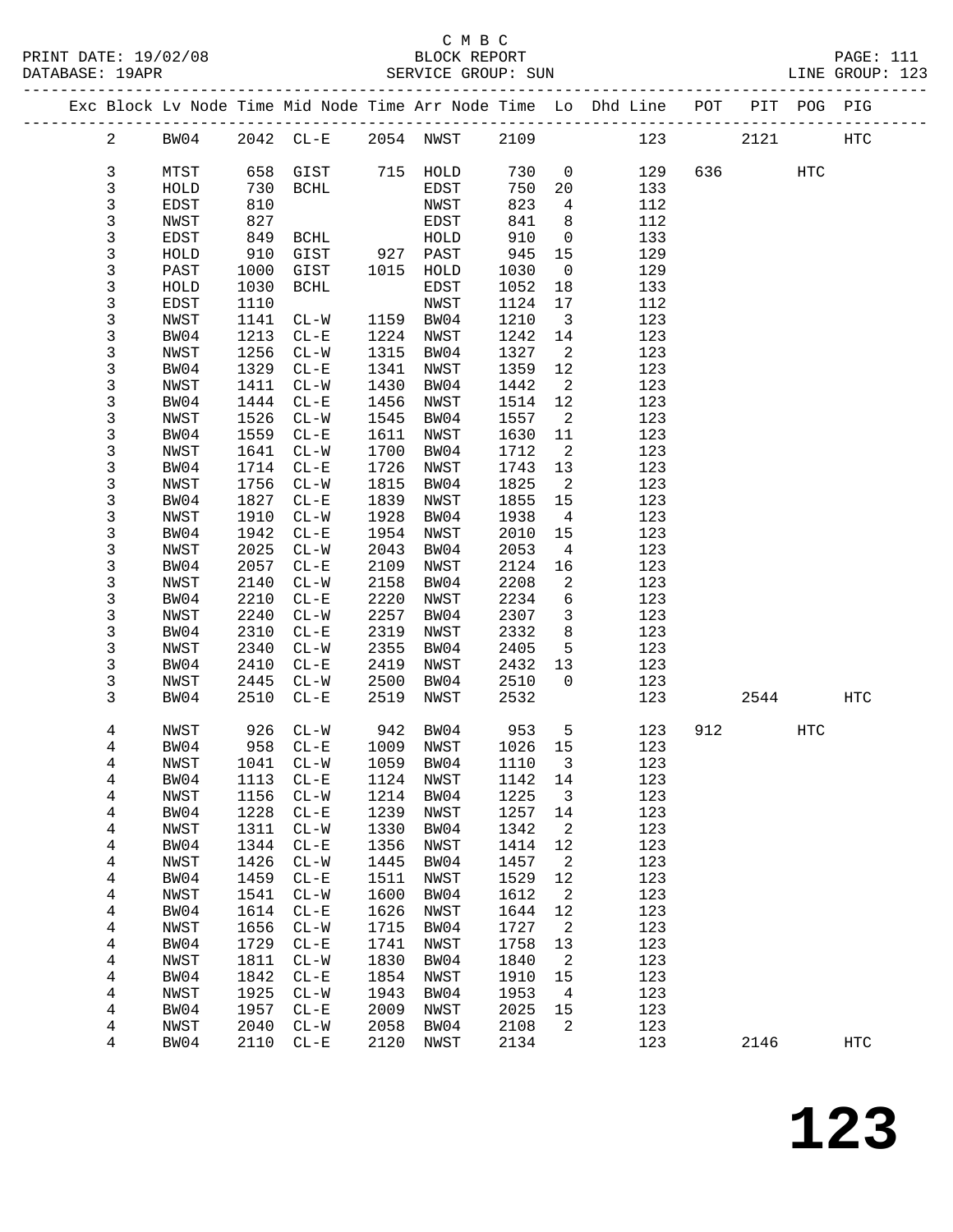| PRINT DATE: 19/02/08 | BLOCK REPORT       | <b>PAGE: 112</b> |
|----------------------|--------------------|------------------|
| DATABASE: 19APR      | SERVICE GROUP: SUN | LINE GROUP: 123  |

|  |   |      |      |          |      |      |      |                         | Exc Block Lv Node Time Mid Node Time Arr Node Time Lo Dhd Line POT |        |      | PIT POG PIG |            |
|--|---|------|------|----------|------|------|------|-------------------------|--------------------------------------------------------------------|--------|------|-------------|------------|
|  | 5 | BW04 |      | 558 CL-E | 607  | NWST |      |                         | 621 10<br>123                                                      | 526 32 |      | HTC         |            |
|  | 5 | NWST | 631  | $CL-W$   | 645  | BW04 | 655  | $\overline{\mathbf{3}}$ | 123                                                                |        |      |             |            |
|  | 5 | BW04 | 658  | $CL-E$   | 707  | NWST | 721  | 10                      | 123                                                                |        |      |             |            |
|  | 5 | NWST | 731  | $CL-W$   | 746  | BW04 | 756  | 2                       | 123                                                                |        |      |             |            |
|  | 5 | BW04 | 758  | $CL - E$ | 807  | NWST | 822  | 9                       | 123                                                                |        |      |             |            |
|  | 5 | NWST | 831  | $CL-W$   | 847  | BW04 | 858  | 2                       | 123                                                                |        |      |             |            |
|  | 5 | BW04 | 900  | $CL - E$ | 911  | NWST | 927  | 14                      | 123                                                                |        |      |             |            |
|  | 5 | NWST | 941  | $CL-W$   | 958  | BW04 | 1009 | $\overline{4}$          | 123                                                                |        |      |             |            |
|  | 5 | BW04 | 1013 | $CL-E$   | 1024 | NWST | 1042 | 14                      | 123                                                                |        |      |             |            |
|  | 5 | NWST | 1056 | $CL-W$   | 1114 | BW04 | 1125 | $\overline{\mathbf{3}}$ | 123                                                                |        |      |             |            |
|  | 5 | BW04 | 1128 | $CL - E$ | 1139 | NWST | 1157 | 14                      | 123                                                                |        |      |             |            |
|  | 5 | NWST | 1211 | $CL-W$   | 1229 | BW04 | 1240 | $\overline{3}$          | 123                                                                |        |      |             |            |
|  | 5 | BW04 | 1243 | $CL - E$ | 1255 | NWST | 1313 | 13                      | 123                                                                |        |      |             |            |
|  | 5 | NWST | 1326 | $CL-W$   | 1345 | BW04 | 1357 | 2                       | 123                                                                |        |      |             |            |
|  | 5 | BW04 | 1359 | $CL - E$ | 1411 | NWST | 1429 | 12                      | 123                                                                |        |      |             |            |
|  | 5 | NWST | 1441 | $CL-W$   | 1500 | BW04 | 1512 | 2                       | 123                                                                |        |      |             |            |
|  | 5 | BW04 | 1514 | $CL - E$ | 1526 | NWST | 1544 | 12                      | 123                                                                |        |      |             |            |
|  | 5 | NWST | 1556 | $CL-W$   | 1615 | BW04 | 1627 | $\overline{2}$          | 123                                                                |        |      |             |            |
|  | 5 | BW04 | 1629 | $CL-E$   | 1641 | NWST | 1659 | 12                      | 123                                                                |        |      |             |            |
|  | 5 | NWST | 1711 | $CL-W$   | 1730 | BW04 | 1741 | $\overline{2}$          | 123                                                                |        |      |             |            |
|  | 5 | BW04 | 1743 | $CL - E$ | 1755 | NWST | 1812 | 14                      | 123                                                                |        |      |             |            |
|  | 5 | NWST | 1826 | $CL-W$   | 1845 | BW04 | 1855 | $\overline{2}$          | 123                                                                |        |      |             |            |
|  | 5 | BW04 | 1857 | $CL - E$ | 1909 | NWST | 1925 | 15                      | 123                                                                |        |      |             |            |
|  | 5 | NWST | 1940 | $CL-W$   | 1958 | BW04 | 2008 | 4                       | 123                                                                |        |      |             |            |
|  | 5 | BW04 | 2012 | $CL-E$   | 2024 | NWST | 2039 | 16                      | 123                                                                |        |      |             |            |
|  | 5 | NWST | 2055 | $CL-W$   | 2113 | BW04 | 2123 |                         | 123                                                                |        | 2155 |             | <b>HTC</b> |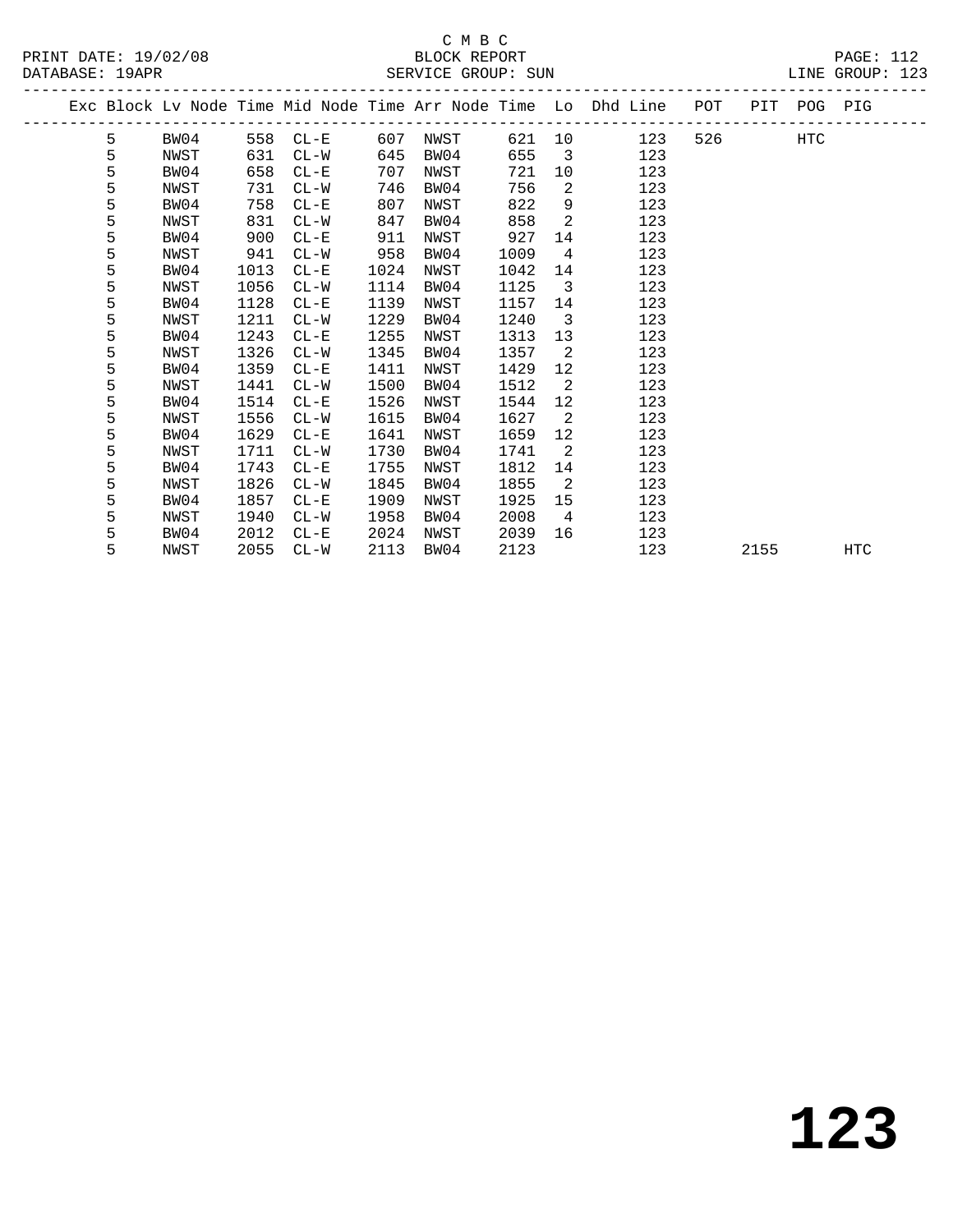PRINT DATE: 19/02/08 BLOCK REPORT PAGE: 113

|  |        |                     |              | Exc Block Lv Node Time Mid Node Time Arr Node Time Lo Dhd Line |      |              |              |               |    |            | POT |      | PIT POG PIG |            |
|--|--------|---------------------|--------------|----------------------------------------------------------------|------|--------------|--------------|---------------|----|------------|-----|------|-------------|------------|
|  | 6      | HODM                | 639          |                                                                |      | NWST         | 741          | $\mathbf 0$   | 19 | N19        | 603 |      | HTC         |            |
|  | 6      | PAST                | 800          | GIST                                                           |      | 815 HOLD     | 830          | $\mathbf 0$   |    | 129        |     |      |             |            |
|  | 6      | HOLD                | 830          | BCHL                                                           |      | EDST         | 852          | 18            |    | 133        |     |      |             |            |
|  | 6      | EDST                | 910          |                                                                |      | NWST         | 924          | 2             |    | 112        |     |      |             |            |
|  | 6      | NWST                | 926          |                                                                |      | EDST         | 941          | 8             |    | 112        |     |      |             |            |
|  | 6      | <b>EDST</b>         | 949          | <b>BCHL</b>                                                    |      | HOLD         | 1010         | $\Omega$      |    | 133        |     |      |             |            |
|  | 6      | HOLD                | 1010         | GIST                                                           | 1027 | PAST         | 1045         | 15            |    | 129        |     |      |             |            |
|  | 6      | PAST                | 1100         | GIST                                                           | 1115 | HOLD         | 1130         | $\mathbf 0$   |    | 129        |     |      |             |            |
|  | 6      | HOLD                | 1130         | <b>BCHL</b>                                                    |      | EDST         | 1153         | 17            |    | 133        |     |      |             |            |
|  | 6      | EDST                | 1210         |                                                                |      | NWST         | 1225         | 2             |    | 112        |     |      |             |            |
|  | 6      | NWST                | 1227         |                                                                |      | EDST         | 1244         | 5             |    | 112        |     |      |             |            |
|  | 6      | EDST                | 1249         | <b>BCHL</b>                                                    |      | HOLD         | 1312         | $\mathbf 0$   |    | 133        |     |      |             |            |
|  | 6      | HOLD                | 1312         | GIST                                                           | 1330 | PAST         | 1349         | 11            |    | 129        |     |      |             |            |
|  | 6      | PAST                | 1400         | GIST                                                           | 1415 | HOLD         | 1432         | $\mathbf 0$   |    | 129        |     |      |             |            |
|  | 6      | HOLD                | 1432         | <b>BCHL</b>                                                    |      | EDST         | 1454         | 16            |    | 133        |     |      |             |            |
|  | 6      | EDST                | 1510         |                                                                |      | NWST         | 1525         | 2             |    | 112        |     |      |             |            |
|  | 6      | NWST                | 1527         |                                                                |      | EDST         | 1544         | 5             |    | 112        |     |      |             |            |
|  | 6      | <b>EDST</b>         | 1549         | <b>BCHL</b>                                                    |      | HOLD         | 1612         | $\Omega$      |    | 133        |     |      |             |            |
|  | 6      | HOLD                | 1612         | GIST                                                           | 1630 | PAST         | 1649         | 11            |    | 129        |     |      |             |            |
|  | 6      | PAST                | 1700         | GIST                                                           | 1715 | HOLD         | 1732         | $\mathbf 0$   |    | 129        |     |      |             |            |
|  | 6      | HOLD                | 1732         | <b>BCHL</b>                                                    |      | EDST         | 1754         | 16            |    | 133        |     |      |             |            |
|  | 6      | <b>EDST</b>         | 1810         |                                                                |      | NWST         | 1825         | 2             |    | 112        |     |      |             |            |
|  | 6      | NWST                | 1827         |                                                                |      | EDST         | 1843         | 10            |    | 112        |     |      |             |            |
|  | 6      | <b>EDST</b>         | 1853         | <b>BCHL</b>                                                    | 1910 | HOLD         | 1918         | $\mathbf 0$   |    | 133        |     |      |             |            |
|  | 6<br>6 | HOLD                | 1918         | GIST                                                           | 1934 | PAST         | 1952         | 8<br>$\Omega$ |    | 129        |     |      |             |            |
|  |        | PAST                | 2000         | GIST                                                           | 2015 | HOLD         | 2030         |               |    | 129        |     |      |             |            |
|  | 6      | HOLD                | 2030         | <b>BCHL</b>                                                    | 2038 | EDST         | 2051         | 22            |    | 133        |     |      |             |            |
|  | 6<br>6 | <b>EDST</b><br>NWST | 2113<br>2128 |                                                                |      | NWST<br>EDST | 2126<br>2143 | 2<br>10       |    | 112<br>112 |     |      |             |            |
|  | 6      |                     | 2153         |                                                                | 2209 |              | 2216         | $\Omega$      |    | 133        |     |      |             |            |
|  | 6      | EDST<br>HOLD        | 2216         | <b>BCHL</b><br>GIST                                            | 2230 | HOLD<br>PAST | 2246         | 14            |    | 129        |     |      |             |            |
|  | 6      | PAST                | 2300         | GIST                                                           | 2314 | HOLD         | 2328         | $\Omega$      |    | 129        |     |      |             |            |
|  | 6      | HOLD                | 2328         | <b>BCHL</b>                                                    | 2336 | EDST         | 2349         |               |    | 133        |     | 2359 |             | <b>HTC</b> |
|  |        |                     |              |                                                                |      |              |              |               |    |            |     |      |             |            |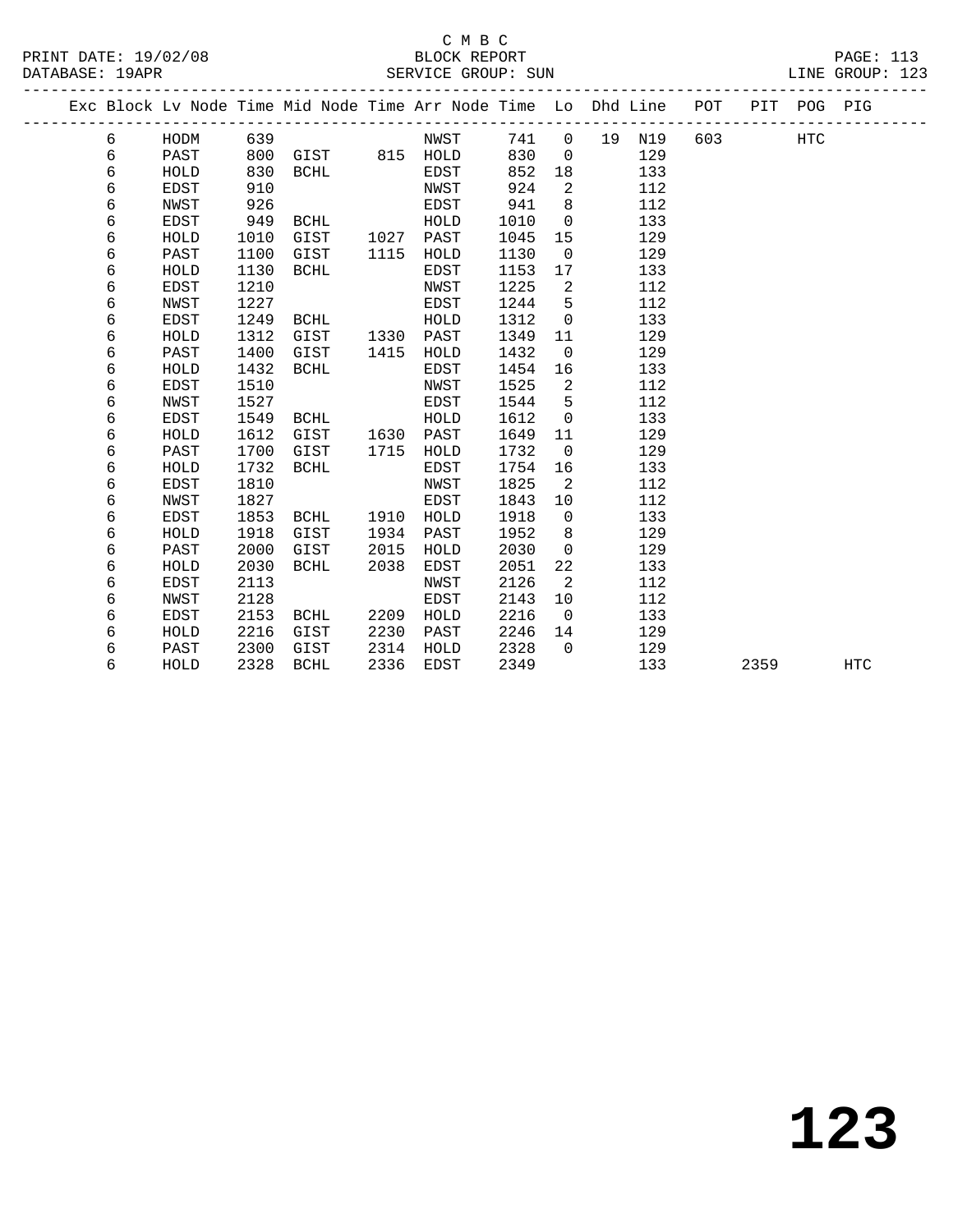#### C M B C<br>BLOCK REPORT PRINT DATE: 19/02/08 BLOCK REPORT PAGE: 114 SERVICE GROUP: SUN

|  |    |             |      |                   |      |      |      |                | Exc Block Lv Node Time Mid Node Time Arr Node Time Lo Dhd Line | POT |      | PIT POG PIG |     |
|--|----|-------------|------|-------------------|------|------|------|----------------|----------------------------------------------------------------|-----|------|-------------|-----|
|  | 20 | PAST        |      | 830 GIST 845 HOLD |      |      | 900  | $\overline{0}$ | 129                                                            | 809 |      | <b>HTC</b>  |     |
|  | 20 | HOLD        | 900  | <b>BCHL</b>       |      | EDST | 922  | 18             | 133                                                            |     |      |             |     |
|  | 20 | <b>EDST</b> | 940  |                   |      | NWST | 954  | $\overline{3}$ | 112                                                            |     |      |             |     |
|  | 20 | NWST        | 957  |                   |      | EDST | 1013 | 6              | 112                                                            |     |      |             |     |
|  | 20 | EDST        | 1019 | BCHL              |      | HOLD | 1040 | $\overline{0}$ | 133                                                            |     |      |             |     |
|  | 20 | HOLD        | 1040 | GIST              | 1057 | PAST | 1115 | 15             | 129                                                            |     |      |             |     |
|  | 20 | PAST        | 1130 | GIST              | 1145 | HOLD | 1200 | $\overline{0}$ | 129                                                            |     |      |             |     |
|  | 20 | HOLD        | 1200 | <b>BCHL</b>       |      | EDST | 1223 | 17             | 133                                                            |     |      |             |     |
|  | 20 | <b>EDST</b> | 1240 |                   |      | NWST | 1255 | 2              | 112                                                            |     |      |             |     |
|  | 20 | NWST        | 1257 |                   |      | EDST | 1314 | 5              | 112                                                            |     |      |             |     |
|  | 20 | EDST        | 1319 | BCHL              |      | HOLD | 1342 | 0              | 133                                                            |     |      |             |     |
|  | 20 | HOLD        | 1342 | GIST              | 1400 | PAST | 1419 | 11             | 129                                                            |     |      |             |     |
|  | 20 | PAST        | 1430 | GIST              | 1445 | HOLD | 1502 | $\overline{0}$ | 129                                                            |     |      |             |     |
|  | 20 | HOLD        | 1502 | <b>BCHL</b>       |      | EDST | 1526 | 14             | 133                                                            |     |      |             |     |
|  | 20 | <b>EDST</b> | 1540 |                   |      | NWST | 1555 | $\overline{2}$ | 112                                                            |     |      |             |     |
|  | 20 | NWST        | 1557 |                   |      | EDST | 1614 | 5              | 112                                                            |     |      |             |     |
|  | 20 | <b>EDST</b> | 1619 | BCHL              |      | HOLD | 1642 | $\overline{0}$ | 133                                                            |     |      |             |     |
|  | 20 | HOLD        | 1642 | GIST              | 1700 | PAST | 1719 | 11             | 129                                                            |     |      |             |     |
|  | 20 | PAST        | 1730 | GIST              | 1745 | HOLD | 1802 | $\overline{0}$ | 129                                                            |     |      |             |     |
|  | 20 | HOLD        | 1802 | <b>BCHL</b>       |      | EDST | 1824 | 16             | 133                                                            |     |      |             |     |
|  | 20 | EDST        | 1840 |                   |      | NWST | 1855 | 2              | 112                                                            |     |      |             |     |
|  | 20 | NWST        | 1857 |                   |      | EDST | 1913 | 10             | 112                                                            |     |      |             |     |
|  | 20 | EDST        | 1923 | BCHL              | 1940 | HOLD | 1948 | $\mathbf 0$    | 133                                                            |     |      |             |     |
|  | 20 | HOLD        | 1948 | GIST              | 2004 | PAST | 2022 | 8              | 129                                                            |     |      |             |     |
|  | 20 | PAST        | 2030 | GIST              | 2044 | HOLD | 2059 | $\overline{0}$ | 129                                                            |     |      |             |     |
|  | 20 | HOLD        | 2059 | <b>BCHL</b>       | 2107 | EDST | 2120 | 24             | 133                                                            |     |      |             |     |
|  | 20 | EDST        | 2144 |                   |      | NWST | 2157 | 2              | 112                                                            |     |      |             |     |
|  | 20 | NWST        | 2159 |                   |      | EDST | 2213 | 10             | 112                                                            |     |      |             |     |
|  | 20 | EDST        | 2223 | BCHL              | 2239 | HOLD | 2246 | $\Omega$       | 133                                                            |     |      |             |     |
|  | 20 | HOLD        | 2246 | GIST              | 2300 | PAST | 2316 |                | 129                                                            |     | 2334 |             | HTC |
|  |    |             |      |                   |      |      |      |                |                                                                |     |      |             |     |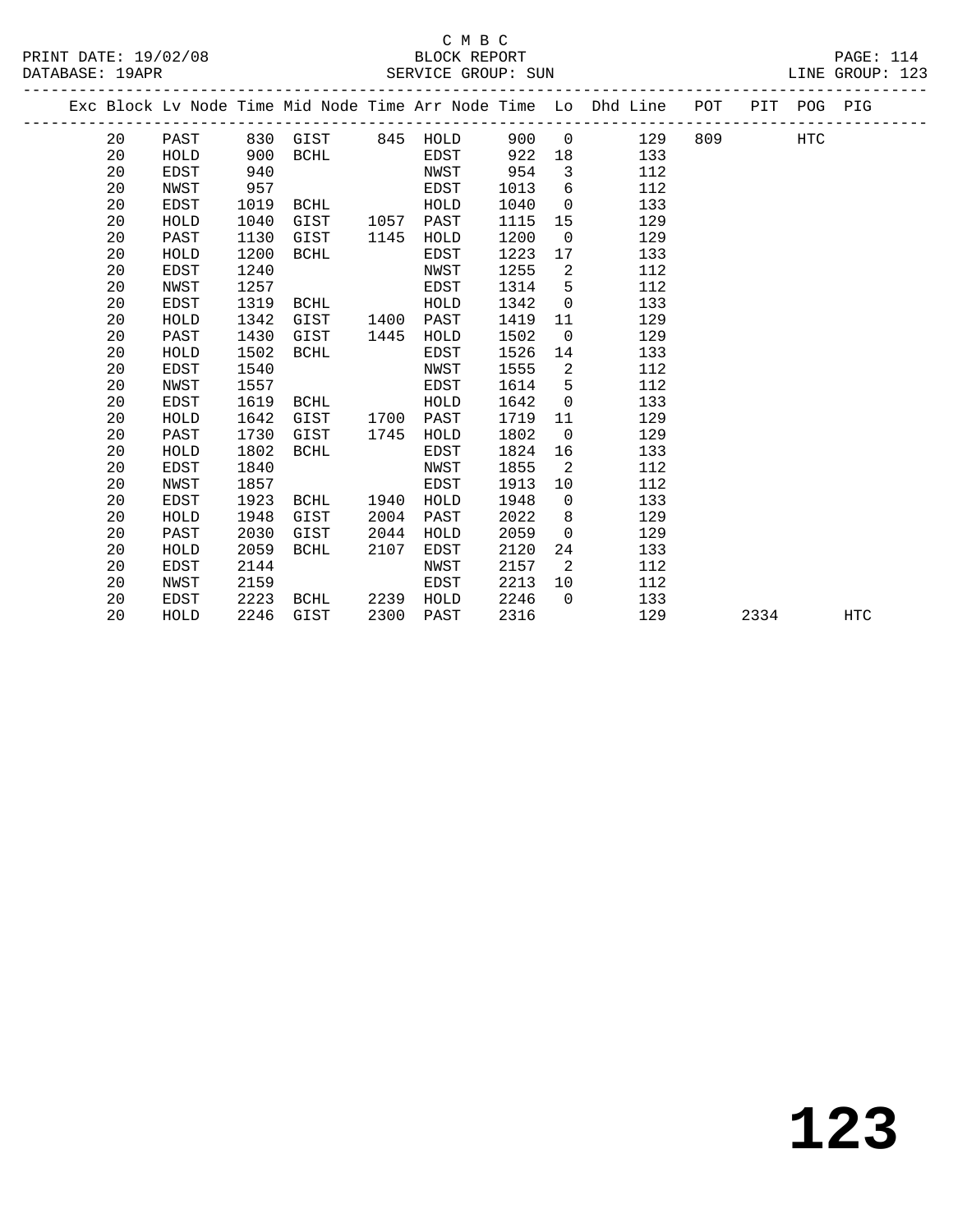# C M B C<br>BLOCK REPORT

| PRINT DATE: 19/02/08<br>DATABASE: 19APR |    |      |      |                                 |      | ∪ ™ ⊃ ∪ |      |                 | BLOCK REPORT<br>SERVICE GROUP: SUN                                             |         |  | <b>PAGE: 115</b><br>LINE GROUP: 123 |  |
|-----------------------------------------|----|------|------|---------------------------------|------|---------|------|-----------------|--------------------------------------------------------------------------------|---------|--|-------------------------------------|--|
|                                         |    |      |      |                                 |      |         |      |                 | Exc Block Lv Node Time Mid Node Time Arr Node Time Lo Dhd Line POT PIT POG PIG |         |  |                                     |  |
|                                         |    |      |      | 21 NWST 601 CL-W 615 BW04 625 3 |      |         |      |                 | 123                                                                            | 547 HTC |  |                                     |  |
|                                         | 21 | BW04 | 628  | $CL-E$                          | 637  | NWST    | 651  | 10              | 123                                                                            |         |  |                                     |  |
|                                         | 21 | NWST | 701  | $CL-W$                          | 716  | BW04    | 726  | $\overline{2}$  | 123                                                                            |         |  |                                     |  |
|                                         | 21 | BW04 | 728  | $CL-E$                          | 737  | NWST    | 752  |                 | $9 \left( \frac{1}{2} \right)$<br>123                                          |         |  |                                     |  |
|                                         | 21 | NWST | 801  | CL-W                            | 817  | BW04    | 828  | $\overline{2}$  | 123                                                                            |         |  |                                     |  |
|                                         | 21 | BW04 | 830  | $CL-E$                          | 841  | NWST    | 857  | 14              | 123                                                                            |         |  |                                     |  |
|                                         | 21 | NWST | 911  | CL-W                            | 927  | BW04    | 938  | 5               | 123                                                                            |         |  |                                     |  |
|                                         | 21 | BW04 | 943  | $CL - E$                        | 954  | NWST    | 1011 | 15              | 123                                                                            |         |  |                                     |  |
|                                         | 21 | NWST | 1026 | $CL-W$                          | 1043 | BW04    | 1054 | $4\overline{ }$ | 123                                                                            |         |  |                                     |  |
|                                         | 21 | BW04 | 1058 | $CL-E$                          | 1109 | NWST    | 1127 | $\overline{0}$  | 123                                                                            |         |  |                                     |  |
|                                         | 21 | NWST | 1127 |                                 |      | EDST    | 1143 | 6               | 112                                                                            |         |  |                                     |  |
|                                         | 21 | EDST | 1149 | BCHL                            |      | HOLD    | 1212 | $\overline{0}$  | 133                                                                            |         |  |                                     |  |
|                                         | 21 | HOLD | 1212 | GIST                            | 1230 | PAST    | 1249 | 11              | 129                                                                            |         |  |                                     |  |
|                                         | 21 | PAST | 1300 | GIST                            | 1315 | HOLD    | 1332 | $\overline{0}$  | 129                                                                            |         |  |                                     |  |
|                                         | 21 | HOLD | 1332 | BCHL                            |      | EDST    | 1354 | 16              | 133                                                                            |         |  |                                     |  |
|                                         | 21 | EDST | 1410 |                                 |      | NWST    | 1425 | 2               | 112                                                                            |         |  |                                     |  |
|                                         | 21 | NWST | 1427 |                                 |      | EDST    | 1444 | 5               | 112                                                                            |         |  |                                     |  |
|                                         | 21 | EDST | 1449 | BCHL                            |      | HOLD    | 1512 | $\Omega$        | 133                                                                            |         |  |                                     |  |
|                                         | 21 | HOLD | 1512 | GIST                            | 1530 | PAST    | 1549 | 11              | 129                                                                            |         |  |                                     |  |
|                                         | 21 | PAST | 1600 | GIST                            | 1615 | HOLD    | 1632 | $\overline{0}$  | 129                                                                            |         |  |                                     |  |
|                                         | 21 | HOLD | 1632 | BCHL                            |      | EDST    | 1654 | 16              | 133                                                                            |         |  |                                     |  |
|                                         | 21 | EDST | 1710 |                                 |      | NWST    | 1725 | 2               | 112                                                                            |         |  |                                     |  |
|                                         | 21 | NWST | 1727 |                                 |      | EDST    | 1743 | 6               | 112                                                                            |         |  |                                     |  |

 21 NWST 1727 EDST 1743 6 112 21 EDST 1749 BCHL HOLD 1813 0 133 21 HOLD 1813 GIST 1830 PAST 1849 11 129 21 PAST 1900 GIST 1915 HOLD 1931 0 129 21 HOLD 1931 BCHL 1939 EDST 1952 18 133 21 EDST 2010 NWST 2025 2 112

 21 EDST 2053 BCHL 2110 HOLD 2117 0 133 21 HOLD 2117 GIST 2131 PAST 2149 11 129 21 PAST 2200 GIST 2214 HOLD 2228 0 129 21 HOLD 2228 BCHL 2236 EDST 2249 25 133 21 EDST 2314 NWST 2326 2 112 21 NWST 2328 EDST 2340 12 112 21 EDST 2352 BCHL 2408 HOLD 2415 0 133 21 HOLD 2415 GIST 2429 PAST 2445 10 10 129

21 HOLD 1913 GIST 1915 HOLD 1931 0 129<br>
21 HOLD 1931 BCHL 1939 EDST 1952 18 133<br>
21 EDST 2010 NWST 2025 2 112<br>
21 NWST 2027 EDST 2042 11 112<br>
21 EDST 2053 BCHL 2110 HOLD 2117 0 133<br>
21 HOLD 2117 GIST 2131 PAST 2149 11 129<br>

21 EDST 2505 NWST 2517 112 2529 HTC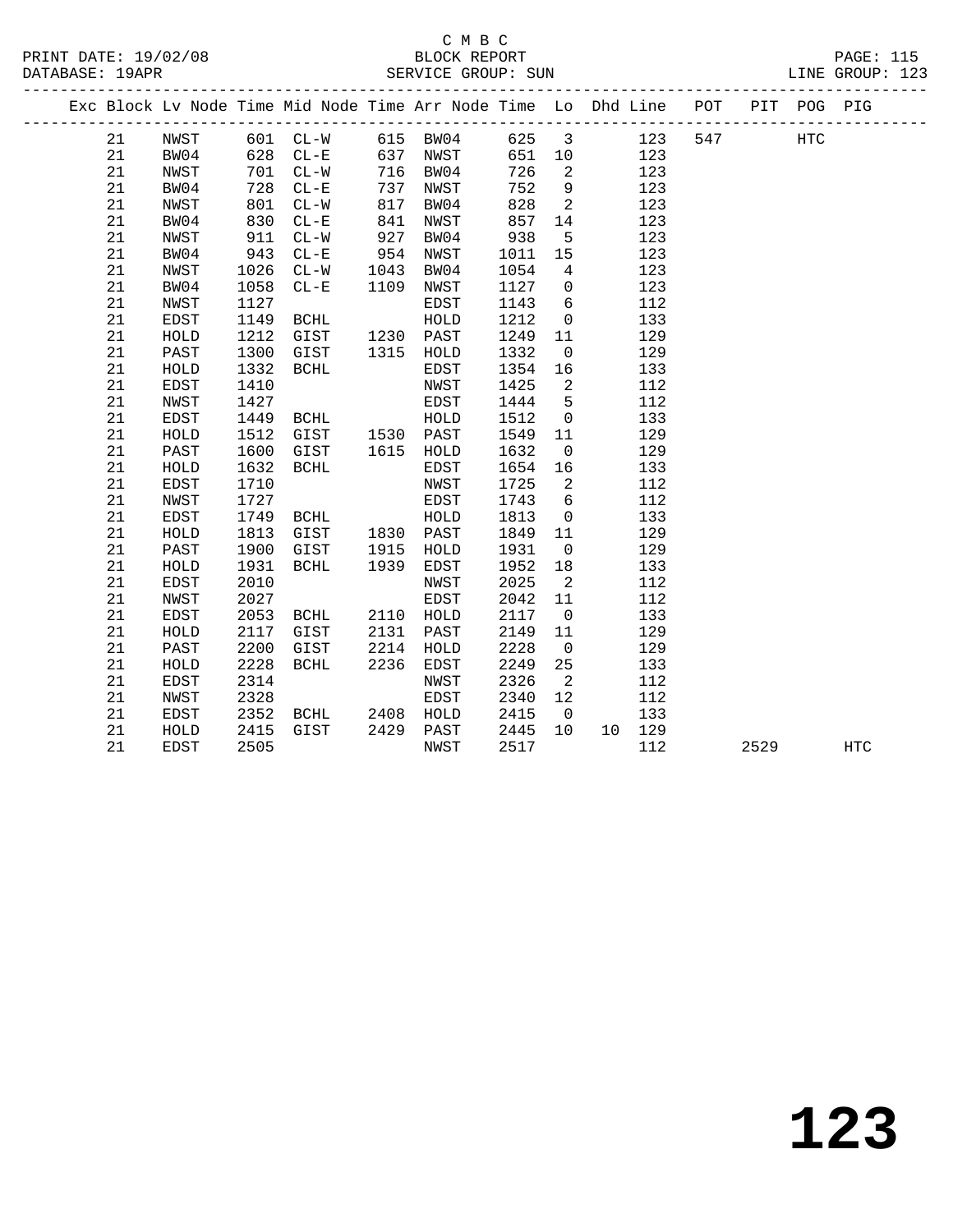#### C M B C<br>BLOCK REPORT PRINT DATE: 19/02/08 BLOCK REPORT PAGE: 116 SERVICE GROUP: SUN

| Exc Block Lv Node Time Mid Node Time Arr Node Time Lo Dhd Line POT<br>PIT POG PIG<br>725 3<br>712<br>658<br>22<br>EDST<br>NWST<br>112<br><b>HTC</b><br>22<br>NWST<br>728<br>EDST<br>741<br>8 <sup>8</sup><br>112<br>22<br>809<br>749<br>$\overline{0}$<br>133<br>EDST<br>BCHL<br>HOLD<br>22<br>809<br>825 PAST<br>841<br>19<br>HOLD<br>GIST<br>129<br>22<br>930<br>900<br>915 HOLD<br>$\mathbf 0$<br>129<br>PAST<br>GIST<br>22<br>930<br>952<br>133<br>HOLD<br>BCHL<br>EDST<br>18<br>22<br>EDST<br>1010<br>NWST<br>1024<br>$\overline{\mathbf{3}}$<br>112<br>$6\overline{6}$<br>22<br>1027<br>112<br>NWST<br>EDST<br>1043<br>22<br>EDST<br>1049<br>${\tt HOLD}$<br>1111<br>$\overline{0}$<br>133<br>BCHL<br>GIST 1129 PAST<br>22<br>1148<br>12<br>129<br>HOLD<br>1111<br>22<br>1215<br>1200<br>1231<br>$\overline{0}$<br>129<br>PAST<br>GIST<br>HOLD<br>22<br>1231<br>1254<br>HOLD<br>BCHL<br>EDST<br>16<br>133<br>22<br>1310<br>1325<br>$\overline{a}$<br>112<br>EDST<br>NWST<br>22<br>1327<br>1344<br>5<br>NWST<br>EDST<br>112<br>22<br>1349<br>1412<br><b>EDST</b><br>HOLD<br>$\overline{0}$<br>133<br>BCHL<br>$2\sqrt{2}$<br>1412<br>HOLD<br>GIST<br>1430 PAST<br>1449<br>11<br>129<br>$2\sqrt{2}$<br>1500<br>1532<br>129<br>PAST<br>GIST<br>1515 HOLD<br>$\overline{0}$<br>22<br>1532<br>${\tt HOLD}$<br>BCHL<br>1556<br>133<br>EDST<br>14<br>22<br>1610<br>1625<br>$\overline{2}$<br>112<br>EDST<br>NWST<br>22<br>1644<br>$5^{\circ}$<br>112<br>NWST<br>1627<br>EDST<br>22<br>133<br>EDST<br>1649<br>HOLD<br>1713<br>BCHL<br>$\overline{0}$<br>1730 PAST<br>22<br>HOLD<br>1713<br>GIST<br>1749<br>11<br>129<br>22<br>1800<br>1815<br>1831<br>129<br>PAST<br>GIST<br>HOLD<br>$\overline{0}$<br>22<br>HOLD<br>1831<br>BCHL<br>EDST<br>1853<br>17<br>133<br>22<br>1925<br>EDST<br>1910<br>NWST<br>2<br>112<br>22<br>1927<br>1942<br>NWST<br>EDST<br>11<br>112<br>$2\sqrt{2}$<br>1953<br><b>EDST</b><br>BCHL<br>2010<br>HOLD<br>2018<br>$\mathbf 0$<br>133<br>22<br>2018<br>2034<br>2052<br>129<br>HOLD<br>GIST<br>PAST<br>8<br>22<br>2100<br>2129<br>PAST<br>2114<br>$\mathbf 0$<br>129<br>GIST<br>HOLD<br>22<br>2129<br>2137<br>133<br>HOLD<br>BCHL<br>EDST<br>2150<br>24<br>22<br>2214<br>2227<br><b>EDST</b><br>$\overline{2}$<br>112<br>NWST<br>22<br>2229<br>2243<br>5<br>112<br><b>NWST</b><br>EDST<br>22<br>EDST<br>2248<br>2304 HOLD<br>2311<br>$\overline{0}$<br>133<br>BCHL<br>22<br>2311<br>2325<br>2341<br>129<br>HOLD<br>GIST<br>PAST<br>21<br>22<br>2402<br>2416<br>GIST<br>2430<br>$\overline{0}$<br>129<br>PAST<br>HOLD<br>22<br>2430<br>BCHL<br>2438<br>2451<br>133<br>2501<br>HOLD<br>EDST<br>HTC |  |  |  |  |  |  |  |  |
|------------------------------------------------------------------------------------------------------------------------------------------------------------------------------------------------------------------------------------------------------------------------------------------------------------------------------------------------------------------------------------------------------------------------------------------------------------------------------------------------------------------------------------------------------------------------------------------------------------------------------------------------------------------------------------------------------------------------------------------------------------------------------------------------------------------------------------------------------------------------------------------------------------------------------------------------------------------------------------------------------------------------------------------------------------------------------------------------------------------------------------------------------------------------------------------------------------------------------------------------------------------------------------------------------------------------------------------------------------------------------------------------------------------------------------------------------------------------------------------------------------------------------------------------------------------------------------------------------------------------------------------------------------------------------------------------------------------------------------------------------------------------------------------------------------------------------------------------------------------------------------------------------------------------------------------------------------------------------------------------------------------------------------------------------------------------------------------------------------------------------------------------------------------------------------------------------------------------------------------------------------------------------------------------------------------------------------------------------------------------------------------------------------------------------------------------------------------------------------------------------------------------------------------------------------------------------------------------------------------------|--|--|--|--|--|--|--|--|
|                                                                                                                                                                                                                                                                                                                                                                                                                                                                                                                                                                                                                                                                                                                                                                                                                                                                                                                                                                                                                                                                                                                                                                                                                                                                                                                                                                                                                                                                                                                                                                                                                                                                                                                                                                                                                                                                                                                                                                                                                                                                                                                                                                                                                                                                                                                                                                                                                                                                                                                                                                                                                        |  |  |  |  |  |  |  |  |
|                                                                                                                                                                                                                                                                                                                                                                                                                                                                                                                                                                                                                                                                                                                                                                                                                                                                                                                                                                                                                                                                                                                                                                                                                                                                                                                                                                                                                                                                                                                                                                                                                                                                                                                                                                                                                                                                                                                                                                                                                                                                                                                                                                                                                                                                                                                                                                                                                                                                                                                                                                                                                        |  |  |  |  |  |  |  |  |
|                                                                                                                                                                                                                                                                                                                                                                                                                                                                                                                                                                                                                                                                                                                                                                                                                                                                                                                                                                                                                                                                                                                                                                                                                                                                                                                                                                                                                                                                                                                                                                                                                                                                                                                                                                                                                                                                                                                                                                                                                                                                                                                                                                                                                                                                                                                                                                                                                                                                                                                                                                                                                        |  |  |  |  |  |  |  |  |
|                                                                                                                                                                                                                                                                                                                                                                                                                                                                                                                                                                                                                                                                                                                                                                                                                                                                                                                                                                                                                                                                                                                                                                                                                                                                                                                                                                                                                                                                                                                                                                                                                                                                                                                                                                                                                                                                                                                                                                                                                                                                                                                                                                                                                                                                                                                                                                                                                                                                                                                                                                                                                        |  |  |  |  |  |  |  |  |
|                                                                                                                                                                                                                                                                                                                                                                                                                                                                                                                                                                                                                                                                                                                                                                                                                                                                                                                                                                                                                                                                                                                                                                                                                                                                                                                                                                                                                                                                                                                                                                                                                                                                                                                                                                                                                                                                                                                                                                                                                                                                                                                                                                                                                                                                                                                                                                                                                                                                                                                                                                                                                        |  |  |  |  |  |  |  |  |
|                                                                                                                                                                                                                                                                                                                                                                                                                                                                                                                                                                                                                                                                                                                                                                                                                                                                                                                                                                                                                                                                                                                                                                                                                                                                                                                                                                                                                                                                                                                                                                                                                                                                                                                                                                                                                                                                                                                                                                                                                                                                                                                                                                                                                                                                                                                                                                                                                                                                                                                                                                                                                        |  |  |  |  |  |  |  |  |
|                                                                                                                                                                                                                                                                                                                                                                                                                                                                                                                                                                                                                                                                                                                                                                                                                                                                                                                                                                                                                                                                                                                                                                                                                                                                                                                                                                                                                                                                                                                                                                                                                                                                                                                                                                                                                                                                                                                                                                                                                                                                                                                                                                                                                                                                                                                                                                                                                                                                                                                                                                                                                        |  |  |  |  |  |  |  |  |
|                                                                                                                                                                                                                                                                                                                                                                                                                                                                                                                                                                                                                                                                                                                                                                                                                                                                                                                                                                                                                                                                                                                                                                                                                                                                                                                                                                                                                                                                                                                                                                                                                                                                                                                                                                                                                                                                                                                                                                                                                                                                                                                                                                                                                                                                                                                                                                                                                                                                                                                                                                                                                        |  |  |  |  |  |  |  |  |
|                                                                                                                                                                                                                                                                                                                                                                                                                                                                                                                                                                                                                                                                                                                                                                                                                                                                                                                                                                                                                                                                                                                                                                                                                                                                                                                                                                                                                                                                                                                                                                                                                                                                                                                                                                                                                                                                                                                                                                                                                                                                                                                                                                                                                                                                                                                                                                                                                                                                                                                                                                                                                        |  |  |  |  |  |  |  |  |
|                                                                                                                                                                                                                                                                                                                                                                                                                                                                                                                                                                                                                                                                                                                                                                                                                                                                                                                                                                                                                                                                                                                                                                                                                                                                                                                                                                                                                                                                                                                                                                                                                                                                                                                                                                                                                                                                                                                                                                                                                                                                                                                                                                                                                                                                                                                                                                                                                                                                                                                                                                                                                        |  |  |  |  |  |  |  |  |
|                                                                                                                                                                                                                                                                                                                                                                                                                                                                                                                                                                                                                                                                                                                                                                                                                                                                                                                                                                                                                                                                                                                                                                                                                                                                                                                                                                                                                                                                                                                                                                                                                                                                                                                                                                                                                                                                                                                                                                                                                                                                                                                                                                                                                                                                                                                                                                                                                                                                                                                                                                                                                        |  |  |  |  |  |  |  |  |
|                                                                                                                                                                                                                                                                                                                                                                                                                                                                                                                                                                                                                                                                                                                                                                                                                                                                                                                                                                                                                                                                                                                                                                                                                                                                                                                                                                                                                                                                                                                                                                                                                                                                                                                                                                                                                                                                                                                                                                                                                                                                                                                                                                                                                                                                                                                                                                                                                                                                                                                                                                                                                        |  |  |  |  |  |  |  |  |
|                                                                                                                                                                                                                                                                                                                                                                                                                                                                                                                                                                                                                                                                                                                                                                                                                                                                                                                                                                                                                                                                                                                                                                                                                                                                                                                                                                                                                                                                                                                                                                                                                                                                                                                                                                                                                                                                                                                                                                                                                                                                                                                                                                                                                                                                                                                                                                                                                                                                                                                                                                                                                        |  |  |  |  |  |  |  |  |
|                                                                                                                                                                                                                                                                                                                                                                                                                                                                                                                                                                                                                                                                                                                                                                                                                                                                                                                                                                                                                                                                                                                                                                                                                                                                                                                                                                                                                                                                                                                                                                                                                                                                                                                                                                                                                                                                                                                                                                                                                                                                                                                                                                                                                                                                                                                                                                                                                                                                                                                                                                                                                        |  |  |  |  |  |  |  |  |
|                                                                                                                                                                                                                                                                                                                                                                                                                                                                                                                                                                                                                                                                                                                                                                                                                                                                                                                                                                                                                                                                                                                                                                                                                                                                                                                                                                                                                                                                                                                                                                                                                                                                                                                                                                                                                                                                                                                                                                                                                                                                                                                                                                                                                                                                                                                                                                                                                                                                                                                                                                                                                        |  |  |  |  |  |  |  |  |
|                                                                                                                                                                                                                                                                                                                                                                                                                                                                                                                                                                                                                                                                                                                                                                                                                                                                                                                                                                                                                                                                                                                                                                                                                                                                                                                                                                                                                                                                                                                                                                                                                                                                                                                                                                                                                                                                                                                                                                                                                                                                                                                                                                                                                                                                                                                                                                                                                                                                                                                                                                                                                        |  |  |  |  |  |  |  |  |
|                                                                                                                                                                                                                                                                                                                                                                                                                                                                                                                                                                                                                                                                                                                                                                                                                                                                                                                                                                                                                                                                                                                                                                                                                                                                                                                                                                                                                                                                                                                                                                                                                                                                                                                                                                                                                                                                                                                                                                                                                                                                                                                                                                                                                                                                                                                                                                                                                                                                                                                                                                                                                        |  |  |  |  |  |  |  |  |
|                                                                                                                                                                                                                                                                                                                                                                                                                                                                                                                                                                                                                                                                                                                                                                                                                                                                                                                                                                                                                                                                                                                                                                                                                                                                                                                                                                                                                                                                                                                                                                                                                                                                                                                                                                                                                                                                                                                                                                                                                                                                                                                                                                                                                                                                                                                                                                                                                                                                                                                                                                                                                        |  |  |  |  |  |  |  |  |
|                                                                                                                                                                                                                                                                                                                                                                                                                                                                                                                                                                                                                                                                                                                                                                                                                                                                                                                                                                                                                                                                                                                                                                                                                                                                                                                                                                                                                                                                                                                                                                                                                                                                                                                                                                                                                                                                                                                                                                                                                                                                                                                                                                                                                                                                                                                                                                                                                                                                                                                                                                                                                        |  |  |  |  |  |  |  |  |
|                                                                                                                                                                                                                                                                                                                                                                                                                                                                                                                                                                                                                                                                                                                                                                                                                                                                                                                                                                                                                                                                                                                                                                                                                                                                                                                                                                                                                                                                                                                                                                                                                                                                                                                                                                                                                                                                                                                                                                                                                                                                                                                                                                                                                                                                                                                                                                                                                                                                                                                                                                                                                        |  |  |  |  |  |  |  |  |
|                                                                                                                                                                                                                                                                                                                                                                                                                                                                                                                                                                                                                                                                                                                                                                                                                                                                                                                                                                                                                                                                                                                                                                                                                                                                                                                                                                                                                                                                                                                                                                                                                                                                                                                                                                                                                                                                                                                                                                                                                                                                                                                                                                                                                                                                                                                                                                                                                                                                                                                                                                                                                        |  |  |  |  |  |  |  |  |
|                                                                                                                                                                                                                                                                                                                                                                                                                                                                                                                                                                                                                                                                                                                                                                                                                                                                                                                                                                                                                                                                                                                                                                                                                                                                                                                                                                                                                                                                                                                                                                                                                                                                                                                                                                                                                                                                                                                                                                                                                                                                                                                                                                                                                                                                                                                                                                                                                                                                                                                                                                                                                        |  |  |  |  |  |  |  |  |
|                                                                                                                                                                                                                                                                                                                                                                                                                                                                                                                                                                                                                                                                                                                                                                                                                                                                                                                                                                                                                                                                                                                                                                                                                                                                                                                                                                                                                                                                                                                                                                                                                                                                                                                                                                                                                                                                                                                                                                                                                                                                                                                                                                                                                                                                                                                                                                                                                                                                                                                                                                                                                        |  |  |  |  |  |  |  |  |
|                                                                                                                                                                                                                                                                                                                                                                                                                                                                                                                                                                                                                                                                                                                                                                                                                                                                                                                                                                                                                                                                                                                                                                                                                                                                                                                                                                                                                                                                                                                                                                                                                                                                                                                                                                                                                                                                                                                                                                                                                                                                                                                                                                                                                                                                                                                                                                                                                                                                                                                                                                                                                        |  |  |  |  |  |  |  |  |
|                                                                                                                                                                                                                                                                                                                                                                                                                                                                                                                                                                                                                                                                                                                                                                                                                                                                                                                                                                                                                                                                                                                                                                                                                                                                                                                                                                                                                                                                                                                                                                                                                                                                                                                                                                                                                                                                                                                                                                                                                                                                                                                                                                                                                                                                                                                                                                                                                                                                                                                                                                                                                        |  |  |  |  |  |  |  |  |
|                                                                                                                                                                                                                                                                                                                                                                                                                                                                                                                                                                                                                                                                                                                                                                                                                                                                                                                                                                                                                                                                                                                                                                                                                                                                                                                                                                                                                                                                                                                                                                                                                                                                                                                                                                                                                                                                                                                                                                                                                                                                                                                                                                                                                                                                                                                                                                                                                                                                                                                                                                                                                        |  |  |  |  |  |  |  |  |
|                                                                                                                                                                                                                                                                                                                                                                                                                                                                                                                                                                                                                                                                                                                                                                                                                                                                                                                                                                                                                                                                                                                                                                                                                                                                                                                                                                                                                                                                                                                                                                                                                                                                                                                                                                                                                                                                                                                                                                                                                                                                                                                                                                                                                                                                                                                                                                                                                                                                                                                                                                                                                        |  |  |  |  |  |  |  |  |
|                                                                                                                                                                                                                                                                                                                                                                                                                                                                                                                                                                                                                                                                                                                                                                                                                                                                                                                                                                                                                                                                                                                                                                                                                                                                                                                                                                                                                                                                                                                                                                                                                                                                                                                                                                                                                                                                                                                                                                                                                                                                                                                                                                                                                                                                                                                                                                                                                                                                                                                                                                                                                        |  |  |  |  |  |  |  |  |
|                                                                                                                                                                                                                                                                                                                                                                                                                                                                                                                                                                                                                                                                                                                                                                                                                                                                                                                                                                                                                                                                                                                                                                                                                                                                                                                                                                                                                                                                                                                                                                                                                                                                                                                                                                                                                                                                                                                                                                                                                                                                                                                                                                                                                                                                                                                                                                                                                                                                                                                                                                                                                        |  |  |  |  |  |  |  |  |
|                                                                                                                                                                                                                                                                                                                                                                                                                                                                                                                                                                                                                                                                                                                                                                                                                                                                                                                                                                                                                                                                                                                                                                                                                                                                                                                                                                                                                                                                                                                                                                                                                                                                                                                                                                                                                                                                                                                                                                                                                                                                                                                                                                                                                                                                                                                                                                                                                                                                                                                                                                                                                        |  |  |  |  |  |  |  |  |
|                                                                                                                                                                                                                                                                                                                                                                                                                                                                                                                                                                                                                                                                                                                                                                                                                                                                                                                                                                                                                                                                                                                                                                                                                                                                                                                                                                                                                                                                                                                                                                                                                                                                                                                                                                                                                                                                                                                                                                                                                                                                                                                                                                                                                                                                                                                                                                                                                                                                                                                                                                                                                        |  |  |  |  |  |  |  |  |
|                                                                                                                                                                                                                                                                                                                                                                                                                                                                                                                                                                                                                                                                                                                                                                                                                                                                                                                                                                                                                                                                                                                                                                                                                                                                                                                                                                                                                                                                                                                                                                                                                                                                                                                                                                                                                                                                                                                                                                                                                                                                                                                                                                                                                                                                                                                                                                                                                                                                                                                                                                                                                        |  |  |  |  |  |  |  |  |
|                                                                                                                                                                                                                                                                                                                                                                                                                                                                                                                                                                                                                                                                                                                                                                                                                                                                                                                                                                                                                                                                                                                                                                                                                                                                                                                                                                                                                                                                                                                                                                                                                                                                                                                                                                                                                                                                                                                                                                                                                                                                                                                                                                                                                                                                                                                                                                                                                                                                                                                                                                                                                        |  |  |  |  |  |  |  |  |
|                                                                                                                                                                                                                                                                                                                                                                                                                                                                                                                                                                                                                                                                                                                                                                                                                                                                                                                                                                                                                                                                                                                                                                                                                                                                                                                                                                                                                                                                                                                                                                                                                                                                                                                                                                                                                                                                                                                                                                                                                                                                                                                                                                                                                                                                                                                                                                                                                                                                                                                                                                                                                        |  |  |  |  |  |  |  |  |
|                                                                                                                                                                                                                                                                                                                                                                                                                                                                                                                                                                                                                                                                                                                                                                                                                                                                                                                                                                                                                                                                                                                                                                                                                                                                                                                                                                                                                                                                                                                                                                                                                                                                                                                                                                                                                                                                                                                                                                                                                                                                                                                                                                                                                                                                                                                                                                                                                                                                                                                                                                                                                        |  |  |  |  |  |  |  |  |
|                                                                                                                                                                                                                                                                                                                                                                                                                                                                                                                                                                                                                                                                                                                                                                                                                                                                                                                                                                                                                                                                                                                                                                                                                                                                                                                                                                                                                                                                                                                                                                                                                                                                                                                                                                                                                                                                                                                                                                                                                                                                                                                                                                                                                                                                                                                                                                                                                                                                                                                                                                                                                        |  |  |  |  |  |  |  |  |
|                                                                                                                                                                                                                                                                                                                                                                                                                                                                                                                                                                                                                                                                                                                                                                                                                                                                                                                                                                                                                                                                                                                                                                                                                                                                                                                                                                                                                                                                                                                                                                                                                                                                                                                                                                                                                                                                                                                                                                                                                                                                                                                                                                                                                                                                                                                                                                                                                                                                                                                                                                                                                        |  |  |  |  |  |  |  |  |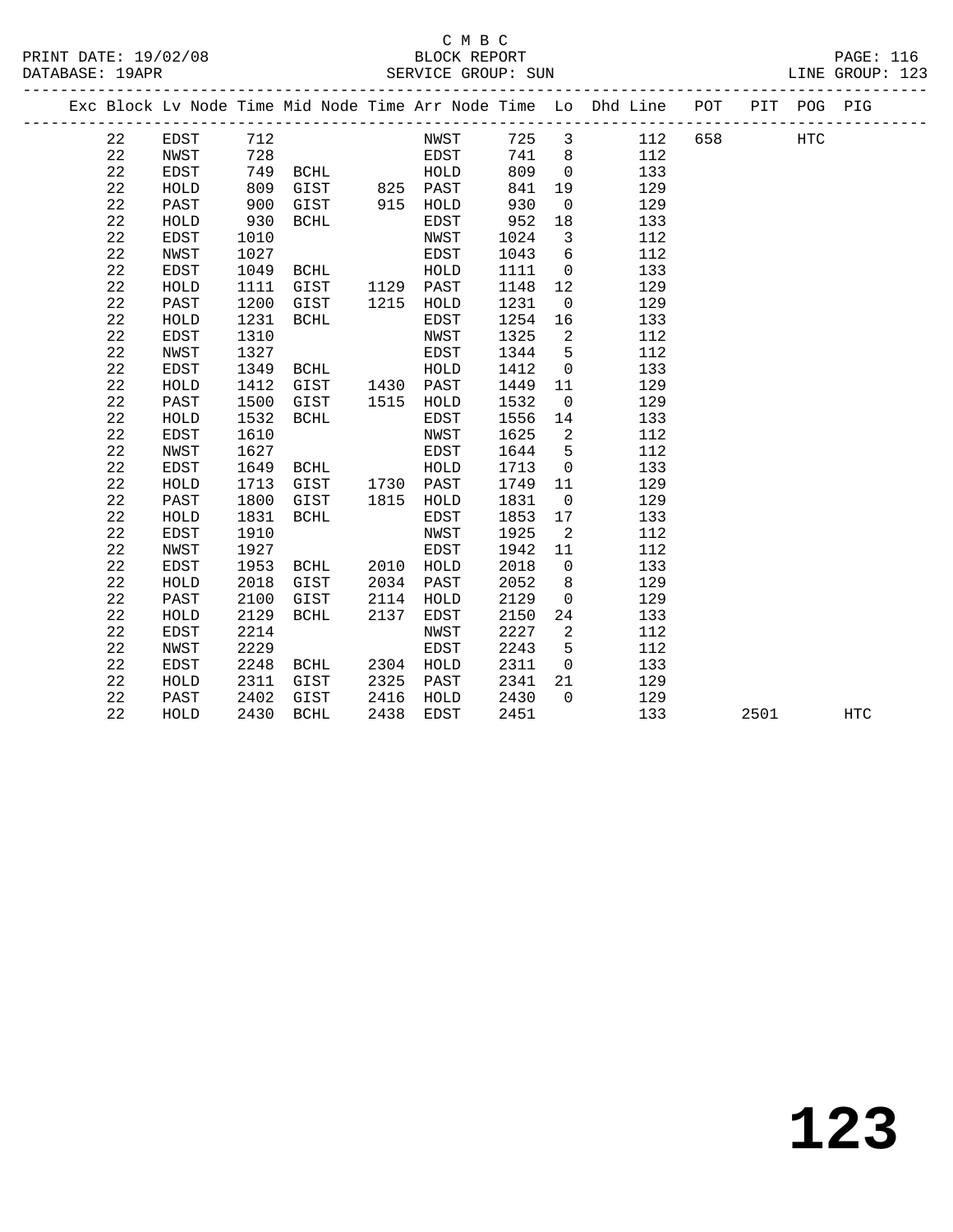PRINT DATE: 19/02/08 BLOCK REPORT PAGE: 117

|  |    |             |      |             |      |           |      |                 | Exc Block Lv Node Time Mid Node Time Arr Node Time Lo Dhd Line POT PIT POG PIG |     |      |            |            |
|--|----|-------------|------|-------------|------|-----------|------|-----------------|--------------------------------------------------------------------------------|-----|------|------------|------------|
|  | 23 | MTST        |      | 728 GIST    |      | 745 HOLD  | 800  | $\overline{0}$  | 129                                                                            | 706 |      | <b>HTC</b> |            |
|  | 23 | HOLD        | 800  | BCHL        |      | EDST      | 820  | 20              | 133                                                                            |     |      |            |            |
|  | 23 | EDST        | 840  |             |      | NWST      | 853  | 3               | 112                                                                            |     |      |            |            |
|  | 23 | NWST        | 856  |             |      | EDST      | 911  | 8               | 112                                                                            |     |      |            |            |
|  | 23 | <b>EDST</b> | 919  | BCHL        |      | HOLD      | 940  | $\mathbf 0$     | 133                                                                            |     |      |            |            |
|  | 23 | HOLD        | 940  | GIST        |      | 957 PAST  | 1015 | 15              | 129                                                                            |     |      |            |            |
|  | 23 | PAST        | 1030 | GIST        | 1045 | HOLD      | 1100 | $\mathsf{O}$    | 129                                                                            |     |      |            |            |
|  | 23 | HOLD        | 1100 | BCHL        |      | EDST      | 1123 | 17              | 133                                                                            |     |      |            |            |
|  | 23 | <b>EDST</b> | 1140 |             |      | NWST      | 1154 | 2               | 112                                                                            |     |      |            |            |
|  | 23 | <b>NWST</b> | 1156 |             |      | EDST      | 1213 | 6               | 112                                                                            |     |      |            |            |
|  | 23 | EDST        | 1219 | BCHL        |      | HOLD      | 1242 | $\mathsf{O}$    | 133                                                                            |     |      |            |            |
|  | 23 | HOLD        | 1242 | GIST        |      | 1300 PAST | 1319 | 11              | 129                                                                            |     |      |            |            |
|  | 23 | PAST        | 1330 | GIST        | 1345 | HOLD      | 1402 | $\overline{0}$  | 129                                                                            |     |      |            |            |
|  | 23 | HOLD        | 1402 | <b>BCHL</b> |      | EDST      | 1424 | 16              | 133                                                                            |     |      |            |            |
|  | 23 | <b>EDST</b> | 1440 |             |      | NWST      | 1455 | 2               | 112                                                                            |     |      |            |            |
|  | 23 | NWST        | 1457 |             |      | EDST      | 1514 | 5               | 112                                                                            |     |      |            |            |
|  | 23 | <b>EDST</b> | 1519 | BCHL        |      | HOLD      | 1542 | $\mathbf 0$     | 133                                                                            |     |      |            |            |
|  | 23 | HOLD        | 1542 | GIST        | 1600 | PAST      | 1619 | 11              | 129                                                                            |     |      |            |            |
|  | 23 | PAST        | 1630 | GIST        | 1645 | HOLD      | 1702 | $\overline{0}$  | 129                                                                            |     |      |            |            |
|  | 23 | HOLD        | 1702 | <b>BCHL</b> |      | EDST      | 1724 | 16              | 133                                                                            |     |      |            |            |
|  | 23 | <b>EDST</b> | 1740 |             |      | NWST      | 1755 | $\overline{2}$  | 112                                                                            |     |      |            |            |
|  | 23 | NWST        | 1757 |             |      | EDST      | 1813 | 10              | 112                                                                            |     |      |            |            |
|  | 23 | <b>EDST</b> | 1823 | BCHL        |      | HOLD      | 1845 | $\overline{0}$  | 133                                                                            |     |      |            |            |
|  | 23 | HOLD        | 1845 | GIST        | 1901 | PAST      | 1919 | 11              | 129                                                                            |     |      |            |            |
|  | 23 | PAST        | 1930 | GIST        | 1945 | HOLD      | 2000 | $\overline{0}$  | 129                                                                            |     |      |            |            |
|  | 23 | HOLD        | 2000 | BCHL        | 2008 | EDST      | 2021 | 19              | 133                                                                            |     |      |            |            |
|  | 23 | <b>EDST</b> | 2040 |             |      | NWST      | 2055 | 2               | 112                                                                            |     |      |            |            |
|  | 23 | NWST        | 2057 |             |      | EDST      | 2112 | 11              | 112                                                                            |     |      |            |            |
|  | 23 | EDST        | 2123 | BCHL        | 2140 | HOLD      | 2147 | 0               | 133                                                                            |     |      |            |            |
|  | 23 | HOLD        | 2147 | GIST        | 2201 | PAST      | 2219 | 11              | 129                                                                            |     |      |            |            |
|  | 23 | PAST        | 2230 | GIST        | 2244 | HOLD      | 2258 | $\overline{0}$  | 129                                                                            |     |      |            |            |
|  | 23 | HOLD        | 2258 | BCHL        | 2306 | EDST      | 2319 | 25              | 133                                                                            |     |      |            |            |
|  | 23 | <b>EDST</b> | 2344 |             |      | NWST      | 2356 | 2               | 112                                                                            |     |      |            |            |
|  | 23 | NWST        | 2358 |             |      | EDST      | 2410 | $4\overline{ }$ | 112                                                                            |     |      |            |            |
|  | 23 | <b>EDST</b> | 2414 |             |      | NWST      | 2426 | 2               | 112                                                                            |     |      |            |            |
|  | 23 | NWST        | 2428 |             |      | EDST      | 2440 | 8               | 112                                                                            |     |      |            |            |
|  | 23 | <b>EDST</b> | 2448 |             |      | NWST      | 2500 |                 | 112                                                                            |     | 2512 |            | <b>HTC</b> |
|  |    |             |      |             |      |           |      |                 |                                                                                |     |      |            |            |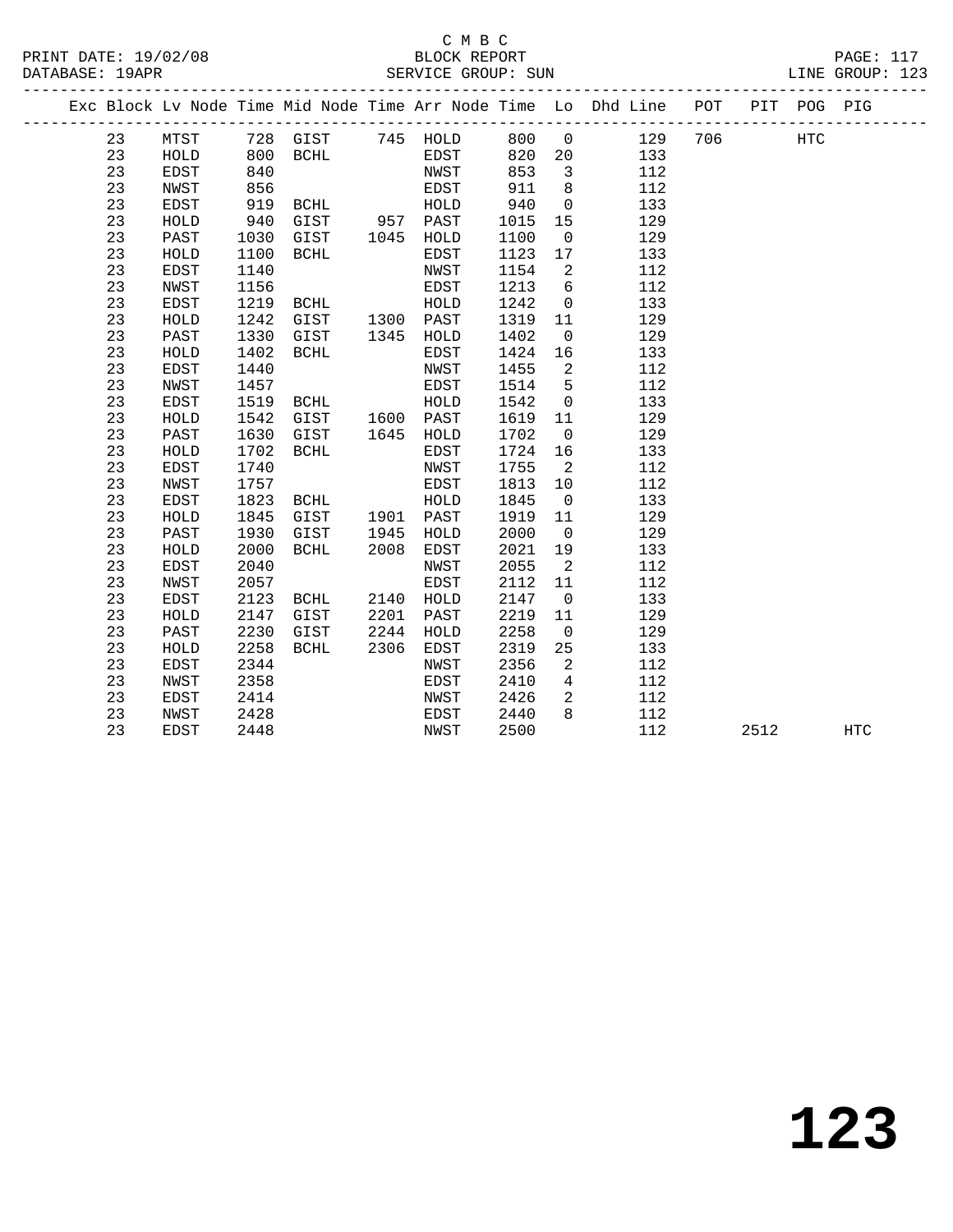PRINT DATE: 19/02/08 BLOCK REPORT PAGE: 118 DATABASE: 19APR

## C M B C<br>BLOCK REPORT

 24 EDST 1119 BCHL HOLD 1142 0 133 24 HOLD 1142 GIST 1200 PAST 1219 11 129 24 PAST 1230 GIST 1245 HOLD 1302 0 129 24 HOLD 1302 BCHL EDST 1325 15 133 24 EDST 1340 NWST 1355 2 112 24 NWST 1357 EDST 1414 5 112 24 EDST 1419 BCHL HOLD 1442 0 133 24 HOLD 1442 GIST 1500 PAST 1519 11 129 24 PAST 1530 GIST 1545 HOLD 1602 0 129 24 HOLD 1602 BCHL EDST 1624 16 133 24 EDST 1640 NWST 1655 2 112 24 NWST 1657 EDST 1713 6 112 24 EDST 1719 BCHL HOLD 1743 0 133 24 HOLD 1743 GIST 1800 PAST 1819 11 129 24 PAST 1830 GIST 1845 HOLD 1901 0 129 24 HOLD 1901 BCHL 1909 EDST 1922 18 133 24 EDST 1940 NWST 1955 2 112 24 NWST 1957 EDST 2012 11 112 24 EDST 2023 BCHL 2040 HOLD 2047 0 133 24 HOLD 2047 GIST 2101 PAST 2119 11 129 24 PAST 2130 GIST 2144 HOLD 2159 0 129 24 HOLD 2159 BCHL 2207 EDST 2220 24 133 24 EDST 2244 NWST 2257 2 112

|    |      |                  |      |     |      |      |                |                              | POT                                                            | PIT | POG | PIG |                 |
|----|------|------------------|------|-----|------|------|----------------|------------------------------|----------------------------------------------------------------|-----|-----|-----|-----------------|
| 24 | EDST | 740              |      |     | NWST | 753  | -5             | 112                          | 726                                                            |     | HTC |     |                 |
| 24 | NWST | 758              |      |     | EDST | 811  | -8             | 112                          |                                                                |     |     |     |                 |
| 24 | EDST | 819              | BCHL |     | HOLD | 840  | $\Omega$       | 133                          |                                                                |     |     |     |                 |
| 24 | HOLD | 840              | GIST | 857 | PAST |      |                | 129                          |                                                                |     |     |     |                 |
| 24 | PAST | 930              | GIST | 945 | HOLD | 1000 | $\overline{0}$ | 129                          |                                                                |     |     |     |                 |
| 24 | HOLD | 1000             | BCHL |     | EDST | 1022 | 18             | 133                          |                                                                |     |     |     |                 |
| 24 | EDST | 1040             |      |     | NWST | 1054 | -3             | 112                          |                                                                |     |     |     |                 |
| 24 | NWST | 1057             |      |     | EDST | 1113 | 6              | 112                          |                                                                |     |     |     |                 |
|    |      | DAIABASE · IYAPK |      |     |      |      |                | SEKVICE GKOUP. SUN<br>915 15 | Exc Block Ly Node Time Mid Node Time Arr Node Time Lo Dhd Line |     |     |     | TINE GKOOL. ISS |

24 NWST 2259 EDST 2311 112 2321 HTC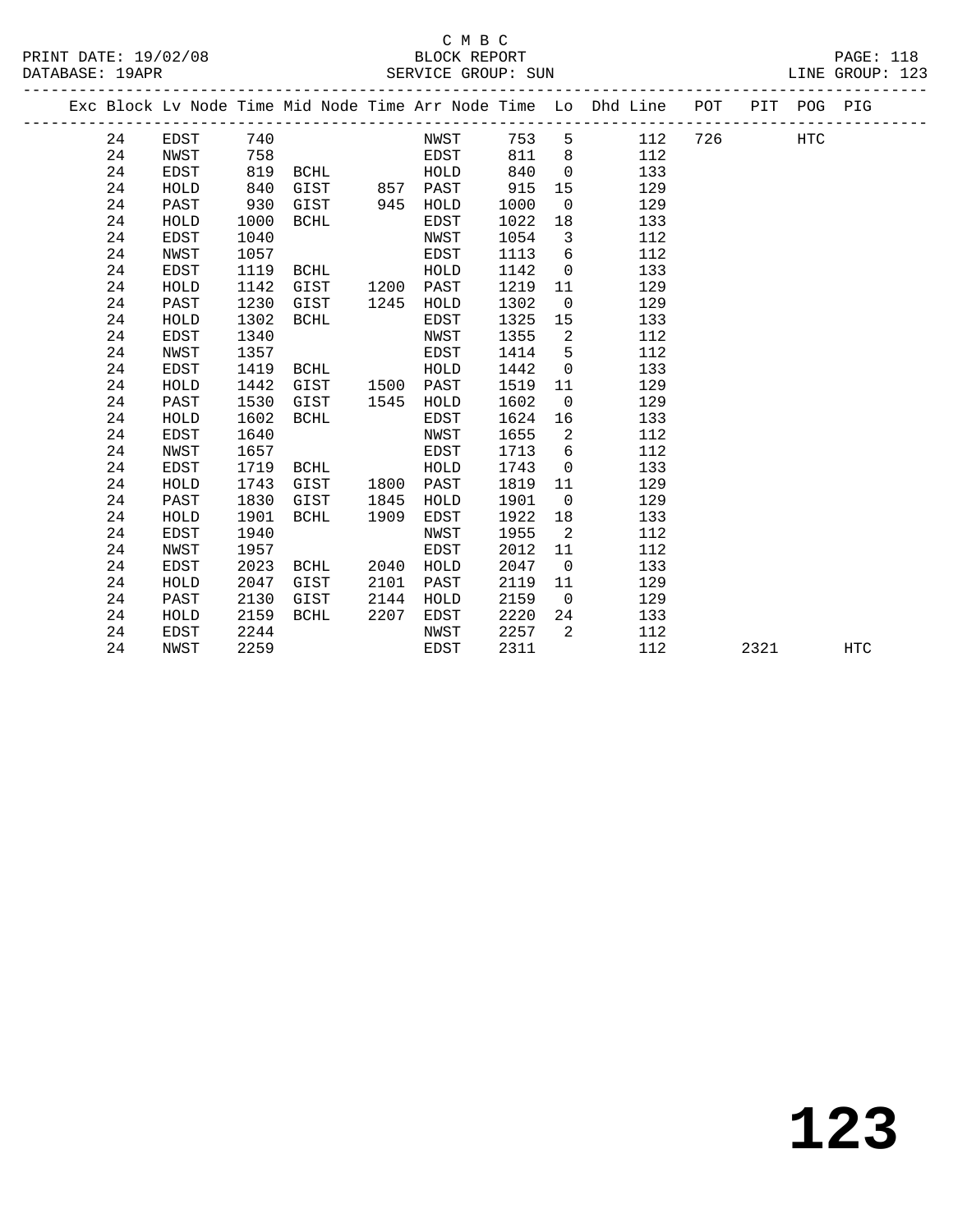|      |                                                                                                                                                                                                                                                                                                                            | PRINT DATE: 19/02/08                                                                                                                 |                                                                                                                        |                                                                                                                                                                                                                                                                                                |                              | C M B C<br>BLOCK REPORT                                                                           |                                                                                                                                       |                                                                                                                                                                  |                                                                                                                                                                                                                                                                                      |             |     | PAGE: 119  |
|------|----------------------------------------------------------------------------------------------------------------------------------------------------------------------------------------------------------------------------------------------------------------------------------------------------------------------------|--------------------------------------------------------------------------------------------------------------------------------------|------------------------------------------------------------------------------------------------------------------------|------------------------------------------------------------------------------------------------------------------------------------------------------------------------------------------------------------------------------------------------------------------------------------------------|------------------------------|---------------------------------------------------------------------------------------------------|---------------------------------------------------------------------------------------------------------------------------------------|------------------------------------------------------------------------------------------------------------------------------------------------------------------|--------------------------------------------------------------------------------------------------------------------------------------------------------------------------------------------------------------------------------------------------------------------------------------|-------------|-----|------------|
| 22ST |                                                                                                                                                                                                                                                                                                                            | 22 ST STN<br>6&6W 6 ST & 6 AV<br>QU-S SB HOWES ST FS HOWES ST RAMP                                                                   |                                                                                                                        |                                                                                                                                                                                                                                                                                                |                              |                                                                                                   |                                                                                                                                       |                                                                                                                                                                  | 6&6N 6 AV & 6 ST<br>AD3W WB ANDERSON & NO.3 RD<br>BHST BRIGHOUSE STATION BRST BRAID STN<br>CLFO CLIVEDEN & FOSTERS CLEVED COME COME COME COMBIE RD FS NO.6 RD<br>HTC Hamilton Depot HTCE EB WESTMINSTER HWY NS BOUNDARY R<br>HTCW WB WESTMINSTER HWY FS BOUNDARY R LOST LOUGHEED STN |             |     |            |
|      |                                                                                                                                                                                                                                                                                                                            |                                                                                                                                      |                                                                                                                        |                                                                                                                                                                                                                                                                                                |                              |                                                                                                   |                                                                                                                                       |                                                                                                                                                                  | Exc Block Lv Node Time Mid Node Time Arr Node Time Lo Dhd Line POT PIT POG PIG                                                                                                                                                                                                       |             |     |            |
|      | $\mathbf{1}$<br>$\mathbf{1}$<br>$\mathbf{1}$<br>$\mathbf{1}$<br>$\mathbf{1}$<br>$\mathbf{1}$<br>$\mathbf{1}$<br>$\mathbf{1}$<br>$\mathbf{1}$<br>$\mathbf{1}$<br>$\mathbf{1}$<br>$\mathbf{1}$<br>$\mathbf{1}$<br>$\mathbf{1}$<br>$\mathbf{1}$<br>$\mathbf{1}$<br>$\mathbf 1$<br>$\mathbf 1$<br>$\mathbf{1}$<br>$\mathbf{1}$ | 22ST<br>AD3W<br>22ST<br>AD3W<br>22ST<br>AD3W<br>22ST<br>AD3W<br>22ST<br>AD3W<br>22ST<br>AD3W<br>22ST<br>AD3W<br>22ST<br>AD3W         | 1011<br>1100<br>1150<br>1240<br>1338<br>1430<br>1528<br>1620<br>1711<br>1800<br>1900                                   | AD3W 500 BHST 22ST<br>22ST 536 CM#6 552 AD3W<br>AD3W 620 BHST 22ST<br>708 CM#6 725 AD3W<br>750 BHST 22ST<br>834 CM#6 853 AD3W<br>920 BHST<br>CM#6 1029 AD3W<br>BHST<br>CM#6<br>BHST<br>CM#6<br>BHST<br>CM#6<br>BHST<br>CM#6 1731 AD3W<br>BHST 22ST<br>CM#6 1920 AD3W<br>BHST 22ST<br>1948 BHST | 1549                         | 22ST<br>22ST<br>1209 AD3W<br>22ST<br>1359 AD3W<br>22ST<br>1549 AD3W<br>22ST                       | 652<br>745<br>824<br>915<br>1000<br>1055<br>1143<br>1235<br>1326<br>1425<br>1517<br>1615<br>1704<br>1755<br>1943<br>2027              | $5^{\circ}$<br>10<br>5 <sub>5</sub><br>11<br>$5^{\circ}$<br>$7\overline{ }$<br>5 <sup>5</sup><br>12<br>11<br>5 <sup>5</sup><br>$7\overline{ }$<br>5 <sub>5</sub> | HTCW 428 BHST AD3W 455 5 410 427 HTC<br>532  4  410<br>611  9  410<br>16 410<br>410<br>410<br>410<br>410<br>410<br>410<br>410<br>410<br>$5^{\circ}$<br>410<br>410<br>410<br>410<br>$5^{\circ}$<br>410<br>1844 16<br>410<br>410<br>410                                                | 2034        |     | HTC        |
|      | 2<br>2<br>2<br>2<br>2<br>2<br>2<br>2<br>2<br>2<br>2<br>2<br>2<br>2<br>2<br>2<br>2<br>2                                                                                                                                                                                                                                     | HTCW<br>AD3W<br>22ST<br>AD3W<br>22ST<br>AD3W<br>22ST<br>22ST<br>AD3W<br>22ST<br>AD3W<br>22ST<br>AD3W<br>22ST<br>AD3W<br>22ST<br>AD3W | 458<br>530<br>620<br>620<br>700<br>751<br>1101<br>1150<br>1248<br>1340<br>1438<br>1530<br>1631<br>1720<br>1811<br>1900 | BHST AD3W<br>BHST<br>CM#6 808 AD3W<br>835 BHST 22ST<br>922 CM#6 940 AD3W<br>AD3W 1010 BHST 22ST<br>CM#6<br>BHST<br>CM#6<br>BHST<br>CM#6<br>BHST<br>CM#6<br>BHST<br>CM#6<br>BHST                                                                                                                | 1119<br>1309<br>1459<br>1831 | 22ST<br>22ST<br>AD3W<br>22ST<br>AD3W<br>22ST<br>AD3W<br>22ST<br>1650 AD3W<br>22ST<br>AD3W<br>22ST | 525<br>602<br>655<br>733<br>830<br>$\frac{0.30}{913}$<br>1145<br>1234<br>1335<br>1426<br>1525<br>1615<br>1715<br>1804<br>1855<br>1939 | 18<br>5 <sup>5</sup><br>18<br>5 <sup>5</sup><br>9<br>$5^{\circ}$<br>5<br>14<br>5<br>12<br>5<br>16<br>5<br>7<br>5                                                 | $5^{\circ}$<br>410<br>410<br>410<br>410<br>410<br>410<br>410<br>1051 10 410<br>410<br>410<br>410<br>410<br>410<br>410<br>410<br>410<br>410<br>410                                                                                                                                    | 457<br>1946 | HTC | <b>HTC</b> |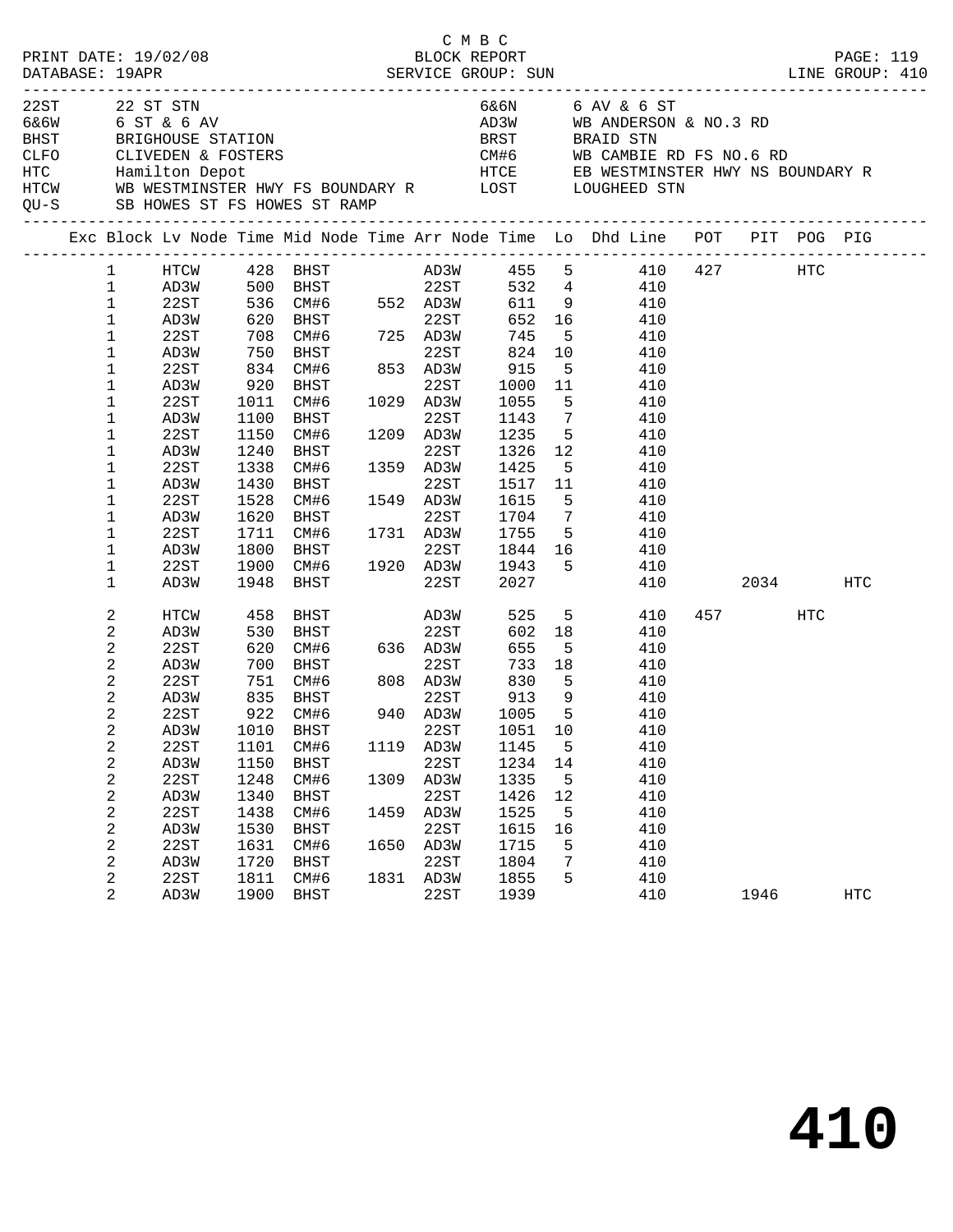## C M B C<br>BLOCK REPORT

| DATABASE: 19APR |                |      |      |               |      |           |         |                |                                                                                |     |         |            | LINE GROUP: 410 |
|-----------------|----------------|------|------|---------------|------|-----------|---------|----------------|--------------------------------------------------------------------------------|-----|---------|------------|-----------------|
|                 |                |      |      |               |      |           |         |                | Exc Block Lv Node Time Mid Node Time Arr Node Time Lo Dhd Line POT PIT POG PIG |     |         |            |                 |
|                 | 3              | HTCW |      | 528 BHST      |      | AD3W      |         |                | 555 5<br>410                                                                   |     | 527 HTC |            |                 |
|                 | 3              | AD3W | 600  | <b>BHST</b>   |      | 22ST      |         |                | 632 6<br>410                                                                   |     |         |            |                 |
|                 | 3              | 22ST | 638  | CM#6 655 AD3W |      |           | 715     | 5 <sub>5</sub> | 410                                                                            |     |         |            |                 |
|                 | 3              | AD3W | 720  | BHST          |      | 22ST      | 753     | 11             | 410                                                                            |     |         |            |                 |
|                 | 3              | 22ST | 804  | CM#6          |      | 823 AD3W  | 845     | $5^{\circ}$    | 410                                                                            |     |         |            |                 |
|                 | 3              | AD3W | 850  | BHST          |      | 22ST      | 929     | 13             | 410                                                                            |     |         |            |                 |
|                 | 3              | 22ST | 942  | CM#6          |      | 1000 AD3W | 1025    | $5^{\circ}$    | 410                                                                            |     |         |            |                 |
|                 | 3              | AD3W | 1030 | BHST          |      | 22ST      | 1113    | $\overline{7}$ | 410                                                                            |     |         |            |                 |
|                 | 3              | 22ST | 1120 | CM#6          |      | 1139 AD3W | 1205    | 5 <sub>5</sub> | 410                                                                            |     |         |            |                 |
|                 | 3              | AD3W | 1210 | <b>BHST</b>   |      | 22ST      | 1255    | 13             | 410                                                                            |     |         |            |                 |
|                 | 3              | 22ST | 1308 | CM#6          |      | 1329 AD3W | 1355    | $5^{\circ}$    | 410                                                                            |     |         |            |                 |
|                 | 3              | AD3W | 1400 | BHST          |      | 22ST      | 1446    | 12             | 410                                                                            |     |         |            |                 |
|                 | 3              | 22ST | 1458 | CM#6          |      | 1519 AD3W | 1545    | $5^{\circ}$    | 410                                                                            |     |         |            |                 |
|                 | 3              | AD3W | 1550 | BHST          |      | 22ST      | 1635 16 |                | 410                                                                            |     |         |            |                 |
|                 | 3              | 22ST | 1651 | CM#6          |      | 1711 AD3W | 1735    | 5 <sup>5</sup> | 410                                                                            |     |         |            |                 |
|                 | 3              | AD3W | 1740 | BHST          |      | 22ST      | 1824 12 |                | 410                                                                            |     |         |            |                 |
|                 | 3              | 22ST | 1836 | CM#6          |      | 1856 AD3W | 1919    | $5^{\circ}$    | 410                                                                            |     |         |            |                 |
|                 | 3              | AD3W | 1924 | BHST          |      | 22ST      | 2003    |                | 410                                                                            |     | 2010    |            | <b>HTC</b>      |
|                 | 4              | 22ST | 600  | CM#6          |      | 616 AD3W  | 635     |                | $5^{\circ}$<br>410                                                             | 552 |         | <b>HTC</b> |                 |
|                 | 4              | AD3W | 640  | BHST          |      | 22ST      | 713     | 8              | 410                                                                            |     |         |            |                 |
|                 | 4              | 22ST | 721  | CM#6          |      | 738 AD3W  | 800     | 5 <sup>5</sup> | 410                                                                            |     |         |            |                 |
|                 | 4              | AD3W | 805  | BHST          |      | 22ST      | 840     | 8 <sup>8</sup> | 410                                                                            |     |         |            |                 |
|                 | 4              | 22ST | 848  | CM#6          |      | 906 AD3W  | 930     | 5              | 410                                                                            |     |         |            |                 |
|                 | 4              | AD3W | 935  | BHST          |      | 22ST      | 1015    | 16             | 410                                                                            |     |         |            |                 |
|                 | 4              | 22ST | 1031 | CM#6          | 1049 | AD3W      | 1115    | $5^{\circ}$    | 410                                                                            |     |         |            |                 |
|                 | 4              | AD3W | 1120 | BHST          |      | 22ST      | 1203    | $\overline{7}$ | 410                                                                            |     |         |            |                 |
|                 | 4              | 22ST | 1210 | CM#6          | 1229 | AD3W      | 1255    | $5^{\circ}$    | 410                                                                            |     |         |            |                 |
|                 | 4              | AD3W | 1300 | BHST          |      | 22ST      | 1346    | 12             | 410                                                                            |     |         |            |                 |
|                 | $\overline{4}$ | 22ST | 1358 | CM#6          |      | 1419 AD3W | 1445    | $5^{\circ}$    | 410                                                                            |     |         |            |                 |
|                 | 4              | AD3W | 1450 | BHST          |      | 22ST      | 1537 11 |                | 410                                                                            |     |         |            |                 |
|                 | 4              | 22ST | 1548 | CM#6          |      | 1609 AD3W | 1635    | $5^{\circ}$    | 410                                                                            |     |         |            |                 |
|                 | 4              | AD3W | 1640 | BHST          |      | 22ST      | 1724 11 |                | 410                                                                            |     |         |            |                 |
|                 | 4              | 22ST |      | 1735 CM#6     |      | 1755 AD3W | 1819    | $5^{\circ}$    | 410                                                                            |     |         |            |                 |

4 AD3W 1824 BHST 22ST 1908 410 1915 HTC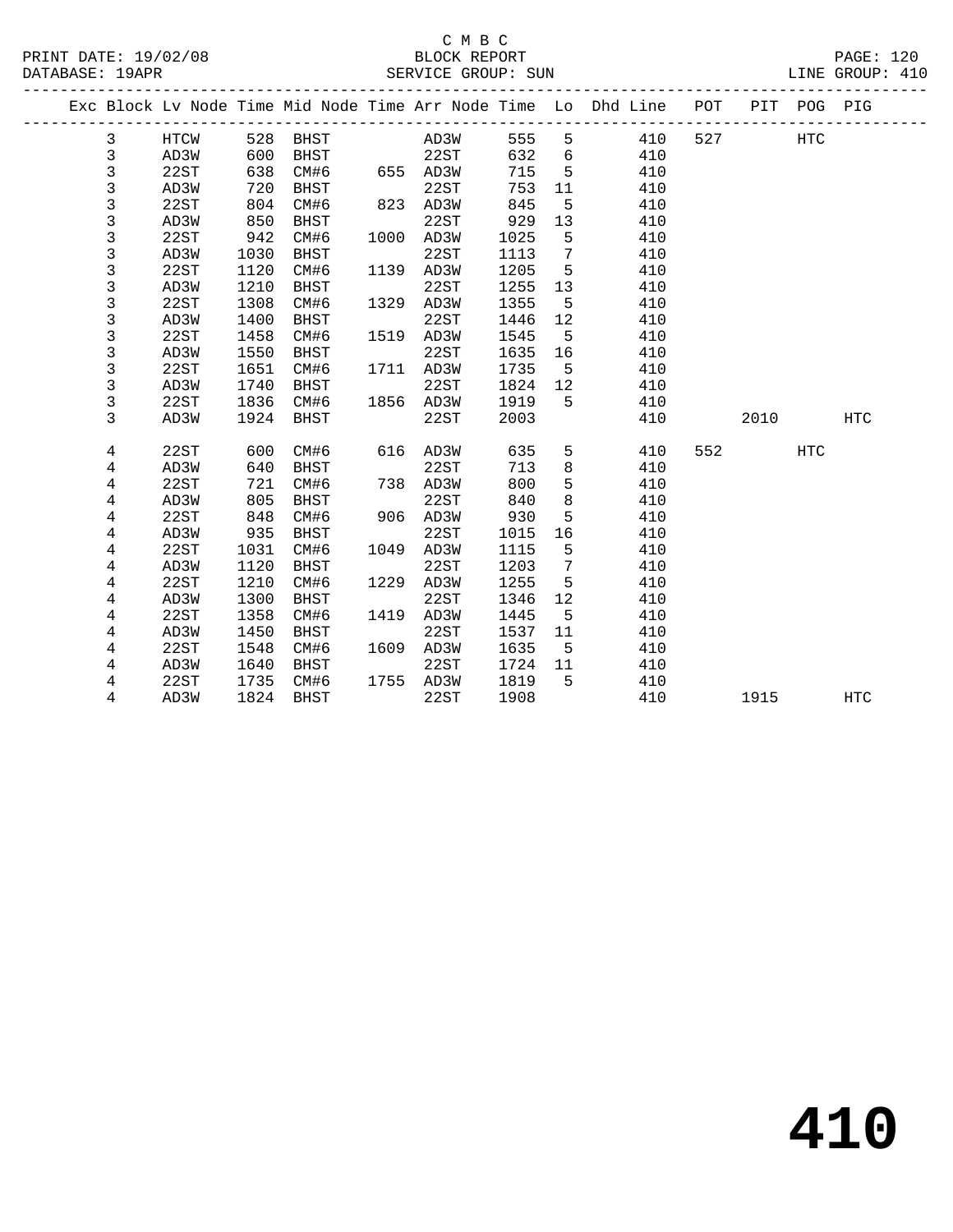| PRINT DATE: 19/02/08<br>DATABASE: 19APR |            |      |      |             |      | BLOCK REPORT<br>SERVICE GROUP: SUN |      |    |                                                                    |     |      |             | PAGE: 121<br>LINE GROUP: 410 |  |
|-----------------------------------------|------------|------|------|-------------|------|------------------------------------|------|----|--------------------------------------------------------------------|-----|------|-------------|------------------------------|--|
|                                         |            |      |      |             |      |                                    |      |    | Exc Block Lv Node Time Mid Node Time Arr Node Time Lo Dhd Line POT |     |      | PIT POG PIG |                              |  |
|                                         | 5          | 22ST | 653  | CM#6        |      | 710 AD3W                           | 730  | 5  | 410                                                                | 645 |      | HTC         |                              |  |
|                                         | 5          | AD3W | 735  | <b>BHST</b> |      | 22ST                               | 809  | 10 | 410                                                                |     |      |             |                              |  |
|                                         | 5          | 22ST | 819  | CM#6        |      | 838 AD3W                           | 900  | 5  | 410                                                                |     |      |             |                              |  |
|                                         | 5          | AD3W | 905  | BHST        |      | 22ST                               | 945  | 7  | 410                                                                |     |      |             |                              |  |
|                                         | 5          | 22ST | 952  | CM#6        |      | 1010 AD3W                          | 1035 | 5  | 410                                                                |     |      |             |                              |  |
|                                         | 5          | AD3W | 1040 | <b>BHST</b> |      | 22ST                               | 1123 | 7  | 410                                                                |     |      |             |                              |  |
|                                         | 5          | 22ST | 1130 | CM#6        | 1149 | AD3W                               | 1215 | 5  | 410                                                                |     |      |             |                              |  |
|                                         | 5          | AD3W | 1220 | <b>BHST</b> |      | 22ST                               | 1305 | 13 | 410                                                                |     |      |             |                              |  |
|                                         | 5          | 22ST | 1318 | CM#6        |      | 1339 AD3W                          | 1405 | 5  | 410                                                                |     |      |             |                              |  |
|                                         | 5          | AD3W | 1410 | <b>BHST</b> |      | 22ST                               | 1456 | 12 | 410                                                                |     |      |             |                              |  |
|                                         | 5          | 22ST | 1508 | CM#6        | 1529 | AD3W                               | 1555 | 5  | 410                                                                |     |      |             |                              |  |
|                                         | 5          | AD3W | 1600 | <b>BHST</b> |      | 22ST                               | 1644 | 17 | 410                                                                |     |      |             |                              |  |
|                                         | 5          | 22ST | 1701 | CM#6        |      | 1721 AD3W                          | 1745 | 5  | 410                                                                |     |      |             |                              |  |
|                                         | 5          | AD3W | 1750 | <b>BHST</b> |      | 22ST                               | 1834 | 14 | 410                                                                |     |      |             |                              |  |
|                                         | 5          | 22ST | 1848 | CM#6        |      | 1908 AD3W                          | 1931 | 5  | 410                                                                |     |      |             |                              |  |
|                                         | 5          | AD3W | 1936 | <b>BHST</b> |      | 22ST                               | 2015 | 11 | 410                                                                |     |      |             |                              |  |
|                                         | 5          | 22ST | 2026 | CM#6        |      | 2044 AD3W                          | 2105 | 5  | 410                                                                |     |      |             |                              |  |
|                                         | 5          | AD3W | 2110 | <b>BHST</b> |      | 22ST                               | 2146 | 20 | 410                                                                |     |      |             |                              |  |
|                                         | 5          | 22ST | 2206 | CM#6        |      | 2224 AD3W                          | 2245 | -5 | 410                                                                |     |      |             |                              |  |
|                                         | 5          | AD3W | 2250 | <b>BHST</b> |      | 22ST                               | 2326 | 16 | 410                                                                |     |      |             |                              |  |
|                                         | 5          | 22ST | 2342 | CM#6        | 2358 | AD3W                               | 2415 | 5  | 410                                                                |     |      |             |                              |  |
|                                         | 5          | AD3W | 2420 | <b>BHST</b> |      | 22ST                               | 2452 | 10 | 410                                                                |     |      |             |                              |  |
|                                         | 5          | 22ST | 2502 | CM#6        | 2518 | AD3W                               | 2535 | 5  | 410                                                                |     |      |             |                              |  |
|                                         | 5          | AD3W | 2540 |             |      | HTCE                               | 2603 |    | 410                                                                |     | 2604 |             | HTC                          |  |
|                                         | $\epsilon$ | LOST | 730  | 6&6W        | 748  | 22ST                               | 755  | 20 | 101                                                                | 702 |      | <b>HTC</b>  |                              |  |
|                                         | 6          | 22ST | 815  | 6&6N        | 823  | LOST                               | 841  | 19 | 101                                                                |     |      |             |                              |  |
|                                         | б          | LOST | 900  | 6&6W        | 922  | 22ST                               | 929  | 16 | 101                                                                |     |      |             |                              |  |
|                                         | 6          | 22ST | 945  | 6&6N        | 953  | LOST                               | 1013 | 17 | 101                                                                |     |      |             |                              |  |
|                                         | 6          | LOST | 1030 | 6&6W        | 1054 | 22ST                               | 1101 | 14 | 101                                                                |     |      |             |                              |  |
|                                         | 6          | 22ST | 1115 | 6&6N        | 1124 | LOST                               | 1144 | 16 | 101                                                                |     |      |             |                              |  |
|                                         | 6          | LOST | 1200 | 6&6W        | 1221 | 22ST                               | 1228 | 17 | 101                                                                |     |      |             |                              |  |
|                                         | 6          | 22ST | 1245 | 6&6N        | 1254 | LOST                               | 1316 | 14 | 101                                                                |     |      |             |                              |  |
|                                         | б          | LOST | 1330 | 6&6W        | 1353 | 22ST                               | 1402 | 13 | 101                                                                |     |      |             |                              |  |
|                                         | 6          | 22ST | 1415 | 6&6N        | 1424 | LOST                               | 1445 | 15 | 101                                                                |     |      |             |                              |  |
|                                         | б          | LOST | 1500 | 6&6W        | 1523 | 22ST                               | 1530 | 15 | 101                                                                |     |      |             |                              |  |
|                                         | б          | 22ST | 1545 | 6&6N        | 1554 | LOST                               | 1615 | 15 | 101                                                                |     |      |             |                              |  |
|                                         | б          | LOST | 1630 | 6&6W        | 1653 | 22ST                               | 1700 | 15 | 101                                                                |     |      |             |                              |  |
|                                         | б          | 22ST | 1715 | 6&6N        | 1724 | LOST                               | 1745 | 15 | 101                                                                |     |      |             |                              |  |
|                                         | б          | LOST | 1800 | 6&6W        | 1821 | 22ST                               | 1828 | 17 | 101                                                                |     |      |             |                              |  |
|                                         | б          | 22ST | 1845 | 6&6N        | 1854 | LOST                               | 1915 | 15 | 101                                                                |     |      |             |                              |  |
|                                         | б          | LOST | 1930 | 6&6W        | 1950 | 22ST                               | 1957 | 18 | 101                                                                |     |      |             |                              |  |
|                                         | 6          | 22ST | 2015 | 6&6N        | 2023 | LOST                               | 2042 | 8  | 101                                                                |     |      |             |                              |  |
|                                         | 6          | LOST | 2050 | 6&6W        | 2109 | 22ST                               | 2116 |    | 101                                                                |     | 2123 |             | <b>HTC</b>                   |  |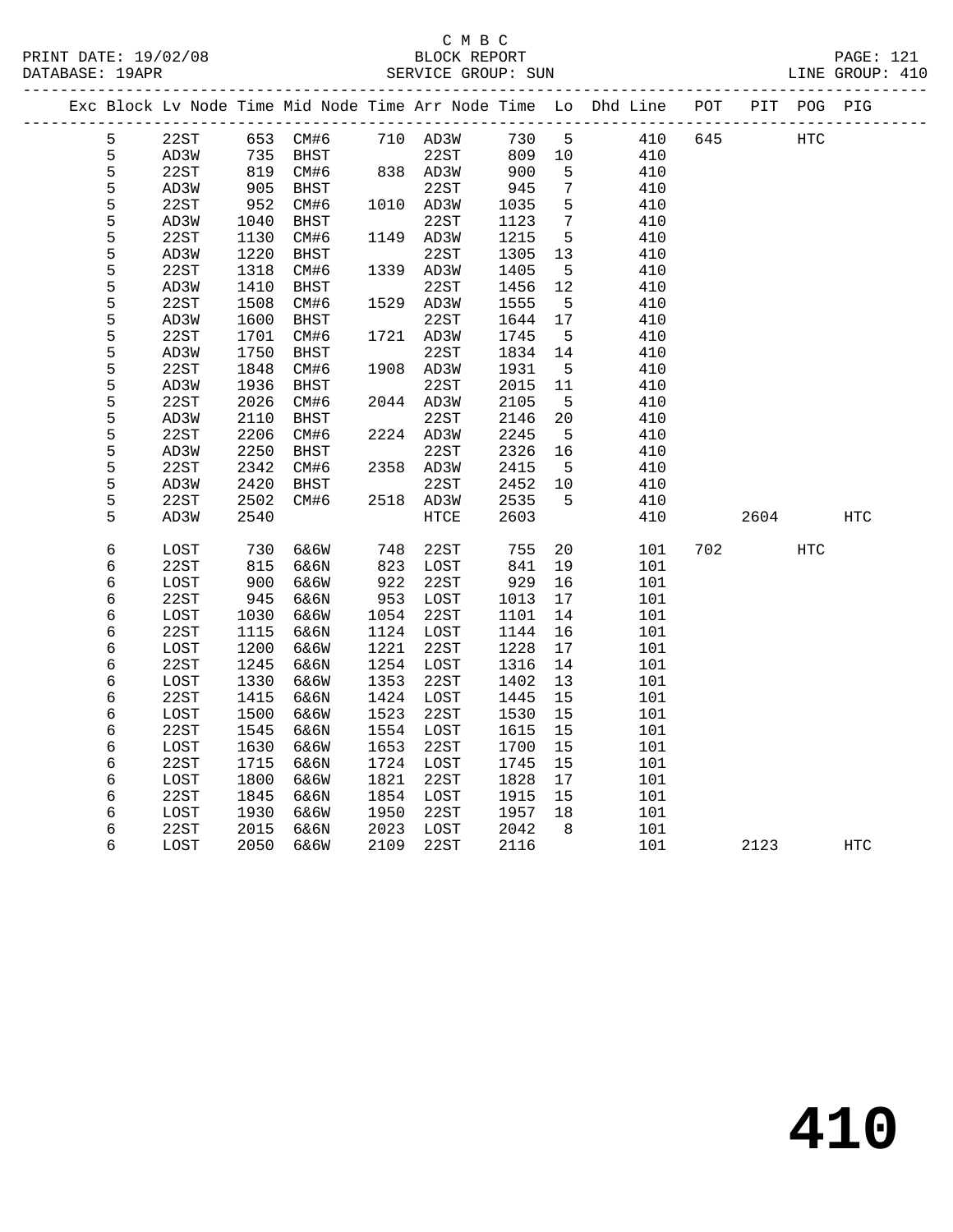#### C M B C<br>BLOCK REPORT PRINT DATE: 19/02/08 BLOCK REPORT PAGE: 122 SERVICE GROUP: SUN

|                 |      |      |           |      |           |        |                         | Exc Block Lv Node Time Mid Node Time Arr Node Time Lo Dhd Line POT |     |      | PIT POG PIG |     |
|-----------------|------|------|-----------|------|-----------|--------|-------------------------|--------------------------------------------------------------------|-----|------|-------------|-----|
| $7\phantom{.0}$ | 22ST |      | 736 CM#6  |      | 753 AD3W  | 815    | 5                       | 410                                                                | 728 |      | HTC         |     |
| 7               | AD3W | 820  | BHST      |      | 22ST      | 855    | 8                       | 410                                                                |     |      |             |     |
| 7               | 22ST | 903  | CM#6      |      | 921 AD3W  | 945    | $5\overline{5}$         | 410                                                                |     |      |             |     |
| 7               | AD3W | 950  | BHST      |      | 22ST      | 1030   | 11                      | 410                                                                |     |      |             |     |
| 7               | 22ST | 1041 | CM#6      |      | 1059 AD3W | 1125   | 5                       | 410                                                                |     |      |             |     |
| 7               | AD3W | 1130 | BHST      |      | 22ST      | 1214   | 14                      | 410                                                                |     |      |             |     |
| 7               | 22ST | 1228 | CM#6      |      | 1249 AD3W | 1315   | $5^{\circ}$             | 410                                                                |     |      |             |     |
| 7               | AD3W | 1320 | BHST      |      | 22ST      | 1406   | 12                      | 410                                                                |     |      |             |     |
| 7               | 22ST | 1418 | CM#6      | 1439 | AD3W      | 1505   | 5                       | 410                                                                |     |      |             |     |
| 7               | AD3W | 1510 | BHST      |      | 22ST      | 1555   | 13                      | 410                                                                |     |      |             |     |
| 7               | 22ST | 1608 | CM#6      |      | 1629 AD3W | 1655   | $5\overline{)}$         | 410                                                                |     |      |             |     |
| 7               | AD3W | 1700 | BHST      |      | 22ST      | 1744   | 15                      | 410                                                                |     |      |             |     |
| 7               | 22ST | 1759 | CM#6      | 1819 | AD3W      | 1843   | 5                       | 410                                                                |     |      |             |     |
| 7               | AD3W | 1848 | BHST      |      | 22ST      | 1929   | 14                      | 410                                                                |     |      |             |     |
| 7               | 22ST | 1943 | CM#6      |      | 2002 AD3W | 2025   | $5\overline{)}$         | 410                                                                |     |      |             |     |
| 7               | AD3W | 2030 | BHST      |      | 22ST      | 2108   | 18                      | 410                                                                |     |      |             |     |
| 7               | 22ST | 2126 | CM#6      |      | 2144 AD3W | 2205   | $5^{\circ}$             | 410                                                                |     |      |             |     |
| 7               | AD3W | 2210 | BHST      |      | 22ST      | 2246   | 23                      | 410                                                                |     |      |             |     |
| 7               | 22ST | 2309 | CM#6      |      | 2326 AD3W | 2345   | $5^{\circ}$             | 410                                                                |     |      |             |     |
| 7               | AD3W | 2350 | BHST      |      | 22ST      | 2423   |                         | 410                                                                |     | 2430 |             | HTC |
| 8               | LOST | 800  | 6&6W      | 818  | 22ST      | 825    | 20                      | 101                                                                | 732 |      | <b>HTC</b>  |     |
| 8               | 22ST | 845  | 6&6N      | 853  | LOST      | 911    | 19                      | 101                                                                |     |      |             |     |
| 8               | LOST | 930  | 6&6W      | 952  | 22ST      | 959    | 16                      | 101                                                                |     |      |             |     |
| 8               | 22ST | 1015 | 6&6N      | 1023 | LOST      | 1043   | 17                      | 101                                                                |     |      |             |     |
| 8               | LOST | 1100 | 6&6W      | 1123 | 22ST      | 1130   | 15                      | 101                                                                |     |      |             |     |
| 8               | 22ST | 1145 | 6&6N      | 1154 | LOST      | 1214   | 16                      | 101                                                                |     |      |             |     |
| 8               | LOST | 1230 | 6&6W      | 1252 | 22ST      | 1259   | 16                      | 101                                                                |     |      |             |     |
| 8               | 22ST | 1315 | 6&6N      | 1324 | LOST      | 1346   | 14                      | 101                                                                |     |      |             |     |
| 8               | LOST | 1400 | 6&6W      | 1423 | 22ST      | 1432   | 13                      | 101                                                                |     |      |             |     |
| 8               | 22ST | 1445 | 6&6N      | 1454 | LOST      | 1515   | 15                      | 101                                                                |     |      |             |     |
| 8               | LOST | 1530 | 6&6W      | 1553 | 22ST      | 1600   | 15                      | 101                                                                |     |      |             |     |
| 8               | 22ST | 1615 | 6&6N      | 1624 | LOST      | 1645   | 15                      | 101                                                                |     |      |             |     |
| 8               | LOST | 1700 | 6&6W      | 1723 | 22ST      | 1730   | 15                      | 101                                                                |     |      |             |     |
| 8               | 22ST | 1745 | 6&6N      | 1754 | LOST      | 1815   | 15                      | 101                                                                |     |      |             |     |
| 8               | LOST | 1830 | 6&6W      | 1850 | 22ST      | 1857   | 18                      | 101                                                                |     |      |             |     |
| 8               | 22ST | 1915 | 6&6N      | 1924 | LOST      | 1945   | 15                      | 101                                                                |     |      |             |     |
| 8               | LOST | 2000 | 6&6W      | 2020 | 22ST      | 2027   | 18                      | 101                                                                |     |      |             |     |
| 8               | 22ST | 2045 | 6&6N      | 2053 | LOST      | 2112   | $\overline{\mathbf{3}}$ | 101                                                                |     |      |             |     |
| 8               | LOST |      | 2115 6&6W |      | 2134 22ST | 2141 4 |                         | 101                                                                |     |      |             |     |
| 8               | 22ST | 2145 | 6&6N      | 2153 | LOST      | 2212   | 3                       | 101                                                                |     |      |             |     |
| 8               | LOST | 2215 | 6&6W      | 2234 | 22ST      | 2241   | 4                       | 101                                                                |     |      |             |     |
| 8               | 22ST | 2245 | 6&6N      | 2253 | LOST      | 2312   | 3                       | 101                                                                |     |      |             |     |
| 8               | LOST | 2315 | 6&6W      | 2332 | 22ST      | 2339   | 6                       | 101                                                                |     |      |             |     |
| 8               | 22ST | 2345 | 6&6N      | 2353 | LOST      | 2412   | 3                       | 101                                                                |     |      |             |     |
| 8               | LOST | 2415 | 6&6W      | 2432 | 22ST      | 2439   | 6                       | 101                                                                |     |      |             |     |
| 8               | 22ST | 2445 | 6&6N      | 2453 | LOST      | 2510   |                         | 101                                                                |     | 2534 |             | HTC |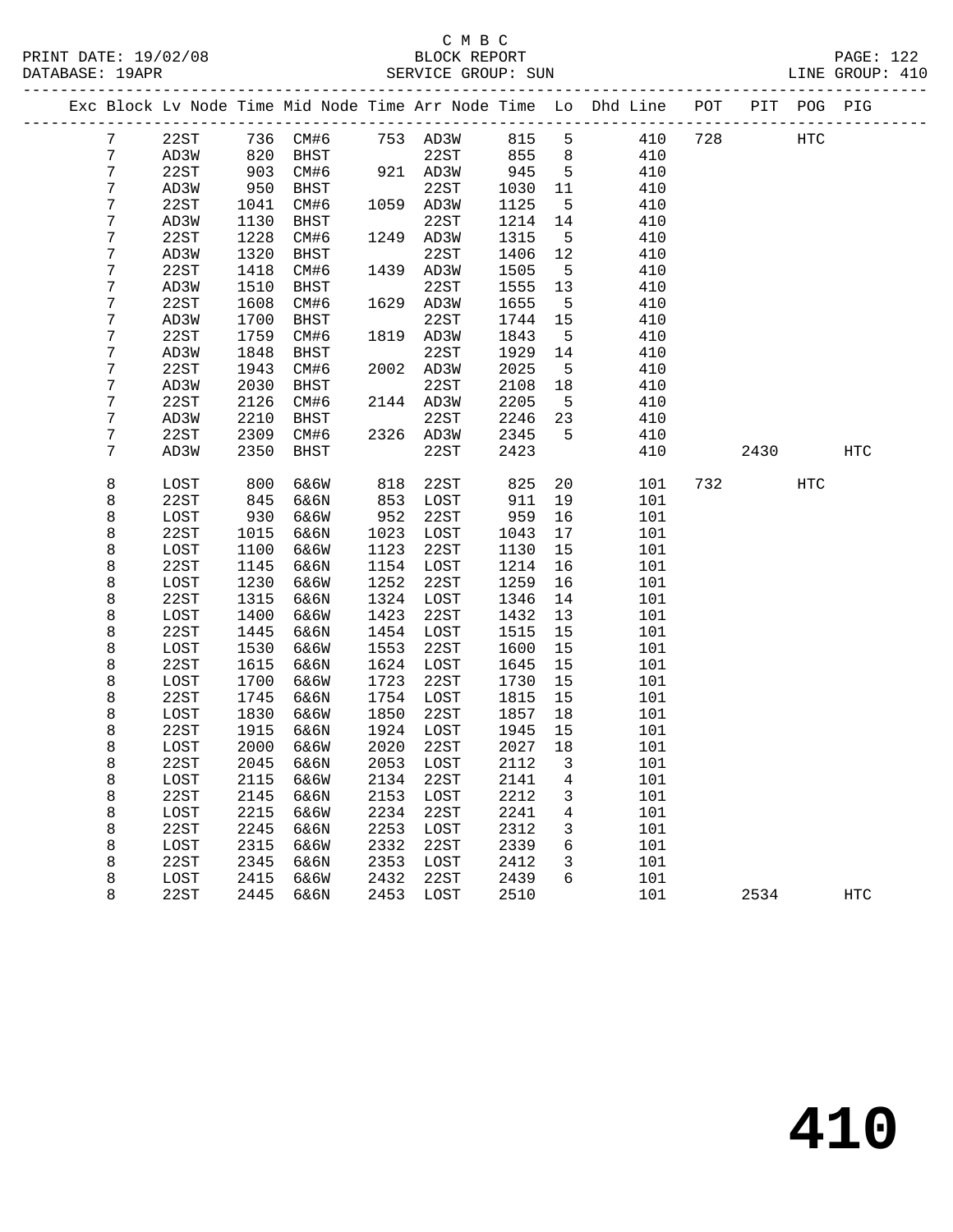|             |               |      |                 |      |             |        |                 | Exc Block Lv Node Time Mid Node Time Arr Node Time Lo Dhd Line | POT |      | PIT POG PIG |            |
|-------------|---------------|------|-----------------|------|-------------|--------|-----------------|----------------------------------------------------------------|-----|------|-------------|------------|
| 9           | 22ST          |      | 745 6&6N        |      | 753 LOST    | 811 19 |                 | 101                                                            | 737 |      | HTC         |            |
| 9           | LOST          | 830  | 6&6W            | 848  | 22ST        | 855    | 20              | 101                                                            |     |      |             |            |
| $\mathsf 9$ | 22ST          |      | 915 6&6N        |      | 923 LOST    | 941    | 19              | 101                                                            |     |      |             |            |
| $\mathsf 9$ | $_{\rm LOST}$ | 1000 | 6&6W            | 1024 | 22ST        | 1031   | 14              | 101                                                            |     |      |             |            |
| $\mathsf 9$ | 22ST          | 1045 | 6&6N            | 1053 | LOST        | 1113   | 17              | 101                                                            |     |      |             |            |
| $\mathsf 9$ | LOST          | 1130 | 6&6W            | 1153 | 22ST        | 1200   | 15              | 101                                                            |     |      |             |            |
| $\mathsf 9$ | 22ST          | 1215 | 6&6N            | 1224 | LOST        | 1244   | 16              | 101                                                            |     |      |             |            |
| $\mathsf 9$ | LOST          | 1300 | 6&6W            | 1322 | 22ST        | 1331   | 14              | 101                                                            |     |      |             |            |
| 9           | 22ST          | 1345 | 6&6N            | 1354 | LOST        | 1416   | 14              | 101                                                            |     |      |             |            |
| $\mathsf 9$ | LOST          | 1430 | <b>6&amp;6W</b> | 1453 | 22ST        | 1502   | 13              | 101                                                            |     |      |             |            |
| 9           | 22ST          | 1515 | 6&6N            | 1524 | LOST        | 1545   | 15              | 101                                                            |     |      |             |            |
| 9           | LOST          | 1600 | 6&6W            | 1623 | 22ST        | 1630   | 15              | 101                                                            |     |      |             |            |
| 9           | 22ST          | 1645 | 6&6N            | 1654 | LOST        | 1715   | 15              | 101                                                            |     |      |             |            |
| 9           | LOST          | 1730 | 6&6W            | 1752 | 22ST        | 1759   | 16              | 101                                                            |     |      |             |            |
| 9           | 22ST          | 1815 | 6&6N            | 1824 | LOST        | 1845   | 15              | 101                                                            |     |      |             |            |
| $\mathsf 9$ | LOST          | 1900 | 6&6W            | 1920 | 22ST        | 1927   | 18              | 101                                                            |     |      |             |            |
| 9           | 22ST          | 1945 | 6&6N            | 1954 | LOST        | 2015   | 10              | 101                                                            |     |      |             |            |
| 9           | LOST          | 2025 | 6&6W            | 2045 | 22ST        | 2052   |                 | 101                                                            |     | 2059 |             | HTC        |
| 10          | <b>BRST</b>   | 810  |                 |      | 22ST        | 827    | 13              | 155                                                            | 749 |      | HTC         |            |
| 10          | 22ST          | 840  |                 |      | BRST        | 857    | 13              | 155                                                            |     |      |             |            |
| 10          | <b>BRST</b>   | 910  |                 |      | 22ST        | 929    | 11              | 155                                                            |     |      |             |            |
| 10          | 22ST          | 940  |                 |      | <b>BRST</b> | 958    | 12              | 155                                                            |     |      |             |            |
| 10          | <b>BRST</b>   | 1010 |                 |      | 22ST        | 1030   | 10              | 155                                                            |     |      |             |            |
| 10          | 22ST          | 1040 |                 |      | <b>BRST</b> | 1100   | 10              | 155                                                            |     |      |             |            |
| 10          | <b>BRST</b>   | 1110 |                 |      | 22ST        | 1130   | 10              | 155                                                            |     |      |             |            |
| 10          | 22ST          | 1140 |                 |      | <b>BRST</b> | 1200   | 10              | 155                                                            |     |      |             |            |
| 10          | <b>BRST</b>   | 1210 |                 |      | 22ST        | 1232   | 8               | 155                                                            |     |      |             |            |
| 10          | 22ST          | 1240 |                 |      | BRST        | 1302   | 8               | 155                                                            |     |      |             |            |
| 10          | <b>BRST</b>   | 1310 |                 |      | 22ST        | 1332   | 8               | 155                                                            |     |      |             |            |
| 10          | 22ST          | 1340 |                 |      | <b>BRST</b> | 1402   | 8               | 155                                                            |     |      |             |            |
| 10          | <b>BRST</b>   | 1410 |                 |      | 22ST        | 1432   | 8               | 155                                                            |     |      |             |            |
| 10          | 22ST          | 1440 |                 |      | BRST        | 1503   | 7               | 155                                                            |     |      |             |            |
| 10          | <b>BRST</b>   | 1510 |                 |      | 22ST        | 1532   | 8               | 155                                                            |     |      |             |            |
| 10          | 22ST          | 1540 |                 |      | BRST        | 1603   | 7               | 155                                                            |     |      |             |            |
| 10          | BRST          | 1610 |                 |      | 22ST        | 1632   | 8               | 155                                                            |     |      |             |            |
| 10          | 22ST          | 1640 |                 |      | BRST        | 1703   | 7               | 155                                                            |     |      |             |            |
| 10          | BRST          | 1710 |                 |      | 22ST        | 1730   | $10 \,$         | 155                                                            |     |      |             |            |
| 10          | 22ST          | 1740 |                 |      | BRST        | 1803   | $7\phantom{.0}$ | 155                                                            |     |      |             |            |
| 10          | <b>BRST</b>   | 1810 |                 |      | 22ST        | 1830   | 10              | 155                                                            |     |      |             |            |
| 10          | 22ST          | 1840 |                 |      | BRST        | 1901   | - 9             | 155                                                            |     |      |             |            |
| 10          | BRST          | 1910 |                 |      | 22ST        | 1929   | 11              | 155                                                            |     |      |             |            |
| 10          | 22ST          | 1940 |                 |      | BRST        | 2000   | $-5$            | 155                                                            |     |      |             |            |
| 10          | BRST          | 2005 |                 |      | 22ST        | 2024   | 16              | 155                                                            |     |      |             |            |
| 10          | 22ST          | 2040 |                 |      | BRST        | 2059   | 6               | 155                                                            |     |      |             |            |
| 10          | <b>BRST</b>   | 2105 |                 |      | 22ST        | 2122   |                 | 155                                                            |     | 2129 |             | <b>HTC</b> |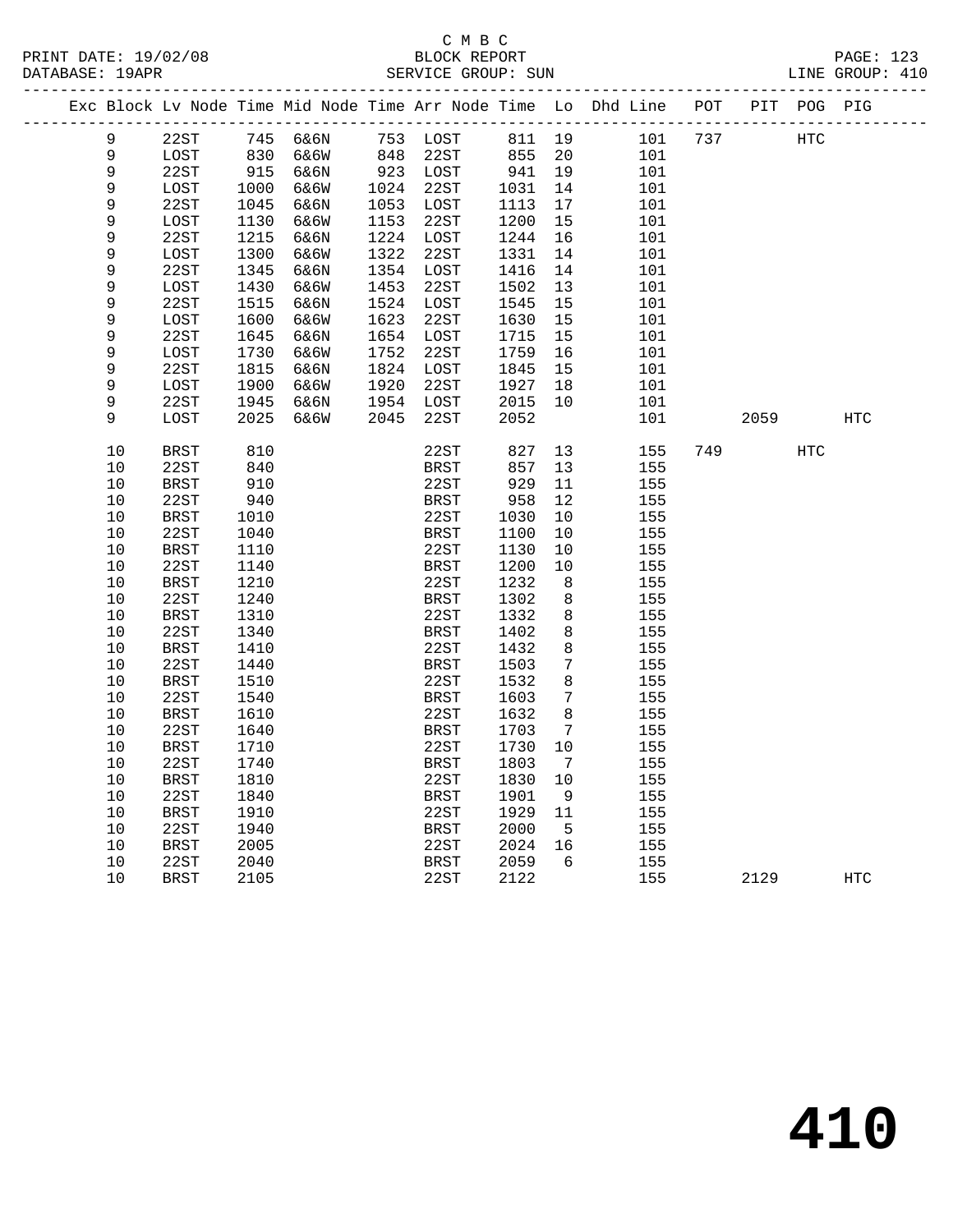## C M B C<br>BLOCK REPORT

PRINT DATE: 19/02/08 BLOCK REPORT PAGE: 124 SERVICE GROUP: SUN

|  |    |             |      |                   |      |             |       |                          | Exc Block Lv Node Time Mid Node Time Arr Node Time Lo Dhd Line POT PIT POG PIG |      |     |            |  |
|--|----|-------------|------|-------------------|------|-------------|-------|--------------------------|--------------------------------------------------------------------------------|------|-----|------------|--|
|  | 11 | 22ST        |      | 811 QU-S 817 CLFO |      |             | 832 0 |                          | 104 803                                                                        |      | HTC |            |  |
|  | 11 | CLFO        | 832  |                   |      | 22ST        | 853   | 18                       | 104                                                                            |      |     |            |  |
|  | 11 | 22ST        | 911  | $QU-S$ 917 $CLFO$ |      |             | 932   | $\overline{0}$           | 104                                                                            |      |     |            |  |
|  | 11 | <b>CLFO</b> | 932  |                   |      | 22ST        | 953   | 20                       | 104                                                                            |      |     |            |  |
|  | 11 | 22ST        | 1013 | QU-S              |      | 1019 CLFO   | 1034  | $\overline{0}$           | 104                                                                            |      |     |            |  |
|  | 11 | CLFO        | 1034 |                   |      | 22ST        | 1054  | 20                       | 104                                                                            |      |     |            |  |
|  | 11 | 22ST        | 1114 | QU-S              |      | 1120 CLFO   | 1135  | $\overline{0}$           | 104                                                                            |      |     |            |  |
|  | 11 | CLFO        | 1135 |                   |      | 22ST        | 1155  | 18                       | 104                                                                            |      |     |            |  |
|  | 11 | 22ST        | 1213 | QU-S              | 1220 | <b>CLFO</b> | 1235  | $\overline{0}$           | 104                                                                            |      |     |            |  |
|  | 11 | <b>CLFO</b> | 1235 |                   |      | 22ST        | 1256  | 16                       | 104                                                                            |      |     |            |  |
|  | 11 | 22ST        | 1312 | OU-S              | 1320 | <b>CLFO</b> | 1336  | $\overline{\phantom{0}}$ | 104                                                                            |      |     |            |  |
|  | 11 | CLFO        | 1336 |                   |      | 22ST        | 1357  | 15                       | 104                                                                            |      |     |            |  |
|  | 11 | 22ST        | 1412 | $QU-S$            | 1419 | <b>CLFO</b> | 1435  | $\overline{0}$           | 104                                                                            |      |     |            |  |
|  | 11 | <b>CLFO</b> | 1435 |                   |      | 22ST        | 1454  | 18                       | 104                                                                            |      |     |            |  |
|  | 11 | 22ST        | 1512 | $OU-S$            | 1519 | <b>CLFO</b> | 1535  | $\overline{0}$           | 104                                                                            |      |     |            |  |
|  | 11 | <b>CLFO</b> | 1535 |                   |      | 22ST        | 1554  | 16                       | 104                                                                            |      |     |            |  |
|  | 11 | 22ST        | 1610 | OU-S              | 1618 | <b>CLFO</b> | 1635  | $\overline{0}$           | 104                                                                            |      |     |            |  |
|  | 11 | <b>CLFO</b> | 1635 |                   |      | 22ST        | 1654  | 16                       | 104                                                                            |      |     |            |  |
|  | 11 | 22ST        | 1710 | $OU-S$            | 1717 | <b>CLFO</b> | 1735  | $\overline{0}$           | 104                                                                            |      |     |            |  |
|  | 11 | <b>CLFO</b> | 1735 |                   |      | 22ST        | 1754  | 21                       | 104                                                                            |      |     |            |  |
|  | 11 | 22ST        | 1815 | $OU-S$            | 1822 | <b>CLFO</b> | 1840  | $\overline{0}$           | 104                                                                            |      |     |            |  |
|  | 11 | <b>CLFO</b> | 1840 |                   |      | 22ST        | 1859  | 27                       | 104                                                                            |      |     |            |  |
|  | 11 | 22ST        | 1926 | $OU-S$            | 1933 | <b>CLFO</b> | 1950  | $\overline{0}$           | 104                                                                            |      |     |            |  |
|  | 11 | CLFO        | 1950 |                   |      | 22ST        | 2009  | 20                       | 104                                                                            |      |     |            |  |
|  | 11 | 22ST        | 2029 | $OU-S$            | 2036 | CLFO        | 2053  | $\overline{0}$           | 104                                                                            |      |     |            |  |
|  | 11 | CLFO        | 2053 |                   |      | 22ST        | 2112  | 22                       | 104                                                                            |      |     |            |  |
|  | 11 | 22ST        | 2134 | $OU-S$            | 2141 | <b>CLFO</b> | 2158  | $\overline{0}$           | 104                                                                            |      |     |            |  |
|  | 11 | <b>CLFO</b> | 2158 |                   |      | 22ST        | 2217  | 19                       | 104                                                                            |      |     |            |  |
|  | 11 | 22ST        | 2236 | $QU-S$            | 2243 | CLFO        | 2259  | $\overline{0}$           | 104                                                                            |      |     |            |  |
|  | 11 | CLFO        | 2259 |                   |      | 22ST        | 2318  | 18                       | 104                                                                            |      |     |            |  |
|  | 11 | 22ST        | 2336 | $QU-S$            | 2343 | CLFO        | 2359  | $\overline{0}$           | 104                                                                            |      |     |            |  |
|  | 11 | <b>CLFO</b> | 2359 |                   |      | 22ST        | 2418  | 17                       | 104                                                                            |      |     |            |  |
|  | 11 | 22ST        | 2435 | $OU-S$            |      | 2442 CLFO   | 2458  | $\overline{0}$           | 104                                                                            |      |     |            |  |
|  | 11 | <b>CLFO</b> | 2458 |                   |      | 22ST        | 2517  |                          | 104                                                                            | 2524 |     | <b>HTC</b> |  |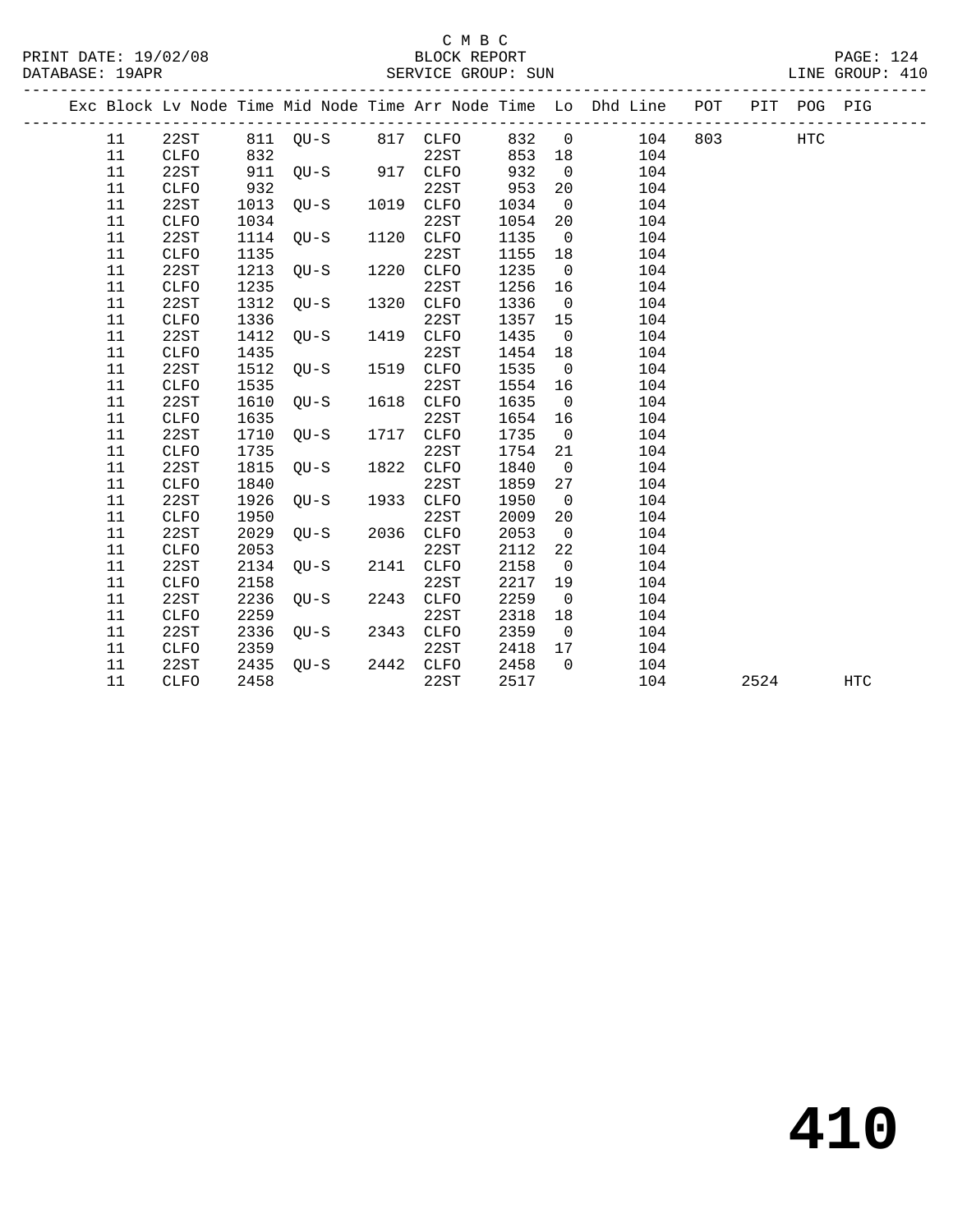#### C M B C<br>BLOCK REPORT PRINT DATE: 19/02/08 BLOCK REPORT PAGE: 125 SERVICE GROUP: SUN

|  |    |             |      |  | Exc Block Lv Node Time Mid Node Time Arr Node Time Lo Dhd Line POT |        |    |         |      | PIT POG PIG |     |
|--|----|-------------|------|--|--------------------------------------------------------------------|--------|----|---------|------|-------------|-----|
|  | 12 | BRST        | 825  |  | 22ST                                                               | 841 14 |    | 128 804 |      | HTC         |     |
|  | 12 | 22ST        | 855  |  | BRST                                                               | 911    | 14 | 128     |      |             |     |
|  | 12 | <b>BRST</b> | 925  |  | 22ST                                                               | 943    | 12 | 128     |      |             |     |
|  | 12 | 22ST        | 955  |  | BRST                                                               | 1011   | 14 | 128     |      |             |     |
|  | 12 | <b>BRST</b> | 1025 |  | 22ST                                                               | 1043   | 12 | 128     |      |             |     |
|  | 12 | 22ST        | 1055 |  | <b>BRST</b>                                                        | 1111   | 14 | 128     |      |             |     |
|  | 12 | <b>BRST</b> | 1125 |  | 22ST                                                               | 1143   | 12 | 128     |      |             |     |
|  | 12 | 22ST        | 1155 |  | BRST                                                               | 1213   | 12 | 128     |      |             |     |
|  | 12 | <b>BRST</b> | 1225 |  | 22ST                                                               | 1243   | 12 | 128     |      |             |     |
|  | 12 | 22ST        | 1255 |  | <b>BRST</b>                                                        | 1313   | 12 | 128     |      |             |     |
|  | 12 | <b>BRST</b> | 1325 |  | 22ST                                                               | 1343   | 12 | 128     |      |             |     |
|  | 12 | 22ST        | 1355 |  | BRST                                                               | 1413   | 12 | 128     |      |             |     |
|  | 12 | BRST        | 1425 |  | 22ST                                                               | 1443   | 12 | 128     |      |             |     |
|  | 12 | 22ST        | 1455 |  | <b>BRST</b>                                                        | 1513   | 12 | 128     |      |             |     |
|  | 12 | <b>BRST</b> | 1525 |  | 22ST                                                               | 1543   | 12 | 128     |      |             |     |
|  | 12 | 22ST        | 1555 |  | BRST                                                               | 1613   | 12 | 128     |      |             |     |
|  | 12 | <b>BRST</b> | 1625 |  | 22ST                                                               | 1643   | 12 | 128     |      |             |     |
|  | 12 | 22ST        | 1655 |  | BRST                                                               | 1713   | 12 | 128     |      |             |     |
|  | 12 | BRST        | 1725 |  | 22ST                                                               | 1743   | 12 | 128     |      |             |     |
|  | 12 | 22ST        | 1755 |  | <b>BRST</b>                                                        | 1813   | 12 | 128     |      |             |     |
|  | 12 | <b>BRST</b> | 1825 |  | 22ST                                                               | 1843   | 12 | 128     |      |             |     |
|  | 12 | 22ST        | 1855 |  | <b>BRST</b>                                                        | 1913   | 12 | 128     |      |             |     |
|  | 12 | <b>BRST</b> | 1925 |  | 22ST                                                               | 1941   | 14 | 128     |      |             |     |
|  | 12 | 22ST        | 1955 |  | <b>BRST</b>                                                        | 2013   | 12 | 128     |      |             |     |
|  | 12 | <b>BRST</b> | 2025 |  | 22ST                                                               | 2041   | 14 | 128     |      |             |     |
|  | 12 | 22ST        | 2055 |  | <b>BRST</b>                                                        | 2113   | 12 | 128     |      |             |     |
|  | 12 | <b>BRST</b> | 2125 |  | 22ST                                                               | 2139   | 21 | 128     |      |             |     |
|  | 12 | 22ST        | 2200 |  | BRST                                                               | 2218   | 12 | 155     |      |             |     |
|  | 12 | <b>BRST</b> | 2230 |  | 22ST                                                               | 2244   | 16 | 128     |      |             |     |
|  | 12 | 22ST        | 2300 |  | BRST                                                               | 2318   | 12 | 155     |      |             |     |
|  | 12 | <b>BRST</b> | 2330 |  | 22ST                                                               | 2344   | 16 | 128     |      |             |     |
|  | 12 | 22ST        | 2400 |  | <b>BRST</b>                                                        | 2418   | 12 | 155     |      |             |     |
|  | 12 | <b>BRST</b> | 2430 |  | 22ST                                                               | 2444   |    | 128     | 2451 |             | HTC |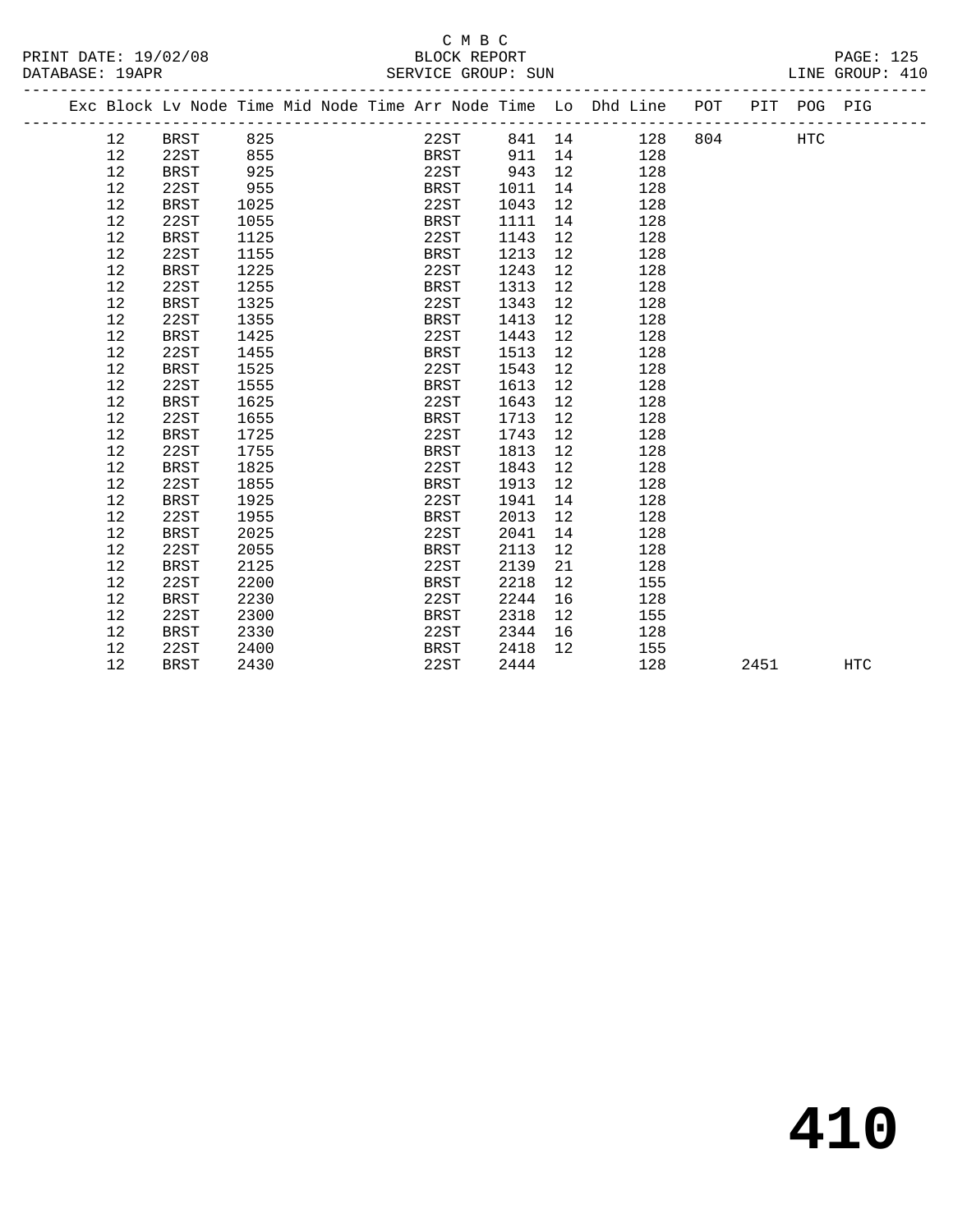PRINT DATE: 19/02/08 BLOCK REPORT PAGE: 126

|  |    | Exc Block Lv Node Time Mid Node Time Arr Node Time Lo Dhd Line POT |      |  |             |      |      |                |        |     |          |      | PIT POG PIG |     |
|--|----|--------------------------------------------------------------------|------|--|-------------|------|------|----------------|--------|-----|----------|------|-------------|-----|
|  | 13 | BRST                                                               | 840  |  |             | 22ST |      |                | 857 13 | 155 | 819 — 10 |      | HTC         |     |
|  | 13 | 22ST                                                               | 910  |  | BRST        |      | 927  | 13             |        | 155 |          |      |             |     |
|  | 13 | <b>BRST</b>                                                        | 940  |  | 22ST        |      | 959  | 11             |        | 155 |          |      |             |     |
|  | 13 | 22ST                                                               | 1010 |  | BRST        |      | 1030 | 10             |        | 155 |          |      |             |     |
|  | 13 | <b>BRST</b>                                                        | 1040 |  | 22ST        |      | 1100 | 10             |        | 155 |          |      |             |     |
|  | 13 | 22ST                                                               | 1110 |  | BRST        |      | 1130 | 10             |        | 155 |          |      |             |     |
|  | 13 | <b>BRST</b>                                                        | 1140 |  | 22ST        |      | 1200 | 10             |        | 155 |          |      |             |     |
|  | 13 | 22ST                                                               | 1210 |  | BRST        |      | 1231 | 9              |        | 155 |          |      |             |     |
|  | 13 | BRST                                                               | 1240 |  | 22ST        |      | 1302 | 8              |        | 155 |          |      |             |     |
|  | 13 | 22ST                                                               | 1310 |  | <b>BRST</b> |      | 1332 | 8              |        | 155 |          |      |             |     |
|  | 13 | <b>BRST</b>                                                        | 1340 |  | 22ST        |      | 1402 | 8              |        | 155 |          |      |             |     |
|  | 13 | 22ST                                                               | 1410 |  | BRST        |      | 1433 | 7 <sup>1</sup> |        | 155 |          |      |             |     |
|  | 13 | BRST                                                               | 1440 |  | 22ST        |      | 1502 | 8              |        | 155 |          |      |             |     |
|  | 13 | 22ST                                                               | 1510 |  | BRST        |      | 1533 | 7              |        | 155 |          |      |             |     |
|  | 13 | BRST                                                               | 1540 |  | 22ST        |      | 1602 | 8              |        | 155 |          |      |             |     |
|  | 13 | 22ST                                                               | 1610 |  | BRST        |      | 1633 | 7              |        | 155 |          |      |             |     |
|  | 13 | <b>BRST</b>                                                        | 1640 |  | 22ST        |      | 1702 | 8              |        | 155 |          |      |             |     |
|  | 13 | 22ST                                                               | 1710 |  | <b>BRST</b> |      | 1733 | 7              |        | 155 |          |      |             |     |
|  | 13 | <b>BRST</b>                                                        | 1740 |  | 22ST        |      | 1800 | 10             |        | 155 |          |      |             |     |
|  | 13 | 22ST                                                               | 1810 |  | <b>BRST</b> |      | 1833 | 7              |        | 155 |          |      |             |     |
|  | 13 | <b>BRST</b>                                                        | 1840 |  | 22ST        |      | 1900 | 10             |        | 155 |          |      |             |     |
|  | 13 | 22ST                                                               | 1910 |  | BRST        |      | 1930 | 5              |        | 155 |          |      |             |     |
|  | 13 | <b>BRST</b>                                                        | 1935 |  | 22ST        |      | 1954 | 16             |        | 155 |          |      |             |     |
|  | 13 | 22ST                                                               | 2010 |  | BRST        |      | 2030 | 5              |        | 155 |          |      |             |     |
|  | 13 | BRST                                                               | 2035 |  | 22ST        |      | 2052 | 8              |        | 155 |          |      |             |     |
|  | 13 | 22ST                                                               | 2100 |  | <b>BRST</b> |      | 2118 |                |        | 155 |          | 2139 |             | HTC |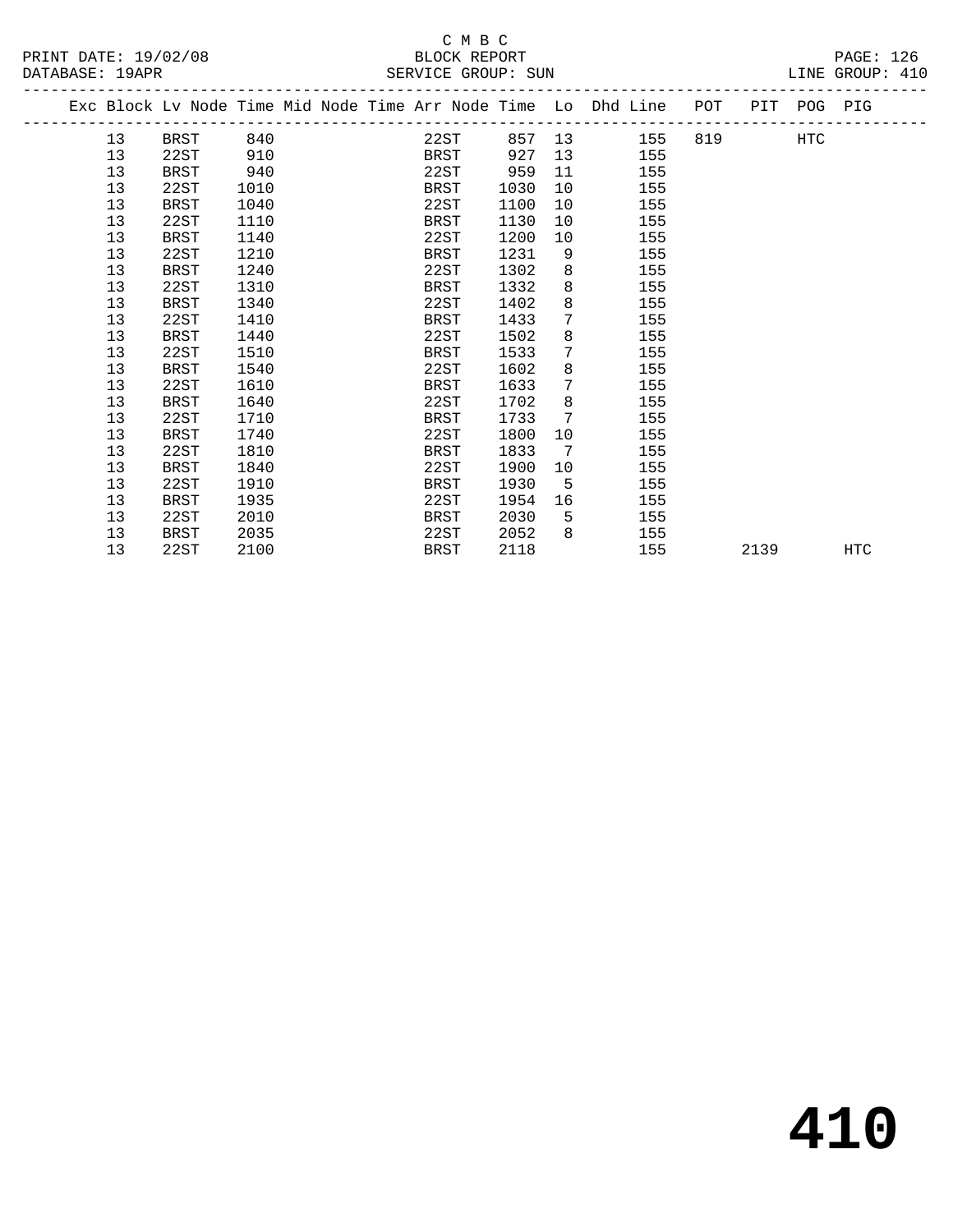| PRINT DATE: 19/02/08 | BLOCK REPORT       | <b>PAGE: 127</b> |
|----------------------|--------------------|------------------|
| DATABASE: 19APR      | SERVICE GROUP: SUN | LINE GROUP: 410  |

|  |    |             |      |      |           |             |                                             |                | Exc Block Lv Node Time Mid Node Time Arr Node Time Lo Dhd Line POT |     |      | PIT POG PIG |            |
|--|----|-------------|------|------|-----------|-------------|---------------------------------------------|----------------|--------------------------------------------------------------------|-----|------|-------------|------------|
|  | 14 | BRST        | 855  |      |           |             | 22ST 913 12                                 |                | 128                                                                | 834 | HTC  |             |            |
|  | 14 | 22ST        | 925  |      |           |             | BRST 941 14<br>22ST 1013 12<br>BRST 1041 14 |                | 128                                                                |     |      |             |            |
|  | 14 | <b>BRST</b> | 955  |      |           |             |                                             |                | 128                                                                |     |      |             |            |
|  | 14 | 22ST        | 1025 |      |           |             |                                             |                | 128                                                                |     |      |             |            |
|  | 14 | <b>BRST</b> | 1055 |      |           | 22ST        | 1113 12                                     |                | 128                                                                |     |      |             |            |
|  | 14 | 22ST        | 1125 |      |           | BRST        | 1141 14                                     |                | 128                                                                |     |      |             |            |
|  | 14 | BRST        | 1155 |      |           | 22ST        | 1213 12                                     |                | 128                                                                |     |      |             |            |
|  | 14 | 22ST        | 1225 |      |           | <b>BRST</b> | 1243                                        | 12             | 128                                                                |     |      |             |            |
|  | 14 | BRST        | 1255 |      |           | 22ST        | 1313                                        | 12             | 128                                                                |     |      |             |            |
|  | 14 | 22ST        | 1325 |      |           | <b>BRST</b> | 1343                                        | 12             | 128                                                                |     |      |             |            |
|  | 14 | BRST        | 1355 |      |           | 22ST        | 1413                                        | 12             | 128                                                                |     |      |             |            |
|  | 14 | 22ST        | 1425 |      |           | BRST        | 1443                                        | 12             | 128                                                                |     |      |             |            |
|  | 14 | <b>BRST</b> | 1455 |      |           | 22ST        | 1513                                        | 12             | 128                                                                |     |      |             |            |
|  | 14 | 22ST        | 1525 |      |           | <b>BRST</b> | 1543                                        | 12             | 128                                                                |     |      |             |            |
|  | 14 | BRST        | 1555 |      |           | 22ST        | 1613                                        | 12             | 128                                                                |     |      |             |            |
|  | 14 | 22ST        | 1625 |      |           | <b>BRST</b> | 1643                                        | 12             | 128                                                                |     |      |             |            |
|  | 14 | BRST        | 1655 |      |           | 22ST        | 1713                                        | 12             | 128                                                                |     |      |             |            |
|  | 14 | 22ST        | 1725 |      |           | BRST        | 1743                                        | 12             | 128                                                                |     |      |             |            |
|  | 14 | <b>BRST</b> | 1755 |      |           | 22ST        | 1813                                        | 12             | 128                                                                |     |      |             |            |
|  | 14 | 22ST        | 1825 |      |           | BRST        | 1843                                        | 12             | 128                                                                |     |      |             |            |
|  | 14 | <b>BRST</b> | 1855 |      |           | 22ST        | 1913                                        | 12             | 128                                                                |     |      |             |            |
|  | 14 | 22ST        | 1925 |      |           | <b>BRST</b> | 1943                                        | 12             | 128                                                                |     |      |             |            |
|  | 14 | BRST        | 1955 |      |           | 22ST        | 2011                                        | 14             | 128                                                                |     |      |             |            |
|  | 14 | 22ST        | 2025 |      |           | <b>BRST</b> | 2043                                        | 12             | 128                                                                |     |      |             |            |
|  | 14 | BRST        | 2055 |      |           | 22ST        | 2111                                        | 19             | 128                                                                |     |      |             |            |
|  | 14 | 22ST        | 2130 |      |           | <b>BRST</b> | 2148                                        | 17             | 128                                                                |     |      |             |            |
|  | 14 | <b>BRST</b> | 2205 |      |           | 22ST        | 2222                                        | 8 <sup>8</sup> | 155                                                                |     |      |             |            |
|  | 14 | 22ST        | 2230 |      |           | BRST        | 2248                                        | 17             | 128                                                                |     |      |             |            |
|  | 14 | <b>BRST</b> | 2305 |      |           | 22ST        | 2322                                        | 8 <sup>8</sup> | 155                                                                |     |      |             |            |
|  | 14 | 22ST        | 2330 |      |           | <b>BRST</b> | 2348 17                                     |                | 128                                                                |     |      |             |            |
|  | 14 | BRST        | 2405 |      |           | 22ST        | 2422                                        | 8              | 155                                                                |     |      |             |            |
|  | 14 | 22ST        | 2430 |      |           | <b>BRST</b> | 2445                                        |                | 128                                                                |     | 2506 |             | HTC        |
|  |    |             |      |      |           |             |                                             |                |                                                                    |     |      |             |            |
|  | 15 | 22ST        | 913  | CM#6 | 931 AD3W  |             | 955                                         | $5^{\circ}$    | 410                                                                | 905 |      | <b>HTC</b>  |            |
|  | 15 | AD3W        | 1000 | BHST |           | 22ST        | 1041 10                                     |                | 410                                                                |     |      |             |            |
|  | 15 | 22ST        | 1051 | CM#6 | 1109 AD3W |             | 1135                                        | $-5$           | 410                                                                |     |      |             |            |
|  | 15 | AD3W        | 1140 | BHST |           | 22ST        | 1224                                        | 14             | 410                                                                |     |      |             |            |
|  | 15 | 22ST        | 1238 | CM#6 | 1259 AD3W |             | 1325                                        | $5^{\circ}$    | 410                                                                |     |      |             |            |
|  | 15 | AD3W        | 1330 | BHST |           | 22ST        | 1416 12                                     |                | 410                                                                |     |      |             |            |
|  | 15 | 22ST        | 1428 | CM#6 | 1449 AD3W |             | 1515                                        | $5^{\circ}$    | 410                                                                |     |      |             |            |
|  | 15 | AD3W        | 1520 | BHST |           | 22ST        | $\frac{1}{1605}$ 16                         |                | 410                                                                |     |      |             |            |
|  | 15 | 22ST        | 1621 | CM#6 | 1640 AD3W |             | 1705                                        | $5^{\circ}$    | 410                                                                |     |      |             |            |
|  | 15 | AD3W        | 1710 | BHST |           | 22ST        | 1754                                        |                | 410                                                                |     | 1803 |             | <b>HTC</b> |
|  |    |             |      |      |           |             |                                             |                |                                                                    |     |      |             |            |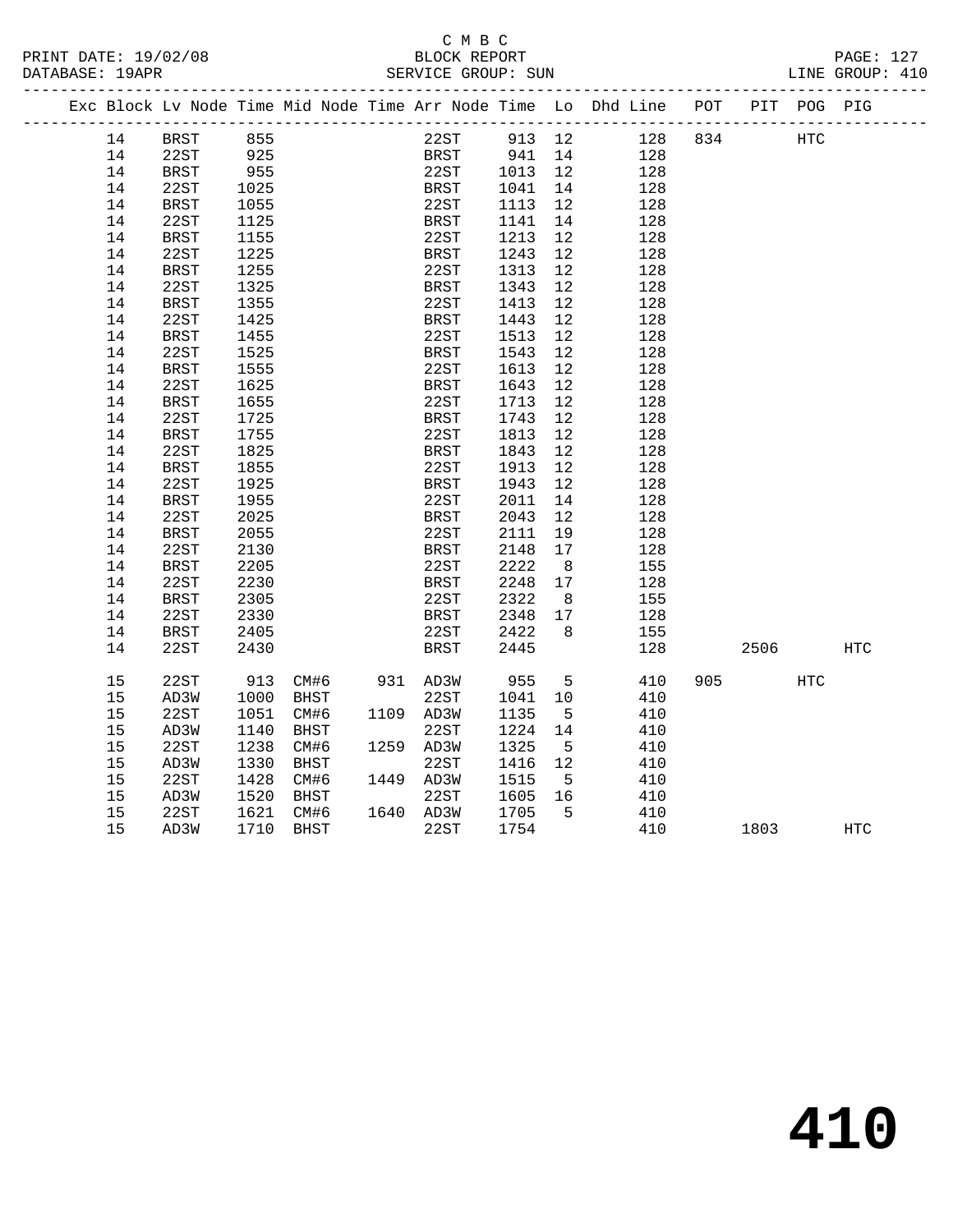| PRINT DATE: 19/02/08<br>DATABASE: 19APR |        |              |      | 08 BLOCK REPORT BLOCK REPORT  |      |              |      |                 |                                                                                |          |      |            | PAGE: 128<br>LINE GROUP: 410 |  |
|-----------------------------------------|--------|--------------|------|-------------------------------|------|--------------|------|-----------------|--------------------------------------------------------------------------------|----------|------|------------|------------------------------|--|
|                                         |        |              |      |                               |      |              |      |                 | Exc Block Lv Node Time Mid Node Time Arr Node Time Lo Dhd Line POT PIT POG PIG |          |      |            |                              |  |
|                                         | 16     |              |      |                               |      |              |      |                 | 22ST 932 CM#6 950 AD3W 1015 5 410 924 HTC                                      |          |      |            |                              |  |
|                                         | 16     | AD3W         |      | 1020 BHST                     |      | 22ST 1101 10 |      |                 | 410                                                                            |          |      |            |                              |  |
|                                         | 16     | 22ST         |      | 1111 CM#6                     |      | 1129 AD3W    | 1155 | $5^{\circ}$     | 410                                                                            |          |      |            |                              |  |
|                                         | 16     | AD3W         | 1200 | BHST                          |      | 22ST         | 1245 | 13              | 410                                                                            |          |      |            |                              |  |
|                                         | 16     | 22ST         | 1258 | CM#6                          |      | 1319 AD3W    | 1345 | $5^{\circ}$     | 410                                                                            |          |      |            |                              |  |
|                                         | 16     | AD3W         | 1350 | BHST                          |      | 22ST         | 1436 | 12              | 410                                                                            |          |      |            |                              |  |
|                                         |        | 22ST         |      | CM#6                          |      | 1509 AD3W    | 1535 |                 | 410                                                                            |          |      |            |                              |  |
|                                         | 16     |              | 1448 |                               |      | 22ST         | 1625 | $5^{\circ}$     | 410                                                                            |          |      |            |                              |  |
|                                         | 16     | AD3W         | 1540 | BHST                          |      | 1700 AD3W    |      | 16              |                                                                                |          |      |            |                              |  |
|                                         | 16     | 22ST         | 1641 | CM#6                          |      |              | 1725 | $5^{\circ}$     | 410                                                                            |          |      |            |                              |  |
|                                         | 16     | AD3W         | 1730 | BHST                          |      | 22ST         | 1814 | 10              | 410                                                                            |          |      |            |                              |  |
|                                         | 16     | 22ST         | 1824 | CM#6                          |      | 1844 AD3W    | 1907 | $5^{\circ}$     | 410                                                                            |          |      |            |                              |  |
|                                         | 16     | AD3W         | 1912 | BHST                          |      | 22ST         | 1951 | 15              | 410                                                                            |          |      |            |                              |  |
|                                         | 16     | 22ST         | 2006 | CM#6                          |      | 2024 AD3W    | 2045 | $5^{\circ}$     | 410                                                                            |          |      |            |                              |  |
|                                         | 16     | AD3W         | 2050 | BHST                          |      | 22ST         | 2128 | 18              | 410                                                                            |          |      |            |                              |  |
|                                         | 16     | 22ST         | 2146 | CM#6                          |      | 2204 AD3W    | 2225 | 5               | 410                                                                            |          |      |            |                              |  |
|                                         | 16     | AD3W         | 2230 | BHST                          |      | 22ST         | 2306 |                 | 410                                                                            |          | 2313 |            | HTC                          |  |
|                                         | 17     | 22ST         |      | 1001 CM#6                     |      | 1019 AD3W    | 1045 | 5 <sub>5</sub>  | 410                                                                            |          |      | HTC        |                              |  |
|                                         | 17     | AD3W         | 1050 | BHST                          |      | 22ST         | 1133 | $7\overline{ }$ | 410                                                                            |          |      |            |                              |  |
|                                         | 17     | 22ST         | 1140 | CM#6                          |      | 1159 AD3W    | 1225 | 5               | 410                                                                            |          |      |            |                              |  |
|                                         | 17     | AD3W         | 1230 | BHST                          |      | 22ST         | 1316 | 12              | 410                                                                            |          |      |            |                              |  |
|                                         | 17     | 22ST         | 1328 | CM#6                          |      | 1349 AD3W    | 1415 | 5 <sup>5</sup>  | 410                                                                            |          |      |            |                              |  |
|                                         | 17     | AD3W         | 1420 | BHST                          |      | 22ST         | 1506 | 12              | 410                                                                            |          |      |            |                              |  |
|                                         | 17     | 22ST         | 1518 | CM#6                          |      | 1539 AD3W    | 1605 | 5 <sub>5</sub>  | 410                                                                            |          |      |            |                              |  |
|                                         | 17     | AD3W         | 1610 | BHST                          |      | 22ST         | 1654 |                 | 410                                                                            |          | 1703 |            | HTC                          |  |
|                                         | 18     | 22ST         | 1021 | CM#6                          |      | 1039 AD3W    | 1105 | 5 <sub>5</sub>  |                                                                                | 410 1013 |      | HTC        |                              |  |
|                                         | 18     | AD3W         | 1110 | BHST                          |      | 22ST         | 1153 | $\overline{7}$  | 410                                                                            |          |      |            |                              |  |
|                                         | 18     | 22ST         | 1200 | CM#6                          |      | 1219 AD3W    | 1245 | $5\overline{)}$ | 410                                                                            |          |      |            |                              |  |
|                                         | 18     | AD3W         | 1250 | BHST                          |      | 22ST         | 1336 | 12              | 410                                                                            |          |      |            |                              |  |
|                                         | 18     | 22ST         | 1348 | CM#6                          |      | 1409 AD3W    | 1435 | 5               | 410                                                                            |          |      |            |                              |  |
|                                         | 18     | AD3W         | 1440 | BHST                          |      | 22ST         | 1527 | 11              | 410                                                                            |          |      |            |                              |  |
|                                         | 18     | 22ST         | 1538 | CM#6                          |      | 1559 AD3W    | 1625 | 5               | 410                                                                            |          |      |            |                              |  |
|                                         | 18     | AD3W         | 1630 | BHST                          |      | 22ST         | 1714 | $4\overline{4}$ | 410                                                                            |          |      |            |                              |  |
|                                         | 18     | 22ST         |      | 1718 CM#6                     |      | 1738 AD3W    | 1802 | 10              | 410                                                                            |          |      |            |                              |  |
|                                         | 18     | AD3W         |      | 1812 BHST                     |      | 22ST         | 1856 | 16              | 410                                                                            |          |      |            |                              |  |
|                                         | 18     | 22ST         |      | 1912 CM#6                     |      | 1932 AD3W    | 1955 | $5^{\circ}$     | 410                                                                            |          |      |            |                              |  |
|                                         |        |              |      | 18 AD3W 2000 BHST 22ST 2038 8 |      |              |      |                 | 410                                                                            |          |      |            |                              |  |
|                                         |        | 22ST         |      |                               |      |              | 2125 |                 |                                                                                |          |      |            |                              |  |
|                                         | 18     |              | 2046 | CM#6<br><b>BHST</b>           |      | 2104 AD3W    | 2206 | 5               | 410                                                                            |          |      |            |                              |  |
|                                         | $18\,$ | AD3W         | 2130 |                               |      | 22ST         |      | 20              | 410                                                                            |          |      |            |                              |  |
|                                         | 18     | 22ST         | 2226 | CM#6                          | 2244 | AD3W         | 2305 | 5               | 410                                                                            |          |      |            |                              |  |
|                                         | $18\,$ | AD3W         | 2310 | <b>BHST</b>                   |      | 22ST         | 2343 |                 | 410                                                                            |          | 2350 |            | <b>HTC</b>                   |  |
|                                         | 19     | 22ST         | 1144 | $QU-S$                        | 1150 | <b>CLFO</b>  | 1205 | $\mathsf{O}$    | 104                                                                            | 1136     |      | <b>HTC</b> |                              |  |
|                                         | 19     | CLFO         | 1205 |                               |      | 22ST         | 1225 | 18              | 104                                                                            |          |      |            |                              |  |
|                                         | 19     | 22ST         | 1243 | $QU-S$                        | 1250 | CLFO         | 1305 | $\overline{0}$  | 104                                                                            |          |      |            |                              |  |
|                                         | 19     | CLFO         | 1305 |                               |      | 22ST         | 1326 | 16              | 104                                                                            |          |      |            |                              |  |
|                                         | 19     | 22ST         | 1342 | $QU-S$                        | 1350 | CLFO         | 1406 | $\overline{0}$  | 104                                                                            |          |      |            |                              |  |
|                                         | 19     | CLFO         | 1406 |                               |      | 22ST         | 1427 | 15              | 104                                                                            |          |      |            |                              |  |
|                                         | 19     | 22ST         | 1442 | $QU-S$                        | 1449 | CLFO         | 1505 | $\overline{0}$  | 104                                                                            |          |      |            |                              |  |
|                                         | 19     | CLFO         | 1505 |                               |      | 22ST         | 1524 | 18              | 104                                                                            |          |      |            |                              |  |
|                                         | 19     | 22ST         | 1542 | $QU-S$                        | 1549 | ${\tt CLFO}$ | 1605 | $\overline{0}$  | 104                                                                            |          |      |            |                              |  |
|                                         |        |              |      |                               |      |              |      |                 |                                                                                |          |      |            |                              |  |
|                                         | 19     | ${\tt CLFO}$ | 1605 |                               |      | 22ST         | 1624 | 16              | 104                                                                            |          |      |            |                              |  |
|                                         | 19     | 22ST         | 1640 | $QU-S$                        | 1648 | CLFO         | 1705 | $\overline{0}$  | 104                                                                            |          |      |            |                              |  |
|                                         | 19     | CLFO         | 1705 |                               |      | 22ST         | 1724 | 21              | 104                                                                            |          |      |            |                              |  |
|                                         | 19     | 22ST         | 1745 | $QU-S$                        | 1752 | CLFO         | 1810 | 0               | 104                                                                            |          |      |            |                              |  |

**410**